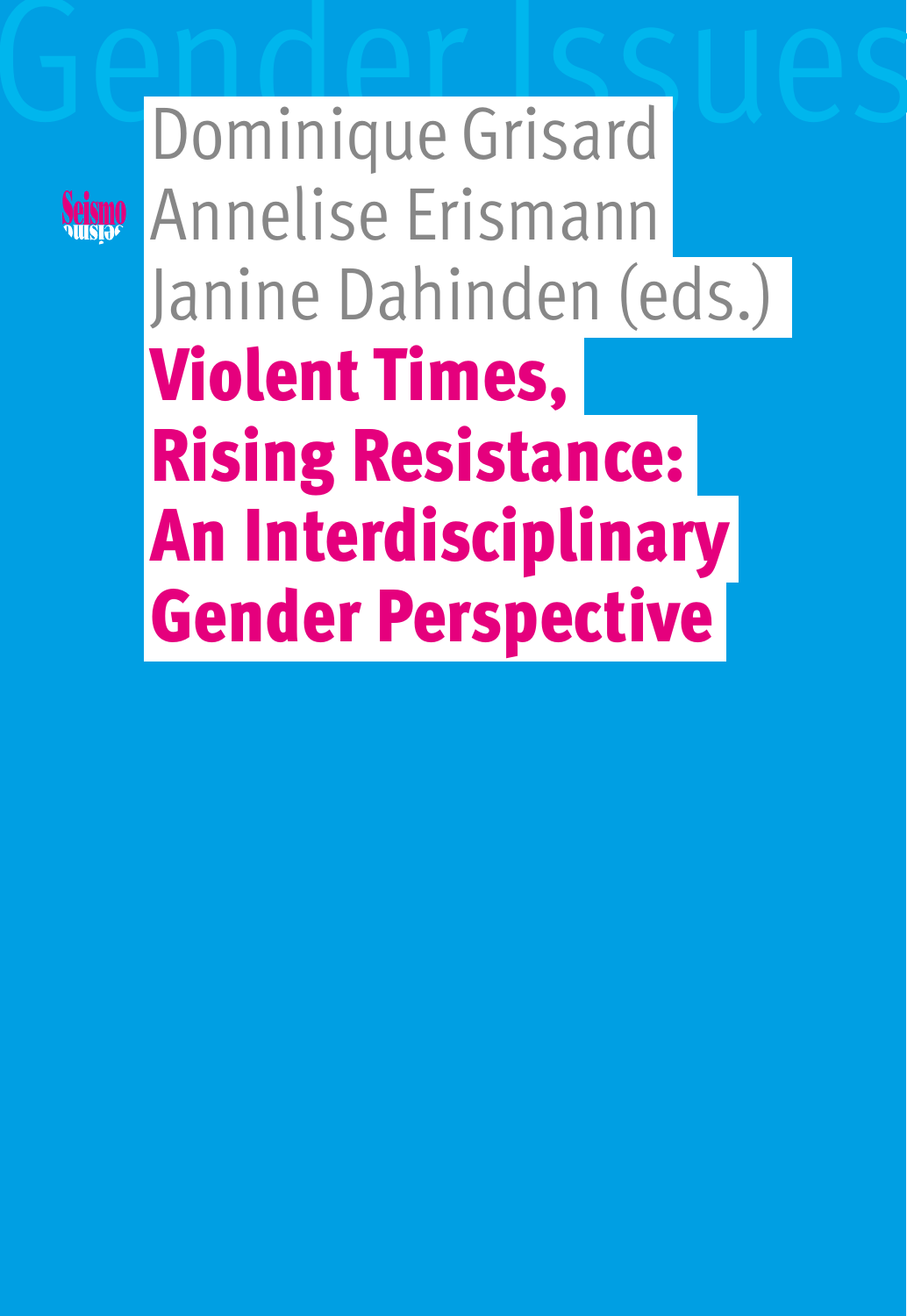**Violent Times, Rising Resistance: An Interdisciplinary Gender Perspective** Edited by Dominique Grisard, Annelise Erismann, Janine Dahinden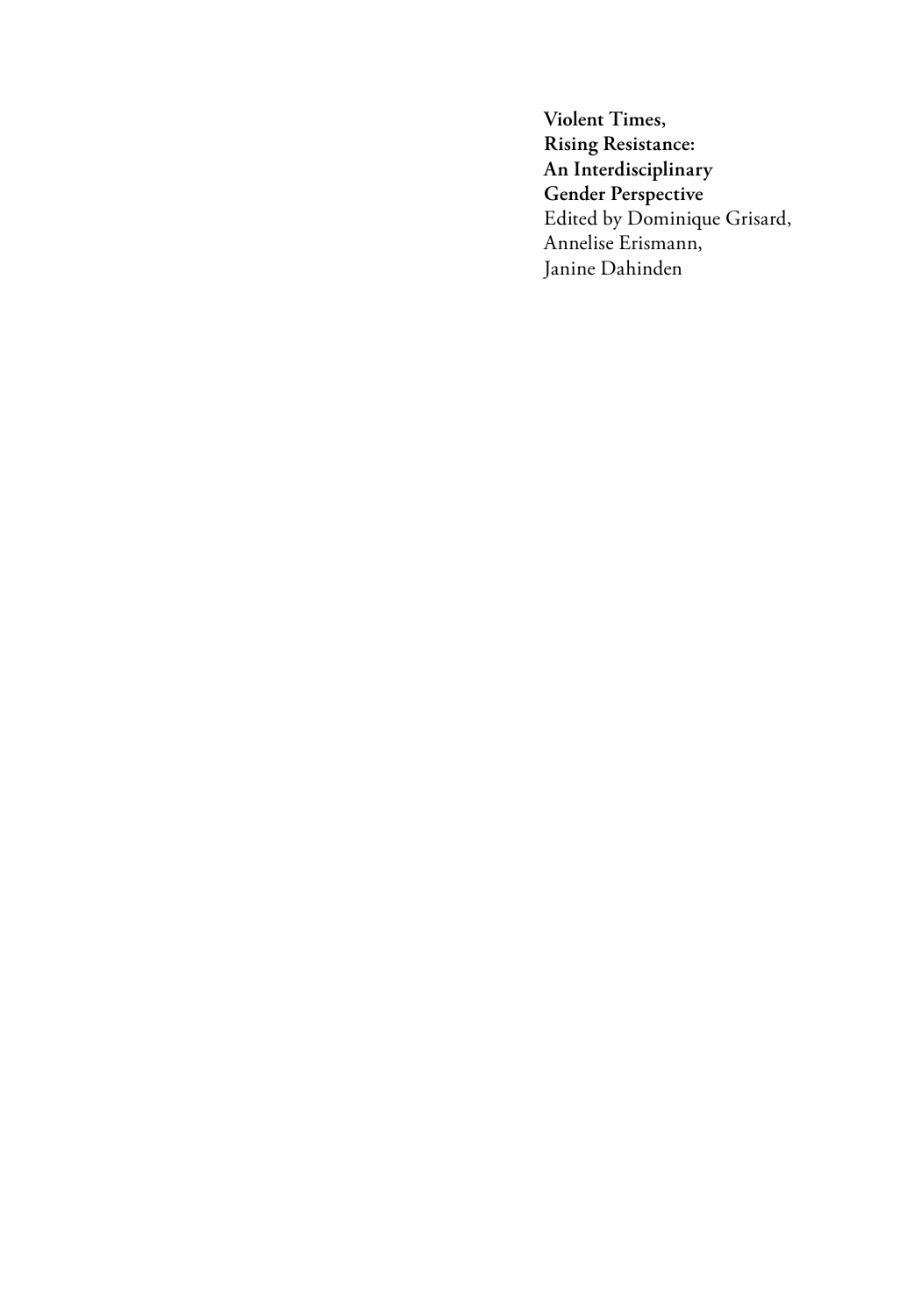Gender Studies developed alongside and emerged out of feminist movements and critical theorizing of the  $20<sup>th</sup>$  century. Today they are both recognized as a discrete teaching and research area *and* an integral part of various disciplines. Gender Studies analyze how gender constitutes social order and power relations past and present. It is in this respect that gender is not understood as a biological or natural constant but as a historically and culturally specific, life-long process of differentiation and becoming and as a way of existence. Gender is thus always also an effect of social and individual processes.

The book series "Gender Issues" unites theoretical and empirical work in the field of Gender Studies in the humanities and the social sciences. The series is open to different disciplines and languages. It may thus be understood as bridging the gap between different research sensibilities and language cultures.

The series "Gender Issues" is edited by the Swiss Association for Gender Studies. The series is peer-reviewed and open-access.

#### *Direction*

Janine Dahinden, Transnational Studies, Laboratory for the Study of Social Processes, University of Neuchâtel

Julien Debonneville, sociologist and anthropologist, Institute of Gender Studies, University of Geneva

Francesca Falk, historian, Historical Institute, University of Bern

Delphine Gardey, historian and sociologist, Gender Studies, Université de Genève

Dominique Grisard, historian, Center for Gender Studies, University of Basel

Eléonore Lépinard, sociologist, Center for Gender Studies, University of Lausanne

Marylène Lieber, sociologist, Institute of Gender Studies, University of Geneva

Brigitte Liebig, sociologist of Gender and Applied Psychologist, Institute for Sociology University of Basel / School of Applied Psychology, University of Applied Sciences and the Arts Northwestern Switzerland

Katrin Meyer, philosopher, Gender Studies / Philosophy, Department of Gender Studies at the Institute of Asian and Oriental Studies, University of Zurich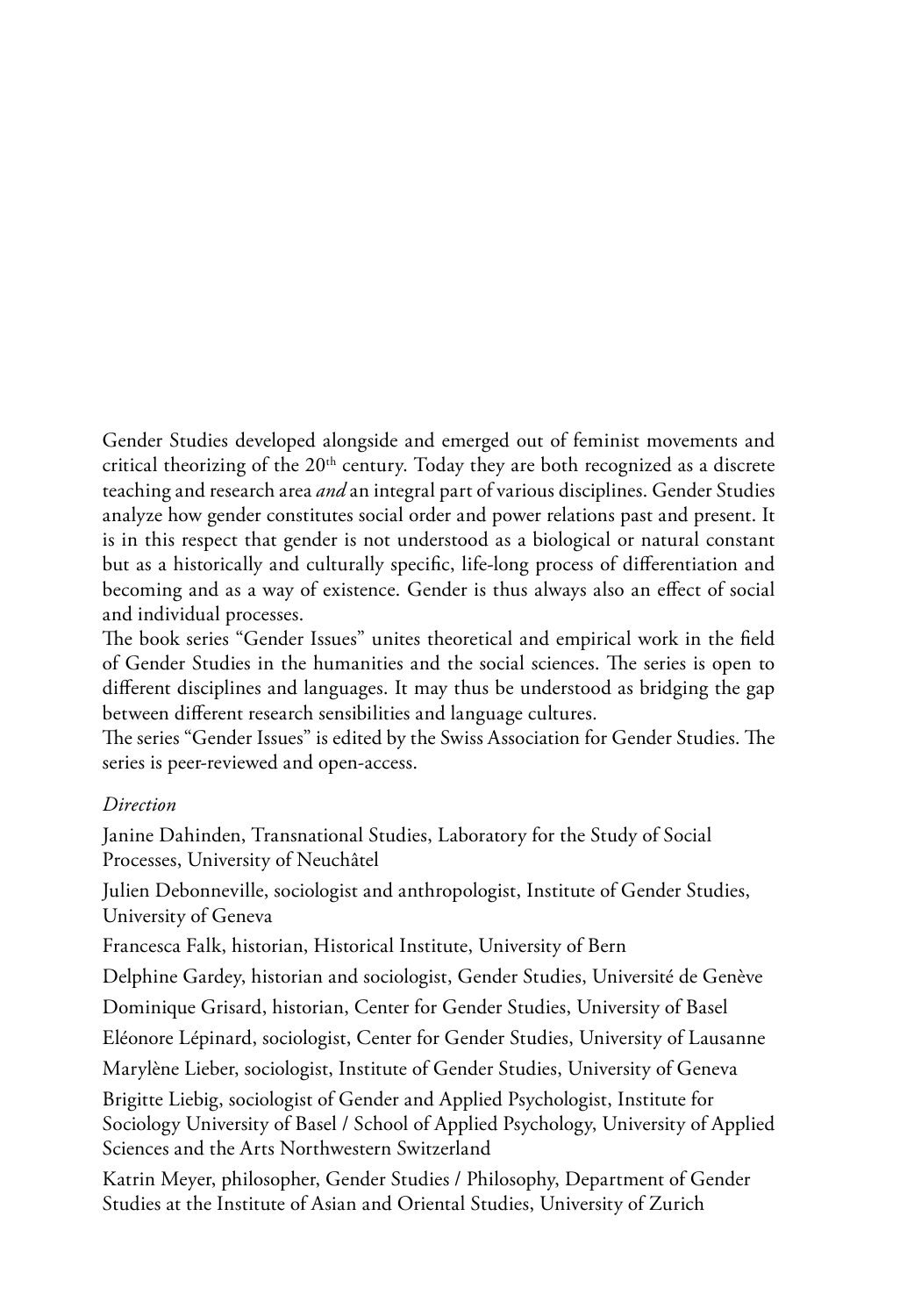Gender Issues

# Violent Times, Rising Resistance: An Interdisciplinary Gender Perspective Edited by Dominique Grisard, Annelise Erismann, Janine Dahinden

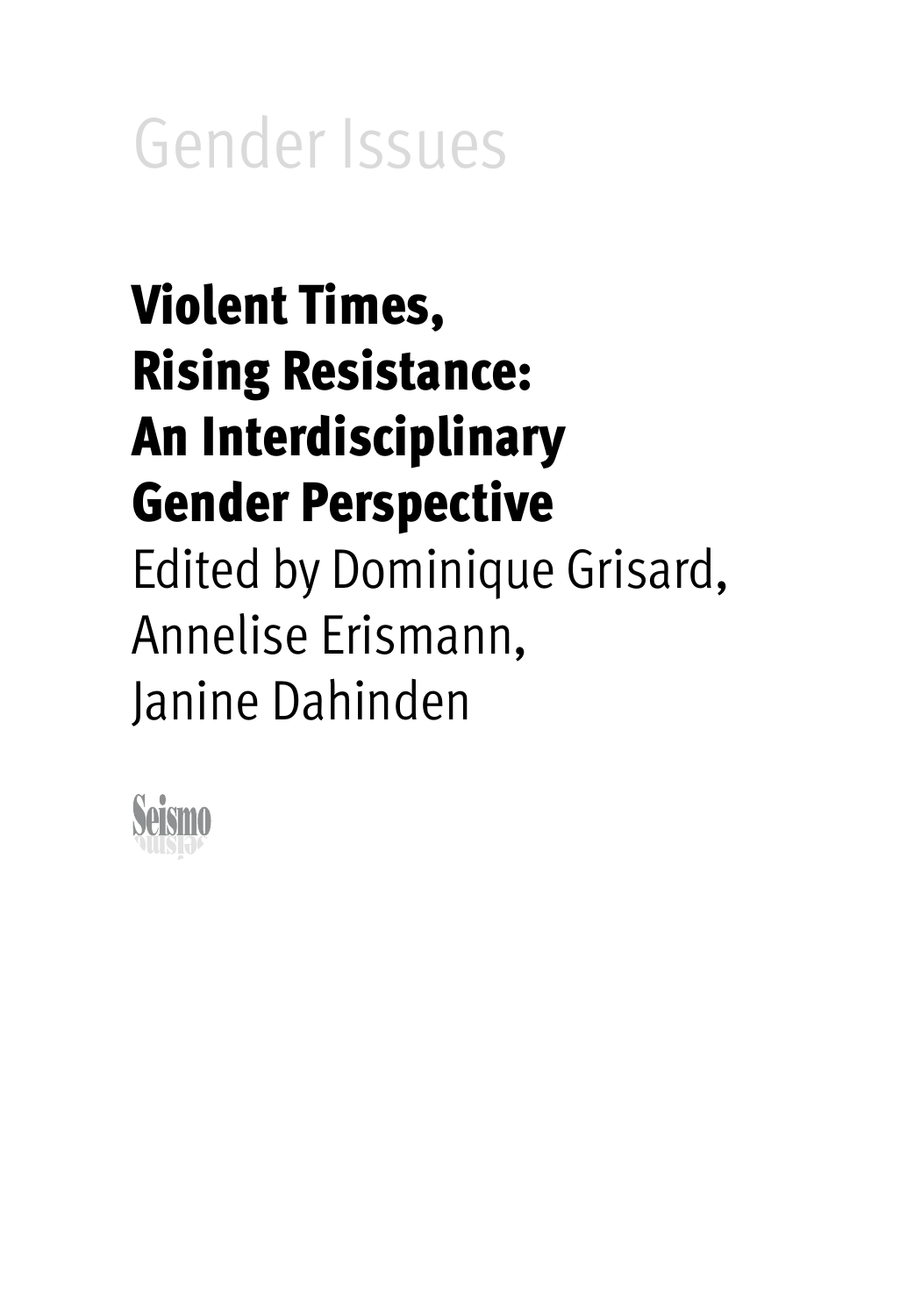Published with the financial support of the University of Lausanne and the Swiss Center for Social Research.

| Unil                                                                    | <b>SWISS</b><br><b>CENTER</b> |
|-------------------------------------------------------------------------|-------------------------------|
| <b>UNIL</b>   Université de Lausanne<br>CEG - Centre en Etudes<br>Genre | SOCIAL<br><b>RESEARCH</b>     |

This publication was supported by the Swiss National Science Foundation.

Seismo is supported by the Federal Office of Culture for the years 2021–2024.

©2022, Seismo Press, Social sciences and social issues AG Zurich and Geneva

books@seismopress.ch [www.seismopress.ch](http://www.seismopress.ch)

Text © The authors 2022

[ISBN \(Print\) 978-3-03777-245-4](https://www.seismoverlag.ch/de/daten/violent-times-rising-resistance-an-interdisciplinary-gender-perspective/) [ISBN \(PDF\) 978-3-03777-758-9](https://www.seismoverlag.ch/de/daten/violent-times-rising-resistance-an-interdisciplinary-gender-perspective/) ISSN (Print) 2504-0626 ISSN (Online) 2674-1091 [DOI: 10.33058/seismo.30758](https://doi.org/10.33058/seismo.30758)



[This license allows reusers to copy and distribute the](https://creativecommons.org/licenses/by-nc-nd/4.0/)  [material in any medium or format in unadapted form](https://creativecommons.org/licenses/by-nc-nd/4.0/)  [only, for noncommercial purposes only, and only so](https://creativecommons.org/licenses/by-nc-nd/4.0/)  [long as attribution is given to the creator.](https://creativecommons.org/licenses/by-nc-nd/4.0/)

Layout: Fabian Elsener, Mediengestaltung Zurich Cover: Hannah Traber, St.Gall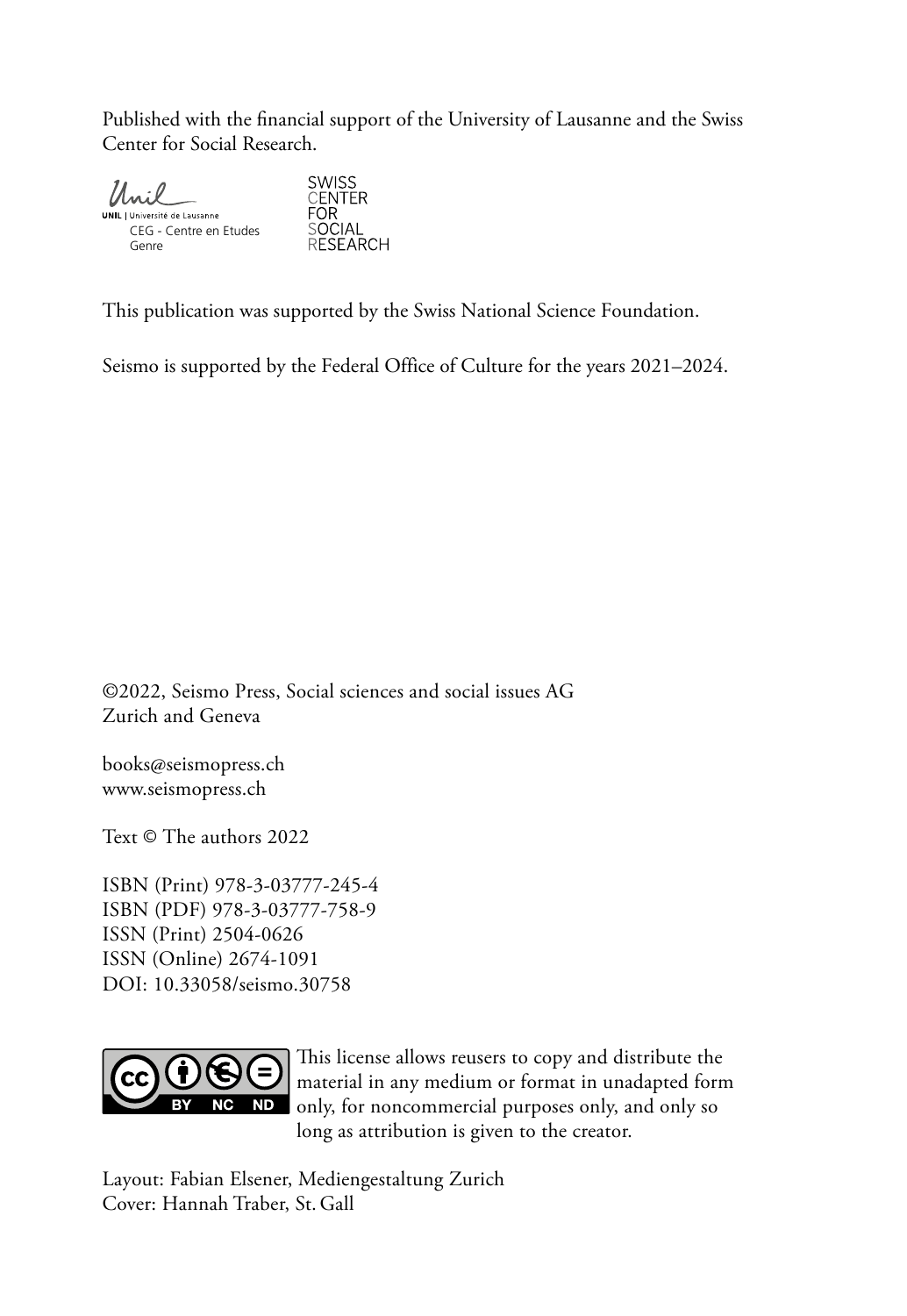# **Content**

| $\mathbf{1}$   | <b>Introduction: Rethinking Dominant Understandings</b><br>of Violence and Resistance from Intersectional<br>and Transdisciplinary Perspectives<br>Dominique Grisard, Annelise Erismann and Janine Dahinden | 7  |
|----------------|-------------------------------------------------------------------------------------------------------------------------------------------------------------------------------------------------------------|----|
| $\overline{2}$ | Blood of the Dawn:<br><b>Resistance Literature Against Forgetting</b><br>Virginia León Torrez                                                                                                               | 25 |
| 3              | Which Women's Murders Are "Grievable"?<br>On the Media's Frames and Feminicides in<br>Roberto Bolaño's 2666<br>Carmen Carrasco Luján                                                                        | 39 |
| $\overline{4}$ | Sexual Violence as an Invisible Process<br>in White-Collar Work<br>Isabel Boni-Le Goff                                                                                                                      | 51 |
| 5              | The Normative Framework of Intimate Partner Violence:<br>Mechanisms of Differentiation from Others<br>Susanne Nef                                                                                           | 65 |
| 6              | Tracing the Violence of Hegemonic Silence:<br>The (Non-)Representation of Women's Suffrage<br>in Theories on Swiss Democracy since 1971<br>Katrin Meyer                                                     | 81 |
| 7              | <b>Between Violence and Resistance:</b><br>The Brazilian LGBT Musical Movement<br>Nicolas Wasser                                                                                                            | 99 |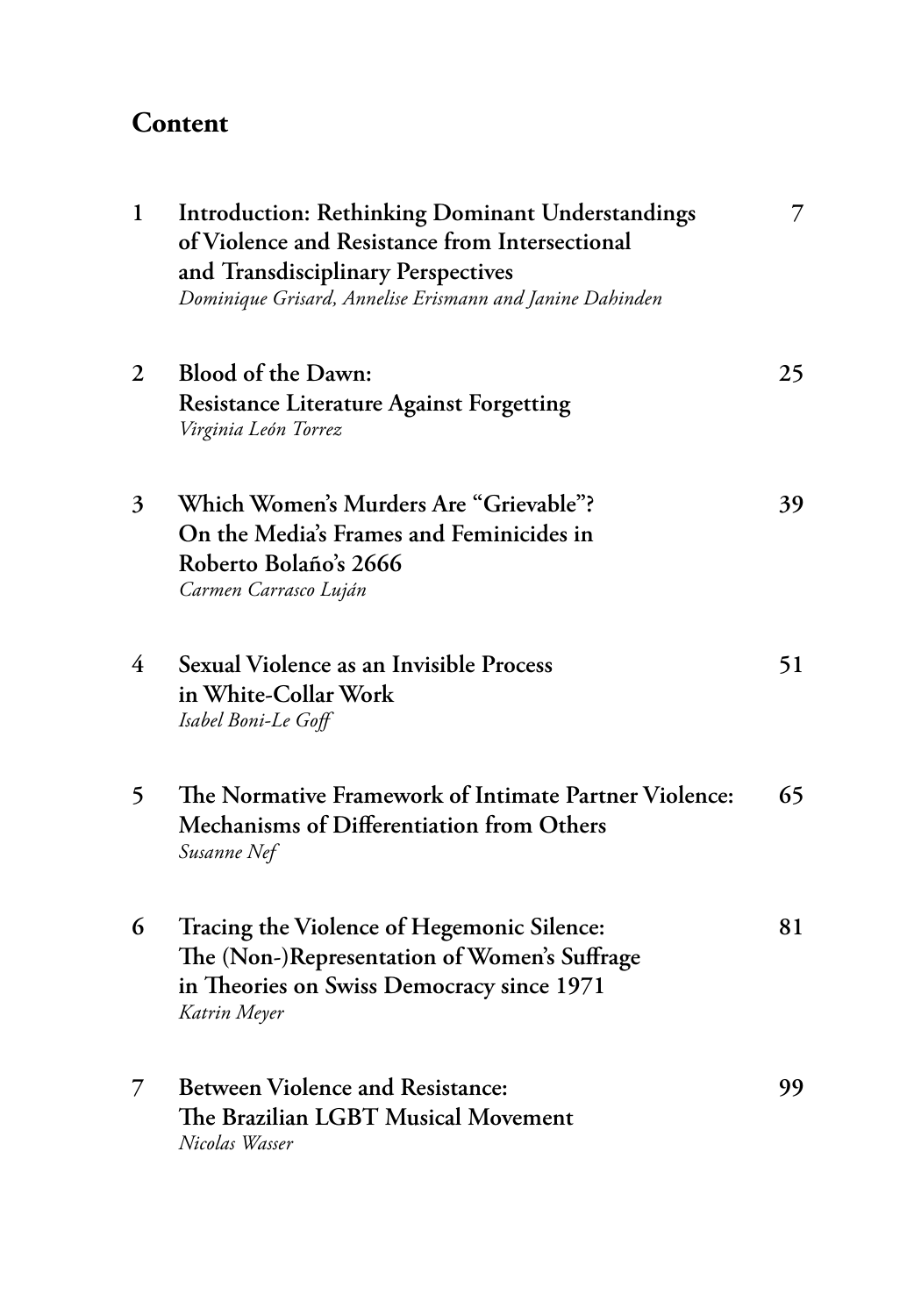| 8 | The Sensuous Politics of Singing in a Trans* Chorus<br>Holly Patch                                                                                  | 113 |
|---|-----------------------------------------------------------------------------------------------------------------------------------------------------|-----|
| 9 | "i would haunt you": Contemporary Cree Literary<br>Resistance to Settler-Colonial Violence through<br><b>Radical Incivility</b><br>Patrizia Zanella | 129 |
|   | <b>About the Authors</b>                                                                                                                            |     |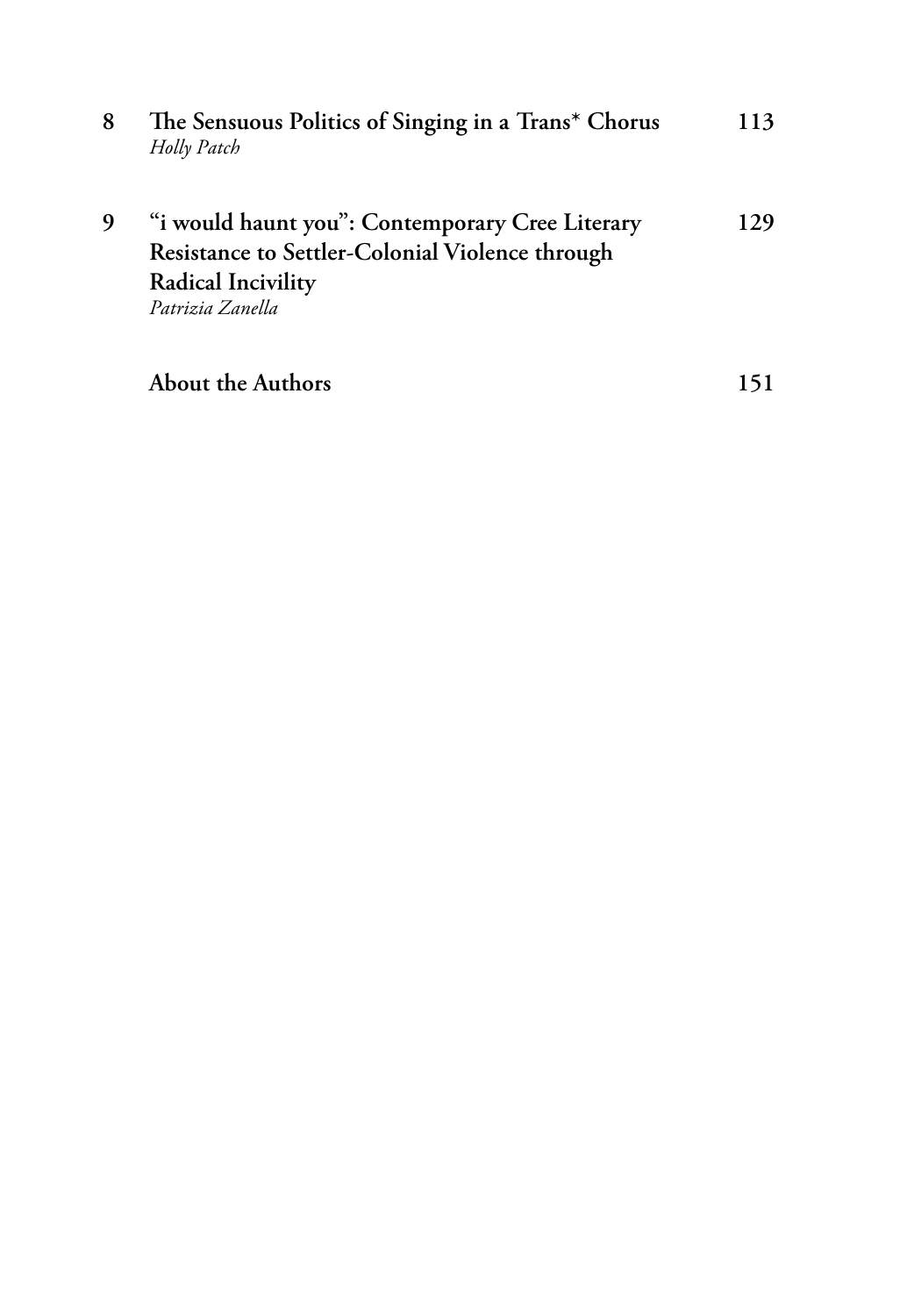# <span id="page-7-0"></span>**1 Introduction: Rethinking Dominant Understandings of Violence and Resistance from Intersectional and Transdisciplinary Perspectives**

*Dominique Grisard, Annelise Erismann and Janine Dahinden*

Violence is a persistent element of modern history. This notwithstanding, a growing number of people experience today's world as particularly violent. Significantly, today's violent times have also politicized and mobilized new publics, generated creative forms of resistance, incited the most unlikely coalitions, and emboldened people to live life differently. From the Arab Spring, Occupy, Black Lives Matter, #MeToo, and decolonization movements to the increasing visibility of trans\* rights movements: The growing plurality of collective practices and calls for more viable modes of existence are intricately connected to the violence experienced.

This anthology originates in the conference that the Swiss Association for Gender Studies organized in September 2019 entitled 'Violent Times, Rising Protest: Structures, Experiences, and Feelings.' The conference brought together, conceptually and politically, intersectional analyses of different instances of gender as/and violence on the one hand and as forms of resistance and protest on the other hand. We aim at pushing this endeavor a step further by homing in on the entanglements between violence, resistance, and gender from an intersectional perspective (Crenshaw 1989; Purtschert and Meyer 2009; Sauer 2011). In our eyes, this is one of its main original contributions to current debates on violence in Gender Studies.

Examples of violence's omnipresent, global dimension abound: The media's incessant coverage of continuous warfare, without acknowledging the sexual violence it constitutes and legitimates, the pervasiveness of hate speech in social media, the increasingly open settler-colonial, racist, sexist, homophobic, and transphobic discrimination against all "others" and "strangers," and last but not least the persistent framing of intimate partner violence as a personal and private issue.

Simultaneously, all over the globe we witness a growing presence—be it in the media, through social movements, in political debates—of manifold forms of resistance and protests against personal and group experiences of violence and how they are connected to structural and symbolic dimensions of violence. Yet, the question, which we will elaborate on in the following, is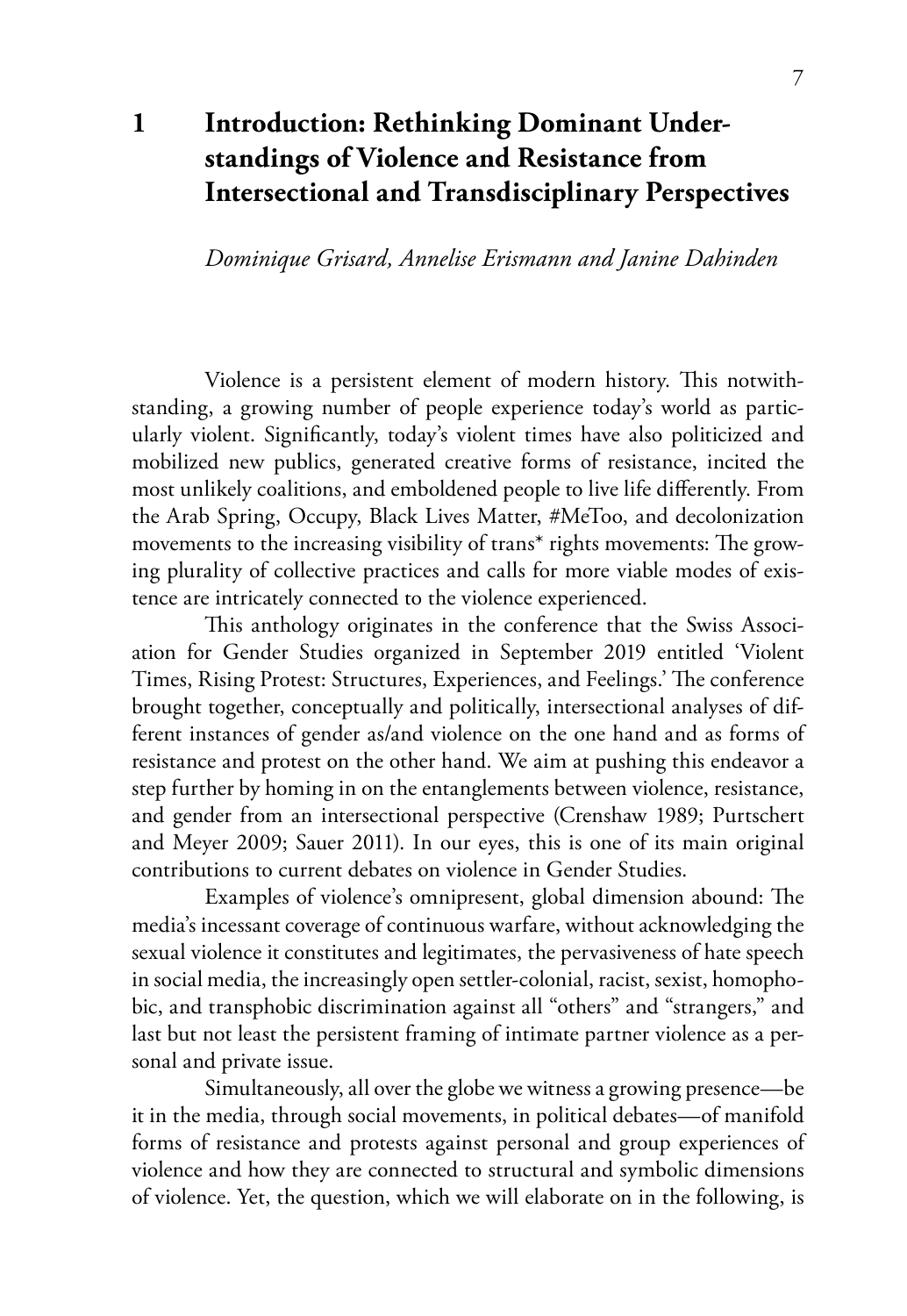how to think the relationship between violence and resistance, going beyond the idea of causality.

We set out with the seemingly naive question of whether these different forms of violence in societies are connected and, if so, in which way. Thus, this anthology presents intersectional analyses of violence in their historic distinctiveness, emphasizing how violent experiences make people feel and act. Our objective is twofold: first, to better understand gender as/and violence and their multiple—interpersonal, structural, and symbolic—dimensions. Second, to explore modes of being, doing, and feeling otherwise, as well as visions of a livable life in solidarity. In so doing, we would like to offer new ways of thinking about the intricate relationship between violence and resistance, how they contest one another and mutually modify each other, without neglecting to pay close attention to the unequal distribution of power.

# **1.1 Interpersonal, Structural, and Symbolic Dimensions of Violence**

There is a flipside to the ubiquity of violence: It tends to be perceived as "inevitable", "normal", or even "natural", when in fact it reflects and is a product of asymmetrical power relations, which in turn, it helps to uphold, legitimize, and occlude. From a Gender Studies perspective, it strikes us as particularly important to name, interrogate, and thereby denaturalize structural dimensions of violence by showing how environmental risks, hunger, poverty, and war are indirect, often "tranquil" and tenacious forms of violence "built into the social structure [...] as unequal power and consequently as unequal life chances" (Galtung 1969, 174). Not only is their occurrence institutionalized and socially accepted. They also serve to indirectly keep those who "were never meant to survive" afraid, silent, and subordinated (Lorde 1978; Galtung 1969, 172). Phrases such as "that's just the way things are", "nature is bigger than all of us", or "man is inherently aggressive" serve to normalize, naturalize, or individualize structural violence as the "bad" choices reflective of the "troubled" personalities of individual actors or groups.

These examples punctuate that structural violence relies on and feeds off other forms of violence in complex ways. For one, it works in conjunction with symbolic dimensions of violence to put minoritized, migrantized, racialized, and feminized groups and individuals at particular risk of interpersonal violence and self-harm. Indeed, symbolic processes of othering, categorization, and marginalization exacerbate the structural violence intrinsic to capitalism, coloniality, and the state. Symbolic violence, understood as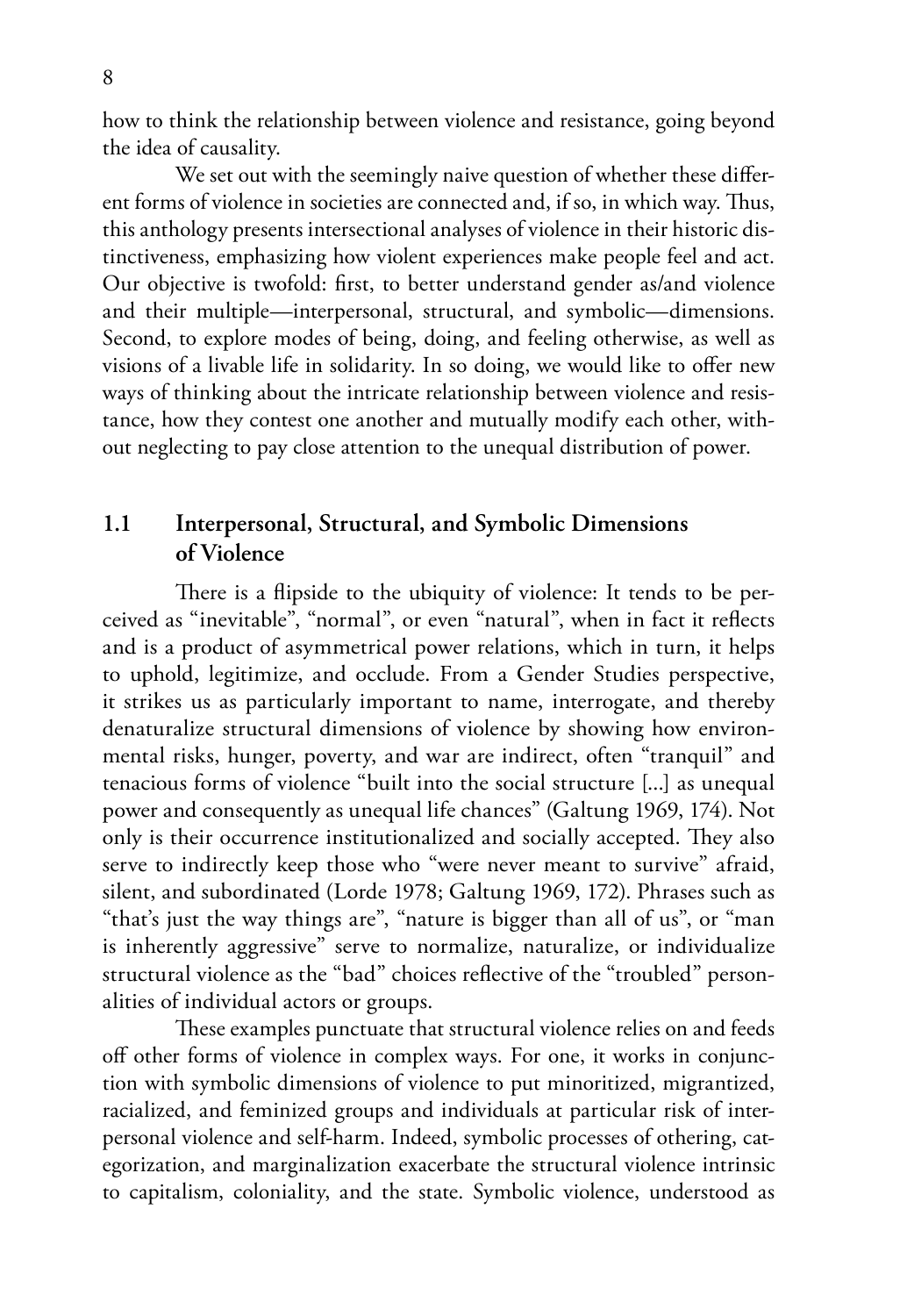the production, imposition, and legitimation of meanings that conceal power relations, for example through schooling (Bourdieu and Passeron 1970, 18), works as a "powerful ideological conductor" (Davis 2000) through which racism, (hetero and cis-)sexism, and classism are both normalized and occluded on an interpersonal, structural, and symbolic level. It thus strikes us as paramount to theorize these dimensions of violence as both produced by and reproductive of gender, sexuality, race, and class in particular socio-political contexts.

How different—structural, symbolic, and interpersonal—dimensions of violence sustain each other in and through an already violent (hetero and cis-) sexist, racist, and classist social order is clearly context-specific. However, what seems to be a common denominator is that they systematically render certain populations more vulnerable than others. Bourdieu's law of conservation of violence attempts to grasp how violence self-reproduces, as one form of violence invites other forms thereof: "the structural violence exerted by the financial markets, in the form of layoffs, loss of security, etc., is matched sooner or later in the form of suicides, crime and delinquency, drug addiction, alcoholism, a whole host of minor and major everyday acts of violence" (Bourdieu 1998, 40). While his observation rings true at first glance, the chronological sequence and hierarchical order of violence he proposes gives us pause. We hesitate to define a clear linear trajectory of how the different dimensions of violence unfold and rely on each other. An intersectional perspective of violence will not only question reducing structural violence to economic precarity (Schinkel 2010, 194). It will also necessarily interrogate any claim about a professed origin of violence.

Our reluctance in taking a linear understanding of violence at face value does not aim to discount that losing one's job might have severe repercussions, potentially spiraling into everyday acts of violence. Indeed, minoritized, feminized, and racialized people often suffer the brunt of this interpersonal violence. However, painting too narrow of a picture of what structural violence entails, namely economic or financial exploitation, and prioritizing structural economic violence as what sets off other forms of violence, ignores the intricate, often non-linear ways in which race, gender, sexuality, class, and age organize the complex relations and dimensions of violence. To state it provocatively: The structural violence of job insecurity or job loss may play a part in some cases of intimate partner violence, but it is hardly the only or the most relevant one.

Without professing to know the root causes of intimate partner violence in every instance, an intersectional perspective of violence points to the persistent symbolic violence of the private-public divide that bolsters the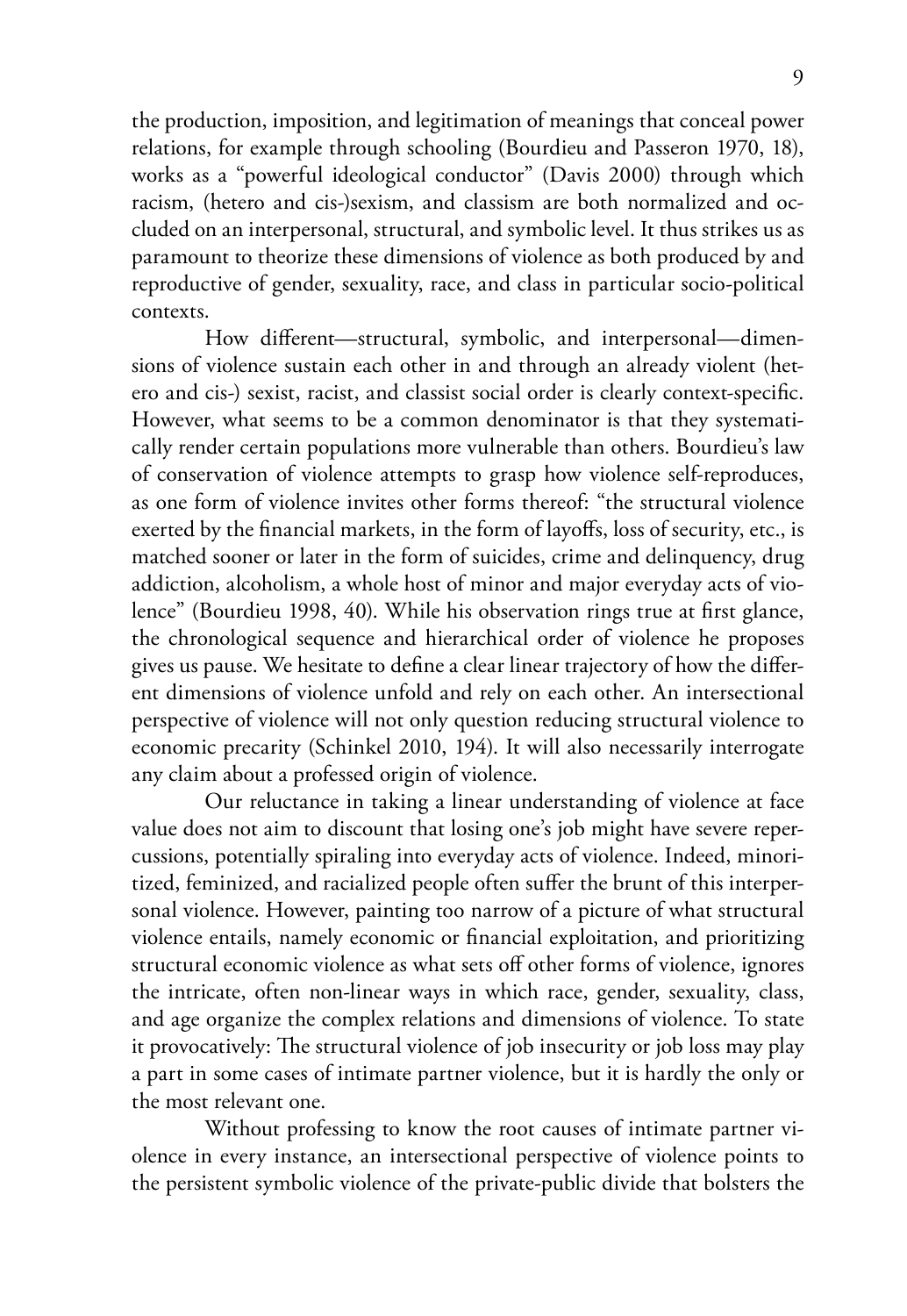cultural imaginary of the home and family as a safe, private realm, thereby concealing what happens behind closed doors. Furthermore, the private-public divide masks that migrantized persons without citizenship or community support tend to be particularly vulnerable to the potential symbolic and structural violence of the family, exacerbated by the lack of legal, moral, and emotional support and protection for those exposed to intimate partner violence more broadly. Along with Rita Segato (2016, 615), we thus intend to work against the minoritization of women: "if we can understand current forms of misogynist cruelty, we will understand what is happening not only to women and those deemed feminine, dissident, and other by the patriarchy but also to society as a whole" (Segato 2016, 620).

With the following examples from our research, we would like to illustrate the context-specific ways in which different dimensions of violence against feminized, migrantized "others" not only relate to each other but also rely on each other:

Dominique Grisard's research is interested in trans women of color's persistent organizing and creative interventions as a way to fight and at times escape, albeit briefly, the different dimensions of violence that structure their everyday lives. In New York City, many trans women of color live in poverty and have slim prospects of legal employment. It may be considered a small victory that in early February 2021, legislation implemented in 1976 to criminalize acts of "loitering for the purpose of prostitution" was finally repealed. In the past forty-five years, this law authorized law enforcement to disproportionately police and harass trans women of color, suspecting them of sex work. This assumption by the police is informed by the symbolic violence of the Western cultural imaginary and its long history of (s)exoticizing trans women of color, associating them with racist, sexist, and transphobic notions of depravity, perversion, and sexual availability. Symbolic and structural dimensions of violence undergirded the belief that trans women of color were legitimate prey and inevitable victims of interpersonal violence by individuals as much as by state officials. Phrases such as "they had it coming, didn't they" or "look at their sexy getup" or "they were asking for it" symbolically normalize and justify acts of interpersonal violence while concealing the pivotal role of structural violence in systematically exposing some individuals and groups to interpersonal violence and premature death (Gilmore 2007, 247). In quest for respectability and inclusion, white middle-class feminism and lesbian and gay movements often reaffirmed these classed and racialized stereotypes instead of dismantling their violence in solidarity with (trans) women of color and all those engaging in sex work.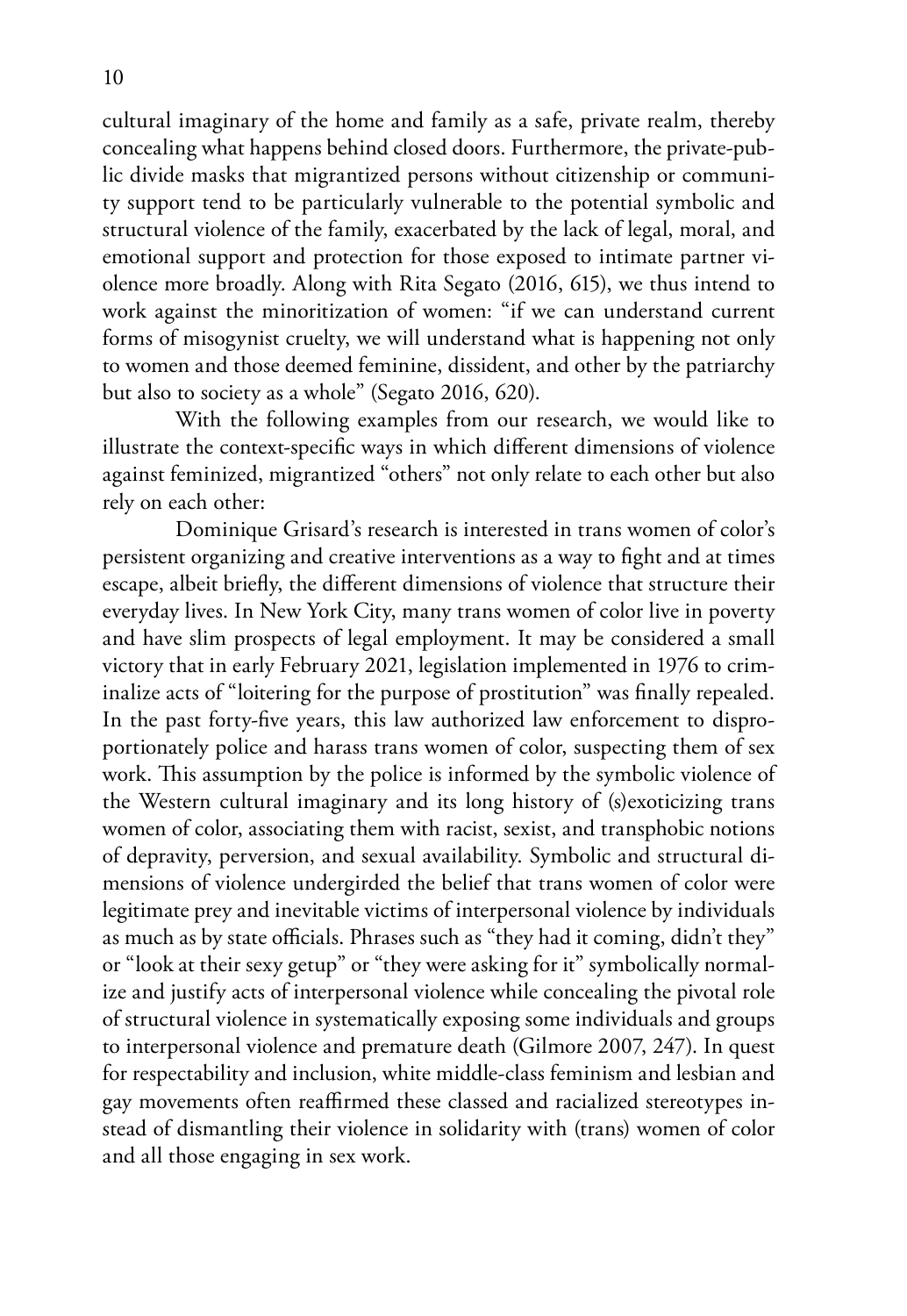An example from Janine Dahinden's research brings the different dimensions of violence "home" to Switzerland while adding histories and politics of citizenship and (post)coloniality into the already complex understanding of multiple, context-specific dimensions and relationalities of violence. Dahinden studies migrant and particularly Muslim women's experiences in Switzerland and beyond, focusing on how their lives are implicated by the structural violence of the Swiss and European border and citizenship regimes. On the one hand, these regimes follow the exclusive logic of the nation-state (Dahinden 2016). On the other hand, they carry the weight of postcolonial legacies of historically established global hierarchies and ideologies of Western dominance (Bhambra 2014). Both logics work in a restrictive way by (re) producing particular ideas about modernity/tradition, legitimizing practices of essentialized cultural othering while silencing historically anchored global inequalities (Mayblin and Turner 2021; Lugones 2008).

It becomes clear that this structural violence is entangled with and reinforced by symbolic violence in various ways. For example, if we look at these last decades, ideas of gender equality and women's rights have been mobilized in nativist and nationalist politics in Europe as boundary markers against migrants and Muslim women in particular. Their discursive logic is simple but effective: Gender equality and women's rights are presented as accomplished facts in Western Europe, even as genuine European values. "Others" are portrayed as illiberal and, thus, a threat to European values because of their alleged lack of respect for women's rights and gender equality, which is seen as immutably grounded in their "culture" (Lépinard 2020). While a similar discursive logic was employed during the colonial era to justify "civilizing" supposedly oppressed women in the colonies, in the postcolonial era, such ideas target so-called migrants and Muslim women and their "integration" in European countries (Korteweg and Yurdakul 2014; Dahinden and Manser-Egli 2022). This logic has given rise to a double standard in assessing gender inequalities with far-reaching consequences: When determining gender equality that involves migrant or Muslim women, a lack of equality is migrantized, racialized, and interpreted as cultural, but when the focus lies on gender inequalities in Swiss society it is reduced to an individual or a psychological problem. Gender inequalities in Switzerland are de-gendered, de-culturalized, and often even made invisible (Khazaei 2019), thereby reinforcing ideas of Western superiority. This discursive logic fuels the structural violence of border regimes and legitimizes their work.

What is more is that femonationalist (Farris 2017) ideas like those delineated above are increasingly naturalized in Western societies. Strikingly, we observe that migrant and Muslim women rarely have a voice in this de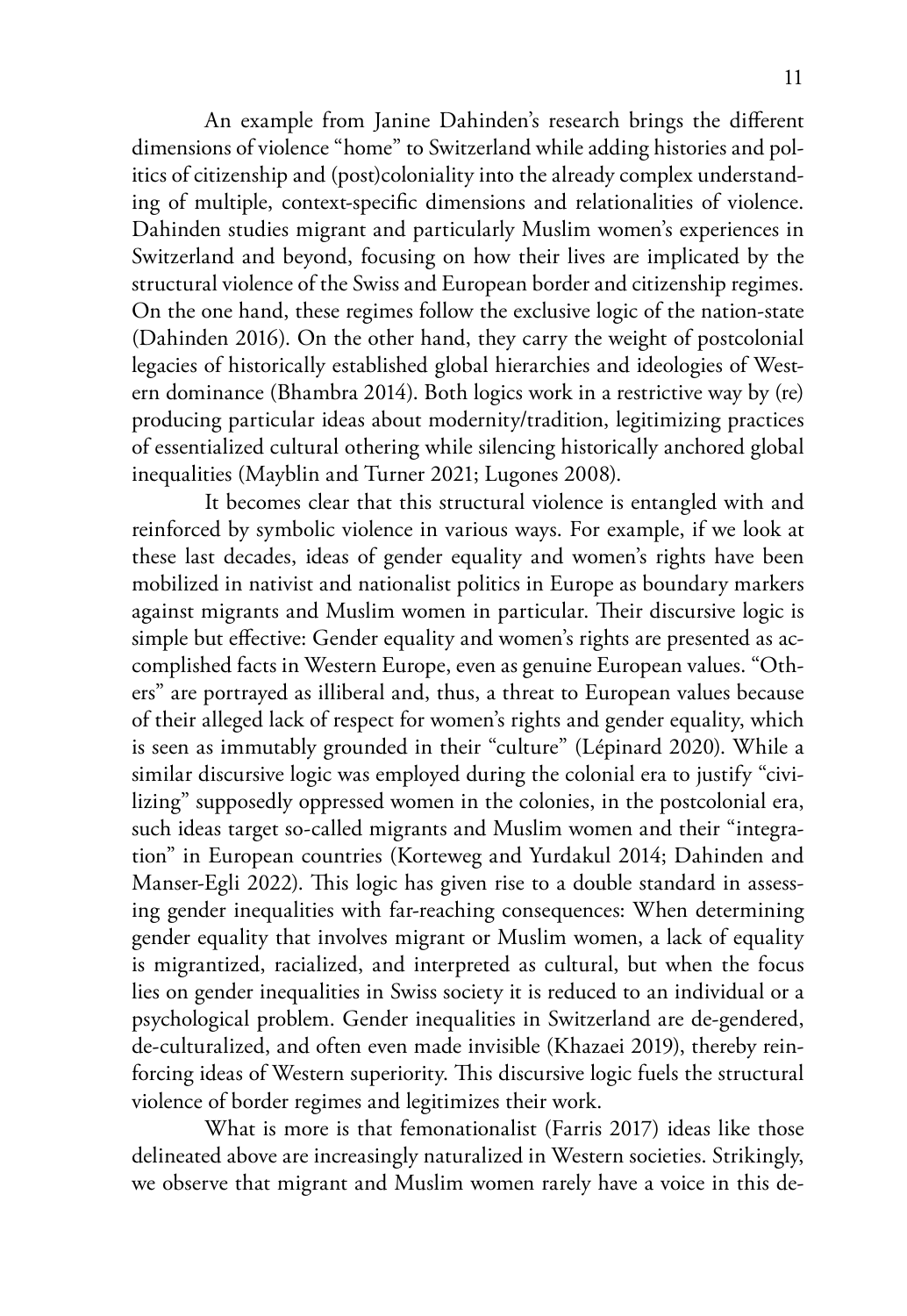bate, at least in Switzerland. They are silenced, which again may be considered as a form of symbolic violence of a political nature. White middle-class feminism perpetuates this violence, often too invested in upholding the "master's house" (Lorde 1977) instead of dismantling it in solidarity and coalition.

While feminist movements since the late 1960s substantially impacted how society and the state see, denounce, and penalize interpersonal violence, most notably intimate partner violence, it has remained difficult to name and criticize structural violence and seemingly impossible to dismantle it. The institutionalized, systematic, and ubiquitous nature of structural violence ties in with epistemic dimensions of symbolic violence to only allow certain voices to speak and be heard. As Mohanty (1991, 52) argues, it is a recurrent and sophisticated mechanism of colonization, also seen in its continuities: to create the non-Western World as a monolith and to repeal the "suppression—often violent—of the heterogeneity of the subject(s) in question", diligently selecting its preferred or most palatable voices out of the Third World.

This is one reason why we find this current moment particularly noteworthy: Social movements such as Black Lives Matter or MeToo not only call out the structural dimensions of violence and their traumatizing effects, demanding fundamental and systemic change. What is astounding is that they are actually heard, if only partially and circumstantially. Nevertheless, we find ourselves in a moment of arguably heightened awareness of structural violence as an expression of deep-seated unequal power relations and a means of affirming control. The seemingly disparate and at times minor everyday "snippets" of violated integrity and dignity are increasingly named for what they are: structural violence.

Similarly, the contributions in this volume underscore the necessity of connecting the dots between experiences of interpersonal violence and the violence of structural (hetero and cis-)sexism, racism, and classism. Taken together, the chapters in this anthology underscore that violence is a central structuring principle of gender, sexuality, race, and class discourses and identifications, and conversely, that these structuring principles are constitutive of what we understand and experience as violence. In short: Violence is always already gendered, classed, racialized, and sexualized—on an interpersonal, symbolic, and structural level. Although all contributions address violence as an intersectional, multidimensional phenomenon, the anthology's most prominent focus lies on how gender norms inform structural violence. What it means to conceive of gender norms as structural violence, we learn from Meyer's astute analysis of the history of Swiss democracy (in this volume; see also Purtschert and Meyer 2009) and its long-standing exclusion of women: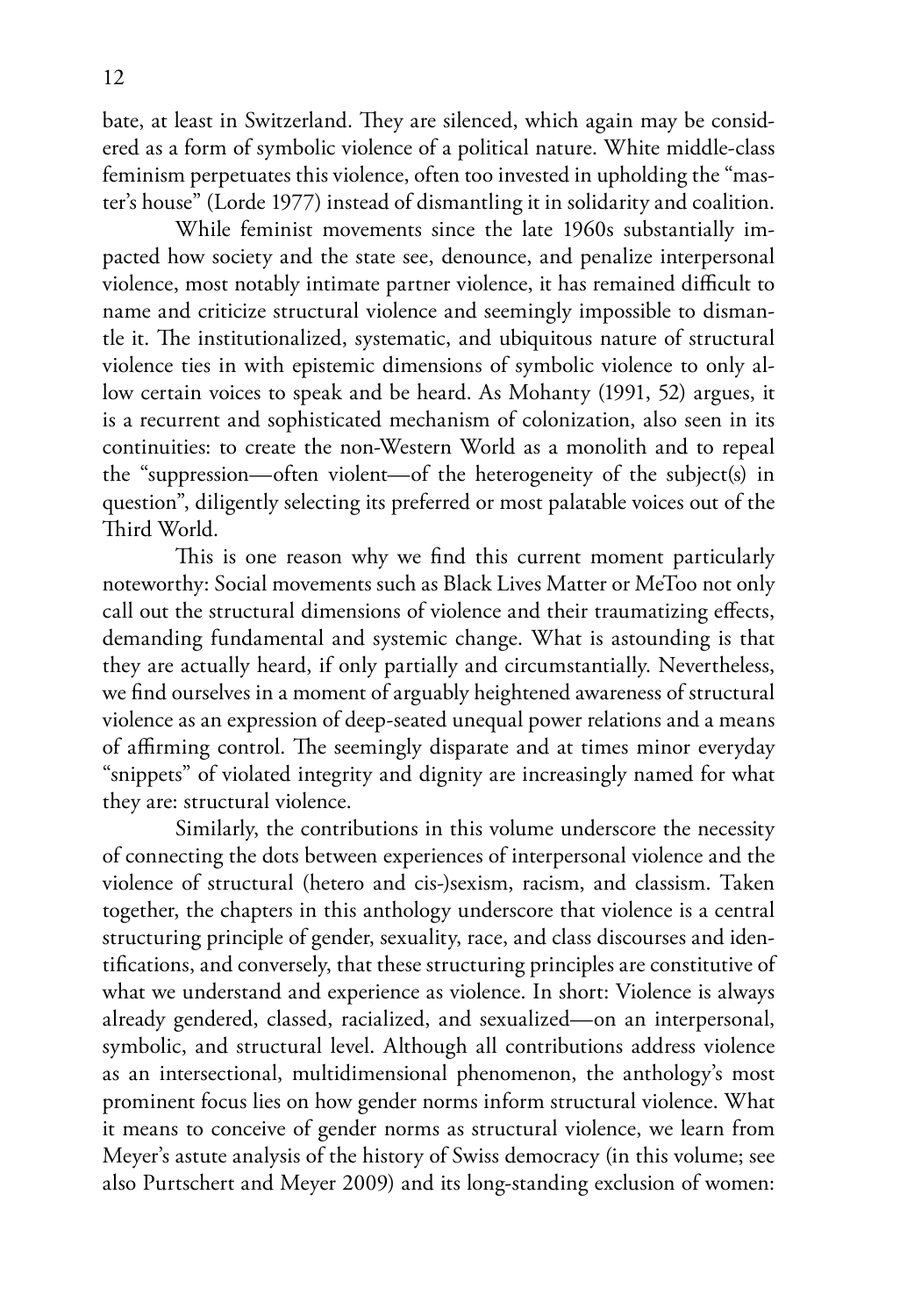It is not enough to just "add-and-stir"1 women to the analysis of already recognized concepts of violence. Instead, we need to challenge dominant understandings of violence and resistance with a particular eye on when and how violence is not recognized as such, silenced, or disavowed. Meyer concludes that women's long-standing exclusion from the ballot and the way its history has been systematically silenced is a form of political violence.

## **1.2 Revisiting the Relationship Between Violence and Resistance**

To focus on the complex inner workings of violence is to return to the tradition of feminist scholarship that rejects individualist and decontextualized interpretations of violence. It is, in short, to remind feminist readers that violence cannot be reduced to singular "snaps" by uncivil, pathological individuals:

> *When a snap is registered as the origin of violence, the one who snaps is deemed violent. She snaps. You can hear the snap in the sound of her voice. Sharp brittle loud: perhaps it is like the volume has suddenly been turned up, for no reason, the quietness that surrounds her ceases when she speaks, her voice cutting the atmosphere, registering as the loss of something; a nicer atmosphere, a gentler mood. Violence is assumed to originate with her. A feminist politics might insist on renaming actions as reactions; we need to show how her snap is not the starting point.* (Ahmed 2017, 189)

When a Swedish journalist in the early 1970s asked Angela Davis about whether she condoned physical violence as an act of resistance, referring to her ties to the Black Panther Party, she famously and indignantly stressed the intimate connection between the structural, symbolic, and interpersonal dimensions of the White violence experienced by the Black people of her neighborhood in racially segregated Birmingham, Alabama, and how the long history of state condoned violence against Black lives is immediately silenced by the White male journalist's seemingly innocent question (Davis and Holmström 1972/2011).

In this vein, Judith Butler, in *The Force of Non-Violence* (2020), asks us to abandon our individualist, neoliberal understanding of violence and non-violence as a binary, causal relation. Not only does she challenge the dominant notion of experiencing violence, including the commitment to nonviolence, as individual acts, but she also calls into question the idea that

This expression has been used to indicate a common strategy of gender mainstreaming (Harding 1995) and a strand of feminism itself (Alexander 2005: 187).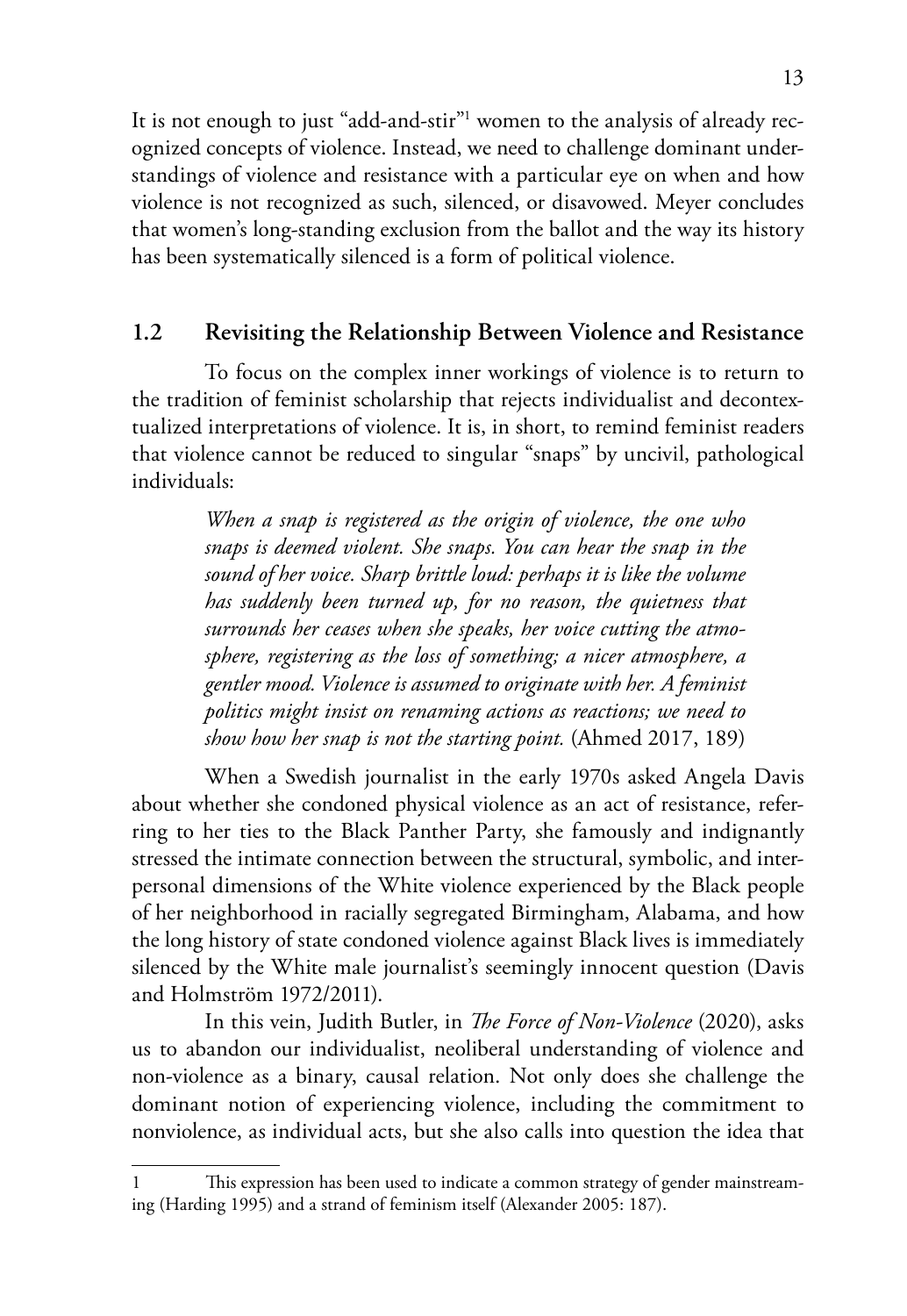violence is a mere tool to enact a prescribed end. Butler stresses that violence comes to matter in discourse. It is thus unable to constitute an object of analysis in isolation. Instead, violence responds to meaning-making. Calling out silenced histories as violence, for example, can indeed be a form of resisting dominant History and rewriting it. For if "violence is always interpreted" (Butler 2020, 14), then alternative interpretations of violence allow us to imagine new prospects and possibilities, especially if our focus lies on social interconnectedness instead of individual/ized experiences.

Butler does not disavow feminist traditions of radical nonviolent resistance, as, for instance, epitomized by the eco-feminist pacificism and the "do-no-harm" type of subversive consensual politics (Moore 2008). The idea that feminism does 'no-harm' eludes two facts: first, that feminism is not per se antagonistic to violence (feminist political activism can surely be a site of violence reproduction); second, that feminism intends to – violently – break with – violent – traditions, thus, being inherently violent to the given status quo. What is feminism other than a movement founded on the violence of "shattering myths, blurring and betraying boundaries, obliterating social/ sexual contracts" (Zalewski and Runyan 2019, 106)? Also, let us not forget that the White middle-class feminist commitment to nonviolence was often experienced as coercion into a moral, sometimes material capitulation to the cis-hetero-patriarchy, particularly by those who did not fit the mold of Woman (Runyan 2020, 333).

There is a long history of imagining White middle-class cis-women as peaceful and powerless victims. Indeed, the cultural amnesia regarding physical acts of violence committed by White women is persistent. Similarly, feminized and minoritized people are seldomly acknowledged as potentially implicated in exerting structural violence. White feminist history tends to ignore the violent strands of feminism and the fact that they have always been present. When it does acknowledge them, it attributes their violence to the manipulative influences of external forces. The dominant representation of female terrorists is a case in point (Grisard 2018). However, as diversity and gender equality become more critical criteria for recruitment into state security forces, and more states embrace what has at times been called "state feminist" or even "carceral feminist" and "diversity" ideals, women, people of color, and LGBTQ+ people's (perceived) relationship to violence, the role of victim and/or perpetrator will likely change. This anthology is part of a larger body of thinking about the current necro-liberal moment and its experiences with gender and diversity mainstreaming (Davis 2000; Gilmore 2007; Valencia and Bordai 2019). Along with Dorlin, Vergès, and Segato, we center the state as a principal instigating, institutionalizing, and stabilizing force in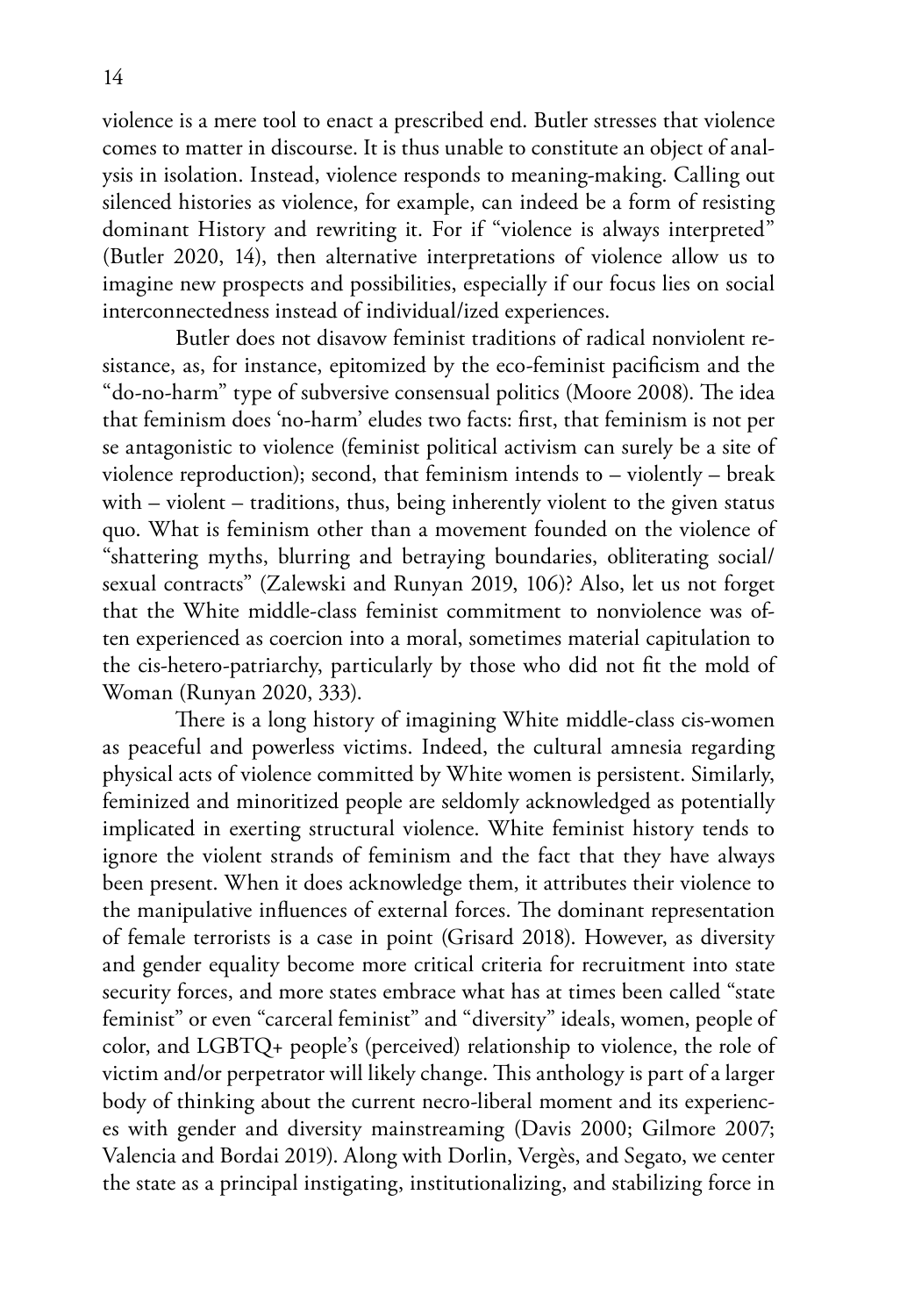(re)producing inequalities, "arming" those who exert structural violence with legitimacy, legality, and interpretative power (Vergès 2020, 10; Dorlin 2017; Segato 2016).

What strikes us as noteworthy is that recent feminist theory calls into question the dominant individualized understanding of violence from an intersectional perspective. Most importantly, for our purpose, a significant number of feminists also question the idea of resistance as mere "reacting." Their analyses resonate with many of this anthology's reflections on the violence of silencing and the resistance of breaking silence, speaking up, giving voice, singing, and incivility. Holly Patch (in this volume) impressively describes how individual voices, when singing together, embody political resistance for trans\* people. Virginia León Torrez (in this volume) expands on this reflection of togetherness by looking at literature fostering memory against gender-based violence as a shared resource for different generations. She conceives literature as a form of resistance against forgetting. León Torrez, along with several other contributions, shows us convincingly how art contributes to an inclusive politics of justice, supporting victims' demands for reparations from physical and symbolic violence.

A key aspect binding the chapters together is their insistence on contextualizing structural violence within specific histories and politics of place, struggles over power and meaning. They are indebted to Indigenous and Southern Theories (Tuhiwai-Smith 2012; Connell 2007; Hokowhitu et al. 2021; TallBear 2019) and their deep understanding of how history and place matter to how we conceive and experience violence. While much is gained by "renaming feminist actions" as "reactions" to structural violence, as Ahmed previously proposed, the danger lies in diminishing social actions (and the realm of agency itself) as secondary and passive.

The difficulty to find more encompassing terms than "resistance", "reactions", and "nonviolence", a vocabulary that does not suggest to be little more than (passively) reacting to discrete instances of violence, is neither unique to the anthology's chapters nor to Ahmed's proposition. It suggests an inadequacy in the current theorizing of the complex entanglement of structural violence and individual and collectively experienced "snippets" of violence that push us to underestimate the transformative power of personal and group resistance. Owed to an understanding of violence as intersectional, multidimensional, relational, and emplaced, the contributions in this anthology refrain from espousing a linear, unidirectional temporal logic where an incident of violence comes first and re-sistance second, as a mere, direct answer to the former.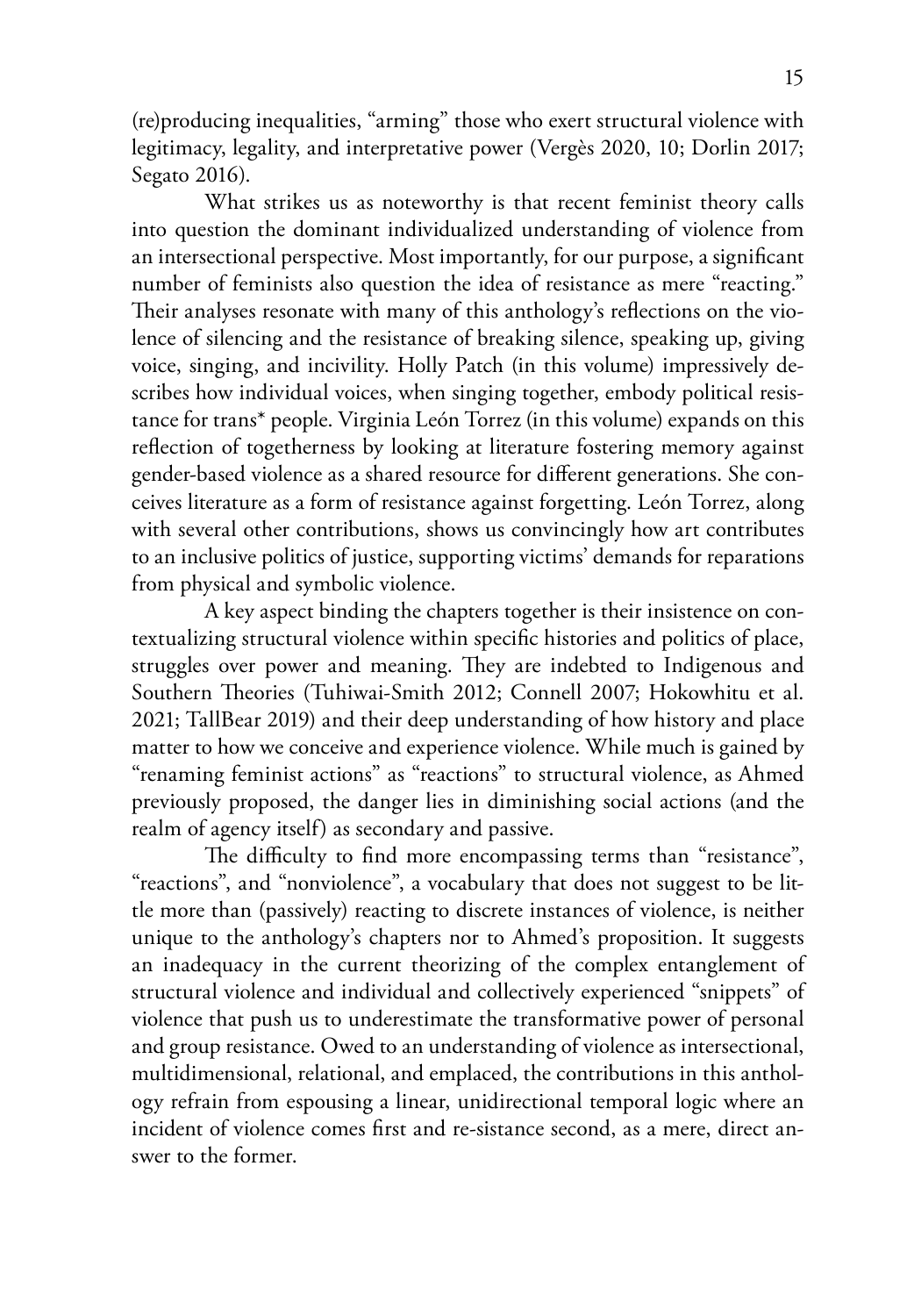Against this backdrop, we insist on defining violence as hegemonic in the Gramscian sense: as both dominant *and* contested, a site of various degrees and intensities of negotiation, struggle, and resistance. If the volume at hand privileges "structural violence", it constantly studies it in relation to other dimensions of violence *and* in relation to (all kinds of) resistance while paying close attention to those with the power to naming, defining, and interpreting the violence. In this sense, our theoretical perspective dovetails with the current political moment of mobilization, protest, and disenchantment.

Clearly, conceptualizations of violence differ among different feminist traditions. However, there seems to be some consensus that strategic thinking about agency and resistance will remain at the core of feminism for foreseeable generations. Our attempt to place equal weight on violence and resistance to better understand how they relate to each other might have inspired our authors to reflect on violence *and* resistance in nonlinear ways. In this anthology, they effectively provide our readers with a tactical roadmap to counter the systematic denial of violence's structural dimension. Though we might have facilitated them to venture into a type of contradictory logic, to use Heleieth Saffiotti's (Saffioti et al. 2011) favorite term, the honors for the thorough and tireless work of dissecting structural violence are truly theirs.

## **1.3 Subjects of Resistance in their Quest for Change of Violent Structures**

Most of the contributions in this volume take experiences of interpersonal violence as their starting point to examine both symbolic and structural dimensions of violence as their primary object of analysis and critique. In each paper, the interplay of the different dimensions of violence offers insight into the conditions of possibility of resistance in the particular socio-political context. Far from adopting an individualizing logic, the authors refrain from framing resistance as violent snaps. Importantly, they acknowledge and reflect on how structural, symbolic, and interpersonal dimensions of violence inform and mutually reinforce each other and how they shape dissident subjectivities and actions. The contributions at hand reflect how structural violence is woven into the political, social, and economic fabric at a global, national, local, and personal level to better understand how it affects those subjected to it. Indeed, their focus lies on how individuals and groups come to embody structural violence and resistance, often experiencing their realities as inevitable, evoking a variety of affects—from the flat affect of dispassionate disillusionment and acceptance of some to the helpless rage and righteous anger of others. As Audre Lorde reminds us, their anger is an appropriate answer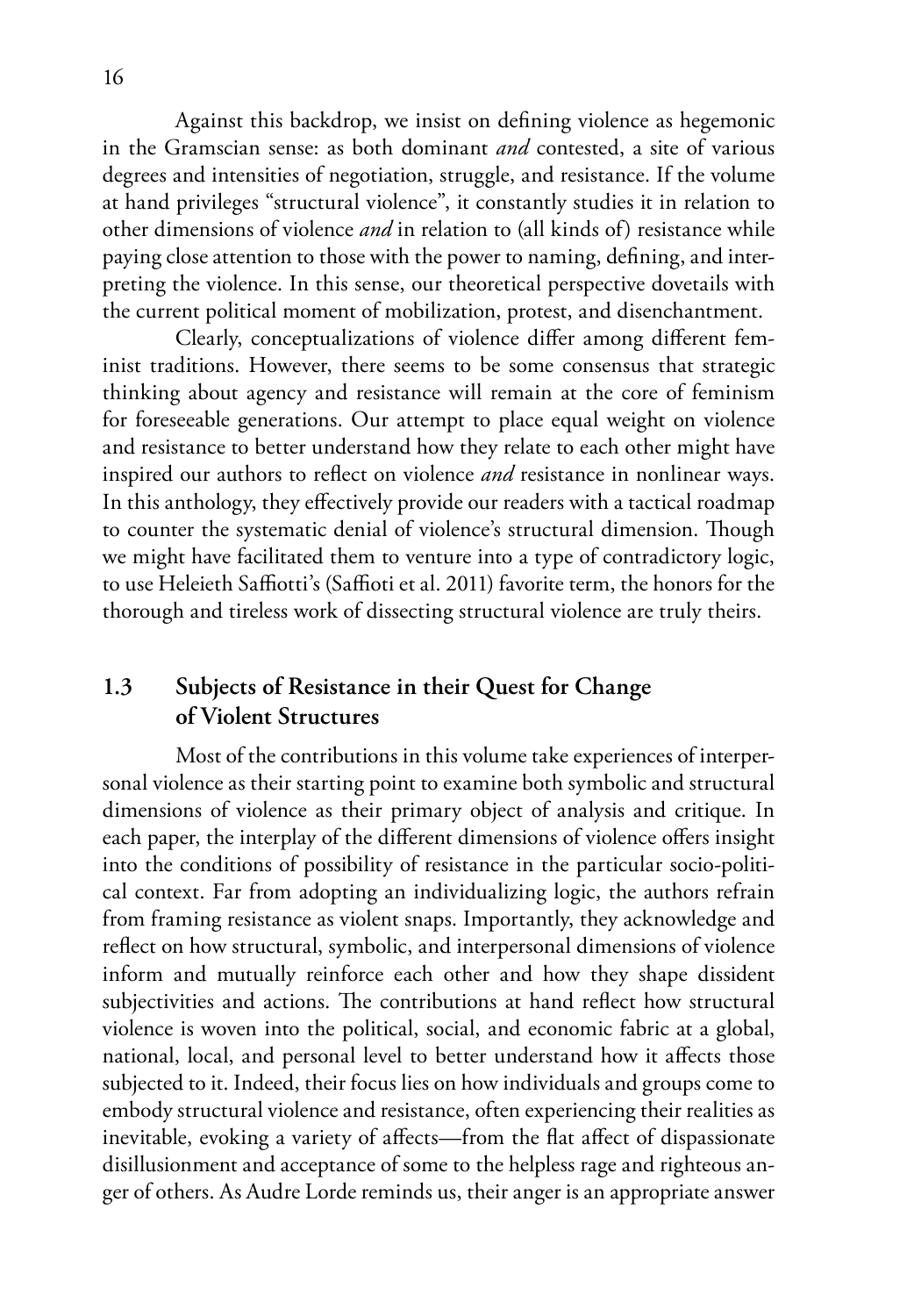to injustice and oppression. It is "loaded with information and energy" in the move "toward coalition and effective action" (Lorde 1981, 280–281).

The case of Lara Barcelos in Annelise Erismann's research conveys how theorizing violence as both produced by and productive of particular subjectivities and affects allows for nuanced analyses of violence *and* resistance. Barcelos was a White middle-class medical student turned revolutionary in 1960s Brazil. Like other Third World women dissidents of the time, Barcelos was subjected to strict state regulations of both body and mind. The structural violence experienced at the hands of society and the state both shaped her will to resist and her mode of resistance: interpersonal violence. For Barcelos, to resist the structural violence deep-rooted in imperial capitalism and the military dictatorship in Brazil left her only one option: to participate in a violent insurgency. Not only did she take up guns herself as a member of the *Vanguarda Armada Revolucionaria Palmares* (VAR-Palmares), a socialist organization that prioritized the political education of the urban masses. She also directly benefitted from the kidnapping of a Swiss representative as she was one of several political prisoners released in exchange for the Swiss ambassador to Brazil, Giovanni Enrico Bucher, kidnapped by VAR-Palmares' parent organization, the so-called *Vanguarda Popular Revolucionaria* (VPR), in 1970*.* The VPR was an organization that attempted to recreate the conditions of the Cuban Revolution in Brazil, focusing on developing a leftist militia in rural areas under the direction of Carlos Lamarca (Chacel 2012; Silva 2019). To acknowledge that Barcelos was a survivor of institutional sexual violence, as rape was a standard tactic used against Communist women insurgents in South America, strikes us important. It does not depoliticize her struggle. On the contrary, it politicizes sexualized violence as a systematic weapon against those deemed a threat to the international order, nation, and body politic(s).

The forms and intensities of resistance discussed by the authors in this volume vary substantially. Susanne Nef and Isabel Boni-Le-Goff describe their interlocutors' narrow repertoire of resistance to interpersonal violence at home and at work. Extracting themselves from their violent, harmful intimate and work relationships of dependence, and admitting to themselves and others what they had lived through, was often all the resistance they could muster. Feeling shame at allowing these violent transgressions to happen was never too far off. Their resistance remained on the interpersonal level by rejecting the stigma of being victims and self-fashioning as survivors.

Virginia León Torrez, Carmen Carrasco Lujan, Nicolas Wasser, Patrizia Zanella, and Holly Patch's contributions explore the symbolic power of artistic interventions as resistance to the multidimensional violence expe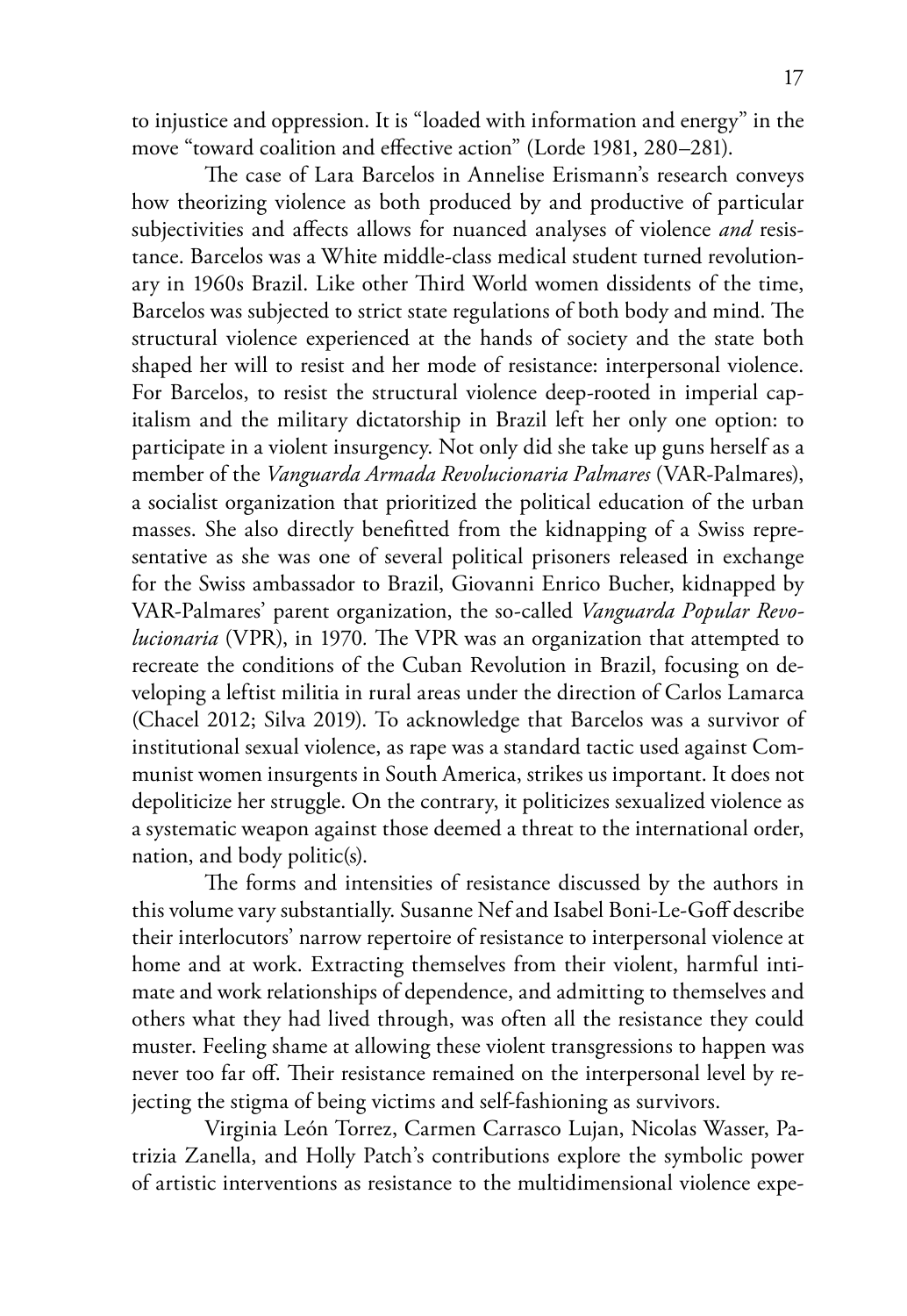rienced by its subjects. Carrasco Lujan, León Torrez, and Zanella choose to reflect on the role of literature in mourning and commemorating those who were meant to be forgotten, denouncing and narrating settler colonialism, feminicide, and rape as integral elements of war, empire, and global capitalism. Wasser's chapter on *geração tombamento*'s "gender terrorist" performances spotlights the visual and affective charge of their symbolic acts of resistance in light of the structural violence marring their lives. Patch's paper, finally, shows how singing in a transgender choir was experienced as a symbolic, interpersonal, and sensual mode of resistance and survival. It didn't end there: Those singing in the choir were able to carve out for themselves a place of belonging and flourishing.

The relevance of culture and art as socio-political arenas of resistance in so many contributions strike us as noteworthy. Inspired by Feminist and Queer Theories of Color, Indigenous and Southern Theories, Nicolas Wasser reflects on the politics of the Brazilian LGBT and Black *geração tombamento* in reactionary times, Holly Patch crafts an arts-based ethnography of a transgender choir, and lastly, Patrizia Zanella focuses on how radical incivility as a politico-esthetic form of resistance embedded in a long tradition of Indigenous histories of resistance against settler colonialism rejects the dominant distinction between art and politics. These three authors attribute political meaning to the use of esthetics as violence and/or resistance, underscoring the emancipatory, community building, and healing qualities of politico-esthetic forms of resistance.

# **1.4 Resisting the Negation of Structural and Epistemic Gender Violence**

Thus far, we have tried to make sense of structural violence from an intersectional and relational perspective. Here we would like to home in on what might be specific to structural gender violence. The contributions in this volume highlight its intimate relationship to epistemic violence. Indeed, one of the common mechanisms of structural gender violence that they identify is its systematic negation. For one, structural violence is repudiated by the tenacious tendency to individualize the violence experienced, as Susanne Nef's chapter (in this volume) on intimate partner violence shows. She describes the long journey of educated White middle-class women and men in admitting to themselves and others that what they experienced was, in fact, violence. Nef's findings dovetail with Isabel Boni-Le Goff's analysis (in this volume) of sexual violence in white-collar work settings as key to reproducing gender inequalities. Boni-Le Goff identified three recurring mechanisms of repudi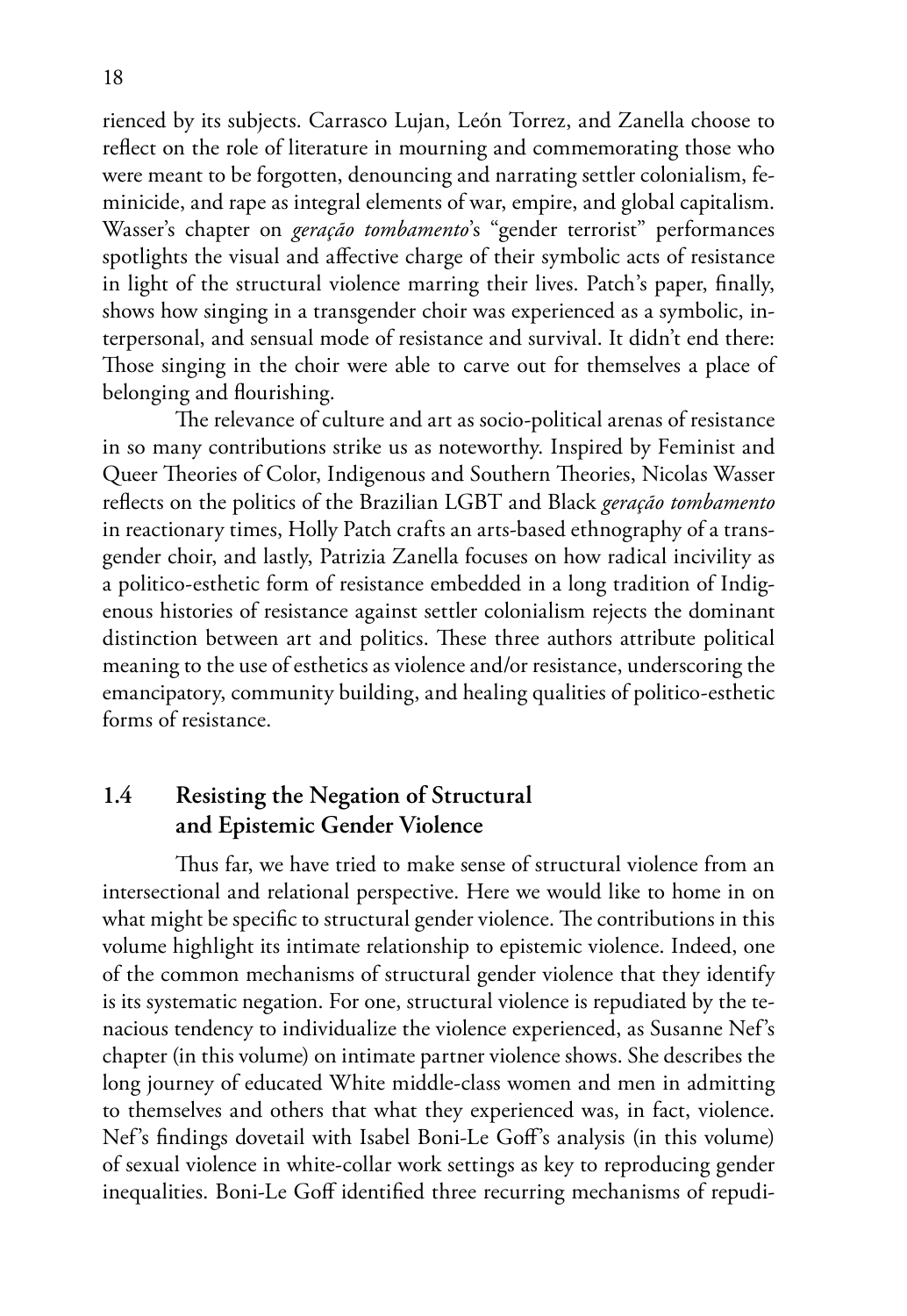ation and normalization of sexual violence serving to disavow its structural dimension: sexual violence is routinely minimized and ridiculed, turned invisible by its relegation to the private and intimate, even when it occurred at the workplace, and its targets are left to feel complicit and guilty.

Similarly, Carmen Carrasco Luján's (in this volume) analysis of how the media made sense of feminicides points to the symbolic violence of sexist jokes meant to reproduce women's subjection. In addition, Katrin Meyer's chapter (in this volume) on Switzerland's exclusion of women from suffrage convincingly argues that the repeated denial of women's rights to vote was a systematic, conscious, and willful strategy to silence women.

Indeed, several authors discuss silencing as a dominant mode of denying how gender—along and intertwined with other differentiating principles—structures violence. The state-sanctioned silencing of gendered and sexualized violence serves to reaffirm a given national ethnic-racial "politics of belonging" through the control of women's bodies (Yuval-Davis 2006; Yuval-Davis 1997). In this case, Virginia León Torrez (in this volume) analyses how rape is a systematically deployed weapon of war within the internal armed conflict in Peru. Through the "symbolic trashing of women" (Silva Santisteban 2008), undergirded by the non-acknowledgment of gender inequalities, geographic asymmetries between the rural and the urban, and institutionalized racialized structures, women become vehicles for the elimination of a declared national enemy. Here, silencing means not recognizing how raping "those women" depends on the symbolic violence of the hegemonic gender order and a racialized notion of belonging. León Torrez' analysis dovetails with Femenias and Rossi's (2009, 44), who developed the concept of "exemplary bodies", that is violently conditioned bodies, hence, connecting the increasing number of feminicides in the Global South to glocal economic insecurities and cultural changes. They discuss how socio-economic dependence ties into the feminization of certain men and the socio-economic independence, isolation, and vanishing of certain women.

Likewise, Nicolas Wasser explains that Afro-Brazilian and *travesti*  artistic expressions were first understood as resistance to Brazilian society's "symbolic trashing". Wasser insists on recasting their resistance as a "gender terrorist" resurgence against necropolitical circumstances targeting minoritized travesti artists and activists. Wasser inquiries into how Black queerness, womanhood, and trans identities may disrupt the rigid gender binary and racial hierarchies. He theorizes these hierarchies as both structural and digital manifestations of violence against feminized and gender-nonconforming people. Indeed, the *geração tombamento's* resistance unveils what South African, Black-diasporic feminist scholar Barbara Boswell (2015) leaves implicit by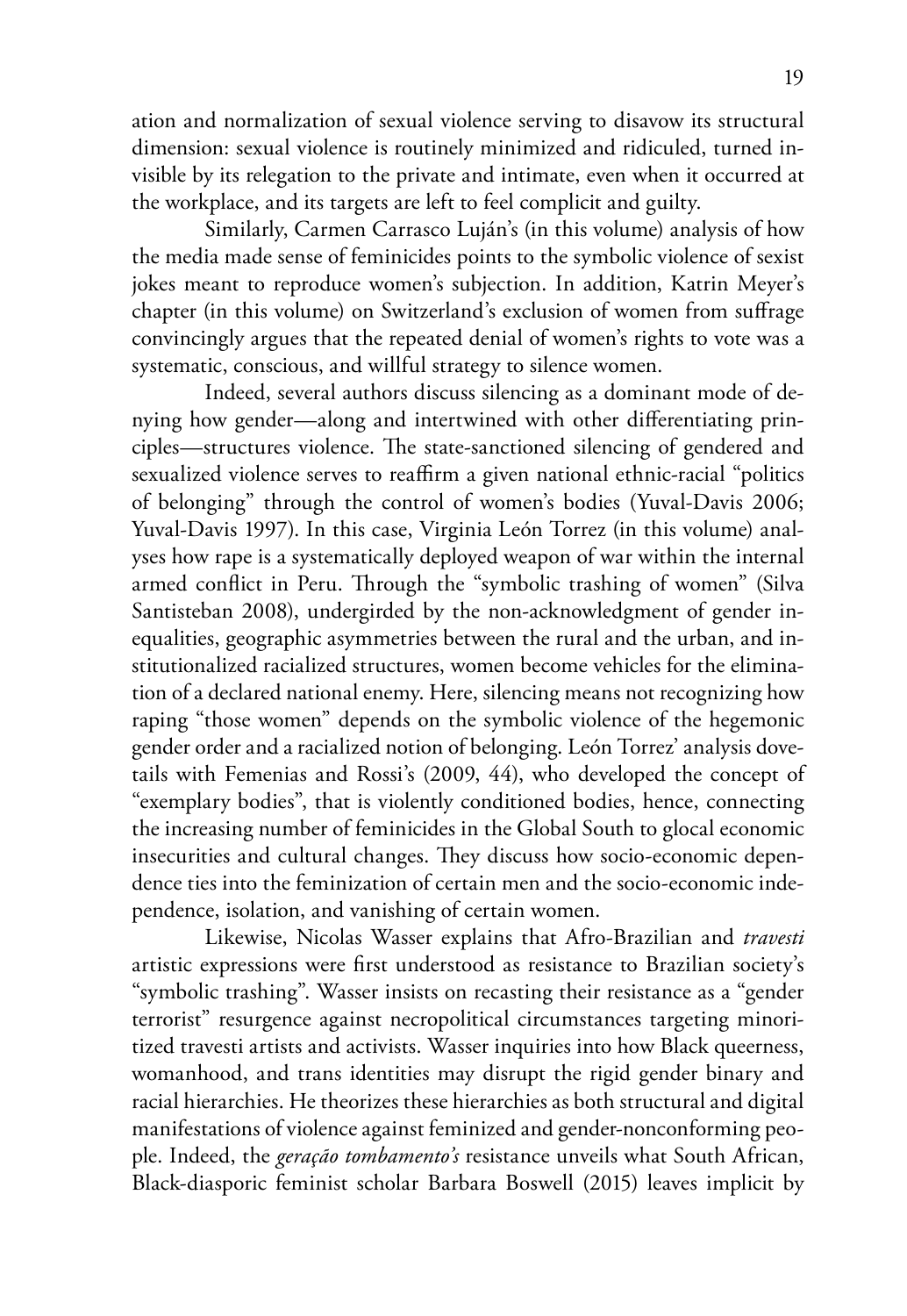asking: "Which acts of violence 'matter' as contemptible? [...] Whose bodies are sacrosanct, evoking horror when bodily integrity is violated, and on which bodies is violence business-as-usual?" In short: whose lives are expendable, whose bodies erasable?

As the authors in this anthology reveal, the recurring mechanisms of negation, exclusion, and silencing are not accidental or minor but constitutive of structural gender violence. They are indebted to Spivak's (1994) seminal work on epistemic violence, which theorizes how dominant knowledge production marginalizes, marks, mutes, or silences particular groups and their knowledge, namely due to ethno- and euro-centric power relations rooted in coloniality. The fact that many of our authors' work on violence and resistance draws on Feminism of Color, as well as Southern and Indigenous Theories, speaks volumes. We would like to consider it a corrective to the long history of epistemic violence in Western scholarship, including the violent silences of some earlier White feminisms and feminist theories.

This anthology pays a modest yet due tribute to how Francophone, Hispanophone, and Lusophone feminist theories have conceptualized violence and modes of resistance. Considering Switzerland and France's cultural ties, our anthology would be incomplete without standard references to authors influencing the teaching, research, and activist practice of gender studies in the Romandie and increasingly in the German-speaking part of Switzerland (Dorlin 2017; Vergès 2020).

We situate the work in this anthology within this tradition and as (renewed) attempts at blurring violent boundaries, analytically and politically speaking: west versus east, north versus south, global versus local, private versus public, art versus politics, and finally, violence versus nonviolence, or violence versus resistance. Blurring these violent metaphorical and physical borders will help reconceptualize resistance in more creative, just and visionary ways.

#### **1.5 Bibliography**

Ahmed, Sara. 2017. *Living a Feminist Life*. London: Duke University Press.

- Alexander, M. Jacqui. 2005. *Pedagogies of Crossing: Meditations on Feminism, Sexual Politics, Memory, and the Sacred*, Durham: Duke University Press.
- Bhambra, Gurminder K. 2014. Postcolonial and Decolonial Dialogues. *Postcolonial Studies*, 17(2): 115–121.
- Boswell, Barbara. 2015. On Violence: Whose Bodies Matter? *Mail & Guardian Thought Leader*. [https://thoughtleader.co.za/blackacademiccaucus/2015/11/13/on](https://thoughtleader.co.za/blackacademiccaucus/2015/11/13/on-violence-whose-bodies-matter/)[violence-whose-bodies-matter](https://thoughtleader.co.za/blackacademiccaucus/2015/11/13/on-violence-whose-bodies-matter/) (accessed April 27, 2021).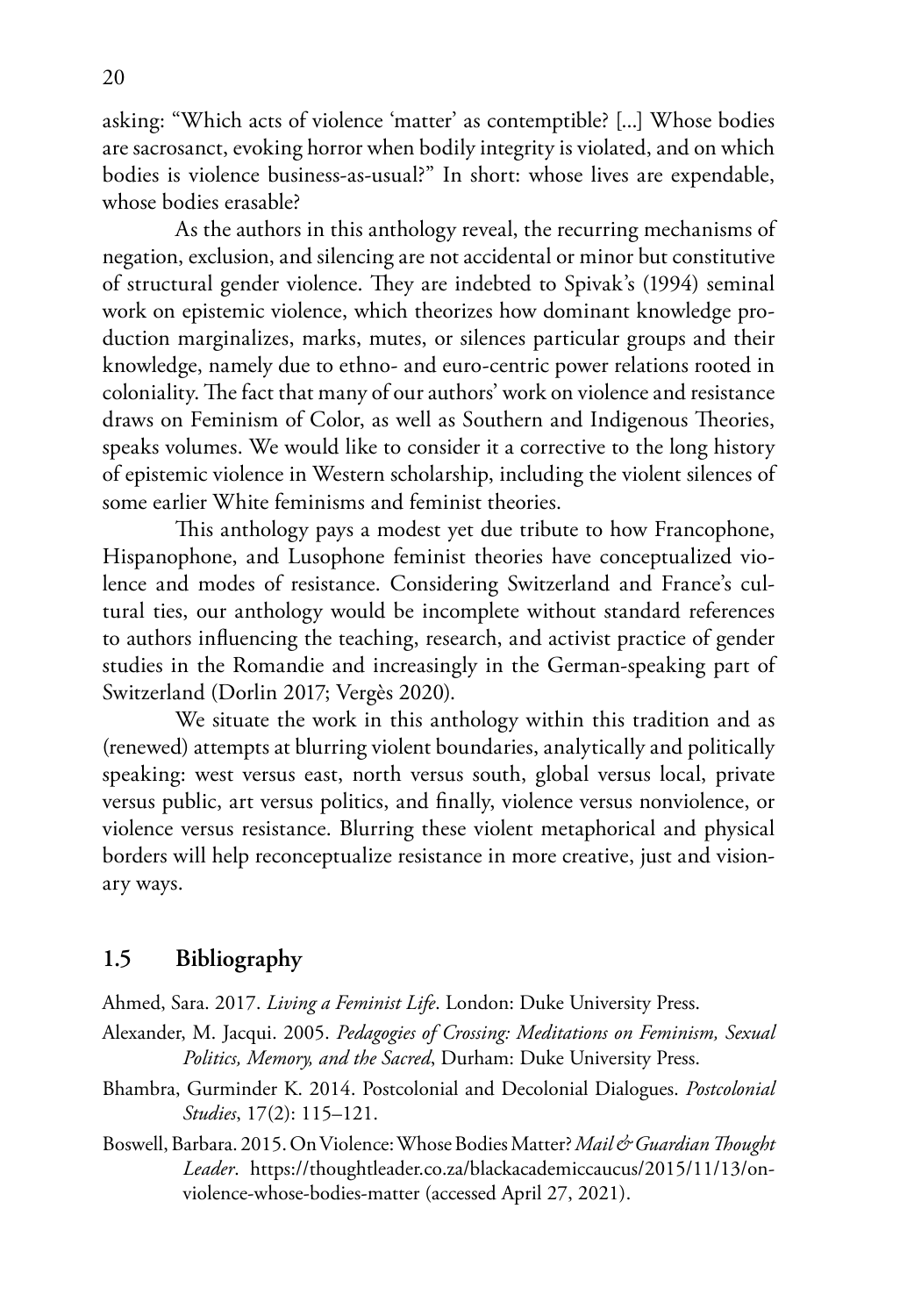- Bourdieu, Pierre. 1998. *Acts of Resistance: Against the Tyranny of the Market*. New York: The New Press.
- Bourdieu, Pierre and Jean-Claude Passeron. 1970. *La reproduction. Éléments pour une théorie du système d'enseignement.* Paris: Les éditions de Minuit.
- Butler, Judith. 2020. *The Force of Nonviolence: An Ethico-Political Bind*. London: Verso.
- Chacel, Cristina. 2012. *Seu amigo esteve aqui. A história do desaparecido político Carlos Alberto Soares de Freitas, assassinado na Casa da Morte*. Rio de Janeiro: Zahar.
- Connell, Raewyn. 2007. *Southern Theory: Social Science and The Global Dynamics Of Knowledge*. Cambridge: Polity Press.
- Crenshaw, Kimberlé. 1989. Demarginalizing the Intersection of Race and Sex: A Black Feminist Critique of Antidiscrimination Doctrine. *University of Chicago Legal Forum* 140(1): 139–168.
- Davis, Angela. 2000. The Color of Violence Against Women. Keynote address at the "Color of Violence Conference" in Santa Cruz. *Colorlines*, 3(3). [http://](http://www.hartford-hwp.com/archives/45a/582.html) [www.hartford-hwp.com/archives/45a/582.html](http://www.hartford-hwp.com/archives/45a/582.html) (accessed April 27, 2021).
- Davis, Angela and Bo Holmström. 1972/2011. Interview in San Rafael County Prison. Excerpt from The Black Power Mixtape 1967–1975. Documentary, Dir. Göran Olsson, Sweden, 2011, [https://www.youtube.com/watch?](https://www.youtube.com/watch?v=fIXrTsJADXc) [v=fIXrTsJADXc](https://www.youtube.com/watch?v=fIXrTsJADXc) (accessed May 3, 2021).
- Dahinden, Janine and Stefan Manser-Egli. 2022. Gendernativism and the (Il)liberal State: The Cases of Forced Marriage and the Burqa Ban in Switzerland. Social Politics: International Studies in Gender, State & Society.
- Dahinden, Janine. 2016. A Plea for the 'De-migranticization' of Research on Migration and Integration. *Ethnic and Racial Studies*, 39(13): 2207–2225.
- Dorlin, Elsa. 2017. *Se défendre: une philosophie de la violence*. Paris: Éditions La Découverte.
- Farris, Sara R. 2017. *In the Name of Women's Rights: The Rise of Femonationalism*. Durham: Duke University Press.
- Femenias, Maria Luisa and Paula Rossi Soza. 2009. Poder y violencia sobre el cuerpo de las mujeres. *Sociologias*, 11(21): 42–65.
- Galtung, Johan. 1969. Violence, Peace, and Peace Research. *Journal of Peace Research*, 6(3): 167–191.
- Gilmore, Ruth Wilson. 2007. *Golden Gulag: Prisons, Surplus, Crisis, and Opposition in Globalizing California*. Berkeley: University of California Press.
- Grisard, Dominique. 2018. "Coherence in Contradiction: The Spectacle of the Female Terrorist." In Colvin, Sarah and Katharina Karcher (Eds.), *Women, Global Protest Movements, and Political Agency: Rethinking the Legacy of 1968*. London/New York: Routledge, 117–134.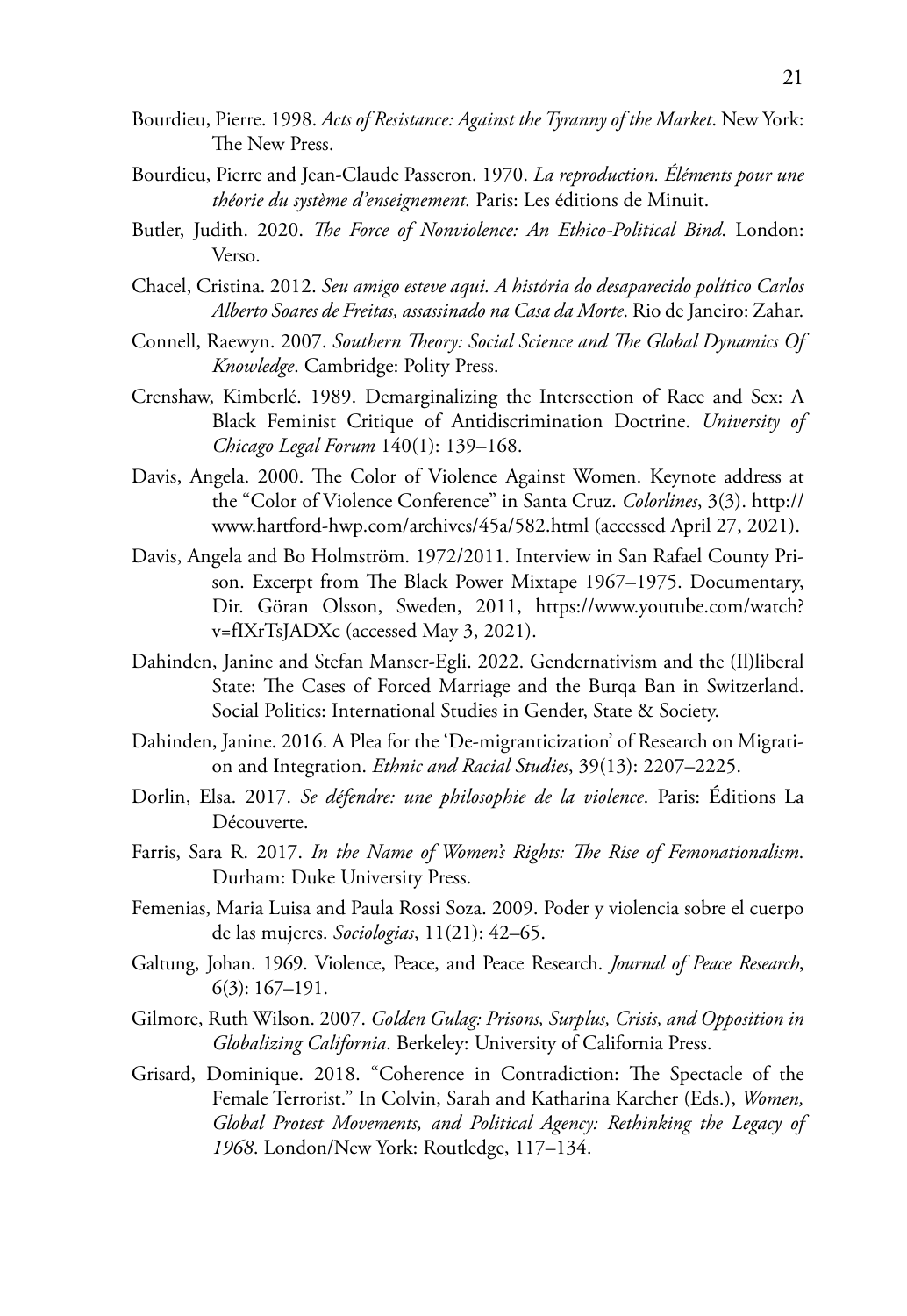- Harding, Sandra. 1995. "Just Add Women and Stir?" Gender Working Group, United Nations Commission on Science and Technology for Development (Ed.), *Missing Links. Gender Equity in Science and Technology for Development*. Ottawa: International Development Research Centre, 295–307.
- Hokowhitu, Brendan, Aileen Moreton-Robinson, Linda Tuhiwai-Smith, Chris Andersen, and Steve Larkin (Eds.), 2021. *Routledge Handbook of Critical Indigenous Studies*, London/New York: Routledge.
- Khazaei, Faten. 2019. Manufacturing Difference. Double Standard in Swiss Institutional Responses to Intimate Partner Violence. Ph.D. dissertation, Laboratoire d'études des processus sociaux, University of Neuchâtel.
- Korteweg, Anna C. and Gökçe Yurdakul. 2014. *The Headscarf Debates*. *Conflicts of National Belonging.* Stanford: Stanford University Press.
- Lépinard, Eléonore. 2020. *Feminist Trouble. Intersectional Politics in Post-Secular Times.* Oxford/New York: Oxford University Press.
- Lorde, Audre. 1981/1997. The Uses of Anger. *Women's Studies Quarterly*, 25(1/2): 278–285.
- Lorde, Audre. 1978/1997. A Litany for Survival. In *Audre Lorde: The Collected Poems of Audre Lorde*. New York: W.W. Norton & Co, 255.
- Lorde, Audre. 1977/1984. The Master's Tools Will Never Dismantle the Master's House. In *Sister Outsider*. Berkeley: Crossing Press, 110–113.
- Lugones, Maria. 2008. The Coloniality of Gender. *Worlds & Knowledges Otherwise*, 2 (Spring): 1–17.
- Mayblin, Lucy and Joe Turner. 2021. *Migration Studies and Colonialism*. Cambridge: Polity
- Mohanty, Chandra Talpade. 1991. "Under Western Eyes: Feminist Scholarship and Colonial Discourses." In Mohanty, Chandra Talpade, Ann Russo, and Lourdes Torres (Eds.), *Third World Women and the Politics of Feminism.* Bloomington: Indiana University Press, 51–80.
- Moore, Niamh. 2008. Eco/Feminism, Non-Violence and the Future of Feminism. *International Feminist Journal of Politics*, 10(3): 282–298.
- Purtschert, Patricia and Katrin Meyer. 2009. "Différences, pouvoir, capital. Réflexions critiques sur l'intersectionnalité." In Dorlin, Elsa (Ed.), *Sexe, race, classe. Pour une épistémologie de la domination*. Paris: Presses universitaires de France, 127–146.
- Runyan, Anne Sisson. 2020. Conceptus Interruptus: Forestalling Sureties about Violence and Feminism. *Review of International Studies*, 46(3): 325–336.
- Saffioti, Heleieth, Juliana Cavilha Mendes, and Simone Becker. 2011. Entrevista com Heleieth Saffioti. *Estudos Feministas*, 19(1): 143–165.
- Sauer, Birgit. 2011. *Migration*, *Geschlecht*, *Gewalt*. Überlegungen zu einem intersektionellen Gewaltbegriff. *GENDER – Zeitschrift für Geschlecht, Kultur und Gesellschaft*, 3(2): 44–60.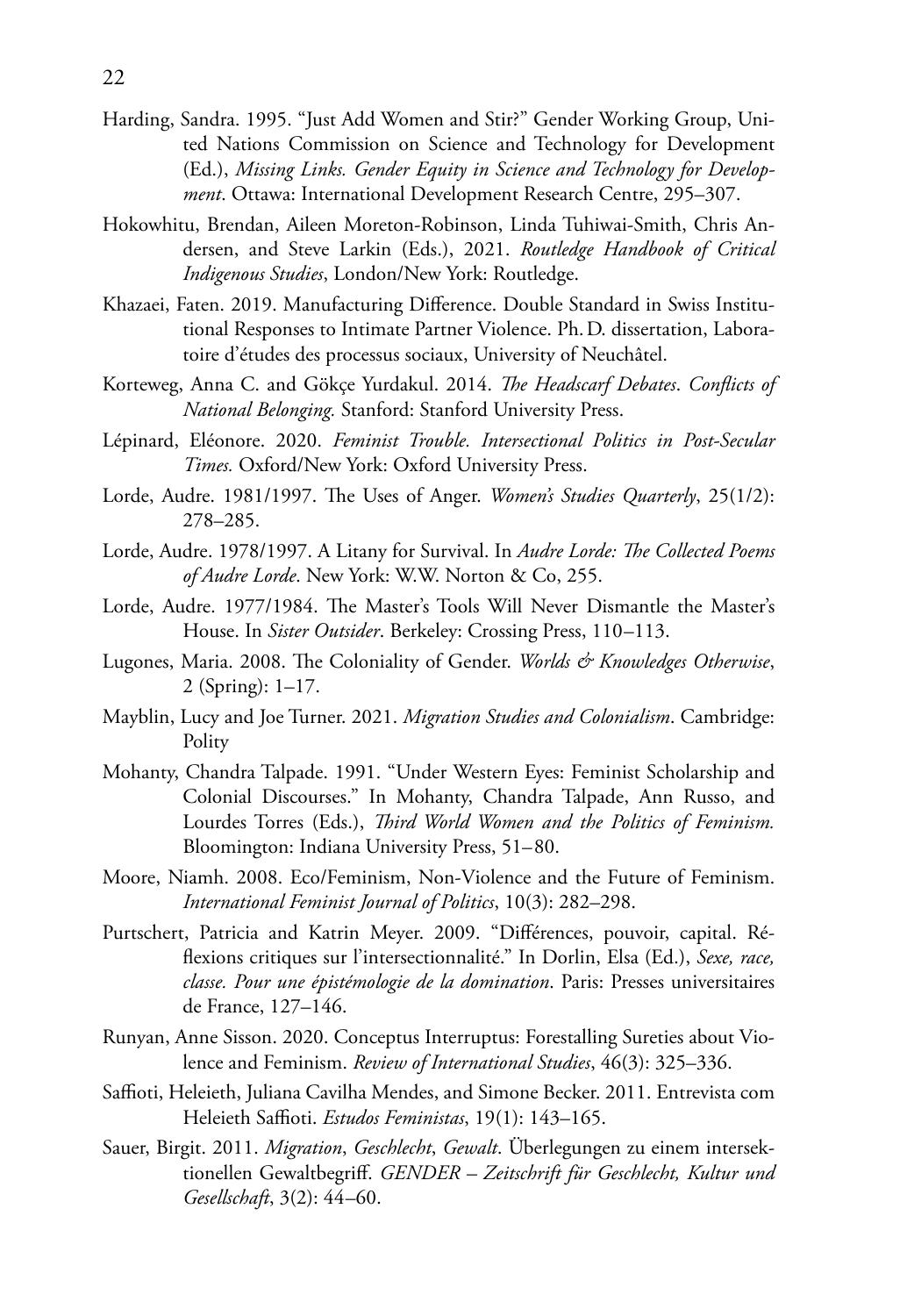Schinkel, Willem. 2010. *Aspects of Violence: A Critical Theory. New York: Palgrave.*

- Segato, Rita. 2016. Patriarchy from Margin to Center: Discipline, Territoriality, and Cruelty in the Apocalyptic Phase of Capital. *The South Atlantic Quarterly*, 115(3): 615–624.
- Silva, Carla Luciana. 2019. Vanguarda Popular Revolucionária: massas, foquismo e repressão. *Revista História: Debates E Tendências*, 19(3): 494–512.
- Silva Santisteban, Rita. 2008. *El factor asco. Basurización simbólica y discursos autoritarios en el Perú contemporáneo*. Lima: Red para el Desarrollo de las Ciencias Sociales en el Perú.
- Spivak, Gayatri Chakravorty. 1994. "Can the Subaltern Speak?" In Williams, Patrick and Laura Chrisman (Eds.). *Colonial Discourse and Post-Colonial Theory: A Reader*. New York: Columbia University Press, 66–111.
- TallBear, Kim. 2019. Caretaking Relations, Not American Dreaming. *Kalfou: A Journal of Comparative and Relational Ethnic Studies*, 6(1), 24– 41.
- Tuhiwai-Smith, Linda. 2012. *Decolonizing Methodologies: Research and Indigenous Peoples*. Durham: Duke University.
- Valencia, Sayak and Ella Bordai. 2019. La violence devient un écosystème et un espace de production de sens: la mort. Interview with Sayak Valencia. *Réseau d'études décoloniales*[, 3 November, http://reseaudecolonial.org/](http://reseaudecolonial.org/?s=valencia+sayak) ?s=valencia+sayak (accessed May 3, 2021).
- Vergès, Françoise. 2020. *Une théorie féministe de la violence. Pour une politique antiraciste de la protection*. Paris: La fabrique.
- Yuval-Davis, Nira. 2006. Belonging and the Politics of Belonging. *Patterns of prejudice*, 40(3): 197–214.
- Yuval-Davis, Nira. 1997. Gender and Nation. Ethnic and racial studies, 16(4): 621–632.
- Zalewski, Marysia and Anne Sisson Runyan. 2019. "Feminist Violence and the In/ securing of Women and Feminism." In Gentry, Caron E., Laura J. Shepherd, and Laura Sjoberg (Eds.), *Routledge Handbook of Gender and Security*. London/New York: Routledge, 106–115.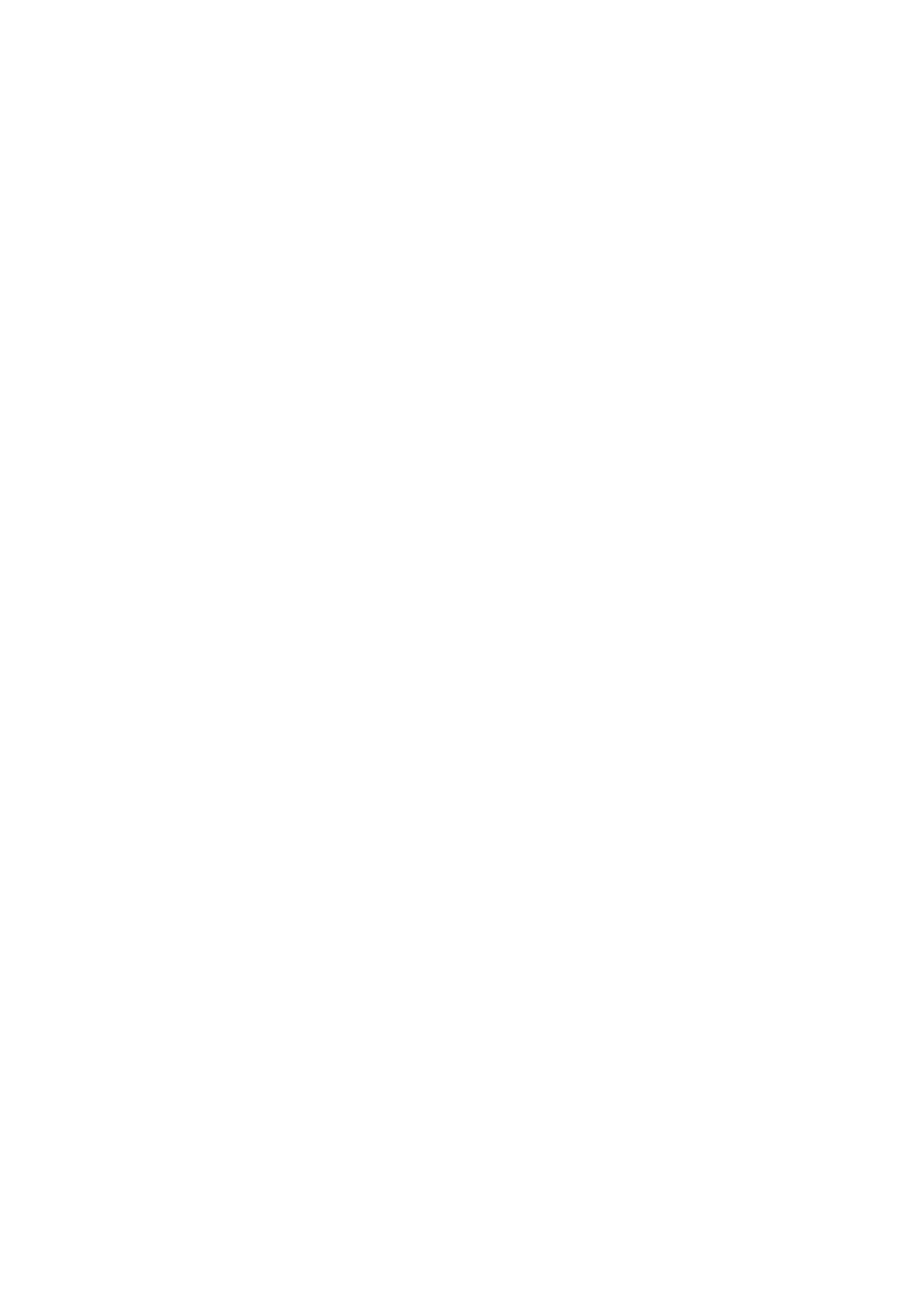# <span id="page-25-0"></span>**2 Blood of the Dawn: Resistance Literature Against Forgetting**

*Virginia León Torrez*

In this chapter I analyze representations of the ways that women are subjected to physical and symbolic violence. My analysis will be focused on the literary representation of sexual violence against Indigenous women in the novel *Blood of the Dawn* by Claudia Salazar Jiménez<sup>1</sup>, which sheds light on the meanings of sexual violence as a war crime and crime against humanity. The novel is distinguished for its historical contribution to the study of the internal armed conflict in Peru (1980–2000) between the insurgent group *Sendero Luminoso* (Shining Path) and the government of Peru. There, rape was indeed used as a "weapon of war" (Skjelsbaek 2010). Moreover, sexual violence inflicted on women had a strong racist dimension (Boesten 2014). In post-conflict Peru, cultural production that addresses the systematic sexual violence during the conflict supports movements against forgetting and in favor of inclusive politics of justice. Resistance literature, such as the cited work, can be defined as a "repository for popular memory and consciousness" (Harlow 1987, 34), which forms part of a wider project of cultural and political transformation that is required to meet the victims' demands of reparations and criminal justice.

On the basis of an analytical literary approach that integrates perspectives pertaining to Anthropology and Cultural Studies, the use of concepts, such as Rita Segato's *pedagogía de la crueldad* (pedagogy of cruelty) as a form of power that relies and depends "on the constantly renewed destruction of women's bodies, upon the spectacle of their subjugation, on the showcasing of their subordination" (2016, 620), and Rocío Silva Santisteban's (2008) *basurización simbólica* (symbolic trashing) as a way to categorize people through imaginaries of contamination, will contribute to a better understanding of the links between race, class, and gender in the perpetration of sexual violence during wartime. This chapter introduces the role of literary representation of rape and sexual violence in war in explaining their under-

Claudia Salazar Jiménez, born in Lima, Peru, is one of the most recognized contemporary Peruvian writers. Her debut novel *Blood of the Dawn* was awarded the Casa de las Americas Prize in 2014 and the TUMI-USA Award in 2015. She is also a literary critic, professor, and cultural manager currently based in New York City.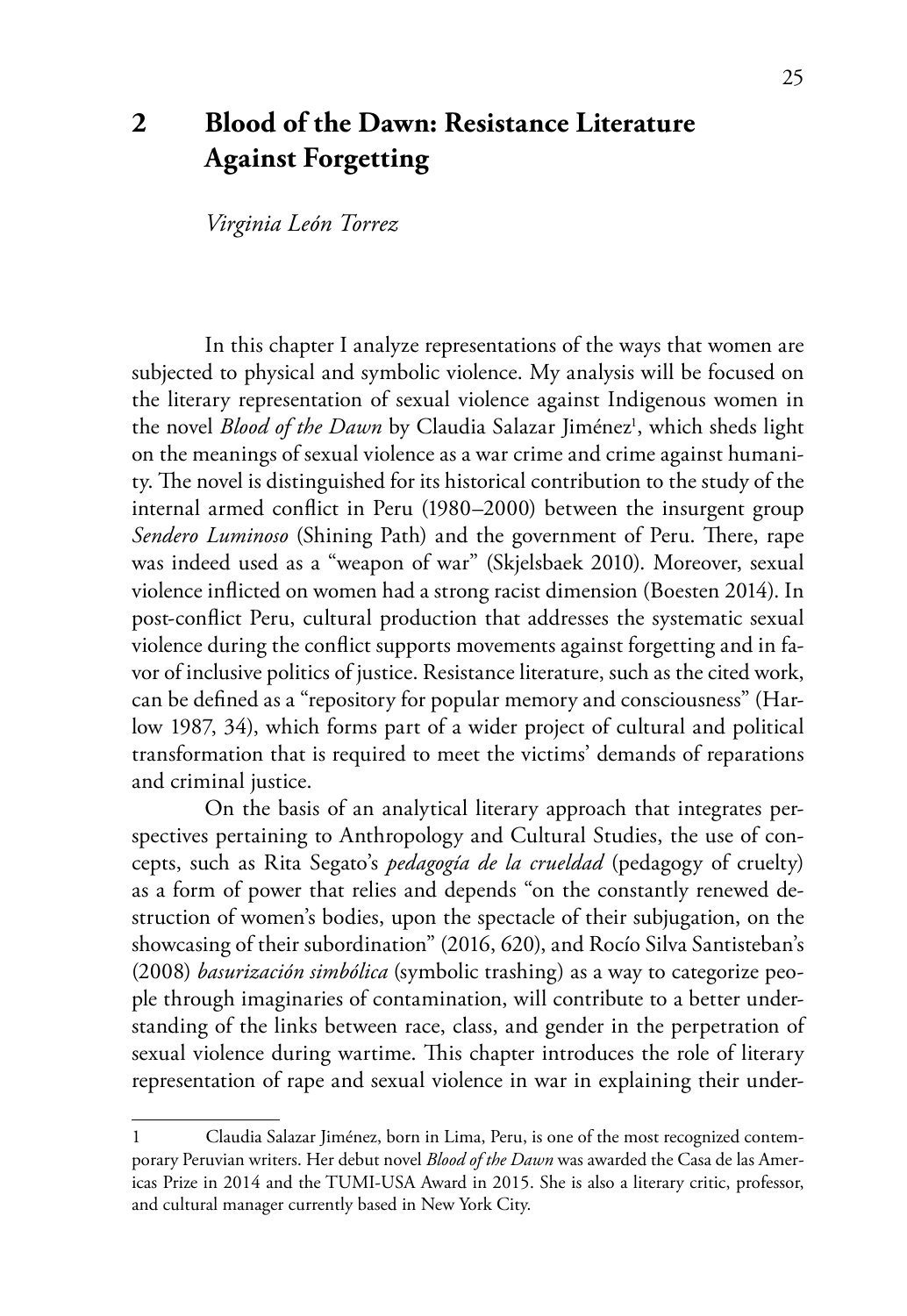lying factors, such as a continuum of a gender order, racism, and institutionalized structural and symbolic violence, which were all at work in the Peruvian context. For this purpose, I will first examine and contextualize sexual violence in the Peruvian conflict. Then, I will reflect on the role of literary representation in understanding such phenomenon, before turning to the analysis of Blood of the Dawn and the contribution it has made to a better understanding of the nuances around the category of rape while giving voice to women as victims and survivors.

### **2.1 Rethinking the Broadened Concept of "Sexual Violence"**

A case of extreme cruelty and systematic sexual violence inflicted upon women's bodies can be identified in Peru's internal conflict. The profound political upheaval and violence were triggered when Shining Path, a Marxist-Leninist-Maoist party (*El Diario*, as cited by Degregori 2011, 183), proclaimed an insurrectionary war in May 1980. In Shining Path's vision, not just the government but the entire social structure and economic foundation were to be remade under its leadership (Stern 1998). Over the course of the twenty years between 1980 and 2000, sexual violence practices, which mainly consisted of rape and sexual abuse, were mostly perpetrated against young Indigenous women from rural areas, or, in Segato's view, "bodies that do not represent the antagonist in the war scene, subjects that do not correspond to the soldier of the inimical armed corporation" (2016, 622). As Indigenous women in Peru are seen as responsible for reproducing and maintaining the boundaries of the group, these acts of sexual violence were intended to dishonor the victims as well as the Indigenous community. That is to say, women's bodies were used as "vehicles" for the symbolic depiction of political purpose: destroying the community suspected of helping the enemy side through the rape of its women. While all participant agents in the war, including members of the Shining Path and of the peasant self-defense groups (*Comités des Autodefensa*) used rape, it was mostly soldiers who committed such acts of sexual violence.

These findings were provided by the Peruvian Truth and Reconciliation Commission, TRC (*Comisión de la Verdad y Reconciliación*, CVR), which was created by a Supreme Decree in 2001 to investigate and report on human rights abuses committed during the conflict.2 Consequently, the inclusion of

<sup>2</sup> Just after the President of Perú, Alberto Fujimori, fled into exile in Japan in 2000, the interim president, Valentín Paniagua, called for the establishment of a truth commission, which was the culmination of the hard work by more than fifty Peruvian non-governmental organizations since 1985. The TRC's official mandate was to analyze why the violence occurred, assess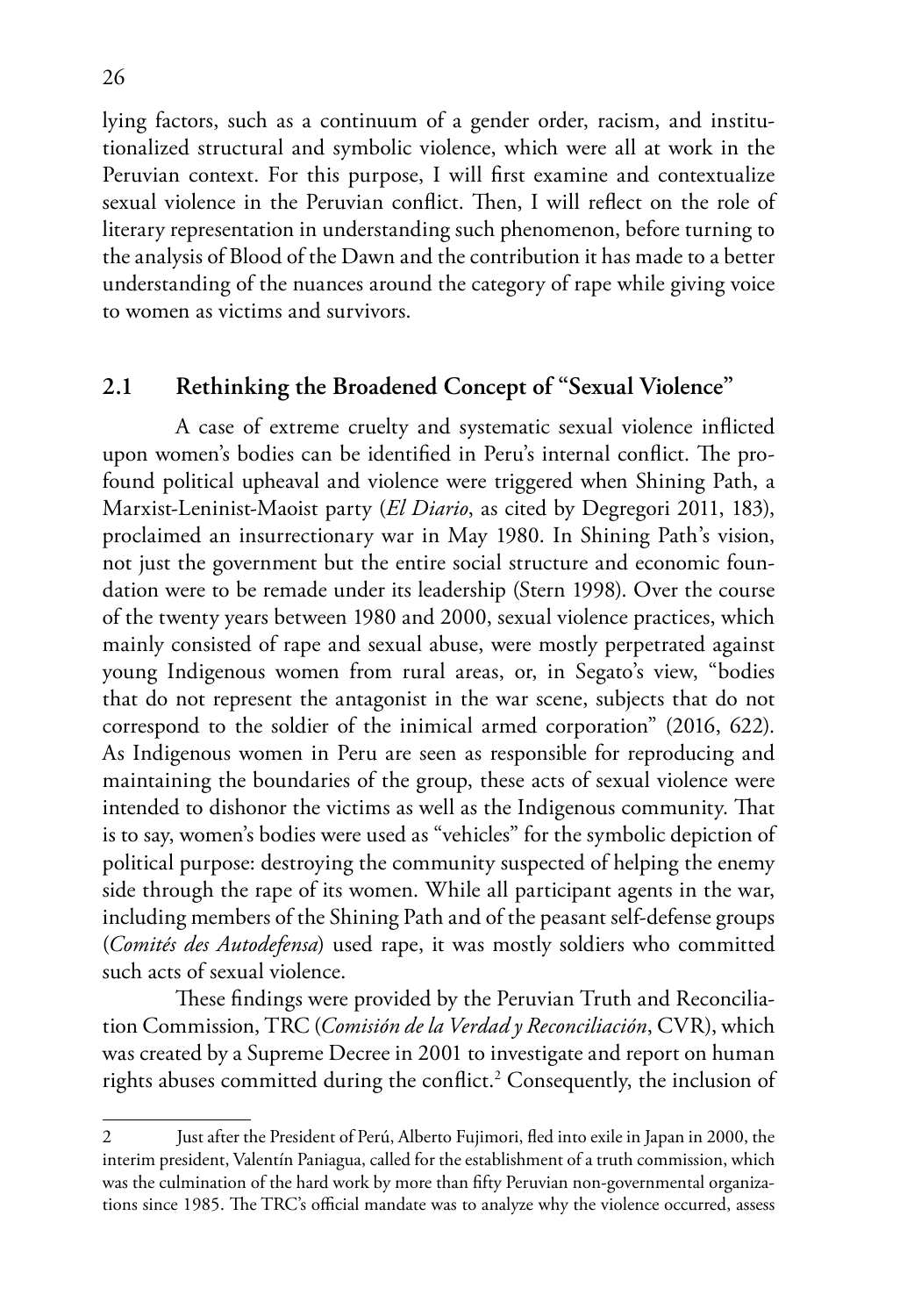a special chapter on sexual violence against women in the commission's *Final Report* (2003) had the aim to visibilize it as human rights abuse, and acknowledge it as gender violence since it widely affected women, something that was based on the testimonies of victim-survivors and on its specific consequences, such as pregnancy. $3$ 

The definition of rape as a form of sexual violence, used by the TRC, was based on the texts of the International Human Rights Law, the Inter-American Court of Human Rights, and the International Criminal Law, which understands it as penetration of the body under force (TRC 2003, 264).4 Thereby, the TRC defines it as "the invasion, however slight, of any part of the body using force or the threat of force, with a sexual organ or any other object" (2003, 264). However, the legal definition neglects the viewpoint of the victim or the perpetrator, or even their relationship, something that could have allowed the experts to expose the tensions in what rape meant according to these social actors as well as to observe the institutional reasonings when this type of violence is perpetrated against women's bodies. That is to say, a broader definition of sexual violence would have allowed experts to grasp the extent of the relation between sexual violence against women in war and the ensuing impunity once peace is restored.<sup>5</sup>

Within the scholarly literature that includes a gender perspective in the analysis of sexual violence in Peru's wartime, the work of Jelke Boesten (2014) stands out. Boesten's research on transformative gender justice in post-conflict societies and in particular her study *Sexual Violence During War and Peace* consider sexual violence "as those experiences that are perceived as such by its victims" (147–148), or in other words, when women reported sexual violence to the TRC or other agencies. In addition, her research also

responsibility, propose reparations, and recommend preventative reforms. From June 2001 to August 2003, the TRC collected nearly seventeen thousand testimonies about the violence committed during the twenty-year armed conflict. These findings were collected in the TRC's *Final Report* in 2003.

<sup>3</sup> The TRC set up public hearings, where victim-survivors testified to repertoires of violence, torture, and intimidation that included rape. By considering these testimonies, the TRC observed that sexual violence occurred in a context of broader violations of human rights, which included disappearance, killing, torture, and imprisonment of women. As a result, the TRC registered 538 reports on rape (Boesten 2012, 23–24).

<sup>4</sup> Other forms of sexual violence cited by the TRC were forced prostitution, forced marriage, sexual slavery, forced abortion, and forced pregnancy. CVR *Informe Final,* vol. VI, ch. 1.5, p. 264.

<sup>5</sup> It is important to underline that at the moment of writing this chapter the only case under investigation and prosecution is *Manta y Vilca's*, a collective case of nine Indigenous women who were raped by thirteen members of the armed forces between 1984 and 1991, brought to justice in 2015 and still ongoing.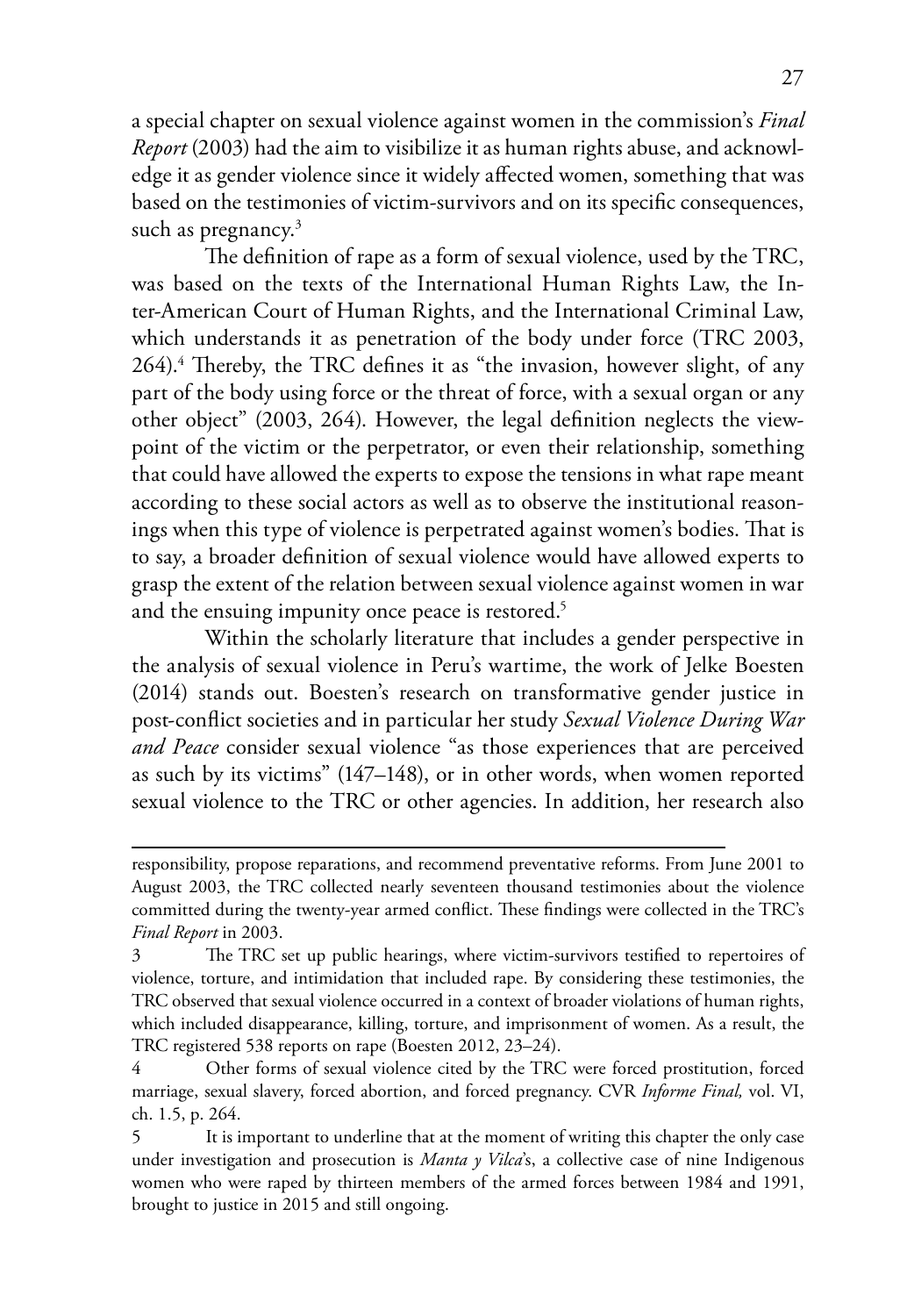examines the understandings of sexual violence uttered by perpetrators. By doing so, it broadens this concept to include all acts that can be labeled as unwanted sexual acts and exposure with the aim to uncover nuances between these different meanings according to all of the involved actors.

Drawing on her empirical research, Boesten also asserts that rape was used as a weapon of war. Informed by Inger Skjelsbaek's definition, her study demonstrates that rape, and sexual violence in general, was used as "part of a systematic political campaign that has strategic military purposes" (2010, 27). As the author explains, "this means that rape was sanctioned from above, although not written in orders, and that rape was used alongside other forms of violence and intimidation" (Boesten 2014, 23). An example thereof is the use of public mass rapes during incursions into villages and massacres. According to the testimonies provided to the TRC, in such contexts, women and girls were frequently raped before being shot and buried. So, rape was part of a broader set of terror tactics against the Indigenous population, alongside other forms of violence and torture, such as mutilation of sexual organs and forced nudity. As mentioned before, rape was used strategically, as a weapon of war to destroy communities morally and physically, while it also reinforced existing gender ideologies that legitimate inequalities based on gender, race, and class.

## **2.2 Gender, Race and Class during the "Years of Violence"**

The Marxist-Leninist-Maoist guerrilla group Shining Path (*Sendero Luminoso*) found support initially among rural peasants and provincial youth, especially the first generation of university-educated young men and women of rural origin (Degregori 1990). The attacks of the Shining Path were followed by a military counterinsurgency driven by racism towards the Andean population, which has been historically marginalized. Indeed, the Peruvian armed forces came to suspect all Indigenous rural peasants of being potential terrorists. Consequently, these peasants may be understood as both agents and victims of violence. According to the TRC, 69,280 persons died or disappeared during the internal war, and 80 percent of them were young men of indigenous descent. I follow Boesten (2014) in the assumption that the Peruvian conflict had no ethnically motivated objectives. As Boesten argues, Sendero focused on class and not ethnicity, when drawing conclusions about the wrongs of the Peruvian society. Nevertheless, as the author claims, the profile of the majority of deaths and disappearances during the conflict shows that class was intertwined with perceptions of race (Boesten 2014). This was also reflected in the use of rape in war, majorly perpetrated by the army and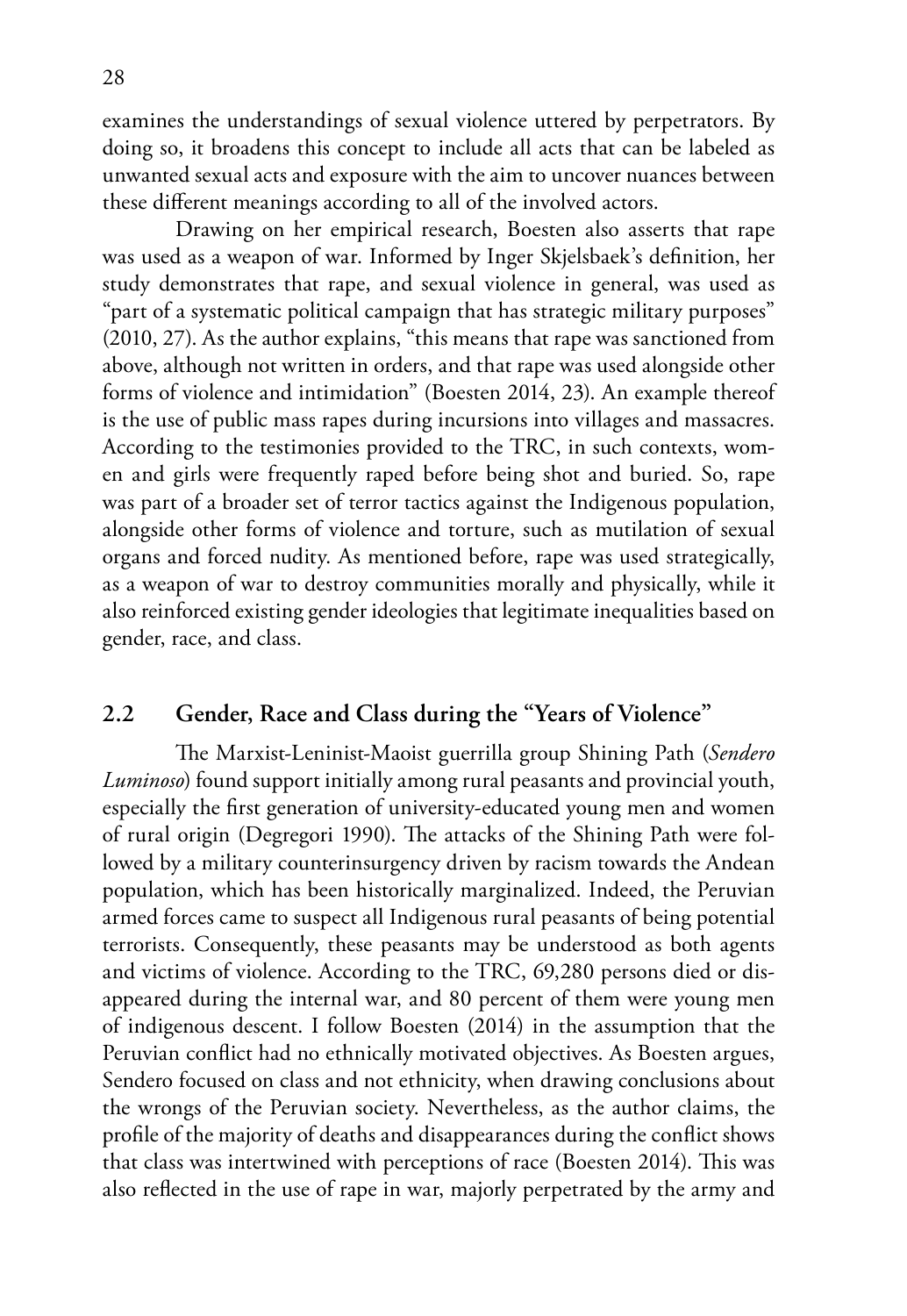the police over Indigenous women as a strategy to intimidate and dominate not only those suspected of being terrorists (from the viewpoint of the Peruvian armed forces)6 but also, the Andean population as a whole.

It is important to say that in its Final Report the TRC introduced wartime rape of women, especially young Indigenous women as systematic, underscoring how much race, class, and gender were closely interwoven in consolidating hierarchies in Peru. The TRC included in its statistics 538 cases of rape, which is estimated as a mere 7 percent of actual cases of rape. Since most of the testimonies they received included references to sexual violence (2003, 274),<sup>7</sup> political scientist Michele Leiby (2009) suggested an amplification of the TRC's definition of rape as penetration of the body under force which has ever since influenced the reported number of cases. Additionally, based on the testimonies of female survivors of political violence, the TRC also suggested that it is likely that a majority of the 7,426 registered female victims of disappearance, detention, torture, and killings were also subjected to sexual violence.

Additionally, as the victims' narratives show, physical violence is also grounded in prejudice and normative frameworks of what women are perceived or supposed to be. In the case of Peru, the reproduction of the associated everyday racism and sexism are present in the everyday symbolic violence. The latter can be understood as a process of "naturalizing unequal power structures to the point of rendering them inevitable" (Hume 2009, 32). Such symbolic power reinforces pre-existing imaginaries of population groups in the Peruvian society. Hereby, it is particularly important to pay attention to discursive interactions, for example, the use of the derogatory term *chola*<sup>8</sup> or Indian by the perpetrators to refer to Indigenous women, where the everyday gendered hegemonic order emerges to reinforce racialized hierarchies. The appellation *chola*, which is widely used in the Peruvian society as an ethnic

<sup>6</sup> Terrorist and terrorist organization were the common terms that the members of the armed forces used to designate their enemy (that is, members and supporters of *Sendero Luminoso*), in reference to what they targeted as a terrorist organization. An example of that is the statement of a Peruvian former general, Germán Parra, who declared to the press: "the terrorists wanted to destroy the society, the state, and committed acts of terrorism. The military did commit some excesses, but what they were doing was defending the state" (The New York Times 2003).

<sup>7</sup> As the TRC declares in its *Final Report,* vol. VI, only the cases of rape were reflected in their statistics, which negatively affects the overall impact that sexual violence actually had. Between the causes that compelled many women to not report their cases of sexual violence, the commission mentions the shame and the guilt of the victims. CVR *Informe Final,* vol. VI, ch. 1.5, p. 274.

In relation to this term, it is necessary to say that the English version of the novel written in Spanish translates it into *Indian* (Salazar Jiménez 2016, 80).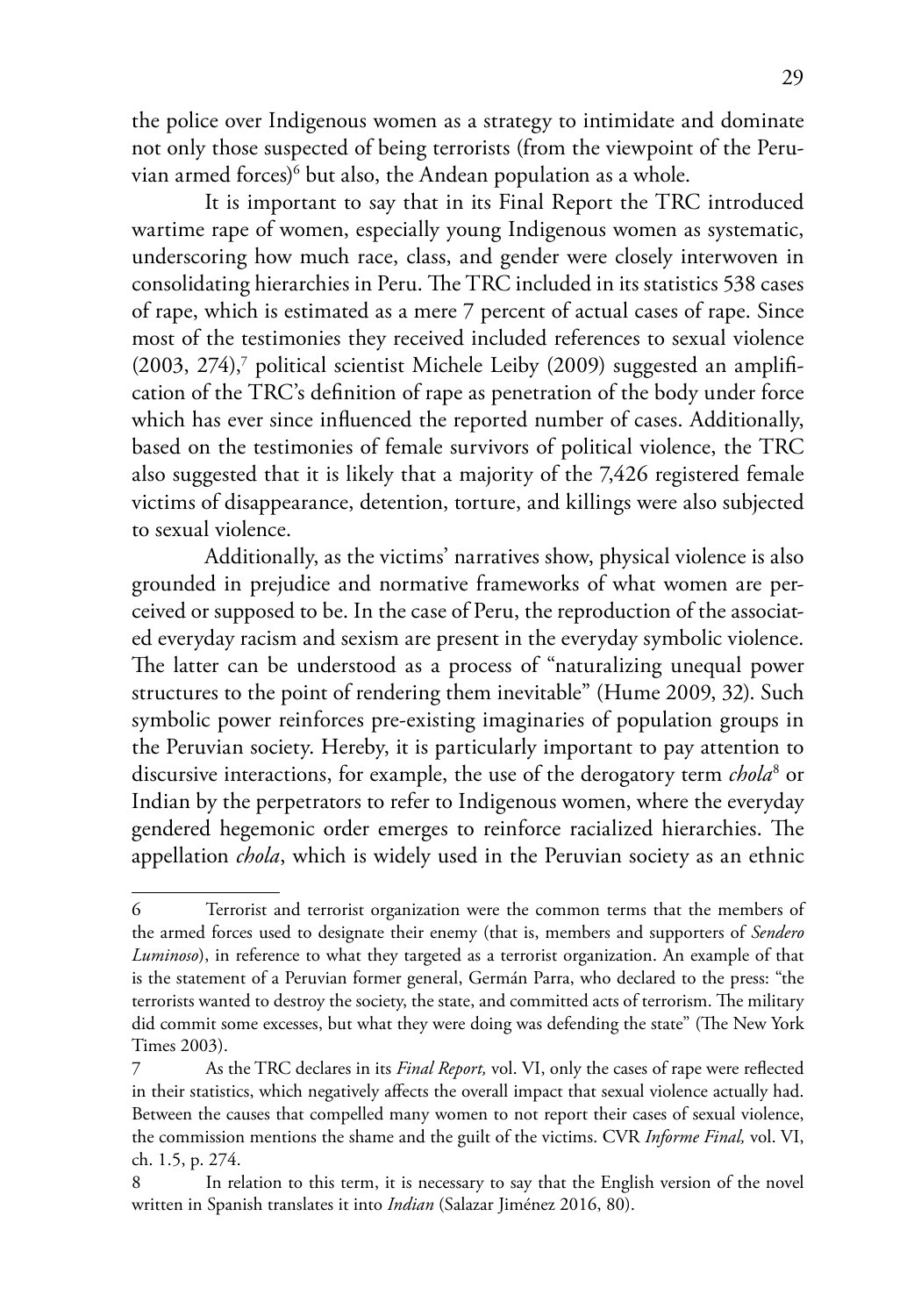label to refer to women of indigenous descent, was frequently mentioned in the victims' accounts of assaults, where soldiers used it as a racialized insult. The word was commonly used during rape beyond its function as an identity marker that establishes power relations between the perpetrator and the victim. Since it was frequently repeated as "stinking *chola*," "lousy *chola*," it was deliberately used to humiliate women. In this regard, the use of sexual violence by all armed groups was intertwined with existing institutionalized and normative violence against women underpinned by other hierarchies of difference, apart from gender, like race and class.

#### **2.3 Cultural Practices of Resistance to Contest Violence**

Since the 1990s a vast set of literary productions that recount the political violence in Peru emerged together with other forms of expression, such as memorials, drawings, theatre, films, and painted wooden retablos (three-dimensional boxes) (Milton 2014). Ever since the publication of the TRC Report in 2003, the literature has worked intensely to represent the specific impact of violence on women during the internal armed conflict (Ferreira 2015).<sup>9</sup> The fact that most of these works are written by women is relevant to understanding the role of literature in the shaping and expression of suffering and terror over women's bodies. In this respect, literature can be considered as a powerful means of remembrance and healing in post-conflict Peru, since it can generate new opportunities for empathetic understanding and solidarity with the victims.

Thus, by analyzing a literary text, I seek to show how literature may be understood as a form of resistance to gender-based violence and to forgetting, in particular in the aftermath of armed conflicts in the Global South. Compared to poetry or photography, Barbara Harlow emphasizes that:

> *resistance narratives go further still in analyzing the relations of power which sustain the system of domination and exploitation. Where symbols and images often fail to elucidate the implicit power structures of a given historical conjuncture, the discourse of narrative is capable of exposing these structures, even, eventually, of realigning them, of redressing the imbalance.* (1987, 85)

Different to the extensive poetry of witnesses that globally emerged in the twentieth century, produced by writers who bore testimony to the

For more profound research of a wide range of literary texts on this regard, see the extensive cartography of literary productions that addresses the political violence against women in wartime in Peru analyzed by Rocío Ferreira (2015).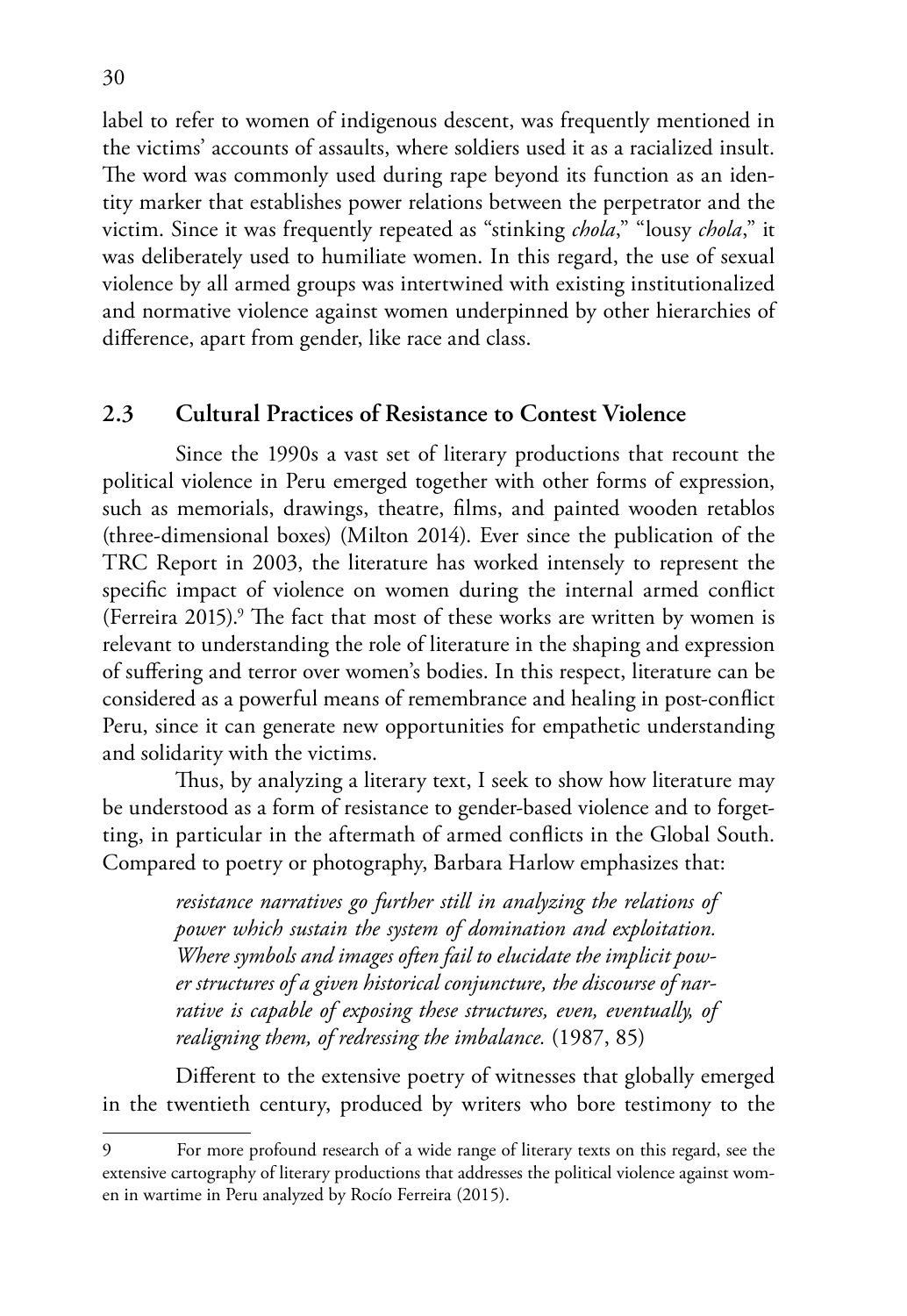horrors in contexts of exception (Forché 1993), writers in post-conflict Peru assume an individual commitment to speak for others and to others in an active quest for justice though in the pursuit of a general aim, these narratives of resistance don't "lose sight of concrete aims, grievances and demands" (Casas and Bollig 2011, 3). In a context where impunity for sexual violence perpetrated in wartime is widely associated with tolerance for such symbolic violence in homes and streets in peacetime (Boesten and Fisher 2012), which is intimately connected to a current "insensitivity to the neighbor's suffering" (Segato 2016, 623), these literary texts contribute to collective bonds of affiliation between women. By depicting the complexities of horror and overcoming the silence to which the victims were subjected to, they lead the readers to a collective reflection and action. At the same time, by including the perspective of the perpetrators, they challenge historical presuppositions and mechanisms of subjection, and exhort the listeners to resist forgetting. In her reading of Hannah Arendt, Carolyn Forché underscores the vital importance of resistance writings: "The resistance to terror is what makes the world habitable: the protest against violence will not be forgotten and this insistent memory renders life possible in communal situations" (1993, 46). The "holes of oblivion" that Arendt points out when reflecting on totalitarian regimes are those that the contemporary writings in Peru call to defeat.

#### **2.4 From the Individual Commitment to Collective Reflection**

In her novel *Blood of the Dawn*, written in 2013, the Peruvian writer Claudia Salazar Jiménez recounts the stories of three women victims of sexual violence during the armed conflict. Among other literary texts that made visible the violence inflicted on women during the years of political violence in Peru, Salazar's novel can be distinguished by the fact that the actions are narrated from the victims and survivors' perspectives. For this reason, it stands out from previous literary productions where the acts of violence were mostly narrated by an omniscient narrator or another character. The story takes place during the Lucanamarca Massacre in 1983, when 69 peasants were murdered by a Shining Path's incursion in different villages of the district. The region was later attacked by the military forces, which accused the surviving population, mostly rural of indigenous descent, of collaborating with the insurgency. The mental images disclosing the massacre of villagers, including infants and children, and the destruction of a small hamlet by insurgents and soldiers refer to the historical event that left the community devastated (TRC 2003, 76):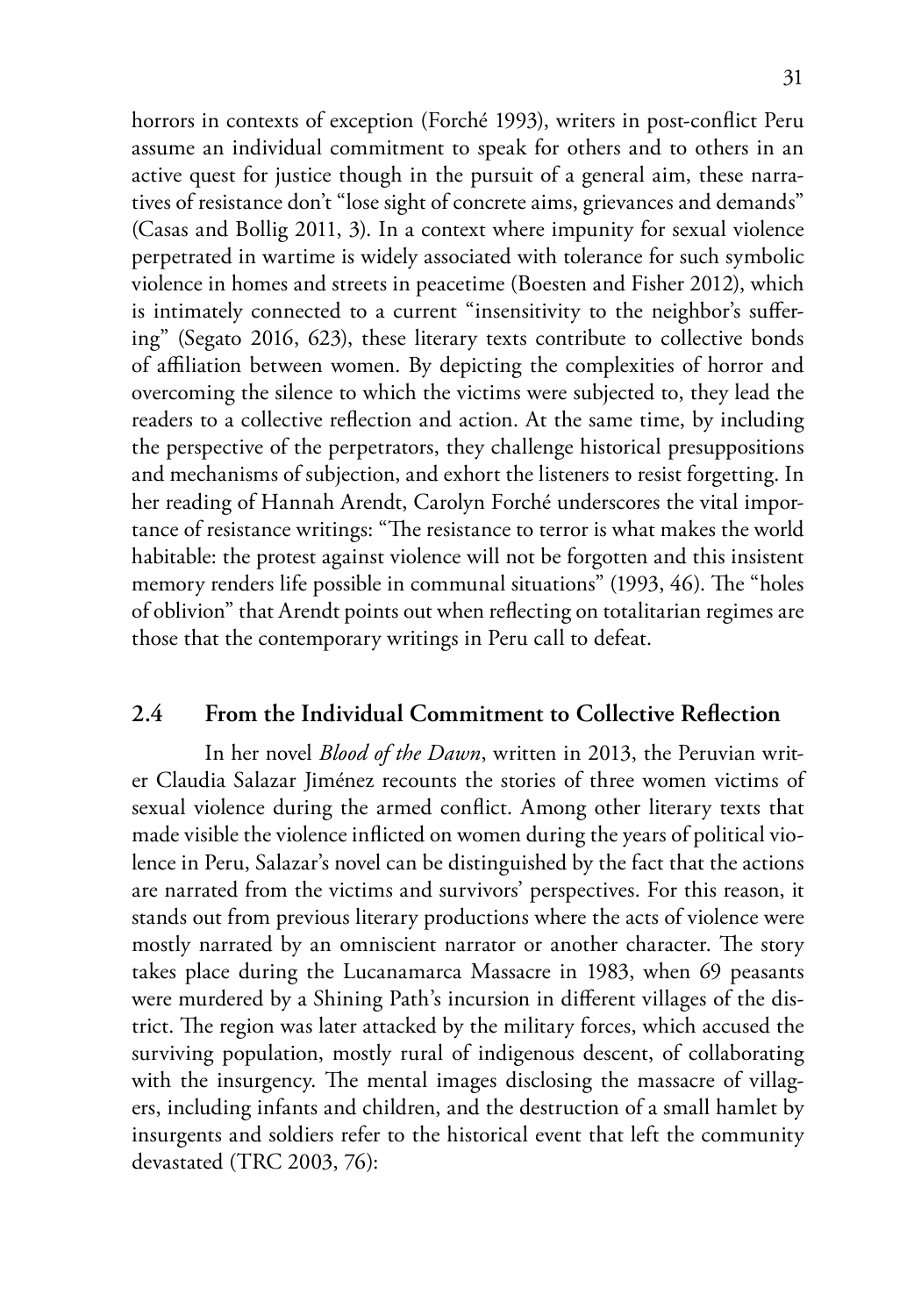*how many were there it hardly matters twenty came thirty say those who got away counting is useless crack machete blade a divided chest crack no more milk another one falls machete knife dagger stone sling crack my daughter crack my brother crack my husband crack mother […].* (Salazar Jiménez 2016, 10)

This event was representative of the recurring incursions into rural areas in the most impoverished and marginalized regions in the South-Central Andes during the conflict, in which Peruvians were slaughtered en masse, either by members of Sendero or the armed forces. In the novel, the experience of three women, who are subjected to gang rape and imprisonment is exposed not through a linear narrative, but elliptically, through personal confessions and flashbacks: Melanie, a photojournalist from Lima that leaves the city to immerse herself in the highlands and cover the conflict for a newspaper; Marcela, a former social worker who abandons her family to join the Shining Path forces; and Modesta, an Indigenous peasant whose child is murdered by the Peruvian military forces after the incursion in her village. Significantly, the choice of three names that start with the letter "m" for the female characters may refer to the word *mujeres* (women) in Spanish, perhaps alluding to the importance of highlighting the gendered aspect of the violence that they suffered during the conflict. The presentation of the characters' voices in a fragmented way evokes at the same time the disruption of any unity, integrity, or continuity of conscious meaning. The story is presented by an omniscient narrator in third person and through the three character-narrators. But the story of Modesta is told in second person, shifting from the pronoun "you" to the name of the peasant. The direct address not only restitutes the victim the individuality that the perpetrators stripped her of, it also invites the reader to accompany the character into their repertoire of violence.

In the spiral of violence that the novel recreates, the key episode is the public mass rape of these three women, in which the victims' voices overlap with those of the perpetrators, that is, the members of the army and the Shining Path. The systematic character of the occurrence of public mass rape in the Peruvian war is depicted in the novel through the rhetorical device of repetition. The passage describing the rape is reproduced almost without alterations except for the way in which the victims are referred to: Melanie as an "anticommunist journalist", a "bourgeois"; Marcela as a "fucking terrorist", a "fucking subversive", and Modesta as a "fucking mountain whore", a "lousy Indian". The repetition not only recalls the "excess" of violence that the Peruvian army justified as necessary to preserve national security. It also underlines the process of dehumanization of women in captivity. The three rape scenes begin with the sentence: "She was a lump on the floor." These ref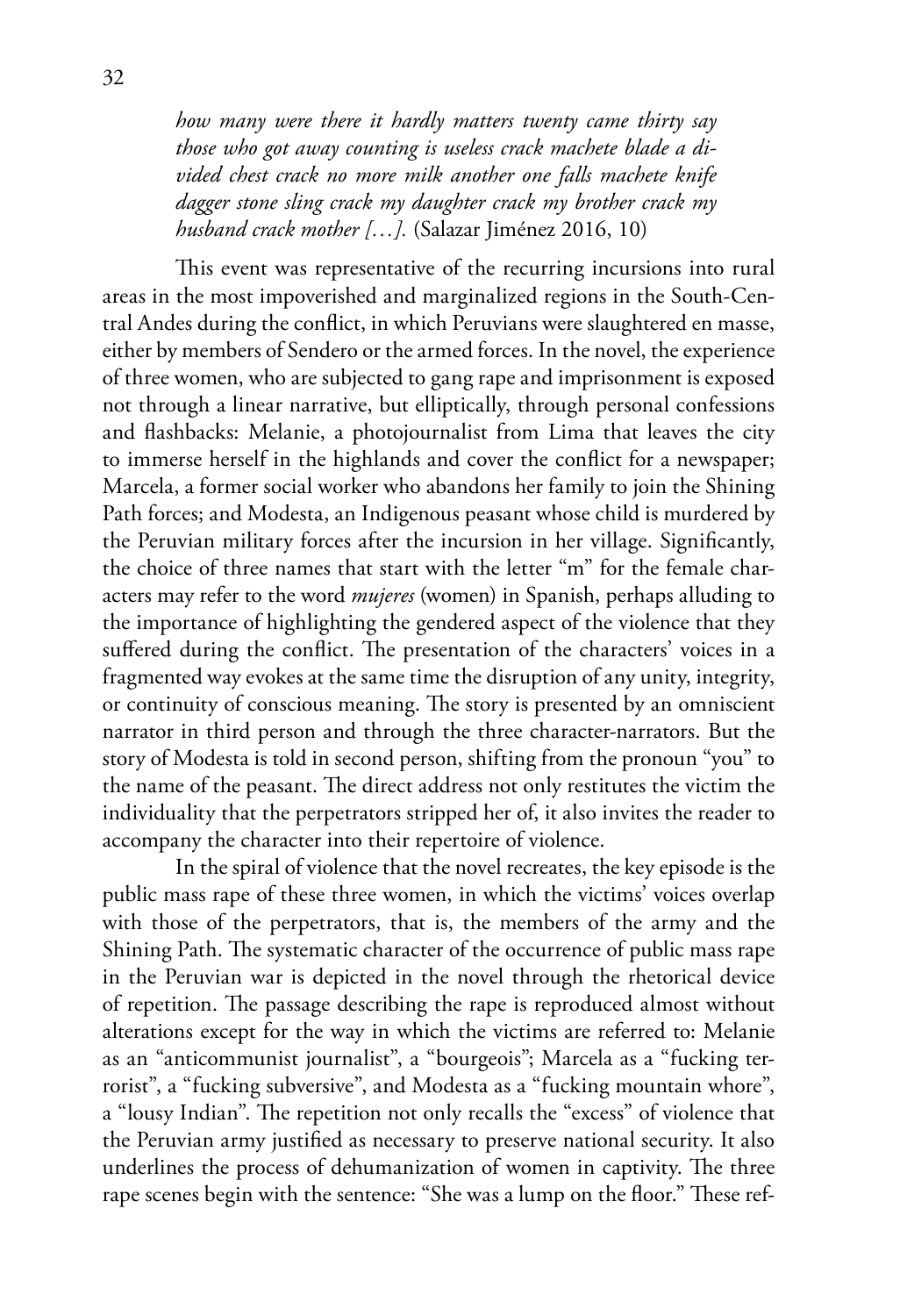erences and comparison to trash reveal how the perpetrators perceived women's bodies. This interpretation can be connected to the approach of Zygmunt Bauman regarding the production of "human waste" in the contemporary world. In *Wasted Lives* (Bauman 2003), the author reflects on the rising quantities of human beings abandoned and left to die. His thoughts about the underlying strategy of modernity that divides "what counts" and "what does not count" enable connections to the systematic violence exerted on women's bodies in the Peruvian conflict, where women's bodies were reduced to a mass of inhuman objects and even thrown away into the abyss.

What follows is a passage that describes Modesta's rape, the Indigenous woman who is abused by a group of soldiers. The sentences in italics are the voices of the soldiers:

> *She was a lump on the floor. It didn't matter what her name was, they were only interested in the two holes she had. Sheer emptiness to be filled up. They knew all there was to know about this lump. But really, she meant nothing to them. Her four limbs were enough: with them she could be held down, immobilized, restrained. They wore black leather boots and khaki clothes, balaclavas covering their faces. It was all the same, she was just a lump.*

> *Blows to the face, abdomen; legs stretched out to infinity. Fucking mountain whore. They line up to enjoy their part in the spectacle. No orifice is spared in this bloody dance. Lousy Indian. Only pain in this lump, like a tightened knot that could never come undone… Your turn, soldier, finish the job, finish it off… Give it to her hard, these Indians can take anything… Now you'll see how delicious it is when a sergeant gives it to you from behind, you'll never feed those terrorists again.* (Salazar Jiménez 2016, 74–75)

Once the woman's body is consumed as a commodity that can be used, transformed into a "body-thing" (Giorgi 2014, 201) ("just a lump"), it is ready to be expelled, and even eliminated. To this point, it is possible to establish a link between this systematic act of violence and the representation of the soldiers trashing women with the notion of "trashing" proposed by Daniel Castillo Durante (1999) for the current Latin American context, that is, a mechanism of exclusion of what can "violate" a system. As the quote shows, Modesta is accused of helping the Shining Path. Consequently, by "trashing" her, the army exterminates what it considers to be a threat. However, the production of otherness as a surplus of the social system also implies symbolic and semantic figurative representations. In this regard, Silva Santisteban's work (2008) on the notion of "symbolic trashing" is helpful as it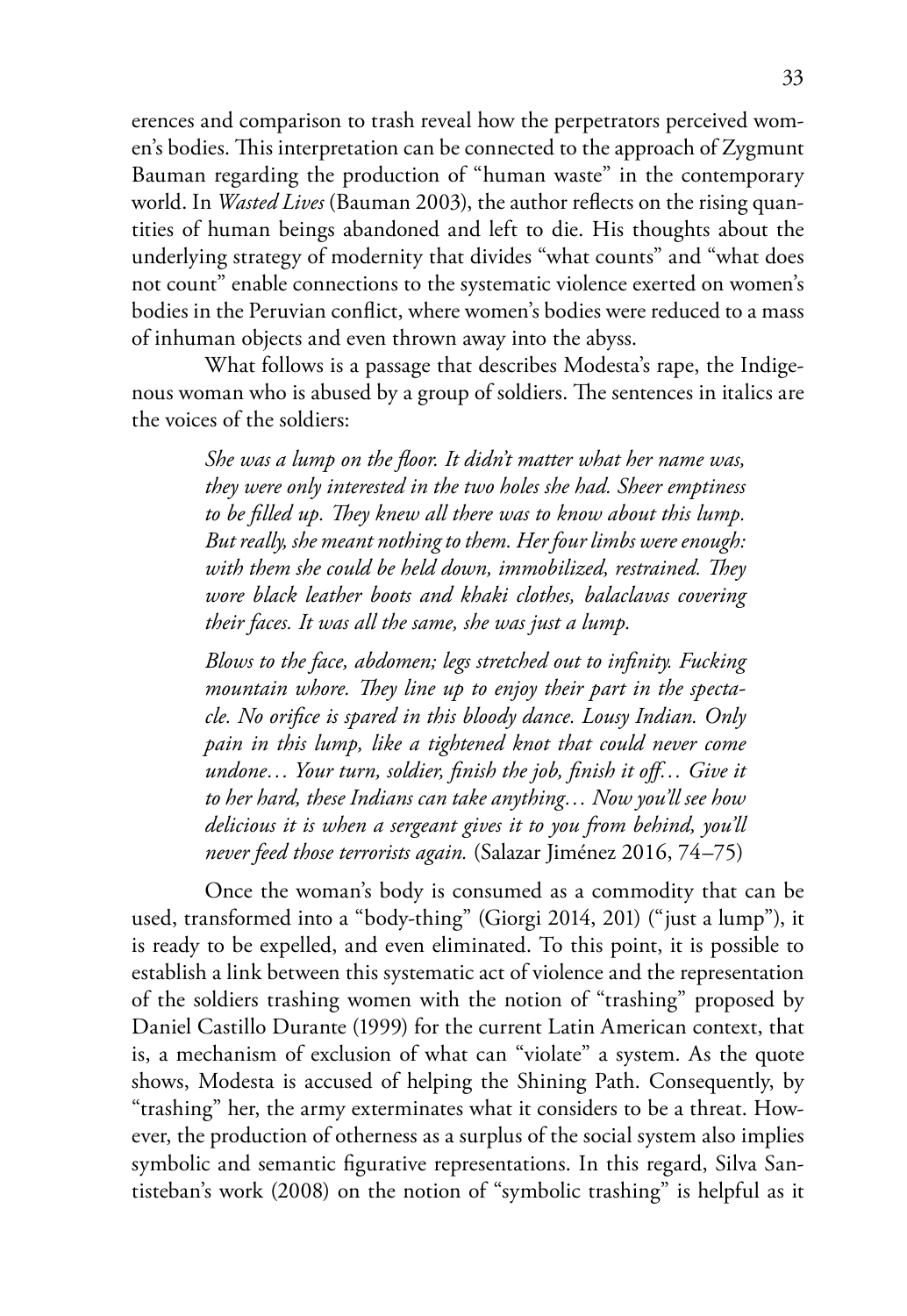can be linked to the process of subjection and disposal of the peasant's body. Based on a discourse analysis of Peruvian military testimonies, the author defines "symbolic trashing" as a process that constructs a functional otherness through disgust. In this way, such operation has the only purpose of categorizing certain people as garbage and transforming them into a surplus of the system. As the quote states, the expression "lousy Indian" unveils the idea of disgust that is associated with Indigenous women. The use of the infestation analogy, like the louse, is in a metonymic relationship with other characteristics ascribed to her, like poverty and "Indian", which clearly suggests the perceptions of class and race that the Peruvian society has about the Andean population.

The mass rape in the Peruvian conflict can be explained through the notion of "pedagogy of cruelty", which Segato (2017) uses to analyze the gang rapes in Ciudad Juárez, Mexico, and in the para-state wars<sup>10</sup>, like the one in Guatemala. Among these conflicts and in wartime, rape has historically been rooted in the same problem: men dominating women and exercising their power by perpetrating sexual violence against them. The anthropologist uses this concept "to name all acts and practices that teach, accustom, and program subjects to turn forms of life into things" (2017, 30). Thus, the idea that rape serves a strategic purpose, that it is used as a weapon of war to destroy communities both morally and physically, to spread fear and terror, should not be underestimated. However, rape was not only used strategically. In fact, rape in the Peruvian war was linked to the existing gender inequalities. As the novel suggests, these mass rapes were not just sexual acts to relieve the soldiers' sexual desires. They also were acted out as a spectacle, and certainly promoted male bonding. Thus, sexual violence can be perceived as producing and reproducing certain hierarchies that are grounded in the existing notions of class, gender, and race (Boesten 2014).

The end of the rape passage leads us to reflect on the different forms of violence against women in the time of war:

> *You're still you. Your nails, your hair, your teeth chatter. Your legs tremble, you want to run but can't leave. The food. Quick, the food, they say. Dive into that pot and disappear. Boil yourself up with those chickens. Let yourself turn white white white. It's already white. Deathly white.* (Salazar Jiménez 2016, 77–78)

<sup>10</sup> I use the term "para-state wars" as defined by Segato to refer to "parastate forms of control of life falling over growing masses of people" as a current new form of war in Latin America, what the author calls a "second reality" (Segato 2016, 622). Even though the conflict in Peru differs in many aspects to the two mentioned conflicts, I consider that the sexual abuses committed by all agents involved share the mechanism of turning life into things.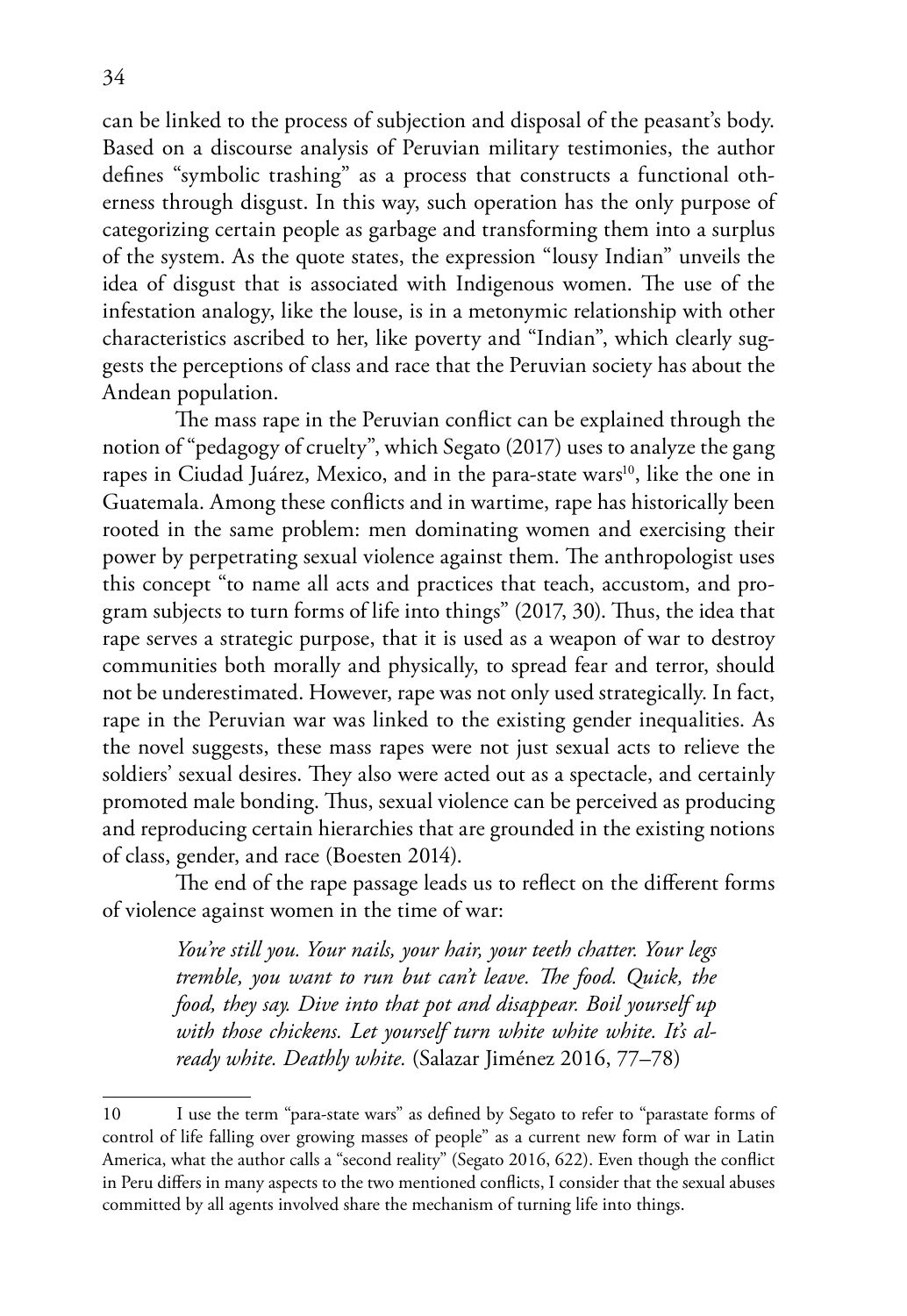According to the testimonies of rape victims, this act is often recalled as a sort of domestic and sexual "duty" demanded from them while in custody: "they forced me to have sex with him, I had to cook and serve him; they imprisoned me in the kitchen and in that room" (Boesten and Fisher 2012, 2). In the passage, the direct address not only highlights the metonymic relation between women's bodies and animals to be consumed. By using a "you" that resonates with the reader, it also prompts the audience to reflect on how some forms of violence were perceived as relatively legitimate and connected with existing inequalities.

In general, the novel illustrates the oppression that men exerted on women. However, it also sheds light on women's capacity for resistance. The following passage is narrated by Modesta, who eventually manages to escape from captivity:

> *A good number of us women have decided to work together, to try to get back something, even just a tiny bit, of the lives we led before. We weave …*

> *It's been almost two years since I got away … Each time I remember, it hurts. Each time I forget, life seems peaceful. Sometimes we stop our work and another woman comes to join us … The threads cross over each other and the fabric grows. The weavers saying things. Just between us—we're all women.11 That's the only reason I talk. Another thread. Our voices weaving.* (Salazar Jiménez 2016, 96–97)

As the quote shows, women show their determinacy to resist forgetting through their weaving, a widespread line of work for many Indigenous women. The metaphor of the "fabric" (telar) that grows is not accidental in the passage, since the word "text" in Latin (texere) means "to weave", "to connect". It clearly refers to the ability of literary texts to denounce the war atrocities.12 The political violence did not silence them; rather it seems to have energized them to resist. In fact, the networks of women who denounced the dissapearence of their family members provided information and support, and organized public marches against violence during the conflict. However, it is remarkable that women publicly protested against the violence perpetrated against their families and communities, but not against the violence

<sup>11</sup> The emphasis in italic is added by the author of the novel in the original.

<sup>12</sup> The practice of weaving in violent political contexts has its precedent in the Chilean weavers known as the *arpilleras.* These groups of women, like in the novel, also formed communities of victims-survivors of political violence. During the 1970s, under the regime of Augusto Pinochet, they expressed in scraps of fabrics the "disappearance" of their family members perpetrated by the militaries.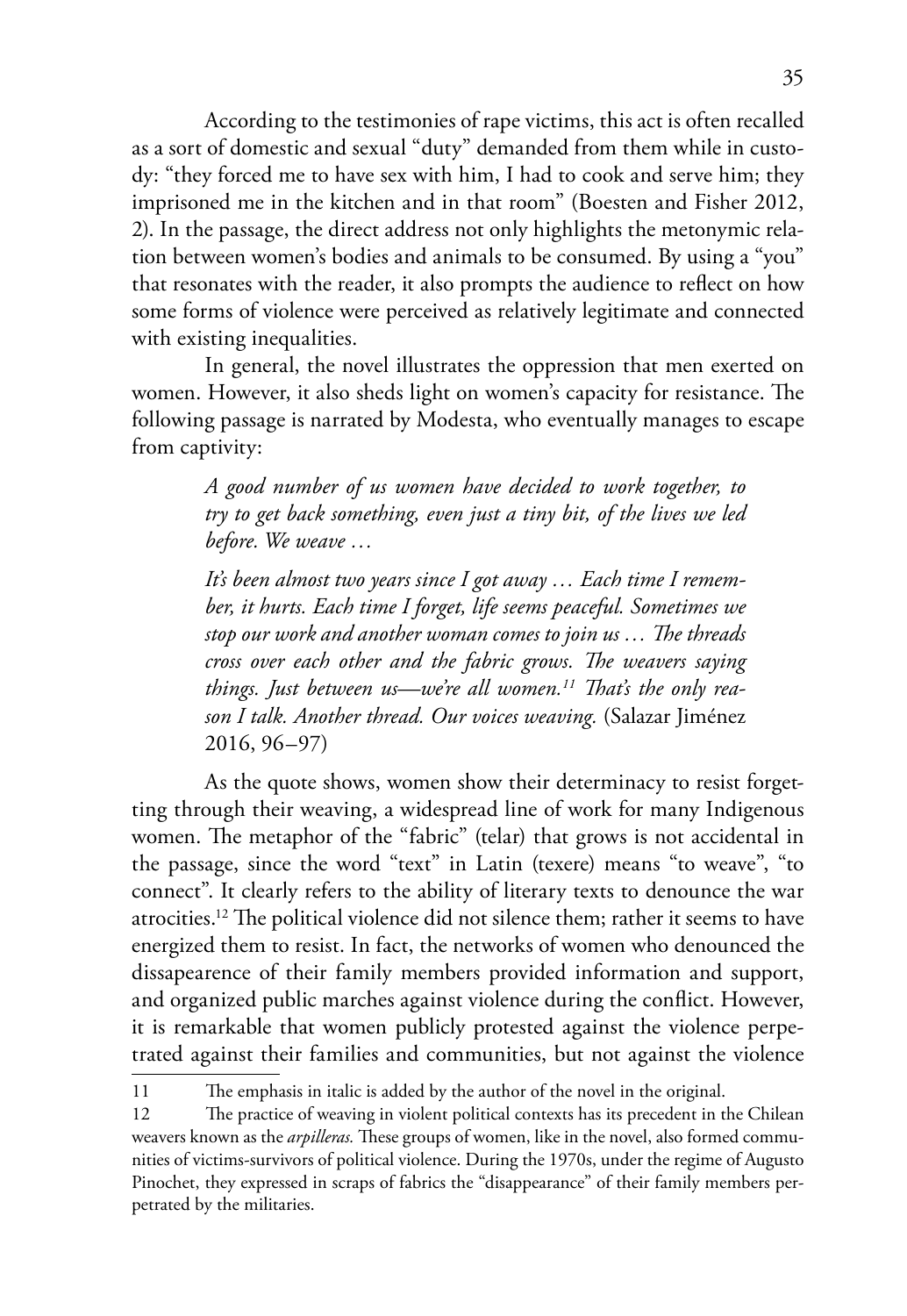exerted on their own bodies. The quote also unveils that this group of women can only address their trauma among themselves, making a clear reference to their will to counter some discourses that still today try to throw their bodies into the "holes of oblivion". Hereby, this may be the greatest contribution of resistance literature, namely its ability to enable communities to deal collectively with traumatic experiences for which the victims can hardly find words.

#### **2.5 Conclusion**

On the basis of the above, the representation of sexual violence in *Blood of the Dawn* shows how the violence perpetrated by members of the armed forces against women during the Peruvian armed conflict was used strategically and systematically. The iteration of the rape scene for each of the three women who belong to different social classes indicates the important dimension and impact of this common practice during war. As the analyzed passage of the rape of Modesta shows, rape was used to physically and morally destroy the Indigenous community suspected of collaborating with Shining Path. Since women, in a strong sexist society like the Peruvian, are perceived as responsible for the reproduction of the group boundaries, they were the target for this type of violence. Moreover, the insults to the Indigenous woman, Modesta, made by the soldiers during the act of rape suggest that rape often reproduced and reinforced long-standing racism and sexism. With this, the physical violence exerted over Indigenous women was intersected with symbolic violence.

Additionally, the literary representation of this form of violence can be seen as a courageous response to the impunity with regard to sexual violence in Peru. Salazar Jiménez' short novel represents a cultural practice of resistance, a demand for justice and memory. The will to recreate sorority, suggested in Salazar's text through the community of victims-survivors that deal together with their traumas, clearly aligns with the writings of resisting community seeking to challenge naturalized divisions in society.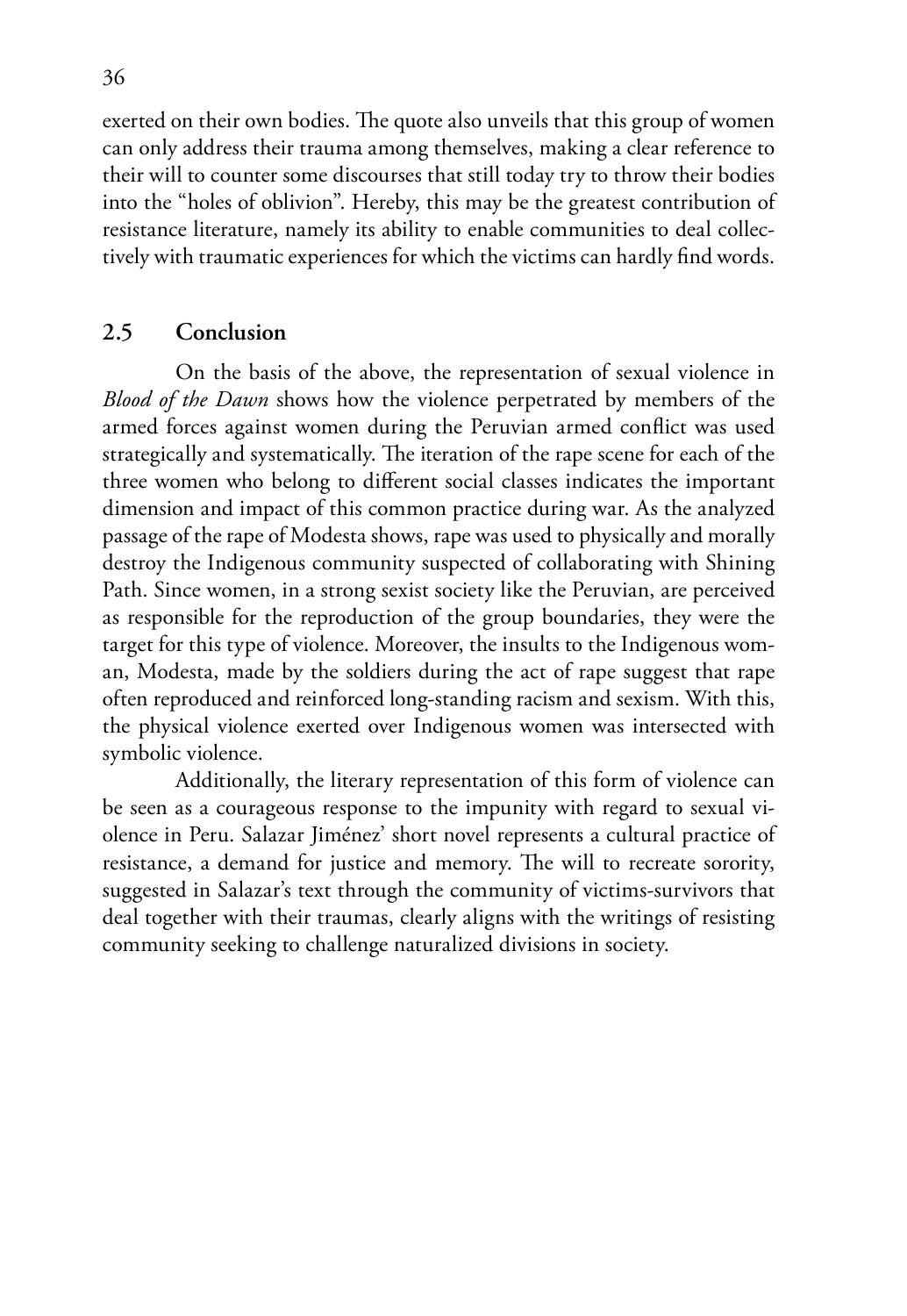Bauman, Zygmunt. 2003. *Wasted Lives: Modernity and Its Outcasts*. Oxford: Polity.

- Boesten, Jelke. 2014. *Sexual Violence during War and Peace: Gender, Power, and Post-Conflict Justice in Peru*. New York: Palgrave Macmillan.
- Boesten, Jelke and Fisher, Melissa. 2012. Sexual Violence and Justice in Postconflict Peru. *United States Institute of Peace. Special Report*, 310: 1–10.
- Casas, Arturo and Ben Bollig (Eds.). 2011. Resistance and Emancipation. Cultural and Poetic Practices. *Hispanic Studies: Culture and Ideas*, 35. Bern: Peter Lang.
- Castillo Durante, Daniel. 1999. "Culturas excrementicias y postcolonialismo." In Alfonso de Toro and Fernando de Toro (Eds.), *El debate de la postcolonialidad en Latinoamérica*. Frankfurt a.M./Madrid: Vervuert, Iberoamericana, 235–257.
- Comisión de la Verdad y Reconciliación (CVR). 2003. *Informe Final de la Comisión de la Verdad y Reconciliación*. Retrieved from the Comisión de la Verdad y Reconciliación. <http://www.cverdad.org.pe/ifinal/index.php> (accessed December 31, 2020).
- Degregori, Carlos Iván. 2011. *El surgimiento de Sendero Luminoso: Ayacucho, 1969– 1979*. Lima: Instituto de Estudios Peruanos Ediciones.
- Ferreira, Rocío. 2015. "Las mujeres disparan: imágenes y poéticas de la violencia política en la novela peruana contemporánea." In Oswaldo Estrada (Ed.), *Senderos de violencia. Latinoamérica y sus narrativas armadas*. Valencia: Albatros.
- Forché, Carolyn. 1993. *Against Forgetting: Twentieth Century Poetry of Witness*. London/ New York: W.W. Norton.
- Forero, Juan. 2003. Peru Report Says 69,000 Died in 20 Years of Rebel War. *The New York Times*, August 29. [https://www.nytimes.com/2003/08/29/](https://www.theglobeandmail.com/opinion/article-as-an-indigenous-professor-egerton-ryersons-name-haunts-me/) [world/peru-report-says-69000-died-in-20-years-of-rebel-war.html](https://www.theglobeandmail.com/opinion/article-as-an-indigenous-professor-egerton-ryersons-name-haunts-me/)  (accessed December 31, 2020).
- Giorgi, Gabriel. 2014. *Formas comunes. Animalidad, cultura, biopolítica*. Buenos Aires: Eterna Cadencia.
- Harlow, Barbara. 1987. *Resistance Literature*. New York/London: Methuen.
- Hume, Mo. 2009. *The Politics of Violence: Gender, Conflict and Community in El Salvador*. Oxford: Wiley-Blackwell.
- Leiby, Michele. 2009. Digging in the Archives: The Promise and Perils of Primary Documents. *Politics & Society*, 37: 75–99.
- Milton, Cynthia. 2014. *Art Form a Fractured Past: Memory and Truth-telling in Post-Shining Path Peru*. Durham/London: Duke University Press.
- Salazar Jiménez, Claudia. 2016. *Blood of the Dawn*. Dallas: Deep Vellum Publishing.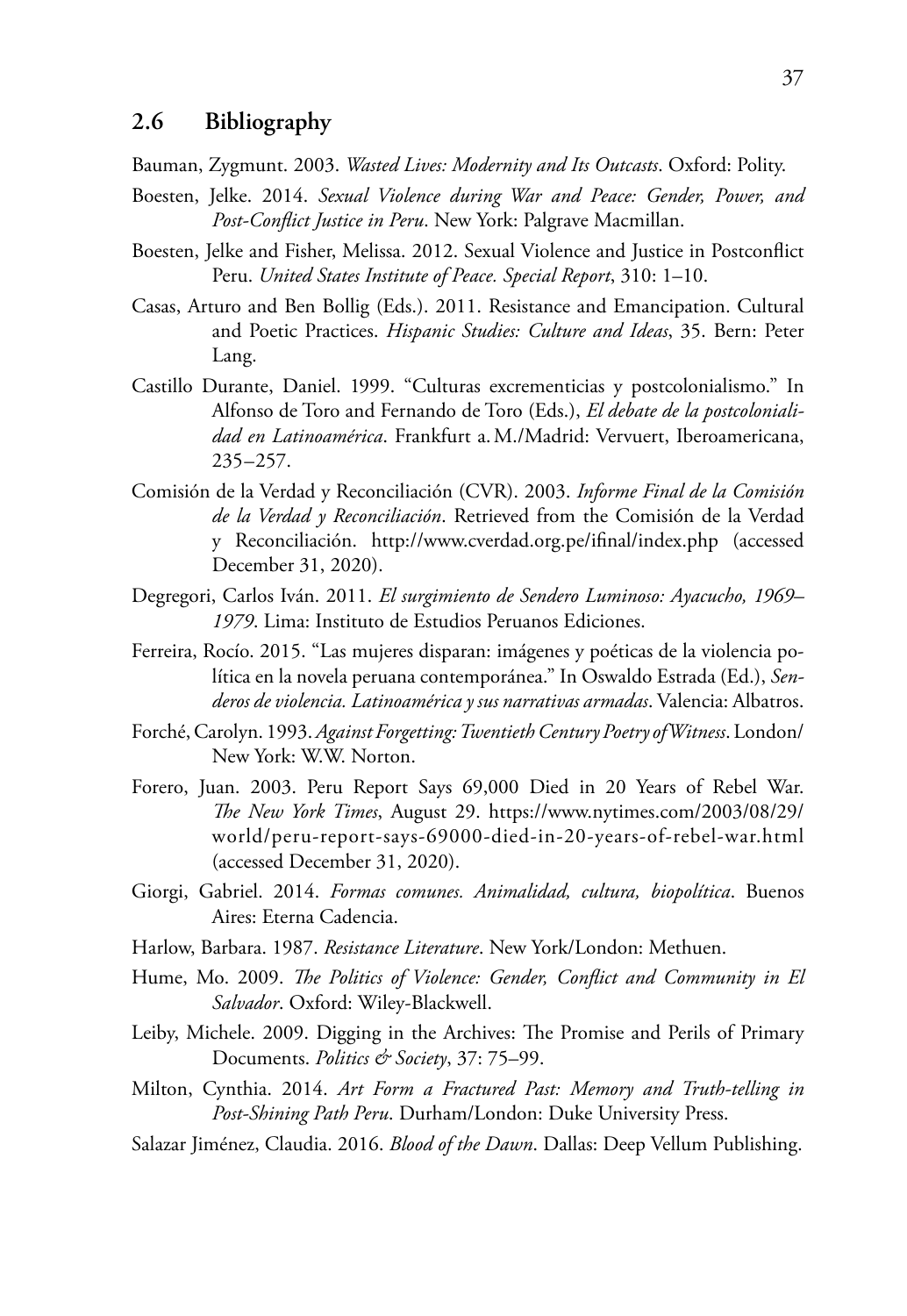- Segato, Rita. 2016. Patriarchy from Margin to Center: Discipline, Territoriality, and Cruelty in the Apocalyptic Phase of Capital. *The South Atlantic Quarterly*, 115(3): 615–624.
- Segato, Rita. 2017. *La Guerra contra las mujeres*. Buenos Aires: Tinta Limón.
- Silva Santisteban, Rita. 2008. *El factor asco. Basurización simbólica y discursos autoritarios en el Perú contemporáneo*. Lima: Red para el Desarrollo de las Ciencias Sociales en el Perú.
- Skjelsbaek, Inger. 2010. *The Elephant in the Room: An Overview of How Sexual Violence Came to Be Seen as a Weapon of War*. Oslo: Peace Research Institute Oslo (PRIO).
- Stern, Steve. J. (Ed.). 1998. *Shining and Other Paths: War and Society in Peru 1980– 1995*. Durham/London: Duke University Press.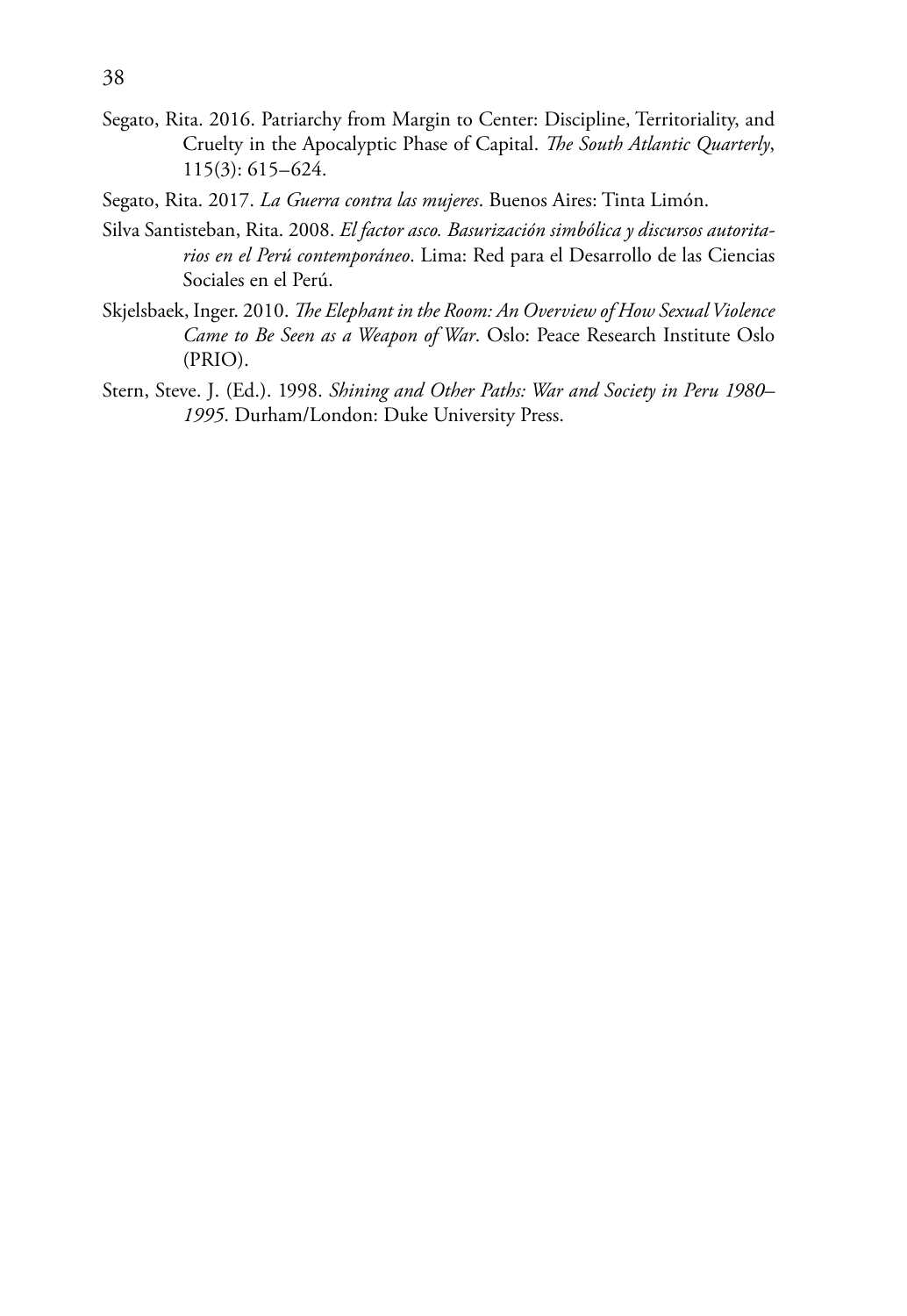*Carmen Carrasco Luján*

On over three hundred pages of 2666, Roberto Bolaño describes, with a coldness that recalls forensic language, the discovery of one hundred and ten bodies of raped, mutilated women. These women had been murdered and then abandoned for more than a decade in Santa Teresa, a fictional city based on Ciudad Juárez in northern Mexico. Similar to the real city that the novel evokes, Santa Teresa is a place of passage for migrants on their journey to the United States as well as a destination for workers from the south who come to seek work in the *maquiladora*<sup>1</sup> industry. The victims of sexual crimes, torture, and murder are mostly migrant women who work in the *maquiladoras,* local businesses, or as sex workers. The violence suffered by the women of Santa Teresa is multiple: systemic, symbolic, and subjective. In this chapter I focus on the characterization of these three types of violence according to the definitions given by the philosopher Slavoj Žižek (2008), because it allows us to grasp how the different forms of violence that end the women's lives are intertwined. Subjective violence is visible, it has an agent or "subject". Most of the time the women of Santa Teresa suffer physical violence at the hands of their partners and ex-partners, which in the cases reported in the novel, is what ends their lives. Symbolic violence is "embodied in language and its forms" (Žižek 2008, 1) and has to do with the reproduction of power relations not only through discourse, but also through "its imposition of a certain universe of meaning" (2008, 1). This is precisely what happens in *2666:* not only is there a reproduction of the subordinate position of women through jokes (see below), but there is also a framework of meaning that prevents us from apprehending the value of the lives of murdered women, a framework that the novel tries to unveil. Finally, systemic violence is more

<sup>1</sup> A *maquiladora* or *maquila* is a company that assemble, manufacture, or process raw materials and export the finished product, in factories that are duty free and tariff-free. These factories are based throughout Latin America, especially in Northern Mexico, since the introduction of the North American Free Trade Agreement (NAFTA) in 1994, when multinational corporations from the US were allowed to produce products cheaply employing Mexican workers.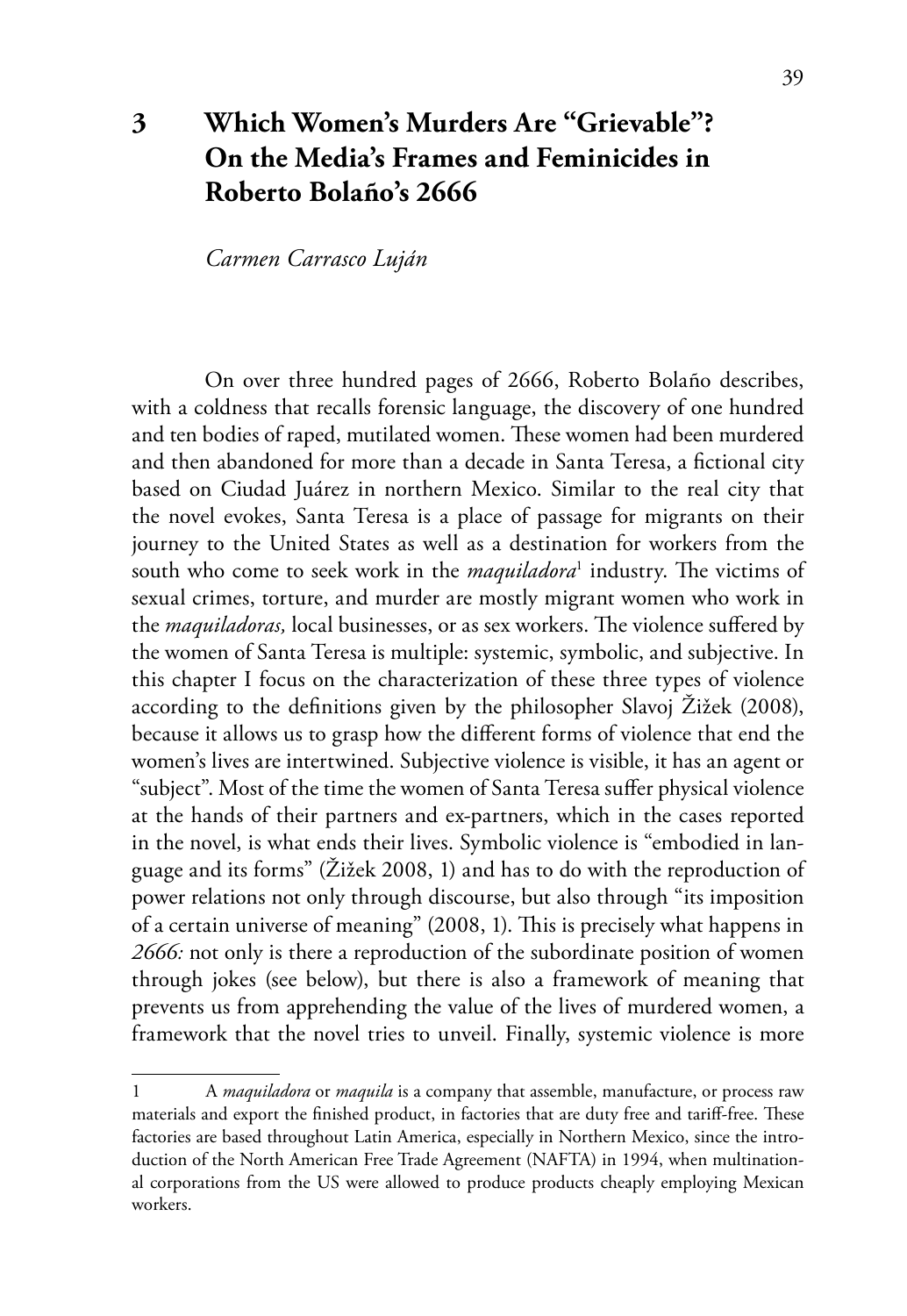invisible. It tends to reduce human beings to extremely precarious situations without being able to see the face of the perpetrator. According to Etienne Balibar, systemic violence may be understood as a cruelty without a face, creating *l'homme jetable* (a disposable human being), considered as "naturally" produced, it is in fact the kind of violence that blurs the limits between the human and the natural (1997, 415). In *2666,* before visible violence ends these women's lives, they were already living in extreme precariousness: the process by which these women will end up becoming waste, dumped in garbage cans after having their bodies sexually used, begins long before subjective violence.

By utilizing the style of a forensic study, the novel leaves little space for the murdered women's agency. In contrast to their narrative silence, however, Bolaño also introduces us to women who organize themselves to resist the patriarchal and neoliberal powers reducing them to the role of society's waste. In this chapter, I understand *resistance* from a feminist point of view as organized opposition to established powers that seek to maintain the status quo of the subordinate position of women in society, especially when this position is more vulnerable due to an intertwined condition of race and class. In the novel, women gather in nascent feminist collectives and raise their voices against the systemic nature of feminicides in order to reach the authorities with a particular political program. In this sense, they seek out the mass media, with the aim of having their protest heard by the authorities and the population and thus resisting all kind of violence. However, the media will at first ignore not only the protests against feminicides, but also the feminicides themselves.

In our days, the role played by the mass media in mobilizing affects that allow (or shut down) the realization of the protest is undeniable. New media and social networks such as Facebook contribute greatly to the dissemination of topics that will go viral, taking global dimensions, as we have seen in 2020 with the #BlackLivesMatter protests.2 However, the non-interactive media such as radio, newspaper, and television can in their own way interpret situations and guide the public to certain reactions. That is what Klandermans calls "framing collective action" because it concerns "the processes of consensus mobilization" (2014, 41) of protest according to the information given by the media. As they interpret and define the situation, the media play an active role in social protest.

The media, understood as everything that extends human beings' ability to access, store, and disseminate certain information, are omnipresent in *2666*. In this chapter, I argue that its representation of the media's role

<sup>2</sup> About the role of social media in denouncing the state's apathy for violence in Mexico, see McPherson and Moreno Figueroa (2015).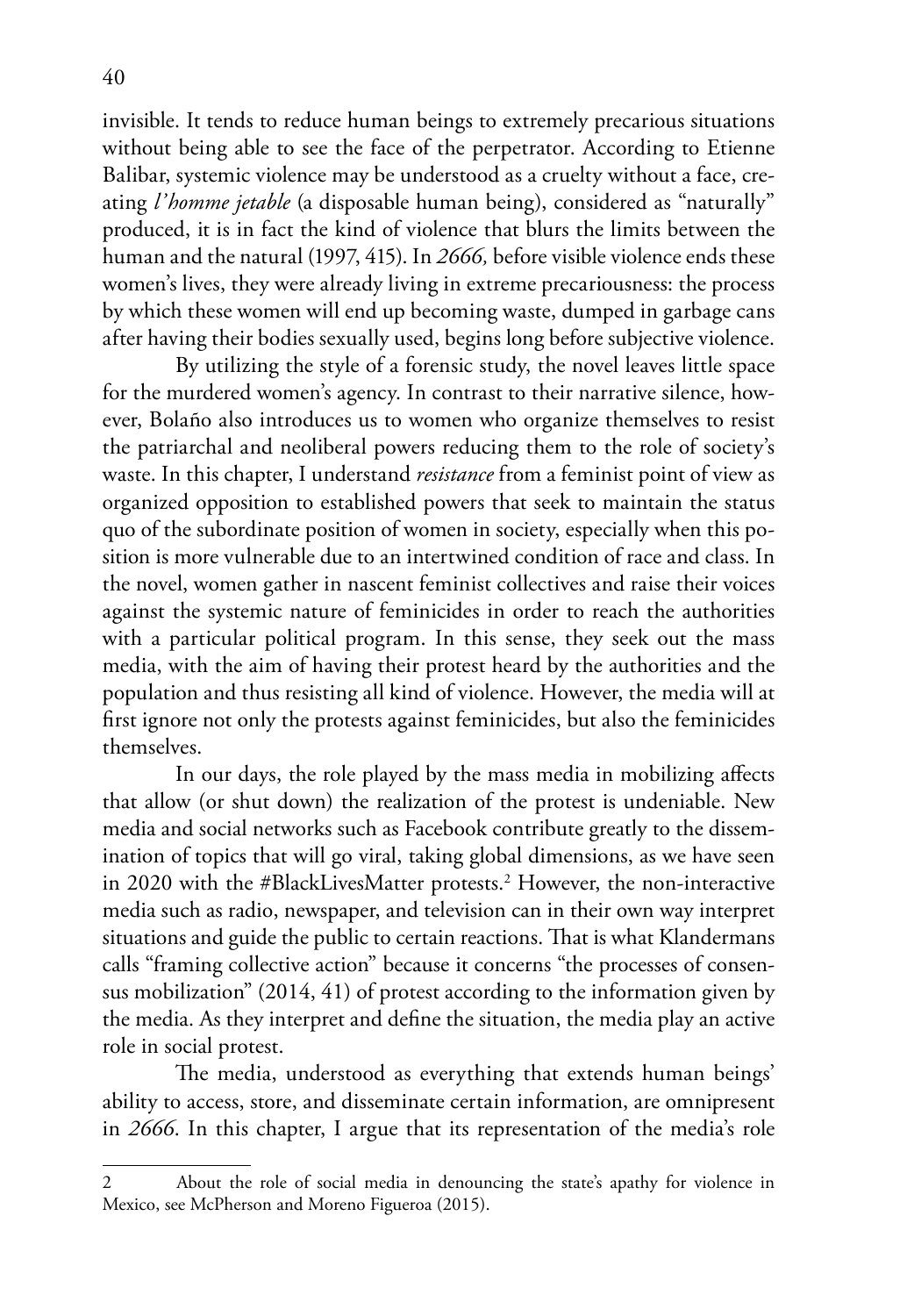in relation to feminicides and the protests that denounce these is strategic insofar as it allows the reader to reflect on the way in which the media among them the written word, that is, the novel—filter reality and become frames that shape our recognition of which lives matter. It is here that we are tasked with interpreting the politics of literature, in the way that Nelly Richard thought of "the politics of art" as "the internal articulation of the work that critically reflects on its environment from their own organizations of meanings"3 (Richard n. d.). In this sense, understanding the politics of *2666* involves understanding the way in which a topic as complex as that of feminicides in northern Mexico is articulated, with respect to how that topic is understood by its environment, and the way in which the novel disarticulates the discourses—in this case, discourses of violence against women—that underlie the characters' reactions to crimes. This chapter presents 1) a brief discussion of my interest in a political reading of the novel, 2) how subjective and symbolic violence are articulated, 3) how systemic violence has an impact on the assimilation of women to human waste, and 4) how the novel explains the way in which media frame our affects towards feminicides.

## **3.1 Politicization of Violence in 2666**

There is no strict correspondence regarding the problem of feminicide between the fictional city of Santa Teresa, the scene of the crimes in 2666, and the real city of Juárez regarding the problem of feminicide. Still, we cannot avoid the question of the quasi-mimetic representation elaborated by the author, considering that Roberto Bolaño had extensive communication with one of the main investigators of the feminicides in Ciudad Juárez, the journalist Sergio González Rodríguez. In fact, he also appears as a character in the novel. A brief reflection on how Ciudad Juárez's feminicides have been studied in academia and journalism until the beginning of  $21<sup>th</sup>$  century allows us to better understand the challenge that *2666* offers. During the last years of the nineties and early 2000s, numerous investigations were published that contributed to clarifying (or sometimes mystifying) this complex phenomenon. From semiotics (cf. Segato 2013), sociology and anthropology (cf. Washington Valdez 2005), and journalism (cf. González Rodríguez 2002), these investigations addressed various aspects of the problem, such as the impact of the North American Free Trade Agreement (NAFTA) in 1994 and the consequent precariousness of *maquiladora* workers along the border as well as possible links between organized crime, drug trafficking, and corrupt authorities. Among these investigations, the work of the mentioned Sergio

<sup>3</sup> All the translations from Spanish are mine unless otherwise indicated.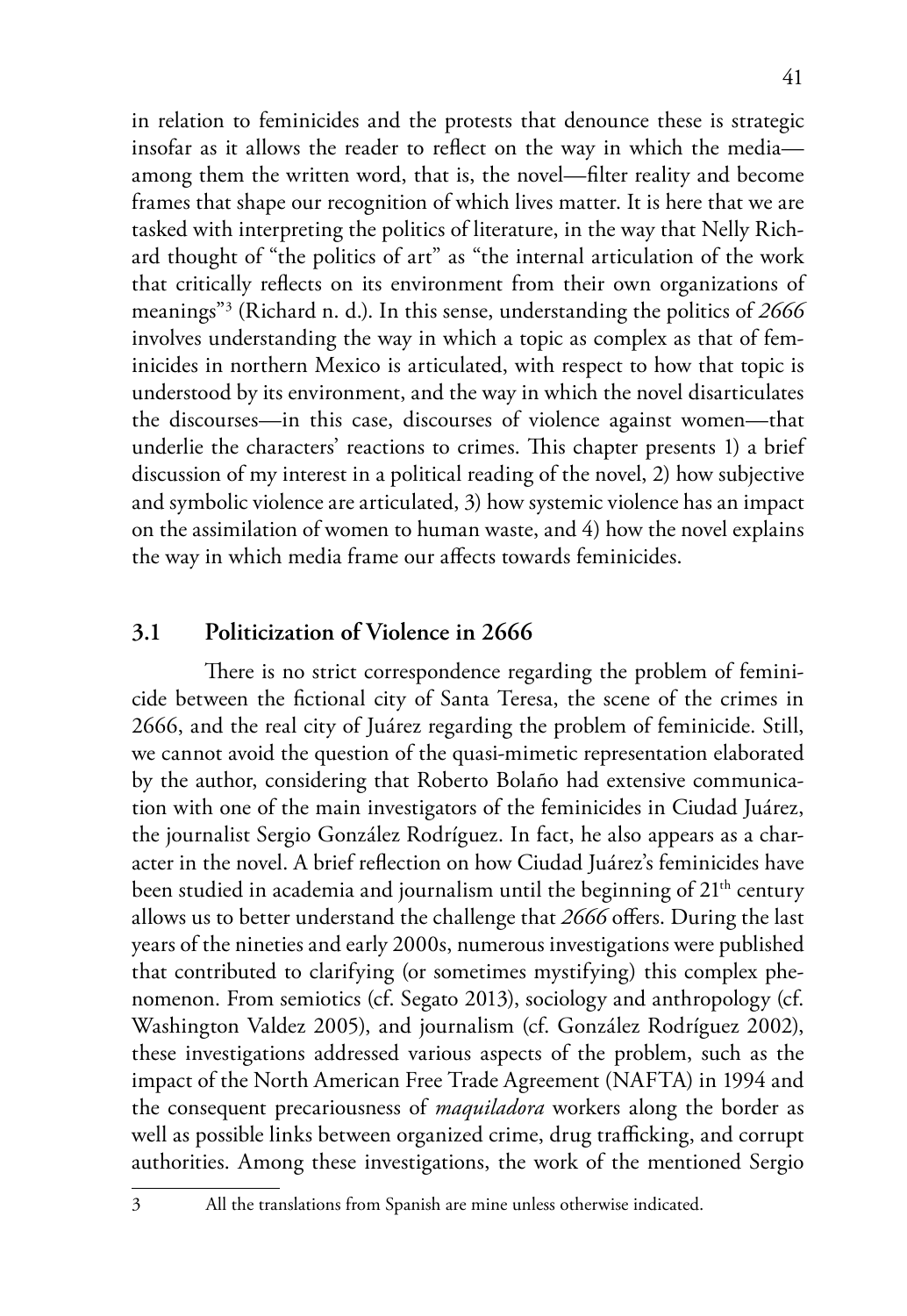González Rodríguez, *Huesos en el desierto* [Bones in the desert] (2002), is important to understanding *2666,* since it can be considered the subtext of the novel. However, the hypotheses about the causes of feminicides differ markedly between the aforementioned journalistic work and the fictional work we study. Sergio González considers three hypotheses: that of two serial killers; that of ritual murders during "sexual and fraternity orgies" (2002, 251) of powerful characters in the city; and that of crimes orchestrated by businessmen and politicians in order to create an atmosphere of insecurity through which to reaffirm their domination. Previous works have argued that the main limitation of these interpretations is that they prevent considering deep political responsibility (Zavala 2016). As we will see, in *2666,* on the contrary, the hypothesis of the serial murderer is discarded and crimes are re-politicized both in their state and social dimensions. For that purpose, the murders are placed in a context of deep complicity between the state and organized crime, neoliberalization of the economy as well as subjective, symbolic, and systemic violence against women.

#### **3.2 Subjective and Symbolic Violence**

In *2666*, symbolic violence against women encompasses the entire spectrum of represented social relationships. From law enforcement to civil society, the ubiquity of this violence would demonstrate the feminist thesis that sexual crimes are "expressions of a deep symbolic structure that organizes our actions and fantasies and confers intelligibility on them" (Segato 2013, 19). At the beginning of 'The Part about the Crimes'4 , when the first bodies appear, law enforcement agencies do not devote the efforts they should to investigating the murders, until they gain visibility in the media. Only from then on will the police dedicate more resources to the investigation, although mainly in order to clean up their own image and that of the city. This disinterest is due, according to the novel, in part to the misogyny within the police force. In this regard, we find a series of jokes by police officers: "Why don't men lend their cars to women? Well, because there is no road from the bedroom to the kitchen" (Bolaño 2004, 690); and that conclude on the part of an inspector: "women are like the laws, they were made to be broken [raped]" (2004, 691). From this symbolic violence through jokes that amuse the entire police force, they move on to subjective violence, which consists in not dedicating the necessary efforts to solving crimes because they assume that the

The novel is divided into five parts: 'The Part about the Critics', 'The Part about Amalfitano', 'The Part about Fate', 'The Part about the Crimes', and 'The Part about Archimboldi'.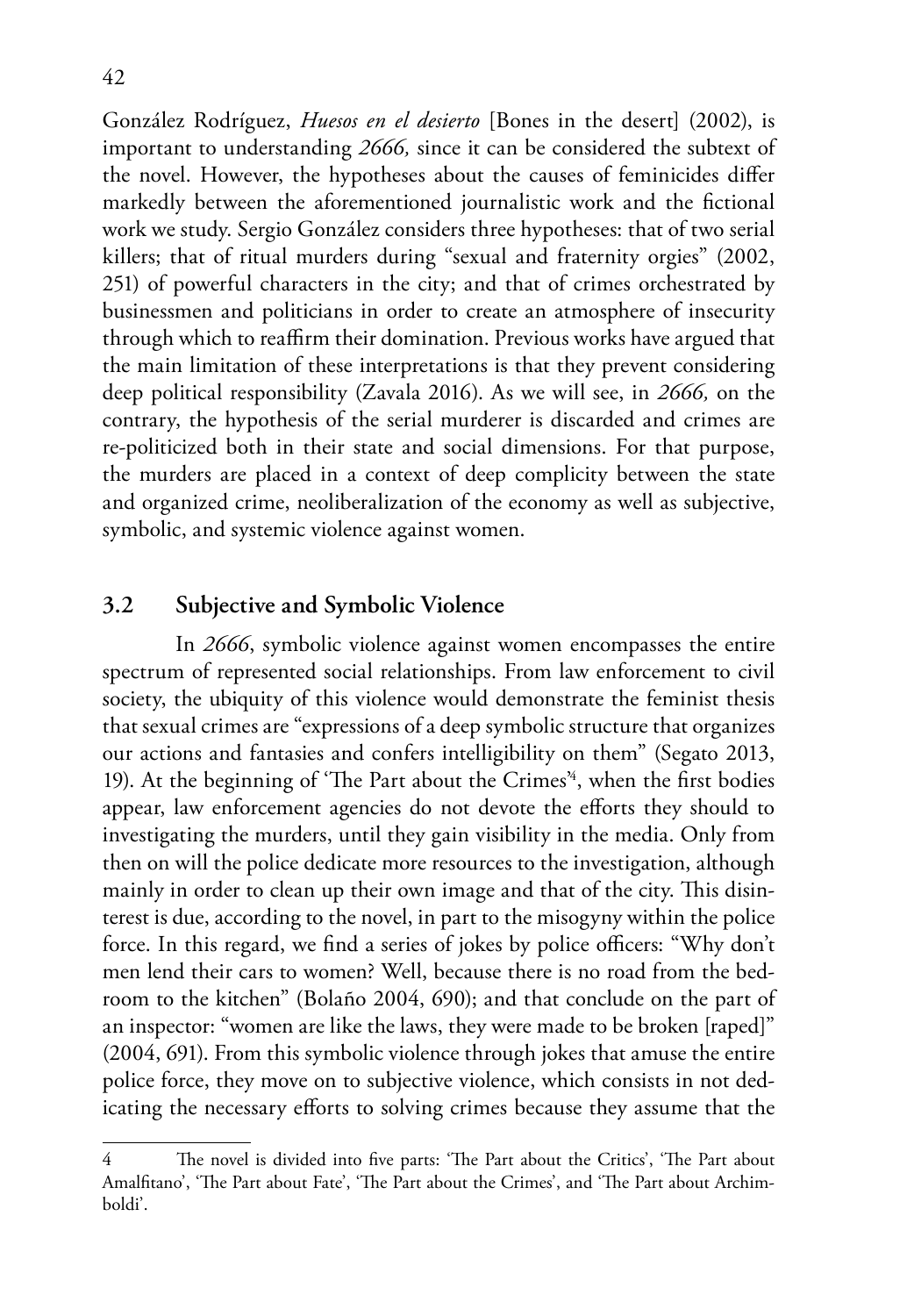victims were sex workers (and this conclusion is taken from the examination of women's clothing, although this may simply be "a pair of good-quality leather high heels" (2004, 790–791).

As the novel suggests, this symbolic violence is closely related to a physical and sexual violence against women by the police. Indeed, it is described how some of them erroneously accuse a group of sexual workers of one of the murders, and to "punish" them they organize an orgy and rape them in the police precinct (2004, 502). Although other types of police excesses are reported by suspected perpetrators of the crimes, such as psychological and physical torture in the case of men; the rape of women by the police indicates a disregard for sexual rights by the same authority in charge of solving this type of crime. The misogyny of law enforcement is only a reflection of the symbolic violence that permeates all strata of society and in turn leads to subjective and sexual violence. Of the crimes solved (which constitute 10% of the total documented victims), most were committed by the partners, ex-partners, or suitors of the victims. They take possession of female bodies to write and send a message of male dominance. If we consider that crimes against women are "intimately related in direct proportion to the degree of tolerance that each society manifests around them and their level of violence" (Monárrez Fragoso 2000), *2666* shows how symbolic violence is intimately related to the feminicides.

## **3.3 Systemic Violence: Human Waste of Maquiladoras**

Bolaño's style in 'The Part about the Crime' is impersonal, similar to a forensic medical report in its description of the corpses. This style aims to recreate the situation in which women live: since the true protagonists are murdered women, their female and subaltern subjectivity "has been wiped off the map, reduced to silence and destroyed" (Asensi 2010, 358). While this style in the novel can be related to the analyses of feminicides in the real city of Ciudad Juárez—they highlight that women were found in desert areas, garbage dumps, riverbanks, and sewers, other relevant information such as identity and social background of the victims is sidestepped in such a way that they are somewhat reified (Monárrez Fragoso 2010)—in *2666*, the narrator is interested in revealing details about the identity of the murdered women. Indeed, despite the impersonal style, the narrator details the social background of the victims: most of them were workers of the *maquiladoras* in Santa Teresa. Among the victims who are not recognized, some are said to have been migrants who came from the South (southern Mexico or Central America) to work in the United States or in Santa Teresa, or sex workers.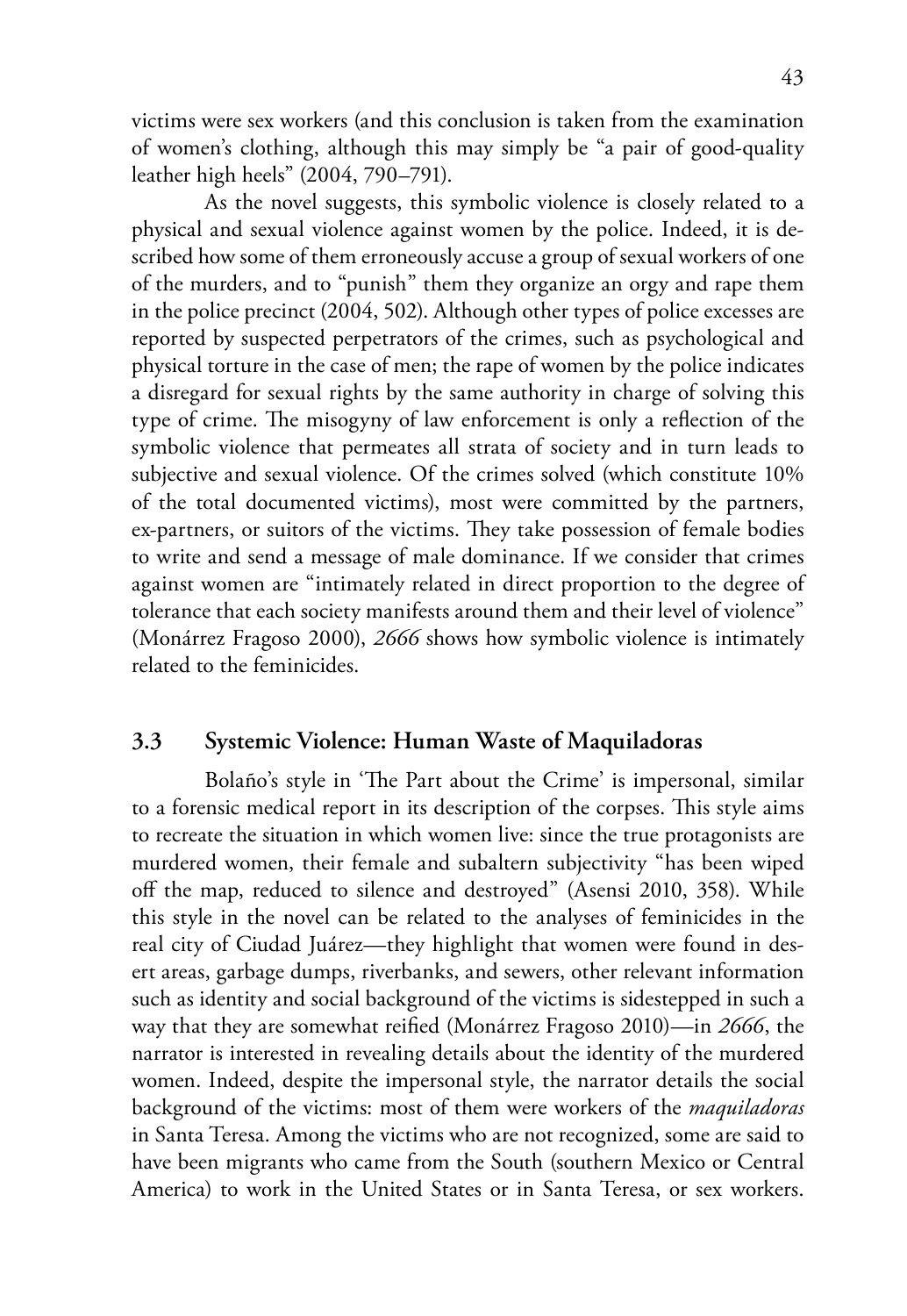Through the victims, the narrator also reveals information about members of their families, most of them also *maquiladora* workers, many of whom deal with extreme poverty, working overlapping shifts that can reach twenty hours a day.

What seems clear is that the crimes' victims in the novel are determined by the precariousness in which they live. One of the characters, Professor Pérez, reassures Amalfitano who fears that his daughter could be a victim of the crimes, by stating that the victims "were usually kidnapped in other parts of the city" (255). Indeed, the victims portrayed in the novel are without fail part of the lower classes, and they live and work in precarious conditions. Indeed, in the *maquiladoras*, they work under conditions of exploitation: "Only one of the *maquiladoras* had a cafeteria for the workers. At the others, the workers ate next to their machines or in small groups in a corner. There, they talked and laughed until the siren sounded that signaled the end of the lunch. Most of them were women." (449) Likewise, there are reports of women being fired from their jobs for trying to organize labor unions (634, 721). The disdain of the *maquiladora* hierarchy for the fate of the workers is shown in the case of two kidnapped girls: when a neighbor wants to alert their mother who works in one of the factories, she does not succeed because "personal calls were forbidden and they hung up on her" (659). She then tries to call the father who works in the same *maquiladora* because the mother, for being a woman at her position, "was undoubtedly considered to be of a lower rank, that is to say *dispensable* at any moment or for any reason or hint of a reason" (659, emphasis added). Women are considered, in the context of their work in the *maquiladora* industry, as "disposable". As machines, they are used for the benefit of the industry and are easily discarded and replaced. Paradoxically, the labor of these women is what sustains the *maquiladoras*: they are a central element of the industry.

In *Frames of War*, Judith Butler reflects on the cultural modes involved in the regulation of affects "through a selective and differential framing of violence" (2009, 1). The populations of victims of wars are not considered "grievable" because they have not previously been fully considered "alive". In this sense, there is a politically determined "precarity" that shapes a certain ontological status of populations considered substitutable. While *precarity* is politically induced, *precariousness* is defined in existential terms: it "underscores our radical substitutability and anonymity in relation both to certain socially facilitated modes of dying and death and to other socially conditioned modes of persisting and flourishing" (2009, 14). We can see that in *2666* the deaths of women are socially facilitated as their bodies, being alive, previously have suffered from a sexually determined precariousness.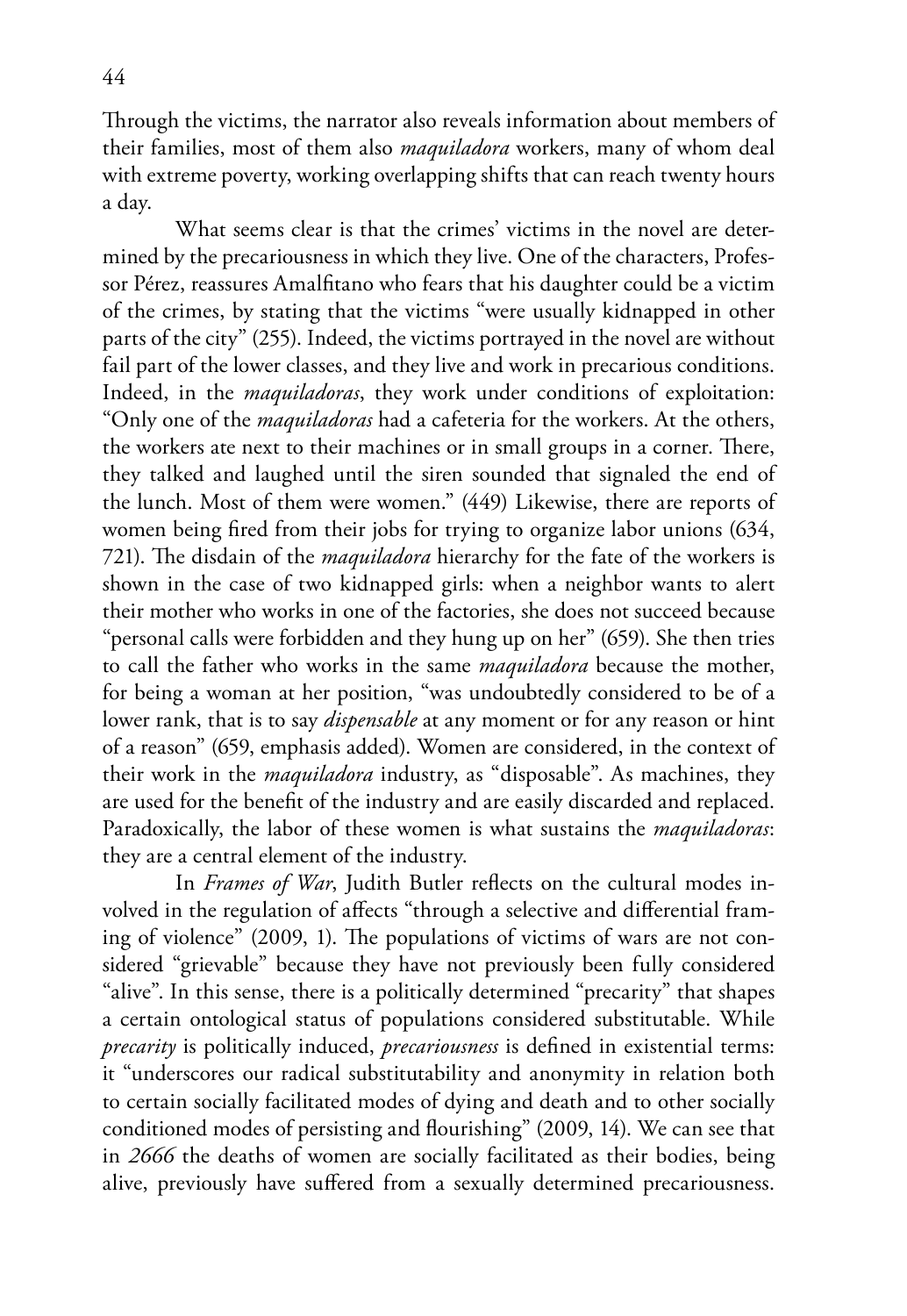The *maquiladora* workers are replaceable since they are considered cogs in a wheel. As anonymous pieces, these women living precariously are murdered and their bodies are deposited in garbage dumps near the *maquiladoras*: "In the dump where the dead woman was found, the remains of the slum dwellers piled up along with the waste of the *maquiladoras*" (449). Thus, these women's lives are part of a production cycle that leads to the consumption of their body and their subsequent disposal.

#### **3.4 Media Frames**

The concept of media frames can help us to understand the effects the media produce regarding the issue of feminicides. Media frames are "principles of selection, emphasis, and presentation composed of little tacit theories about what exists, what happens, and what matters" (Gitlin 1980, 6). In this sense, these frames modulate "persistent patterns of cognition, interpretation, and presentation, of selection, emphasis, and exclusion" (Gitlin 1980, 7), with which the media organize discourses—whether verbal or visual. These frameworks allow events to be shaped in such a way that they are perceived as important or not, depending on the time or the importance they are given and how they are presented. In 'The Part about the Crimes', the media play a role in shaping or preventing the protest about the feminicides. The crimes initially do not have a place in the media. In order to show this lack of interest, the narrator stages a criminal who repeatedly urinates in churches, and who gets "more importance in the local press than the women murdered in the preceding months" (459). Even the national press takes an interest in the case of the so-called "Penitent", sending journalists to Santa Teresa to cover his case<sup>5</sup>. In the aforementioned book, Butler points out that "[o]nly under conditions in which the loss would matter does the value of the life appear" (2010, 14), and that the media have a decisive role in creating affections that lead us to assimilate those lives as "grievable" or not. In effect, they act as filters that allow public opinion to start taking an interest in the murders of women.

The frames of the newspaper articles about feminicides contribute to diverting the attention of the specificity of the women's deaths towards the issue of drug trafficking or a possible serial killer. For example, the press accuses Klaus Hass—who is the scapegoat for the murders—of being part of a drug trafficking network, even inventing statements that he never made (673). Some newspapers publish that the crimes are linked to snuff movies:

<sup>5</sup> And he not only gets more attention by the media, but the police spend twenty-four hours a day guarding the city's churches.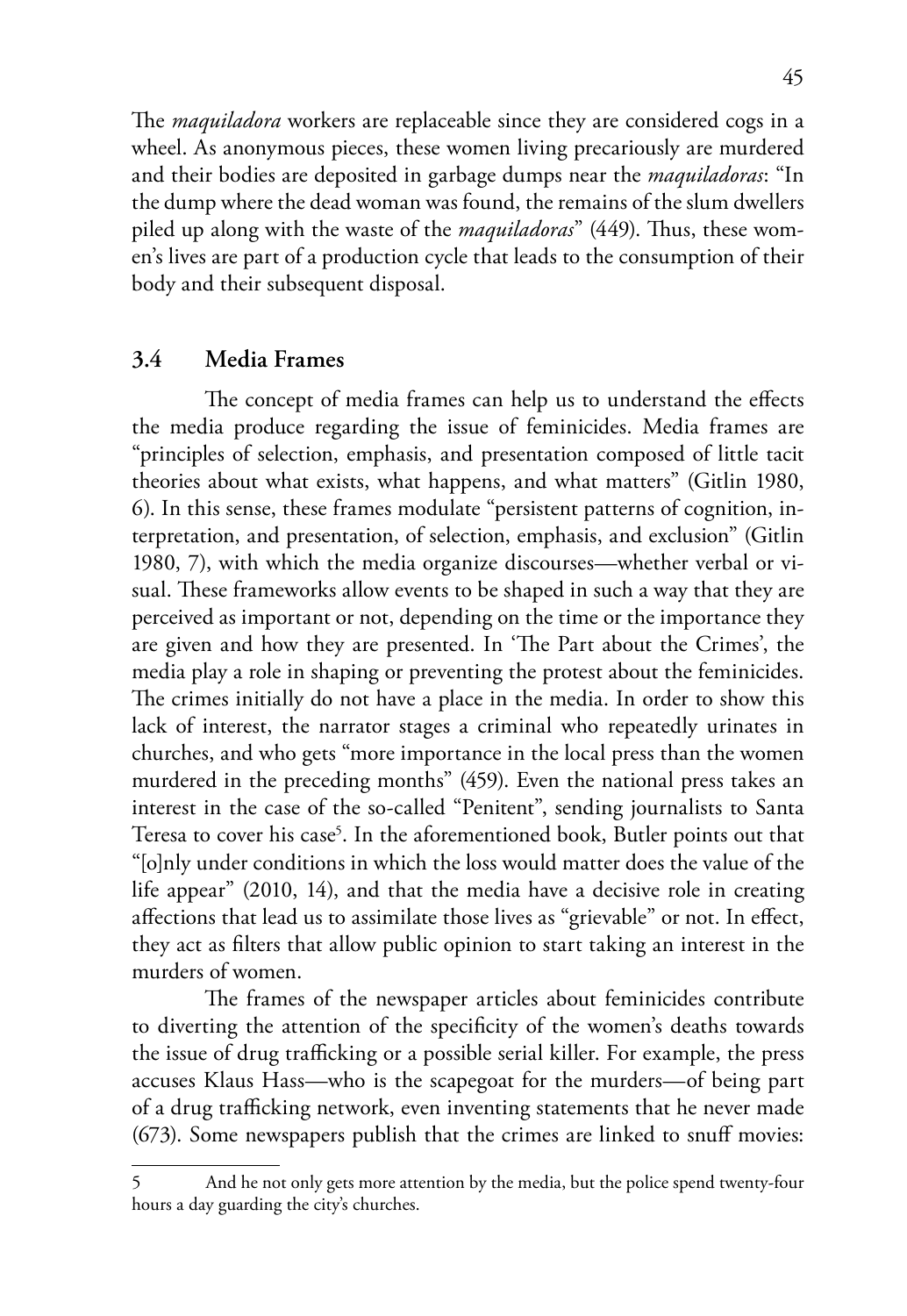without having evidence, they consider Santa Teresa the capital of this genre. Furthermore, while the press conferences organized by the accused of the murders, Klaus Haas, were attended by numerous media, at the press conference of the Women of Sonora group for Democracy and Peace [MSDP], "only two newspapers from Santa Teresa attended" (625). Here, we clearly see a media frame that consists, on the one hand, in granting truth to the sensationalist hypothesis of the serial murderer and, on the other, in obstructing the information of women who have a political agenda and precise complaints regarding the handling of feminicides by the authorities. It is not, however, until the MSDP appears on television accompanied by the clairvoyant Florita Almada that they have a space to make their claims known to the public.

In this way, we are shown how "media play an important role in the diffusion of protest" (Klandermans 2014, 41), because soon afterwards, the women of the MSDP manage to call a march through the streets of Santa Teresa (Bolaño 2004, 758). Thus, we are shown that in 'The Part about the Crimes' the media play the role of creators of affect and diffusers of intelligibility schemas of the main events (for the characters in the novel). Here, I understand intelligibility schemas, again following Butler, as "the general historical schema or schemas that establish domains of the knowable" (Butler 2009, 6), these schemas condition and produce norms of recognizability that will lead in turn to the full recognition of a life as worthy of importance $^6.$  In this sense, through disseminating selected information about the murders, the media allow or prevent the creation of intelligibility schemas. They are depicted as gatekeepers in the recognition of said lives in the long term. Hence, according to this part of the novel, the death of women does not become publicly important until a seer appears on television denouncing in a mystical trance the authorities' lack of interest in these murders.

The newspaper journalists in *2666*, for their part, are attributed the role of investigating what is happening in Santa Teresa and offering interpretations to the readers of the novel. Sergio González, a journalist from Mexico City, travels to Santa Teresa to cover the issue of the "Penitent", and it is there, fortuitously, where he learns about the issue of feminicides. While discussing the crimes with a sex worker in Mexico City, González tells her that her lack

<sup>6</sup> In her previous work, *Precarious Life,* Butler stated that "schemes of intelligibility establish what will and will not be human, what will be a livable life, what will be a grievable death" (2004, 146), especially in war contexts. These regulatory schemes are sadly distorted by the media monopolized by big corporations. For Butler, pictures of war that show the extreme precariousness of people can be a decisive instrument in mobilizing the collective rejection of war. The author considers one of the current functions of the humanities to be precisely to open ourselves to regimes of sensitivity that allow us to apprehend the human lives in its precariousness.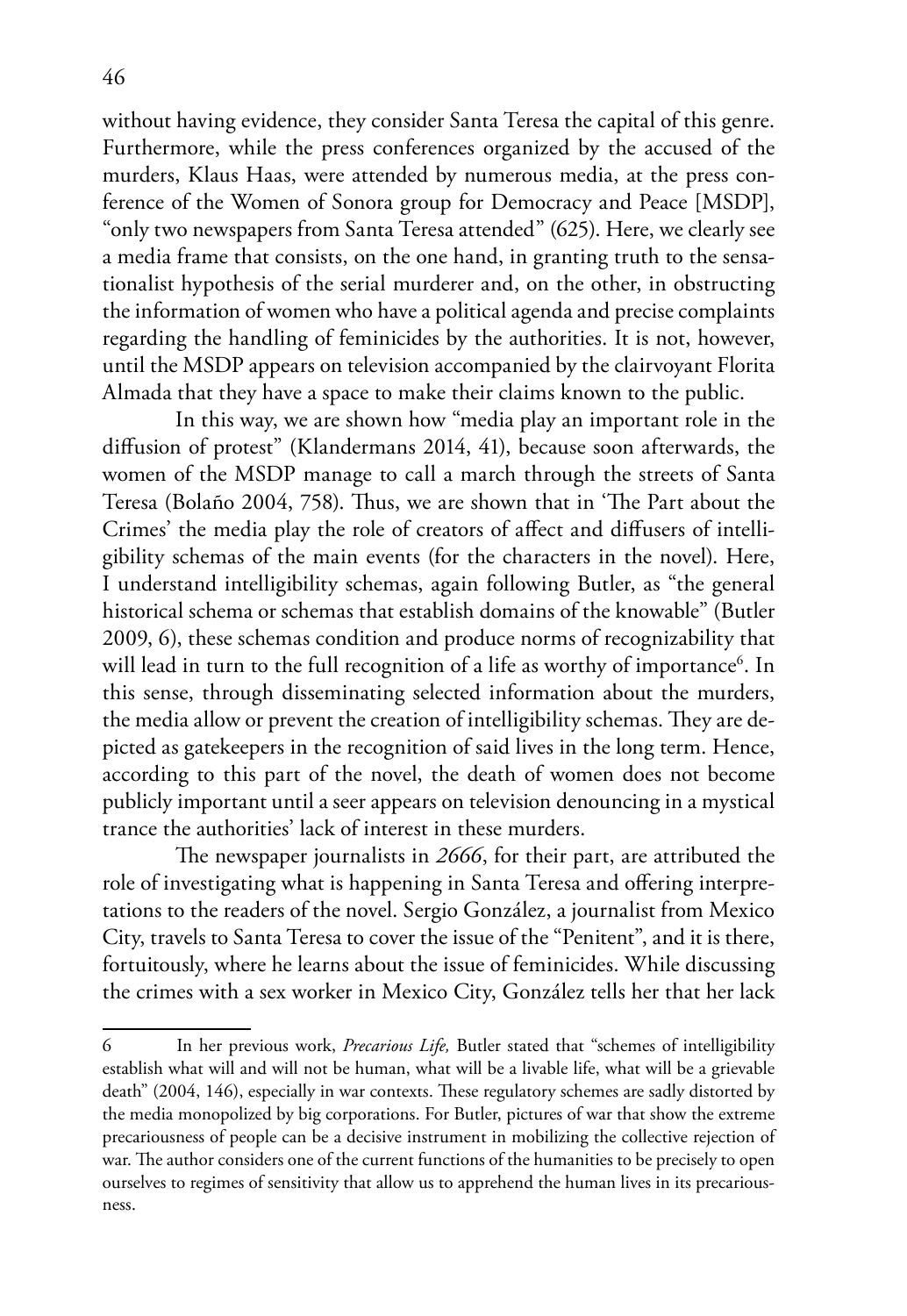of interest shows an absence of "professional solidarity" (583), to which the sex worker replies that according to his own narration, the women were *maquiladora* workers, not sex workers. González then "as if struck by lightning, glimpsed an aspect of the situation that until then he had overlooked" (583). In other words, the aspect González sees is that women were murdered for being *maquiladora* workers and not for being sex workers, or precisely for *not*  being sex workers, for not adapting to one of the permitted models of women for male satisfaction; and, on the contrary, willing to be part of the industrial economy.

Something similar occurs in another part of the novel, 'The Part about Fate': the eponymous character, an African-American journalist, comes to the border to cover boxing fights and decides to independently investigate the crimes. This character indirectly gives us some interpretations of the murders when he involuntarily listens to a character's reflection on the differentiated value (for public opinion) of life and death of people according to their origin:

> In the  $17<sup>th</sup>$  century, for example, at least twenty percent of the mer*chandise on every slave ship died, that is the persons of color who were being transported for sale, to Virginia, say. And that didn't get anyone upset or make headlines in the Virginia papers …, But if a plantation owner went crazy and killed his neighbor and then went galloping back home, dismounted, and promptly killed his wife, two deaths in total, Virginia society spent the next six months in fear, and the legend of the murderer on horseback might persist for generations.* (338)

When he asks himself about this disproportion, the mentioned character concludes that "the persons of color killed on the ship did not belong to society, while … the murderer on horseback from Virginia did …, that is, what happened [to him] could be written, it was *legible*" (339) (emphasis added). That is to say that, as Butler points out: "there are 'lives' that are not quite—or, indeed, are never—recognized as lives" (Butler 2009, 4) and that this recognition passes through "the filter of words" (Bolaño 2004, 337) through the schemas that allow crimes to be understood, to be *legible*.

#### **3.5 Conclusion**

"[N]obody pays attention to these murders, but the secret of the world is hidden in them" (439), one of the (female) characters affirms. As if it were a puzzle, the secret of the world is that nobody pays attention to these murders—or not the due importance—, that there are lives that matter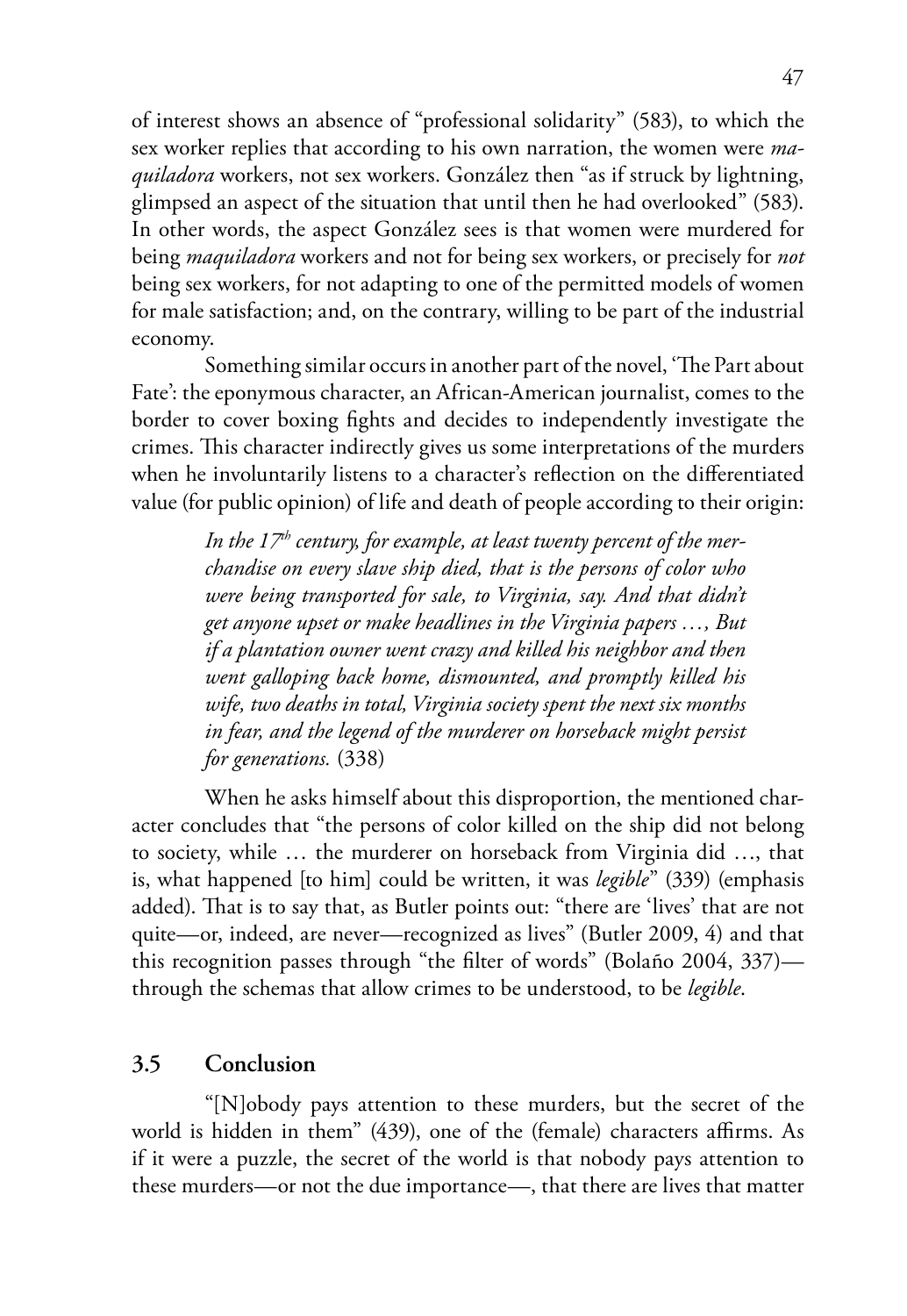and that are mourned, and others that do not, because there are no criteria or frames that allow us to apprehend them and recognize them as important. The three kinds of violence—subjective, symbolic and systemic—are intertwined and mutually nourished. The symbolic violence is nevertheless described as a gateway to other kind of violence, since is an endemic problem in Santa Teresa. As I argued in the beginning of this chapter, resistance is a reaction against established powers that contribute to maintain a subordinate position of women. This position is of course, linked to factors such as ethnicity and class. But there are not only the concrete facts that maintain these women in such a position, and resistance begins directed at symbolic violence when the feminists complain about the attention given in the television to a clairvoyant's statements on the feminicides, while structural issues such as the possible collusion between police officers and the criminals are not discussed. In this way, the feminists want to highlight the problem of the creation of frames and bias of information that prevent us from understanding the feminicides as a whole. We have seen how the novel reflects on the way in which the reaction to feminicides is mediated by the ability to recognize those lives as important, and that this recognition in turn needs the intelligibility of those lives as fully "alive". The media, through their frames, favor or obstruct this recognition. The ethical challenge of the novel then consists in thinking of the media—and the literature among them—as a practice that redistributes the sensible (I think of Rancière's *Distribution of the Sensible*), that is, that reconfigures our field of perception by exposing phenomena that are hardly assimilated by general attention. The novel allows us to grasp the importance of "the filter of words" (Bolaño 2004, 337) in the recognition of the lives of women in all their precariousness and in preventing us from perceiving these lives as worthy of value.

## **3.6 Bibliography**

- Asensi Pérez, Manuel. 2010. "Atreverse a mirar por el agujero. Lo político y lo real en *2666* de Roberto Bolaño." In Felipe Ríos (Ed.), *Roberto Bolaño: ruptura y violencia en la literatura finisecular*. Puebla: Eón, 343–368.
- Balibar, Étienne. 1997. *La crainte des masses: politique et philosophie avant et après Marx*. Paris: Galilée.

Bolaño, Roberto. 2004. *2666*. Barcelona: Anagrama.

Butler, Judith. 2009. *Frames of War. When is Life Grievable?* London/New York: Verso.

Butler, Judith. 2004. *Precarious Life. The Powers of Mourning and Violence*. London/ New York: Verso.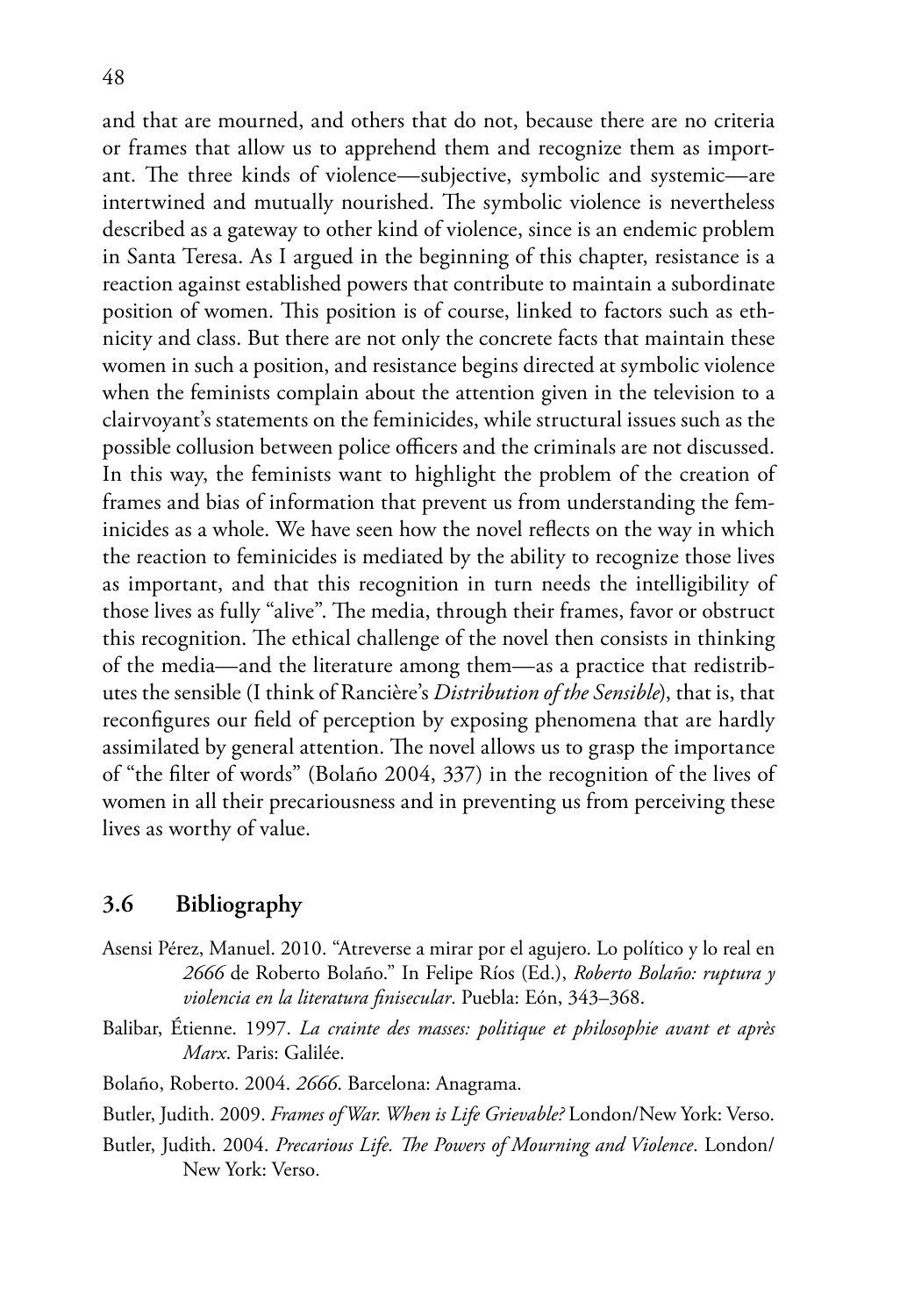- Gitlin, Todd. 1980. *The Whole World Is Watching: Mass Media in the Making and Unmaking of the New Left.* Berkeley, CA: University of California Press.
- González Rodríguez, Sergio. 2002. *Huesos en el desierto*. Barcelona: Anagrama.
- Klandermans, Bert. 2014. "Framing Collective Action." In Kathrin Fahlenbrach, Erling Sivertsen, and Rolf Werenskjold (Eds.), *Media and Revolt: Strategies and Performances from the 1960s to the Present.* New York/Oxford: Berghahn Books, 41–58.
- McPherson, Ella and Mónica Moreno Figueroa. 2015. More smoke and mirrors: State apathy towards enforced disappearance of students outrages Mexico, in *Global Justice Now*, May 5. [https://www.globaljustice.org.uk/blog/2015/](https://www.globaljustice.org.uk/blog/2015/may/5/more-smoke-and-mirrors-state-apathy-towards-enforce) [may/5/more-smoke-and-mirrors-state-apathy-towards-enforced-disappea](https://www.globaljustice.org.uk/blog/2015/may/5/more-smoke-and-mirrors-state-apathy-towards-enforce)[rance-students-outrages](https://www.globaljustice.org.uk/blog/2015/may/5/more-smoke-and-mirrors-state-apathy-towards-enforce) (accessed September 18, 2020).
- Monárrez Fragoso, Julia Estela. 2000. La cultura del feminicidio en Ciudad Juarez, 1993–1999. *Frontera Norte*, 12(23): 87–117.
- Monárrez Fragoso, Julia Estela. 2010. "The Victims of the Ciudad Juarez Feminicide." In Rosa-Linda Fregoso and Cynthia Bejarano (Eds.), *Terrorizing Women. Feminicide in the Americas*. Durham/London: Duke University Press, Pagenumbers.
- Rancière, Jacques. 2000. *Le partage du sensible. Esthétique et politique*. Paris: La Fabrique.
- Richard, Nelly. n. d.. Lo político en el arte: arte, política e instituciones. *Emisférica*, 6(2). [https://hemisphericinstitute.org/en/emisferica-62/6-2-essays/lo-politico](https://hemisphericinstitute.org/en/emisferica-62/6-2-essays/lo-politico-en-el-arte-arte-politica-e-instituciones.html)[en-el-arte-arte-politica-e-instituciones.html](https://hemisphericinstitute.org/en/emisferica-62/6-2-essays/lo-politico-en-el-arte-arte-politica-e-instituciones.html) (accessed September 18, 2020).
- Segato, Rita. 2013. *La escritura en el cuerpo de las mujeres asesinadas en Ciudad Juárez. Territorio, soberanía y crímenes de segundo estado*. Buenos Aires: Tinta Limón.
- Washington Valdez, Diana. 2005. *Cosecha de mujeres: Safari en el desierto mexicano*. México City: Océano.
- Zavala, Oswaldo. 2016. Delirios de interpretación: Las mitologías de la violencia de Sergio González Rodríguez. *Hispanófila*, 178(1): 115–133.
- Žižek, Slavoj. 2008. *Violence. Six Sideways Reflections*. London: Profile Books.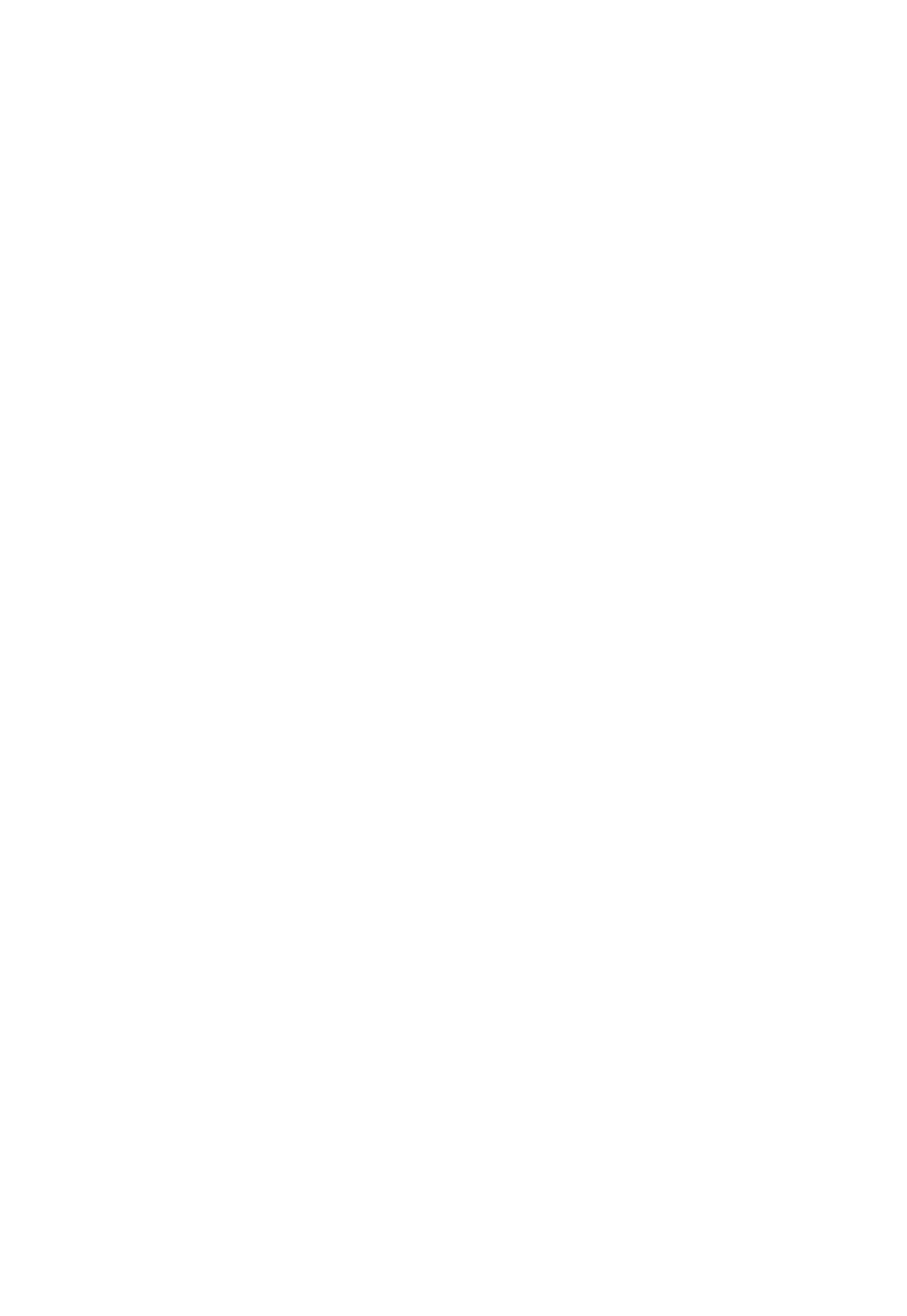## **4 Sexual Violence as an Invisible Process in White-Collar Work**

*Isabel Boni-Le Goff*

A growing body of literature examines how the pervasive effects of sexual harassment and sexual violence affect women at work. Scholars particularly insist on the sexual violence as a key contributor of professional discriminations and gender inequalities. This chapter aims at shedding light on a paradox: sexualization and sexual harassment frequently prevail in qualified male bastions (Sommerlad 2016), but while professional women should rely on a significant social and cultural capital (Adkins and Skeggs 2006) to fight against these discriminatory situations, most cases of sexual violence seem to be surrounded by silence and ignorance in these professional environments.

This chapter is based on the comprehensive sociological definition of gendered violence developed by feminist scholarship: this definition encompasses "using force and threat in various forms and intensity in order to make women behave or not behave in a certain way" (Hanmer 1977, 72), insisting on social control as the central purpose of violence against women. Such a theoretical framework posits that a continuum of violent practices takes place at the individual and collective level in public and private arenas and plays a key role in (re)producing gender relations of power. By linking together women's various routine experiences of violence, including sexual violence, it offers a comprehensive and systemic approach (Lieber 2008; Debauche 2016). In this comprehensive approach, I define sexual forms of violence as "the unwanted imposition of sexual requirements in the context of a relationship of unequal power" following Kensbock, Bailey, Jennings, and Patiar (2015, 37). Such a comprehensive approach takes into account the particular role sexual violence plays in producing women's objective and subjective experience of violence and oppression through different routine practices—evaluation, exploitation, exclusion (Gardner 1995). However, these routine practices of sexual violence appear underestimated: firstly, some of them are minimized and seen as "simple remarks and jokes"; secondly, they are made socially invisible as they are thought as a private and intimate matter into which no stranger should intrude.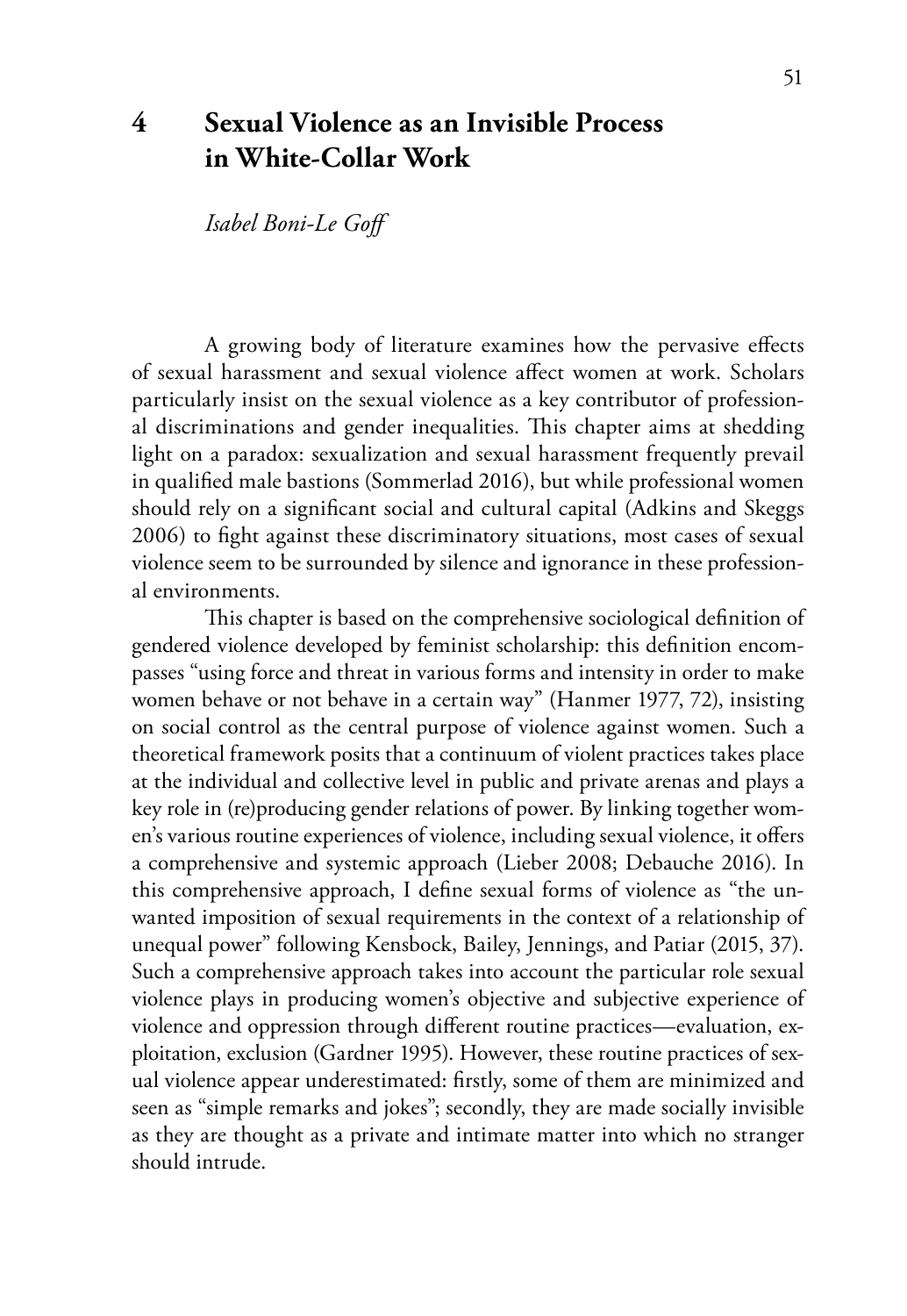As far as sexual violence in the productive labor relations is concerned, scholars have mainly favored the study of low qualified service jobs and clerical work where women appear particularly vulnerable because of precarious job positions, (see for instance Adkins 1995; Rogers and Henson 1995; Kensbock et al. 2015), while white-collar occupations have been less put under scrutiny.

Indeed, a large body of research has already shown how qualified occupations are gendered and that they involve practices of hegemonic masculinity, especially in the professional field of management and business activities (Kanter 2008; Wajcman 1998; Connell 2005; Messerschmidt 2014). In particular, professional men display routine practices of homosociality involving emotional detachment, competition, and sexual objectification of women combined with hetero-normative attitudes (Bird 1996). Nonetheless, sexual violence in white-collar occupations has been less documented for at least two reasons. Firstly, professional women and women executive managers may have problems to identify themselves as victims and to engage in any kind of protest: a meritocratic discourse prevails in their professional fields, with a strong collective belief in the gender-neutral recognition of merit and competency (Acker 1990; Boni-Le Goff and Le Feuvre 2017). Secondly, professions and qualified occupations appear deeply embedded in patriarchal practices which are in return likely to be kept unnoticed (Witz 1992). In the legal professions for example, studies have shown the high level of routine sexual violence in a context of "hypersexualized corporate culture" (Sommerlad 2016, 73), going with a general indifference and the "politics of ignorance" (Gross and McGoey 2015) of professional institutions.

This chapter expands over various social processes in management consulting, a white-collar environment in which the question of sexual violence gradually emerged during Ph.D. research on gender regimes. This professional environment is indeed a very competitive one with a professional ethos particularly praising nomadic experts deprived of any emotional ties. In such an environment sexual violence and the hypersexualized corporate culture may reach a higher level than in other professional areas of management. However, management consulting has similarities with management in general, even if certain processes are amplified in it. Kanter's pioneer contribution on management in a big corporation earlier showed how emotions and sexualization could also be implicitly deeply embedded in routine management (Kanter 1977). The empirical research is based on a mixed-method approach study mainly conducted between 2007 and 2013, with a web survey answered by 1,630 French consultants belonging to twenty-three different consulting firms (both local and global firms, from less than ten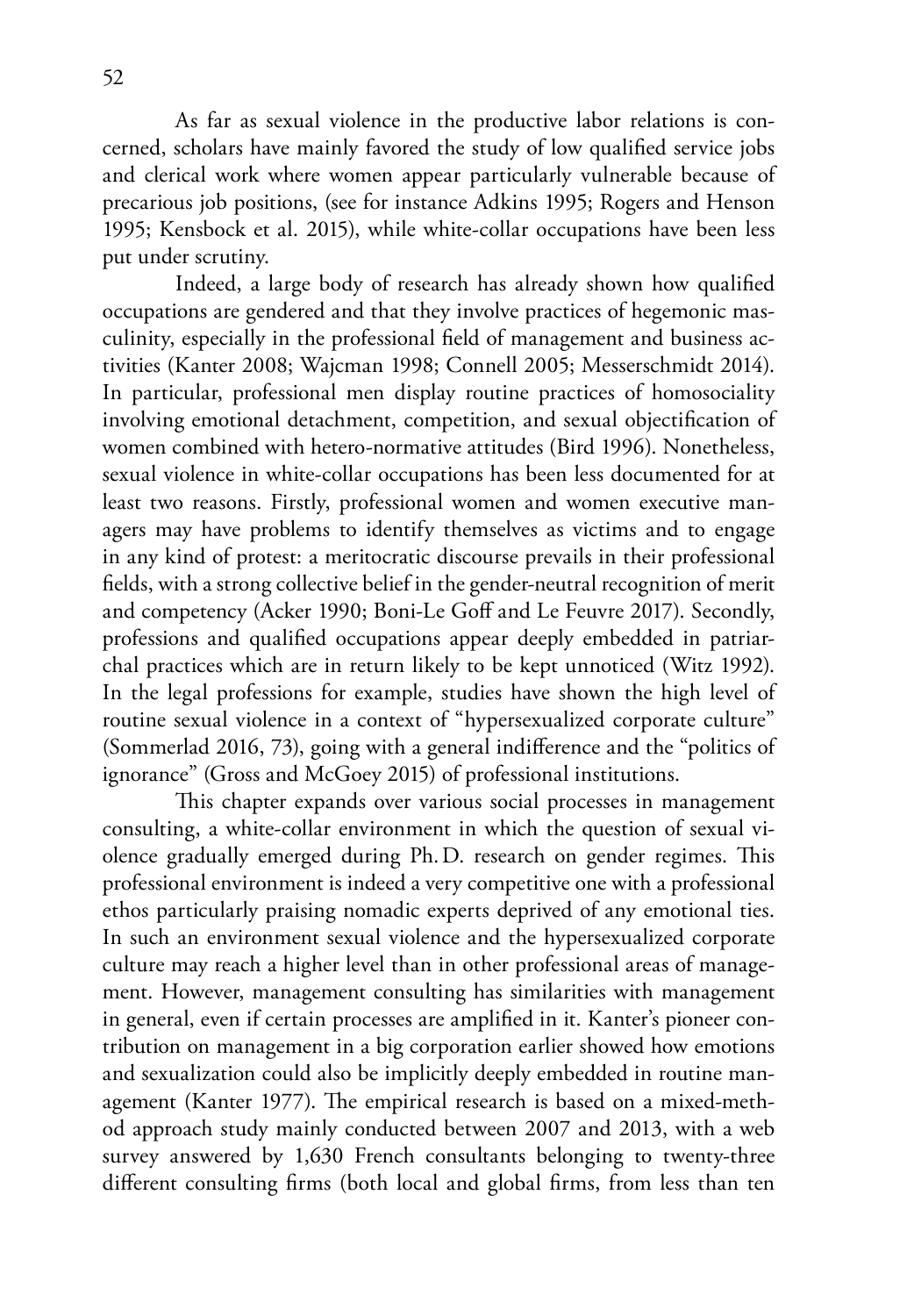employees to more than 10,000 employees). The chapter will mainly tap into the qualitative data: a long-lasting ethnography in two consulting firms and several participant and non-participant shorter observations in a total of 6 other consulting firms, seventy-two biographical interviews with sixty-eight management consultants or former consultants (thirty-nine women, twenty-nine men). Six longitudinal follow-up interviews were conducted between 2014 and 2018.

Firstly, the chapter aims at understanding in what kind of situations sexual violence might appear, while shedding light on how sexual violence produces power relations through exploitation, control, and exclusion. Secondly, it expands on different processes involved at the micro, meso, and macro social level in making sexual violence invisible and examines the dynamics of women's individual and collective strategies of resistance.

## **4.1 The Routine Experience of Sexual Violence**

During the different ethnographic sessions and interviews, sexual violence in management consulting gradually appeared as a discrete but rather frequent phenomenon with a pattern of individual and collective sexual violence towards women. I'll first show how the silence faced during fieldwork revealed a social taboo before exploring the main professional situations and contexts that foster sexual violence.

## **4.1.1 Silence and Discomfort During Fieldwork**

The different experiences of sexualization and forms of sexual violence emerged with great difficulties during fieldwork. They would be expressed in very indirect and implicit ways in a "by the way" manner and they often triggered a sense of unease and discomfort hovering during interviews. I became gradually aware of these non-verbal expressions while being unsure of their meanings. I also became gradually aware that during my own professional experience as a management consultant I would ordinarily not make a fuss about sexist and sexual jokes and other sexual "incidents". This helped me comprehend how women interviewees often tended to downplay different experiences of sexual violence.

Junior women professionals were particularly prone not to discuss feelings and experiences, while senior consultants' narratives would more often tell about sexual violence than junior ones. Indeed, the interviews took place before the #MeToo Movement (Cousin et al. 2019) and it appeared that most of women consultants did not feel entitled to name their experience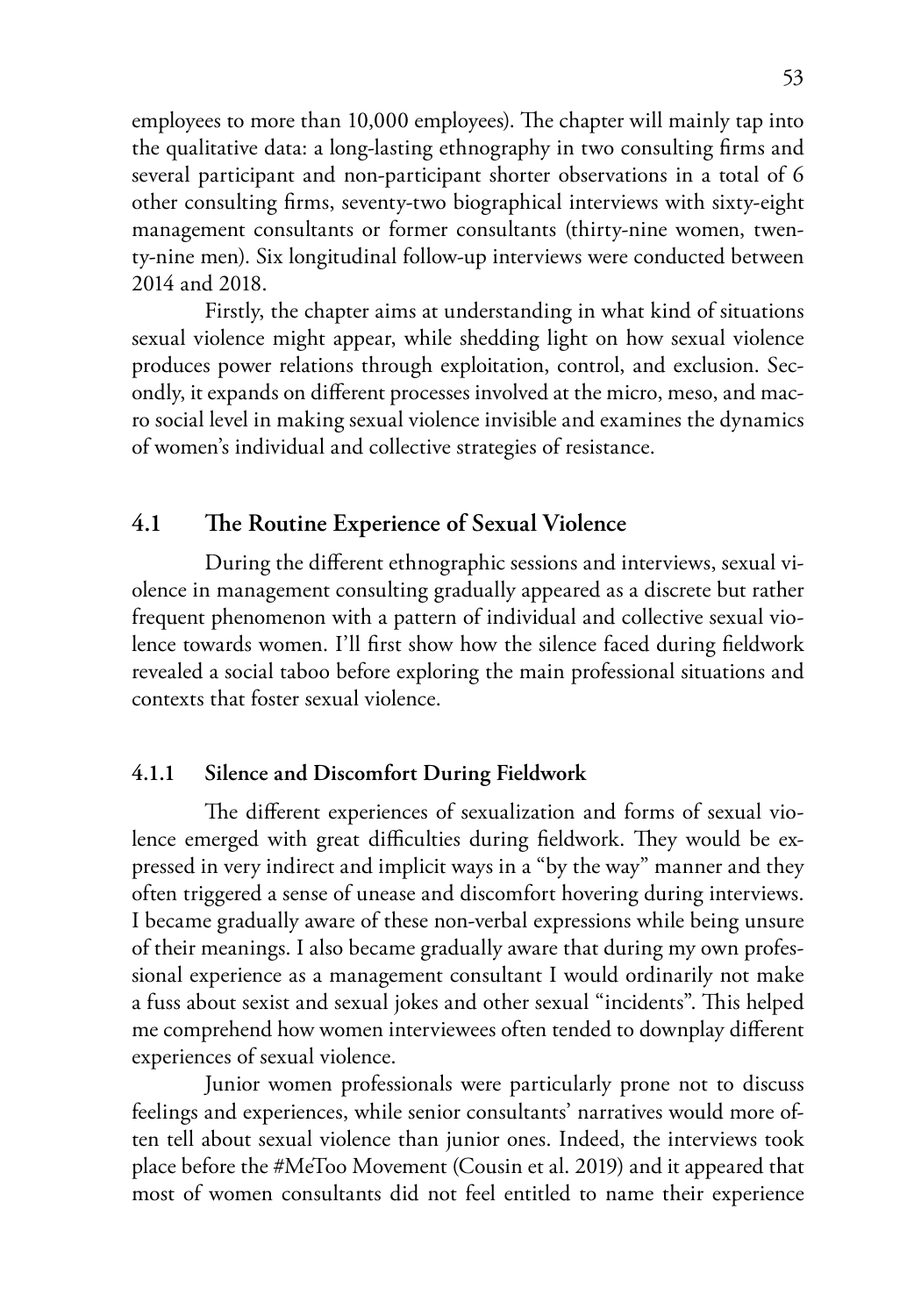as sexual harassment or sexual violence. There were frequent expressions of unease during interviews while telling about sexual violence such as lowering one's voice, unfinished sentences, expressing worries about confidentiality, or telling stories in the third person ("did not happen to me but to a friend of mine"). Moreover, women interviewees often downplayed the sexist atmosphere in which their professional socialization took place. While they acknowledged that jokes and other discursive practices could be an obvious attempt to tarnish women's professional reputations (especially when they had positions of power, were partners, or about to become partners), interviewees often denied any serious consequences related to these practices. These elusive talks indirectly acknowledged that sexual violence was a social taboo while prevailing as a routine practice of hegemonic masculinity (Connell 2005; Bird 1996).

#### **4.1.2 Expressing Power Relations by Practicing Sexual Violence in Daily Encounters**

Some professional situations appeared to be a favorable ground for sexual violence. As Kanter (1977) and Wajcman (1998) have shown for other areas of managerial work, practicing management consulting means meeting and interacting a lot: with colleagues as well as with clients. The job routinely involves understanding and adjusting to various kinds of organizational contexts through intense communication and relational work; it may even require settling for a while in your client organization offices. The relational aspect of the job seems to multiply situations of potential sexualization and episodes of sexual violence. However, our empirical material stresses that most of the unwanted sexual interactions reported during interviews happened in the context of relations of power between the perpetrator and his victim(s). Sexual violence between men and women co-workers without hierarchical asymmetry was less frequently reported.

Two major professional situations seemed to expose women consultants to more frequent sexual violence: interactions involving junior women consultants with male colleagues in senior positions (senior managers or partners) and interactions with clients. Women's narratives included different practices ranging from "minor" misbehaviors, disrespectful comments to physical threats and physical violence. On a total of thirty-nine women interviewed, seventeen reported repeated sexualized, sexual, or sexist comments and jokes that created a hostile environment (Saguy 2003); seven women spoke about repeated unwanted sexual invitations from senior managers or from clients; four about collective harassment; one about a collective rape attempt on one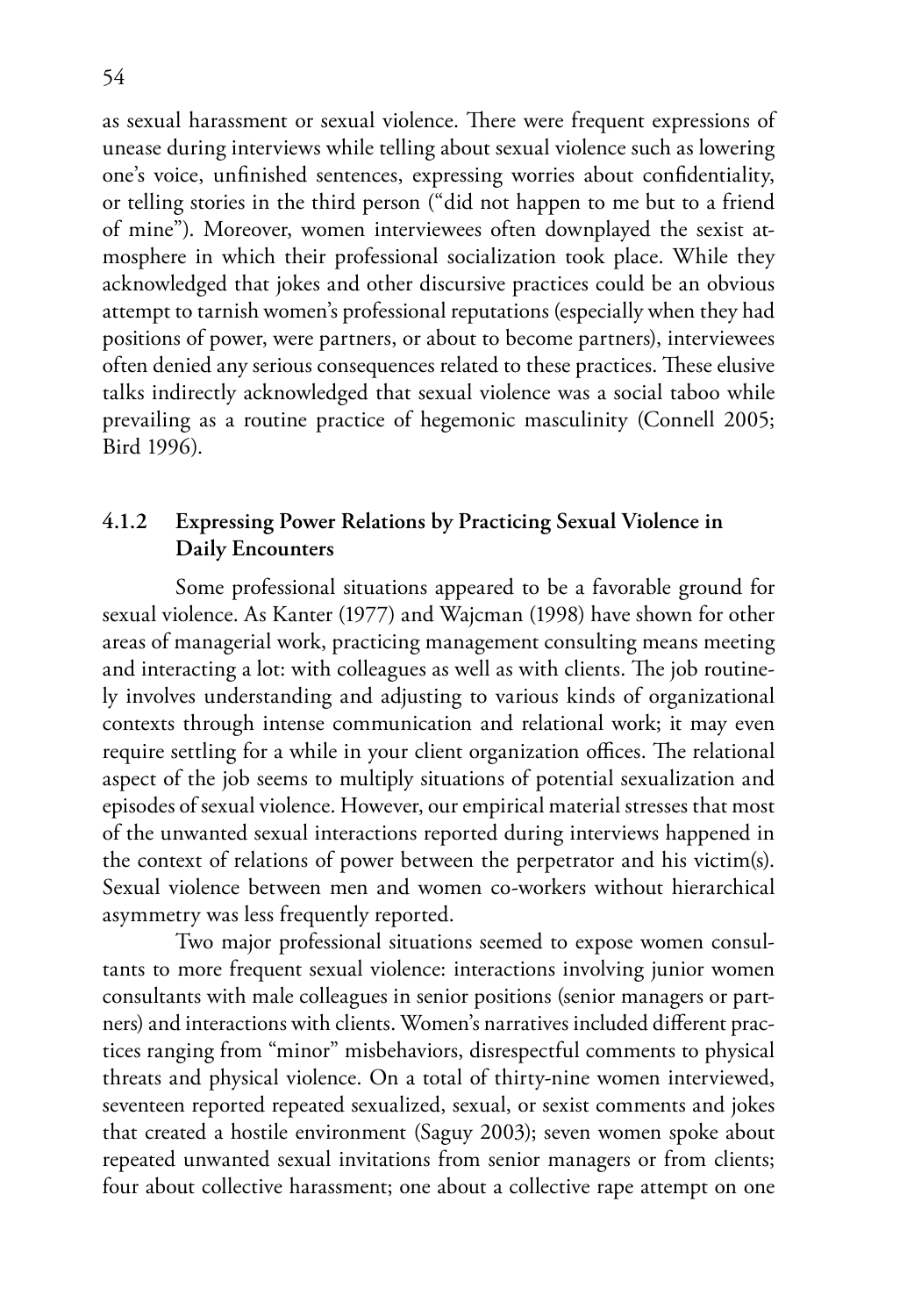of her female colleagues from a group of clients. Besides, our empirical data confirmed the hetero-normativity prevailing in management and the business environment (Connell 2005), with limited cases of sexual harassment between men: only two male interviewees mentioned having experienced and/or witnessed sexual violence between men (in each interview, a senior partner being mentioned as a "junior male consultants' serial harasser").

## **4.1.3 A Matter of Context**

Indeed, interviewees offered a mitigated picture when they told about their experiences of sexual violence because it was a matter of context: while reported incidents were more frequent in certain types of interactions involving power relations, they also took place more often in certain occasions and places than in others. They prevailed more in the context of men's large numeric dominance, especially during consulting projects for industrial and economic "male bastions"—such as the banking industry or the construction industry. Social events and drinking occasions with colleagues or clients were also frequently mentioned as moments when women consultants were more frequently exposed to different forms of violence. These informal social occasions are rather frequent and of professional significance in the consulting industry. Two types of social events are organized on a regular basis: social events with teammates and colleagues of the firm and events with clients and business prospects. Internal events with colleagues officially aim at bringing "fun" and helping the sharing of business information. Consultants also attend external events with clients or potential clients in order to develop business relations and secure new projects.

These events often go with a loosening of professional etiquette and potentially high level of drinking. They can be compared to the "backstage activities" studied by Pruvost (2008) in her ethnographic work in French police precincts and during which she witnessed many cases of sexual violence towards women police officers. Many reported incidents by women consultants were related to this particular backstage atmosphere, which seemed to make men consultants or clients easily indulge in sexualized interactions and inappropriate behaviors with women consultants.

Dorothee's<sup>1</sup> narrative illustrates the form of sexual harassment to which a woman professional can be exposed during a commercial social event with corporate clients.

<sup>1</sup> 25 years old, Master's Degree in Philosophy, Paris Business School, junior consultant, ConsultOrg, single, no children.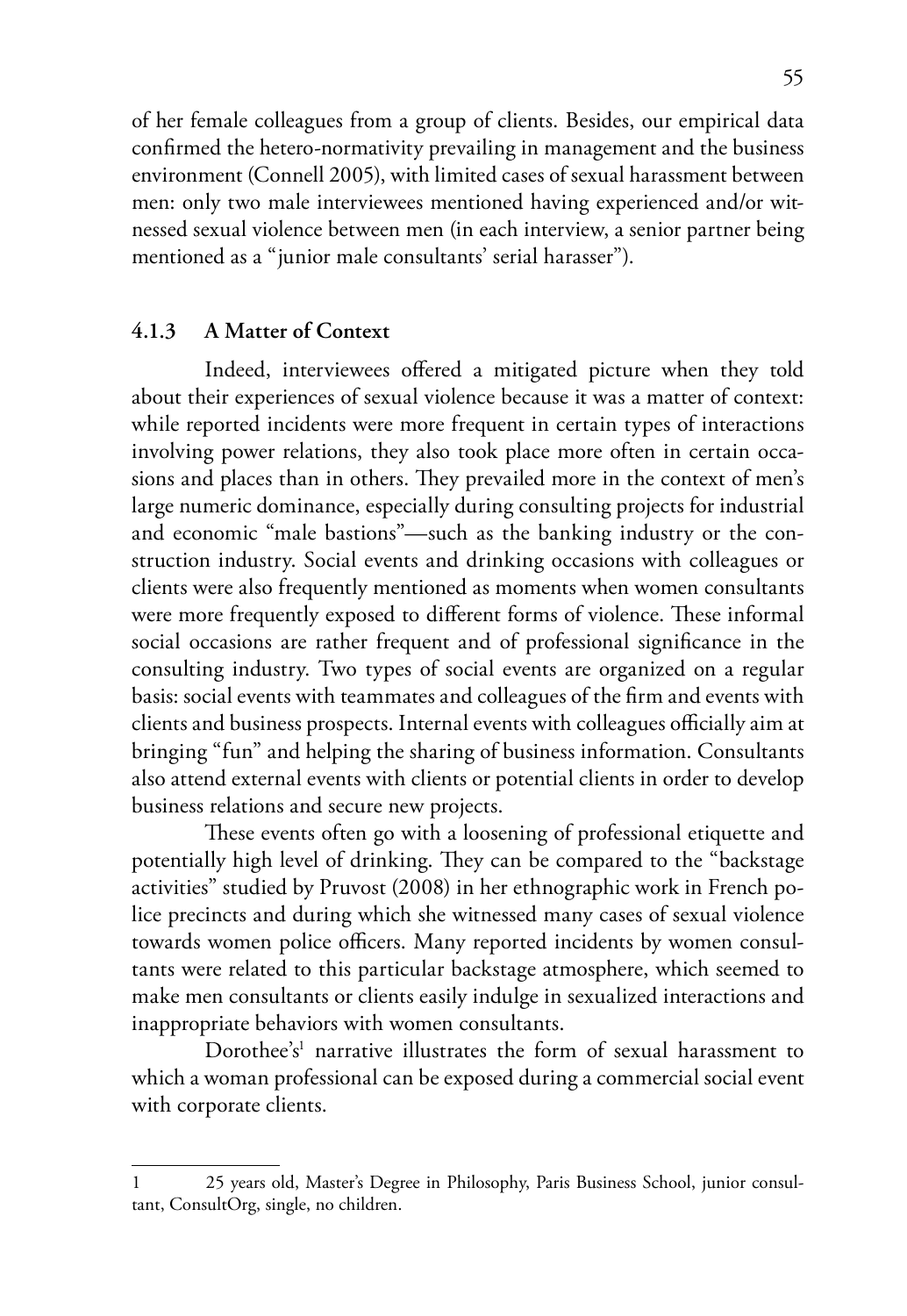*I found myself at a dinner party, well, it wasn't a dinner party … it was a cocktail party. Organized by one of our prospects … so I was dressed … I had a little cocktail dress on … I was the youngest one of course, and for the whole evening … It was one of our prospects, he was someone who had really listened to the speech, so I was happy, he spent most of the evening with me, he was running a big company in the industry. He was just hitting on me all night, but, no, it was very hard to live with. So, at first, I was of course very happy, … (but) it was just very embarrassing, because all night he tried to … It was very embarrassing because, as I didn't know anybody in the evening … and there was this gentleman who was there all the time, he tried to take me home at the end, it was embarrassing because I was representing the company.*

Dorothee's narrative illustrates how sexualized harassment is a way for men managers to express relations of power. Their practices involve three different aspects with objective and subjective consequences on women: exploitation, control, and exclusion (Gardner 1995). The exploitation is on two levels: first Dorothee appears to be exploited by her managers who use her esthetic and erotic capital (Sommerlad 2016) to win the favor of prospects. Then because the client's sexual harassment is a way to attempt to obtain a sexual profit in exchange of a professional benefit for Dorothee or Dorothee's consulting company. Control, as the situation of harassment prevents Dorothee from discussing with other clients. Exclusion, because of the dilemma Dorothee faced after this professional event. Should she call the client again while exposing herself to additional quid-pro-quo harassment or would she give up and face negative professional consequences? At the end, she opted for the latter.

Dorothee appeared particularly uncomfortable while telling me about this experience which she labeled as "a very unpleasant incident". As this violence took place in an ambiguous situation—she attended this social event for professional purposes, but the general atmosphere was casual, she wondered whether she had committed a professional "faux-pas" or not, because of her own behavior and dress code. Her reaction and sense of guilt was symptomatic of how women professionals can routinely be exposed to the "whore stigma" (Pheterson 1986). Her narrative illustrated the way ambiguous social contexts and backstage activities could particularly be conducive to violence and abuse.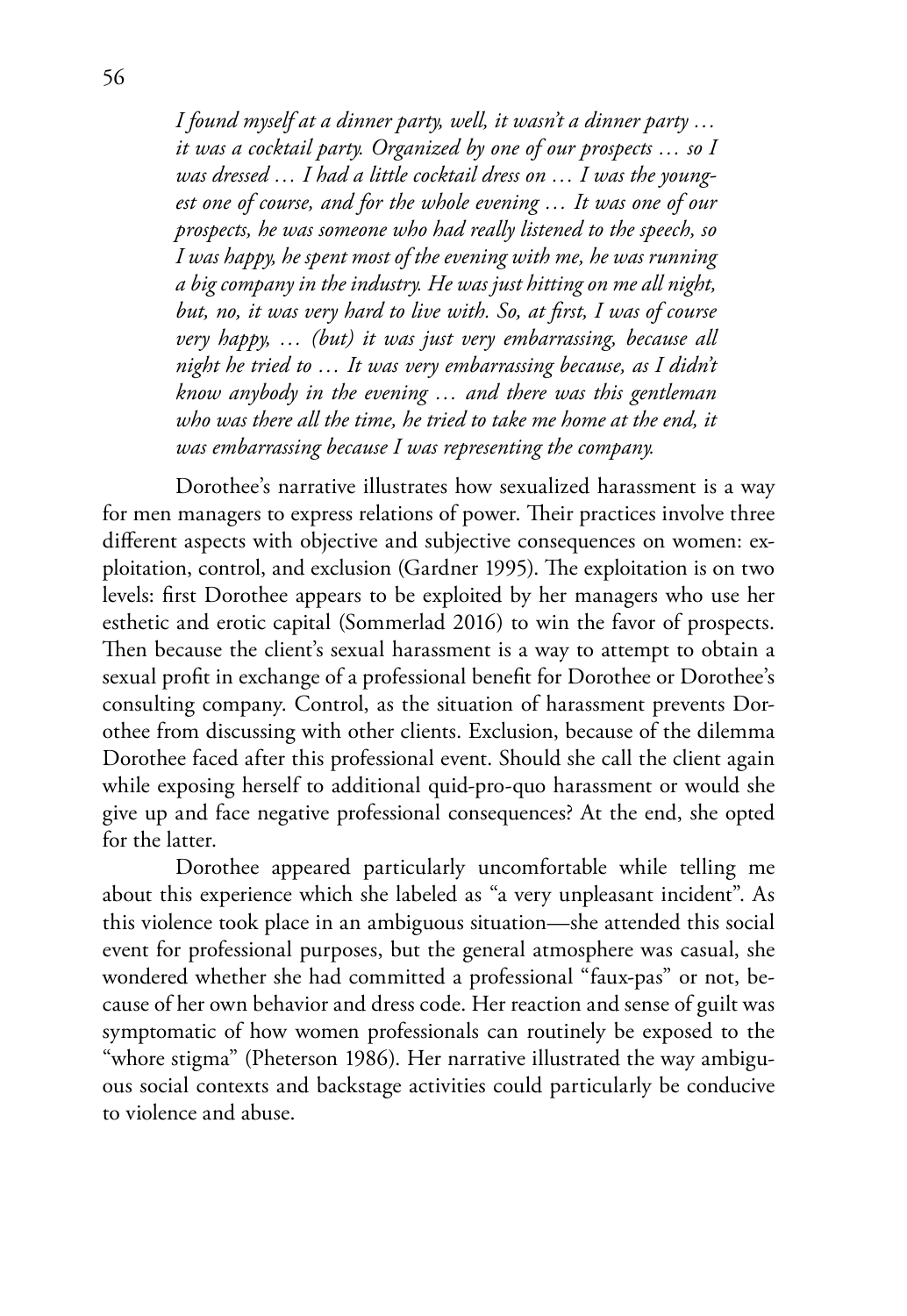## **4.2 The Social Construction of Ignorance and Resistance**

How could frequent sexist and violent practices in a qualified occupation be made invisible, while professional women seemed to hold very privileged positions with important economic, social, and cultural capitals? From Dorothee's and other interviewees' narratives the social construction of ignorance around sexual violence in the workplace becomes salient. The previous section has shown how sexual violence takes place on specific occasions and in specific locations. This affects the way sexual violence may be witnessed or not. In this second section, we analyze various social processes that intersect at the micro, meso, and macro social level to keep sexual violence invisible. Then we explore women consultants' strategies of resistance against sexual violence.

#### **4.2.1 How Is Sexual Violence Made Invisible?**

At a micro social level, the invisibility of sexual violence is tightly linked to consulting professional practices and to the importance of consultants' professional façades and legitimacy. In many narratives, women's denials or euphemisms about sexism and sexual violence appeared to be related to a certain conception of professionalism. They expressed the need to "remain professional" sticking to the professional ethos of emotional detachment. For instance, Dorothee kept calling the business prospect who harassed her "this gentleman" in a half-ironical way, meagerly expressing anger or any violent emotional response while telling me her story. Implicitly or explicitly, women consultants did not want to be seen as victims, usually joking and laughing even if they told about very disturbing events. For example, at the beginning of her career, Claudie2 was kept locked up in a locker room in which walls had been covered by pornographic images by a group of male employees of a client's factory; but while telling about this unsettling event, she was adamant that this should not be taken too seriously and that she had been right to treat this "incident" as a funny trick.

Women interviewees do not only maintain their sense of professionalism by denying to be victims of violence. They also adopt active strategies to circumvent or try to control the level of violence, often by escaping the situation rather than denouncing it. Dorothee did not confront her potential client and harasser, while Laura<sup>3</sup> kept at a distance while witnessing a man-

<sup>2</sup> 39 years old, Engineering School, Master of industrial organization, partner, ConsultStrat, married, no children.

<sup>3</sup> 25 years old, Business School, Junior Consultant, ConsultStrat, in a relationship, no children.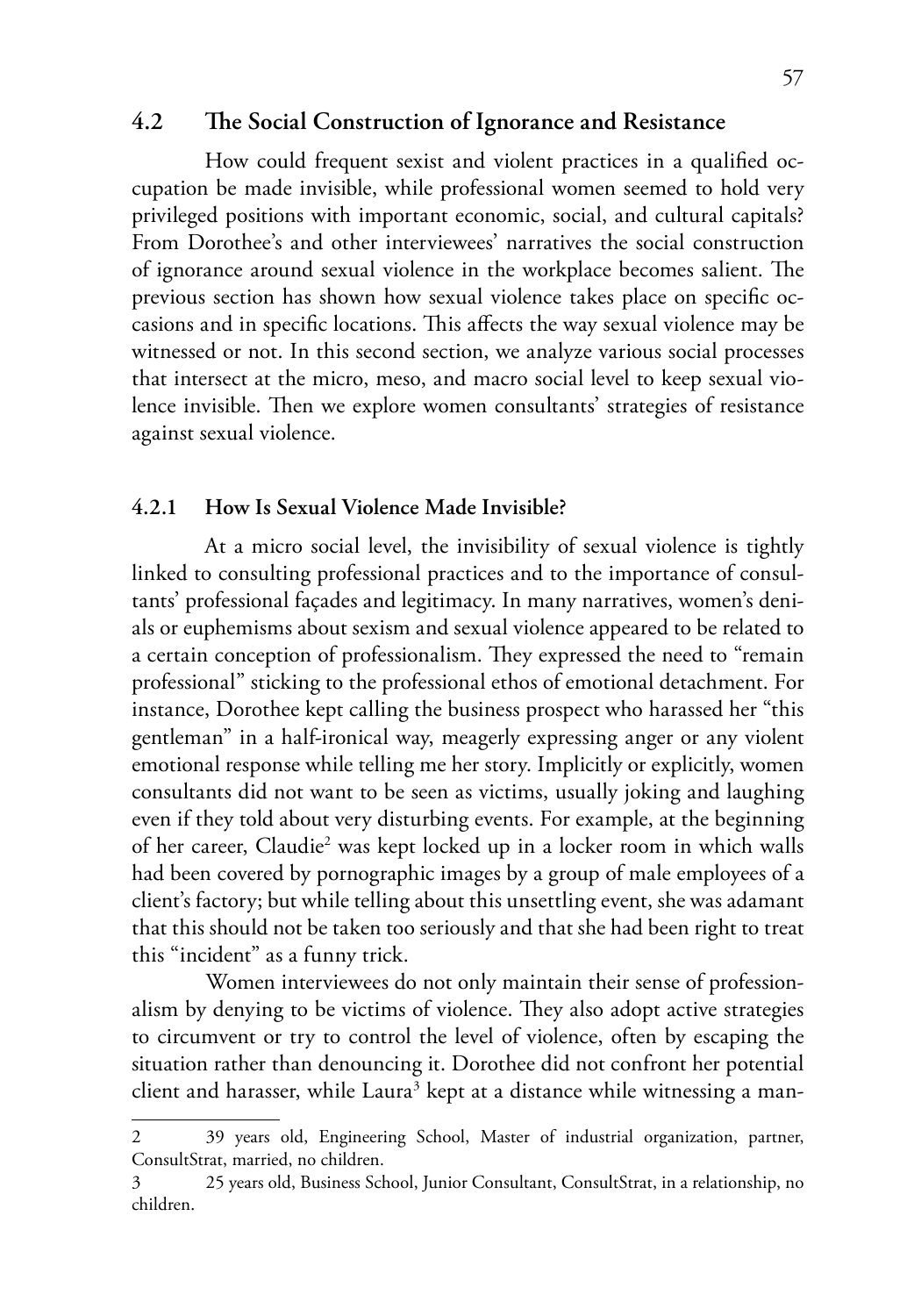ager harassing and physically aggressing a women colleague during a social event.

Moreover, the denial of sexual violence may also be fostered by paradoxical injunctions with which women consultants are very often confronted concerning their professional practices. On the one hand, professional rhetoric insists on the necessary gender-neutral posture, embodiment, and attitudes in interactions with clients (Boni-Le Goff 2012). On the other hand, in the dress code and esthetic standards conveyed by consulting firms, women are often explicitly expected to "do gender" (West and Zimmerman 1987), to perform specific esthetic labor (Mears 2014), and to pay particular attention to their appearance (Bitbol-Saba and Dambrin 2019; Boni-Le Goff 2019).

Navigating between these contradictory expectations, women consultants may therefore lend themselves to gendered esthetic practices, forms of sexualization of their appearance, and forms of seduction. They are then caught up in ambivalent feelings: they may experience the feeling of being at odds with a double standard—as they are treated as "ordinary professionals" and at the same time as gendered bodies—and they may also feel guilty when confronted to forms of sexual violence with the perception that they might have "provoked" sexualized interactions.

These micro social processes are embedded at a meso-social level in organizational structures and practices, as organizations and economic institutions actively "do gender" (West and Zimmerman 1987; Acker 1990; Acker 2006; Connell 2006) with written rules and images materializing specific body and emotional norms. Consulting firms are especially very careful with the institutional façades they convey through their websites, with many pictures of offices, individual and group portraits of consultants during work or social events. These images produce specific professional body norms and convey some ideal-typical models of the expert's body which are not gender neutral (Boni-Le Goff 2019).

The way women try to deal in a "professional way" with various experiences of violence by downplaying or denying them also relates to macro social processes and gender norms that implicitly make women accountable for their own safety in different public places (Pheterson 1986; Lieber 2008). For instance, when women consultants attend any social event in their professional environments, they are expected to anticipate that sexualized interactions and different forms of harassment may occur, especially when this event involves alcohol and the loosening of professional etiquette.

Women's comments on men's inappropriate behaviors during these events often indirectly blame the victims. Indulging in drinking with colleagues is understood as an unprofessional attitude for women. Various pro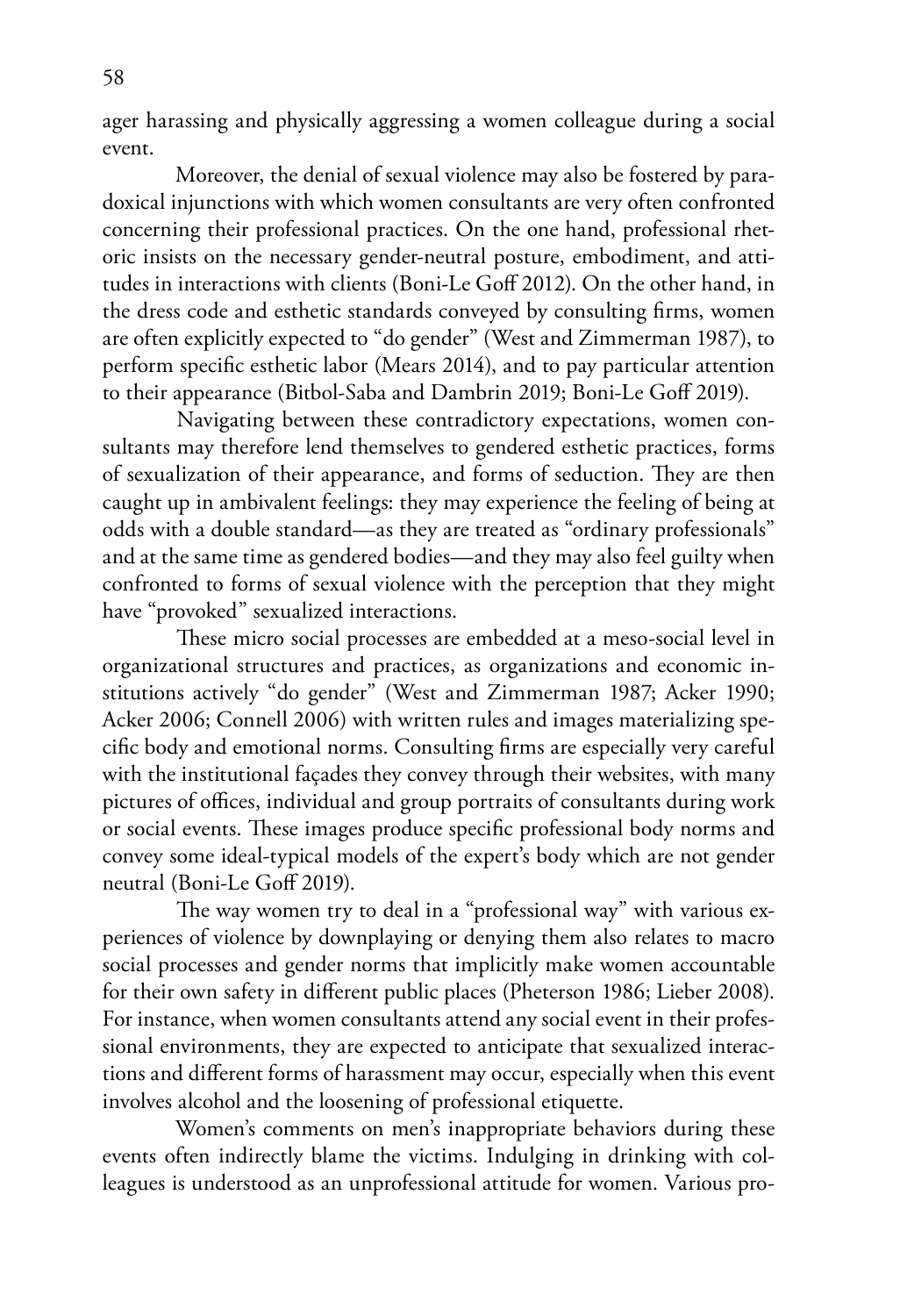cesses at the micro, meso, and macro sociological level are hence involved in the way sexual violence is made invisible in the consulting workplace. Professional norms appear to play an important role by imposing a strong emotional detachment and preventing women from expressing themselves as vulnerable or harmed persons and as political subjects.

#### **4.2.2 Breaking the Silence?**

Women professionals do not always keep silent, but also find means to resist and protest against different kinds of asymmetrical professional situations, gendered inequalities, and forms of violence. Their strategies of resistance mainly take collective forms through the constitution of groups and networks of informal sociability, on the scale of a company or on a broader level. These groups mobilize around a common agenda to address inequalities in careers and the mechanisms that (re)produce the glass ceiling (Blanchard et al. 2013). Despite the soft repertoire of contestation inspired by neoliberal feminism (Budgeon 2011; Rottenberg 2018), these networks of women managers produce forms of political awareness. They can lead to collective strategies for influencing policies on equality/diversity and the advancement of women as well as for reporting the most proven cases of sexual violence.

Still a minority, women who got involved in collective initiatives formed a significant part of the corpus: a quarter of the women interviewed participated more or less regularly in one or more networks, registered at the level of a company or more globally. The older women also seemed to be the most heavily involved in these groups, since 7 out of 10 women were over 35 years old. As Alexandra's example shows (see Box 'Alexandra: Concrete Actions and Small Victories'), commitments in these networks build over the course of one's career and decisive experiences can be viewed as forms of 'militant careers' (Blanchard et al. 2013) even if they remain modest.

### **Alexandra4 : Concrete Actions and Small Victories**

I met Alexandra twice: the first time while she was a manager in a large strategy consulting firm and pregnant with her third child; the second time after she left the consulting firm to become an executive in a large banking group. During these two meetings she talks about her investment in different women's networks (simple auditor at events or member

<sup>4</sup> First interview, 35 years old, Business School, Manager, ConsultStrat, married, two children, pregnant with her third child. Second interview, 36, Head of Strategy, banking industry, three children.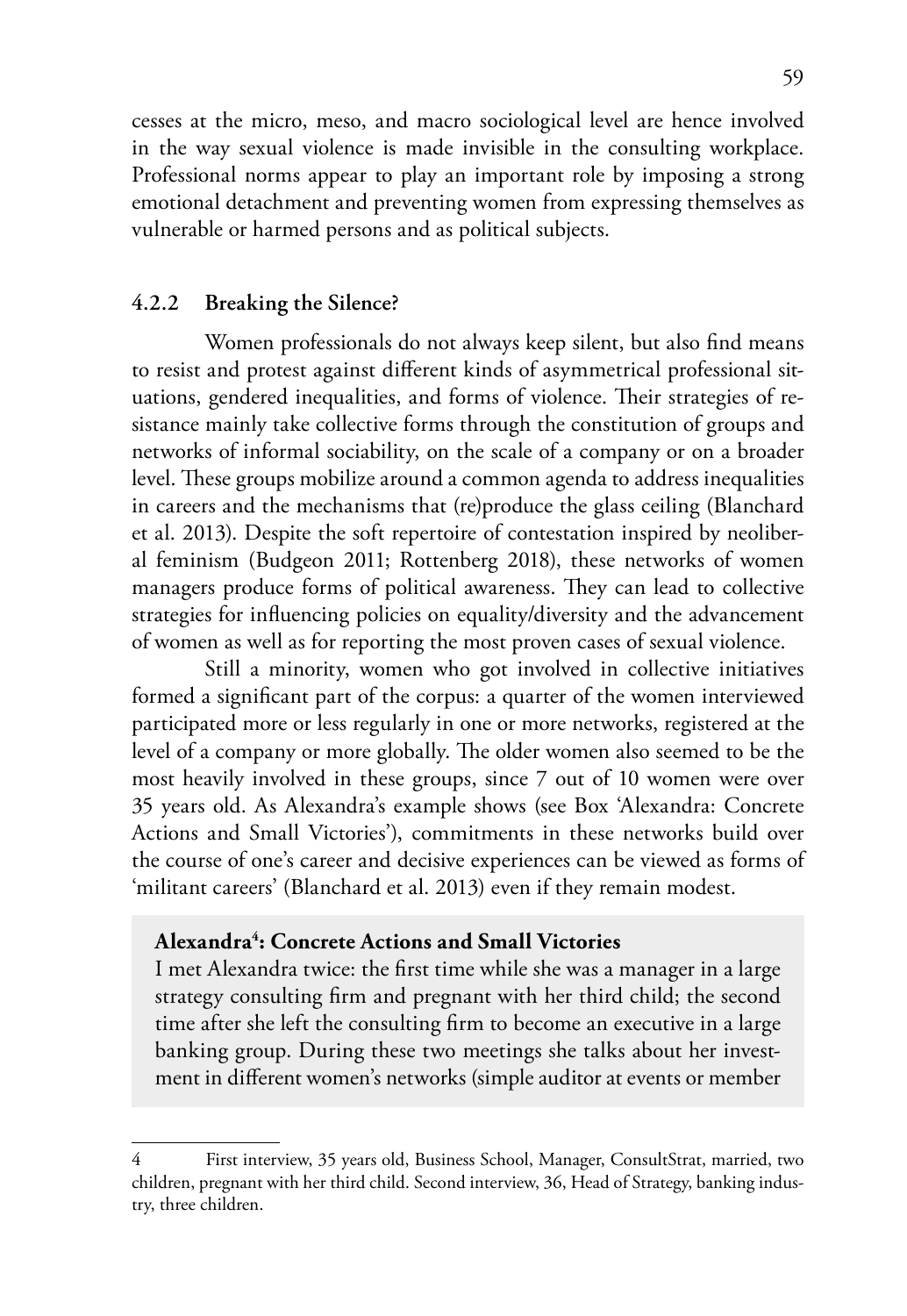involved in initiatives to promote women's careers). Her internal women's network has initiated a "lobbying work" to make the processes of access to partnership more transparent. It has committed to actively supporting two women to be co-opted into the partnership together. She believes "in concrete actions" and notes the strong resistance of senior male managers towards women's access to positions of power. During the 2nd meeting, she expresses herself more freely on the working atmosphere of her former company: she relates the sexual harassment practices of a senior partner against female colleagues and assistants, and their recent denunciation in the context of the indictment of French politician Dominique Strauss Kahn for rape. The recent ouster of the partner who committed violence is, in her opinion, a "small victory" in which her network played an active role.

But these militant careers are in some respects very problematic, both because of the social position occupied by these professionals and because of the forms of antifeminism, discreet or assumed, that constitute a backdrop to the working environment in consulting.

The interviews evoked the historically and socially constructed obstacles that can prevent women in higher professions from expressing a feminist point of view. This anti-feminism particularly targets the collective initiatives of women consultants, taking the form of denigration and mockery ("your Tupperware meetings!"). It can also take a more aggressive turn. This is what two young consultants—Caroline<sup>5</sup> and Hasnae<sup>6</sup>—experienced when they showed their support for the women's network in their company. Caroline expressed her bewilderment in front of what she thought was "irrational" but clearly appeared as men partners and senior managers' open resistance:

 But these are irrational reactions! It's irrational! Partners stop us in the corridors: "But what is this, the war between the sexes?!"

These "backlash" reactions (Faludi 1991) show that the denunciation of inequalities and gendered power relations is clearly perceived as a threat to the status quo by some of the male colleagues.

In several interviews, the interviewees reported or took antifeminist statements on their own behalf. Sylvie $^7$  thus expressed great suspicion about the possible "excesses" of collective initiatives, not without contradiction since she will nevertheless report having taken part in events such as the Woman's

<sup>5</sup> 28 years old, Business School, Senior Consultant, ConsutlStrat, single, no children.

<sup>6</sup> 29 years old, Business School, Senior Consultant, ConsutlStrat, single, no children.

<sup>7</sup> 43 years old, Ph.D. in biology, engineer, former partner ConsultInfo, executive director in a large industrial company, married, 4 children.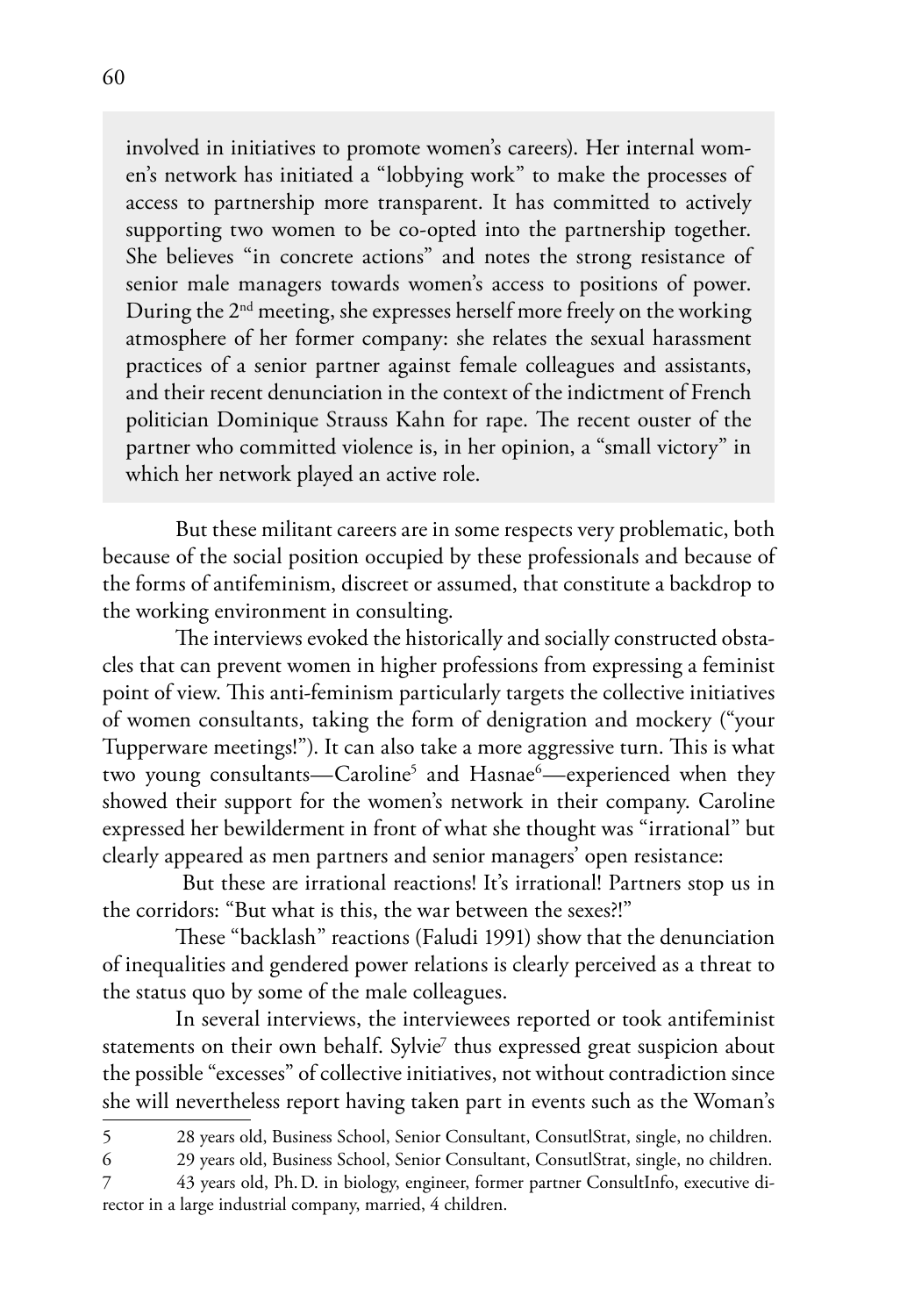Forum. Her words signaled a fear of the very virulent reactions of male colleagues: "we saw, right away, when we talked about this, the reactions of men: but what are they going to do, the suffragettes, they're going to get together!".

Thus, the process of denouncing sexual violence is by no means automatic or easy. They come up against manifestations of antifeminism and women's fear of professional retaliation.

### **4.3 Conclusion**

Systemic sexual violence in white-collar work is involved in the production of gender inequalities and of robust glass ceilings. In the case of management consulting, women consultants appear to routinely face different forms of sexual violence of various intensities. These experiences are more frequent when women are a very small minority, pointing that sexual violence can be used by men in order to collectively produce social bonds while excluding minorities. However, several intersecting processes tend to make this violence invisible, with professional and organizational norms promoting emotional detachment and compelling women to keep silent. Women's ability to resist the oppressive mechanisms of sexual violence in qualified occupations like management consulting depends on the way they manage to develop collective mobilizations.

#### **4.4 Bibliography**

- Acker, Joan. 1990. Hierarchies, Bodies and Jobs: A Gendered Theory of Organisations. *Gender and Society,* 4(2), 139–158.
- Acker, Joan. 2006. Inequality Regimes: Gender, Class, and Race in Organizations. *Gender & Society*, *20*(4), 441–464.
- Adkins, Lisa. 1995. *Gendered Work: Sexuality, Family and the Labour Market.* Philadelphia: Open University Press.
- Adkins, Lisa and Beverley Skeggs 2006. *Feminism after Bourdieu*. Oxford: Blackwell Publishers.
- Bitbol-Saba, Nathalie and Claire Dambrin. 2019. 'It's Not Often We Get a Visit From a Beautiful Woman!' The Body in Client-auditor Interactions and the Masculinity of Accountancy. *Critical Perspectives on Accounting,* 64, Oct. 2019.
- Bird, Sharon. 1996. 'Welcome to the Men's Club': Homosociality and the Maintenance of Hegemonic Masculinity. *Gender and Society,* 10(2): 120–132.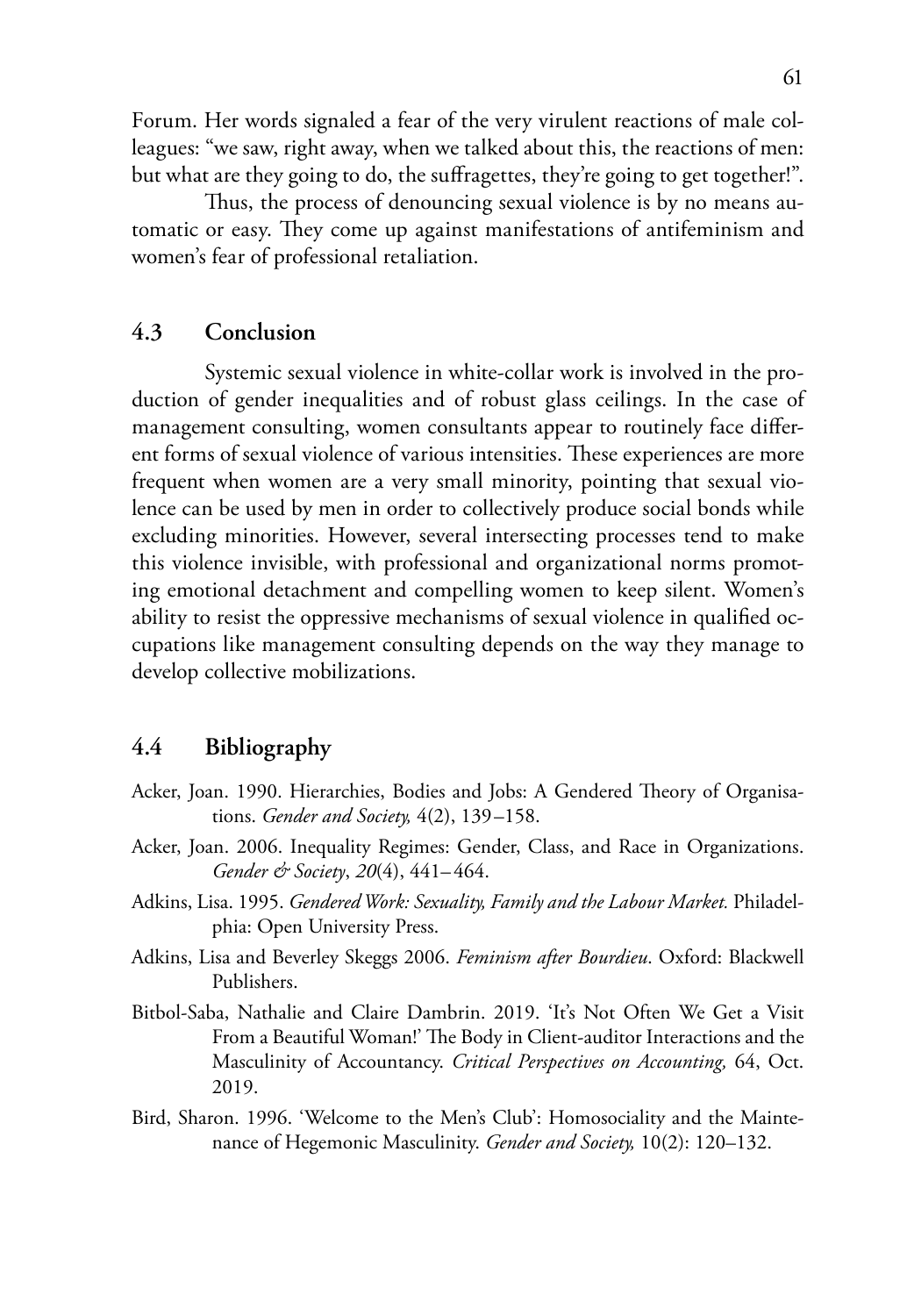- Blanchard, Soline, Isabel Boni-Le Goff and Marion Rabier. 2013. A Privileged Fight: Women's Movements for Equal Access to Corporate Leadership and Management Positions. *Sociétés contemporaines*, 89(1): 101*–*130. https://doi. [org/10.3917/soco.089.0101. \(accessed November 25, 2021\).](https://doi.org/10.3917/soco.089.0101)
- Boni-Le Goff, Isabel. 2012. Ni un homme, ni une femme, mais un consultant. Régimes de genre dans l'espace professionnel du management. *Travail et Emploi*, 132: 21–34.
- Boni-Le Goff, Isabel. 2019. Des expert.e.s respectables. Esthétique vestimentaire et production de la confiance. *Travail, Genre et Sociétés*, 41(1): 65–84.
- Boni-Le Goff, Isabel and Nicky Le Feuvre. 2017. Professions from a Gendered, *Oxford Encyclopedia for Business and Management*, Oxford University Press. [http://business.oxfordre.com/view/10.1093/acrefore/9780190224851.](https://oxfordre.com/business/view/10.1093/acrefore/9780190224851.001.0001/acrefore-9780190224851-e-89) 001.0001/acrefore-9780190224851-e-89 (accessed November 30, 2021).
- Budgeon, Shelley. 2011. "The Contradictions of Successful Feminity: Third-Wave Feminism, Postfeminism and 'New' Feminities." In R. Gill and C. Scharf (Eds.), *New Feminities: Postfeminism, Neoliberalism and Subjectivity*. London: Palgrave MacMillan, 279–292.
- Connell, Raewyn. 2005. *Masculinities.* Berkeley: University of California Press.
- Connell, Raewyn. 2010. Im Innern des gläsernen Turms: Die Konstruktion von Männlichkeiten im Finanzkapital. *Feministische Studien, 28(1): 8–24.*
- Cousin, Olivier, Julie Landour, Pauline Delage, Sabine Fortino, and Marion Paoletti. 2019. #MeToo, #Travail? *La Nouvelle revue du travail, 15*. http://journals. [openedition.org/nrt/602 \(accessed November 22, 2021\).](https://journals.openedition.org/nrt/602)
- Debauche, Alice. 2016. "Violence sexuelle." In J. Rennes (Ed.), *Encyclopédie critique du genre: Corps, sexualité, rapports sociaux*. Paris: La Découverte.
- Faludi, Susan. 1991. *Backlash. The Undeclared War against American Women*. Place: Crown Publishing Group.
- Gardner, Carol Brook. 1995. *Passing by. Gender and Public Harassment*. Berkeley: University of California Press.
- Gross, Matthias and Linsay McGoey. 2015. *Routledge International Handbook of Ignorance Studies*. London: Routledge.
- Hanmer, Jalna. 1997. Violence et contrôle social des femmes. *Nouvelles questions féministes*, 1: 68–88.
- Kanter, Rosabeth Moss. 2008. *Men and Women of the Corporation: New Edition*. Hachette UK.
- Kensbock, Sandra, Jancie Bailey, Gayle Jennings, and Anoop Patiar. 2015. Sexual Harassment of Women Working as Room Attendants within 5-Star Hotels. *Gender, Work and Organization*, 22(1): 33–50.
- Lieber, Marylène. 2008. *Genre, violences et espaces publics: la vulnérabilité des femmes en question*. Paris: Les Presses de Sciences Po.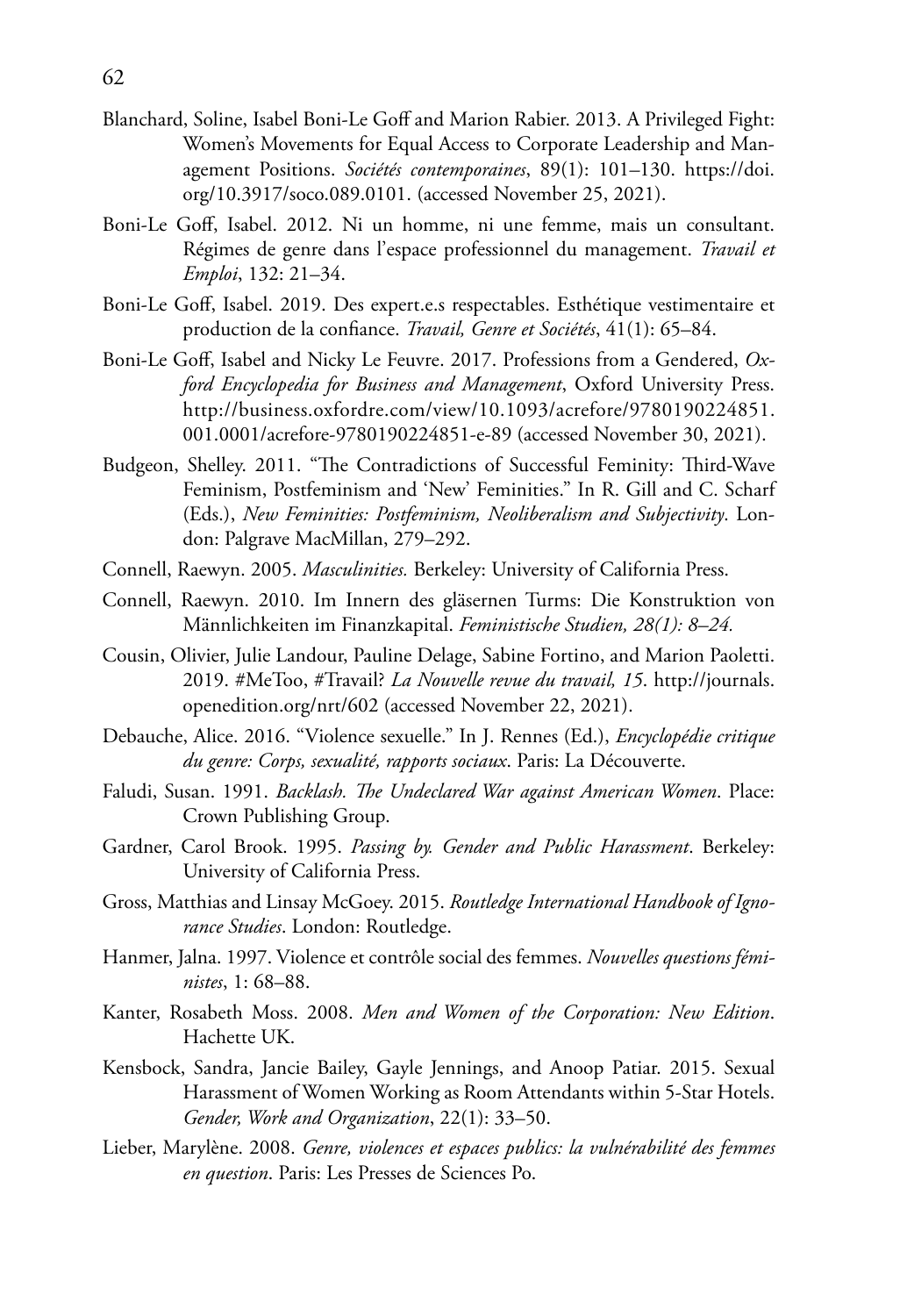- Mears, Ashley. 2014. Aesthetic Labor for the Sociologies of Work, Gender, and Beauty. *Sociology Compass*, 8(12): 1333–1343.
- Messerschmidt, James. 2014. *Crime as Structured Action: Doing Masculinities, Race, Class, Sexuality, and Crime* (2nd ed.). Lanham: Rowman & Littlefield.
- Pheterson, Gail. 1986. *The Whore Stigma: Female Dishonor and Male Unworthiness*. La Haye: DCE.
- Pruvost, Geneviève. 2008. Ordre et désordre dans les coulisses d'une profession. L'exemple de la police nationale. *Sociétés contemporaines*, 72(4): 81–101.
- Rogers, Jackie Krasas, And Kevin D. Henson. "'Hey, Why Don't You Wear A Shorter Skirt?': Structural Vulnerability and the Organization of Sexual Harassment in Temporary Clerical Employment." *Gender & Society* 11, no. 2 (April 1, 1997): 215–237. https://doi.org/10.1177/089124397011002005 (accessed November 30, 2021).
- Rottenberg, Catherine. 2018. *The Rise of Neoliberal Feminism*. New York: Oxford University Press.
- Saguy, Abigail. 2003. *What is Sexual Harassment. From Capitol Hill to the Sorbonne*. Berkeley: University of California Press.
- Sommerlad, Hilary. 2016. 'A Pit to Put Women In': Professionalism, Work Intensification, Sexualisation and Work-Life Balance in the Legal Profession in England and Wales. *International Journal of the Legal Profession*, 23(1): 61–82.
- Wajcman, Judy. 1998. *Managing Like a Man: Women and Men in Corporate Management.* University Park: Pennsylvania State University Press.
- West, Candace and Don Zimmerman. 1987. Doing Gender. *Gender and Society*, 1(2): 125–151.
- Witz, Anne. 1992. *Professions and Patriarchy*. New York: Routledge.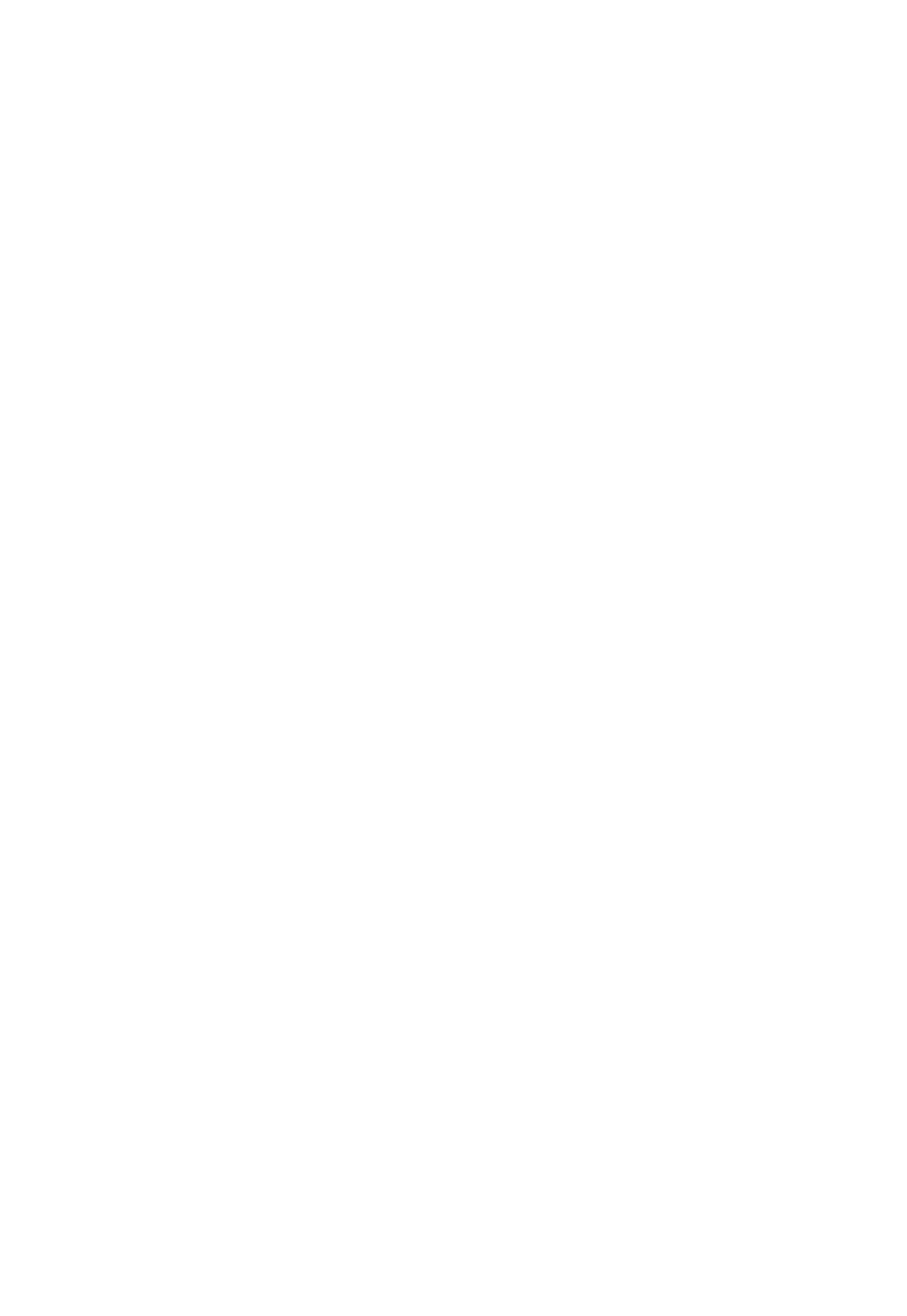# **5 The Normative Framework of Intimate Partner Violence: Mechanisms of Differentiation from Others**

*Susanne Nef*

Intimate partner violence has long been considered a private problem. However, the women's movement and feminist research have contributed to politicizing this so-called private domain, drawing attention to violence perpetrated behind closed doors and its gendered nature (Pease 2019). Indeed, as Crenshaw and Bonis (2005) conclude, one achievement of the women's movement is the recognition that intimate partner violence is part of a broad-scale system of domination that affects women as a group and that needs to be addressed politically, legally, and socially. This acknowledgement led to wider recognition of this formerly private and covert violence as a violation of human rights and prompted international resolutions and conventions holding individual nation states accountable for protecting and supporting survivors<sup>1</sup>. Nevertheless, despite these advances at a legislative level, intimate partner violence continues to be depoliticized or culturized: it is typically ascribed to specific groups, namely migrants and the working class (Karlsson et al. 2020; Pease 2019), despite studies demonstrating that intimate partner violence is prevalent across all social strata (BMFSFJ 2014). This gap sheds light on social problematization and has led to controversies related to patterns of interpretation and categories that have been symbolically transmitted—the typical social problematizations. The traditional patterns of interpretation of intimate partner violence point to a *migrant background* categorized by a *lack of education*. In Western Europe, survivors who are classified as middle class—the dominant social group—tend to be excluded from public discourse about violence (Karlsson et al. 2020; Schröttle 2011) and consequent political and legal interventions (Pease 2019). Indeed, Gloor and Meier (2014) note, in the Swiss context specifically, that women from the middle and upper classes (and men in general) are the most difficult to reach target group. Accordingly, they do not benefit from available support (i.e., they rarely appear in women's shelters) nor from inclusion in scientific studies.

<sup>1</sup> In the following, the term *survivor* is used. This term focuses on ideas of coping and resistance. However, if I address the dominant conception of *victimhood,* I use the term *victim.*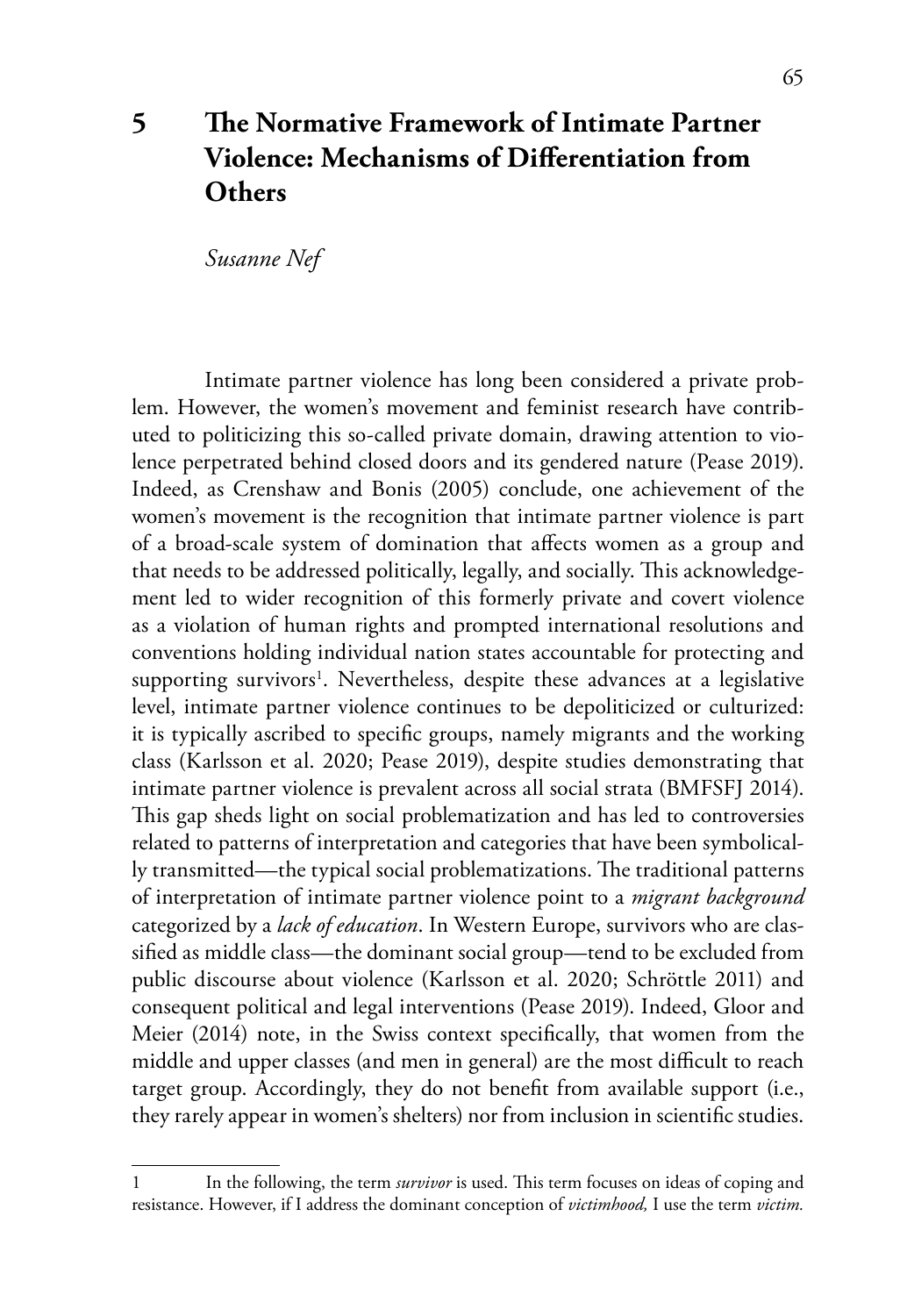In this paper, I illustrate how the absence of the middle class in public discourse and interpretation of patterns of intimate partner violence relate to these typical social problematizations and how it may determine how survivors (women and men<sup>2</sup>) perceive violence. Central to this is how traditional patterns of interpretation and problem categories contribute to the normalization and individualization of intimate partner violence and thus influence the perception, interpretation, and coping strategies of survivors who are identified as members of the middle class. Thus, this research makes an important contribution, as these survivors' perceptions of violence are widely unknown.

This work is grounded on the viewpoints of feminist violence research. The research aims to expand the concepts and analyses of violence by including structural and cultural components in addition to the symbolically transmitted and subjectively defined concepts of violence (Brückner 2002). This can be achieved by applying a qualitative approach to the life views, the interpretation of violence, and the subjective level of experience (Böttger and Strobl 2002).

## **5.1 Methods and Terminology**

In this chapter, I draw on the results of my study of intimate partner violence based on 18 interviews conducted throughout Switzerland from 2015 to 2019. They were analyzed using qualitative reconstructive methods, in line with constructivist grounded theory (Charmaz 2014). The thirteen women and five men interviewed had all experienced intimate partner violence in heterosexual relationships. Their ages ranged from 20 to 72 years, and they were in relationships that were ongoing or had ended prior to the interviews. All had been socialized as either male or female. They were born in Switzerland or the European Union and identified as Swiss/European nationals. Most had secondary education and the rest had studied at higher vocational or university level. It became clear that the interviewees all self-identified as members of the middle class. For example, Ms. Mueller<sup>3</sup> positioned herself as being from "the higher or richer class" (paragraph 20).

The following terms are relevant to this analysis: violence, interpretation, frame of orientation, dominant conceptions, and coping strategies.

<sup>2</sup> All interviewees were socialized as male or female and identify with their assigned gender. In the following, I therefore refer to a heterosexual two-gender model and use the terms *woman* and man accordingly.

<sup>3</sup> All names were replaced by pseudonyms.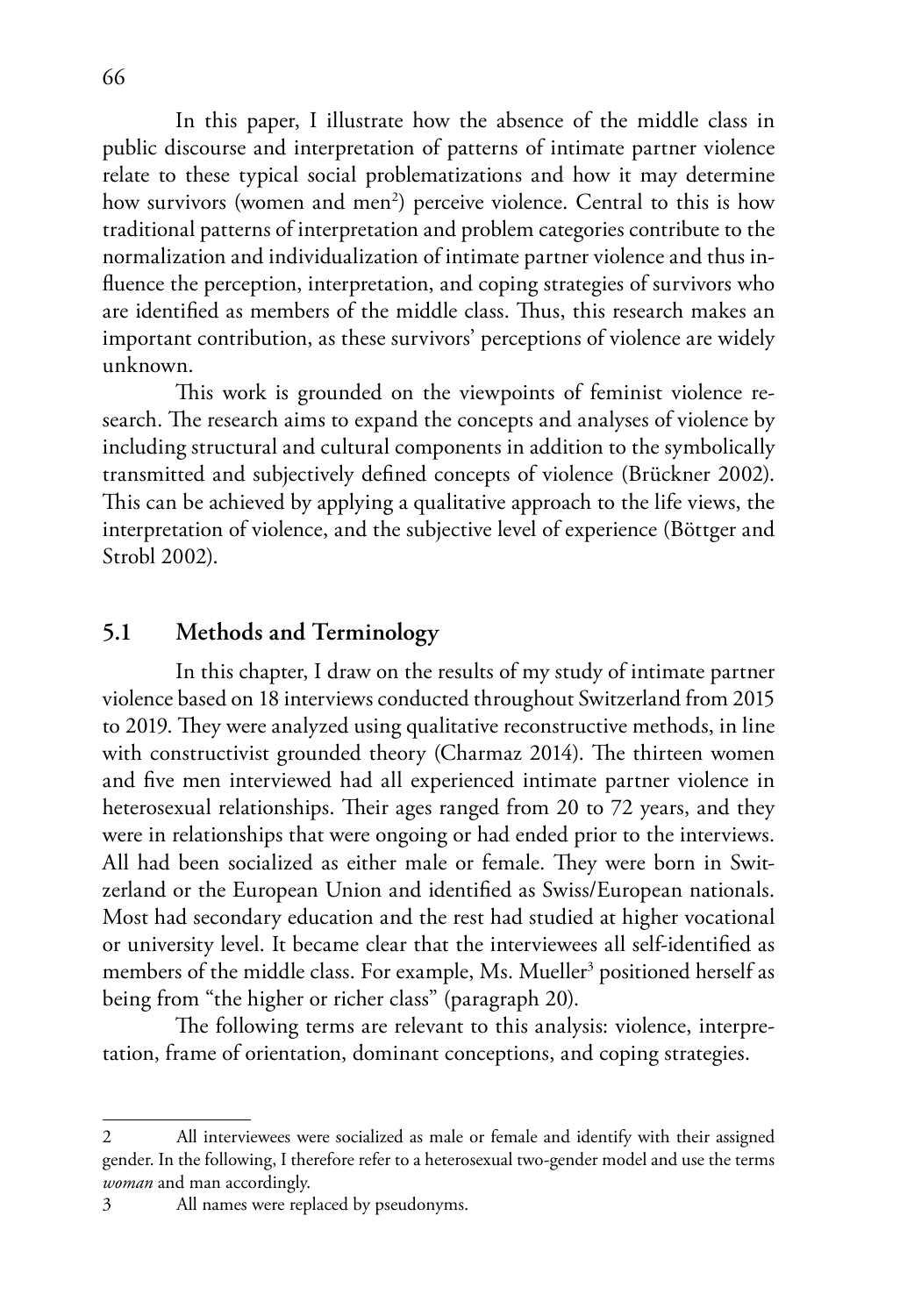Violence, in this study, is understood as a phenomenon that does not exist in a fixed manner but is classified in social processes of negotiation and interpretation and embedded in power relations (Staudigl 2012). The social-theoretical analysis is based on the empirically founded model of violence modalities that I developed (see Nef 2020). According to this model, violence not only refers to (physical) experiences but above all, to social and intersubjective processes of interpretation. Consequently, violence must be understood as a social construct that a society constantly renegotiates (Staudigl 2012). Central to this is that in these negotiations dominant conceptions represent value judgments and norms. In relation to the present study, these can be, for example, dominant conceptions about what a couple relationship must be like.

In the social sciences, interpretations are not individual opinions or hypotheses—they are supra-individual, as they reduce the complexity of everyday experience and organize the world into common schemes of possible ways to solve problems. Because specific interpretations may diverge due to the biographical course or individual narrative perspectives, they depict the social reality of the respective subjects when confronted with a problem of action. Hence, social reality only manifests through the interpretation itself (Herma 2009, 99). These interpretations are, in turn, embedded in frames of orientation (Kavemann et al. 2016). These frames consist of values and norms that have become hegemonically established. In this chapter, these frames are referred to as *dominant conceptions*. Therefore, not only violence itself is embedded in relations of power and domination. Moreover, it is assumed, that the respective experience of violence and its interpretations are not only subjective but interactively negotiated and socially situated (Kavemann et al. 2016; Staudigl 2012). Survivors use individual coping strategies to deal with violence. Defining *coping* is complex, as different forms of dealing with a situation can be employed simultaneously. Moreover, it is important to note that coping strategies are not to be understood as strategies that pursue some larger plan or clear goals. They are merely ways of surviving and, as a concept, simply refer to ways of dealing with an actual situation, incident, or experience (Bauman et al. 2008).

#### **5.2 Survivors' Perspectives and Applied Coping Strategies**

In this section, I first outline the dominant conceptions about intimate relationships, violence, and victimhood from the survivors' perspectives. I then describe how these dominant conceptions relate to coping strategies and how this connection results in well-rehearsed routines and a dynamic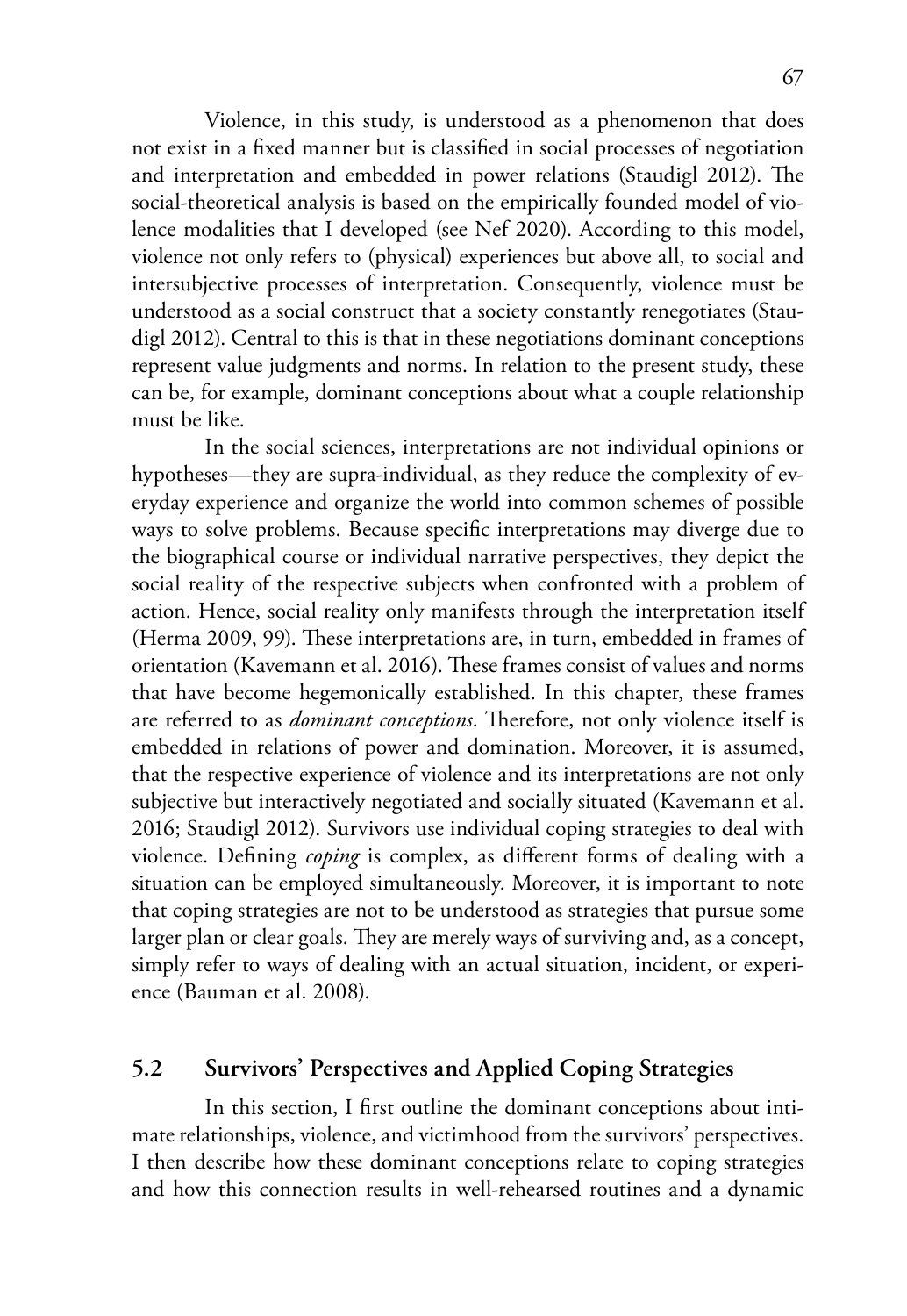that gradually gels into patterns that contribute to normalizing and individualizing intimate partner violence. As an illustrative example, I show this dynamic along with the pathologization as a central means of coping that emerged throughout the interviews. These explanations illustrate that survivors and their means of coping are shaped by two intricately interwoven dominant conceptions of intimate relationships: a) dominant conceptions about intimate relationships, violence, and victimhood, and b) dominant conceptions of intimate relationship expectations shaped by the power dynamic of perpetrator and survivor.

### **5.2.1 Dominant Conceptions of Intimate Relationships, Violence, and Victimhood**

Dominant conceptions of intimate relationships, violence, and victimhood were instrumental in shaping the interviewees' process of meaning-making and developing their ways of coping and survival. For instance, throughout the interviews, the most dominant idea about intimate relationships is that they are an essential aspect of life. This is reflected in comments that stressed that one *has to have* and *has to maintain* a relationship. From the perspective of female survivors, relationships are associated with social status—they bestow higher status upon a woman than being single does, and the desire to retain this status leads female survivors to stay in violent relationships:

> *I think we [women] are partly victims ... in the sense of letting too much happen to us … I noticed that the protection or other prestige I had, just because I had a partner, was immense [long pause].*  (Ms. Mueller,<sup>4</sup> paragraph 46)

Moreover, the different ways in which the relationships began and proceeded, as described in the interviews, suggest several dominant conceptions of relationships:

> *And that was a moment when I thought, "Come on, take the plunge! Now it's your turn to dive into a relationship." And that's how it actually started with him. And it all happened extremely quickly. So, he also pulled the strings, and, at that moment, I was very happy that someone was there for me. Someone to make decisions. Someone to take over everything. Yes, someone who was not afraid of tasks. Someone who carried you in his hands, who did*

<sup>4</sup> Ms. Mueller, Swiss, 42, mother of two children, degree in management, 8-month relationship.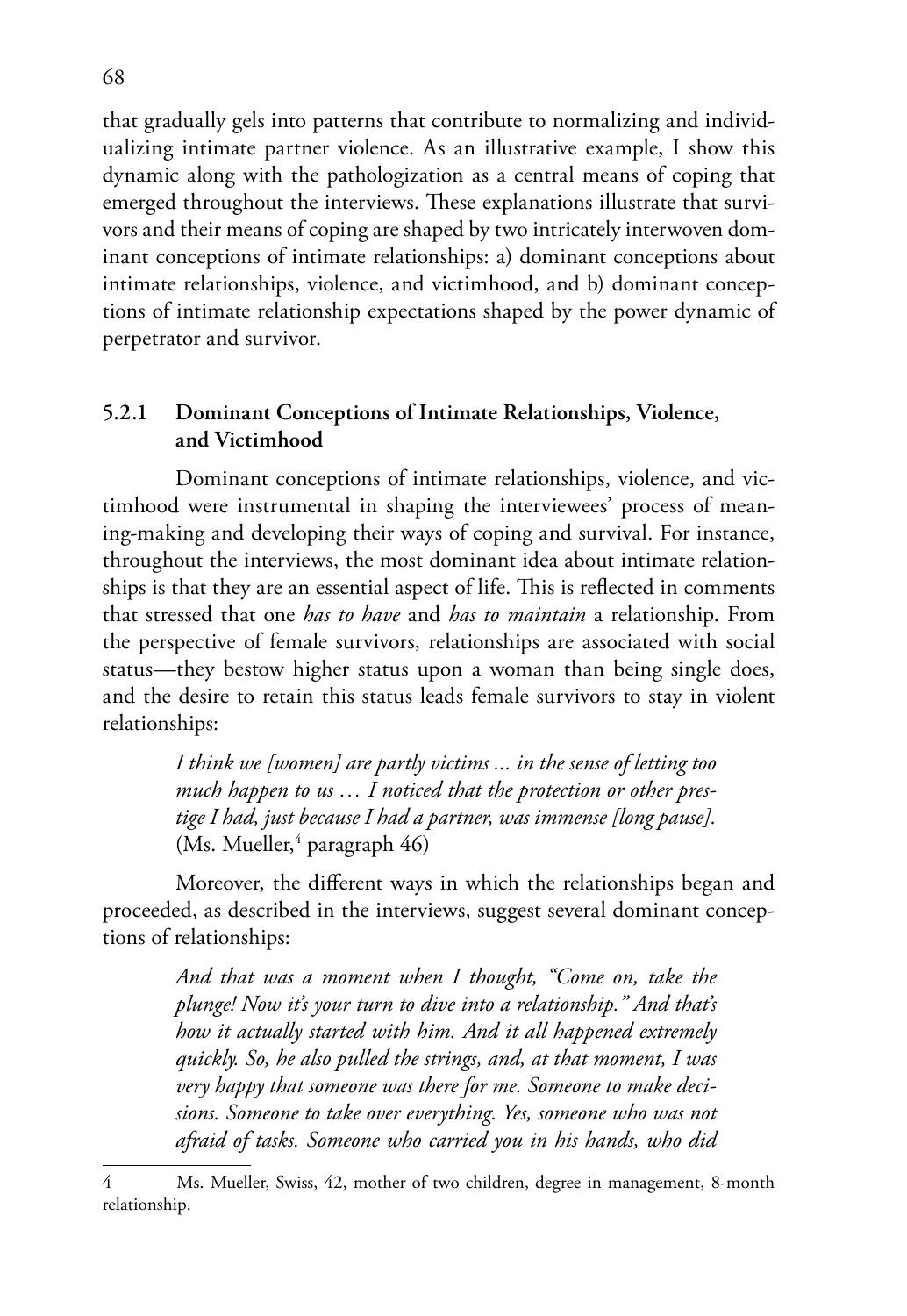*everything for you. Offered himself for everything, yes. And then I was happy, so to speak. I could let things slide and not always have to take everything into my hands and somehow do it myself and take responsibility, so ...* (Ms. Bertrand,<sup>5</sup> paragraphs 14–15)

Dominant conceptions of relationships are also linked to the roles one has in a relationship and to the duties associated with them:

> *That's just the way it is, and if you have a family and are in a relationship, ... then this becomes almost like a job, or a ... so, any self-determination is gone, and instead there are just duties. This is how you do it, this is how you do it, and this is what you do, and this is a family*. (Ms. Gerber,<sup>6</sup> paragraph 66)

Such conceptions of a relationship serve as a frame of orientation ("how a relationship has to be"): "… a relationship simply [has] to work" (Ms. Gerber, paragraph 36). The result is that interviewees demand a great deal of themselves as they see themselves as responsible for making their relationships work.

This burden of responsibility is clearly illustrated in the case of Mr. Bischoff. He remained in a violent relationship, as he felt responsible for his wife due to his understanding of gender roles and relationship dynamics. For him, this included maintaining the relationship at all costs and taking care of his partner, whom he said was diagnosed with borderline personality disorder and alcohol dependency. When she became violent, he reacted by withdrawing. For example, he moved small objects from the apartment to the basement, gradually withdrawing from the common bedroom, and slept in his car to be rested for work the next day. She, in turn, reacted aggressively, and the violence increased, with her smashing objects that belonged to him. Finally, one day when he was leaving to walk the dog after an argument, she stabbed him in the back, leaving him hospitalized:

> *That was the cut-off-day for me, because she attacked me with a knife and because it was simply finished for me ... That was simply the point where I could not do it anymore ...* (Mr. Bischoff,<sup>7</sup> paragraph 18)

The decisive factor in his decision to leave was the clear departure from his dominant conceptions of a relationship. For him, it was impossible

<sup>5</sup> Ms. Bertrand, Swiss, 43, mother of one child, IT specialist, 18-year relationship.

<sup>6</sup> Ms. Gerber, Swiss, 48, mother of one child, yoga instructor and sales manager, 10 year relationship.

<sup>7</sup> Mr. Bischoff, Swiss, 56, foreman, 31-year relationship.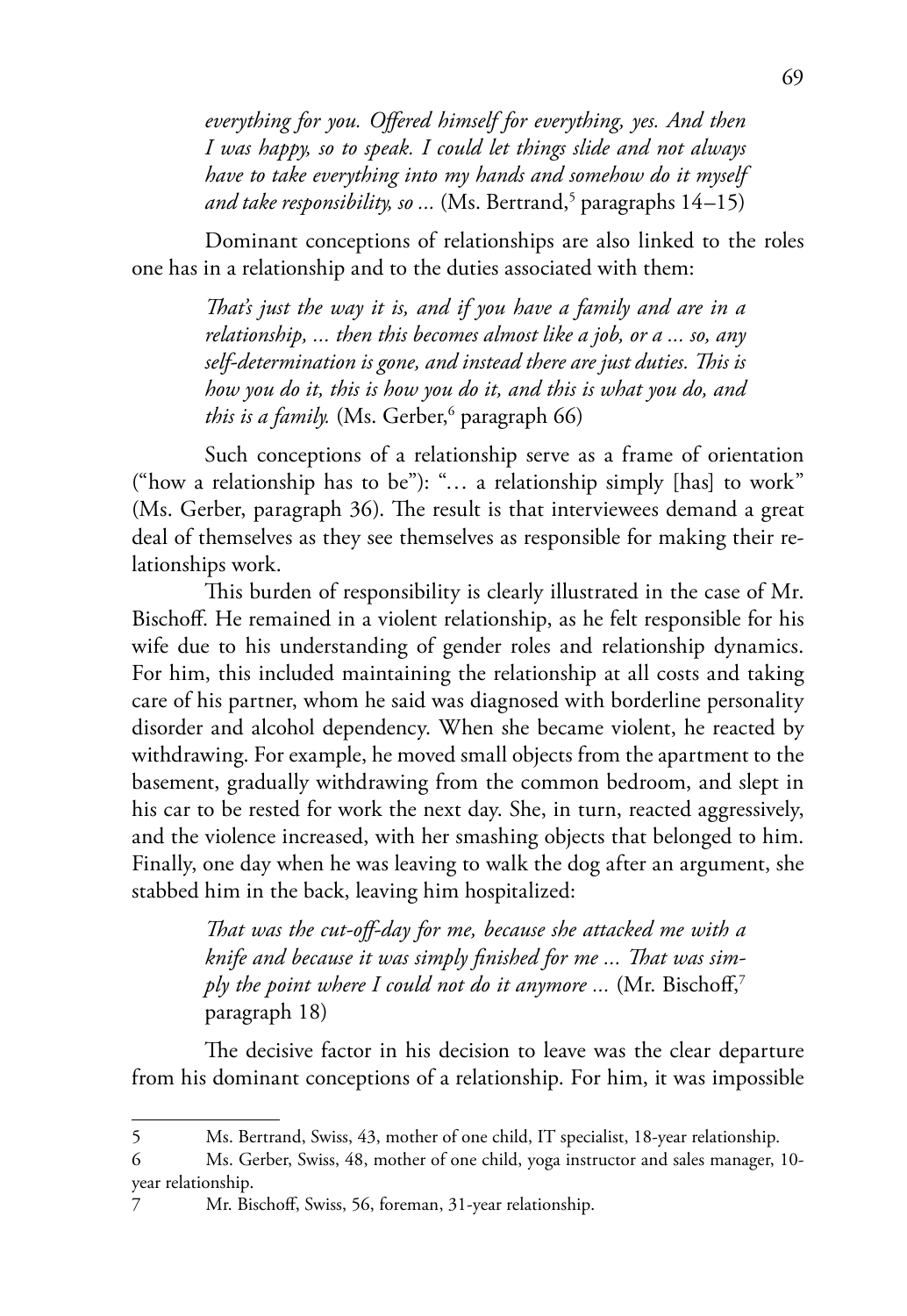to reconcile the notion that someone who loved their partner would stab them with a knife. Nonetheless, he reported still being burdened by his decision to end the relationship and questioned whether his actions could be interpreted as a failure to take responsibility for his wife and their relationship. This *burden* was shared by other interviewees. They shared their feeling of not having invested enough and of having failed to maintain the relationship. Central to this is the observation made by interviewees that their partners described them as incapable of relating when they ended the relationship. The interviewees incorporated this kind of pathologization into their self-description. Another form of pathologization was also evident across cases: the pathologization of the violent partner. Cross-cases, a gendered pattern became apparent: male survivors explained that their partners had borderline personalities, while female survivors described their partners as narcissists.

With regard to dominant conceptions of violence, the most prevalent was that intimate partner violence was a concept to which the interviewees were not able to relate their own experiences. For them, *real* violence was physical violence, especially of the type associated with visible injuries and requiring hospitalization. In their perception, what they experienced was *not real violence.* Thus, it was downplayed or excused. For example, some interviewees minimized their own physical abuse by noting that their injuries did not require hospitalization or, if hospitalization was necessary, by ascribing the injury to an accident, such as an "unfortunate fall" (Ms. Novak, paragraph 202). It became clear that the abuse they experienced was not immediately interpreted as violent but characterized as merely one of life's adversities, accidents, or unfortunate circumstances for which nobody was to blame. Hence, violence was described as unintentional. By objectifying violence as one of life's adversities and bestowing legitimacy upon it, interviewees interpreted their experiences either as *not quite violence* or, in comparison with *others*, *not even violence at all*.

This comparison with *others* is closely linked to dominant conceptions of victimhood. Indeed, there is a complex connection between the essentialist notion of *real* violence and its disavowal and the projection onto others (*real victims*) (Nef 2020, 327; Reuter 2002, 13; Scherr 1999, 51; Velho and Thomas-Olalde 2011).

Ms. Mueller's case exemplifies how these interwoven interpretations become powerful; she had been separated from her partner for about five months. Before ending her eight-month relationship, she had been a single mother for eleven years. Ending the relationship meant leaving her home with her children "in a hurry". They were still living in a women's shelter at the time of the interview. She found the decision to leave difficult. To her, the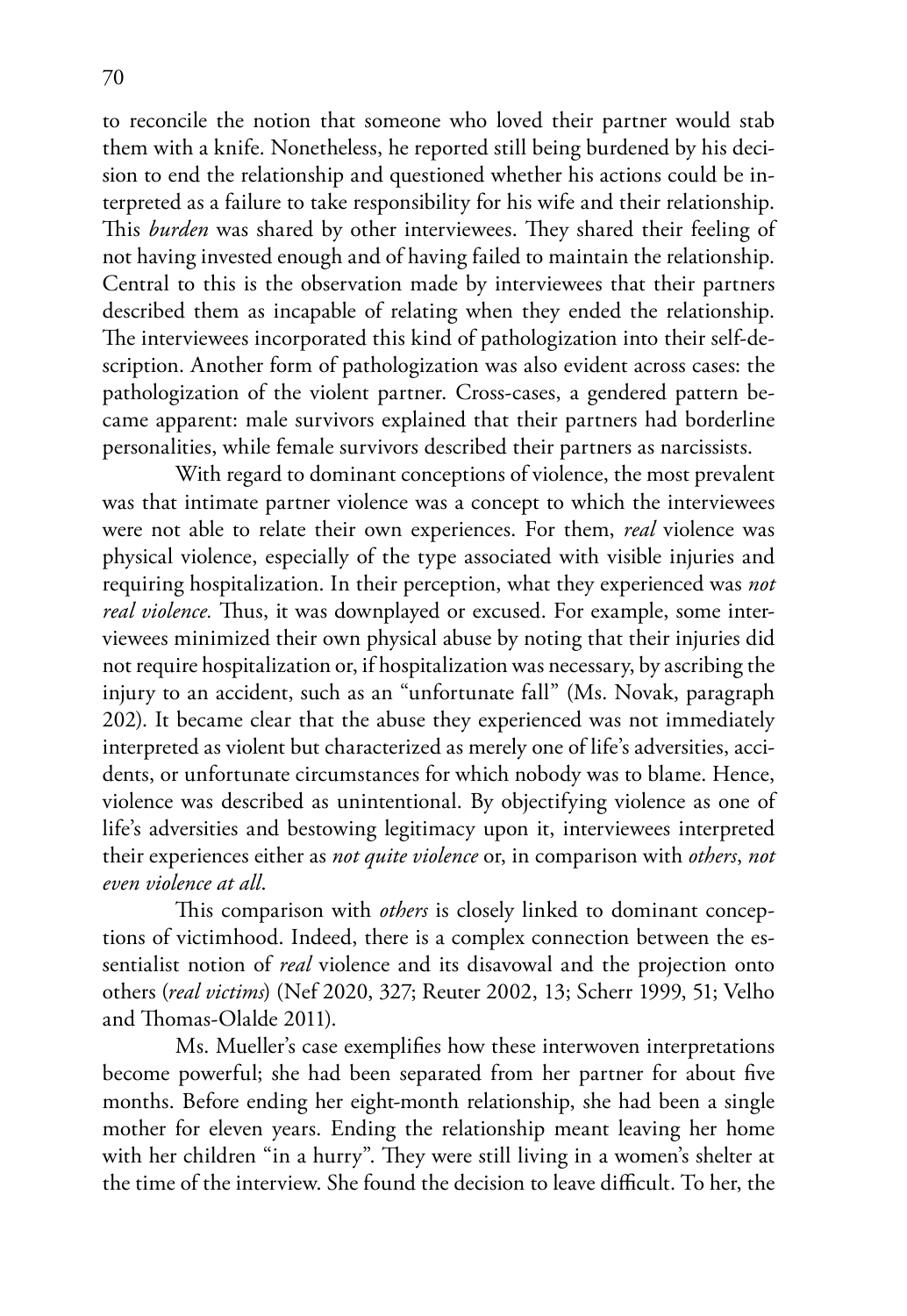family home was a status symbol as was the community in which they lived. She described herself as a very strong woman, a self-image that precluded seeing herself as a victim. She associated victimhood with weakness, a migrant identity, and being less educated.

It is obvious to Ms. Mueller who the *real victims* are. They are women who are complicit, who *allow it to happen*. They are women with a "low IQ" and "no education". Above all, as she goes on to clarify, real victims are "others". She does not see herself as "belonging to that group" (paragraph 72), nor to any other group of victims who fit into traditional patterns of interpretation, namely those with a "migrant background". In her words, "women ... from other cultures" (Ms. Mueller, paragraph 84).

The offshoot is that these interviewees found it nearly impossible to see themselves in the role of a victim:

> *Domestic violence ... for me, it's something ... that women allow to happen to them: [it happens] to women who have a low IQ, who have no education, [and] who are, yes, weak.* (Ms. Mueller, paragraph 72)

In all cases, dominant conceptions of intimate partner violence were linked with dominant conceptions of victimhood. These include the notion that the status of victimhood entails involving social/state institutions, for example, reporting the violence or pressing charges. In other words, it is only through this report, for example, and thus the social/legal recognition that someone becomes a victim in the interpretation. Therefore, victimhood is not associated with the experience of violence *per se*. Moreover, it differed greatly depending on the gender of the survivors. The men felt they needed to fight for recognition because, due to their gender, social recognition and victim status were generally denied. The women, meanwhile, expressed the need to distance themselves from the image of the "typical victim" to maintain their self-image. Ms. Gerber, for example, emphasized that she would not press charges because she did not want to be "portrayed in that way" or let others "make her a victim" (paragraph 28).

The cross-case pattern is that the interviewees employed gendered categories, such as strong/weak, woman/man, and the like, thereby rearticulating the social patterns of interpretation associated with these terms. Importantly, however, they do not see these categories as applying to them. Female interviewees, in particular, distanced themselves from supposedly female attributes, emphasizing instead their own strength, emancipation, and independence, whereas male interviewees described themselves as being "open to injury" (Popitz 1992), something socially recognized as a female trait.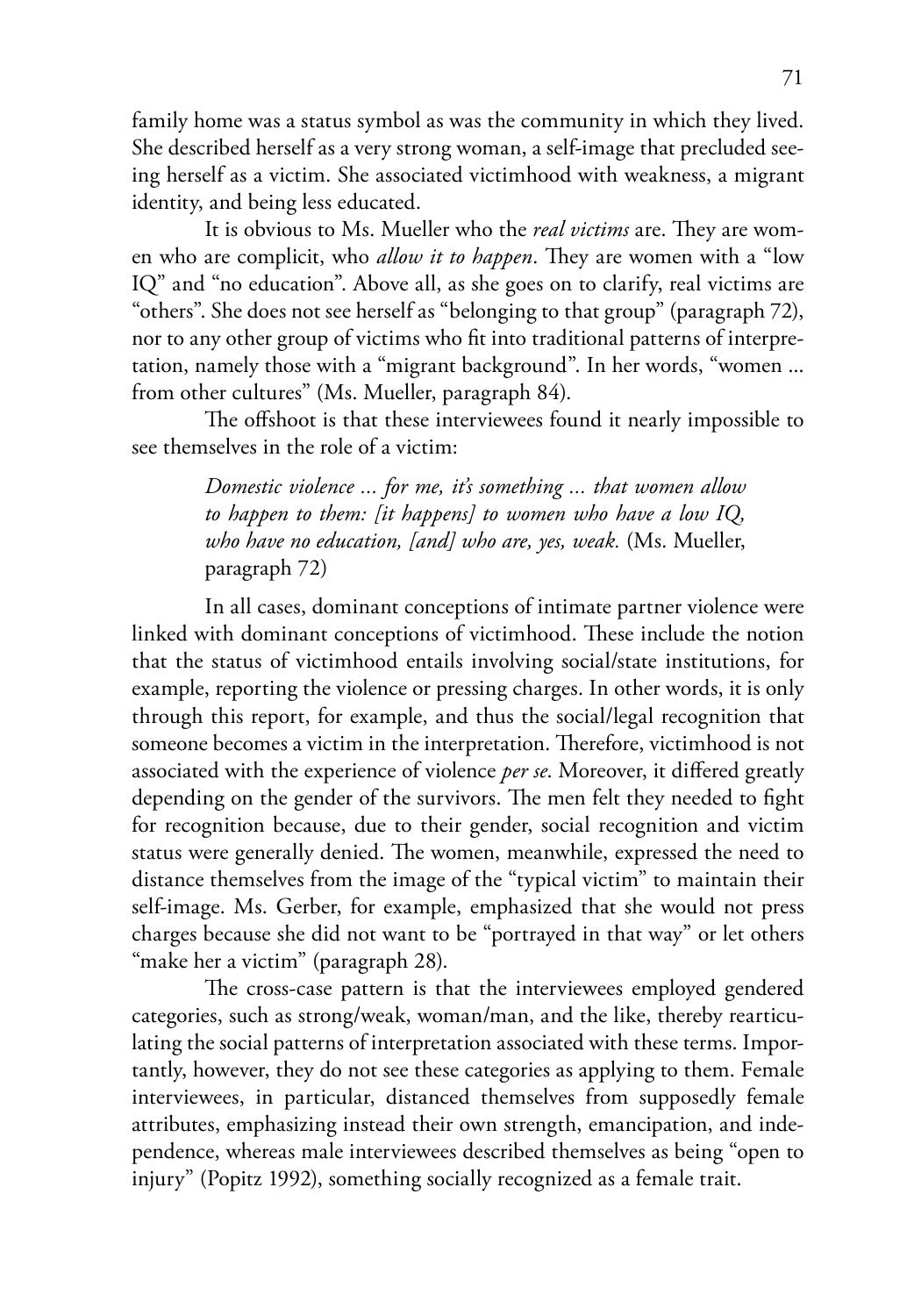What also became apparent was how survivors interpreted violent experiences as non-violent, thereby normalizing their experiences. Dominant conceptions of intimate relationships became the backdrop against which the interviewees (re)interpreted their experiences as non-violence. That is, even when the dynamics of violence changed, the experience continued to be normalized by differentiating it from dominant conceptions, as the following quote illustrates:

> *For me, it [violence] somehow became a part of the relationship then: ... our relationship was just like that.* (Ms. Novak,<sup>8</sup> paragraph 82)

Ms. Novak had been with her partner for about six years. They were married but had been separated for two years at the time of the interview. Her case is typical of perceiving violence as non-violence. Instead, the violence is framed as merely a *"relationship problem"*:

> *Well, I never considered it as violence, as domestic violence. I kind of considered it a relationship problem ... Even if somebody was talking about [intimate partner violence], I never felt [like my situation was being] addressed.* (Ms. Novak, paragraph 184)

It is noteworthy that Ms. Novak gives meaning to her experiences and reaffirms that violence and relationships are mutually exclusive. Describing her partner's violent actions as making her feel insecure or uncomfortable, she recounts having admonished herself not to "make a scene" (paragraph 202). For her, this meant not *exaggerating* what she experienced. Part of this process included her partner bringing her the bathroom scales weekly or sometimes daily to weigh herself, and her weight and figure were then assessed. These interventions escalated markedly and assaults also took place—he pushed her, for example. The fact that she then made "no scene", in her words, led her to write off such incidents as "accidents", even when she was hurt. When she was pushed or her partner threw objects at her, she interpreted his actions as just a "reflex". Indeed, she downplayed violent situations, using idioms such as her partner being "on edge" or that "his temper got the better of him". Her semantics offer an insight into her meaning-making processes. This is further reflected in her euphemistically qualifying situations in which she was financially and socially controlled by her partner as "someone looking after me". This illustrates that the violence experienced was not merely physical but extended to financial, social, and mind control (e.g., making her control her weight). For Mrs. Novak, however, it was central that as soon as they were

<sup>8</sup> Ms. Novak, Swiss, 29, stepmother of one child, student, 6-year relationship.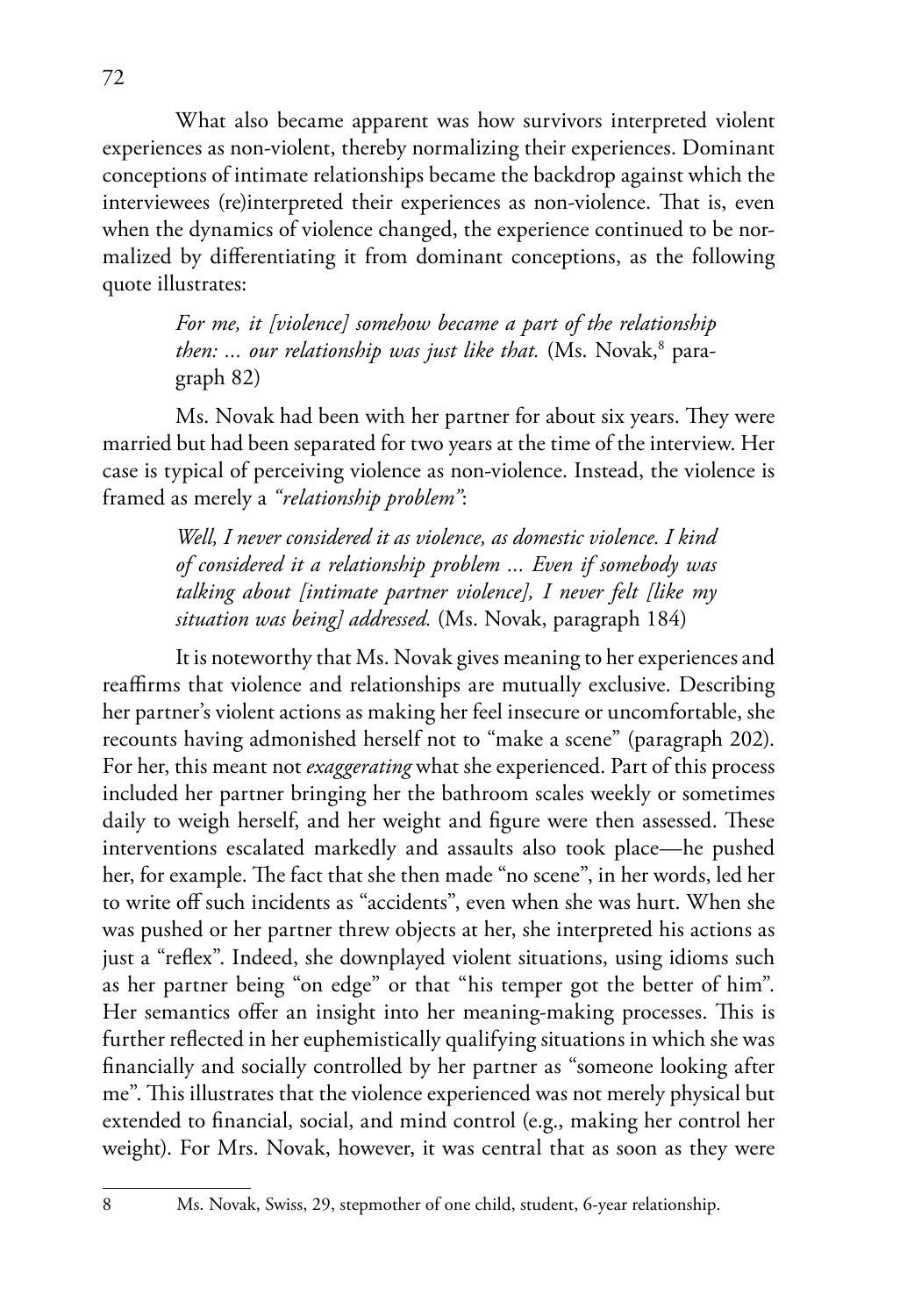"outside" in public, her partner had been the "nicest man". In her words, they had a "nice relationship outside" (paragraph 120), as illustrated by this quote: "As soon as we were outside, he told me that I was pretty, that I looked good, and then he always hugged me and kissed me" (paragraph 120).

As Ms. Novak's example shows, violence experienced in relationships is imbued with the interpretation of non-violence and is (re)interpreted as merely a relationship problem. Moreover, this frame of orientation is continuously readjusted by, for example, relativizing dominant conceptions after each instance of violence. A typical adjustment tactic reported by the interviewees was to try to please the partner. In Ms. Novak's case, this was done by constantly trying to lose weight. Other tactics adopted by the interviewees involved intensifying their relationship work by, for example, trying to be even more attentive and supportive of their partners' wants and needs.

Furthermore, the example of Ms. Novak demonstrates how interpretations of violence are informed by the underlying dominant conceptions about relationships. However, there is also a correlation between these concepts and the strategies survivors used to deal with the situation: When everyday life is reorganized and the relationship becomes problematic or even impossible, survivors develop coping strategies. This can be seen in Ms. Novak's case. Due to sexual pressure from her partner, she struggled increasingly with everyday life, partly due to a lack of sleep. Giving in to his advances, however, enabled her to at least function on a daily basis. The downside was that this coping simultaneously created a new relationship dynamic in which her own needs were put aside. She thus oriented her actions toward his expectations of what a "healthy relationship" entails. Her coping ended up normalizing his violation of her physical integrity and sexual self-determination.

#### **5.2.2 Dominant Conceptions of Intimate Relationship Expectations Shaped by the Power Dynamic of Perpetrator and Survivor**

I previously illustrated that, on the one hand, survivors normalize their experiences and thereby retain the feeling of being able to act. On the other hand, this normalization successively turns violence into an ordinary experience. In brief, dominant conceptions of intimate relationships are intricately connected to expectations within relationships. These are shaped by the power dynamic of perpetrator and survivor and result in normalizing and individualizing patterns of intimate partner violence. This process and the extent to which relationship ideals are used to normalize violence are illustrated in the example of Ms. Spindler.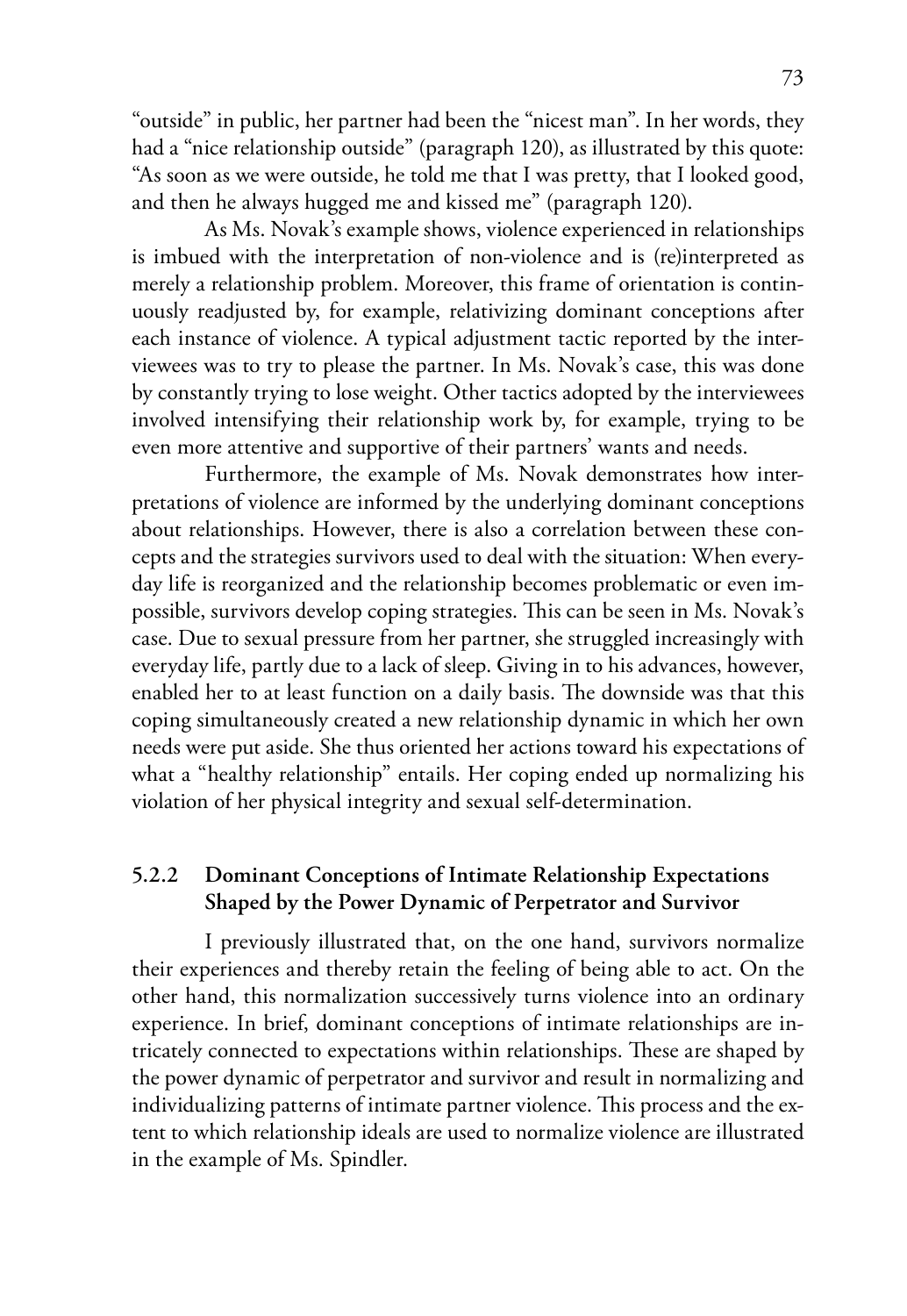Ms. Spindler<sup>9</sup> experienced psychological and physical violence from her partner of 19 years. At the time of the interview, they had been separated for a year and a half. Her case exemplifies how violence becomes a regular part of life and how normality is established by drawing on dominant conceptions about intimate relationships. Ms. Spindler met her partner as a teenager, and they married after nine years, but the relationship dynamics changed with the birth of their first child. For the couple, a "traditional assignment of roles", as Ms. Spindler called it, was very important, which is why she quit her job to devote herself to caring for their children and the household.

After work, her partner would check whether and how she had done the household chores. His daily accusations of improperly performing housework chores intensified, and she reacted with compensatory clean-ups shortly before he was to return home:

> *Yes. That became more frequent ... Before he'd come home, I'd quickly clean up everything and put everything away, because ... otherwise he'd start complaining again. Yes, and then at some point he threw a chair at me, but I think he missed on purpose.*  (Ms. Spindler, paragraph 32)

This interview passage illustrates the dynamic of anticipating or trying to anticipate what may potentially trigger violent outbursts. This anticipation shaped the ordinariness and omnipresence of violence, even when the violent partner was not present. As a result of this mind control, Ms. Spindler began to structure her day around her partner's (surprise) inspections:

> *I increasingly noticed I was panic-stricken in case something wasn't right again, but at the same time, I knew that it could never be right anyway. Sometimes I thought—when he was on a business trip or something—that when he comes home, I'll do this and that and that and that, and I'll make over there nice and there nice and there nice, but I actually knew full well that it would never be right.* (Ms. Spindler, paragraph 34)

This dynamic gradually settled into patterns, and the couple eventually followed their well-rehearsed routines: Ms. Spindler did the housework according to her partner's wishes and cared for the children, while he controlled her in the evenings by conducting comprehensive inspections. His disparaging tone and shouting became their only communication. The dynamic became even more intense when he began throwing things at her. In our interviews, Ms. Spindler continued to relativize this development by

<sup>9</sup> Ms. Spindler, Swiss, 40, mother of two children, a psychologist.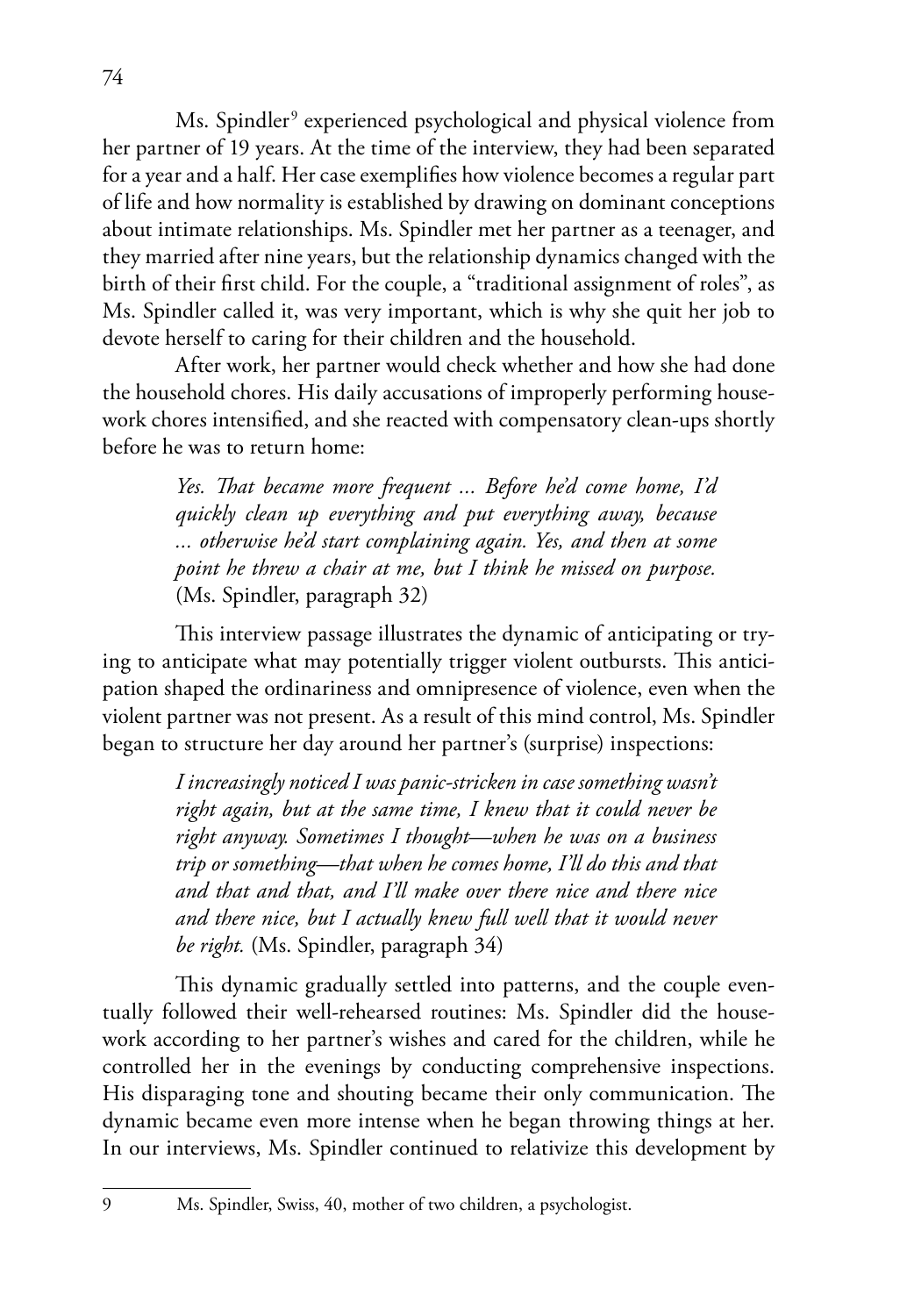emphasizing that the objects either missed or were not heavy or large enough to cause her serious harm. Even when beatings were added, she immediately put the new dynamic into perspective: "[B]ut not in such a way that I would have had to go to hospital or anything like that. Nothing like that" (Ms. Spindler, paragraph 34).

Their couple's dynamic was further charged by her partner, who justified his actions based on her supposed "lack of love": If she truly loved him, he reproached her, she would know that her behavior bothered him and would know what he expected from her. She anticipated and preempted his criticism and thus, violence began to occupy her mind every minute of the day:

> *That's actually something I've always thought about, too. I've always thought, yes, I have to, I have to do the housework even better. And I have to, if he doesn't want to talk, then I have to leave him alone. Even if he still doesn't want to talk, I just have to go away, I have to leave him alone; I have to accept that.* (Ms. Spindler, paragraph 45)

After moving to a larger house, Ms. Spindler decided to try even harder to be "nicer" and "more understanding". She adopted his viewpoint and tried not to provoke him with her behavior: "Yes, and I, well, I'm just not a good housewife; he's quite right, and maybe I can do better (?) Yes" (Ms. Spindler, paragraph 45).

Ms. Novak and Ms. Spindler have in common the way they normalized their respective dominant conceptions and organized their daily lives accordingly. In each case, their ways of coping strengthened the asymmetric power dynamics. Consequently, the dynamics of violence changed considerably and became part of the routine of the relationship. Thus, it became "normal" in Ms. Spindler's relationship that her partner used the *if-you-loved-me* argument every time she failed to meet his standards. With this argument, he put psychological pressure on her. She, in turn, adapted accordingly. This shows the power dynamic at play, wherein his erratic expectations were elevated to the guiding norm in their relationship. Efforts to achieve the partner's ideals and organize the relationship in accordance with those ideals dominate the quotidian life of the relationship.

#### **5.3 Discussion**

This paper examines how survivors interpret and cope with their experiences of intimate partner violence. Their interpretations are strongly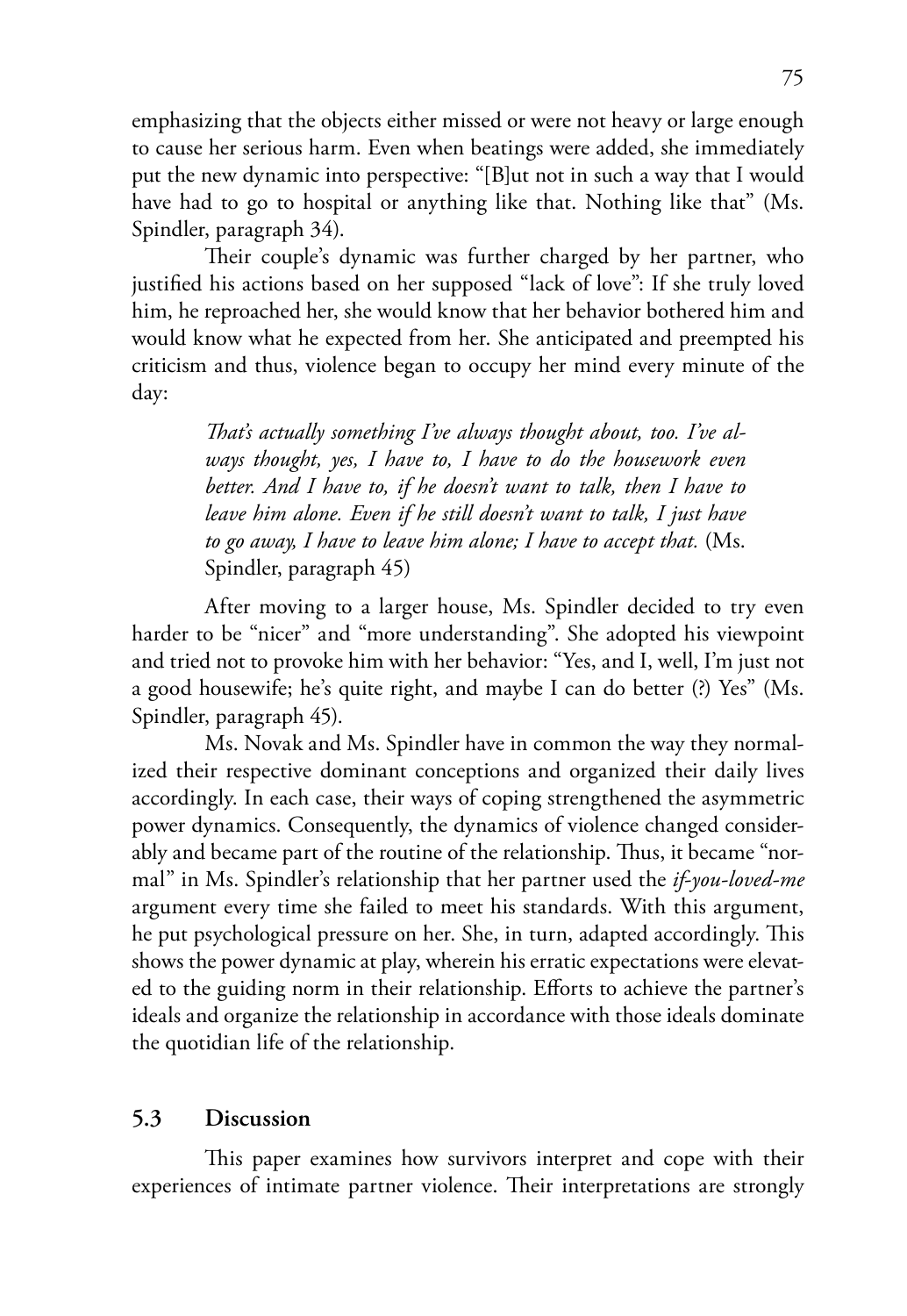influenced by dominant conceptions of intimate relationships, violence, and victimhood. These dominant conceptions led interviewees to interpret love and violence as mutually exclusive. Moreover, the prevalence of societal conceptions about the importance of being in and maintaining a relationship prompted interviewees to employ a variety of means to cope with violence in their attempts to retain the relationship.

I identified three ways in which middle-class survivors cope with situations of intimate partner violence. First, survivors do not conceive of their own situation as intimate partner violence. In their understanding, intimate partner violence is something that affects poor, weak, or migrant women but not them. Thus, a distinction is made between the constructed "others" (Velho and Thomas-Olalde 2011) who are affected and the self who is not. The resulting paradoxical consequences are that middle class survivors often normalized and trivialized their experiences of violence. For them, victimhood applies exclusively to these constructed *others*. This was illustrated by the finding that when the interviewees were confronted by third parties or violence prevention campaigns, they separated themselves from the *other victims*. The findings also reveal a complex relationship between the interpretation of *real violence* (i.e., physical violence, especially if it results in visible injuries and hospitalization) and its denial and projection onto others (i.e., *real* victims). Hence, the need to affirm that one is *not a real victim* or to project the concept of true victimhood onto others is a way of coping with the lived experience of violence in a society that stigmatizes survivors of violence as weak and passive (Glammeier 2011). The *real victims* are coded as the *socially accepted victims*. This finding is supported by Kersten's study in which the author reconstructed connections between victim status and categories of difference (with the main focus on gender) (Kersten 2015). Hence, the interweaving of survivors' interpretations of violence, traditional patterns of interpretation, and problem categories can lead to the above-mentioned paradoxical consequence that women and men from the dominant social group do not consider themselves *real victims*. On the one hand, this categorization reinforces the constructions of self and other that may lead to further divisions and hierarchies, which could be construed as another form of violence (Galtung 1990, 295). On the other hand, survivors have to explain to themselves what they have experienced in order to remain capable of acting. In this process of meaning-making, a central means of coping emerged throughout the interviews—pathologization. When interviewees cannot interpret what they are experiencing, they pathologize it. By doing so, something inexplicable can be made accessible or even comprehensible. According to Reemtsma (2008), this type of pathologization—as a general interpretation of violence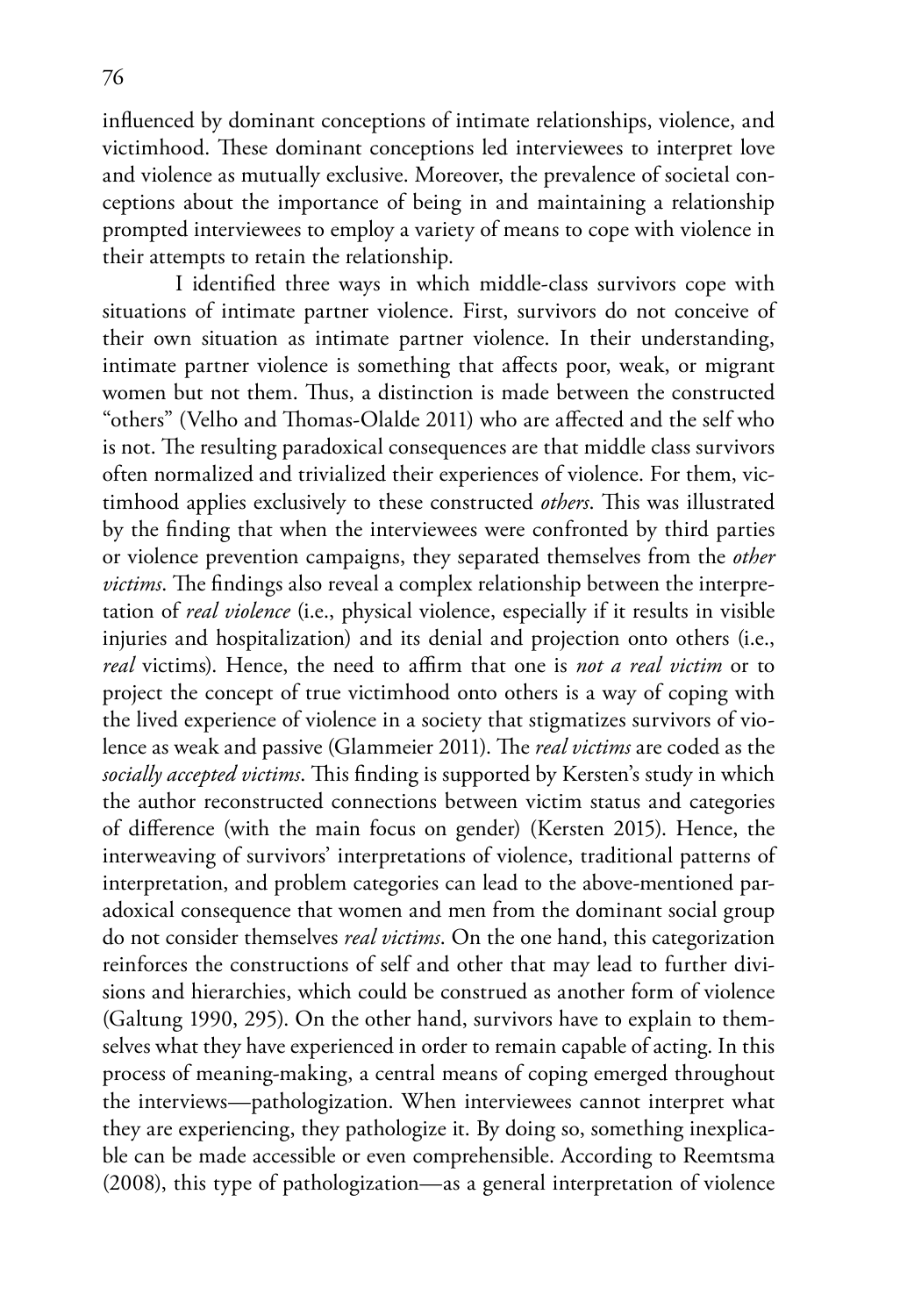and not specifically related to intimate partner violence—is the last coping strategy left that can explain the inexplicable.

Second, survivors integrate personal experiences of violence into their lives by modifying their own behavior. In particular, they ascribe a socially and personally accepted meaning to the violence they experience. This meaning is always subject to a cultural repertoire in which love relationships and intimate partner violence are per se mutually exclusive. From the survivors' perspective, coping strategies, such as Ms. Novak's acquiescing to her partner's sexual demands, might be the only possible path for survival at the time. Nevertheless, this strategy tends to maintain the status quo, allowing violence to dominate a relationship and to (re)produce power asymmetries. Furthermore, a strategy such as acquiescing may be understood as a form of normalization because it does not deny female sexual availability but rather regulates it. In this way, Ms. Novak's approach merely serves to support gender norms such as the desire of reassurance from the partner about compliments on attractiveness or the perceived female sexual availability (Villa 2011, 99).

Third, survivors mobilize dominant gendered conceptions about the nature of relationships and sexuality. This helps survivors distinguish what is intimate partner violence and what is not. For example, in a romantic relationship, it is *natural* to be sexually available as a woman, and therefore violations of sexual integrity are not considered transgressions in this context. Although these strategies serve to cope with and survive violent situations, they ultimately exacerbate the asymmetric power dynamics in relationships and consolidate violence. As a concrete example, a gendered dimension was also evident in the desire of Ms. Bertrand and Ms. Novak. They constructed their experience as being looked after and cared for. This desire to have a partner who looks after you is one of the dominant gendered conceptions of intimate relationships (Gunnarsson 2016).

Central to these interpretations, dominant conceptions, and coping strategies are the mechanisms of differentiation across cases. This also becomes clear in the pathologization presented above; this type of pathologization interprets the act of violence as an individual transgression and thus individualizes and depoliticizes it. In short, the structural dimension of violence is dethematized. It is also clear from other studies that these mechanisms of differentiation are not restricted to self-perception. As Khazaei (2019) shows, individuals who identify as Swiss or European nationals received different treatment when they reported intimate partner violence. The structural anchoring of these mechanisms is evident, as underscored by Philips (2009) who concludes that these mechanisms of differentiation from *others* supports the tectonics of the patriarchal structure of the dominant society. Thus, the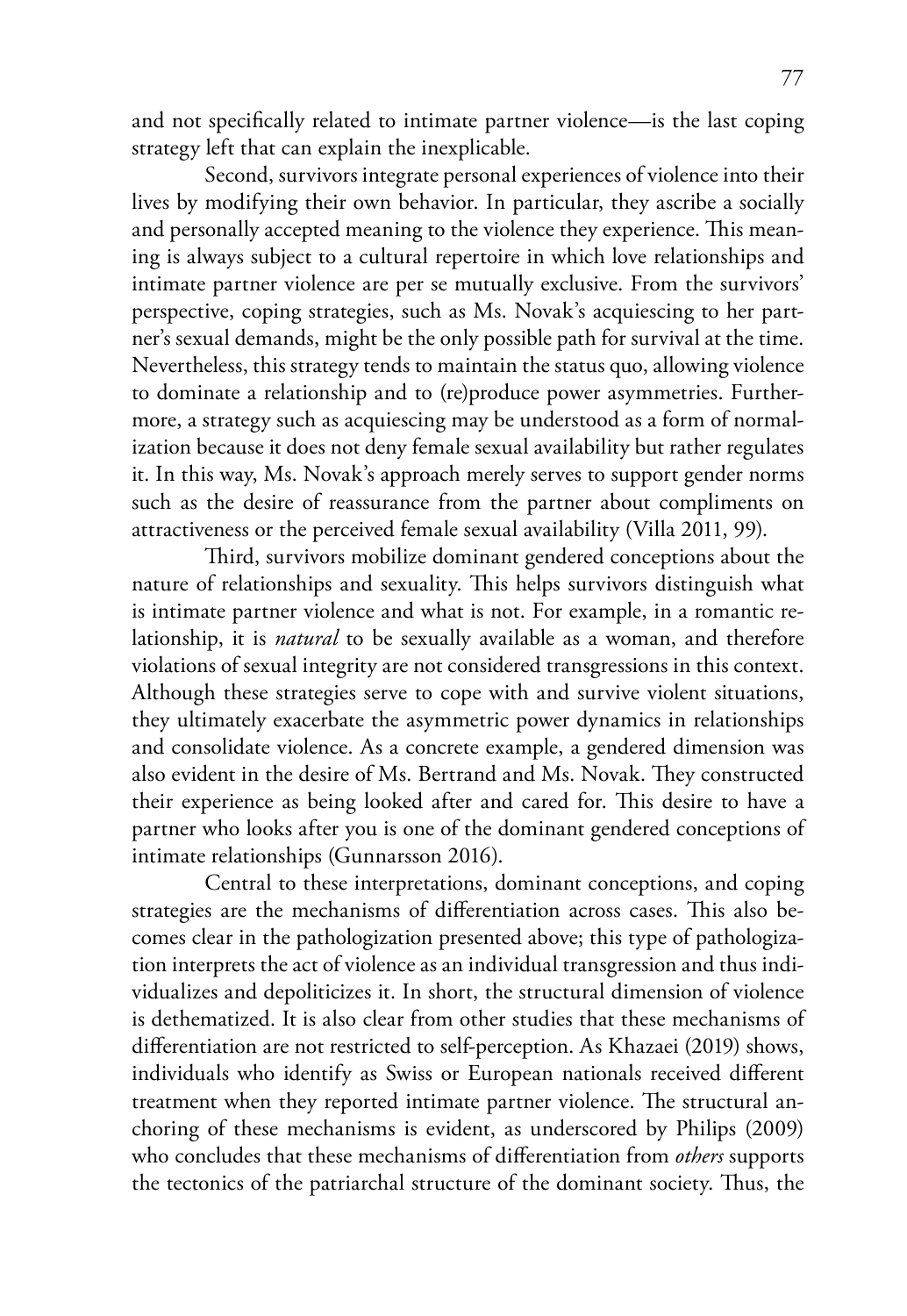dominant understanding of intimate partner violence obscures the violent character of gender relations within the middle class of society (Song 2009).

Again, this can be exemplified by pathologization; the survivors explained their experiences and the violence in psychological terms. Male survivors characterized their violent partners as borderline personalities, while female survivors described their partners as narcissists. In so doing, they individualized their experiences by reducing the violence they experienced to an individual act of violence. Moreover, violence was typically de-gendered—in the sense of not being structurally embedded in a violent gender order—and therefore depoliticized.

#### **5.4 Conclusion**

Middle-class women and men are considered invisible in the discourse of intimate partner violence. With the insights into how dominant social groups interpret and cope with violence, I illustrated (1) how traditional patterns of interpretation and problem categories contribute to the normalization and individualization of intimate partner violence, and (2) how violence is subject to intersubjective processes of negotiation and interpretation. These interpretations revealed complex processes of social differentiation and hierarchization. Furthermore, I discussed how these processes lead to paradoxical consequences. The consequences of such a distinction are divisions and hierarchies. From a survivor's perspective, victimhood is a concept that applies exclusively to *other* cultures and social classes. The self appears neutral and universal and tends to be understood as non-violent (Sokoloff and Dupont 2005). I conclude that it is this mechanism of differentiation that may explain why social groups such as the middle class are considered a difficult to reach target group by social workers and researchers.

My findings support an urgent recommendation that intimate partner violence be addressed as a social and structural problem across social distinctions. Prevailing concepts of intimate partner violence and the mechanisms that lead to differentiating dominant class survivors from *others* must be critically discussed. Feminist research and, by extension, social, political, and legal discourse of violence must focus on survivors' perspectives. Scholars must likewise draw attention to the structural character of these interpretations. This will enable a comprehensive description and thus understanding of violence as a social construct throughout a society structured by complex social processes of differentiation and hierarchization. Further analysis and empirical research are needed to specifically address the interplay of privilege and discrimination in the context of intimate partner violence.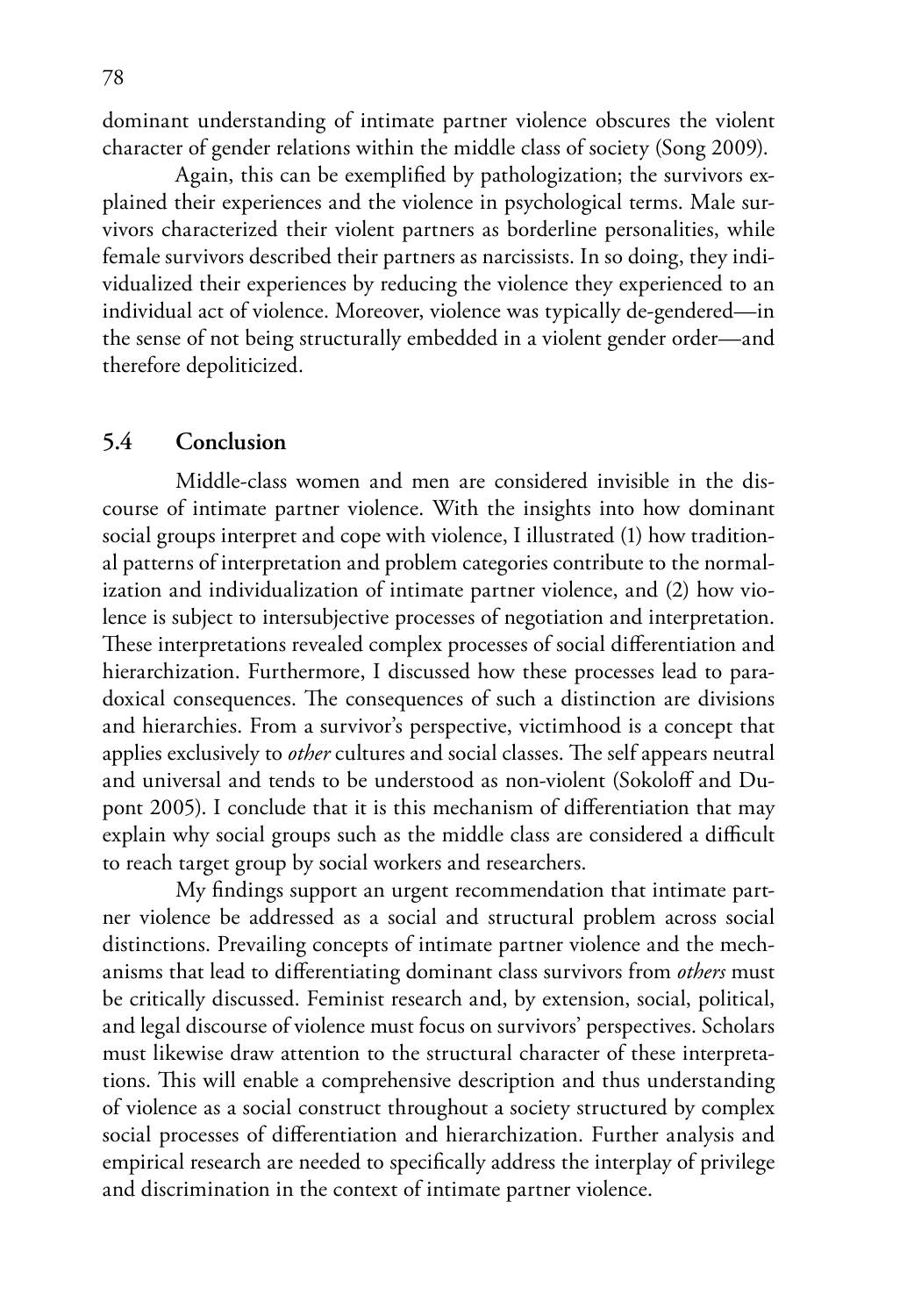#### **5.5 Bibliography**

- Bauman, Emily M., David A.F. Haaga and Mary Ann Dutton. 2008. Coping with Intimate Partner Violence: Battered Women's Use and Perceived Helpfulness of Emotion-Focused Coping Strategies. *Journal of Aggression, Maltreatment & Trauma*, 17(1): 23–41.
- BMFSFJ. 2014. Gewalt gegen Frauen in Paarbeziehungen: Eine sekundäranalytische Auswertung zur Differenzierung von Schweregraden, Mustern, Risikofaktoren und Unterstützung nach erlebter Gewalt. Berlin: BMFSFJ. https:// [www.bmfsfj.de/blob/93970/957833aefeaf612d9806caf1d147416b/](https://www.bmfsfj.de/resource/blob/93970/957833aefeaf612d9806caf1d147416b/gewalt-paarbeziehungen-data.pdf) [gewalt-paarbeziehungen-data.pdf](https://www.bmfsfj.de/resource/blob/93970/957833aefeaf612d9806caf1d147416b/gewalt-paarbeziehungen-data.pdf) (accessed February 12, 2021).
- Böttger, Andreas and Rainer Strobl. 2002. "Möglichkeiten und Grenzen qualitativer Erhebungs- und Auswertungsverfahren in der Gewaltforschung." In John Hagan and Wilhelm Heitmeyer (Eds.), *Internationales Handbuch der Gewaltforschung*. Wiesbaden: Westdt, 1483–1502.
- Brückner, Margrit. 2002. "Gewalt im Geschlechterverhältnis Möglichkeiten und Grenzen eines geschlechtertheoretischen Ansatzes zur Analyse häuslicher Gewalt." In Margrit Göttert and Karin Walser (Eds.), *Unterschiede: Vol. 1. Gender und soziale Praxis*. Königstein: Helmer, 15–37.
- Charmaz, Kathy. 2014. *Constructing Grounded Theory* (2nd ed.). London: Sage.
- Crenshaw, Kimberleé W. and Oristelle Bonis. 2005. Cartographies des marges: intersectionnalité, politique de l'identité et violences contre les femmes de couleur. *Cahiers du Genre*, 39(2): 51.
- Galtung, Johan. 1990. Cultural Violence. *Journal of Peace Research*, 27(3): 291–305.
- Glammeier, Sandra. 2011. *Zwischen verleiblichter Herrschaft und Widerstand: Realitätskonstruktionen und Subjektpositionen gewaltbetroffener Frauen im Kampf um Anerkennung*. Wiesbaden: VS.
- Gloor, Daniela and Hanna Meier. 2014. *Der Polizist ist mein Engel gewesen: Sicht gewaltbetroffener Frauen auf institutionelle Interventionen bei Gewalt in Ehe und Partnerschaft*. SNF NFP 60. Schinznach-Dorf.
- Gunnarsson, Lena. 2016. The Dominant and its Constitutive Other: Feminist Theorizations of Love, Power and Gendered Selves. *Journal of Critical Realism*, 15(1): 1–20.
- Herma, Holger. 2009. *Liebe und Authentizität: Generationswandel in Paarbeziehungen*. Wiesbaden: VS.
- Karlsson, Nadja, Marisol Lila, Enrique Gracia and Maria Waemrell. 2020. Representation of Intimate Partner Violence Against Women in Swedish News Media: A Discourse Analysis. *Violence Against Women*, 27(10): 1499–1524.
- Kavemann, Barbara, Annemarie Graf-Kesteren (van), Sibylle Rothkegel and Bianca Nagel. 2016. *Erinnern, Schweigen und Sprechen nach sexueller Gewalt in der Kindheit: Ergebnisse einer Interviewstudie mit Frauen und Männern, die als Kind sexuelle Gewalt erlebt haben*. Wiesbaden: VS.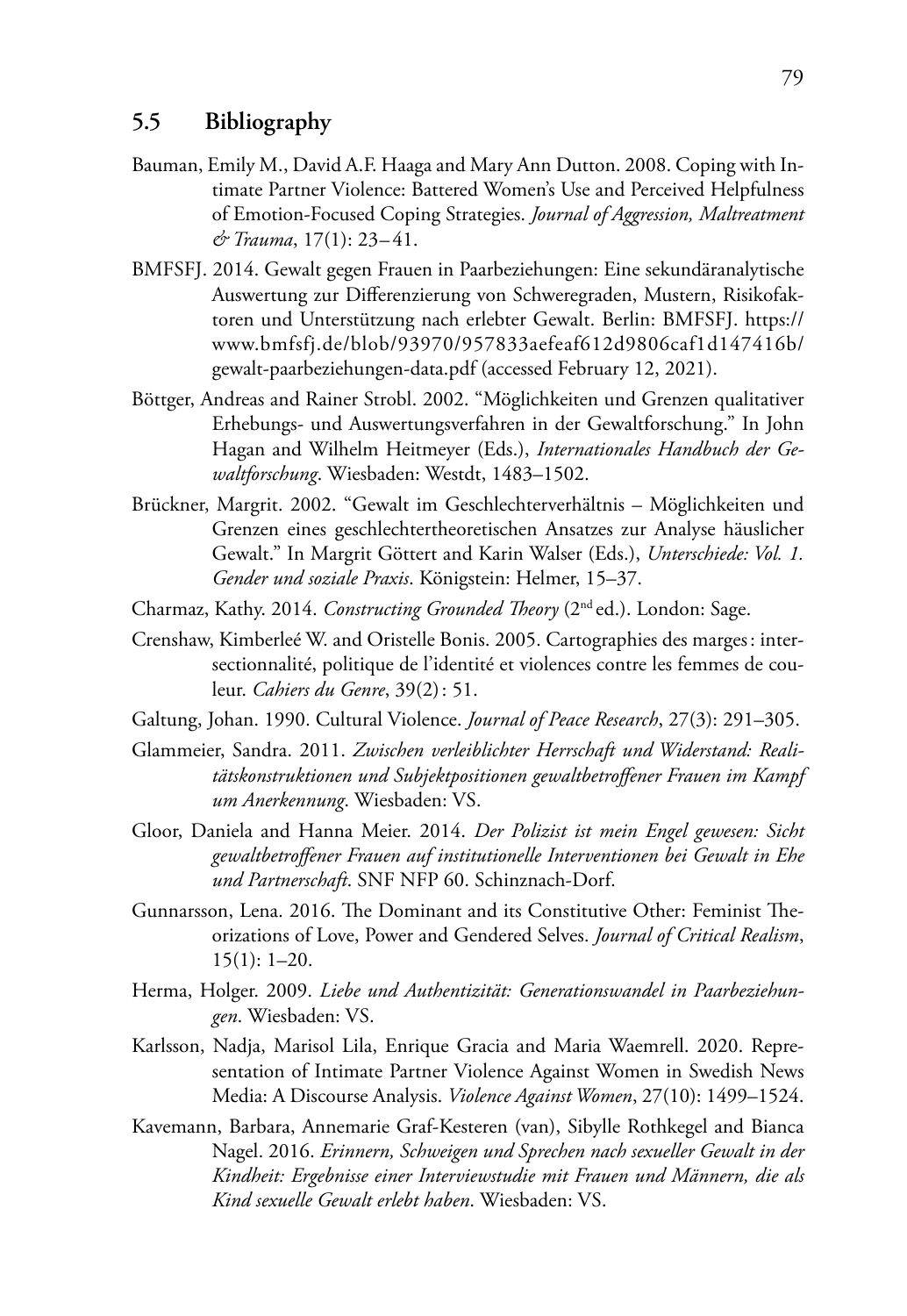- Kersten, Anne. 2015. *Opferstatus und Geschlecht: Entwicklung und Umsetzung der Opferhilfe in der Schweiz*. Zürich: Seismo.
- Khazaei, Faten. 2019. *Manufacturing Difference: Double Standard in Swiss Institutional Responses to Intimate Partner Violence*. Neuchâtel: [unidentified publisher], Print.
- Nef, Susanne. 2020. *Ringen um Bedeutung: Die Deutung häuslicher Gewalt als sozialer Prozess*. Weinheim: Beltz Juventa.
- Pease, Bob. 2019. *Facing Patriarchy: From a Violent Gender Order to a Culture of Peace*. London: Zed Books.
- Phillips, Anne. (2009). *Multiculturalism without Culture*. Princeton: University Press.
- Popitz, Heinrich. 1992. *Phänomene der Macht*. Tübingen: J.C.B. Mohr.
- Reemtsma, Jan-Philipp. 2008. *Vertrauen und Gewalt: Versuch über eine besondere Konstellation der Moderne*. Hamburg: Hamburger Edition.
- Reuter, Julia. 2002. *Ordnungen des Anderen. Zum Problem des Eigenen in der Soziologie des Fremden.* Bielefeld: transcript.
- Scherr, Albert. 1999. Die Konstruktion von Fremdheit in sozialen Prozessen. Überlegungen zur Kritik und Weiterentwicklungen interkultureller Pädagogik. In: Doron Kiesel and Ursula Boos-Nünning (Eds.), *Die Erfindung der Fremdheit. Zur Kontroverse um Gleichheit und Differenz im Sozialstaat.* Frankfurt a.M.: Brandes u. Apsel (Wissen & Praxis, 86), 49–67.
- Schröttle, Monika. 2011. Perspektiven der Anti-Gewalt-Politik: Frauenhausfachforum. [https://docplayer.org/26021109-Perspektiven-der-anti-gewalt-politik.](https://docplayer.org/26021109-Perspektiven-der-anti-gewalt-politik.html) html (accessed November 17, 2021).
- Sokoloff, Natalie J. and Ida Dupont. 2005. Domestic Violence at the Intersections of Race, Class, and Gender: Challenges and Contributions to Understanding Violence Against Marginalized Women in diverse communities. *Violence Against Women*, 11(1): 38–64. https://journals.sagepub.com/ [doi/10.1177/1077801204271476 \(accessed December 10, 2020\).](https://docplayer.org/26021109-Perspektiven-der-anti-gewalt-politik.html)
- Song, Sarah. 2009. *Justice, Gender, and the Politics of Multiculturalism*: Cambridge University Press.
- Staudigl, Michael. 2012. "Zur Phänomenologie zwischenmenschlicher Gewalt. Methode – Problematik – Perspektiven." In Gerrit Jan van der Heiden (Ed.), *Studies in Contemporary Phenomenology: Investigating Subjectivity: Classical and New Perspectives*. Boston: Brill, 55–77.
- Velho, Astride and Oscar Thomas-Olalde. 2011. "Othering and its Effects: Exploring the Concept." In Heike Niedrig and Christian Ydesen (Eds.), *Interkulturelle Pädagogik und postkoloniale Theorie: Vol. 2. Writing postcolonial histories of intercultural education* (pp. 27–51). Frankfurt a.M.: Lang, 27–51.
- Villa, Paula-Irene. 2011. *Sexy Bodies: Eine soziologische Reise durch den Geschlechtskörper*. Wiesbaden: VS.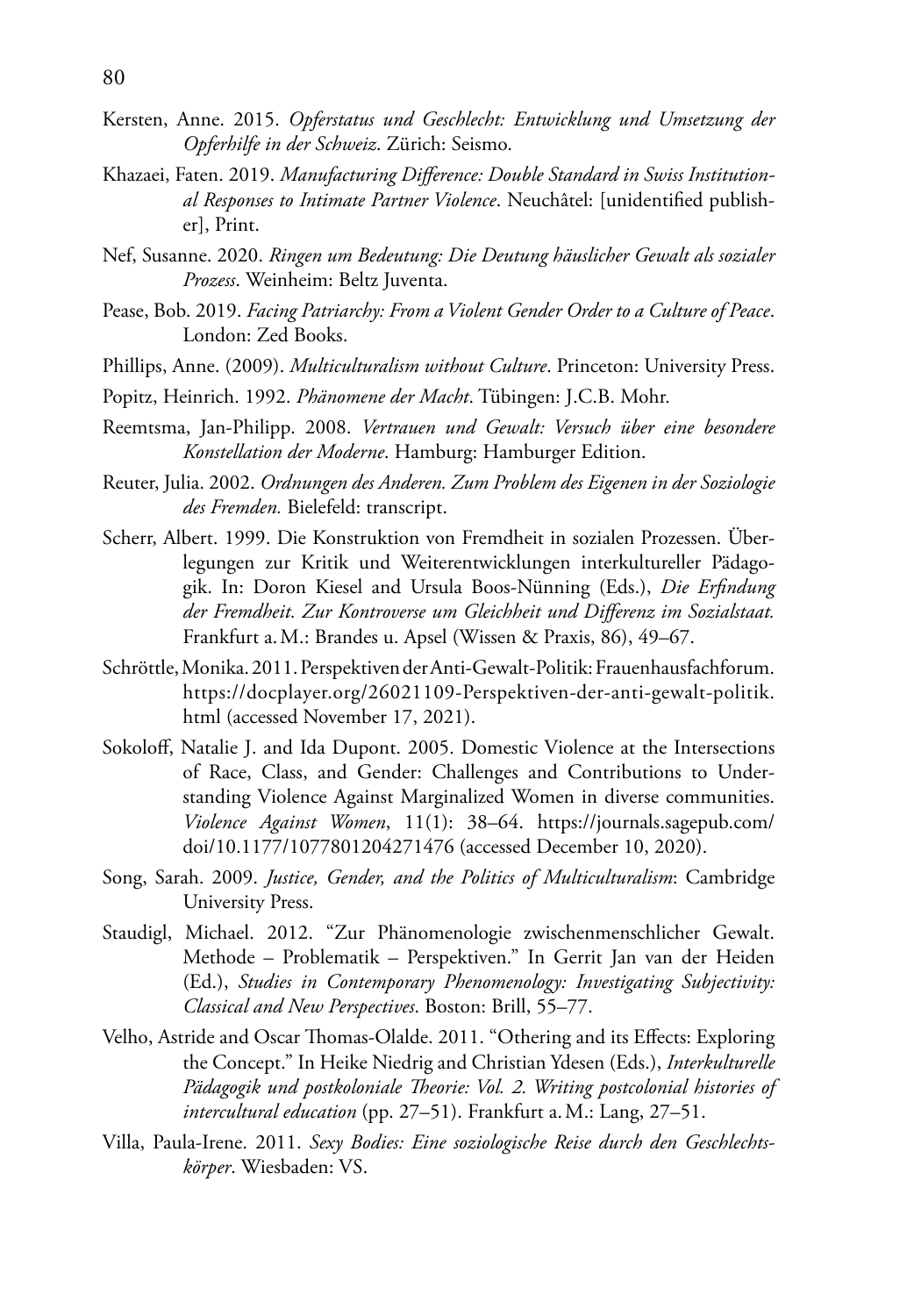# **6 Tracing the Violence of Hegemonic Silence: The (Non-)Representation of Women's Suffrage in Theories on Swiss Democracy since 1971**

*Katrin Meyer*

In times of the Covid-19 pandemic, the fragility of democratic rights is experienced, criticized, and discussed in many ways worldwide. Indeed, there is a long tradition in theories of democracy to highlight the fact that states of emergency and exception are the ultimate threat to the democratic participations of broad sections of the population. But not only states of exceptions can be at odds with democratic rights. Also legal democratic structures can be considered undemocratic as it shows in the case of Switzerland where Swiss women were excluded from suffrage rights on a national level until 1971. This exclusion not only did last for decades, but also was formalized and reproduced in the 20<sup>th</sup> century by various legal procedures, authorized by the parliament, the executive power, the jurisdiction, and last but not least, the Swiss male voters who denied their female co-citizens their equal political rights by several popular votes on the cantonal and national level.

Given this long tradition of a normalized exclusion of Swiss women from formal political rights, it seems to be especially important to understand more about the political, i.e. *democratic* conditions that made this exclusion possible. This is an important issue for today's normative democratic theories that are committed to justice and advocate against *any* forms of political inequality and exclusion. Theories of Swiss democracy should therefore carefully analyze and reflect on the political conditions of exclusion *and* inclusion of women's suffrage in Switzerland before and after 1971. How did the political integration of Swiss women change the institutions of Swiss democracy? How did it affect basic normative principles of Swiss democracy such as people's sovereignty, direct democracy, constitutional rights, and international law? And finally, what can we learn from this history in order to develop a critical awareness of current political exclusions and ways to overcome them?

These questions were the starting point of my research on how Swiss women's suffrage is represented, analyzed, and examined in mainstream, i.e. representative and influential theories on Swiss democracy today. As a Swiss citizen and raised by a mother who did not have the right to vote until she was 42 years old, my theoretical interests are also personal. How can I feel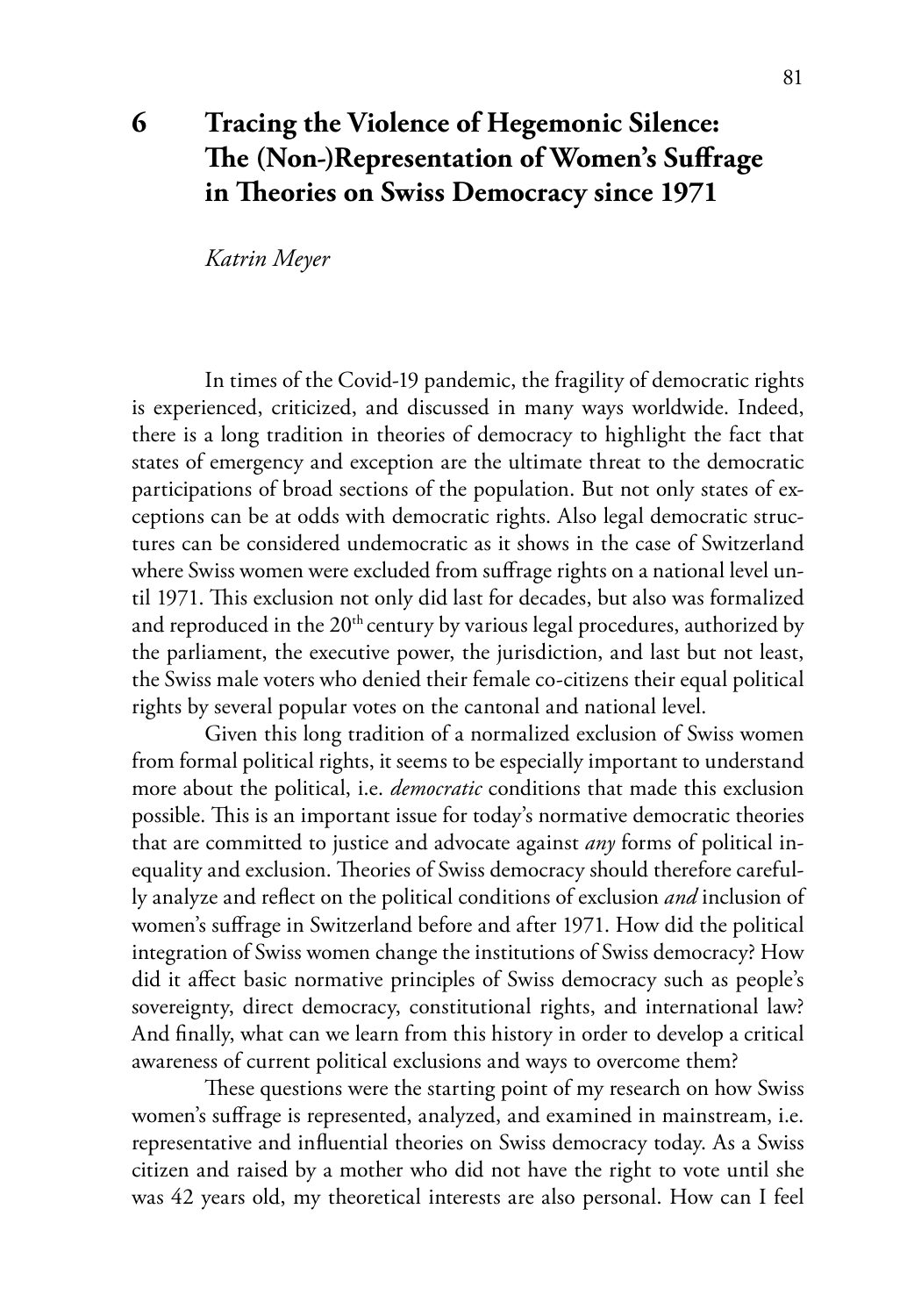at home in democratic institutions if they are not learning from historical exclusions and engaging in critical reflections on how to overcome current and possible future marginalization of social groups? My expectation was to find some answers to my questions and hopes in Swiss academic mainstream literature. I focussed my readings on selected handbooks, student manuals, surveys, and introductions, published between 1974 to 2020, that are representative of research and teaching on the Swiss political system in Swiss-based political science and legal studies (such as Aubert 1974; Aubert 1987; Tschannen 1995; Kölz 1992; Kölz 2004; Linder 2005; Klöti et al. 2006; Linder et al. 2010; Kley 2013; Kley 2015; Ehrenzeller et al. 2014; Vatter 2014; Suter and Kreis 2016; Diggelmann et al. 2020).

What I found in many of these texts was something unexpected, namely—silence.1 It seems that political and legal studies on Swiss democracy—beyond the small field of women's history and feminist political theory—are not deeply committed to the issue of Swiss women's suffrage. They implicitly frame the problem of the exclusion of Swiss women as either a problem of and for women, but not for Swiss democracy in general, or as a problem, that has contingent historical roots and which is not systematically connected to the fabric of Swiss politics today.

The aim of this paper is to challenge both of these views and to offer a critical perspective that makes this silence speak. I will argue that the silence can be captured as hegemonic and that it implies hidden effects of violence on a discursive, epistemic, and political level. Hegemonic silence is violent insofar as it is violating the personal dignity of women, making them discursively *inexistent*, treating their experiences and perspectives as epistemically *irrelevant* for gaining knowledge on Swiss democracy, and finally by *negating*  their constitutive power for politicising conflicts. The intersection of discursive, epistemic, and political violence also sheds light on the mechanisms of further exclusion of silenced social groups in Switzerland such as racialized groups, refugees, undocumented migrants, poor people, trans\* persons, and many others who do not represent the normalized and "generalized" subject of Swiss citizen and thus are treated as invisible and irrelevant.

As a first step, I will develop my perspective on the silence in mainstream theories on Swiss democracy today by contrasting it with the constellation in the  $19<sup>th</sup>$  and early  $20<sup>th</sup>$  century that can be framed as hegemonic silence on women's *political exclusion*. In a second step, I will identify the forms of hegemonic silence on Swiss women's *political inclusion* in contemporary

I am grateful to many discussions with my colleagues Andrea Maihofer, Noemi Crain Merz, and Fabienne Amlinger on the cultural, political, and social implications of silencing Swiss women's suffrage in Switzerland that reach far beyond the political discourse on democracy.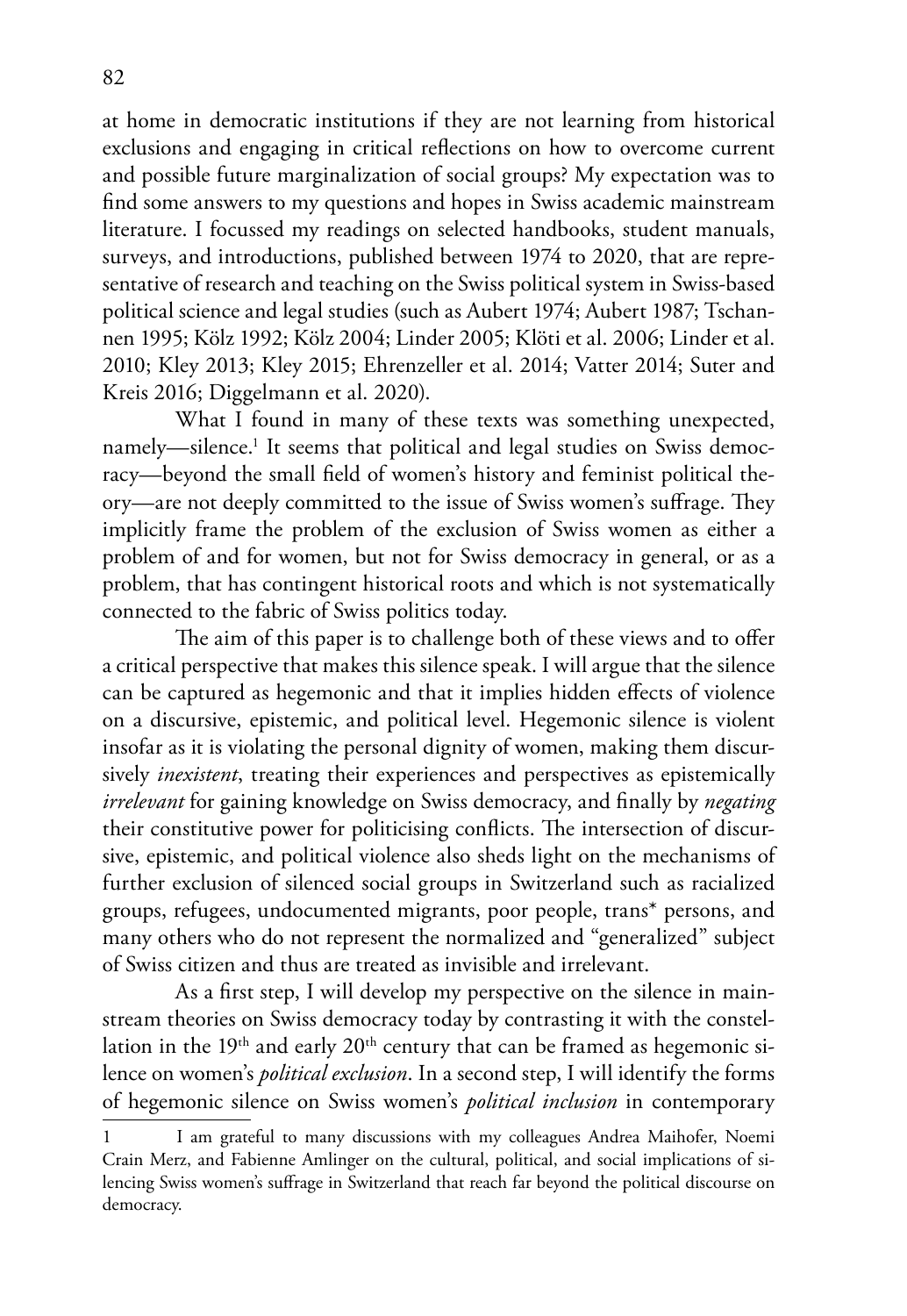mainstream political theories. Its *systematic implications* and *violent dimensions* are discussed in the third and fourth parts. I will argue that breaking up with hegemonic silence on women's suffrage is indispensable for any critical reflection of democracy that strives for inclusive and just institutions and thus, is relevant beyond the case of Switzerland and Swiss women.

## **6.1 Hegemonic Silence on Women's Suffrage in the 19th and 20th Century**

Bringing silence into voice implies some methodological assumptions. One is the hermeneutic insight, that silence is only silence—that is an *expression of meaning*—in the context of a discourse. In order to identify a silence as such, it has to be acknowledged that what is not said, could be said, because it is intelligible—or at least could be made intelligible by a critical perspective. Thus, naming a missing speech as silence is linked to critical hermeneutic analyses that are reading and comparing various texts and discourses, practices and politics, to explore what could be said at a time by whom, and is not, and what this silence could mean in a given context.

It is my claim that silence on women's rights in western politics is always a *hegemonic* silence, giving expression to a widely shared consensus in society regarding gendered power relations and gender norms that are intersecting with race, class, sexuality, religion, and ability. If political hegemony refers and relies, after Antonio Gramsci, on a cultural or "civic" consensus that is based on shared values and world views (Nonhoff 2019, 544 f.) and, which, following Judith Butler (Butler 1997), has to be maintained by everyday discourse and practice, then hegemonic silence is stabilizing and reproducing this consensus exactly by the form of *not* speaking about it. Instead of launching discussions and exposing justifications that could bring the contingent, already always precarious status of social consensus to the fore and raise doubts and critical questions, silence becomes a form of reaffirming the normal and consensual state of the art. Hegemonic silence is thus depending on practices of *silencing* critique and resistance which remain invisible and unnoticed.

In the long 19<sup>th</sup> century, women's suffrage in Switzerland is treated in the Swiss constitution and in theories on law, democracy, and the state mostly with silence. As an example of many, in the early  $19<sup>th</sup>$  century Swiss philosopher and politician Ignaz Paul Vital Troxler passionately advocates for what he calls the "sovereignty of the people", without ever referring in a single one of his texts to women's political rights (Meyer forthcoming). His silence echoes the position of Jean-Jacques Rousseau who does not mention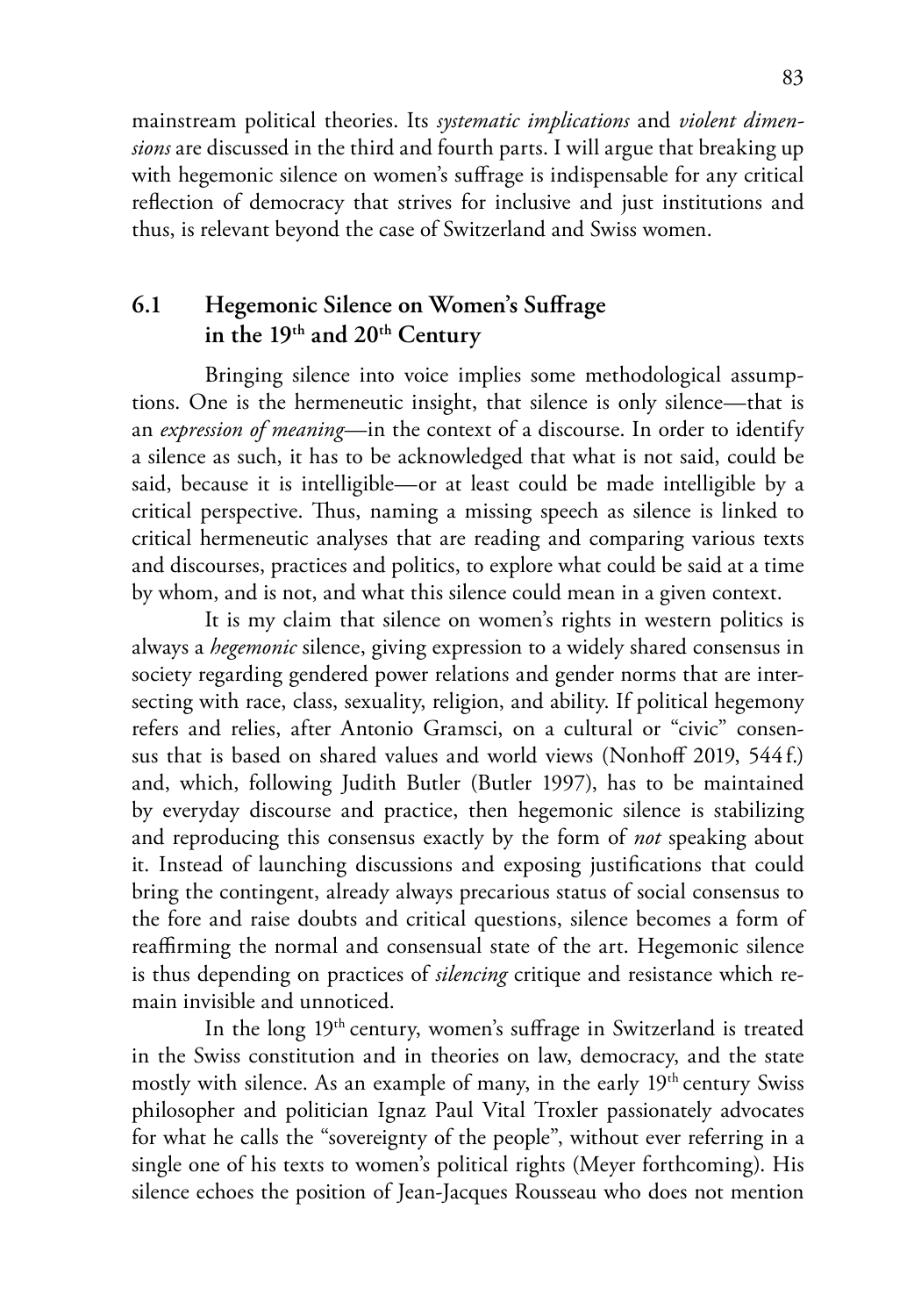women's rights in *Contrat Social,* his foundational text for modern democracy. Nevertheless, there is no doubt about what this silence means. Indeed, there are too many philosophical texts, from Aristotle to Hegel and Kant that make the discourse behind the silence explicit. They deliver justifications why (free) women should be subordinated or completely excluded from the realm of politics, be it due to their specific female virtues, their social or economic position, their lack of reason, their (biological) nature, or their reproductive tasks (Appelt 1999). These gendered reasons are intertwined and overlapping—sometimes also in conflicting ways—with justifications along with class, religion, ethnicity, and ability that excluded further social groups from the political and social rights of (Swiss) citizenship and that are in part working until today (Redolfi et al. 2009; Dos Santos Pinto 2019; Michel 2015; Kristol and Dahinden 2020).

Even if we interpret explicit misogynistic explanations of the  $19<sup>th</sup>$  century as a sign that women's political exclusion was not as evident as it looks like from today's point of view, i.e. that it had to be justified especially after the decline of the *ancient régime* and the establishment of the norm of democratic egalitarian structures and the growing feminist struggles for women's rights in Europe and USA (Mesmer 1988; Wecker 1998; Maihofer 2001; Gerhardt 2019; Voegeli 2019), there can be no doubt that the formal political exclusion of women in the 19<sup>th</sup> century became a tacit consented hegemonic practice. The political institutions worldwide, in nation-states as well as in colonized countries, quasi "naturally" deprived women from their political rights. Exceptions to this general rule happened only on a local or regional level (Braun Binder 2012, 149; Hangartner 1994, 133).

In the Swiss constitution of 1848 resp. 1874, women's exclusion from politics was considered so evident and was broadly acknowledged that it had not to be mentioned as such. Article 4 stated that "all Swiss are equal before the law": "Alle Schweizer sind vor dem Geseze [sic!] gleich." (Kley 2013, 500). This only could be understood as "all Swiss *men* are equal before the law". Such was the judgement of the federal court in 1887 against the appeal of the jurist Emilie Kempin-Spyri who claimed equal rights for women by referring to article 4 (Mesmer 2009, 88 f.). The implicit masculinity was also true for article 74 of the Swiss constitution from 1874 that stated that each Swiss ("jeder Schweizer") has the right to vote under certain conditions (Kley 2013, 506). Based on article 74, Swiss women were excluded from general suffrage without any need for the male gender to be explicitly articulated as a basic condition for political rights.

In the early 20<sup>th</sup> century, Swiss women's organization strongly advocated for women's suffrage; in 1929, with support of unions and the left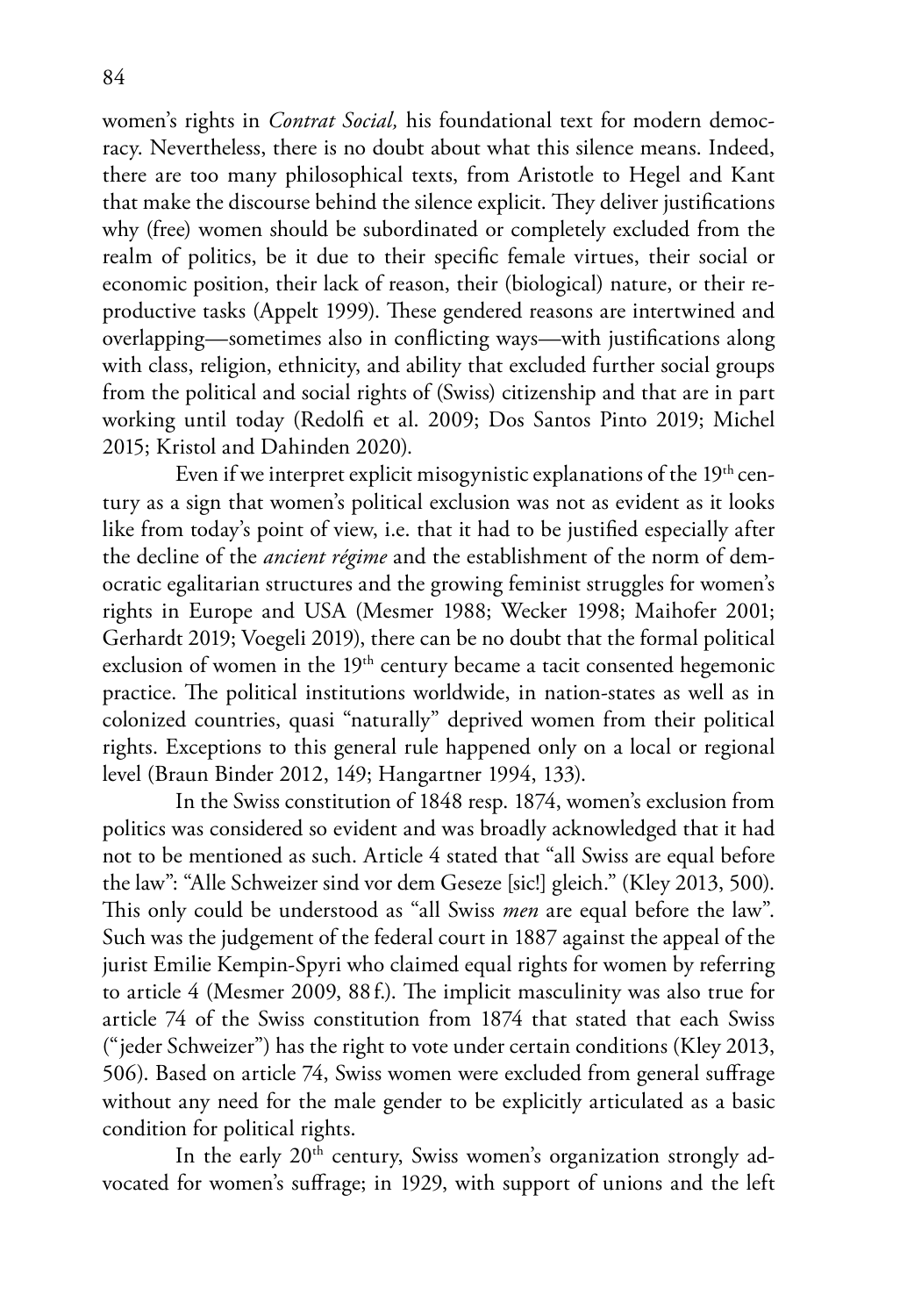parties, they deposited a petition for suffrage rights at the government with 248,000 signatures. But the Federal Council actively blocked the political claim for more than twenty years and as one newspaper remarked "buried it silently" (Linder et al. 2010, 268; in detail Voegeli 1997, 71–105), obviously backed up by wide parts of the society who supported conservative gender roles. Consequently, when in 1959 there was, finally, a first popular vote on Swiss women's suffrage on a national level, those who opposed the vote did not have to speak out loudly against it (Linder et al. 2010). They could trust the gendered political order in its hegemonic power that invariably supported continuity. And they were right. Women's suffrage was denied by two-thirds of the Swiss male voters in 1959.

Despite a select few Swiss legal scholars who were explicitly in favour of women's suffrage—such as Carl Hilty in the 19<sup>th</sup> or Werner Kägi in the 20th century—an ongoing silence on women's suffrage in mainstream academic theories on Swiss democracy can be observed even in the 1950s and 1960s. When in 1963, the famous Swiss professor of constitutional law Hans Huber talked to a German academic audience about the strengths and weaknesses of Swiss democracy, he did not say a single word about Swiss women's missing suffrage rights (Huber 1971). Whatever his personal reasons may have been, whether Huber found the exclusion reasonable, "natural," or maybe just irrelevant, his silence speaks volumes about the normalization of Swiss women's political exclusion still at that time.

This picture changed completely on February 7, 1971, when Swiss women's right to vote was granted in a popular vote by two thirds of Swiss male voters. The reasons for the—compared to other countries—late establishment of women's suffrage in Switzerland are widely analyzed in feminist political theories, gender, and women's history studies. Most of those studies refer to a combination of conservative gendered cultural and political norms, direct democratic institutions, and nationalist masculinist politics in the context of World War Two that were all together hampering gender equality and women's political rights; (Blattmann and Meier 1998; Hardmeier 1998; Hardmeier 2004; Ludi 2005; Mesmer 2007; Stämpfli 2000; Studer 2003; Studer 2014a; Studer 2014b; Voegeli 1997; Wecker 1998). Some reasons for the change in the hegemonic constellation since the 1960s were related to what now is counted as the politically "normal" gender order in Switzerland that came along with increasing political rights granted to women in many cantons since 1959. Another reason was the emergence of a new hegemonic identity of a Swiss citizen that was—at least in the German-speaking parts of Switzerland—among others built in the opposition to "foreigners" and "guest workers" ("Gastarbeiter") and formed strong separation lines between "the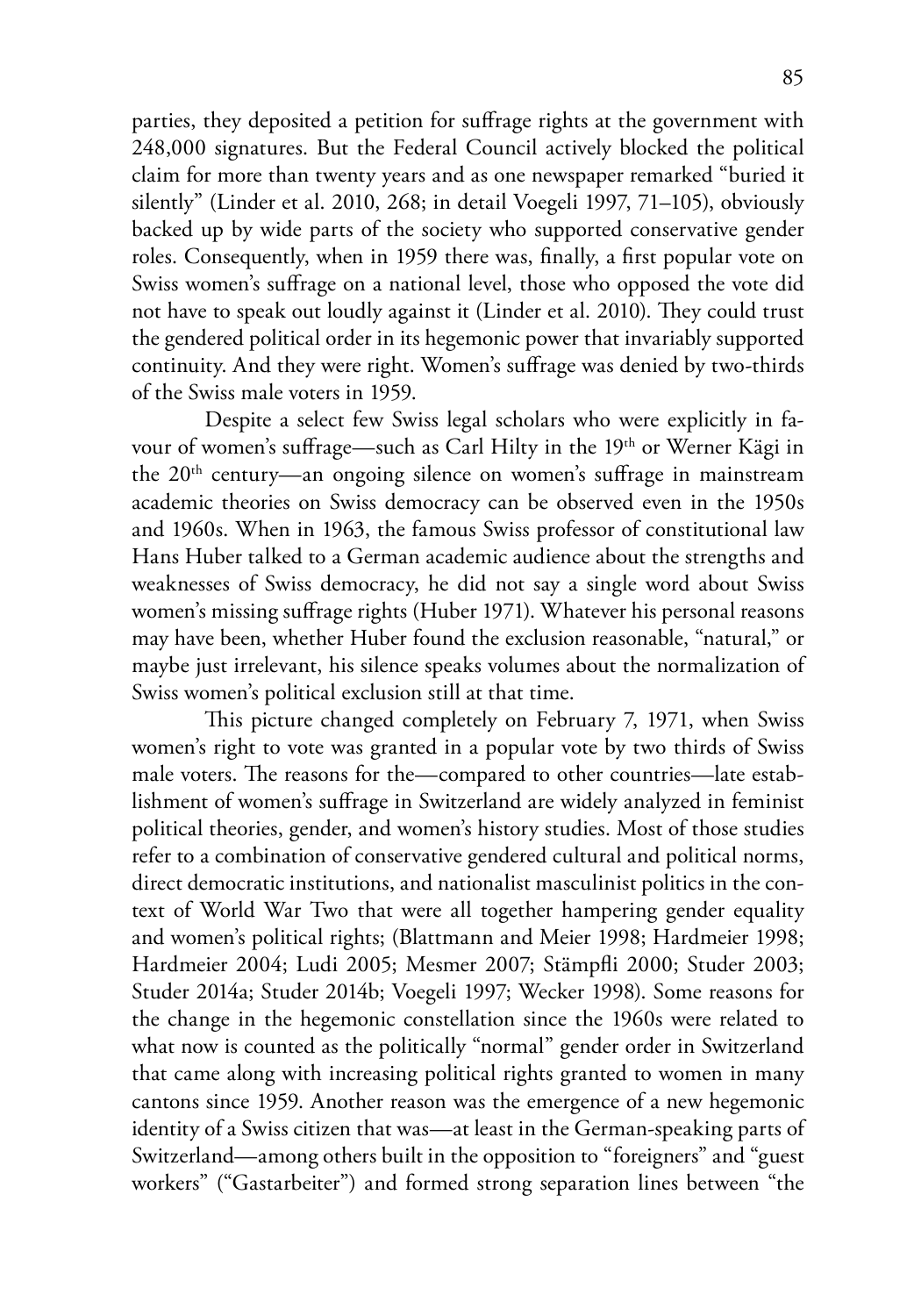Swiss people" and "the other" that motivated Swiss men to recognize Swiss women as fellow citizens (Mesmer 2007, 315).

How then, we might ask, is this new constellation regarding Swiss women's suffrage reflected in the literature on Swiss democracy today?

## **6.2 Hegemonic Silence on Swiss Women's Suffrage in Democratic Theories Since 1971**

Surprisingly enough, the introduction of women's suffrage in Switzerland is treated in many of the analyzed mainstream political theories *after* 1971 in a very similar way as *before*, that is: mostly with silence. *Silence* does not mean that the words "women's suffrage" are not evoked at all in a historical survey of Swiss democracy. Instead, I define as "silence" any form of representation that is capturing women's suffrage in Switzerland in such a minimal way that its relevance for Swiss democracy today is left blank. By silencing the topic of women's rights, we are told a story about Swiss democracy in which women's exclusion *and* inclusion have no weight.

In the literature I analyzed, Swiss women's suffrage is treated with silence in different degrees. Some texts ignore the topic completely (Aubert 1987). Others mention it briefly as one element in the history of equality (Ballmer-Cao 2006). Only a few texts dedicate its own chapter or a subchapter to the issue (Kölz 2004, 783–796; Schmid 2020, 300–313; Linder 2005, 61f.).

Even if presented as an integral element of Swiss democracy, most texts present the issue of women's suffrage only shortly and superficially. Seldomly, they provide information about political alliances and struggles that treat the issue of women's suffrage as a genuinely political one, omitting the depiction of the women's movements as socially and politically important actors. This picture often becomes a contrasting example of the representation of the workers' movement as an influential and central political force in the  $20<sup>th</sup>$  century (Suter and Kreis 2016). Another wide literature gap is the influence of Swiss women's suffrage on the political agenda, the organizations of parties, and the political personal in parliament. If mentioned at all, the political effects of the suffrage right since 1971 are mainly discussed from the perspective of individuals in regard to quantitative data (as an exception Senti 1994; Kley 2013, 408– 410)—and therefore unfortunately as a change for the worse. Women's suffrage is the reason for the lower voter turnout after 1971 (Aubert 1974, 99; Vatter 2014, 134) as well as for the lowering of political party membership since that year (Ladner 2006, 333).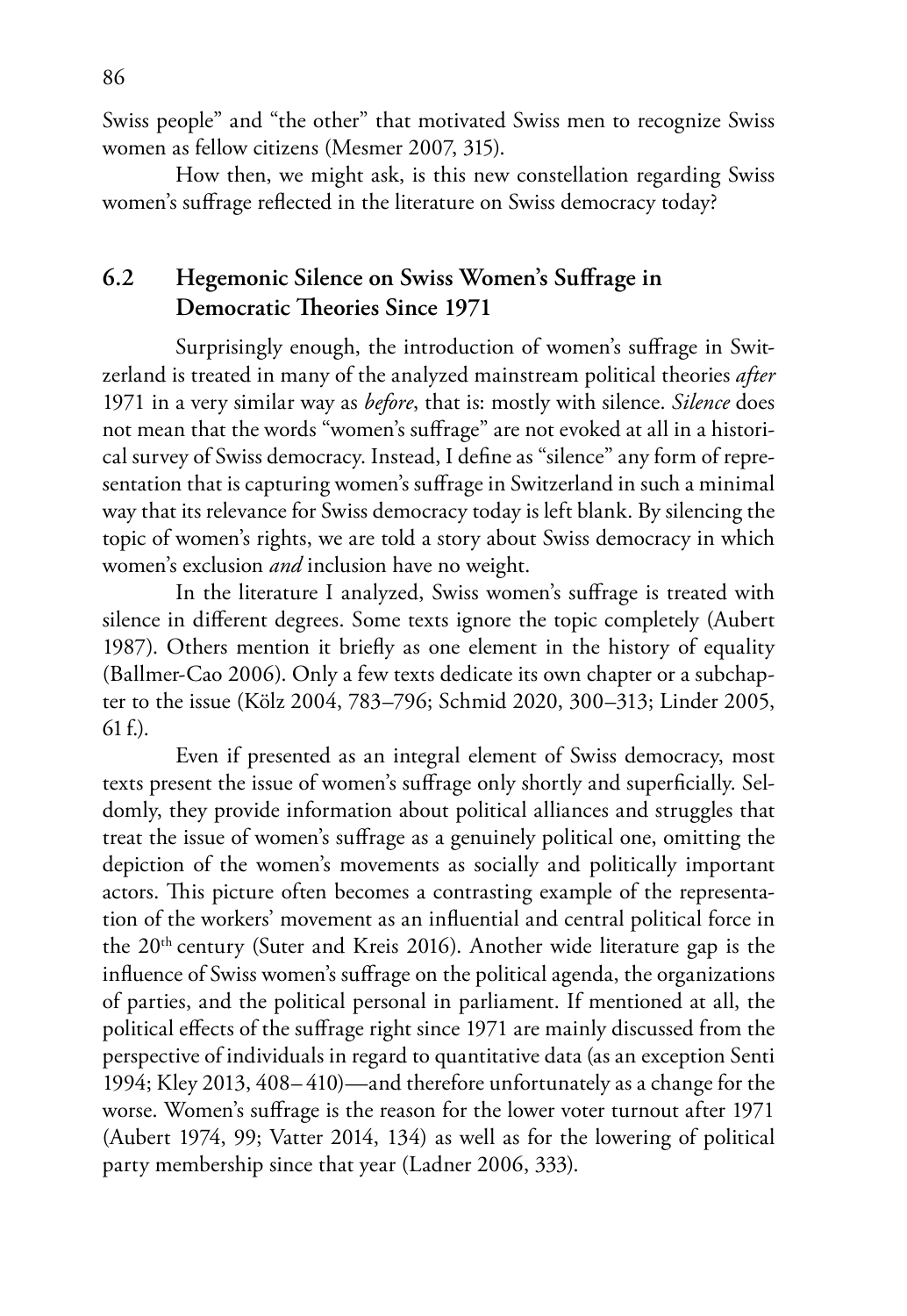Framed in this way, the effects of women's suffrage on constitutional rights and gender equality in civil law after 1971 are not reflected. In fact, granting equal political rights for men and women in 1971 made it possible to establish equality between men and women as a constitutional right in article 4 in the Swiss constitution in 1981. And based on article 4, the Swiss federal government could force the canton Appenzell-Innerrhoden in 1990 to grant Swiss women's suffrage on a cantonal level. Thus, the principle of gender equality trumped the sovereignty of the canton in an inner-cantonal issue, which was a radical break with a basic principle of the Swiss federal system.

Furthermore, general reflections on democratic concepts and principles from the perspective of women's rights are rare in mainstream political theories. Even if the democratic exclusion of women is acknowledged as conceptually and normatively problematic, the issue is not explained or analyzed any further (Schwingruber 1978, 75; Brühlmeier and Vatter 2020, 381 f.). A paradigmatic example is the 550-pages-long in-depth study on a normative understanding of direct democracy in Switzerland that is reflecting on women's suffrage only in a small, one-page-long paragraph under the title "Nachlese zum Frauenstimmrecht" ("gleanings to women's suffrage") (Tschannen 1995, 47-48). The rhetoric of appendix in this title underlies that the history of women's suffrage is only marginal for developing a concept of Swiss democracy.

And least, and consequently to the above described forms of silencing women's rights, (feminist) studies on women's suffrage are mostly ignored in the analyzed mainstream literature.

Despite these lacks and voids on an analytic level—and seemingly in contrast to it at first glance—, all mainstream theories on Swiss democracy that I consulted fully support Swiss women's political inclusion and interpret their former exclusion as a democratic deficit and moral wrong. Vatter explicitly advocates this position by criticising the defeat of Swiss democracy regarding the political integration of Swiss women and foreigners (2014, 30 (FN 2), 372, 548, 552). Other authors call Switzerland before 1971 a "half democracy" (Linder 2005, 55; Linder et al. 2010, 683). Even Aubert—though not without ambiguity—describes the political exclusion of Swiss women as a "petit 'scandale'" (1974, 67).

This position is not self-evident, considering the fact that many conservative groups in Switzerland were reluctant to introduce women's suffrage until at least the 1990s. In contemporary academic writings, however, the formal political inclusion of Swiss women seems so obvious that the issue is not even worth wasting too many words on it. Such rhetoric of silence is anticipated by Swiss legal scholar and politician Max Imboden. In his famous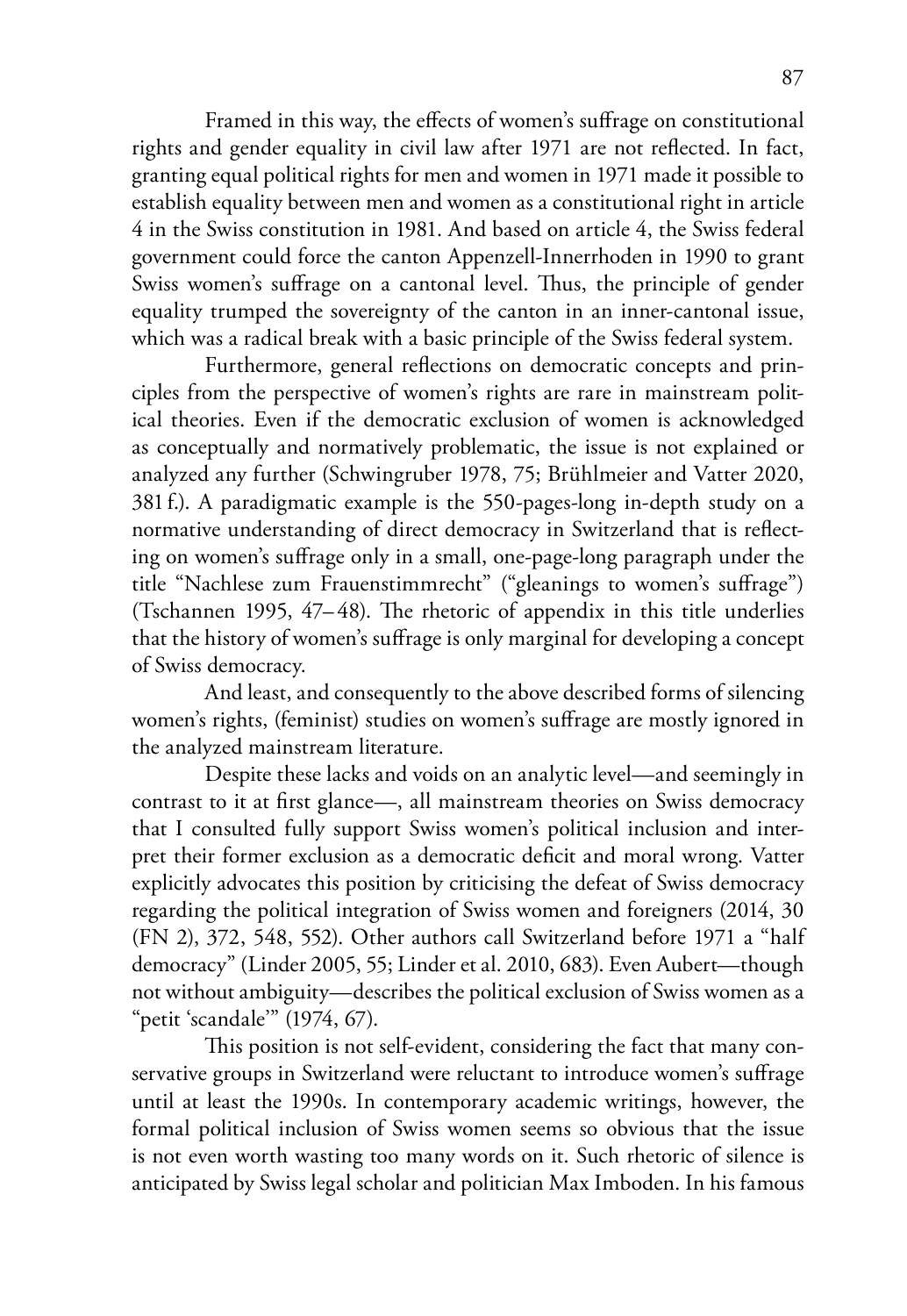pamphlet *Helvetisches Malaise* from 1964, he ends his chapter on missing popular rights ('Fehlende und fragwürdige Volksrechte', 289–293) calling on Swiss men to finally eliminate their Helvetic male privilege that no one believes is justified anymore "as silently and as quickly as possible". (Imboden 1971, 293 – my translation) Indeed, shortly after these words were written, Swiss women's suffrage was established "silently and quickly". The silence has dominated mainstream academic and political discourses ever since.

It is obvious that the hegemonic implications of this silence are radically different from those in the  $19<sup>th</sup>$  and mid  $20<sup>th</sup>$  century, both of which reproduce a consensus on women's political *exclusion*. Today, the silence captures the evidence of their *inclusion*. Nevertheless, this silence implies seminal problematic dimensions as I will elaborate in the next chapter.

#### **6.3 Who Constitutes the Demos?**

In order to decipher the silence in many Swiss mainstream theories on Swiss women's suffrage in more detail, it is helpful to focus on its systematic aspects. Can the meaning of hegemonic silence be interpreted not only as an expression of what is evident and normal, but also what is unimportant and irrelevant?

Indeed, there is good reason to pursue this interpretation of irrelevance further. Much of the literature that I analyzed takes for granted that the inclusion of Swiss women's suffrage did not substantively change the basic constitutional and procedural institution of Swiss democracy. In a paradigmatic expression, the *Handbook of Swiss Politics* (Klöti et al. 2006) states that the 20th century only brought "small modifications" ("geringfügige Modifikationen") in regard of the institutional development of popular rights in Switzerland (Linder 2006, 105; similar Linder et al. 2010, 676; Vatter 2014, 347). In this light, the establishment of Swiss women's suffrage rights in 1971 does not represent a qualitative or fundamental change of Swiss democratic institutions, though its denial may be qualified as non-democratic. Because the exclusion of Swiss women has been overcome with time, similarly to other groups that were excluded based on religion, property, and abilities, the political inclusion of excluded groups can be considered as proof of the continuity of Swiss institutions since 1848 that enabled the process of linear democratization.

Of course, this perspective is plausible in many ways. Swiss democratic institutions after 1971 are mostly the same as before 1971, and they are comparable to other democratic states that have granted women's suffrage earlier. Thus, the historical process of *quantitatively* expanding democratic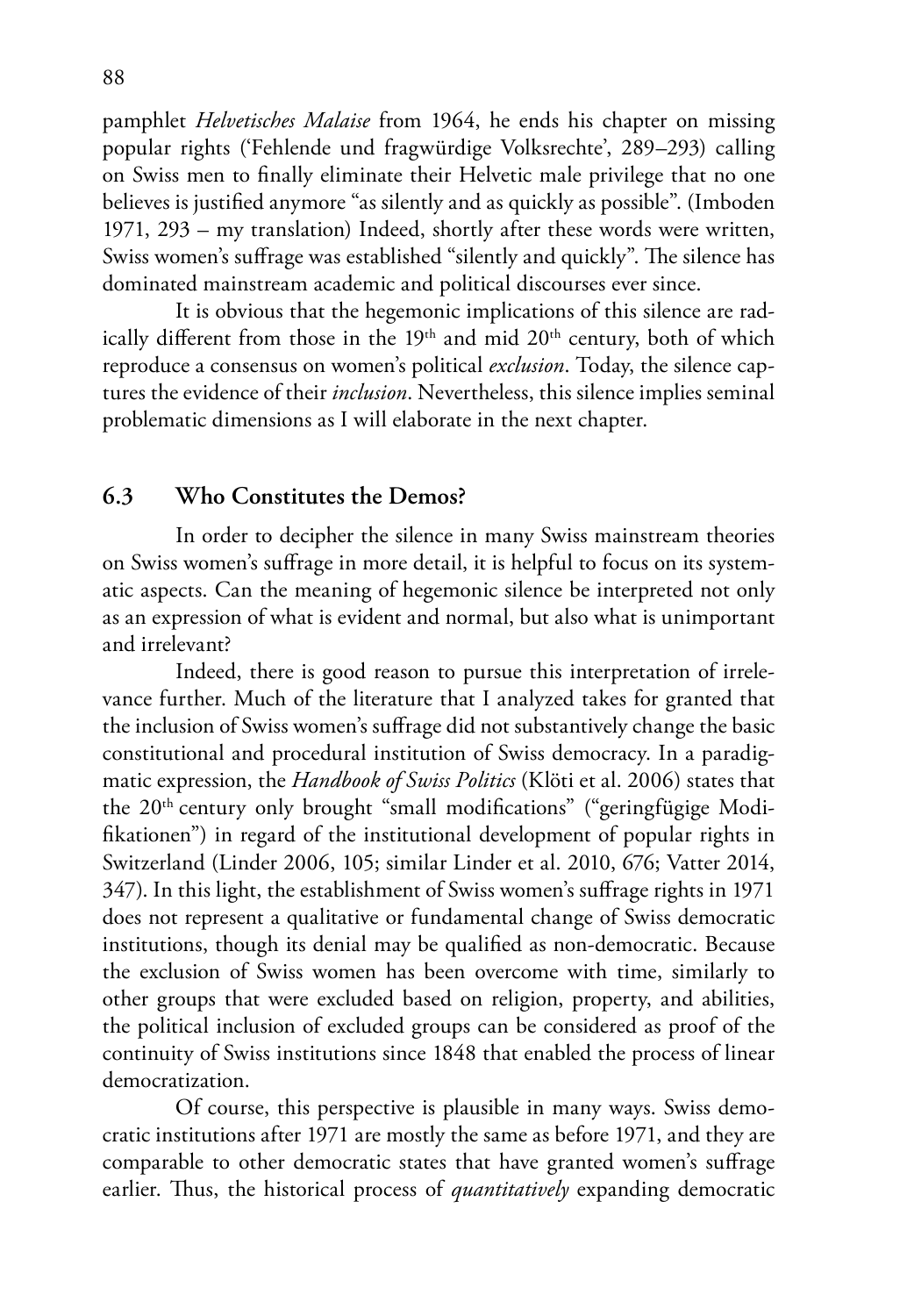rights seems to take place without a *qualitative* change of Swiss democratic institutions and is therefore *institutionally irrelevant*.

Nevertheless, there is a fundamental part missing in this picture as developed by most contemporary liberal democratic theories. When I presented an earlier version of this paper at a conference of SWIP in Bern, my audience's anger and emotional reaction on the citation from the *Handbook of Swiss Politics* heightened my awareness of this lack and further helped me to integrate it into my analysis.

The fact that Swiss women's political inclusion was called institutionally *marginal* seemed to violate a basic intuition about what counts as relevant democratic institutions and procedures, namely the institution of "the people"—the *demos*—as constitutive and legitimizing power of state politics, and the procedure of the so-called "general suffrage". Especially in Switzerland, the concept of *people's sovereignty* seems genuinely important for the development of direct democratic procedures (Aubert 1974, 91; Kölz 1992, 303–320; Boillet 2020, 1657; Schmid 2020, 292–297). In order to be counted as democratic, "the people" must be representative in number and recognize the formal political equality of its members beyond all feudal hierarchies (Aubert 1974, 92f.; Tschannen 1995, 497). Both criteria define what in Switzerland since 1848 is qualified as "general suffrage" and what turns a subject into a citizen (Kägi 1956, 43). Therefore, all questions that are related to limitations, conditions, and transformations of this basic legitimizing institution deserve intensive theoretical reflection.

The fact that until 1971, (Swiss) women were counted neither for the institution of general suffrage nor for constituting a representative *demos*, their exclusion *and* inclusion makes evident a constitutive problem of (Swiss) democratic procedures. It shows that the recognition of basic democratic rights, such as equal representation and political liberty, that are considered as the normative foundation of liberal democracy, nevertheless depends on contingent conditions that define who counts as democratic subject and who does not. In Switzerland, this systematic problem could not be solved by the positive outcome of the 1971 popular vote because its problem was the procedure of voting itself. The fact that the democratic rights of Swiss women were depending on Swiss men's decision alone, highlights the problem that the sovereign power of "the people" *can* clash with the recognition of universal—or constitutional—rights. This constitutional conflict becomes manifest in the seminal expertise of Werner Kägi who states that the political exclusion of Swiss women is violating the principles of the Swiss constitution and the necessity of their inclusion can be systematically deduced from the constitution. He even goes so far as to denounce contemporary Switzerland as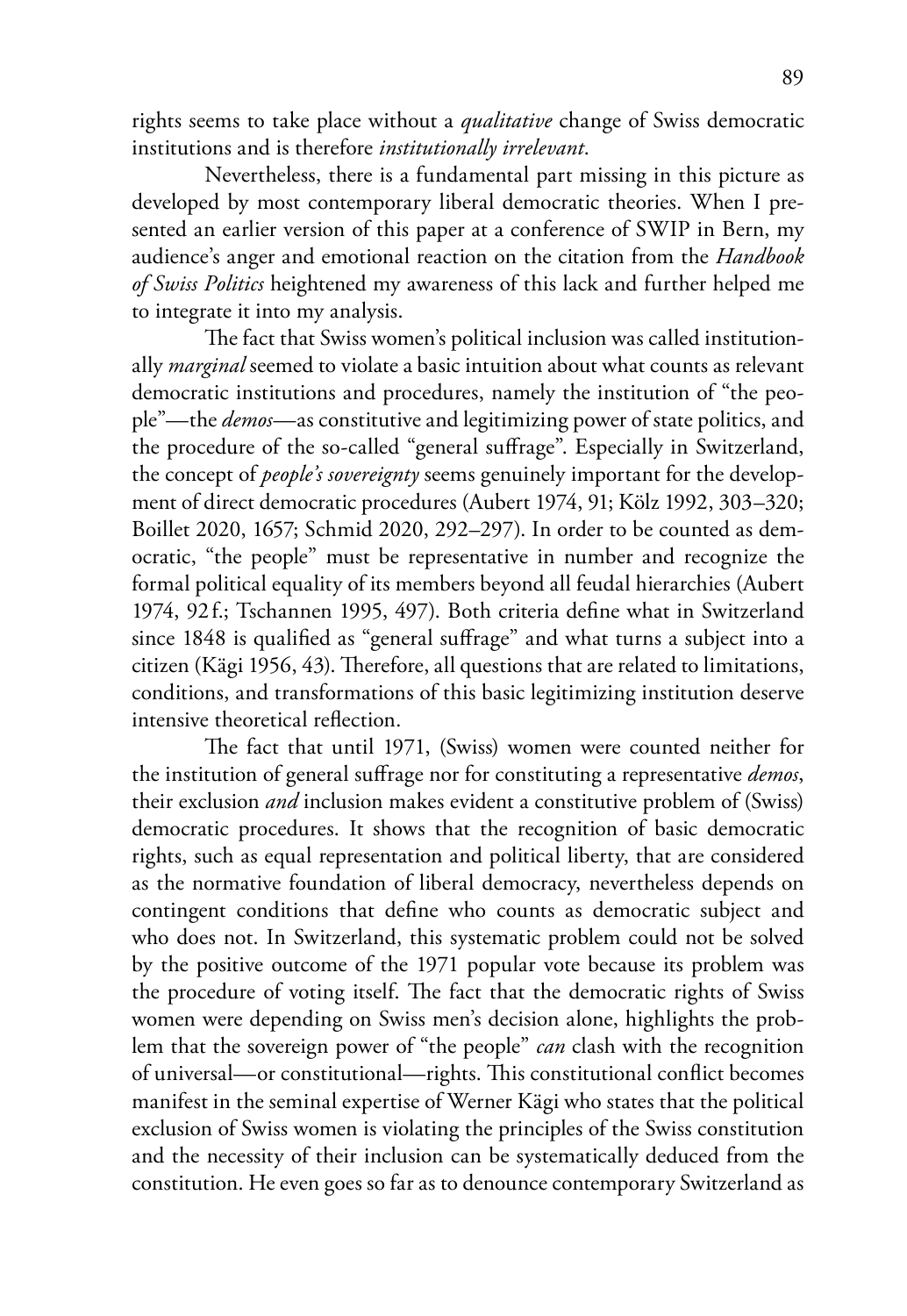"privilege state" ("Privilegienstaat") (1956: 47) that at his time paradoxically could not be qualified as democratic anymore (48). Nevertheless, he declares that the question on women's suffrage has to be decided by the male voters because the question is too important for Swiss democracy, and voting would be the only legally correct procedure in this situation (Kägi 1956, 53f.). Thus, the constellation of 1971 can serve as a concrete and paradigmatic example of a problem that is discussed in political philosophy as "double paradox of democracy": the first paradox refers on the potential conflict between recognizing universal rights and people's sovereignty as the legislative power. The second refers to the impossibility of the *demos* to decide democratically who belongs to the *demos* (Benhabib 2008, 41; Mouffe 2008, 20ff.).

Obviously, this paradox is relevant still today, its relevance becomes evident whenever the claim for granting democratic rights to social groups that are formally excluded such as foreigners living in Switzerland, is taken up. Thus, the democratic paradox calls into question the concept of "people's sovereignty" in many ways (Meyer 2016a). Because in the context of the nation-state, the concept of "the people" already always implies a socially contingent group, their claim on legitimate and unbounded sovereign power can and must be scrutinized in order to understand and improve the legitimation of democratic politics.

In the literature that I analyzed, the fundamental questions regarding the conflicts and paradoxes of Swiss (direct) democracy that are connected with the 1971 vote, are not reflected at all, and if mentioned shortly, not discussed as a systematic and conceptual democratic problem, but instead often framed as a simple problem of dealing with the "irrationality of the (male) people" (Hangartner 1994, 134) and which might be responsible for effects of retardation regarding the protection of basic rights (Vatter 2014, 372). By focusing on the outcome of votes, these interpretations do not capture the basic democratic conflict of the vote itself. And conversely, where current theories on Swiss democracy observe a growing awareness of a potential clash between basic democratic rights and democratic institutions, they are not discussed and reflected in relation to Swiss women's suffrage but defined as a recent problem arising since the 1990s only and mostly related to initiatives of right-wing Swiss People's Party (SVP) that is violating the constitutional rights of religious minorities and foreigners (f.e. Christmann 2012, 105; similar Ehrenzeller and Nobs 2014, 2431 f.).

Why is that? The only answer that can be given is that most mainstream theories of Swiss democracy *after 1971* still do not count women and women's rights as constitutive for Swiss democracy. This becomes evident in Aubert's question concerning the representative size of the "people" (corps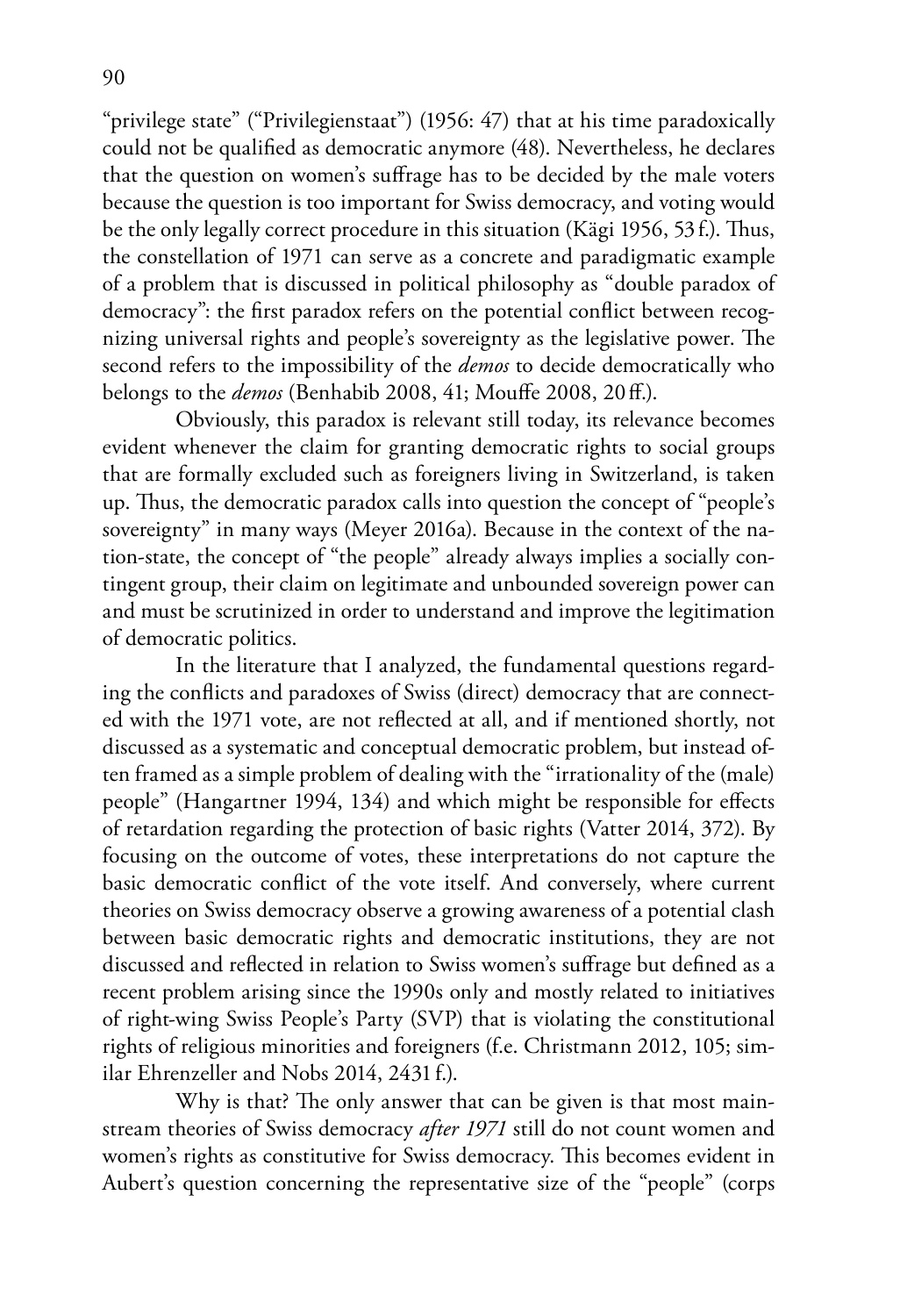electoral): "School question: from when can we speak of democracy? Approximate answer: before women's suffrage, when the fraction is one quarter; with women's suffrage, when it is one half." (Aubert 1974, 92f. – my translation) The citation makes manifest that in the "calculation exercise" of the school of liberal democratic theories, women or other marginalized groups are not counted *for* constituting the *demos*, but only counted when they are already *in*. This limited and static conception of democracy captures, in the words of Jacques Rancière, "the rights of those who have rights, which amounts to a tautology". (Rancière 2004, 302) Obviously, Swiss women's inclusion in the "corps electoral" after 1971 did not change this circular and tautological concept of democratic rights. Those who are not counted as part of the *demos* until today will also remain invisible and irrelevant in the future.

#### **6.4 The Violence of Hegemonic Silence**

Violence can be defined as a social practice that is a punctual or structural negation of the status of persons as human beings by treating them as "things" (Weil 1965)—be it by violating their physical or psychic integrity, destroying their agency, or not recognizing their individual and irreducible significance for the commonly shared world (Arendt 2017; Meyer 2016b). In this light, treating an individual or social group in words or deeds as not "counting" can be called violent.

As demonstrated above, most Swiss theories of democracy are not counting (with) women, and in this respect express violence on different levels. First, violence occurs on a *discursive* level, when women in general are silenced and not mentioned in theoretical texts because they are women, and which therefore renders them discursively inexistent. When individual women are overlooked and their agency as activists, voters, and politicians is denied, they disappear from the collective memory, which makes them forgotten as part of the world. It is only thanks to feminist studies that this violent gender-biased amnesia is broken up (Dos Santos Pinto 2013; Amlinger 2017).

Secondly, violence occurs on an *epistemic* level, if the experience of political exclusion and inclusion of Swiss women is marginalized in its relevance for reflecting basic political concepts and institutions of Swiss democracy. By not integrating the perspective of women, their experiences and point of view are theoretically ignored and conceptually downplayed for our understanding of Swiss democracy in past, present and future.

And finally, violence occurs on a *political* level, when in theories of democracy political struggles based on gender differences and inequalities are effaced and denied as constitutive democratic conflicts. By negating gender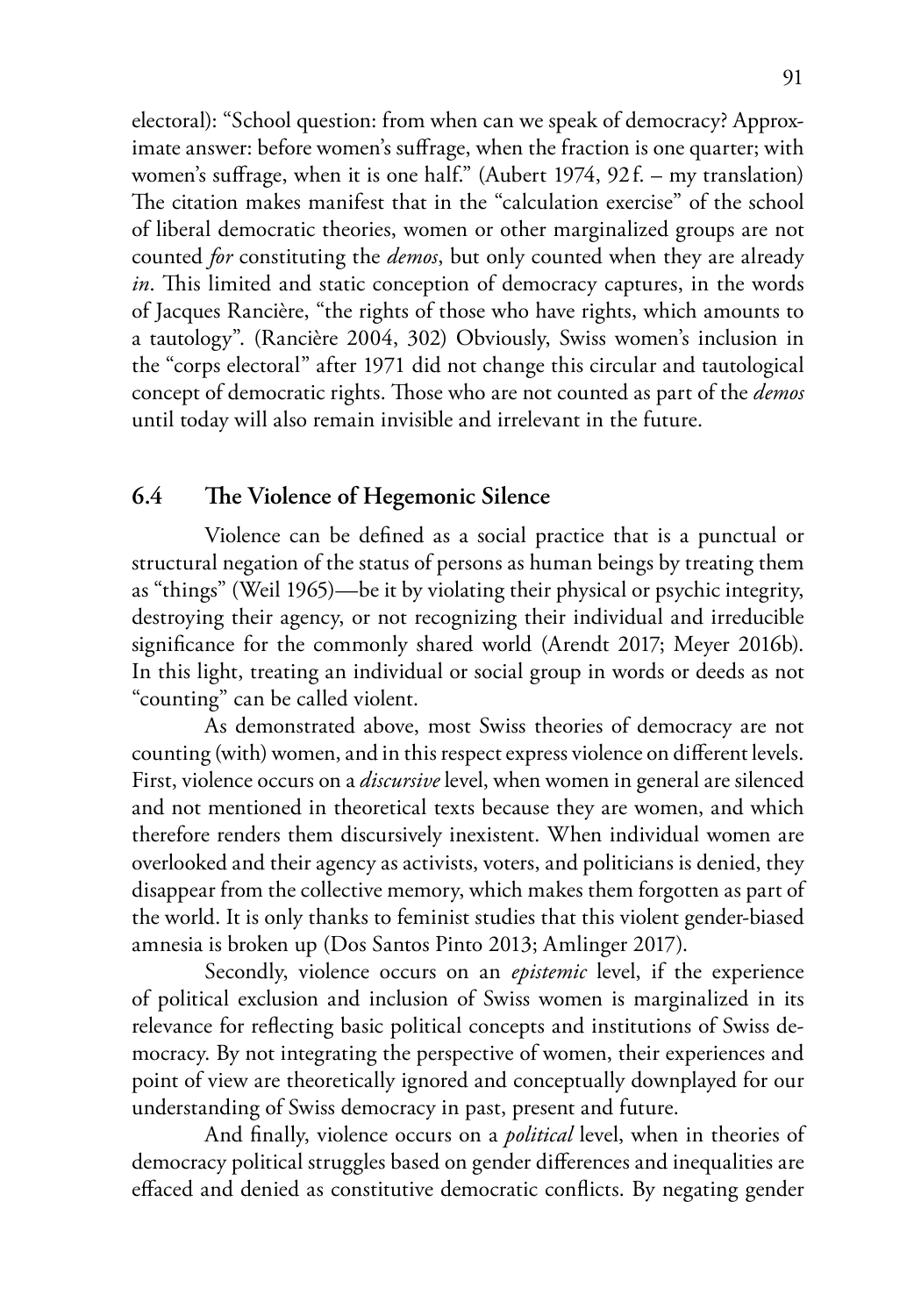as a genuine political category and "women" as a political subject, political conflicts are framed in such a narrow way that the radical democratic contestation of the conditions of democracy itself is foreclosed. Thus, depoliticising and disempowering political struggles of marginalized groups that want to overcome their political exclusion go hand in hand.

All three levels of violence—discursive, epistemic, and political—are intertwined with each other. Indeed, it is exactly the effect of individual feminist movements and individual women who took their knowledge and experiences as a starting point for building coalitions, politicising their gender and turning "woman" into a powerful political subject which was challenging the exclusionary understanding of democracy. By ignoring this process, political theories are reproducing an understanding of democracy as a seemingly gender, race, and class neutral institution, and with that sustain current hegemonic orders of androcentric, white, western, and bourgeois power relations.

Without taking seriously the gendered dimension of politics, contemporary theories of democracy overlook the systematic democratic paradoxes that women's suffrage in Switzerland brought to the fore and that are directly linked to the paradoxes of gender-neutral concepts of citizenship and political equality in general (Riley 1988; Scott 1996).

Democratic theories that do not capture and address these systematic challenges, are reproducing a violent approach towards all those who were and still are excluded from being part of the Swiss political people by mere habit or contingent reasons. In fact, it signals individuals and groups that their integration or exclusion in a political community does not make any substantial difference for the latter. Currently, the violence of such a politics is mainly discussed in political theories in contexts of exclusionary politics towards foreigners in general and refugees and undocumented migrants in particular, as is the case in most the western countries.

To integrate (Swiss) women "silently" in a theory of democratic institutions that are traditionally defined as male, is typical for what has been described in political theory as the liberal approach of "add women and stir". This saying describes democracy as a pot always already defined by a certain social group—here: Swiss male adults—and will not change its structures nor forms by adding further ingredients. The ingredients may be women, young people, disabled people, or foreigners living in a nation-state—they all are thrown in a pot of soup that might become more diverse or colorful but substantially remains the same over time. The emotional reaction of my audience at the aforementioned conference pointed to this central conflict or double perspective—in standard liberal democratic theories. On the one hand, the sovereign power of the people and the concept of general suffrage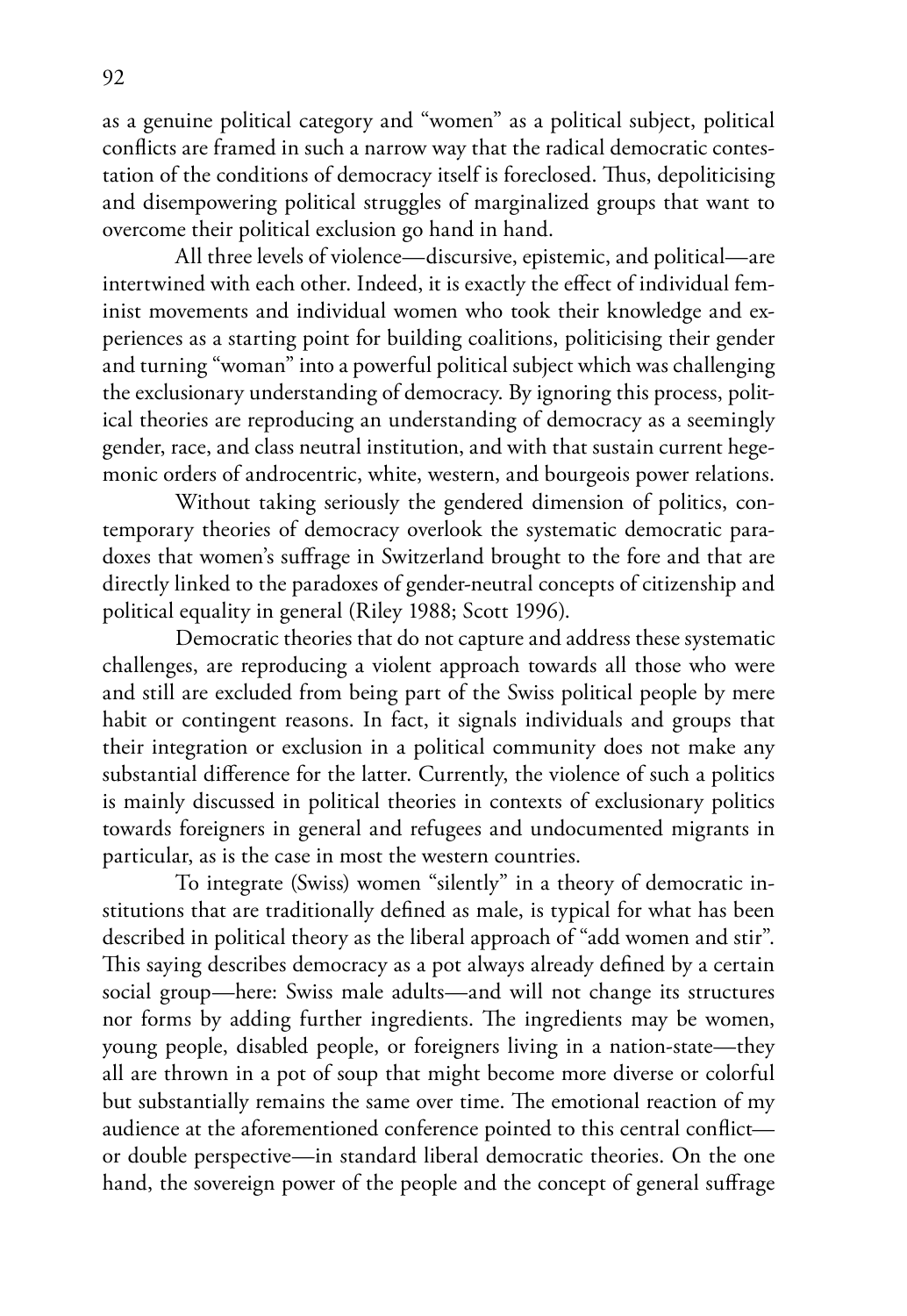is taken as historically and systematically *constitutive* for Swiss democracy. On the other hand, it is considered institutionally irrelevant who counts as part of the people and who does not, as long as the excluded or included are not representative of those who represent the general or universal political subject—i.e. the western white, non-colonized male individual.

Thus, the ongoing silence on the 1971 vote makes evident that the political inclusion of Swiss women did not change the gender-blindness of the basic concepts of mainstream political theories. The category of women—and gender in general—is not integrated conceptually in analysing and reflecting political institutions, because gender is not recognized as a political category. Thus, despite their normative contrast, silencing the *exclusion* of women and silencing the *inclusion* of women share common ground by depoliticising gender and ignoring central transformations and challenges in the history of Swiss democracy.

#### **6.5 Conclusion**

This chapter was written in 2020. 2021 will mark the 50th anniversary of Swiss women's suffrage in Switzerland. We can expect many texts and articles about this event—also in the context of political theory and law. As I argued above, it will not suffice to just scandalize Swiss women's historically—compared to other countries—late political inclusion. It will be tantamount to systematically reflect on the relevance of women's rights, gender differences, and intersectional exclusions in general. The lessons that can be learned from such reflections are manifold. An important one is that all theories and practices that "silently" include excluded persons and groups, are taking the risk of leaving the excluding structures and mechanism unrecognized and unchanged. In order to overcome existing inequalities and to "count" *all* excluded persons and groups as equal members of "the people", mainstream political theories of democracy have to reflect on the question of who counts and constitutes the *demos* in past and current democracies and who does not and why.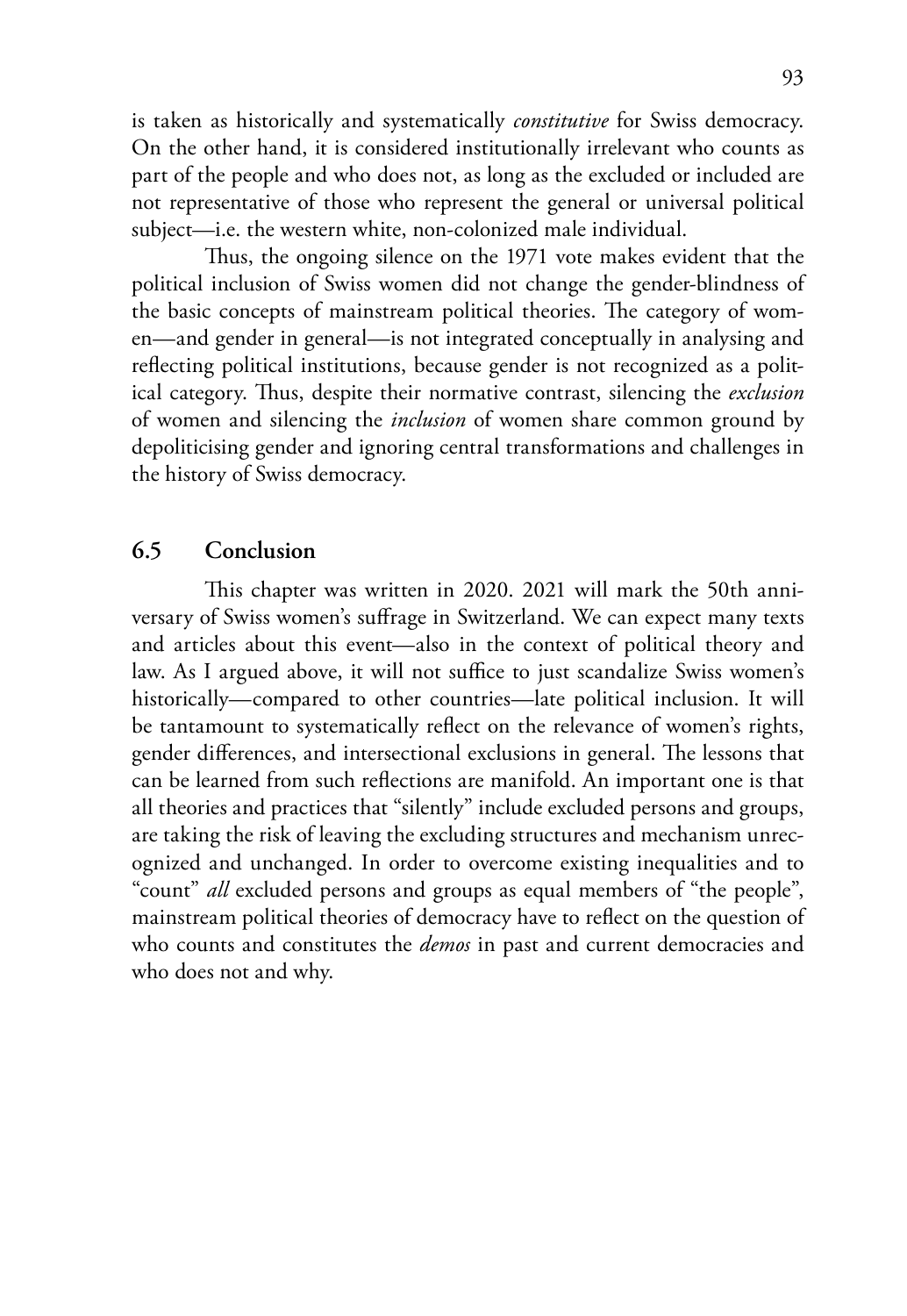#### **6.6 Bibliography**

- Amlinger, Fabienne. 2017. *Im Vorzimmer der Macht? Die Frauenorganisationen der SPS, FDP und CVP, 1971–1995.* Zürich: Chronos.
- Appelt, Erna. 1999. *Geschlecht, Staatsbürgerschaft, Nation. Politische Konstruktionen des Geschlechterverhältnisses in Europa.* Frankfurt a.M./New York: Campus.
- Arendt, Hannah. 2017. "The Perplexities of the Rights of Man." In Hannah Arendt, *The Origins of Totalitarianism*. London: Penguin books, 380–396.
- Aubert, Jean-François. 1974. *Petite histoire constitutionelle de la Suisse*. Bern: Francke Editions.
- Aubert, Jean-François. 1987. *So funktioniert die Schweiz. Dargestellt anhand einiger konkreter Beispiele.* 5th ed. Bern: Cosmos-Verlag.
- Ballmer-Cao, Thanh-Huyen. 2006. "Les politiques publiques de l'égalité entre femmes et hommes." In Ulrich Klöti, Peter Knoepfel, Hanspeter Kriesi, Wolf Linder, Yannis Papadopoulos, and Pascal Sciarini (Eds.), *Handbuch der Schweizer Politik. 4th* rev. ed Zürich: Neue Zürcher Zeitung, 845–869.
- Benhabib, Seyla. 2008. *Kosmopolitismus und Demokratie. Eine Debatte.* Frankfurt a.M./ New York: Campus.
- Blattmann, Lynn and Irène Meier (Eds.). 1998. *Männerbund und Bundesstaat. Über die politische Kultur der Schweiz.* Zürich: Orell Füssli.
- Boillet, Véronique. 2020. "Le corps électoral fédéral." In Oliver Diggelmann, Maya Hertig Randall, and Benjamin Schindler (Eds.), *Verfassungsrecht in der Schweiz* Bd. 3, VI.2. Zürich: Schulthess, 1657–1676.
- Braun Binder, Nadja. 2012. "Gegen die Diskriminierung der Frau Der Kampf für die Emanzipation. Widerstand im Kontext des Kampfs um das Frauenstimmrecht." In Hans Herbert Von Arnim (Ed.), *Widerstand. Beiträge auf der 13. Demokratietagung Speyer.* Berlin: Duncker & Humblot, 149–161.
- Brühlmeier, Daniel and Adrian Vatter. 2020. "Demokratiekonzeption der Bundesverfassung." In Oliver Diggelmann, Maya Hertig Randall, and Benjamin Schindler (Eds.), *Verfassungsrecht in der Schweiz* Bd. 1, II.5,. Zürich: Schulthess, 373–397.
- Butler, Judith. 1997. Further Reflections on Conversations of Our Time. *Diacritics,*  27(1): 13–15.
- Christmann, Anna. 2012. *Die Grenzen direkter Demokratie. Volksentscheide im Spannungsverhältnis von Demokratie und Rechtsstaat.* Baden-Baden: Nomos.
- Diggelmann, Oliver, Maya Hertig Randall, and Benjamin Schindler (Eds.). 2020. *Verfassungsrecht in der Schweiz.* Zürich: Schulthess.
- Dos Santos Pinto, Jovita. 2013. "Spuren. Eine Geschichte Schwarzer Frauen in der Schweiz." In Shelley Berlowitz, Elisabeth Joris, and Zeedah Meierhofer-Mangeli (Eds.), *Terra incognita? Der Treffpunkt Schwarzer Frauen in Zürich.* Zürich: Limmat Verlag, 143–185.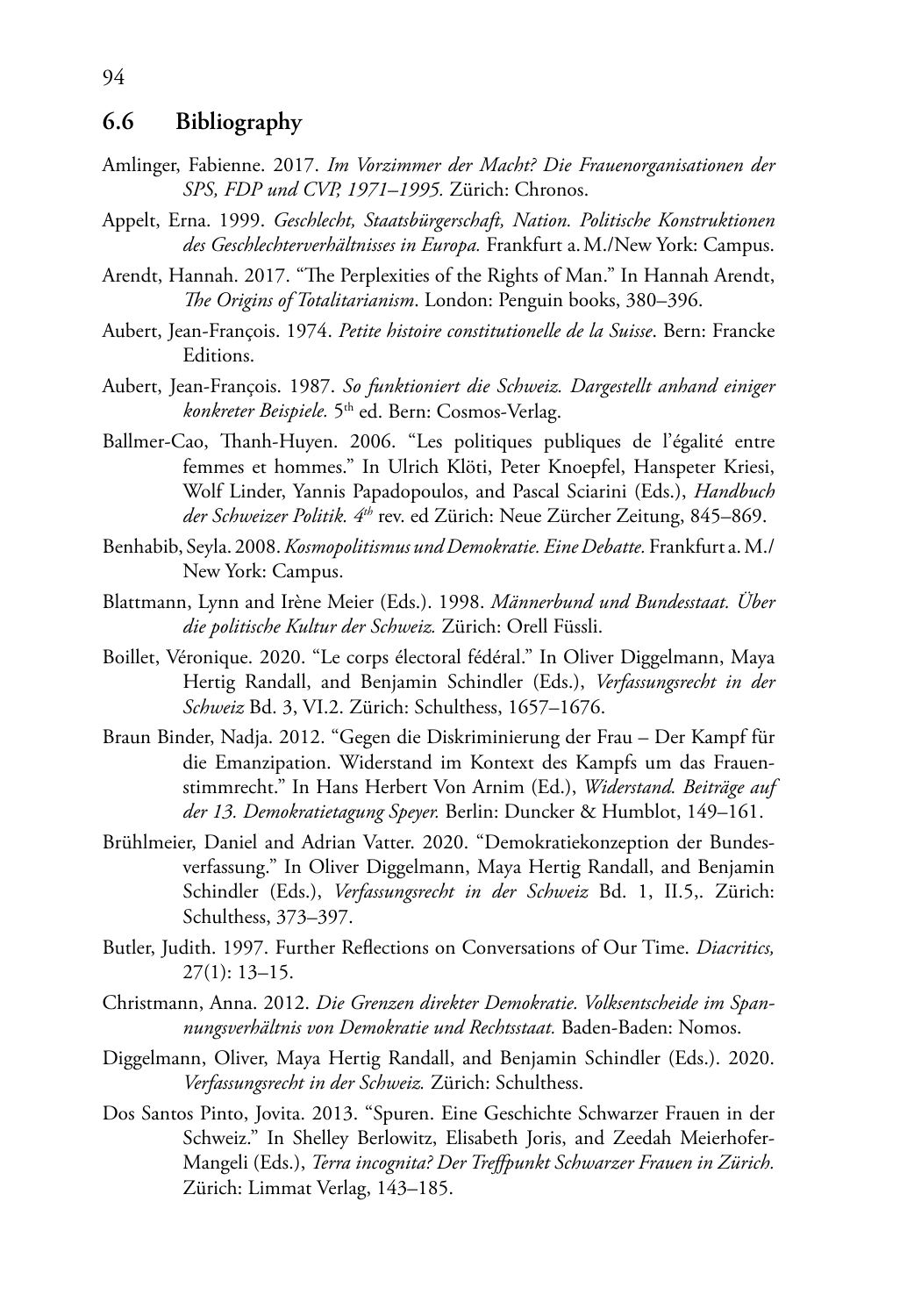- Dos Santos Pinto, Jovita. 2019. Besitzen, s/exotisieren, vergessen Schwarze Geschichte in der Schweiz um 1800. *RosaRot,* 56: 39–43.
- Ehrenzeller, Bernhard, Benjamin Schindler, Rainer J. Schweizer, and Klaus A. Vallender (Eds.). 2014. *Die schweizerische Bundesverfassung: St. Galler Kommentar.* 3rd ed. Zürich: Dike.
- Ehrenzeller, Bernhard and Roger Nobs. 2014. "Vorbemerkungen zu Art. 136–142." In Bernhard Ehrenzeller, Benjamin Schindler, Rainer J. Schweizer, and Klaus A. Vallender (Eds.), *Die schweizerische Bundesverfassung: St.Galler Kommentar.* 3rd ed. Zürich: Dike, 2421–2437.
- Gerhard, Ute. 2018. "Der Kampf um das Frauenwahlrecht Deutschland und England im Vergleich." In Ute Gerhard, *Für eine andere Gerechtigkeit. Dimensionen feministischer Rechtskritik.* Frankfurt a.M./New York: Campus, 191–218.
- Hangartner, Yvo. 1994. "1798–2000 und ?. Der lange Weg zum allgemeinen Stimmrecht." In Clausdieter Schott and Eva Petrig Schuler (Eds.), *Festschrift für Claudio Soliva zum 65. Geburtstag.* Zürich: Schulthess Polygraphischer Verlag, 127–145.
- Hardmeier, Sibylle. 1998. "Die Schweizer Frauenrechtlerinnen und ihr Verhältnis zum Staat: Zwei Thesen zur Auswirkung des politischen Systems und der politischen Kultur auf die frühe Frauenstimmrechtsbewegung." In Brigitte Studer, Regina Wecker, and Béatrice Ziegler (Eds.), *Frauen und Staat/Les Femmes et l'Etat. Berichte des Schweizerischen Historikertages in Bern.* Basel: Schwabe, 22–27.
- Hardmeier, Sibylle. 2004. "Was uns der Frauenstimmrechtskampf über die 'Erfindung' der Demokratie lehrt." In Schweizerisches Bundesarchiv (Ed.), *Die Erfindung der Demokratie in der Schweiz.* Zürich: Chronos, 75–108.
- Huber, Hans. 1971. "Die schweizerische Demokratie." In Kurt Eichenberger, Richard Bäumlin, and Jörg P. Müller (Eds.), *Hans Huber. Rechtstheorie – Verfassungsrecht – Völkerrecht. Ausgewählte Aufsätze* 1950–1970. Bern: Stämpfli, 451–474.
- Imboden, Max. 1971. "Helvetisches Malaise." In Max Imboden, *Staat und Recht. Ausgewählte Schriften und Vorträge.* Basel/Stuttgart: Helbing & Lichtenhahn, 279–307.
- Kägi, Werner. 1956. *Der Anspruch der Schweizerfrau auf politische Gleichberechtigung.* Zürich: Polygraphischer Verlag.
- Kley, Andreas. 2013. *Verfassungsgeschichte der Neuzeit: Grossbritannien, die USA, Frankreich, Deutschland und die Schweiz.* 3rd ed. Bern: Stämpfli.
- Kley, Andreas. 2015. *Geschichte des öffentlichen Rechts der Schweiz.* 2 nd rev. ed. Zürich/ St.Gallen: Dike.
- Klöti, Ulrich, Peter Knoepfel, Hanspeter Kriesi, Wolf Linder, Yannis Papadopoulos, and Pascal Sciarini (Eds.). 2006. *Handbuch der Schweizer Politik.* 4th rev. ed. Zürich: Neue Zürcher Zeitung.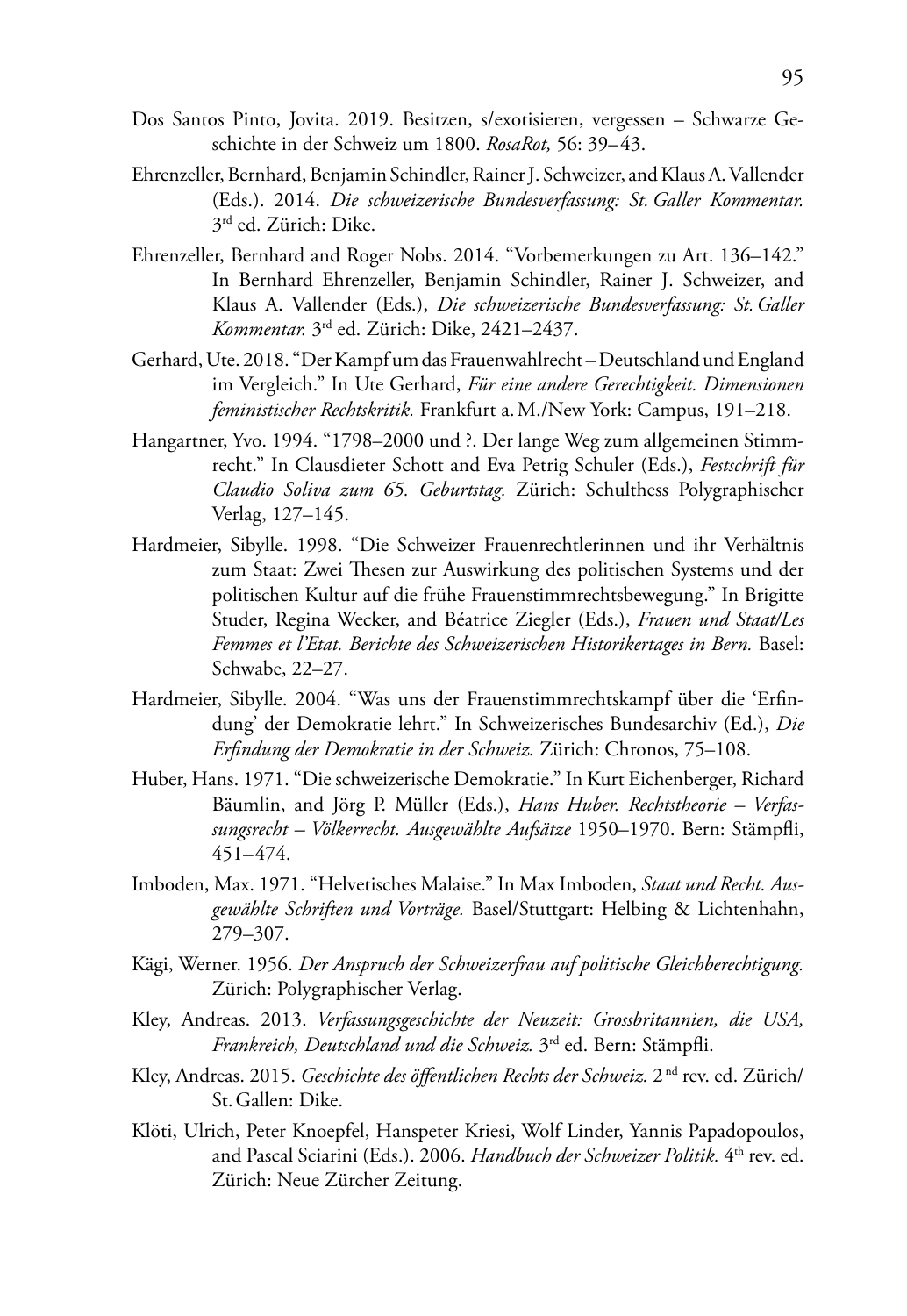- Kölz, Alfred. 1992. *Neuere schweizerische Verfassungsgeschichte. Ihre Grundlinien vom Ende der Alten Eidgenossenschaft bis 1848.* Bern: Stämpfli.
- Kölz, Alfred. 2004. *Neuere schweizerische Verfassungsgeschichte. Ihre Grundlinien in Bund und Kantonen seit 1848.* Bern: Stämpfli.
- Kristol, Anne and Janine Dahinden. 2020. "Becoming a citizen through marriage: how gender, ethnicity and class shape the nation". *Citizenship Studies* 24(1): 40–56.
- Ladner, Andreas. 2006. "Politische Parteien." In Ulrich Klöti, Peter Knoepfel, Hanspeter Kriesi, Wolf Linder, Yannis Papadopoulos, and Pascal Sciarini (Eds.), Handbuch der Schweizer Politik. 4<sup>th</sup> rev. ed. Zürich: Neue Zürcher Zeitung, 317–343.
- Linder, Wolf. 2005. *Schweizerische Demokratie. Institutionen, Prozesse, Perspektiven.*  2<sup>nd</sup> rev. ed. Bern/Stuttgart/Wien: Haupt Verlag.
- Linder, Wolf. 2006. "Direkte Demokratie." In Ulrich Klöti, Peter Knoepfel, Hanspeter Kriesi, Wolf Linder, Yannis Papadopoulos, and Pascal Sciarini (Eds.), *Handbuch der Schweizer Politik.* 4th rev. ed. Zürich: Neue Zürcher Zeitung, 103–124.
- Linder, Wolf, Christian Bolliger, and Yvan Rielle (Eds.). 2010. *Handbuch der eidgenössischen Volksabstimmungen 1848–2007.* Bern/Stuttgart/Wien: Haupt.
- Ludi, Regula. 2005. "Gendered Citizenship in Switzerland. The Significance of the Memory of World War II for the Political Exclusion of Women after 1945." In Stephanie Booth and Vera Tolz (Eds.), *Nation and Gender in Contemporary Europe: Exploring the East-West Divide*. Manchester: Manchester University Press, 53–79.
- Maihofer, Andrea. 2001. "Dialektik der Aufklärung Die Entstehung der modernen Gleichheitsidee, des Diskurses der qualitativen Geschlechterdifferenz und der Rassentheorien im 18. Jahrhundert." In Steffi Hobuß, Christina Schües, Nina Zimnik, Birgit Hartmann, and Iulia Patrut (Eds.), *Die andere Hälfte der Globalisierung. Menschenrechte, Ökonomie und Medialität aus feministischer Sicht.* Frankfurt a.M./New York: Campus, 113–132.
- Mesmer, Beatrix. 1988. *Ausgeklammert Eingeklammert. Frauen und Frauenorganisationen in der Schweiz des 19. Jahrhunderts.* Basel/Frankfurt a.M.: Helbing & Lichtenhahn.
- Mesmer, Beatrix. 2007. *Staatsbürgerinnen ohne Stimmrecht. Die Politik der schweizerischen Frauenverbände 1914–1971.* Zürich: Chronos.
- Mesmer, Beatrix. 2009. "Verfassungsrevision oder Interpretationsweg?" In Schweizerischer Verband für Frauenrechte (Eds.), *Der Kampf um gleiche Rechte.* Basel: Schwabe, 88–100.
- Meyer, Katrin (forthcoming). "Ambivalenzen radikaler Demokratie bei Troxler." In Brigitte Hilmer and Barbara Orland (Ed.), *Ignaz Paul Vital Troxler.* Stuttgart: frommann-holzboog.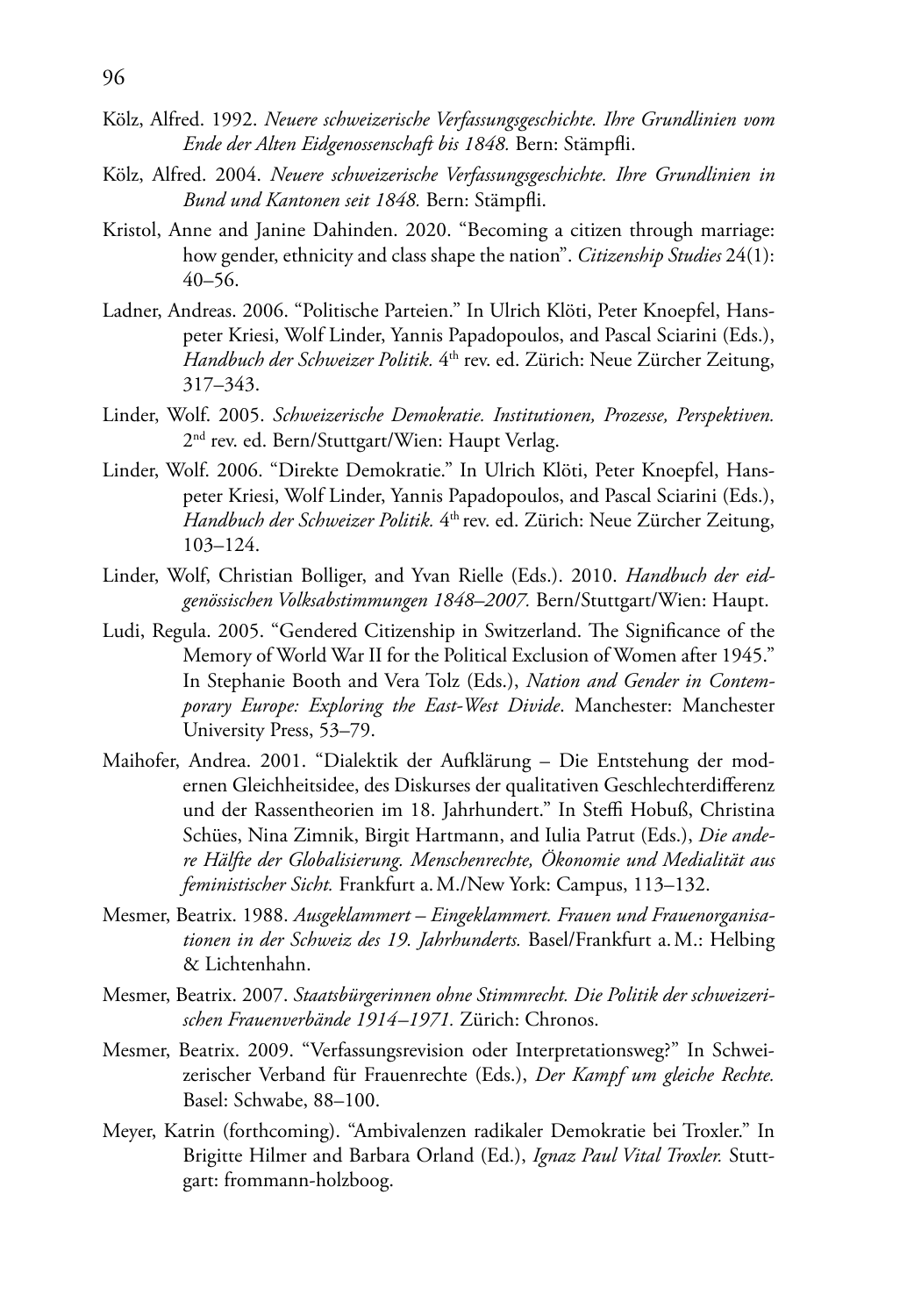- Meyer, Katrin. 2016a. "Demokratie zwischen Volkssouveränität und egalitärer Machtteilung. Kritische Überlegungen aus neorepublikanisch-feministischer Perspektive." In Alex Demirović (Ed.), *Transformation der Demokratie – demokratische Transformation.* Münster: Westfälisches Dampfboot, 174–200.
- Meyer, Katrin. 2016b. *Macht und Gewalt im Widerstreit. Politisches Denken nach Hannah Arendt.* Basel: Schwabe.
- Michel, Noémi. 2015. Sheepology. The Postcolonial Politics of Raceless Racism in Switzerland. *Postcolonial Studies,* 18(4): 410–426.
- Mouffe, Chantal. 2008. *Das demokratische Paradox.* Wien: Turia+Kant.
- Nonhoff, Martin. 2019. "Hegemonie." In Dagmar Comtesse, Oliver Flügel-Martinsen, Franziska Martinsen, and Martin Nonhoff (Eds.), *Radikale Demokratietheorie. Ein Handbuch*. Berlin: Suhrkamp, 542–552.
- Rancière, Jacques. 2004. Who Is the Subject of the Rights of Man? *The South Atlantic Quarterly* 103(2/3), Spring/Summer: 297–310.
- Redolfi, Silke, Nicole Schwalbach, and Regina Wecker. 2009. "Staatsbürgerrecht: Transnationale Aspekte einer nationalen Institution." In Martina Ineichen, Anna K. Liesch, Anja Rathmann-Lutz, and Simon Wenger (Eds.), *Gender in Trans-it. Beiträge der 12. Schweizerischen Tagung für Geschlechtergeschichte.* Zürich: Chronos, 117–124.
- Riley, Denise. 1988. "The Womanly Vote." In Denise Riley, *"Am I That Name?" Feminism and the Category of "Women" in History*. Minneapolis: University of Minnesota Press, 67–95.
- Schmid, Stefan G. 2020. "Entstehung und Entwicklung der Demokratie in der Schweiz." In Oliver Diggelmann, Maya Hertig Randall, and Benjamin Schindler (Eds.), *Verfassungsrecht in der Schweiz* Bd. 1, II.1. Zürich: Schulthess, 287–316.
- Schwingruber, Anton. 1978. *Das Stimmrecht in der Schweiz. Eine Untersuchung über das Stimmrecht als subjektives Recht, mit besonderer Berücksichtigung der kantonalrechtlichen Ausschlussgründe.* Nussbaumen: Studer+Walder.
- Scott, Joan Wallach. 1996. *Only Paradoxes to Offer. French Feminists and the Rights of Man.* Cambridge/London: Harvard University Press.
- Senti, Martin. 1994. *Geschlecht als politischer Konflikt: Erfolgsbedingungen einer gleichstellungspolitischen Interessensdurchsetzung. Eine empirische Untersuchung am Beispiel der Schweiz.* Bern/Stuttgart/Wien: Haupt Verlag.
- Stämpfli, Regula. 2000. Die Nationalisierung der Schweizer Frauen: Frauenbewegung und Geistige Landesverteidigung 1933–1939. *Schweizerische Zeitschrift für Geschichte,* 50: 155–180.
- Studer, Brigitte. 2003. "Universal Suffrage and Direct Democracy. The Swiss Case, 1848–1990." In Christine Fauré (Ed.), *Political and Historical Encyclopedia of Women*. New York/London: Routledge, 687–703.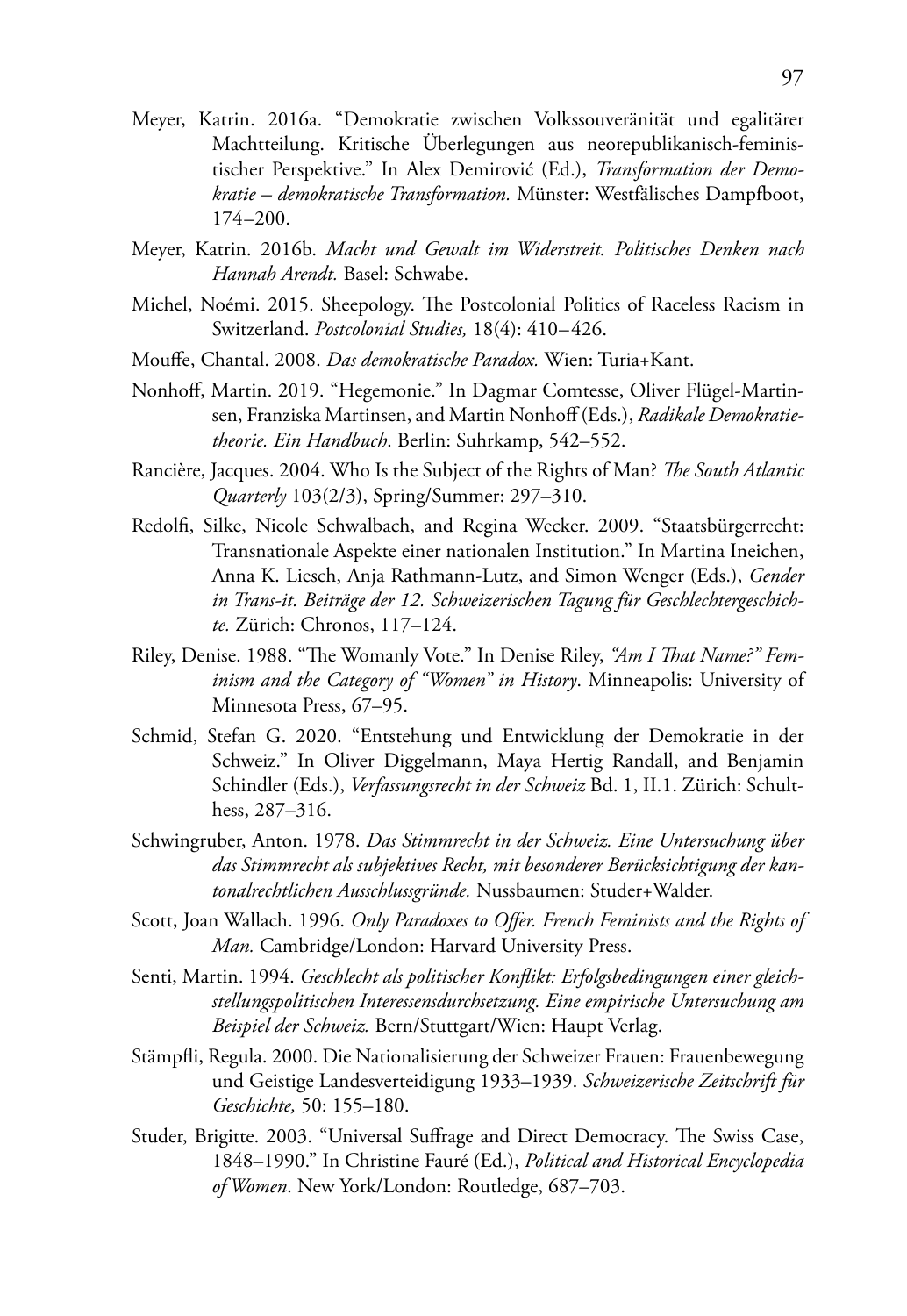- Studer, Brigitte. 2014a. "Das Frauenstimm- und -wahlrecht in der Schweiz 1848– 1971. Ein ,Fall' für die Geschlechtergeschichte." In Sabine Braunschweig (Ed.), "*Als habe es die Frauen nicht gegeben*"*. Beiträge zur Frauen- und Geschlechtergeschichte.* Zürich: Chronos, 179–195.
- Studer, Brigitte. 2014b. "Die Geschichte des Frauenstimm- und -wahlrechts: Ein Misserfolgsnarrativ." In Georg Kreis (Ed.), *Die Geschichte der Schweiz.*  Basel: Schwabe, 544–547.
- Suter, Andreas and Georg Kreis. 2016. Demokratie. *Historisches Lexikon der Schweiz,*  April 13. https://hls-dhs-dss.ch/de/articles/009926/2016-04-13/ (accessed August 5, 2020).
- Tschannen, Pierre. 1995. *Stimmrecht und politische Verständigung. Beiträge zu einem erneuerten Verständnis von direkter Demokratie.* Basel: Helbing & Lichtenhahn.
- Vatter, Adrian. 2014. *Das politische System der Schweiz.* Baden-Baden: Nomos.
- Voegeli, Yvonne. 1997. *Zwischen Hausrat und Rathaus. Auseinandersetzungen um die politische Gleichberechtigung der Frauen in der Schweiz 1945–1971.* Zürich: Chronos.
- Voegeli, Yvonne. 2019. Frauenstimmrecht. *Historisches Lexikon der Schweiz,*  September 17. https://hls-dhs-dss.ch/de/articles/010380/2019-09-17/ (accessed August 21, 2020).
- Wecker, Regina. 1998. "The Oldest Democracy and Women's Suffrage. The History of a Swiss Paradox." In Joy Charnley, Malcolm Pender, and Andrew Wilkin (Eds.), *25 Years of Emancipation. Women in Switzerland 1971–1996*. Bern: Peter Lang, 25–38.
- Weil, Simone. 1965. The Iliad, or the Poem of Force. *Chicago Review*, 18(2): 5–30.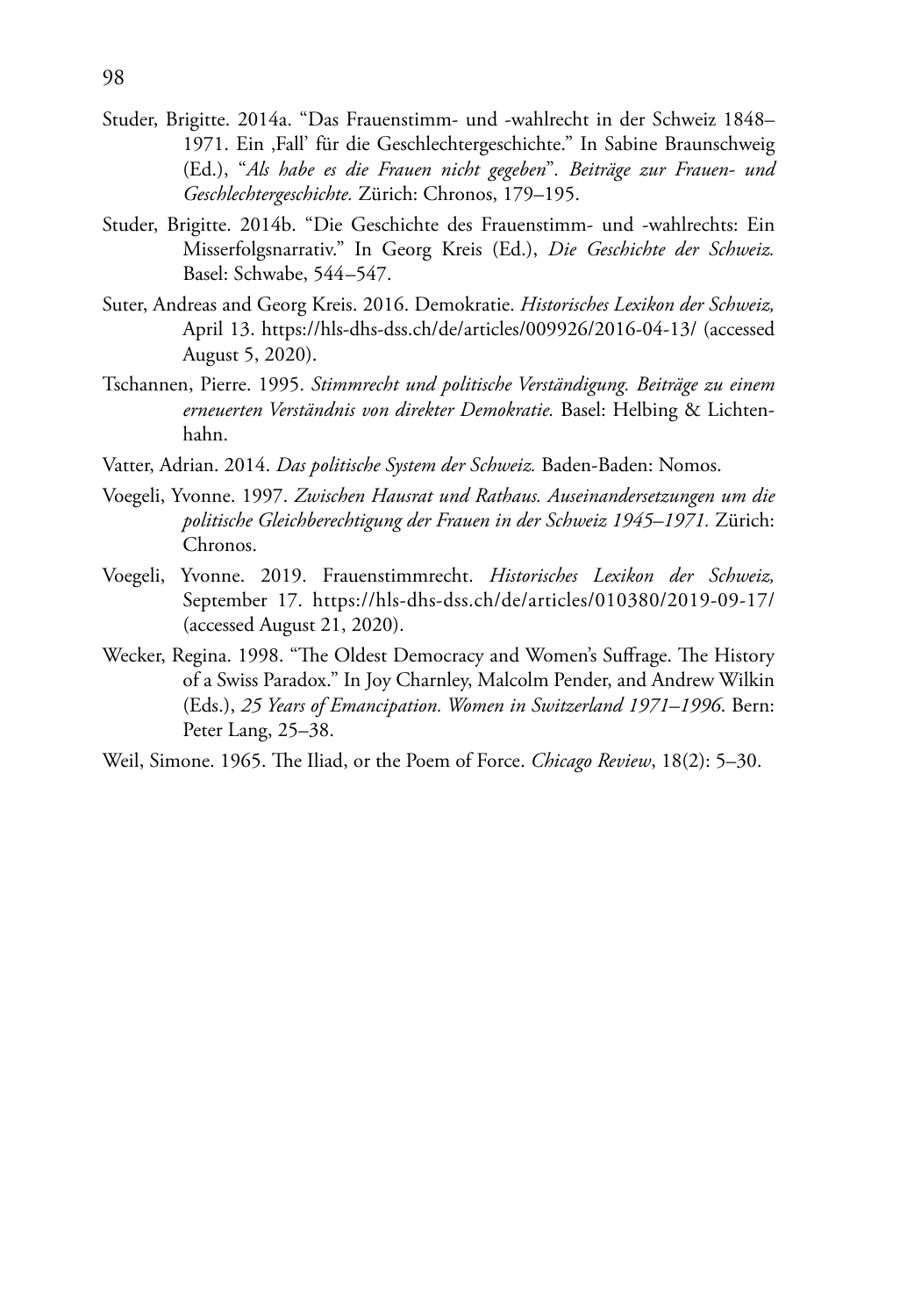## **7 Between Violence and Resistance: The Brazilian LGBT Musical Movement**

*Nicolas Wasser*

In recent years, Brazil has seen a strengthening of critical discourse led by women, Black people, lesbians, *travestis* and trans people<sup>1,</sup> gays and non-binary genders. These groups have been speaking out in culture, science, grassroots collectives, and the media; and their voices seem to have touched the very realms of power. Thus, their manifold interventions against sexism, homo-/transphobia, and racism are also being violently defamed. Conservative and right-wing movements, both secular and religious, are combating what to them is an expression of excessively supported minority issues and "gender ideology"2 , thereby fostering hate speech and violence on different levels. The present chapter looks at this critical moment by focusing on the recent Brazilian LGBT<sup>3</sup> musical movement<sup>4</sup>. I will describe and analyze the different musician's mode of challenging multiple forms of oppression, expressed by the use of language, body, and feeling. Above all, my sociological and gender perspective prompts me to address the question about why and

<sup>1</sup> In the Brazilian context, trans refers to a more recent political subject that integrates different gender categories, such as transgender, transexual, and *travesti* (for a discussion, see Coacci 2018). The latter, *travesti,* not only occupies a historically strong cultural imaginary in the region that is linked to transgender sex workers and social marginality, but also continues to be a common gender identity for trans and non-binary people.

<sup>2</sup> The discourse of "gender ideology" initially goes back to the Vatican's counteroffensive against the concept of gender, articulated in the 1990ies, to reaffirm Catholic doctrine and the naturalization of the "biological" sexual order (Junqueira 2017). In the Latin American region, "gender ideology" discourse has spread widely in recent years. In different countries, it has turned into violently orchestrated "anti-gender crusades" with considerable effects on the political landscape, especially the rise of conservative and right-wing movements (see Prado and Correa 2018).

<sup>3</sup> I use LGBT as the umbrella term for lesbians, gays, bisexuals, and trans/*travesti,* on the one hand, because it describes the historical constitution of a political and rights subject in Brazil over the last two decades and which has consolidated in everyday language (see Aguião 2018). On the other hand, the acronym LGBT has also come to appear as a label for a segment of current artistic expression in music, cinema, and literature, among others.

<sup>4</sup> This topic is part of my postdoctoral research project 'From the circles of the LGBT+ musical scene: occupation, moral panic and new sexual subjectivities' (19/05219-7), funded by the *São Paulo Research Foundation* (FAPESP).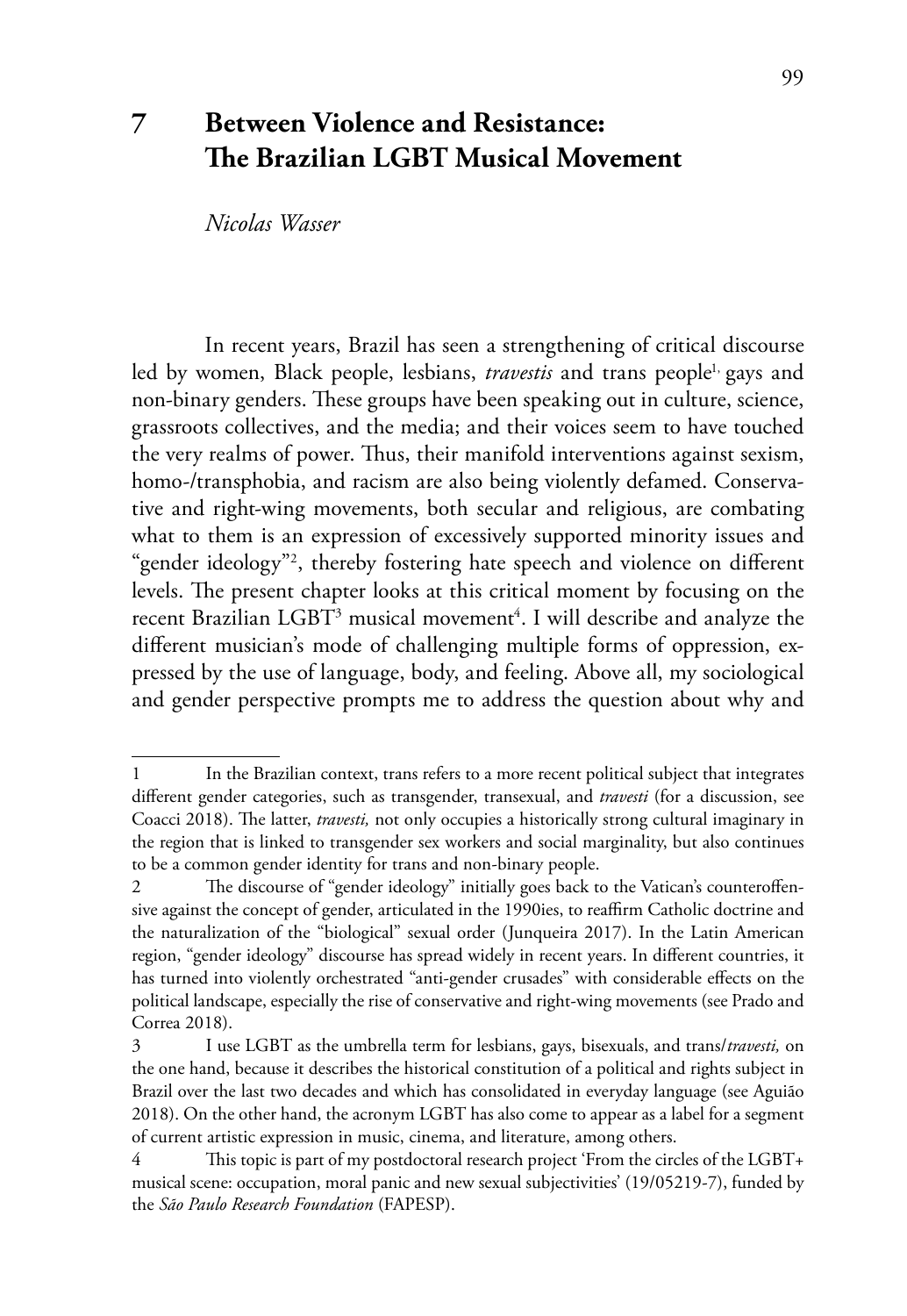100

how these artists have become a target of right-wing attacks. My interest lies in the political motives and methods of these attacks.

To approach these questions, I propose to distinguish between two different notions of violence involved: historically rooted structural violence and hate-driven attacks articulated via digital technologies. The first, which permeates the LGBT musicians' critical discourse, is linked to an understanding of violence as a structural phenomenon that permeates Brazilian society. It involves institutional, epistemological, and everyday forms of oppression, such as anti-Black racism (Almeida 2018) and cisgenderism with a long history of dehumanizing *travesti* and trans lives (Jesus 2013). The second notion of violence, in contrast, arises in a more specific way. It points to the ways in which right-wing and other conservative forces have ultimately invested in digital technologies and how they use them to both raising and directing hate towards certain social groups. The massive use of social media to spread the discourse of "gender ideology" and the concomitant moral damnation of LGBTs has proved to continually sharpen the country's political and social polarization (Machado and Miskolci 2019). Although this digitally driven and hate-centered form of violence is also entangled with structural violence, it differs in that it frames its targeted subjects as the representatives of an ideological conspiracy, putting together "communists", TV channels, teachers, artists, and whomever opposes the gender binary, heteronormativity, or the oppression of women (see also Wasser and França 2020).

Resistance, for the LGBT artists I am dealing with in this research, is a form of mobilizing against the outcomes of structural violence commonly experienced in their own life trajectories. I suggest that this mode of resistance is expressed in a language of intersectionality<sup>5</sup>, which refers to opposing multiple forms of oppression and which takes Black queerness and *travesti* positionalities as its points of departure. Without wanting to ignore the fact that these artists also use technology and social media to spread their messages and counteract attacks directed against them, I emphasize resistance to broader and long-lasting forms of oppression in order not to reduce the LGBT music movement to a reaction to current right-wing conservatisms on the Internet. Against this backdrop, I will show that both sides are embedded in a larger violent cultural struggle about the dis/continuity of a rigid gender binary and racial hierarchies in Brazil, as well as about the freedom of desire and sexuality.

<sup>5</sup> Before referring, in a more strict sense, to this critical-academic perspective developed by authors of Black and Chicana feminism in the USA, I am especially interested in the ways in which intersectionality is being articulated, empirically, by different groups and activisms in the Brazilian cultural sphere. For similar analysis of how intersectionality is mobilized in activist contexts, see Zanoli (2020) or Roth (2020).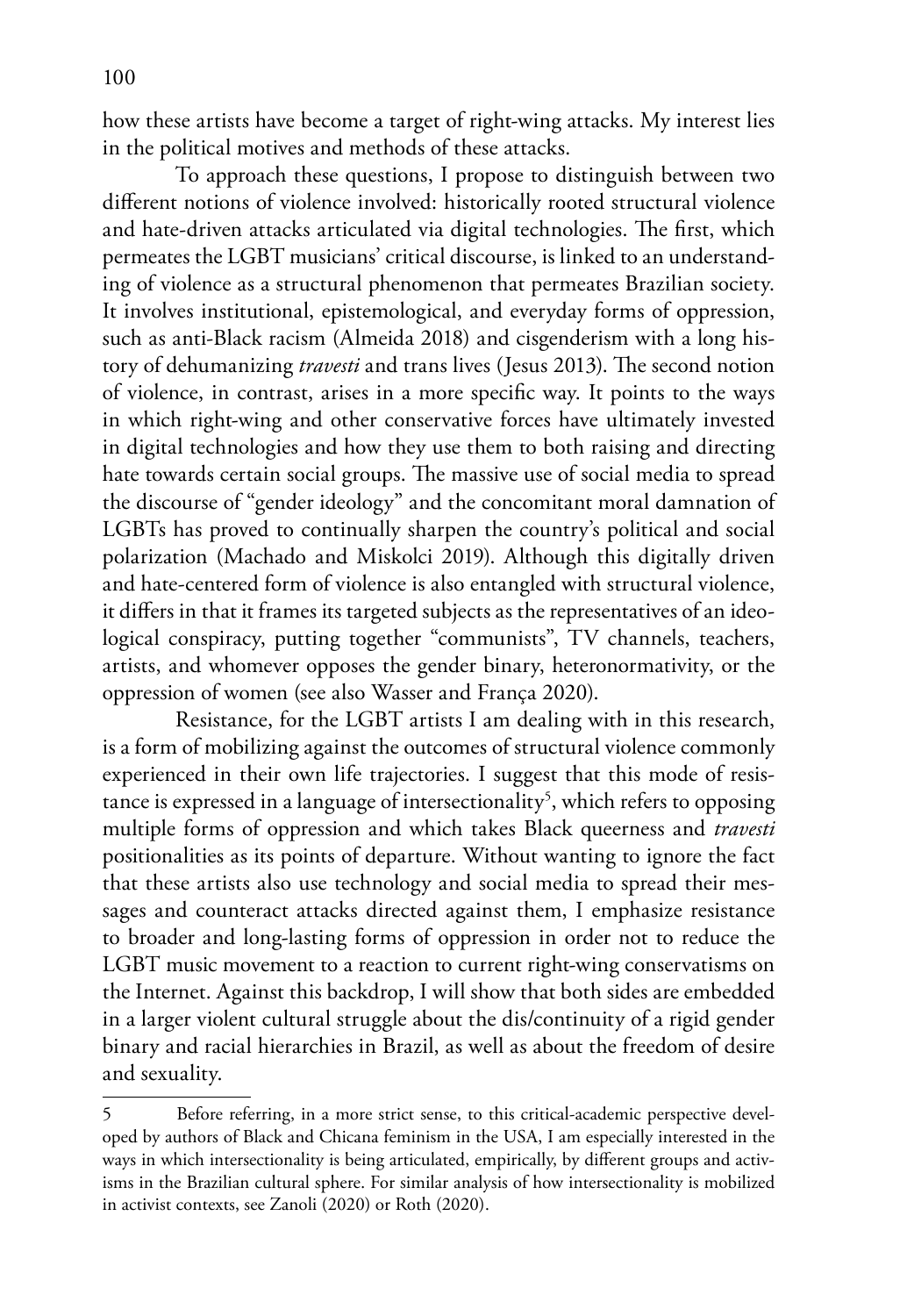## **7.1 Popular Music, Feminisms, and Black Feelings of Empowerment**

Popular culture and especially music has a considerable influence on how gender identities are contemporarily felt, lived, and negotiated (Hawkins 2017). Moreover, pop music seems to be ever more influencing the—conflicting—meanings of feminism, queerness, and beauty ideals, as has been argued with the example of Lady Gaga (Halberstam 2012). In Brazil and the Latin American region, a growing number of gender-focused studies are emphasizing a generational lens in order to grasp the current interplay of queer and feminist activisms with popular culture and the arts. As Alvarez (2014) argues, Latin American feminist movements have entered in a current phase distinguished by "side streaming". Based on a certain distrust towards more traditional institutionalized forms of social movements, these feminisms are plural, their ideas are flowing more horizontally, and their agencies are linking less formal groupings, individuals and feminist discourses with academia, the cultural industries, media and the internet. Together, they form "discursive fields of action" which serve not only to build and exercise citizenship, but also to imagine rights, to forge identities, and to dispute power (Alvarez 2014, 19). In the Brazilian context, especially Black feminisms stand out to this respect.<sup>6</sup> Black women have advanced a cultural change on the level of Black identity construction, linking the subjective and collective processes of "becoming Black" to feelings of courage, self-esteem, and empowerment.7

Popular music is a vibrating node of these political feelings. In hip hop, rap, and funk carioca genres, self-defined Black feminist singers like Karol Conka have coined the name of *geração tombamento*—a recent generational movement that gained visibility through its Afro futuristic<sup>8</sup> esthetics expressed for instance through braided and colored hair extensions. As analyzed by Santos and Brasil (2017), this movement is mobilizing young Blacks and activists, most notably women from the urban peripheries, exalt-

<sup>6</sup> Silva (2019), for instance, reveals a meaningful expansion of Black feminisms that radiate from the political engagement of Black women in the spheres of fashion and esthetics—the *Afroempreendedorismo*—aimed at the Black community of São Paulo. According to the author, the collective production of new looks at the Black body and beauty permeates media, markets, and recent forms of feminist engagement in a way that also creates a new type of mediator of both knowledge and politics.

<sup>7</sup> According to recent numbers, the self-identification of Black people in Brazil has increased by 12 million within the past six years (Velasco and Rocha 2019).

<sup>8</sup> Studies on fashion and contemporary cultural movements (Santos and Santos 2018) highlight *geração tombamento*'s transnational entanglement with Afrofuturism, an esthetic and philosophy exploring the experience of African diaspora through technoculture and that emerged in the mid 20<sup>th</sup> century.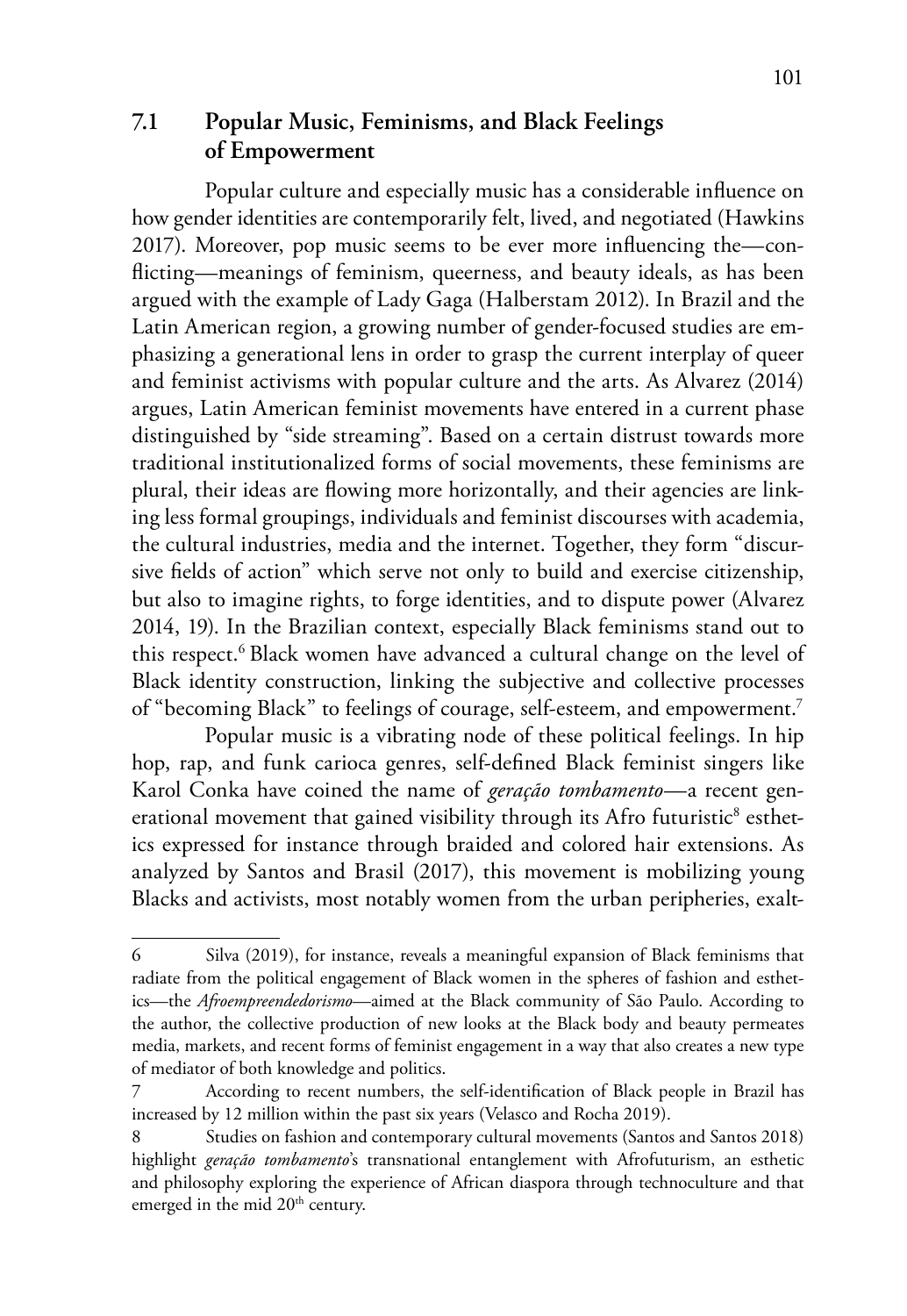ing self-esteem and consciousness of their history, values and rights. "Tombamento"9 , they observe, refers to an idea of drawing attention in daring ways, with the intention of shocking or leaving someone speechless by using confrontational discourse, attitude, and body (Santos and Brasil 2017, 9). This body, I should also add, is confrontational not only because it rebels against racist and sexist representations of Black women. Moreover, *geração tombamento*'s militant languages give voice to anti-racist and queer feminist body politics that reframe dominant perspectives on blackness, femininity, masculinity, and queerness. According to Reason (2019)<sup>10</sup>, the Black esthetics of *geração tombamento* reinvent blackness not only by reclaiming Black history and culture, but also by "valorizing Black queerness, Black womanhood, and other deviations from normative conceptions of what it means to be Black" (Reason 2019, 71).<sup>11</sup>

LGBT singers and bands, such as among many others Liniker, As Bahias e a Cozinha Mineira, Luana Hanson, Rico Dalasam, Tássia Reis to Linn da Quebrada,12 are part of *geração tombamento*'s discursive field of action. As will be outlined further, I hold that these artists—most of them Black and from the peripheries—form a LGBT music movement which emerged from the latter's artistic impulses and expanded through its languages and feelings of empowerment. The artists of this movement articulate trans, *travesti, bixa*13 and non-binary subjectivities from social and racial positions that have historically long been hindered (and, in the case of *travesti* and trans, literally deprived) from access to the Brazilian popular music businesses. Thus, when then 20-year old Liniker launched her first single 'Zero' on YouTube in 2015, the mainstream media reacted astonished about her success. Newspaper *O Globo* complimented her "sweet and instigating voice", but also highlighted in a sensationally mannered way that a young male Black artist was on stage with a "skirt, earrings, lipstick, necklace, headscarf [*turbante*] and mustache" (G1 São Carlos e Araraquara, 2015)<sup>14</sup>. This listing of supposedly

<sup>9</sup> The Portuguese verb *tombar* also means to overthrow or knock down something.

<sup>10</sup> Reason looks ethnographically both at queer Afro-Brazilian students as well as at Afro entrepreneurship and taste makers with the example of the party labels *Batekoo, Afrobapho,* and *Tombo* in Salvador da Bahia. For a further discussion see Ribeiro (2018).

<sup>11</sup> The capital B for Black used by the author re-translates race and Black movements to mostly US-based debates, where the capital B is a strategy to more respectfully refer to people and cultures of African origin.

<sup>12</sup> For a first overview, see Moreira (2018).

<sup>13</sup> *Bixa* or *bicha* commonly refers to "effeminate" gay, an insult which being reframed as empowering self-definition in this context.

<sup>14</sup> In the same newspaper article, Liniker replied that he did not fit into certainties of being either man or woman and that his body was political. "What I do know is that I'm a fag, black, poor and I'm there, fighting for this people" ("De batom" 2015).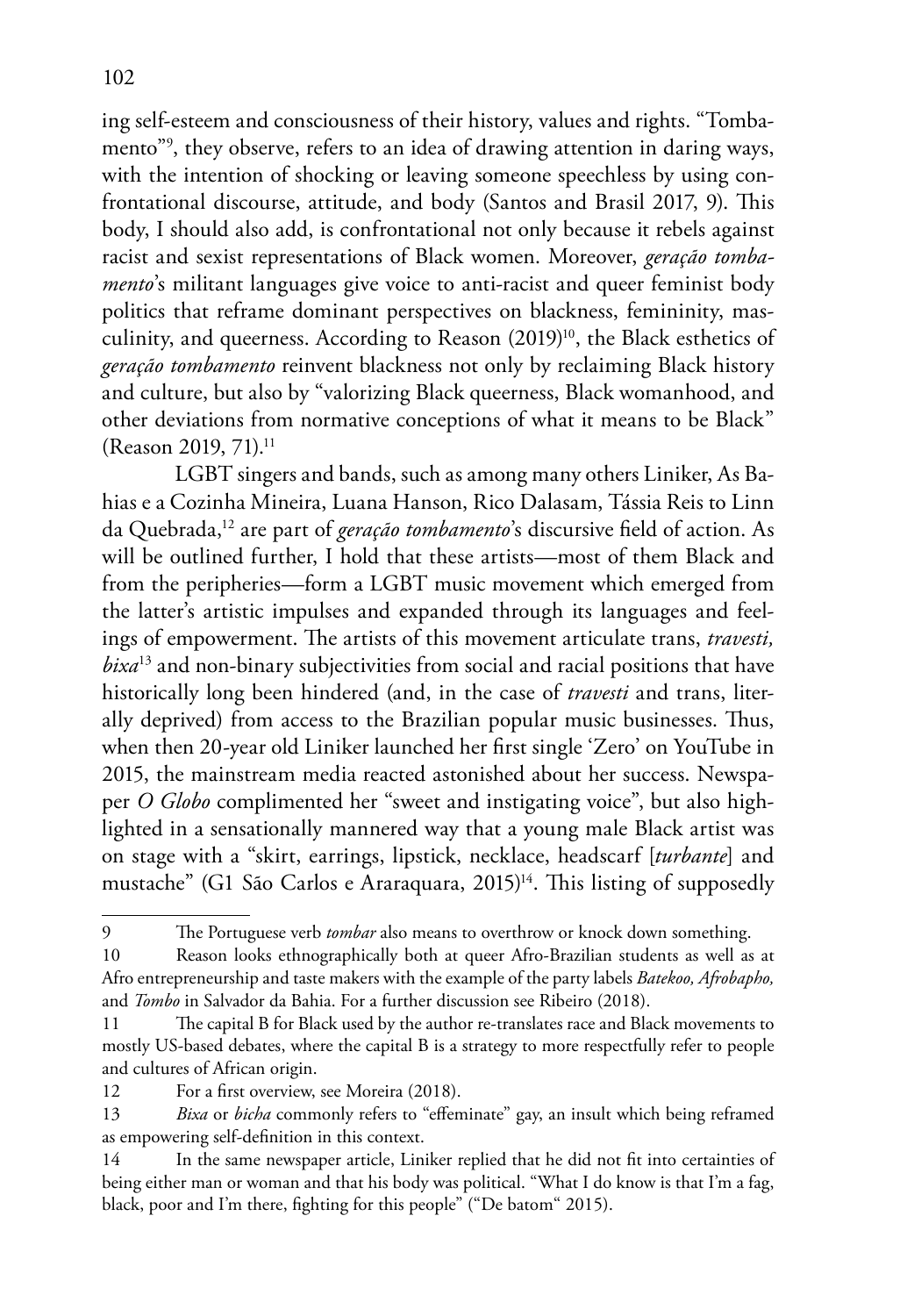improper style components indicates how Liniker's body and perfomance not only eluded available categories and norms of race. Equally, a sort of gender trouble, to use Butler's (1990) well-known formulation, occurred by Liniker's unframing of the social position attributed to travestis. Indeed, the media coverage implicitly questioned the possibility of a feminine or queer esthetics on the body of a Black male artist. It thereby reflected the general lack of intelligibility of a trans non-binary subjectivity that—especially in the role of a successful pop singer—was not associated with prostitution, homelessness, and marginality.

#### **7.2 "Bixa Preta" and travesti Disidentifications**

Analyzing the imaginary horizons of *travesti* subjectivities from an intersectional perspective is central to the Brazilian LGBT music movement<sup>15,</sup> as the example of singer and multimedia artist Linn da Quebrada16 underscores. One of the movement's most radical voices, Linn never tires to address her social background in her work. Growing up in the outskirts of São Paulo, she takes her body as the point of departure for addressing both the harms and powers of marginality. While she emphatically underlines her positionalities as "*bixa*, trans, Black and peripheral" (Quebrada 2020), the singer-performer self-identifies as a "gender terrorist". The idea for her queer art—Linn is a reader of Michel Foucault, Judith Butler, and Paul B. Preciado—came out of her somatic experience with violence against her, as she explained in an interview given to the arts magazine *Cult* (Trói 2017). This violence, as she continues to describe, had always existed in all districts of São Paulo. Indeed, it expressed a general hostility towards the bodies of Blacks, trans, and *travestis*. Therefore, she felt the necessity to "respond with terror, with aggressiveness, using my body as a weapon, as a protest, as manifest, as gunpowder in the face of this system that is violent on a daily basis" (Trói 2017).

<sup>15</sup> As I hold (see also Wasser 2020), this aspect is crucial to distinguish the "novelty" of this movement when compared to former generations of homosexual or LGBT musicians in the Brazilian popular music scenes. Artists such as Ney Matogrosso, Gal Costa and later on Renato Russo or Cássia Eller all contributed enormously to forge the LGBT culture which permeates Brazilian popular music. At the same time, their different language is evident. The concept of "empowerment" of the contemporary generation presents itself in a discursive field inseparable from social criticisms formulated by Black feminisms and trans movements which did not occupy such a discursive and artistic scope at the time.

<sup>16</sup> *Quebrada,* in Brazilian Portuguese, is another word for *favela.* The artist's wordplay together with "Linn da," read as "linda," may be translated as "Favela's beauty", or, in a wider sense, "Linn, the beauty of the favela".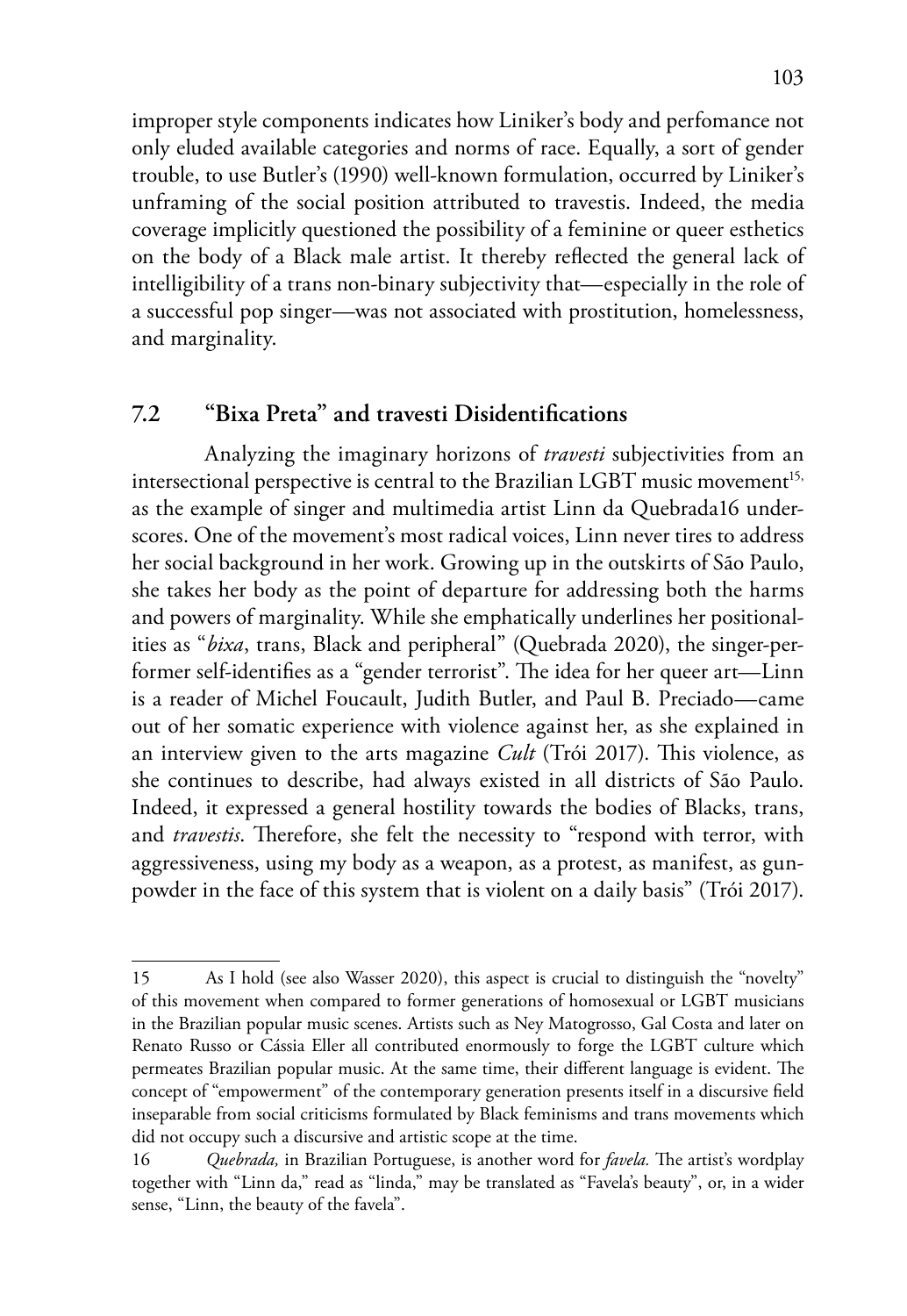Linn's "gender terror" is most salient in her videoclips and live shows. In the stage-performance of her Funk<sup>17</sup> song 'Bixa Preta' [Black fag]<sup>18</sup>, she provokes both images of lethal violence and feelings of empowerment. On the one hand, her gestures, body, lyrics, and voice are running to the refrain "Bicha preTRÁ, TRÁ, TRÁ, TRÁ", the TRÁ echoing the sounds of gunfire. This gunfire, mimicked by Linn and stage partner Jup do Bairro rising finger guns, is what violently frames the (im)possibility—also evident in the former example of Liniker—to inhabit a queer Black body. Depending on the audiences, this momentum may evoke images of police violence against Black bodies, transmurder of *travestis*, as well as the lethal effects of machismo<sup>19</sup>. On the other hand, 'Bixa Preta' is also a piece of resistance and a Black queer manifesto. The song assembles the feeling of empowerment through the esthetics of aforementioned *geração tombamento*, that is, through a confrontative, provocatively daring gender performance, paying tribute to the extroverted elegance of favela *travestis*. The lyrics present Linn's black skin as a "cloak of courage", from which she would command the white straight mind to "gay up" and to give vanity to queerness. What is more, the song also affirms that times have changed and that no one thinks to laugh at Linn, a crazy, faggish, Black *travesti*, when walking down the streets in high heels. Derisive laughter was now the domain of the *travestis*, while "alfa males" were called to prepare, sit down, and watch their own destruction (Quebrada 2017).

Linn may be outside of the Brazilian racial and sexual mainstream. But at the same time, she uses mainstream codes—the marginality of *travestis*, Blacks and Funk Carioca—in a way that is reminiscent of what Muñoz

<sup>17</sup> Funk refers to Funk Carioca, the Brazilian hip hop style that originated in Rio's urban favelas in the 1990s. Although it has become widely popular since, Funk is still "strongly associated with young residents of the city's favelas and peripheries" (Mizrahi 2018), mainly through its proper esthetics, including not only rhythm and lyrics, but also body styles and fashion.

<sup>18</sup> A part of a live performance of the song can be seen in the documentary *Bixa Travesty*  (Priscilla and Goifman 2019).

<sup>19</sup> Linn da Quebrada's audience at live shows encompassed, at least initially, mostly students and people with a certain access to higher education and/or to political debates about gender, queerness, and marginality. This is also due to the fact that her shows preferably used to take place at cultural centres (SESC and CCSP in São Paulo capital, for instance) and smaller festivals. However, her TV program *TransMissão* (Canal Brasil) as well as her growing presence in the media since 2019 as a whole made her reach also broader audiences. As I could record during my ongoing fieldwork, especially at a discussion *After the Body* (19.11.2019) between Jup do Bairro (Linn's stage partner), Karol de Souza, and Rico Dalasam, the relation of Black and LGBT activisms with the media and music industry is a controversial subject for the movement. Some artists complain that they feel uncomfortable with having to represent the marginal, sometimes fetishized or heroized figure of the Black, queer, and peripheral subject.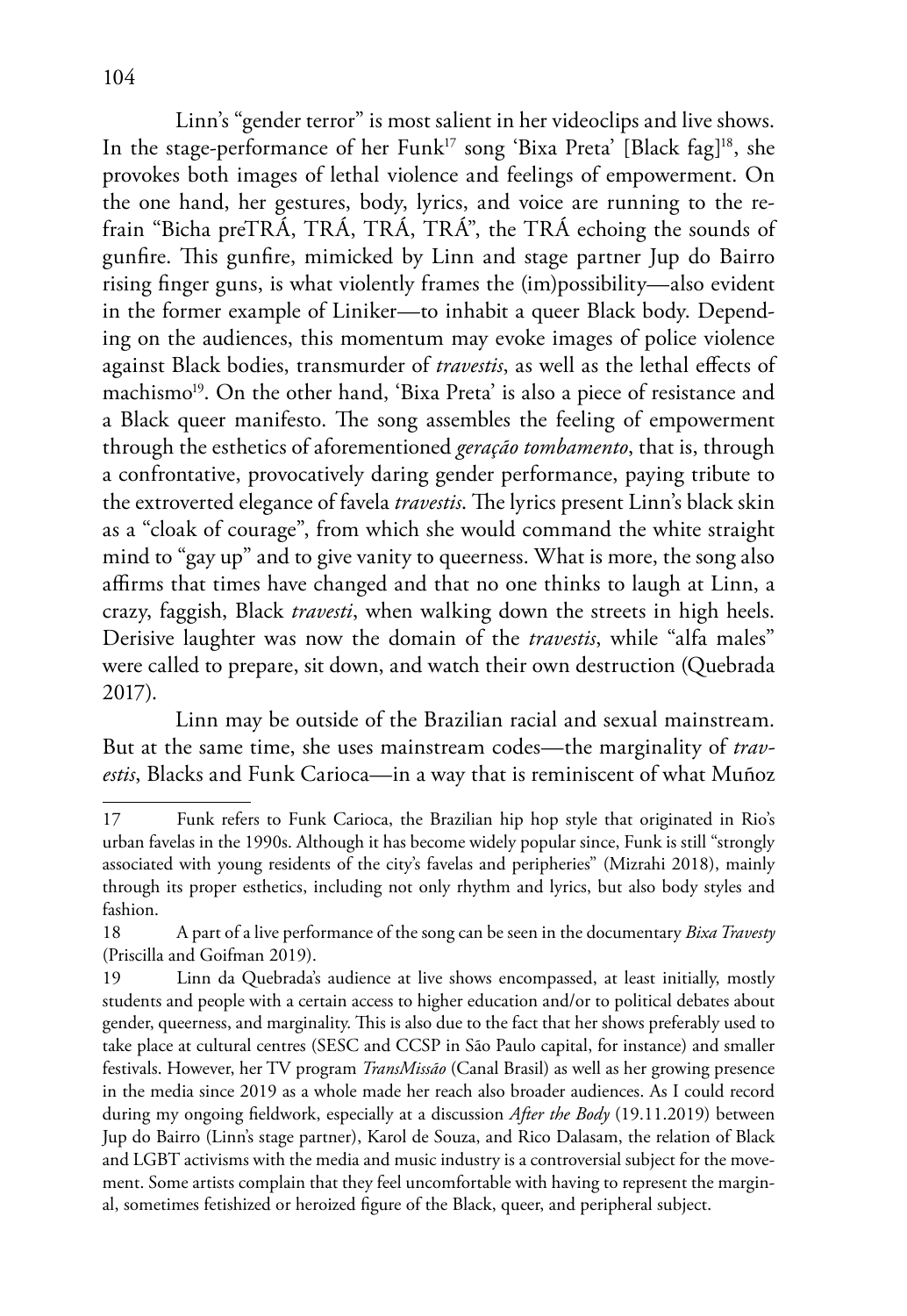(1999) described as a representation of "a disempowered politics or positionality" (Muñoz 1999, 31). Analyzing the politics of queer Black and Latino artists in the US as acts of disidentification, the author could show how these artists were not only challenging the racial and sexual framings of dominant culture, but also how they were to some point redefining race and queerness. When Linn da Quebrada shifts her positionality as Black *travesti* from victimhood and violence to courage and vanity, she is working through fixed genders, racial and social positions, sexual identities, and music genres that are considered to be outrageous or to contradict one another. In this sense, she may articulate feelings and positionalities that unclose dominant meanings attached to being a *travesti*, to blackness and marginality.

#### **7.3 Confronting Hate Speech**

It is certainly tempting to tokenize the subjects of the LGBT musical movement uniquely as the materialization of empowering gender politics and the coming of a queer feminist future. What cannot be ignored, however, is that their nonconformist performances and positionalities have faced a wave of rejection as well as hateful attempts to stop or censor them. Anti-gender movements also dispute—and recently with considerable success—the defining power and cultural norms of gender and sexuality. The current gender conflicts in the region confirm, quite clearly, that the discourse of "gender ideology" has been used to unite a morally motivated front of different extremist political actors, religious and secular, of the conservative camp (Facchini and Sívori 2017; Miskolci and Pereira 2018; Wasser and França 2020).

It is worth remembering that the "gender ideology" discourse has been instrumental in defending the traditional Brazilian family and children (Balieiro 2018). Although the "gender ideology" discourse has expanded in Christian institutions since the 1990s (Junqueira 2017), it was only in 2017 that extremist groups in Brazil began to systematically take it up as a strategy to legitimize intimidation and attacks against artists and intellectuals. Similar to other regions, these attacks are largely orchestrated through social media. Following the logic of our "attention economy" (Albrecht et al. 2019), they manage to shift the boundaries of what is socially acceptable. In doing so, ideas, expressions, and violent acts that were once considered extremist enter the repertoire of the normal. Such was the case with performer Wagner Schwartz, who was publicly accused of pedophilia. In September 2017, the Brazilian artist presented his performance *La Bête* at the *Museum of Modern Art* in São Paulo. The performance, which invited the public to participate in the artwork, was quickly polemicized because the artist appeared naked.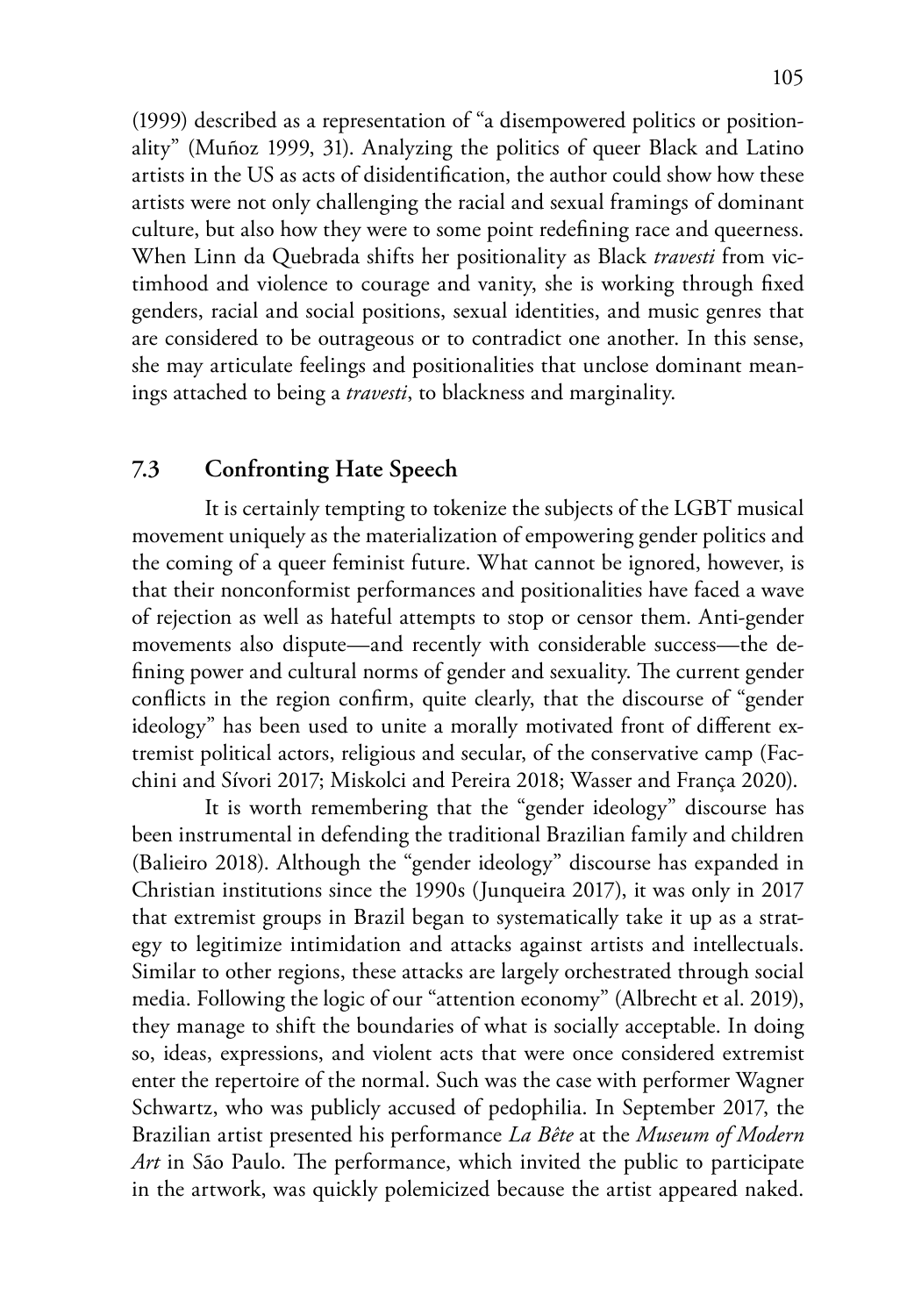After the circulation of a fragmented video showing a child touching the artist's body, right-wing groups like the *Movimento Brasil Livre* and religious leaders incited a moral campaign against Schwartz that turned him into a hateful monster. On social media death threats were issued as well as false announcements that Schwartz had committed suicide (Brum 2018).

In accordance with Balieiro's analysis (2018), it can be said that these polemics are part of a discursive strategy that places children at the center of a moral panic. As already present since 2011 with the demands for the abolition of didactic material for the prevention of homophobia at public schools, children are portrayed as being exposed to the ideological arbitrariness of teachers, intellectuals, and artists who would promote pedophilia and gayness. In my view, popular music has given an ambivalent boost to these morally-led cultural struggles over the sexuality of children. The fact that drag queens and *travestis* now occupy a place in popular music means that traditional gender arrangements falter, or at least, that they are being fundamentally questioned. While this cultural movement—as described above—gives broad impulses to Brazilian LGBT agencies, it also triggers rejection among people who share a traditional, exclusively heterosexual and cis understanding of sex/ gender, which they pretend to pass on to their children. For instance, I recall a conversation between a white academic and her colleagues in São Paulo, which I happened to attend in 2017. The woman, a trained social scientist with an ostensibly alternative appearance, expressed deep concern that her 5-year-old son was constantly singing the songs of Pabllo Vittar, an artist she framed in terms of propagating indecent sexualization.

Pabllo Vittar—one of Brazil's popular pop stars and the world's most streamed drag queen—became not only an issue of broader social controversies, but also a target of the anti-gender movements. Since her breakthrough in 2017, her media exposure as the actual icon of the Brazilian LGBT communities—Vittar is by far the most commercialized and internationally successful artist of the Brazilian LGBT music movement<sup>20</sup>—has provoked a series of opposing reactions. According to a reception analysis of the videoclip 'Corpo Sensual' (Paulino and Nunes 2017), most spectators support Vittar's significance for debates about gender, sexuality, and LGBT issues, while still a considerable number of consumers express their rejection on YouTube

<sup>20</sup> Amongst the LGBT musicians, extensive commercialization is a highly controversial topic. Several artists see the commercial tag "LGBT" as limiting to their artistic expression and they criticize Pabllo Vittar for offering drag representations that may reinforce cisgenderism, heterosexuality, and whiteness.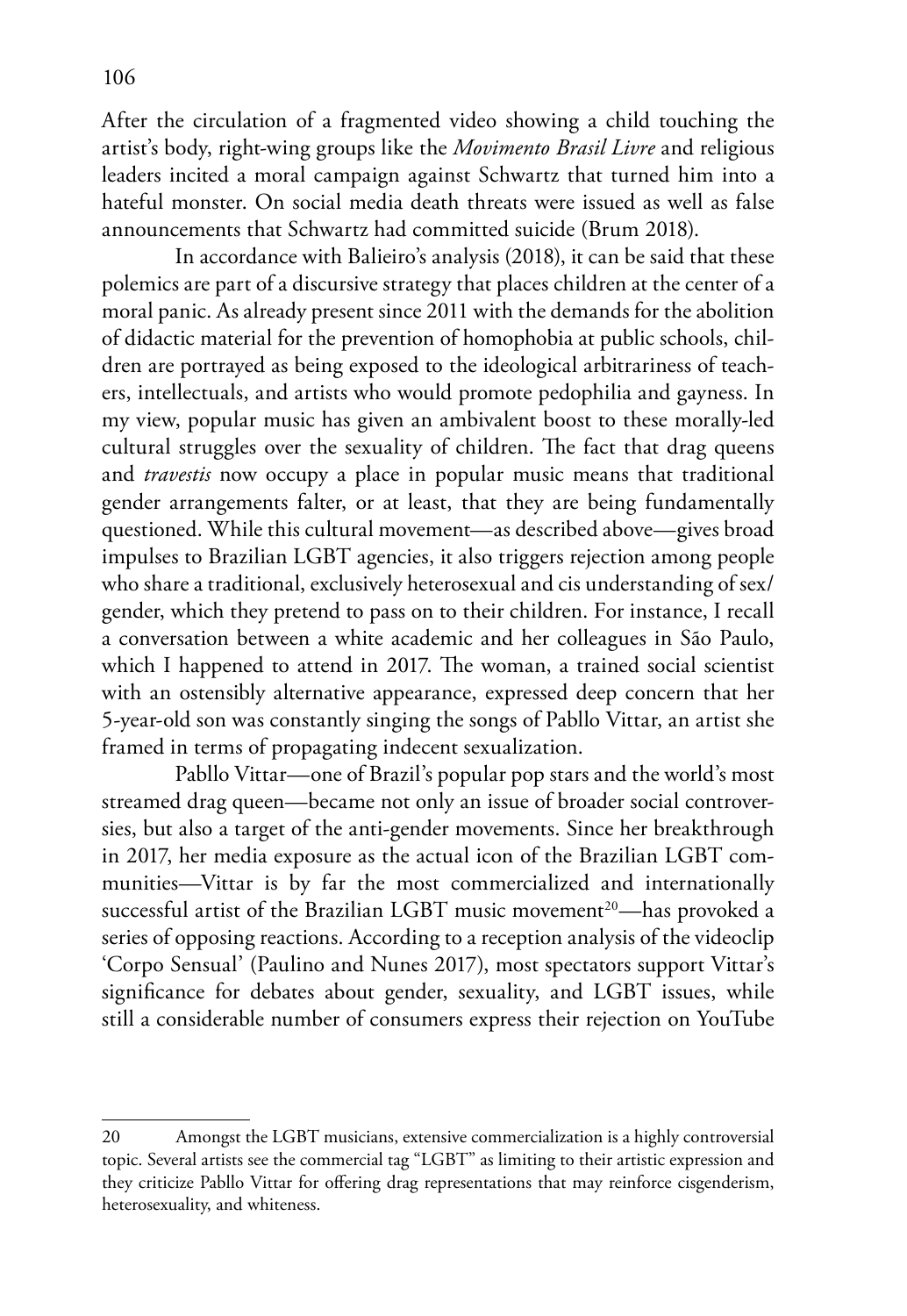comments like "I hate gays" or "a good faggot is a dead faggot, bolso myth 2018"21.

Comments containing hate speech reached a provisional climax in October 2017 when the drag queen received the Music of the Year award from the popular TV show *Domingão do Faustão*. After her presentation of the song 'K.O.', a wave of reactions spread on internet platforms and social media ridiculing her vocal performance and questioning whether she was a real singer. In the data interpreted by Pereira (2018), reactions included denouncing her person as personifying the decay of Brazilian culture and destroying Christian values and the traditional family.<sup>22</sup> The ideological charge of such responses on social media intensified during the presidential election in 2018, mostly through a series of memes and wrong information that became publicly known by the slogan "this time Pabllo Vittar has gone too far" (*dessa vez Pablo Vittar foi longe demais*). The campaign against Vittar ranged from bizarre photo montages, depicting for example that the federal government had plans to print Vittar's face on banknotes or to equip traffic lights with Vittar-fashioned eyelashes—to spreading disinformation about Vittar starting an improper TV show for children (see a collection in Evangelista 2018). Common to this defamation is the way it linked Pabllo Vittar as a person to "gender ideology", portraying the latter as the product of the leftist ideology of the *Worker's Party* and *TV Globo* that would contribute to a supposed destruction of culture, traditional values, the nuclear family, and the gender binary.

#### **7.4 Conclusion**

Although the anti-gender discourse is not new, its widespread diffusion through social media (accompanied by increasingly violent content and imagery) has ultimately furthered the country's moral and political polarization. As a historically specific articulation of violence, the discursive strategy of putting children at the center of moral anxieties about sexuality and gender works, for instance, to legitimate the actual attacks and attempts to censor LGBT culture<sup>23,</sup> and it has both renewed and instigated prejudice of the LGBT population. This notwithstanding, the movement including the LGBT musicians, but also activists, cultural and social institutions as a

<sup>21</sup> Bolso stands for Jair Bolsonaro, the then State Deputy at the beginning of his presidential campaign.

<sup>22</sup> Although Vittar publicly identifies as a cis gay person acting as a drag queen, in hate speech she is often referred to as travesti or trans person representing gender "aberrations".

<sup>23</sup> In 2019, the main target of president Bolsonaro were TV series as well as movies with LGBT content, for which public fundings were canceled.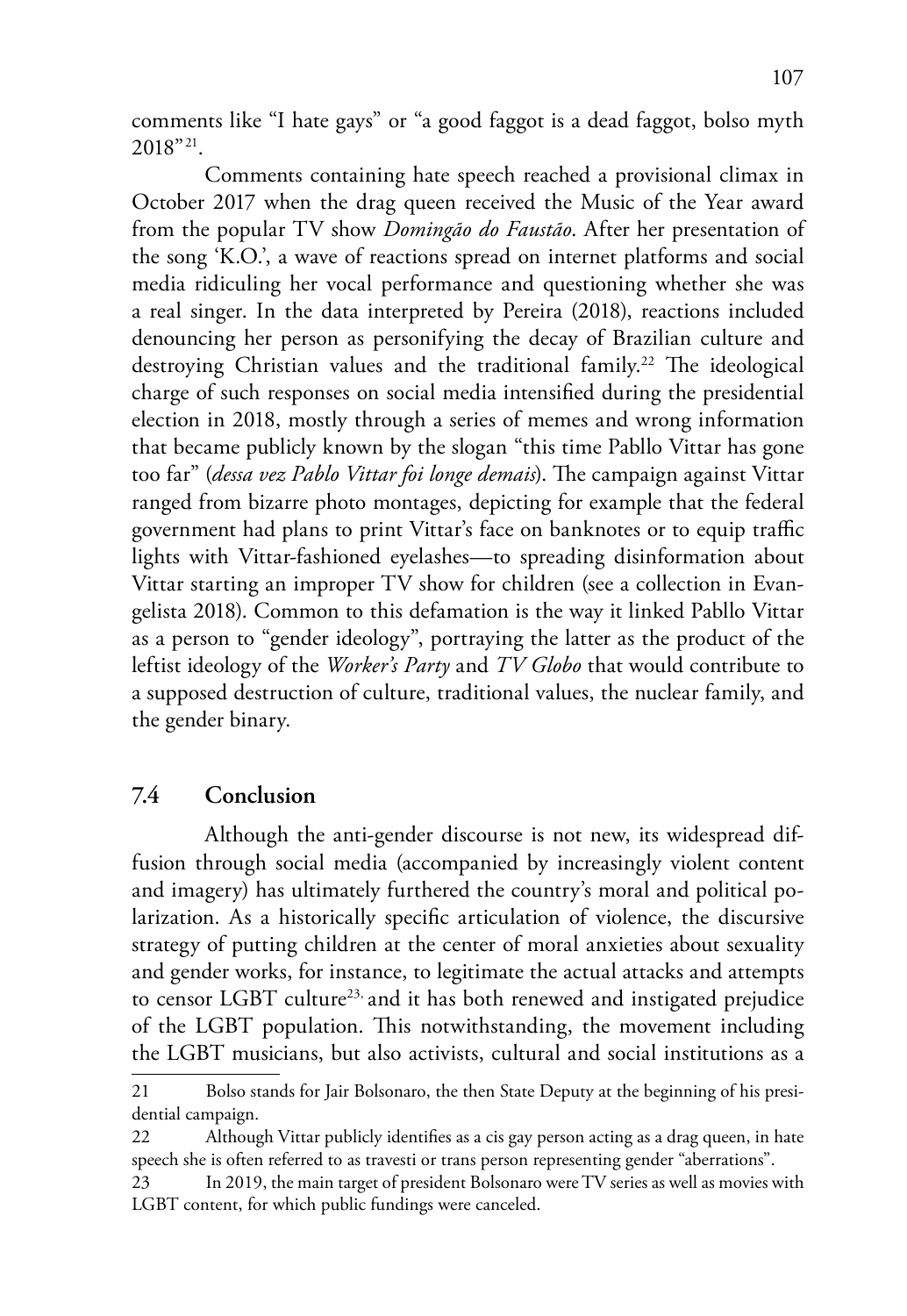whole are firmly rejecting intimidation. They often refer to their experiences of violence, which they have experienced by being targets of structural sexism and racism, and they hold that their resistance to this violence is also more far-reaching than that against the excesses of the current anti-gender movement. On social media, Vittar's fans reframed the saying "this time Pabllo Vittar has gone too far" in affirmative ways and they solemnly emphasized that LGBT culture has long since spread and that it would continue to do so. Vittar herself endorses this situational resistance against hate speech and intimidation. In 2018, when she publicly defended her permanence in Brazil after Bolsonaro's election, she proclaimed that "neither will blacks return to the slave quarters, nor women to the kitchen, nor gays to the closet" (Gshow, 2018). Again, one encounters this intersectional language of the LGBT musical movement's critical discourse—an entanglement of Black, feminist and LGBT experiences that not only challenges gender norms, but also dominant racial ideologies.

#### **7.5 Bibliography**

- Aguião, Silvia. 2018. "*Fazer-se no Estado": uma etnografia sobre o processo de constituição dos "LGBT" como sujeitos de direitos no Brasil contemporâneo*. Rio de Janeiro: EdUERJ.
- Albrecht, Stephen, Maik Fielitz and Nick Thurston. 2019. "Introduction." In Maik Fielitz and Nick Thurston (Eds.), *Post-Digital Cultures of the Far Right: Online Actions and Offline Consequences in Europe and the US*. Bielefeld: Transcript, 7–24.
- Almeida, Silvio. 2018. *O que é racismo estrutural?* Belo Horizonte: Letramento.
- Alvarez, Sonia E. 2014. Para além da sociedade civil: reflexões sobre o campo feminista. *cadernos pagu,* 43(January-June): 13–56.
- Balieiro, Fernando de F. 2018. "Não se meta com meus filhos": a construção do pânico moral da criança sob ameaça. *cadernos pagu*, 53: e185306.
- Butler, Judith. 1990. *Gender Trouble: Feminism and the Subversion of Identity.* New York/London: Routledge.
- Brum, Eliane. 2018. Fui morto na internet como se fosse um zumbi da série The Walking Dead. *El País Brasil*, 12 February, Opinião.
- Coacci, Thiago. 2018. Conhecimento precário e conhecimento contra-público: a coprodução dos conhecimentos e dos movimentos sociais de pessoas trans no Brasil. Ph.D. dissertation, Department of Political Science, Universidade Federal de Minas Gerais, Brazil.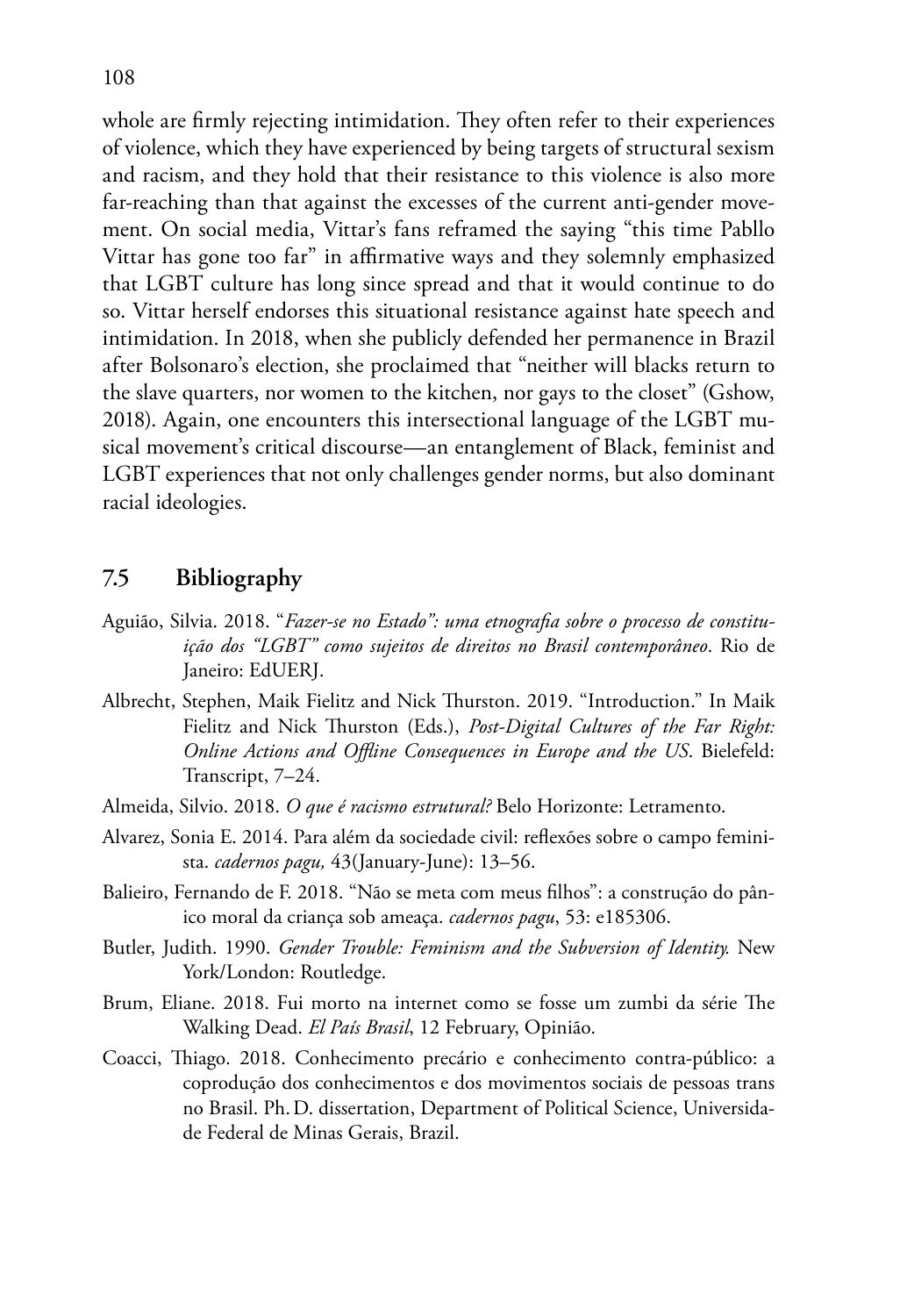- Evangelista, Raphael. 2018. 21 coisas que vão mudar por causa da Pabllo Vittar. BuzzFeed. March 9. [https://www.buzzfeed.com/br/raphaelevangelista/cor](https://www.buzzfeed.com/br/raphaelevangelista/correntes-de-whatsapp-que-poderiam-ser-mandadas-com)[rentes-de-whatsapp-que-poderiam-ser-mandadas-com](https://www.buzzfeed.com/br/raphaelevangelista/correntes-de-whatsapp-que-poderiam-ser-mandadas-com) (accessed June 11, 2020).
- Facchini, Regina and Horacio Sívori. 2017. Conservadorismo, direitos, moralidades e violência: situando um conjunto de reflexões a partir da Antropologia. *cadernos pagu,* 50: e175000.
- Gshow. 2018. Pabllo Vittar nega que vá sair do Brasil: 'Nem o negro vai voltar pra senzala, nem a mulher pra cozinha, nem o gay pro armário'. November 21. [https://gshow.globo.com/programas/conversa-com-bial/noticia/pabllo](https://gshow.globo.com/programas/conversa-com-bial/noticia/pabllo-vittar-nega-que-va-sair-do-brasil-nem-o-negro-vai-voltar-pra-senzala-nem-a-mulher-pra-cozinha-nem-o-gay-pro-armario.ghtml)[vittar-nega-que-va-sair-do-brasil-nem-o-negro-vai-voltar-pra-senzala-nem](https://gshow.globo.com/programas/conversa-com-bial/noticia/pabllo-vittar-nega-que-va-sair-do-brasil-nem-o-negro-vai-voltar-pra-senzala-nem-a-mulher-pra-cozinha-nem-o-gay-pro-armario.ghtml)[a-mulher-pra-cozinha-nem-o-gay-pro-armario.ghtml](https://gshow.globo.com/programas/conversa-com-bial/noticia/pabllo-vittar-nega-que-va-sair-do-brasil-nem-o-negro-vai-voltar-pra-senzala-nem-a-mulher-pra-cozinha-nem-o-gay-pro-armario.ghtml) (accessed June 13, 2019).
- G1 São Carlos e Araraquara. 2015. De batom e brincos, cantor Liniker tem 1 milhão de acessos com videoclipes. December 12. [http://g1.globo.com/sp/sao-car](https://g1.globo.com/sp/sao-carlos-regiao/noticia/2015/12/de-batom-e-brincos-cantor-liniker-tem-1-milhao-de-acessos-com-clipes.html)[los-regiao/noticia/2015/12/de-batom-e-brincos-cantor-liniker-tem-1-mil](https://g1.globo.com/sp/sao-carlos-regiao/noticia/2015/12/de-batom-e-brincos-cantor-liniker-tem-1-milhao-de-acessos-com-clipes.html)[hao-de-acessos-com-clipes.html](https://g1.globo.com/sp/sao-carlos-regiao/noticia/2015/12/de-batom-e-brincos-cantor-liniker-tem-1-milhao-de-acessos-com-clipes.html) (accessed June 13, 2019).
- Halberstam, Jack J. 2012. *Gaga Feminism. Sex, Gender, and the End of Normal.* Boston: Beacon Press.
- Hawkins, Stan. 2017. "Introduction: Sensing Gender in Popular Music." In Stan Hawkins (Ed.), *The Routledge Research Companion to Popular Music and Gender*. New York: Routledge, 1–12.
- Jesus, Jaqueline G. de. 2013. Transfobia e crimes de ódio: Assassinatos de pessoas transgênero como genocídio. *História Agora*, 16(2): 101–123.
- Junqueira, Rogério D. 2017. "'Ideologia de gênero': a invenção de uma categoria polêmica contra os direitos sexuais." In Marcelo M. Ramos, Pedro A. G. Nicoli, and Gabriela C. Alkmin (Eds.), *Gênero, sexualidade e direitos humanos: perspectivas multidisciplinares.* Belo Horizonte: Initia Via, 221–236.
- Machado, Jorge and Richard Miskolci. 2019. Das jornadas de junho à cruzada moral: o papel das redes sociais na polarização política brasileira. *Sociologia & Antropologia*, 9(3): 945–970.
- Miskolci, Richard and Pedro P. G. Pereira. 2018. Quem tem medo de Judith Butler? A cruzada moral contra os direitos humanos no Brasil. *cadernos pagu*, 53: e185300.
- Mizrahi, Mylene. 2018. "O Rio de Janeiro é uma terra de homens vaidosos": mulheres, masculinidade e dinheiro junto ao funk carioca. *cadernos pagu*, 52: e185215.
- Moreira, Melissa I. 2018. *Vozes transcendentes: os novos gêneros na música brasileira.* São Paulo: Hoo Editora.
- Muñoz, José E. 1999. *Disidentifications: Queers of Color and the Performance of Politics*. Minneapolis/London: University of Minnesota Press.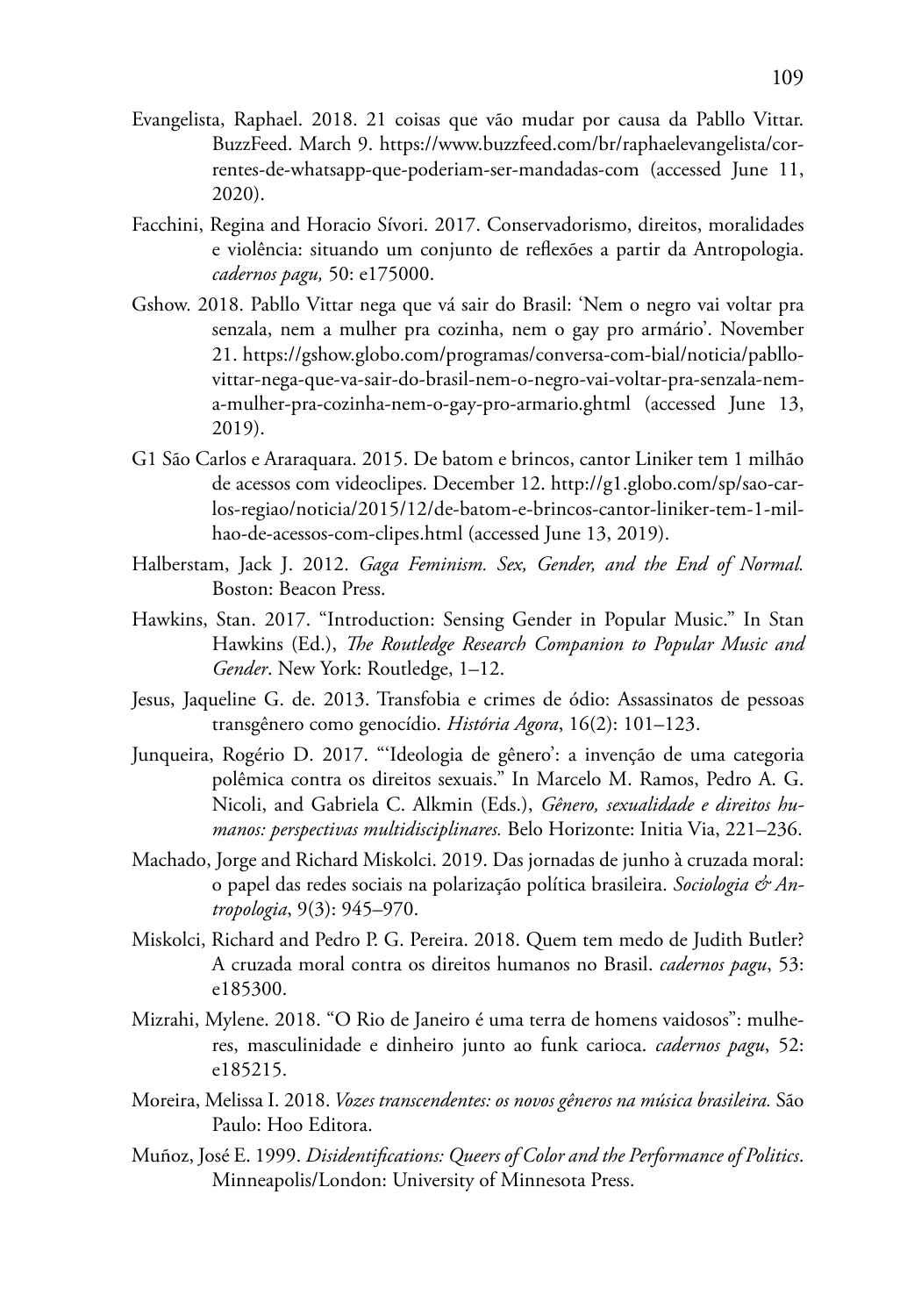- Paulino, Luana E. and Maíra S. Nunes. 2017. Pabllo Vittar: Uma análise de recepção ao Videoclipe Corpo Sensual e Visibilidade LGBT. Bachelor Thesis, Department of Social Communication, Centro Universitário Internacional Uninter Curitiba, Brazil.
- Pereira, Lívia M. D. 2018. O "roteiro do linchamento" de Pabllo Vittar: O discurso de ódio como forma de preservar identidades e valores tradicionais. *CO-MUNICON, Congresso Internacional Comunicação e Consumo.* São Paulo: Anais Comunicon.
- Prado, Marco A. and Sonia Correa. 2018. Retratos transnacionais e nacionais das cruzadas antigênero. *Psicologia Política*, 18(43): 444–448.
- Priscilla, Claudia and Kiko Goifman. 2019. *Bixa Travesty: Trailer*. YouTube, uploaded by Knows Trailers, November 21. [https://www.youtube.com/](https://www.youtube.com/watch?v=egIqHTajnuQ) [watch?v=egIqHTajnuQ](https://www.youtube.com/watch?v=egIqHTajnuQ) (accessed April 5, 2020).
- Quebrada, Linn d. 2017. *Bixa Preta*. [https://www.letras.mus.br/mc-linn-da-quebrada/](https://www.macleans.ca/news/canada/from-foster-care-to-missing-or-murdered-canadas-other-tragic-pipeline/) [bixa-preta](https://www.macleans.ca/news/canada/from-foster-care-to-missing-or-murdered-canadas-other-tragic-pipeline/) (accessed March 20, 2020).
- Quebrada, Linn d. 2020. *Linn da Quebrada.* YouTube Channel. [https://www.youtube.com/channel/UCje0RwqumaW8Be1c1YKL7DA/](https://www.youtube.com/channel/UCje0RwqumaW8Be1c1YKL7DA/featured) [featured](https://www.youtube.com/channel/UCje0RwqumaW8Be1c1YKL7DA/featured) (accessed March 20, 2020).
- Reason, Joshua. 2019. "A Geração Tombamento: Black Empowerment Through Aesthetics in Salvador da Bahia." In Daive A. Dunkley and Stephanie Shonekan (Eds.), *Black Resistance in the Americas*. New York: Routledge, 64–71.
- Ribeiro, Bruno. 2018. De suor, close e movimento': a cena preta LGBT de São Paulo e sua construção a partir de festas politicamente engajadas. Conference Paper at the 31th *Reunião Brasileira de Antropologia*, December 9–12, Brasília.
- Roth, Julia. 2020. "Intersectionality Strikes Back: Right-Wing Patterns of En-Gendering and Feminist Contestations in the Americas." In Gabriele Dietze and Julia Roth (Eds.), *Right-Wing Populism and Gender: European Perspectives and Beyond.* Bielefeld: Transcript, 251–271.
- Santos, Ana Paula M. T. and Marinês R. Santos. 2018. Geração Tombamento e Afrofuturismo: a moda como estratégia de resistência às violências de gênero e de raça no Brasil. *Dobras*, 11(23): 157–181.
- Santos, Jaqueline S. M. and Natasha F. M. Brasil. 2017. "O grito tem que ser potente": O feminismo negro de MC Carol e Karol Conka. Conference Paper at the *SeminárioInternacional Fazendo Gênero 11,* Florianópolis, 2017. [http://](http://www.en.wwc2017.eventos.dype.com.br/resources/anais/1499430358_ARQUIVO_OGritoTemQueSerPotente.pdf) [www.en.wwc2017.eventos.dype.com.br/resources/anais/1499430358\\_AR-](http://www.en.wwc2017.eventos.dype.com.br/resources/anais/1499430358_ARQUIVO_OGritoTemQueSerPotente.pdf)[QUIVO\\_OGritoTemQueSerPotente.pdf](http://www.en.wwc2017.eventos.dype.com.br/resources/anais/1499430358_ARQUIVO_OGritoTemQueSerPotente.pdf) (accessed February 23, 2020).
- Silva, Gleicy M. 2019. Corpo, política e emoção: feminismos, estética e consumo entre mulheres negras. *Horizontes Antropológicos*, 25(54): 173–201.
- Trói, Marcelo de. 2017. Linn da Quebrada: O 'cis-tema' só valoriza os saberes heterossexuais. *Revista Cult*. August 8. [https://revistacult.uol.com.br/home/](https://revistacult.uol.com.br/home/entrevista-linn-da-quebrada/) [entrevista-linn-da-quebrada](https://revistacult.uol.com.br/home/entrevista-linn-da-quebrada/) (accessed February 22, 2020).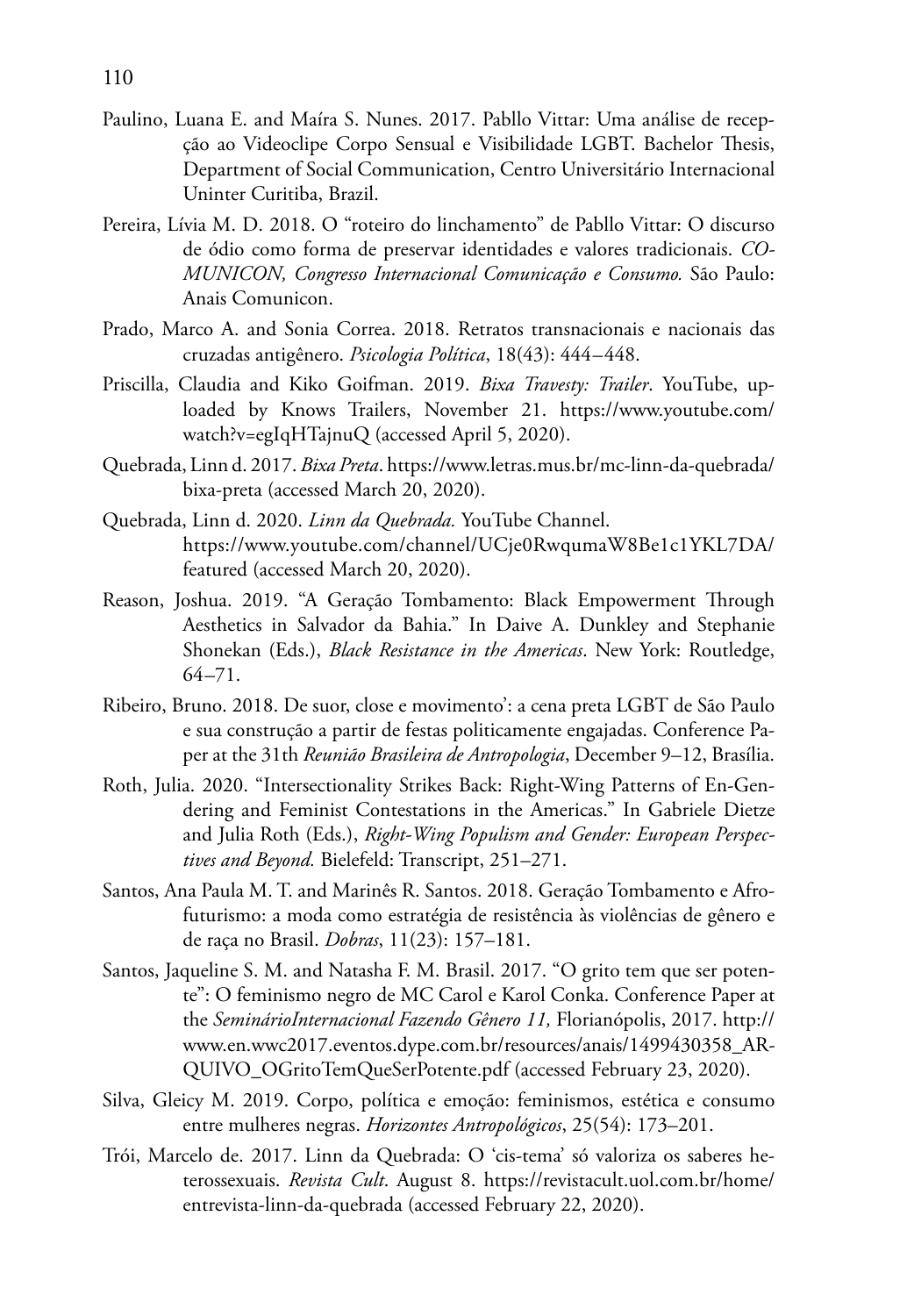- Velasco, Clara and Gessyca Rocha. 2019. Dia de Consciência: por que cada vez mais brasileiros estão se autodeclarando negros? *G1 São Paulo.* November 20. [https://g1.globo.com/sp/sao-paulo/noticia/2019/11/20/dia-de-consciencia](https://g1.globo.com/sp/sao-paulo/noticia/2019/11/20/dia-de-consciencia-por-que-cada-vez-mais-brasileiros-estao-se-autodeclarando-negros.ghtml)[por-que-cada-vez-mais-brasileiros-estao-se-autodeclarando-negros.ghtml](https://g1.globo.com/sp/sao-paulo/noticia/2019/11/20/dia-de-consciencia-por-que-cada-vez-mais-brasileiros-estao-se-autodeclarando-negros.ghtml)  (accessed March 17, 2020).
- Wasser, Nicolas and Isadora L. França. 2020. In the Line of Fire: Sex(uality) and Gender Ideology in Brazil. *Femina Politica*, 1: 138–141.
- Wasser, Nicolas. 2020. O movimento musical LGBT e os seus contramovimentos. *Revista Brasileira de Sociologia*, 8(20): 50–77.
- Zanoli, Vinícius. 2020. *Bradando contra todas as opressões! Ativismos LGBT, negros, populares e periféricos em relação*. Salvador: Editora Devires.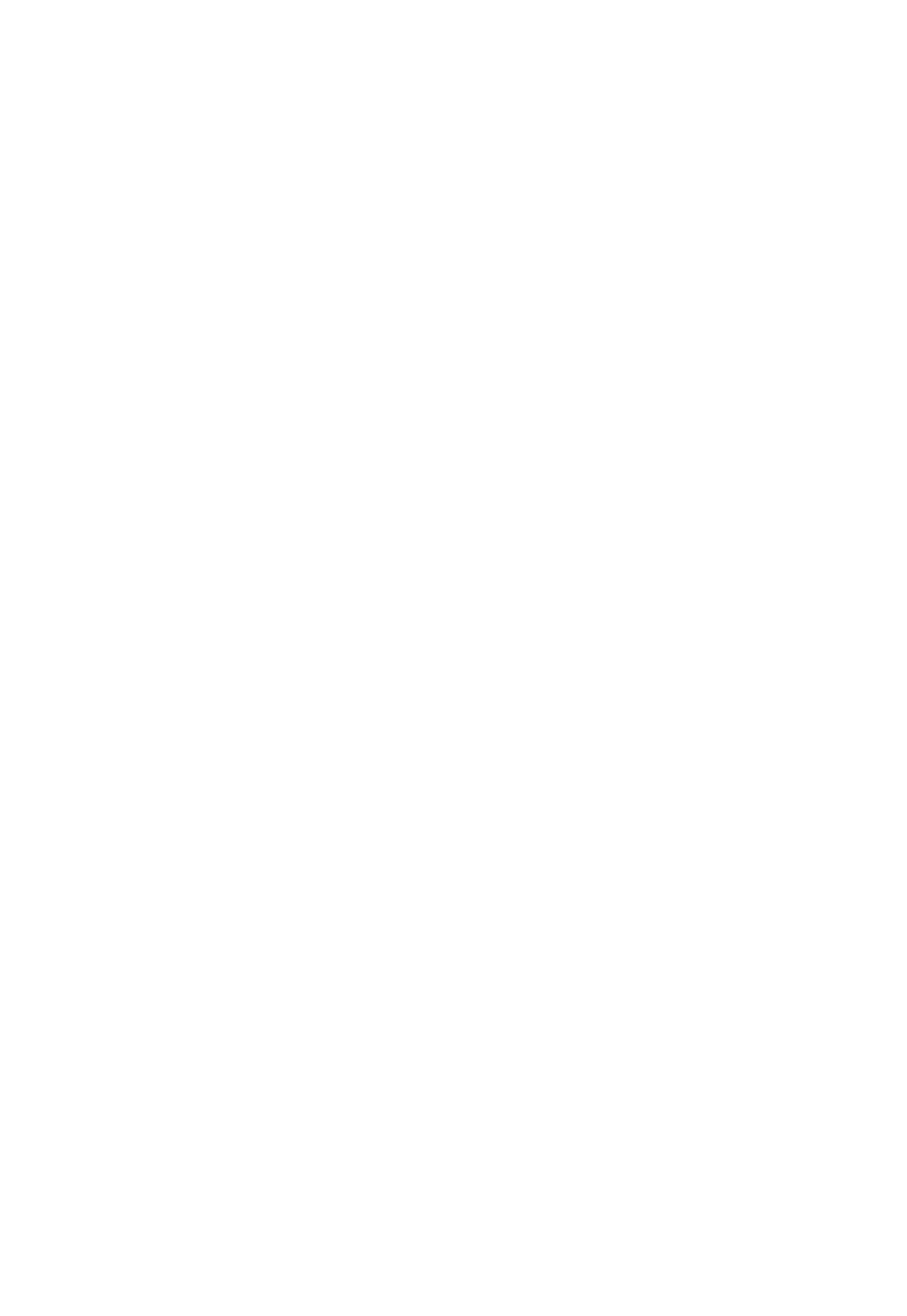## **8 The Sensuous Politics of Singing in a Trans\* Chorus**

*Holly Patch*

#### **Singing as Resistance**

*Ain't gonna let nobody… Turn me 'round Turn me 'round Turn me 'round Keep on a walkin', keep on a talkin' Marchin' for ev'ryone trans* 

*Ain't gonna let… 2. no doctor… no family… 3. legislation… no frustration…* (US Trad.)

In March 2020, the *Trans Chorus of Los Angeles* (TCLA)1 rehearses their adaptation of a traditional African American spiritual turned civil rights song 'Ain't gonna let nobody turn me around'.2 The all trans\*-identified chorus declares resistance to oppressive medical and legal institutions and actors, disapproving families, or potentially disempowering affective states. They are marching (stomping and clapping, in performance) and singing "for ev'ryone trans". The TCLA explicitly demonstrates their politics using

<sup>1</sup> "The Trans Chorus of Los Angeles is the first all Trans-Identified Chorus in America, consisting of Transgender, Non-Binary, Intersex, Gender-Non-Conforming and Gender-Fluid individuals. TCLA Celebrates diversity and acceptance in our appearance and vocal presentation so that others can see and feel the joy we share. Through our music we bring to the world awareness, understanding, power and victory for the Trans Community" (The Trans Chorus of Los Angeles 2020a).

<sup>2</sup> A partial recording of a TCLA performance of this song features in the May 2020 video 'They Will See You: LGBTQ+ Visibility in Advertising' (Great Big Story 2020). The spiritual was first printed with music in 1927 with the title 'Don't You Let Nobody Turn You Around' (White 1927).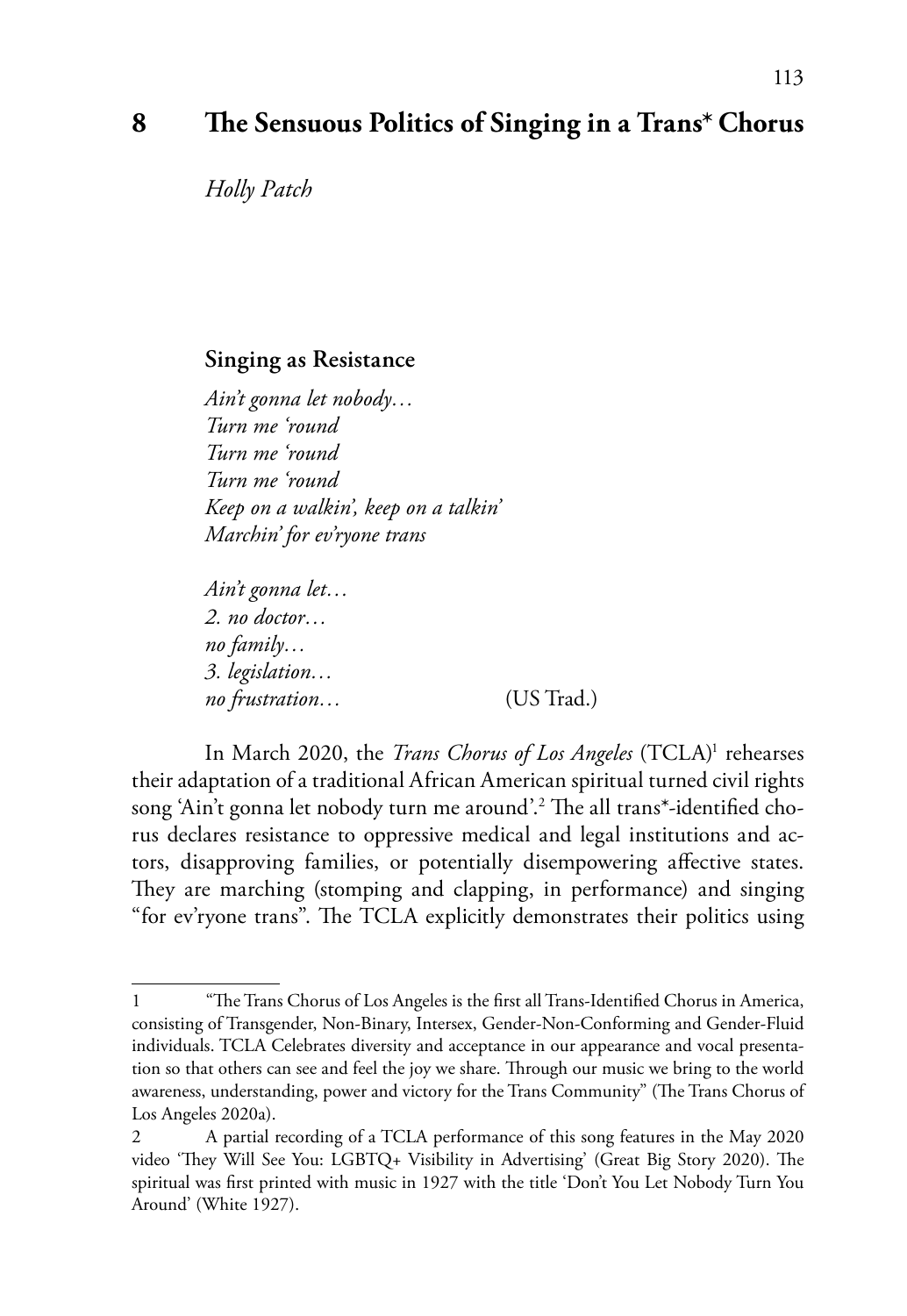the "multilayered effect" of adapting a civil rights protest song to address injustices against trans\* US-Americans (Balén 2017, 22).

Since its conception in 2015, in addition to creating a space for its members to "discover and love their voices", the TCLA has linked what it does to issues of social justice, its original mission statement including a line about striving to "change the social ecology", by using their voices. At the first ever *Transgender Singing Voice Conference*<sup>3</sup> , the original director of the TCLA recited, "we are a gentle angry people, and we are singing for our lives", quoting the protest song penned by folk and protest songwriter and singer Holly Near in response to the assassination of one of the first openly gay elected officials in the U.S., Supervisor Harvey Milk, and San Francisco Mayor George Moscone in 1978.<sup>4</sup> Their singing has always been set against the backdrop of voices that have been permanently silenced.

Self-described as the first in America, the TCLA is one of few trans\*-identified *Gay and Lesbian Association* (GALA) of Choruses (GALA Choruses 2020). They perform at pride and LGBTQ-focused political events<sup>5</sup> and now rehearse at the Los Angeles LGBT Center in Hollywood. They are situated within a history of gay and lesbian and transgender liberation struggle, in their individual formations and in their collective contentious political formation under the LGBTQ umbrella. The "T" in mainstream, Western neoliberal LGBTQ politics often only discursively exists in the necropolitical figure of the murdered Black trans\* woman or trans\* woman of color (Haritaworn et al. 2014; Krell 2019; Nay 2019; Spade 2011).6 David Valentine's (2007) ethnographic work details how violence—especially towards trans\* people—has discursively been used for LBGTQ claims-making, to both productive and problematic ends. Violence can be a starting point for narration, but violence should not be understood a priori to be salient for all trans\* existence.

<sup>3</sup> Organized by Danielle Cozart Steele at Earlham College in Richmond, Indiana, January 2017.

<sup>4</sup> The first public performance of the *San Francisco Gay Men's Chorus* was at the candlelight procession on the steps of City Hall following the assassination (see Balén 2017, 42).

<sup>5</sup> For instance, the TCLA performed the 'Star-Spangled Banner' at the first ever democratic presidential townhall focused on LBGTQ issues hosted by CNN and HRC in Los Angeles on October 10, 2019 (The Trans Chorus of Los Angeles 2020b).

At the townhall mentioned above, Black trans\* activist Blossom C. Brown staged an intervention, taking the microphone to criticize event organizers and make a claim for Black trans\* women. The host attempted to silence her by taking back the microphone and asking her not to come on stage, maintaining the hosts were there "to validate people like [her]." Brown persisted, and the host offered her the microphone, into which she said that up until then, "not one Black trans woman has taken the mic tonight. Not one Black trans man has taken the mic tonight" (CNN 2019).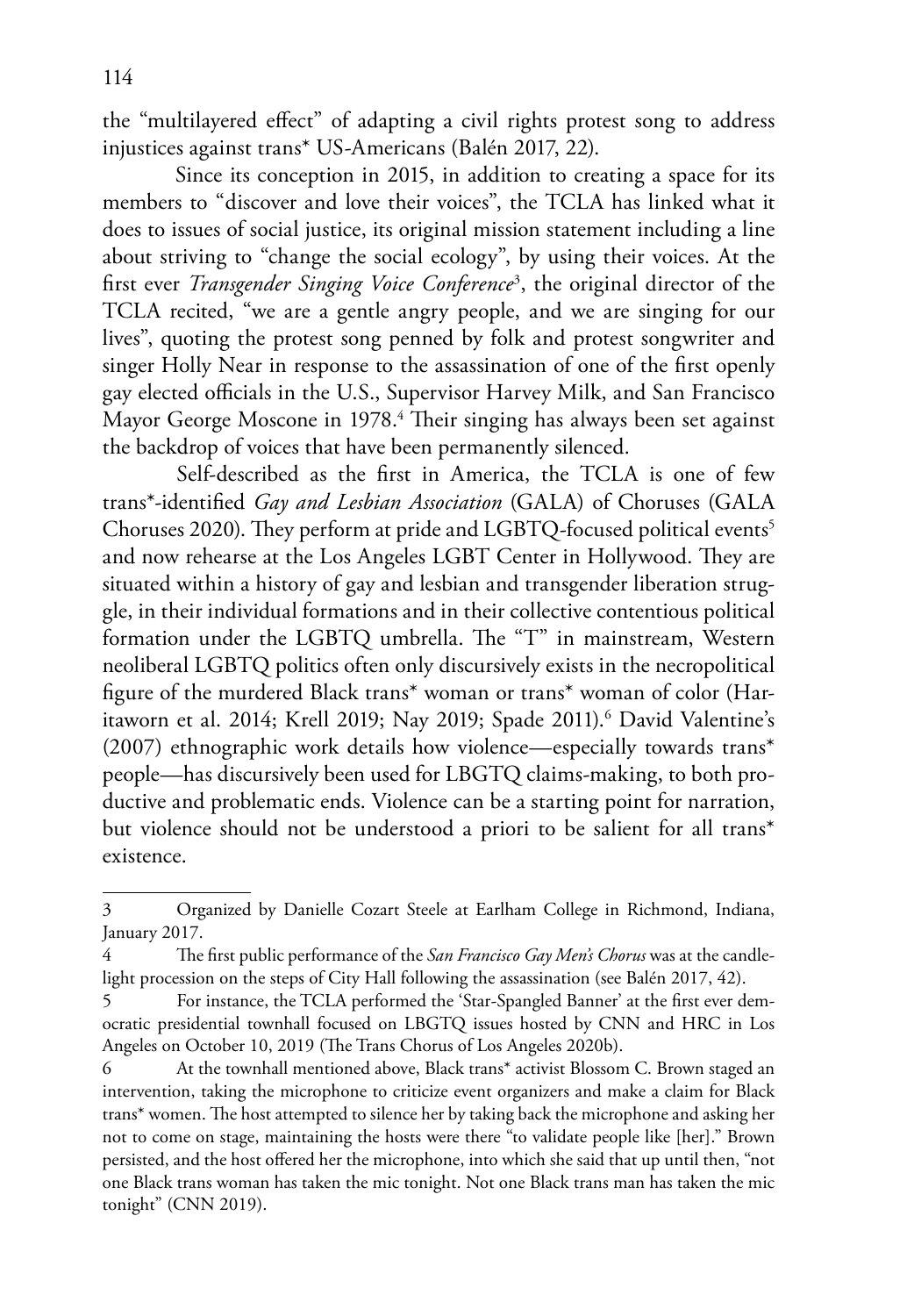With its focus on celebration and joy, the TCLA practices a counterstorying characteristic of queer choral musicking (Balén 2017).<sup>7</sup> The new directors of the TCLA find it especially important to offer a different narrative than one of victimization. They strive to "normalize" trans\* existence in its heterogeneity, which means including stories of success and joy. Another US trans\* chorus singer talked about the chorus being the only time she had gathered with other trans\* people for something other than a political event or to mourn their dead.<sup>8</sup> She could just simply be in joy, singing with others (Patch 2017; Patch and König 2018). The presence of the vital choral body joyfully singing produces a living, thriving trans\* subjectivity and manifests an affective atmosphere contrasting to somber events like the *Transgender Day of Remembrance* (Haritaworn et al. 2014; Nay 2019). Whereas trans\* people are too often spoken for, the choristers collectively take up space in the auditory realm, amplifying each other's voices.<sup>9</sup> In their singing, they manifest their "sensorial existence among others" (Bonenfant 2010, 74).

Collective, bodily, affective joy in singing matters and is transformative. While the TCLA's use of song is one way they represent their shared beliefs (see Rosenthal and Flacks 2011), I do not focus on the level of transmission, reception, or performance in this paper. Instead, I center the sensuous experience of singing and the everyday narratives that emerge in a reflection of this sensuousness. I draw from in-depth interviews with TCLA singers and participant observations of their rehearsals.<sup>10</sup> I employed interpretative phenomenological analysis (Smith et al. 2009) to get closer to the lived experience of the phenomenon of trans\* vocality (Patch and König 2018) and to guide participants in their own hermeneutic work of making sense of these experiences. Sociologist Alexis Shotwell describes sensuousness as naming "a socially situated experience of one's embodiment" (Shotwell 2011, 127). In other words, the singers socially situated their embodied singing experience.

In my ethnographic work and in contributing to this volume, I take seriously Valentine's point that "in making claims about how gender-variant and transgender-identified people experience violence, 'violence' is neither an easy nor a self-evident category, and the ability of an anthropologist or any social actor to counter such violence is deeply complicated by the interpreta-

Balén uses Hilde Lindemann's term "counterstorying" to name one of the practices of queering the formal choral form enacted by LGBTQ choruses (Balén 2017, 16).

<sup>8</sup> She presented at the aforementioned 'Transgender Singing Voice Conference.'

<sup>9</sup> Perhaps at the risk of their voices being relegated to the esthetic background, having only a symbolic function in the neoliberal frame.

<sup>10</sup> Interviews and observations with the TCLA were carried out in 2017 and 2018. When referring to primary interview data in this text, the anonymized name of the participant will be indicated. References to fieldnotes will likewise be identified as such.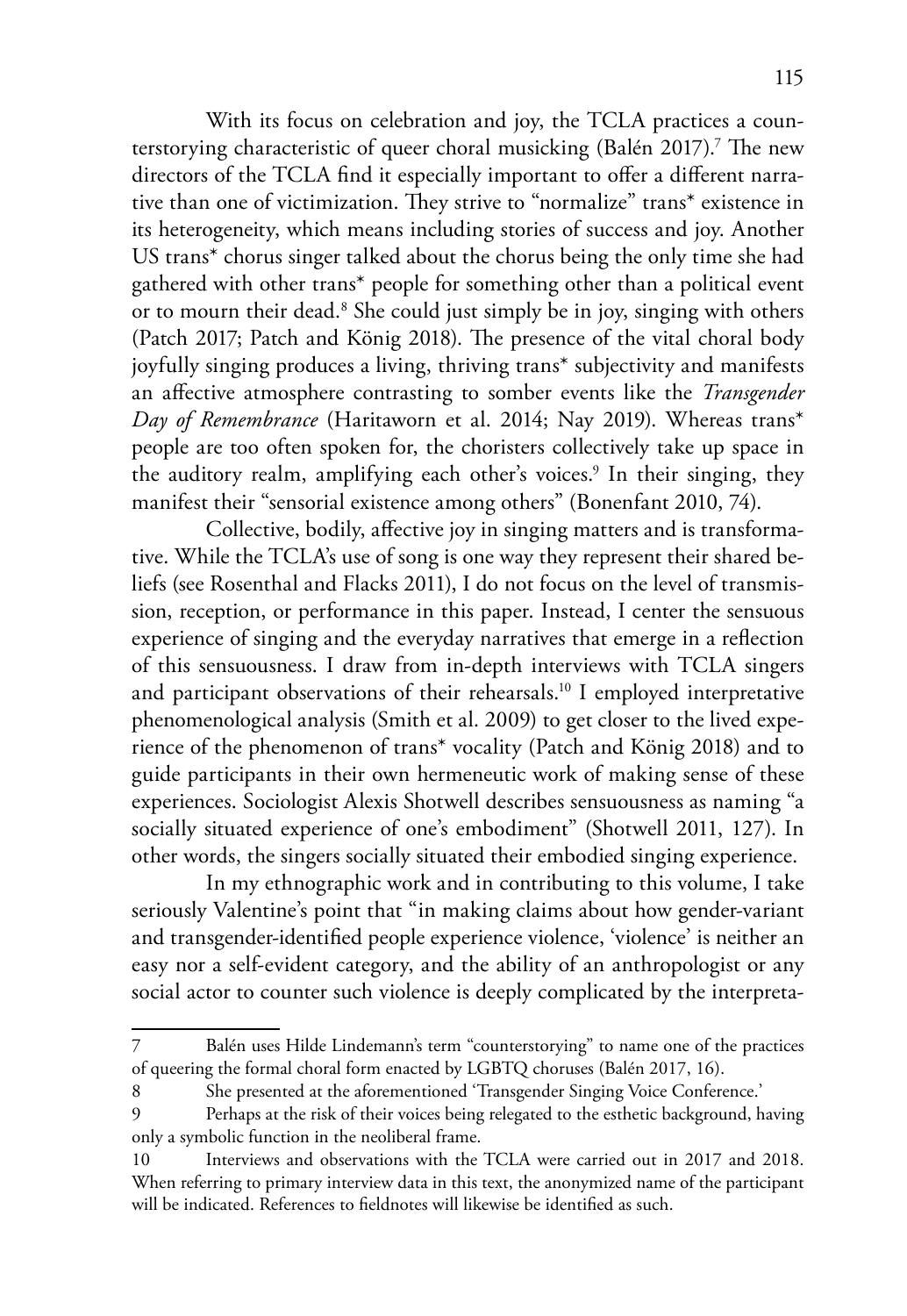tion of what counts *as* violence" (Valentine 2007, 223). Violence is not the starting point of my inquiry, and it is also not the destination. The singers' sensuous knowledge nevertheless exposes the very real tensions in their lives as trans\* people that in turn mark the experience of singing in the chorus as exceptional and transformative. I seek to articulate how singing with fellow trans\* people as a trans\* chorus can be read as sensuous trans\*-liberatory politics. The "mutual transformation of the self and social worlds" lived by the TCLA singers should be considered everyday political work (Shotwell 2011, 126).

## **8.1 A Sensuous Problem**

While the joyfulness of singing may seem so self-evident and simple as to require no further investigation, the meaning and significance of that joy explains much about the social contingency of embodied lived experience for the trans\* singers.11 To make sense of their joy in singing (specifically with the trans\* chorus), the choristers take into account the horizon of that experience. The somatic ease felt singing with the TCLA contrasts starkly with their socially situated embodiment moving through their worlds as trans\* people on the street, at the workplace, and at home. One singer, Finn, calls this the "energy price of society", whereby gender non-conformity is met with an "external force of tension". They arrive to the chorus feeling their tense muscles, gritted teeth, and headache:

> *Finn: … and when I first started coming, it just dropped out, you know, and I'm like/ I went home that day and I'm like, "Why do I feel so light?" Like I physically felt light, because I wasn't holding myself down and pulling myself in, um, worried about these things, and even as I go on now and I don't have to worry about these kind of day-to-day interactions. I still feel a little bit lighter and a little less tense, uh, physically as well as mentally, emotionally, all that stuff.*

The chorus as a trans\*-constituted space allows "external" tensions subtly embodied in "day-to-day interactions" to "drop out". As we will see in the next sections, it is both the space and the singing that facilitate a dropping out of and working through physical, mental, and emotional tensions. Grace, who also sings with another trans\*-friendly college choir, finds the TCLA to

<sup>11</sup> Thank you to Crispin Thurlow for drawing my attention to the "more-than-representational" approach of Hayden Lorimer to consider phenomena that "may seem remarkable only by their apparent *in*significance" at the sensuous, everyday level (Lorimer 2005, 84).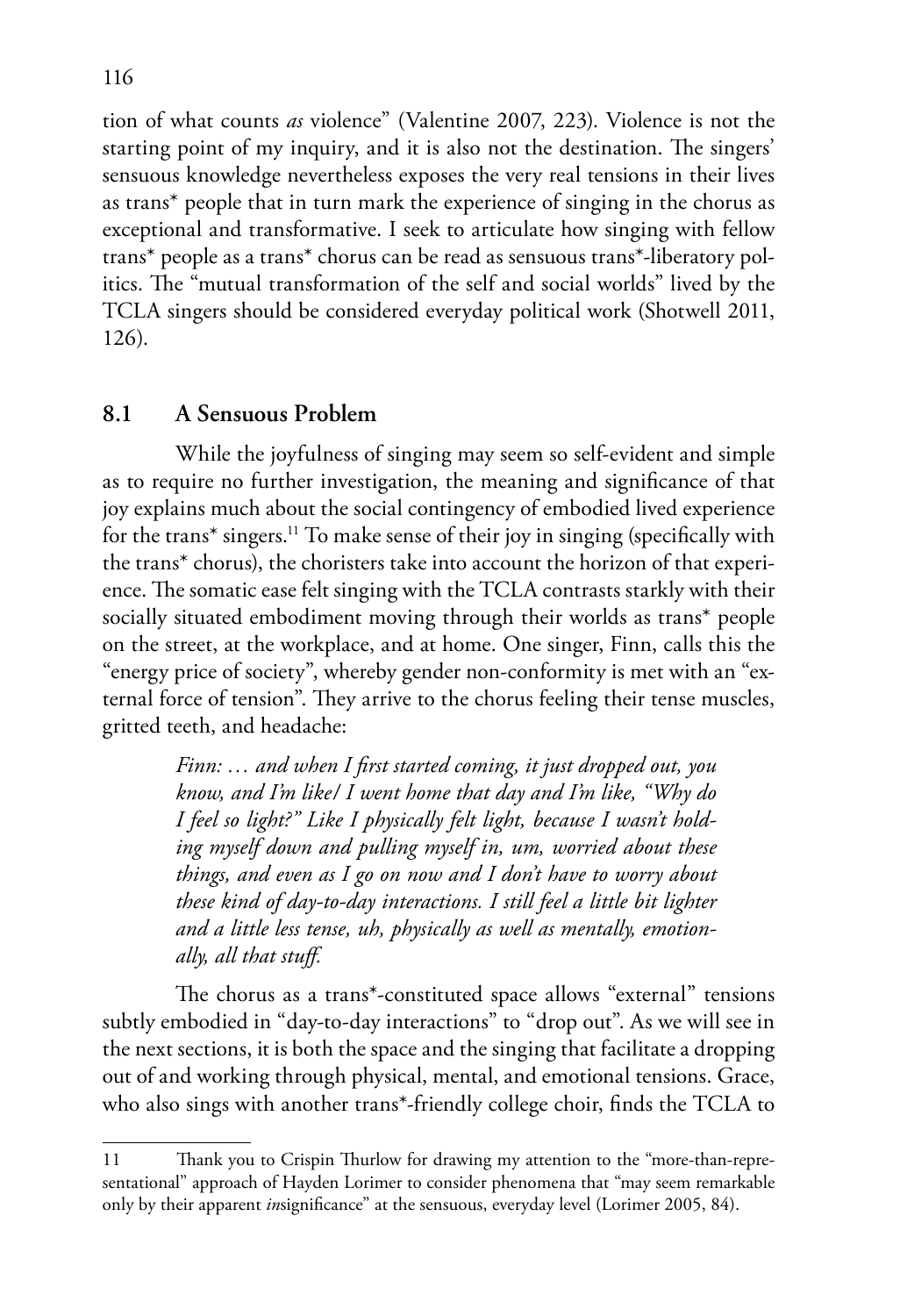be "a particularly wonderful space to sing", where it is "magical to be around trans people every week".

> *Grace: Um, in some ways it's like, um, beating yourself in the head*  with a hammer, right, it just sort of feels so good when you stop. *That I move through the world in a constant state of alertness and stereotyped threat and with my guard up at all times, and I don't have to do that in this space.*

The example is striking, and the extent to which the category "violence" is applicable to this contribution is in the way that moving through the world as a trans\* person is *like* being beaten in the head with a hammer. Everyday insidious injustices are sensed and felt, just as violence is injurious. These everyday realities include threats of physical and sexual violence, street harassment, stigmatization, institutionalized transphobia and discrimination, and disenfranchisement by the state.12 I consider these empirical realities of trans\* existence to be representative of a "sensuous problem: living well involves a socially contingent comfort in one's body" (Shotwell 2011, 135). In the following, I seek to illuminate how singing with the TCLA is counteractive to this sensuous problem for its members. It first provides a "freedom-from" and also makes possible a "freedom-to" that Shotwell names as characteristic of flourishing (Shotwell 2011, 154). For Finn and Grace, and all of the choristers, the TCLA is a place where they can relax and "just BE in a sense" (Finn). To Lili, feeling and expressing through singing: "It's like you exist." Finn describes how through the "physical act" of singing, "just by exerting that breath, you kind of expel out a lot of that tension." The intersubjective atmosphere manifested in their singing conditions how they "can feel that the others relax" (Finn). Their collective singing establishes place, community, normalization, touch and healing, and strength as constitutive features of the lives of the trans\* chorus members.

## **8.2 From Marked Singularity to Normalizing Plurality**

For many of the members, the TCLA marks their first return to singing since before transitioning. The trans\*-identified constitution of the chorus means they can know they are interacting with people who have implicit and explicit knowledge of what the trans\* experience can be or is like, who value using correct pronouns, who reciprocate an acceptance, appreciation, and un-

<sup>12</sup> I am presenting instances of such as they were reported to me in interviews about their singing experiences. My study is not about trans\* existence as such, nor is it about violence.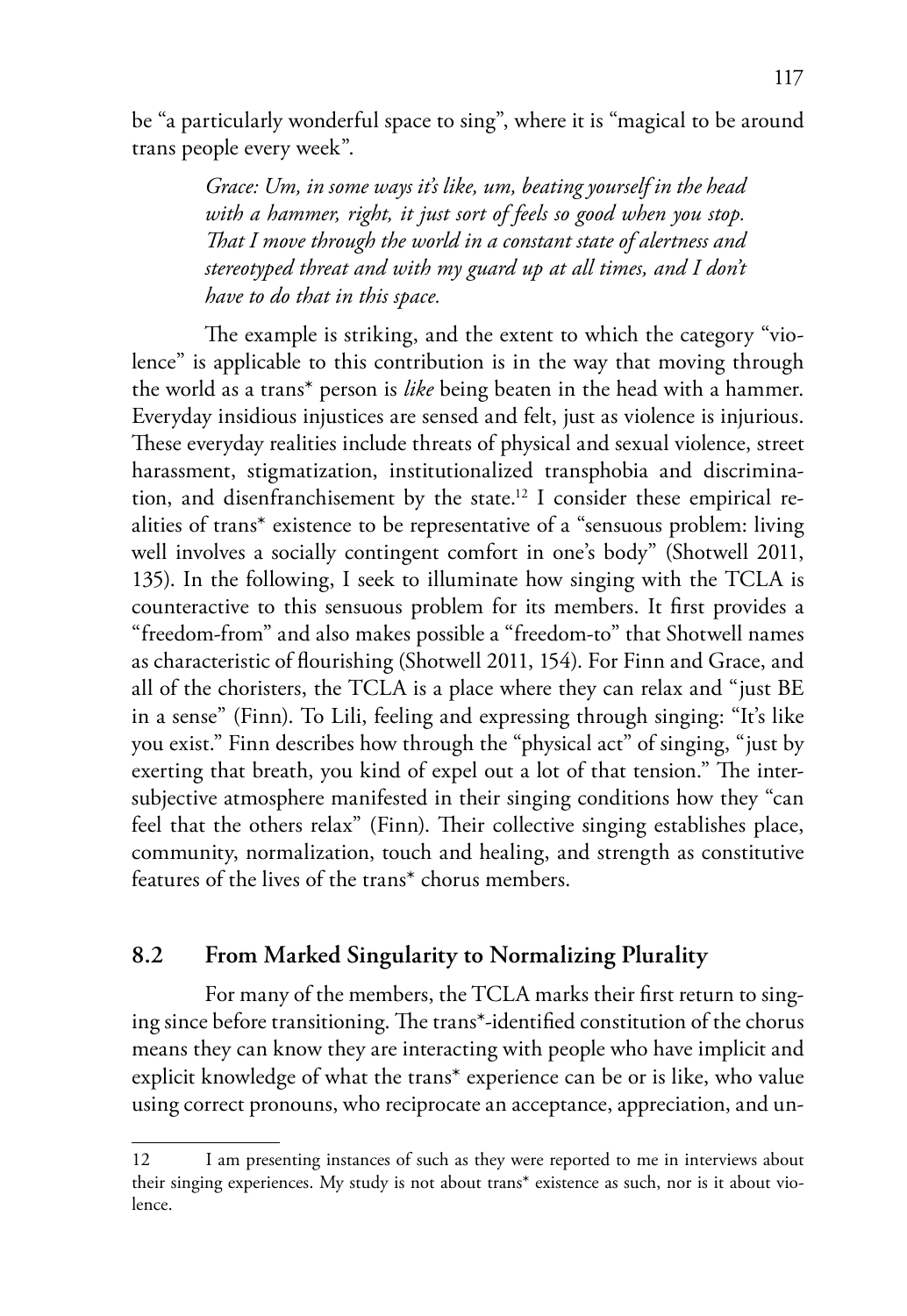derstanding for the others' felt gender, gender identity, and gender expression. It is a place where they know they are "not gonna get judged" (Sebastian) or be "rejected, um, or misplaced because of our trans identity" (Maya), where gender policing should not happen.13 Many TCLA members noted how their first rehearsal was the first time they had ever been around so many trans\* people and what this made them feel.

> *Jennifer: … Most people don't even hang around with one other trans person [laughs]. And I'm hanging in a room with thirty of them! And feeling completely NOT in the slightest bit out of the ordinary in this/ I'm like, totally [lets hands fall on table audibly] totally normal here.*

The sheer number of people showing up each week is significant—it has a normalizing effect. Jennifer is "instantly made at ease", noting that most do not get to feel this "on a daily basis". Grace says rehearsal is "a brief moment where I get to be normal, and I don't get that in life". Rehearsals mark an exceptional time in their week. While most of the rest of the time they move through their lives as *the* trans\* person in their respective, very diverse worlds outside of the chorus<sup>14</sup>, at rehearsals with the TCLA, they get to just be a chorus member. They can be "just like everybody else" (Lili). With the normalcy and corporeal and psychic ease they experience with the chorus, they are freer to try themselves out, exist their bodies comfortably in singing, and make their vocal sounds livable.<sup>15</sup> The singers can more freely

<sup>13</sup> Some singers tell me how initially when they first joined the chorus, they experienced their trans\*ness being put into question by other members. The violence of the gaze and double-edged sword of "passing" persist in the trans\* space. While these tensions could be resolved, I also witnessed a moment of struggle in the chorus that led to a member being formally asked to leave the chorus. The repeated disruptive behavior of this member could no longer be tolerated or worked through collectively. There was a general consensus of relief following their dismissal, because rehearsal time could be more dedicated to the singing and interpersonal tensions were relieved. One singer told me he felt his gender had been "policed" by the former member. Another singer critiqued the reasoning given for letting the singer go, allegedly based on musical grounds, and wondered what kinds of power could be wielded in the name of musicality moving forward that would start to qualify who does and does not deserve to be part of the chorus, which has become so meaningful in her life.

In their ethnographic work doing participatory observation of musical performances by trans\* musicians, Krell argues that "popular music performances emerge as one of the only public venues in which trans people can be in community with one another with less likelihood of policing" (Krell 2014, 49).

<sup>14</sup> Some even live their marked singularity in a broader scope, for example being profiled in the local media as *the* trans\* middle school teacher.

<sup>15</sup> One major focus of my dissertation is on (re)claiming voices and bodies and the gendering of vocal sound. This is crucial for bodies and voices in flux and sounds and gender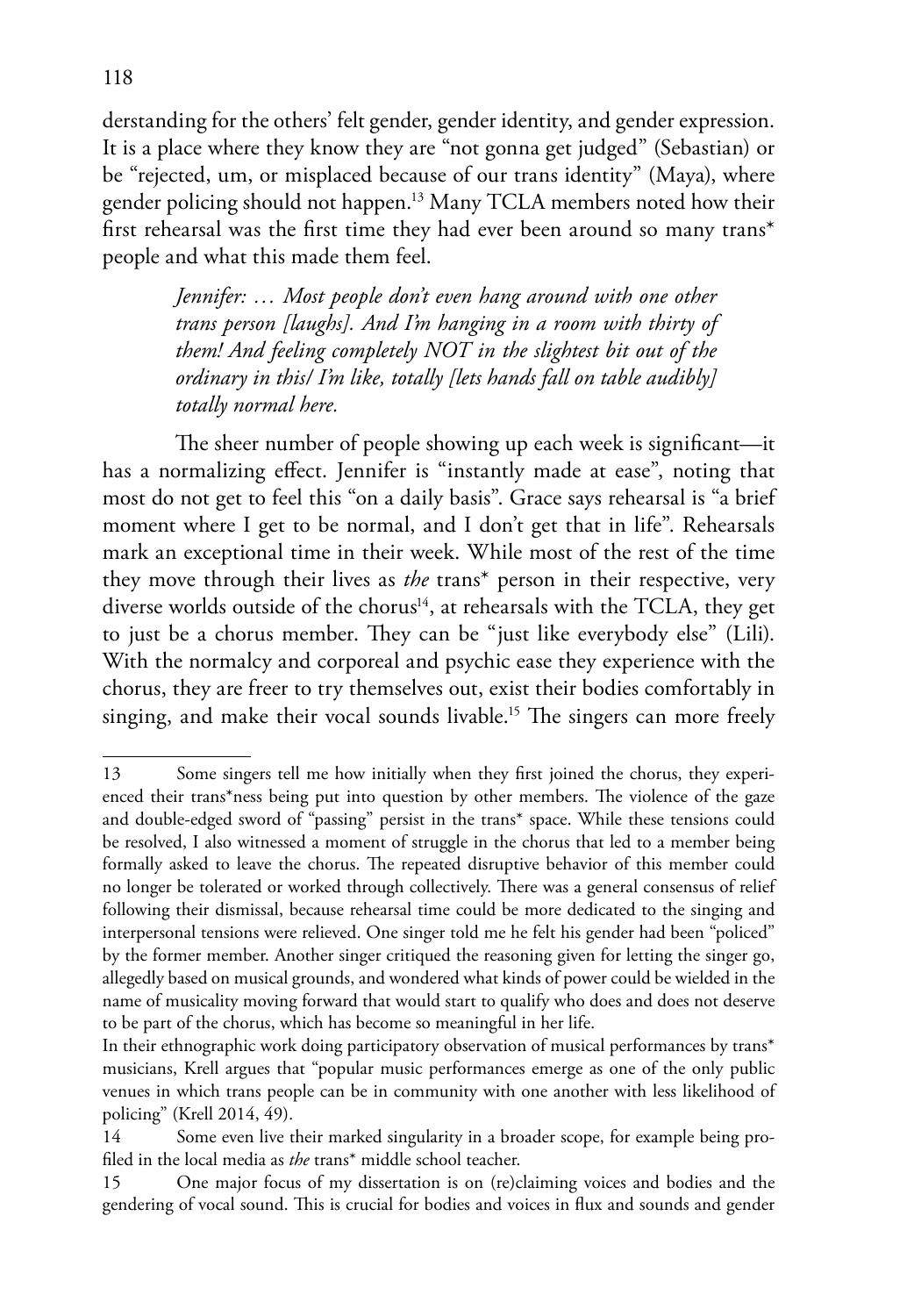feel how their bodies feel, feel their feelings, process emotions, develop their skills, and increase feelings of self-worth and confidence.

### **8.3 From Safe Space to Rooted Place**

Now let me show how the chorus moves from being another "safe space" for them as trans\* people to being a *place* of rootedness. It starts with the most evident purpose of the chorus—being there to sing. They have a "specific purpose" or "reason" for gathering "that's to CREATE something other than just to/ for us/ just to get around and, and bitch about everything" (Jennifer). Unlike other familiar trans\*-designated places, the focus with the chorus is on something other than the trans\* experience and airing grievances. They have a reason to meet, to create and be "productive." There is an appreciation for not even having to really like each other or agree with one another in order to sing with each other in trans\* community. The sensuousness of the singing arguably constitutes the community formation, as the sonorous constitutes the place. Unlike the bar, where Jade has also found trans\* community, the chorus is something she can share with her young daughter. The singers practice counterstorying through place-making and have a new avenue for being trans\* role models of success.16

They meet to sing, and they stay in the chorus to care for each other:

*Claire: … it's more than just singing. I mean, that's what brings us together, um, and is one of our commonalities and I think is the, the focus of what we all love/ in the chorus. So, that's the root, but I think we all stay because we care about each other. And, you know, and th/ those roots are just getting stronger. And, and our tree is getting bigger as it grows. And that's exciting! And our sound is getting richer!*

They have built community around the root of singing. The chorus is the nourishing place they look forward to going to each Sunday—"it feels like coming home" (Sebastian)—to break bread and collectively sound

identity that break with the cisgender-bodied norms that structure our commonplace listening (the colonizing ear).

<sup>16</sup> Choristers point out their fulfillment in singing for parents of trans\* and non-binary children at PFLAG events. One singer told me about inviting her boss and coworkers to a TCLA performance as a way to come out to them, having them see her community "shine". Some of the older chorus members actively seek to be models of success for the younger choristers, too.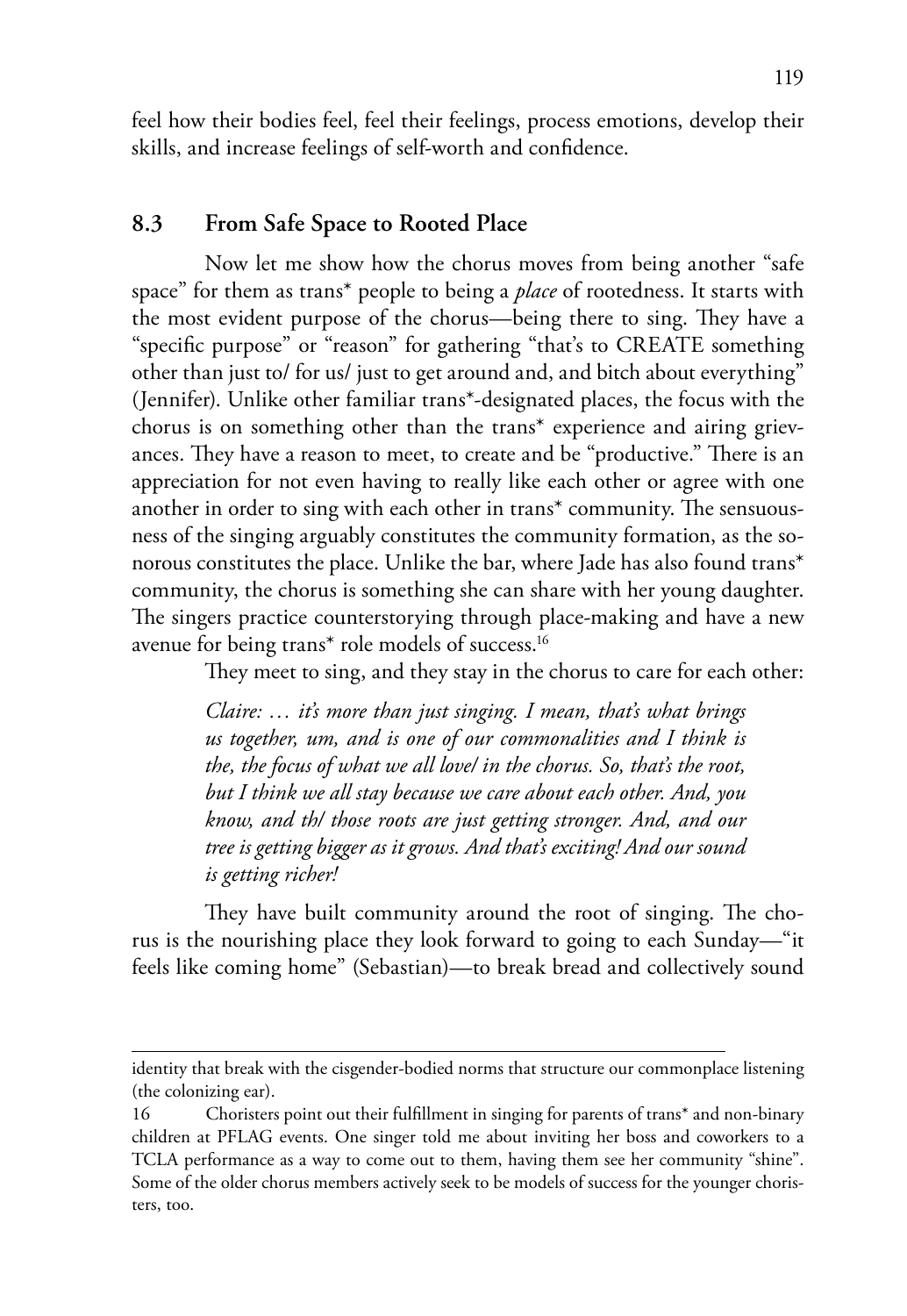with people who have come to be "family," as many members put it.<sup>17</sup> As the chorus professionalizes<sup>18</sup>, gains new members, and develops its sound, the audition process becomes more selective. The new directors find it emotionally difficult to turn away people but state matter-of-factly, there are "not many seats at our table" (Fieldnotes). Facing re-evaluations, in a near whisper, Lili tells me, "I guess it makes me anxious cause I would hate to have one of the last things I enjoy taken from me". The shadow side to building community around a specialized skill is the practice of exclusion that comes along with it.19 Being part of the chorus, Eli feels "vocally valued". Even outside of the chorus, this knowledge of their roots and sense of support through their trans\* choral family makes them less alone and more secure in their respective daily lives as trans\* people.

## **8.4 From Stigmatization to Healing Touch**

Another aspect of their collective singing that matters for countering the sensuous problem is touch. Here, I would like to focus on the TCLA's performance practice of one of their standard repertoire songs, 'You Have More Friends Than You Know'.<sup>20</sup> It is sung whenever guests or new members join the chorus.<sup>21</sup>

When they perform this song, the members gradually move closer together. By the end of the first chorus of the song, they have their arms draped around one another. That they physically come together was nev-

<sup>17</sup> The chorus rehearses every Sunday for three hours, including a break mid-rehearsal for a potluck dinner. They note not only the positive aspects of "family," but also the struggles. 18 At the end of an open rehearsal where prospective new auditioning members were in attendance, the directors stood in front of the group to give notes and announcements, describing how being "a chorus and a public representation of trans people" makes them more than "just a group of trans people singing together," alluding to without specifying how the TCLA is more than a community choir (Fieldnotes).

<sup>19</sup> The members themselves also justify how having to turn away some people is necessary for a professional group. With more resources, different chorus models could be implemented so that more trans\* people could find community through singing, which clearly proves to be meaningful and transformative for its members. The current Artistic and Executive Directors work unpaid hours to keep the chorus going. For more on the resources it takes to run and sustain a queer chorus, see Balén (2017) and Attinello (2006). My dissertation considers in greater depth the structural factors of inclusion and exclusion, societally and chorus-internally.

<sup>20</sup> Written by Mervyn Warren and Jeff Marx; commissioned by Hancher Auditorium at the University of Iowa for the *"It Gets Better" Show,* 2013.

<sup>21</sup> This song was performed by the chorus to both welcome me (with others) on the first day of both of my visits, in 2017 and in 2018, and to bid farewell to me on my last day with the chorus. I also witnessed it performed at open rehearsals and audition days in 2018.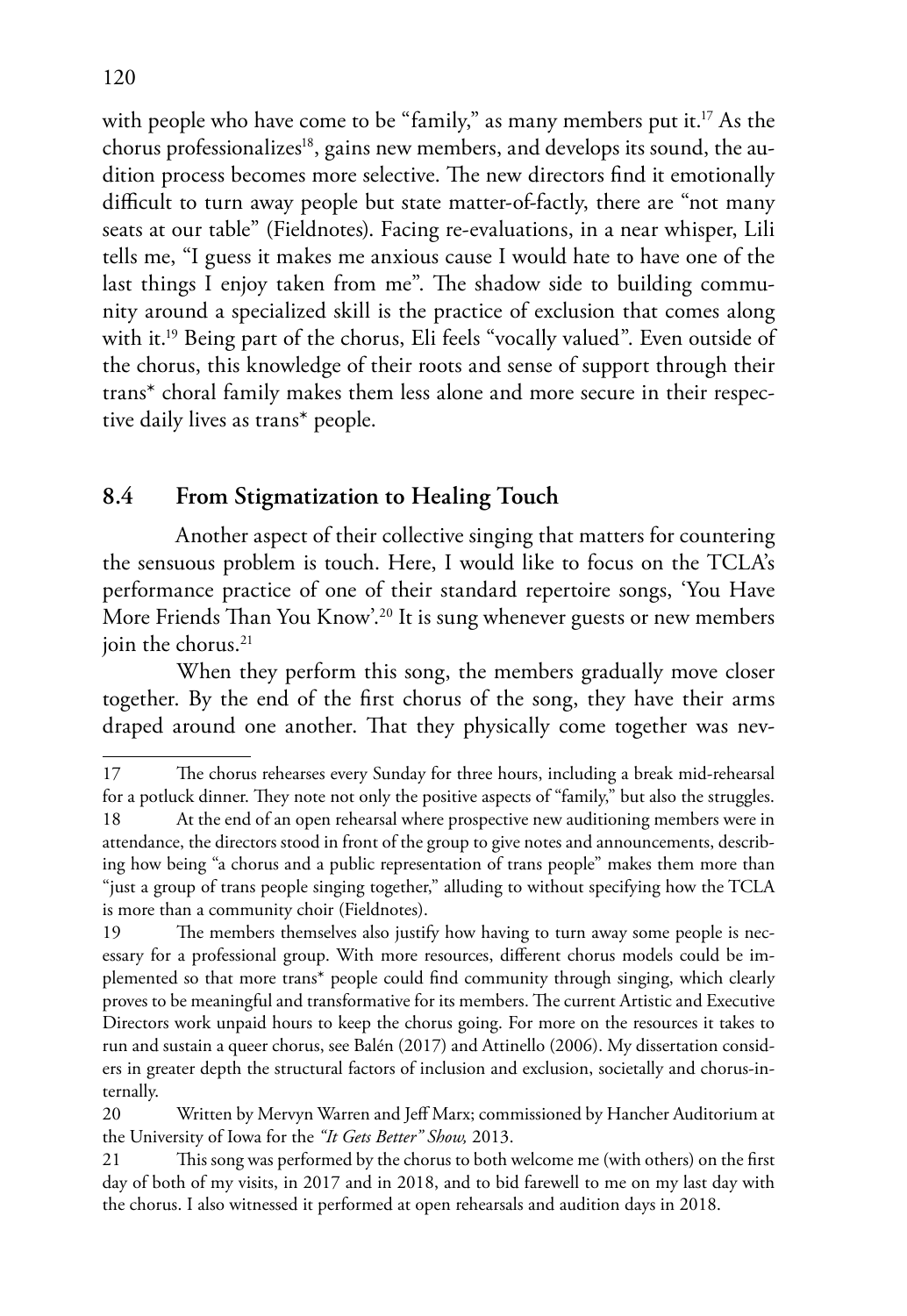er choreographed or given as a direction, but it inevitably always comes in their performance. It is a practice that always arrives. In their semi-circular formation, by extension, they enclose and hold their guests. When the song ends, they hug each other, often teary-eyed. Grace calls this performance practice:

> *Grace: … a profound, physical manifestation of saying, "You have a community around you. You have people around you. You have family here". Um … to people who have experienced either the fear of losing all human contact or have experienced uh … um … and who have experienced, um … very often violence, very often loss of family, very often loss of career, very often loss of home, loss of job, um, loss of a life partner … loss of their children, um … and have been told time and time and time again that "You are not worthy of being loved. You are not lovable. You are an abomination". [voices breaks on the word "abomination"] Um, and to counteract that message in the community is a very powerful thing.*

The collective embrace is the physical manifestation of this counteractive message. Grace is particularly articulate about the notion of touch and its importance to this group of people of trans\* experience. At the same time, noting a disproportionately higher rate of sexual violence incurred by trans\* people, embodied histories they bring with them to the choral space, Grace offers a nuanced critique of the chorus's hug-friendly environment. She believes the chorus should sit down and have a discussion about how touch could be unwanted, nonconsensual, or triggering for some.<sup>22</sup> Nevertheless, she stresses the power of the chorus as a place to receive touch, necessary for human life, potentially not received outside of this environment. For her, the aspect of touch is part of what makes the TCLA a "space of healing"—a means for combating the "internalizing of the dehumanization of trans people that is pretty constant" (Grace). The former Artistic Director found hugging a helpful practice for countering in-fighting and (vocal) competitiveness between chorus members and a tool of "radical acceptance of one another" and each other's voices (Fieldnotes).

Materialist perspectives allow us to understand the singing itself as intimate touch, with vocal sound by definition implying material relation-

<sup>22</sup> This reflection during the interview was posed against the backdrop of the televized and widely viewed and discussed Senate Judiciary Committee's hearing of testimony by Prof. Christine Blasey Ford of the sexual assault by now confirmed Supreme Court Justice Brett Kavanaugh, which was going on at the time of my stay with the TCLA.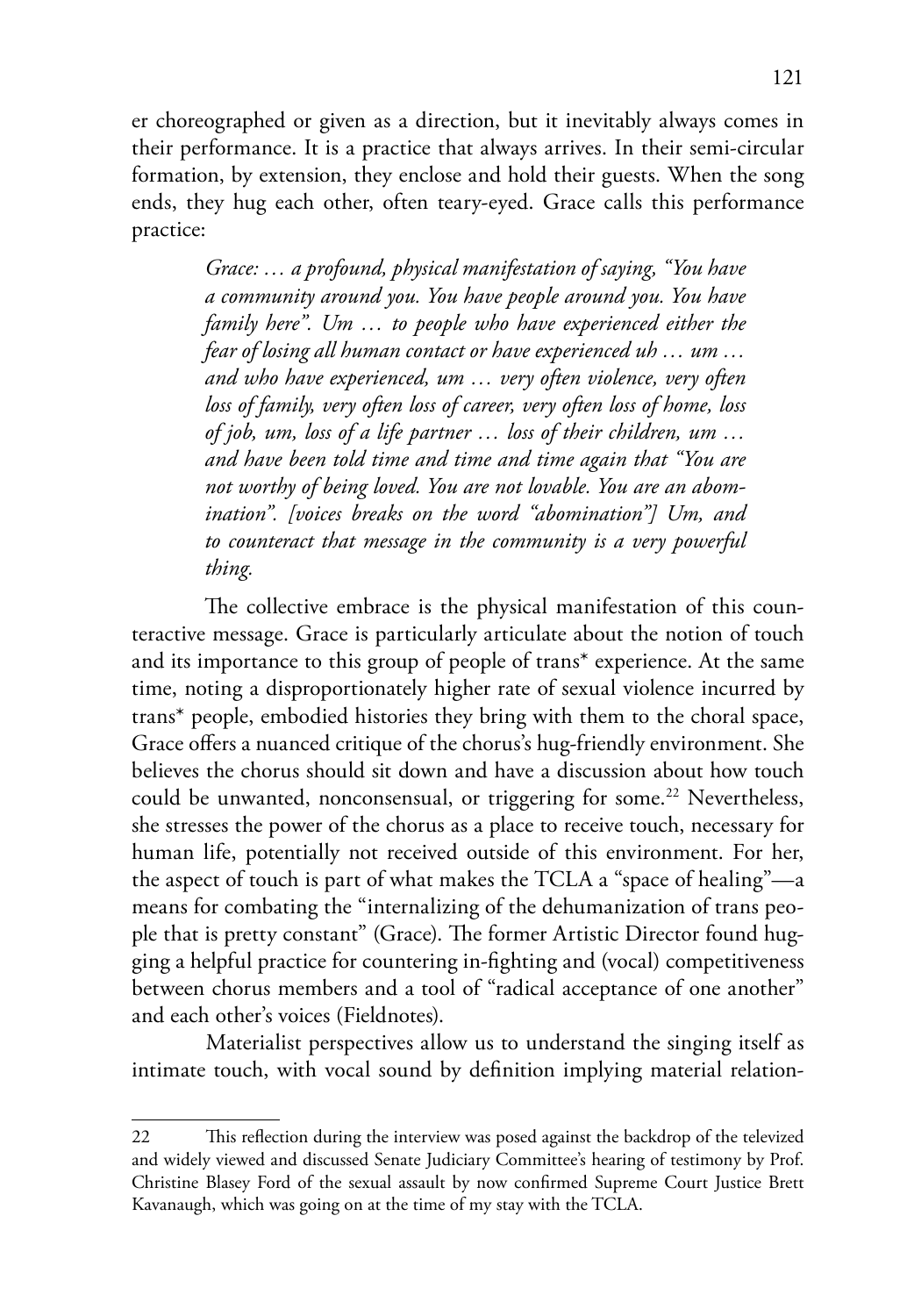ality between vocal and listening bodies.23 As a chorus, they are intimately, corporeally in relation to one another. Finn "like[s] the experience of being able to be part of a community in this more intimate way". The production of safe spaces and practices of counterstorying typical to queer choral musicking can have healing effects (Balén 2017; DeNora 2000; DeNora 2013).

## **8.5 From Existential Stress to Catharsis and Strength**

For my final example, I turn to Jade, who felt like she was physically losing her voice when we interviewed. Her voice was bearing traces of everyday, existential stresses at work and on the "home front" related to her gender identity (Jade). The following day, she was to head back to her job as a utility repair maintenance worker after a short leave of absence. She describes herself as having "halfway" come out at work. She has seen misogyny at play and is scared of the trans\* misogyny she might yet encounter in the "good old boys club type of atmosphere" (Jade). She does not have role models, does not know of anyone in her trade who has transitioned before. Self-described as being "early in [her] transition" when she joined the chorus, singing and performing with the TCLA has been an important positive support:

> *Jade: … even though I was scared, it gave me the strength. That's what I'm trying to say. It just helps, you know, it gives me strength to keep going and keep pushing and moving on with what I have to do, um, and then with the administration and the president, you know, when they elected Trump, that really um … kind of … made me hesitate again for a minute, you know, but I had already gotten my, um, IDs changed over and presented that at work, you know, in a small, like one-step-at-a-time, um, kind of thing, but um,/ So first it was kind of scary, and it was disappointing that/ to me that/ I felt like we were going backwards by electing him.*

She is unsure about the kinds of legal protections she will have at the workplace, and she is right to be concerned.<sup>24</sup> Among other attempts to actively disenfranchise transgender people in the US<sup>25</sup>, in August 2019, the

<sup>23</sup> For just a few that also focus on matters of gender, see: Bonenfant 2010; Cavarero 2005; Cusick 1999; DeNora 2013; Eidsheim 2015; Fischer 2010; Patch and König 2018; Schlichter 2011.

<sup>24</sup> Even other members of the chorus working in white collar jobs tell me about waiting to come out at work until they no longer have family members dependent on their income and employment, recognizing that being out and trans\* could cost them their job.

<sup>25</sup> Like, for example, a reinstatement of the ban of transgender people from serving in the US military, and most recently, trying to remove healthcare coverage of transgender people in the midst of a global COVID-19 pandemic June 2020.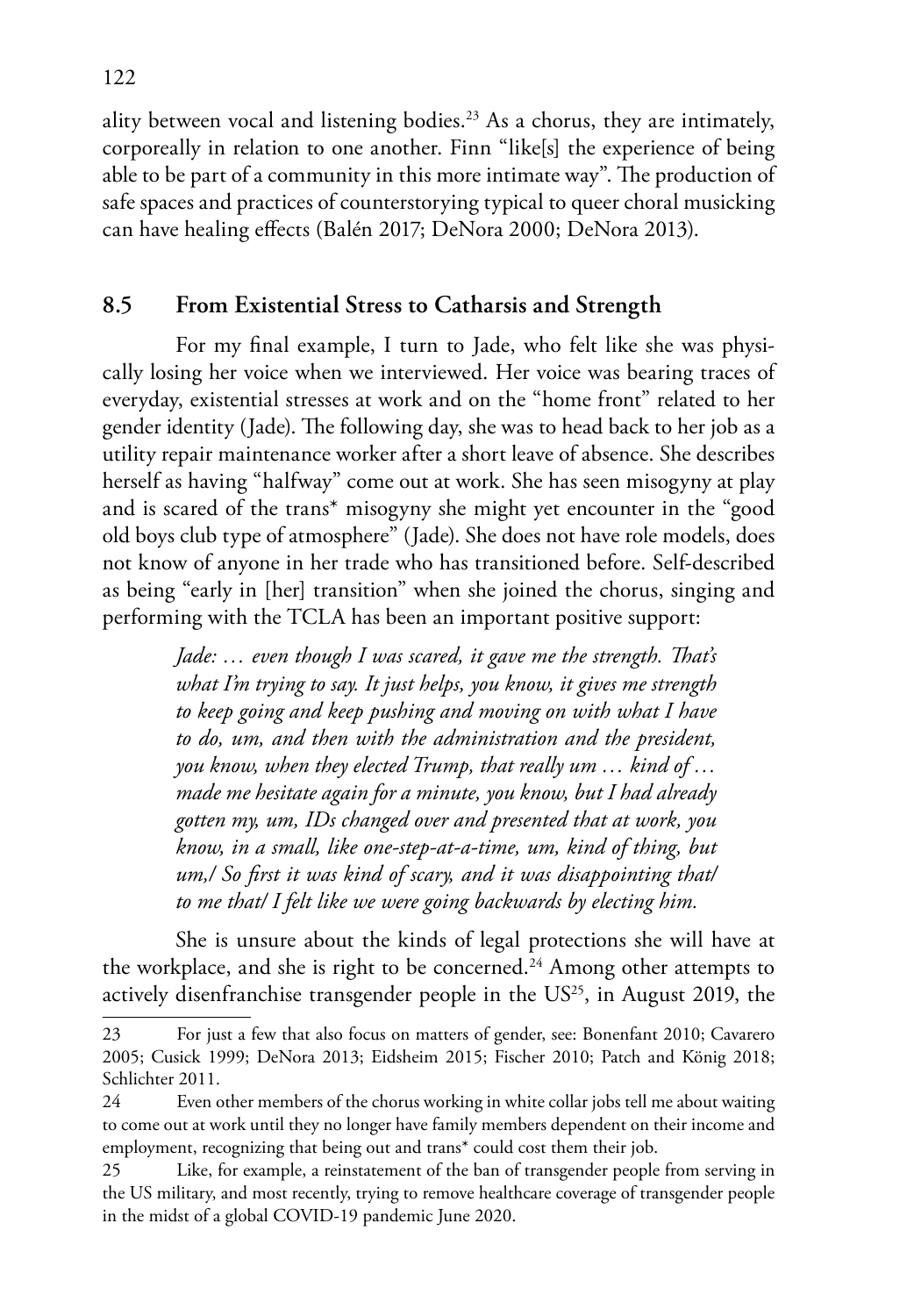Trump administration was urging the Supreme Court to approve anti-transgender discrimination at the workplace, and in a landmark ruling in June 2020, the Court ruled that federal sex discrimination protections of Title VII of the Civil Rights Act of 1964 extend to gay and transgender workers.<sup>26</sup> Amidst such uncertainty<sup>27</sup>, the chorus is a place of reprieve for Jade, something she "needs."

> *Jade: … [Choir] helps me, and it gets me through my week, um, you know, for the whole/ for the time I'm here, it's like all of that stuff is … behind me for the moment, you know, and I know it's there, but I'm, I'm um able to just be myself.*

Jade can recharge. Singing with the chorus is part of her self-care regimen, which she has to justify to her spouse, who struggles with Jade's transition and from whom she is painfully separating. It takes effort on Jade's part to provide herself this care, which I regard as political. This is in line with Black feminist and queer and trans\* of color contributions on self-care as activist practice, of self-preservation as political (Lorde 2007), and how "it is important for us to name the conditions under which we can have optimal well-being. It's important to name what aids us in our decolonization process" (hooks 2014; hooks 2006). At rehearsal, Jade receives validation and feels embodied comfort living her gendered existence truthfully, something she is currently unable to have at home or at work. It gives her the strength to keep going, supporting the claim that artistic cultural practices are a means for survival (Horlacher 2016; Rosenthal and Flacks 2011). For Jade and for other choristers, the soma-affective ease and catharsis experienced at choir has lingering material effects that can last for days, and it thereby becomes constitutive of their other social contexts.

#### **8.6 Conclusion**

Singing in the chorus provides more than a temporary reprieve from living with the threat of violence and harassment and the existential stresses of institutionalized transphobia and discrimination. In addition to being fun and cathartic, singing together is somatically effective in normalizing their gendered ways of being and in countering social messages of untouchabili-

<sup>26</sup> *R.G. & G.R. Harris Funeral Homes Inc. v. Equal Employment Opportunity Commission.* On his first day in office, January 20, 2021, President Joe Biden signed an executive order to reinstate protections of transgender US-Americans. On this same day, the TCLA was featured in the Inauguration Day virtual *Parade Across America.*

<sup>27</sup> A singer who had come to audition said, "Trump is scary"—that they "have to stay away from the news cycle because it's genuinely making people feel suicidal" (Fieldnotes).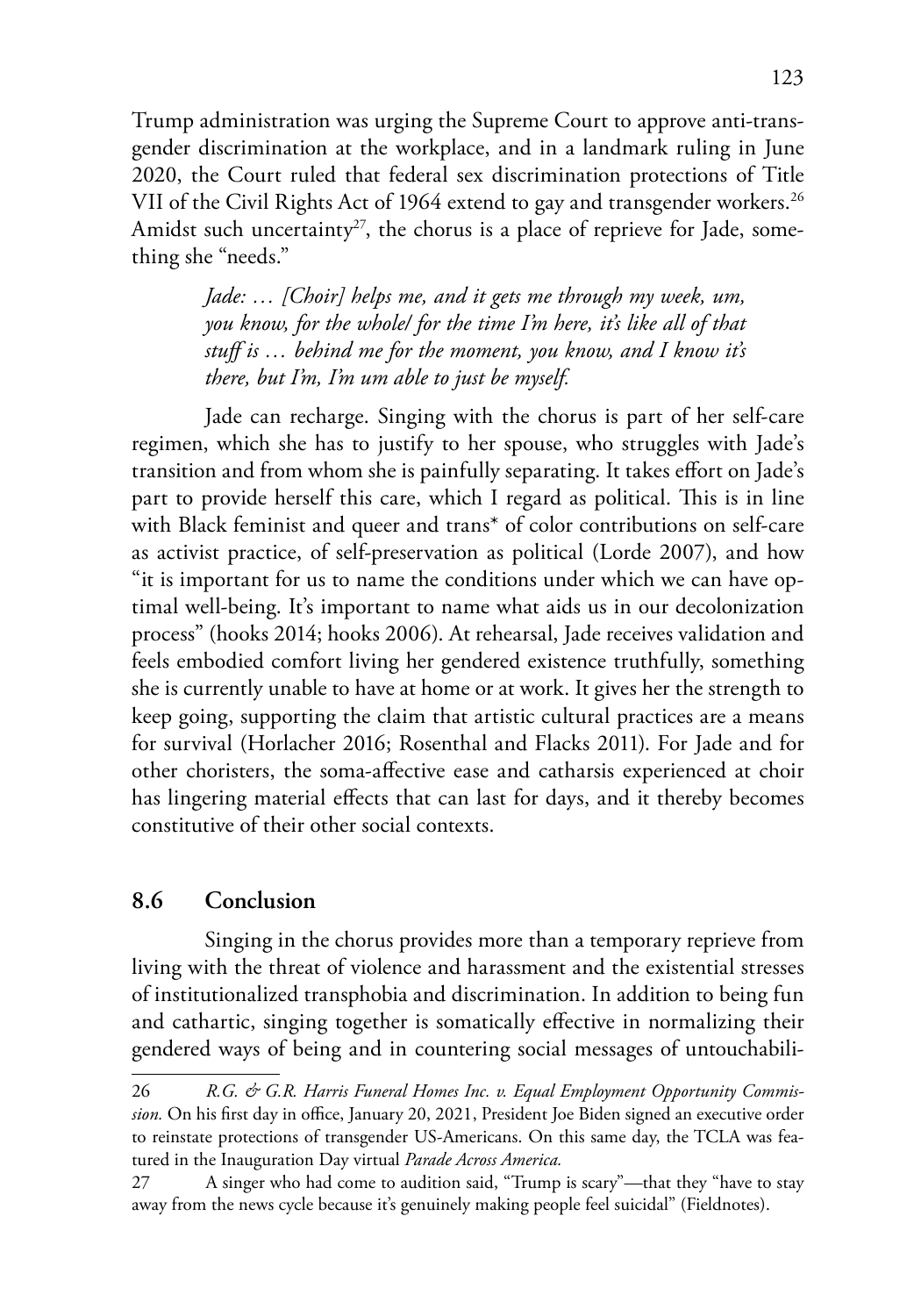ty via the inherent intimacy of vocalizing and through tactile performance practices.

Trans\* community has taken root in singing. Through their weekly rehearsals, Sunday dinners together, and reciprocal commitment, the chorus establishes itself as a mainstay, a home in the chorus members' lives, where life is livable, joyful, and creative. Working within community on the project of singing allows them to experience and document the joy that is also part of the struggle (hooks 2006, 249). Amongst each other in song, they process and work through the "external" tensions of a transphobic society hostile to gender non-conformity they have carried and internalized. Its effects carry forward; this sensuous knowledge itself becomes constitutive of future engagements with their everyday worlds, actively transforming how they experience life beyond the walls of their rehearsal space and boundaries of rehearsal time.<sup>28</sup> They feel lighter and less alone: "It's tacit that we have each other's backs" (Irene). This implicit knowledge is a resource when, for example, encountering street harassment. Their sonorous engagement proves a means for decolonizing minds and bodies that exist in a transphobic society and for resisting the violence of the hegemonic gaze that particularly non-passing trans\* people are exposed to in the world.29

They are empowered by developing their skill in singing, receiving standing ovations, and performing in esteemed venues.<sup>30</sup> These experiences are like "diamonds in their heart" (Claire) that can shine through in other moments. Singing with the TCLA "feels right," (Maya) is "wonderful," (Nolan) and "magical" (Grace). Combined with its life-affirming quality—"This is probably the best me that has ever existed in a lot of ways!" (Finn) —I read their experiences as enchantment, which Jane Bennet describes as "a feeling of being connected in an affirmative way to existence; it is to be under the momentary impression that the natural and cultural worlds offer gifts and, in so doing, remind us that it is good to be alive" (Bennet 2001, 156). Community singing is a "simple" offering to each other as trans\* people: "Sometimes simple things/ people forget that those simple things are what matter to us

<sup>28</sup> Krell draws a similar conclusion when it comes to trans\* performer and audience relationship in musical performance: "Through transvocal exchanges, performance is shifting the material conditions that structure trans lives today" (Krell 2014, 49).

<sup>29</sup> The singers allude to prior experiences of verbal and sexual street harassment in their narrations of renewed empowerment. They are able to move about comfortably in the world in the face of such risk, having the knowledge of the place and experiences of the TCLA where they have love and well-being.

Beyond this study of trans\* vocality, I urge for more attention to the sonorous and tactile in a world in which the visual is favored, dominates, and is endowed with the power to represent truth.

<sup>30</sup> Like the Walt Disney Concert Hall in downtown Los Angeles.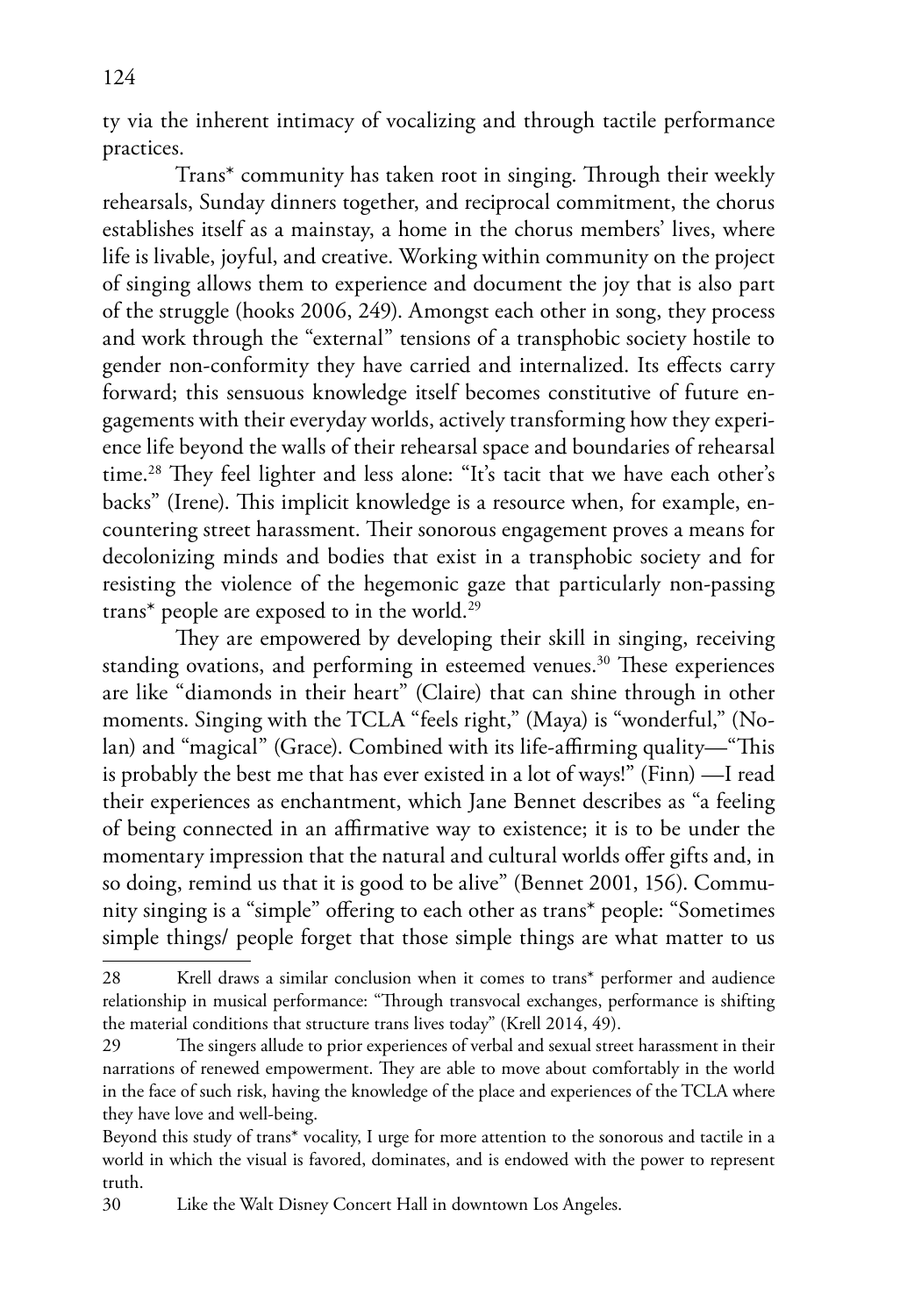when things stop mattering" (Lili). They have internalized and embodied positive counter-messages about their skill and value. Other people's opinions and transphobic slander lose footing in the internal dialogue.

Following their adoption of queer choral musicking's motto about "changing hearts and minds" with their singing (Balén 2017, 16), they do it first by transforming themselves, desubjugating their experiential knowledge of their vocal bodies, healing themselves from the daily insidious violences brought into their lived bodies and minds. They sing and joyfully reclaim their voices, bodies, and narratives, regardless or maybe even in spite of the evaluation of their listeners.<sup>31</sup> The outward orientation of the chorus gives another level of esthetic, sonic, and corporeal politicism to consider, although this has not been the focus of this particular contribution. Nevertheless, the sensuous politics of the TCLA of and for themselves is constitutive of their performance for audiences, regardless of whether the audience is sympathetic.32 The registers of potential violence discursively addressed in the song that opens this chapter (institutional, interpersonal, affective) are thus also actively countered in their everyday practice of singing. While they become increasingly explicitly political in their artistic and performance choices, the TCLA singers are already enacting sensuous politics in their weekly collective singing practice.

#### **8.7 Bibliography**

- Attinello, Paul. 2006. "Authority and Freedom: Toward a Sociology of the Gay Choruses." In Philip Brett, Elizabeth Wood, and Gary C. Thomas (Eds.), *Queering the Pitch: The New Gay and Lesbian Musicology* (2<sup>nd</sup> ed.). New York: Routledge, 315–346.
- Balén, Julia. 2017. *A Queerly Joyful Noise: Choral Musicking for Social Justice.* New Brunswick: Rutgers University Press.
- Bennett, Jane. 2001. *The Enchantment of Modern Life: Attachments, Crossings, and Ethics*. New Jersey: Princeton University Press.

<sup>31</sup> See Eidsheim (2019) on the micropolitics of listening and disidentification. See also Vallee (2017).

<sup>32</sup> For Meizel, "vocalities function as sociopolitical spaces at the borders of the human body" (Meizel 2020, 15). And drawing on Grant Olwage, Bonenfant thinks through decolonial aspects of voicing: "The caress of the vocalic bodies of those we oppress might activate feelings of warmth, sexual response, and even love. It is difficult to dominate and destroy the world of those one cares about" (Bonenfant 2010, 79). Audre Lorde's naming of the power of the erotic has been taken up by several authors seeking to articulate the power of vocalizing and the relationship between vocalizing and listening bodies, arguing for it as a way to bridge across difference (like Balén 2017, 161).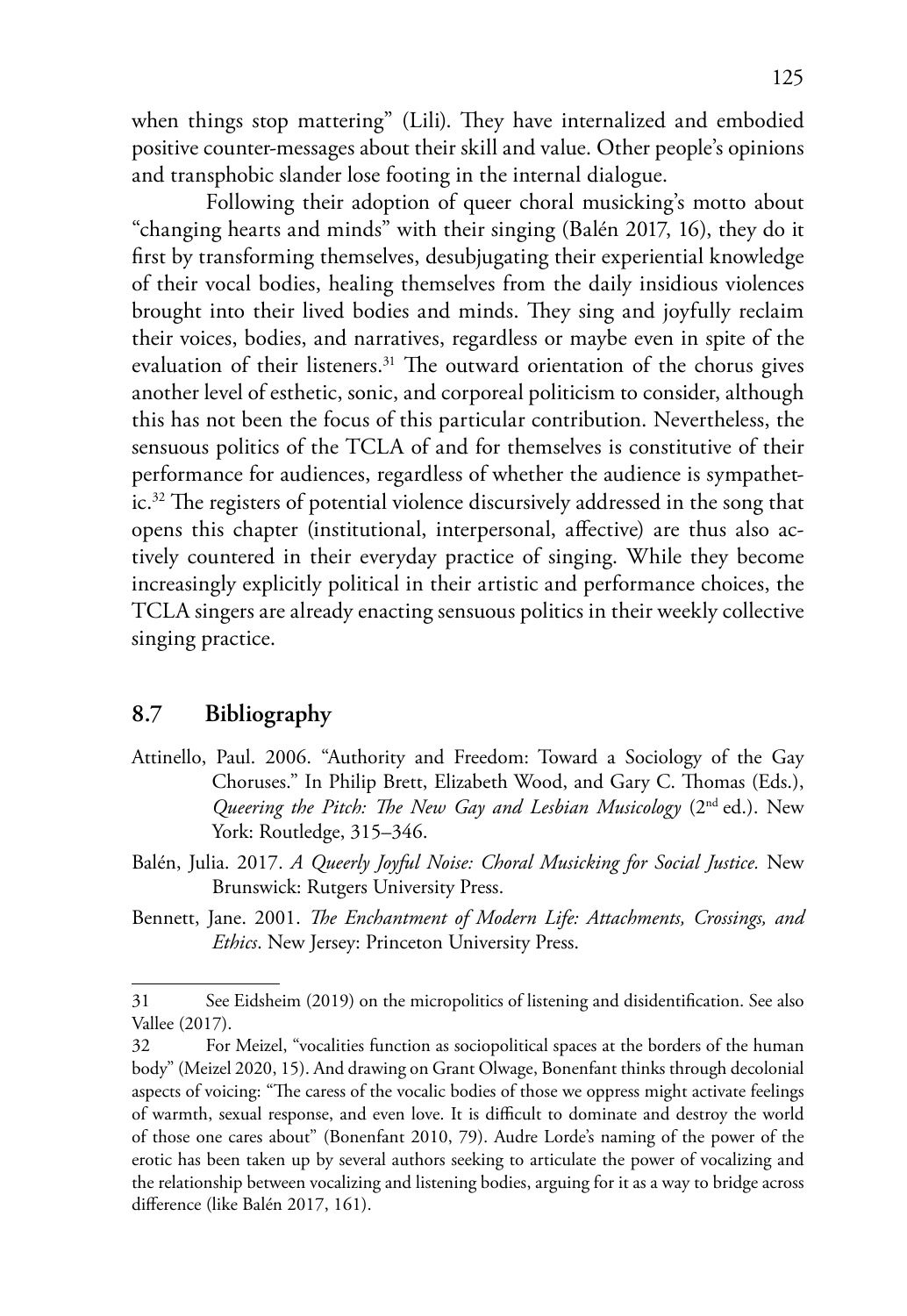- Bonenfant, Yvon. 2010. Queer Listening to Queer Vocal Timbres. *Performance Research,* 15(3): 74–80.
- Cavarero, Adriana. 2005. *For More than One Voice: Toward a Philosophy of Vocal Expression*, transl. by Paul A. Kottman. California: Stanford University Press.
- CNN. 2019. Transgender woman makes emotional plea to Don Lemon. Atlanta, Georgia: Cable News Network. October 11, 2019. [https://edition.cnn.](https://edition.cnn.com/videos/politics/2019/10/11/don-lemon-transgender-woman-exchange-lgbtq-town-hall-vpx.cnn/video/playlists/cnn-lgbtq-town-hall) [com/videos/politics/2019/10/11/don-lemon-transgender-woman](https://edition.cnn.com/videos/politics/2019/10/11/don-lemon-transgender-woman-exchange-lgbtq-town-hall-vpx.cnn/video/playlists/cnn-lgbtq-town-hall)[exchange-lgbtq-town-hall-vpx.cnn/video/playlists/cnn-lgbtq-town-hall](https://edition.cnn.com/videos/politics/2019/10/11/don-lemon-transgender-woman-exchange-lgbtq-town-hall-vpx.cnn/video/playlists/cnn-lgbtq-town-hall) (accessed May 7, 2021).
- Cusick, Suzanne G. 1999. "On Musical Performances of Gender and Sex." In Elaine Barkin and Lydia Hamessley (Eds.), *Audible Traces: Gender, Identity, and Music*. Zürich: Carciofoli, 25–48.
- DeNora, Tia. 2000. *Music in Everyday Life.* Cambridge: Cambridge University Press.
- DeNora, Tia. 2013. *Music Asylums: Wellbeing through Music in Everyday Life*. Farnham: Ashgate.
- Eidsheim, Nina Sun. 2015. *Sensing Sound: Singing and Listening as Vibrational Practice*. Durham/London: Duke University Press.
- Eidsheim, Nina Sun. 2019. *The Race of Sound: Listening, Timbre, and Vocality*. Durham/London: Duke University Press.
- Fisher, Linda. 2010. Feminist Phenomenological Voices. *Continental Philosophy Review,* 43(1): 83–95.
- GALA Choruses. 2020. Homepage. Pittsburgh, Pennsylvania: GALA Choruses. https://galachoruses.org/ (accessed May 7, 2021)
- Great Big Story. 2020. They Will See You: LGBTQ+ visibility in advertising. You-Tube, uploaded by Great Big Story, May 28. [https://www.youtube.com/](https://www.youtube.com/watch?v=Zs1kRgr44RY) [watch?v=Zs1kRgr44RY](https://www.youtube.com/watch?v=Zs1kRgr44RY) (accessed June 28, 2020).
- Haritaworn, Jin, Adi Kuntsman, and Silvia Posocco (Eds.). 2014. *Queer Necropolitics.* London: Routledge.
- hooks, bell. 2006. *Outlaw Cultures: Resisting Representations*. New York: Routledge.
- hooks, bell. 2014. A Public Dialogue between bell hooks and Laverne Cox hosted by Eugene Lang College of Liberal Arts. YouTube, uploaded by The New School, October 7. <https://www.youtube.com/watch?v=9oMmZIJijgY> (accessed September 29, 2020).
- Horlacher, Stefan (Ed.). 2016. *Transgender and Intersex: Theoretical, Practical and Artistic Perspectives*. New York: Palgrave Macmillan.
- Krell, Elías D. 2014. Singing Strange: Transvocality in North American Music Performance. Ph.D. dissertation, Performance Studies, Northwestern University, Illinois, USA.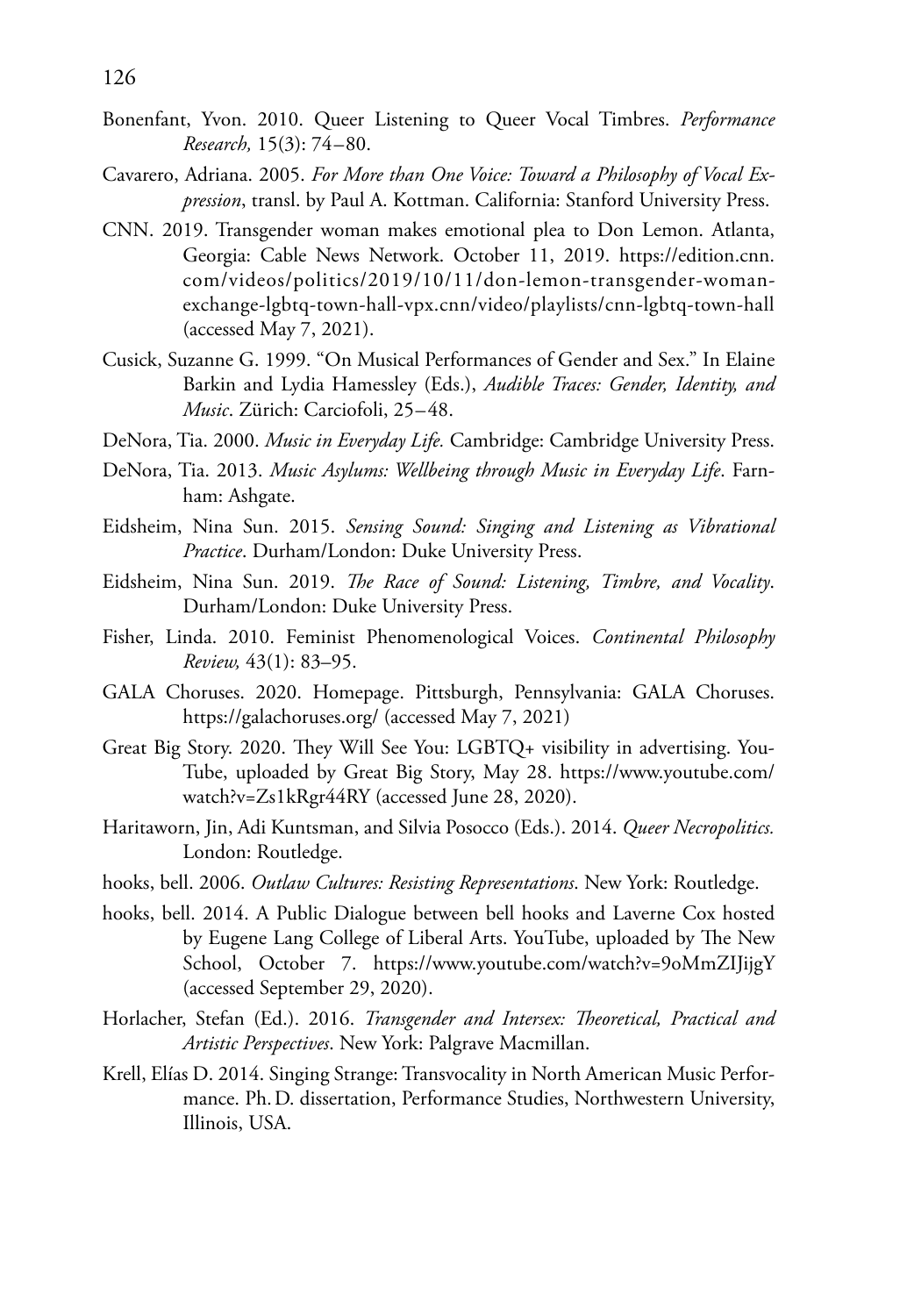- Krell, Elías D. 2019. "Trans/forming White Noise: Gender, Race, and Dis/ability in the Music of Joe Stevens." In Nina Sun Eidsheim and Katherine Meizel (Eds.), *The Oxford Handbook of Voice Studies*. New York: Oxford University Press, 143–163.
- Lorde, Audre. 2007. *Sister Outsider: Essays and Speeches*. New York: Crossing Press.
- Lorimer, Hayden. 2005. Cultural Geography: the Busyness of Being 'More-than-representational'. *Progress in Human Geography,* 29(1): 83–94.
- Meizel, Katherine. 2020. *Multivocality: Singing on the Borders of Identity*. New York: Oxford University Press.
- Nay, Yv E. 2019. The Atmosphere of Trans\* Politics in the Global North and West. *Transgender Studies Quarterly,* 6(1): 64–79.
- Patch, Holly. 2017. "It's time for our voices to be heard." The Transgender Singing Voice Conference. *IZGOnZeit. Onlinezeitschrift des Interdisziplinären Zentrums für Geschlechterforschung (IZG),* 6: 90–95.
- Patch, Holly and Tomke König. 2018. Trans\* Vocality: Lived Experience, Singing Bodies, and Joyful Politics. *Freiburger Zeitschrift für Geschlechterstudien (fzg),* 24(1): 31–54.
- Rosenthal, Rob and Richard Flacks. 2011. *Playing for Change: Music and Musicians in the Service of Social Movements.* Boulder: Paradigm.
- Schlichter, Annette. 2011. Do Voices Matter? Vocality, Materiality, Gender Performativity. *Body & Society,* 17(1): 31–52.
- Shotwell, Alexis. 2011. *Knowing Otherwise: Race, Gender, and Implicit Understanding*. University Park: Pennsylvania State University Press.
- Smith, Jonathan A., Paul Flowers, and Michael Larkin. 2009. *Interpretative Phenomenological Analysis: Theory, Method and Research.* London: Sage.
- Spade, Dean. 2011. *Normal Life: Administrative Violence, Critical Trans Politics, and the Limits of Law.* New York: South End Press.
- The Trans Chorus of Los Angeles. 2020a. About Us. Los Angeles, California: The Trans Chorus of Los Angeles. https://transchorusla.org/about/ (accessed June 28, 2020).
- The Trans Chorus of Los Angeles. 2020b. HRC / CNN Equality Town Hall. Los Angeles, California: The Trans Chorus of Los Angeles. [https://transchorusla.](https://transchorusla.org/hrc-cnn-equality-town-hall/) [org/hrc-cnn-equality-town-hall](https://transchorusla.org/hrc-cnn-equality-town-hall/) (accessed June 28, 2020).
- Valentine, David. 2007. *Imagining Transgender: An Ethnography of a Category*. Durham/London: Duke University Press.
- Vallee, Mickey. 2017. Possibility, Performance, Politics: On the Voice and Transformation. *Parallax,* 23(3): 330–341.
- White, Clarence Cameron. 1927. *Forty Negro Spirituals.* Philadelphia: Theodore Presser Co.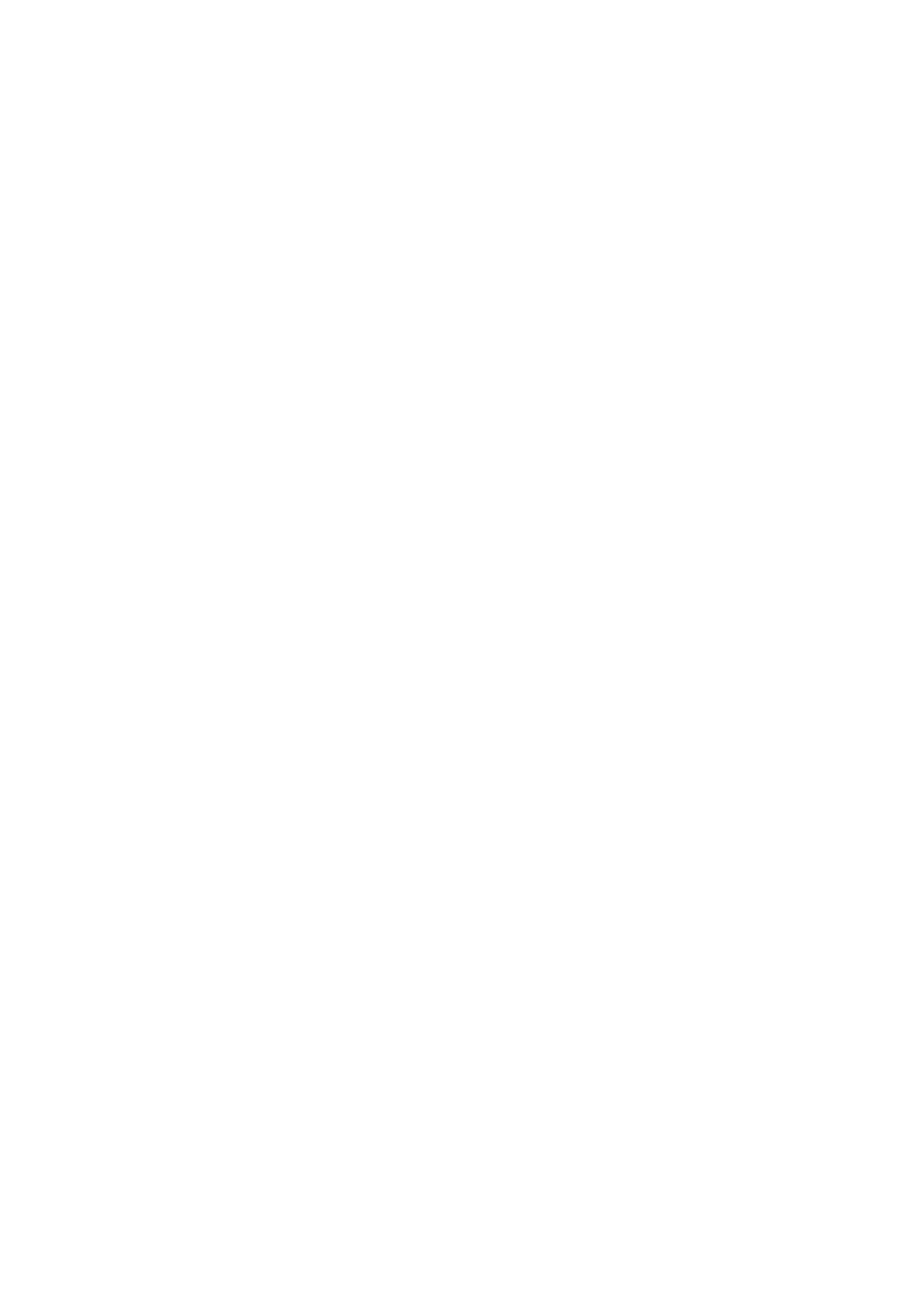# **9 "i would haunt you": Contemporary Cree Literary Resistance to Settler-Colonial Violence through Radical Incivility**

*Patrizia Zanella* 

*Feminist consciousness can be thought of as consciousness of the violence and power concealed under the languages of civility, happiness, and love.* (Ahmed 2017, 62)

In 'Love Story Medicine' and 'Toxic Masculinities', the opening chapters of their memoir *nîtisânak*, Jas M. Morgan (Cree-Métis-Saulteaux) thrice asserts the following: "In the prairies, The Truth is a yt man. The Truth is whatever the yt man says, and whatever truth is said by the yt man is the ruling law of the *holy wild wild (prairie) west*" (Morgan 2018b, 12, 38, 40).1 The statement's internal and external repetitions and its lack of logical connectors perform the vacuous, violent ways in which white men have established their Truth as uncontestable. Part of the memoir's project is to speak Morgan's complex, personal truth to this hegemonic Truth. Morgan adopts an unabashedly confrontational voice that is hyper aware that their narration will be construed as unreliable in the context of "KKKanada" (Morgan 2018b, 15, 22, 99, 145). Morgan's use of the term "KKKanada" foregrounds the white supremacist foundation of the settler state. The uncivil renaming of Canada calls attention to the violence enacted against Black, Indigenous, and People of Color in the name of civility and its connotations: civil order and civilization (OED Online 2010). While the charge of incivility is routinely levelled at Black and Indigenous people as a silencing mechanism and a call back to order, Morgan refuses this call and in turn denounces white supremacy's civilizing hierarchies.

The short lyric 'if it were me' by Nehiyaw (Cree) and Trinidadian author Tasha Spillett likewise presents a defiant speaker that, out of care for

I would like to thank the editors, especially Annelise Erismann and Dominique Grisard, for their constructive feedback and acknowledge Laura De Vos and Sarah Brazil who provided valuable comments on various drafts of this paper. My gratitude to Erzsi Elizabeth Kukorelly and Doreen Mende for inviting me to my first Swiss Association for Gender Studies conference on a kick-ass transdisciplinary, artistic, and feminist panel.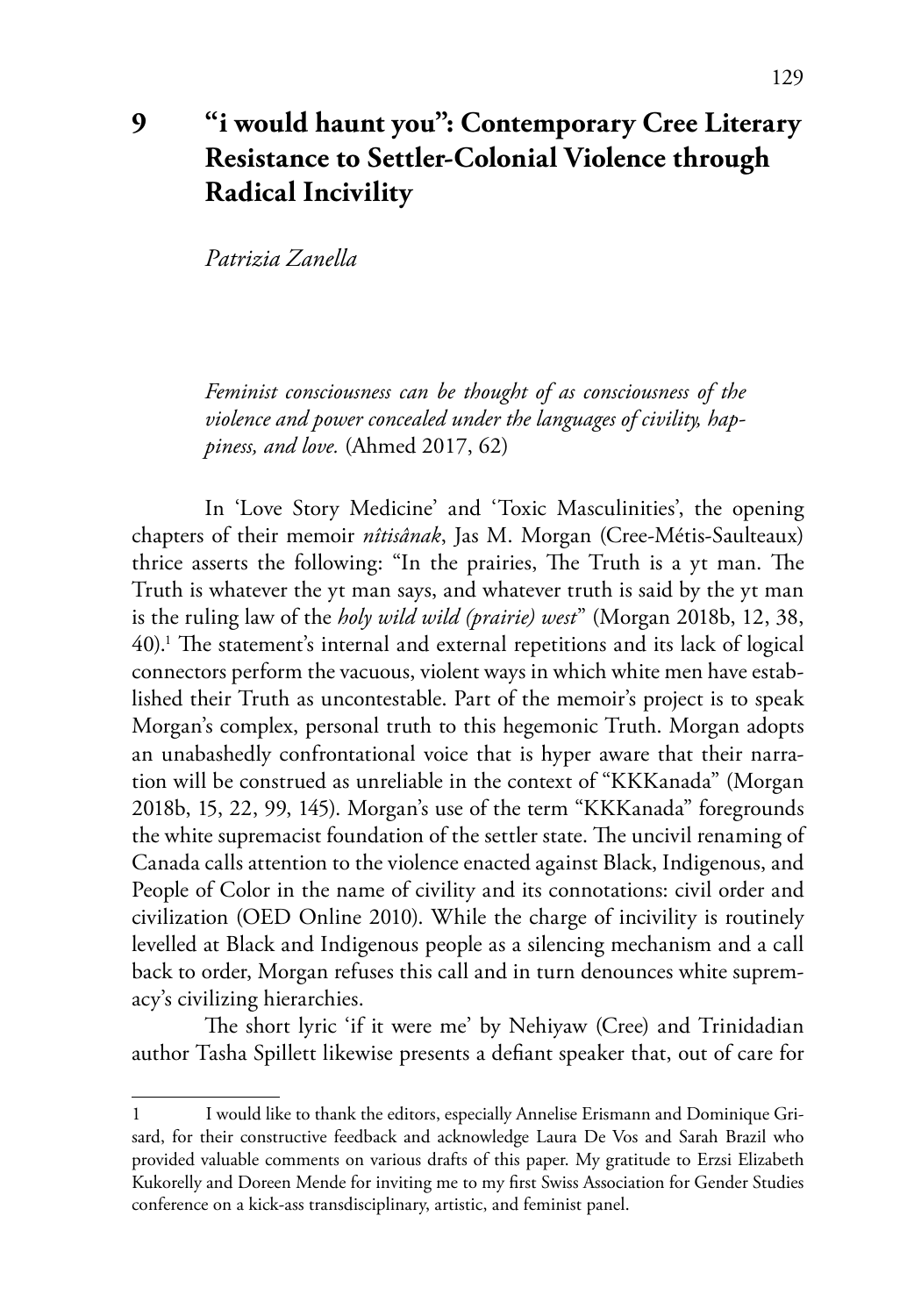themselves and their relatives, confronts the imminent danger of being disappeared with a threat of their own: "i would haunt you" (Spillett 2018, l. 11). Spillett's speaker and Morgan communicate in a mode of radical incivility: they call out settler-colonial violence (including (trans)misogyny, cis-heteropatriarchy, anti-Black and anti-Indigenous racism, capitalism, and white supremacy) in interpersonal and institutional spaces (in particular state institutions, such as academia, media, police, child welfare, medical care, the carceral justice system, as well as Indian Act band councils).2 They do so in order to build on and create alternative networks of kinship, governance, and  $c$ are $3$ 

This kinship-building praxis is also central to the work Morgan and Spillett do outside of publishing, as both are engaged in education, activism, and community work. Additionally, Spillett is a poet, the author of the graphic novel *Surviving the City*, and an educator currently pursuing a Ph.D. in Education at the University of Saskatchewan. Morgan is also a curator, editor, acclaimed writer, and an assistant professor of English at X University.4 Drawing on the work of Indigenous literary critics, Indigenous theorists, and queer of color feminists, I will show that Spillett and Morgan participate in a literary tradition of radical incivility as an act of care, specifically as an expression of the Cree concept of wâhkôhtowin or extended kinship.<sup>5</sup> Both texts make a political and aesthetic intervention that directly addresses a diverse readership—Indigenous (Black and non-Black) and non-Indigenous, queer and straight—through a call to witness and a demand for justice. Before returning to Morgan's memoir and Spillett's poem in greater detail, I will briefly introduce the shapes settler-colonial violence takes and present the genealogies through which I understand radical incivility.

<sup>2</sup> The Indian Act contributed to patriarchal structures within First Nations. In 1876, the Canadian parliament established patrilinearity as determining factor for Indian status in an amendment to the 1868 Indian Act. In the 1980s, Indigenous women's efforts to change the enshrined sexism was met with resistance from male-dominated band councils and Indigenous organization. For more on this complex history, see Barker (2006).

<sup>3</sup> My use of the term governance is indebted to nehiyaw policy analyst Emily Riddle (Alexander First Nation in Treaty 6) who defines governance as "how we relate to each other as collectivities:" "the ways in which we care for or don't care for each other is governance" (Riddle 2018, par. 4, 7).

In 2021, Morgan, along with other staff and students, began substituting their institution's name with an X to draw attention to the violent legacy of Egerton Ryerson, one of the architects of residential schools. This renaming is an act of resistance that uncovers the violence settler colonial institutions seek to hide. For more context, see Spice (2021) and Xavier-Carter and Sachdeva (2021).

<sup>5</sup> I deliberately refrain from italicizing Indigenous words because I do not want to mark them as foreign words according to style guide rules.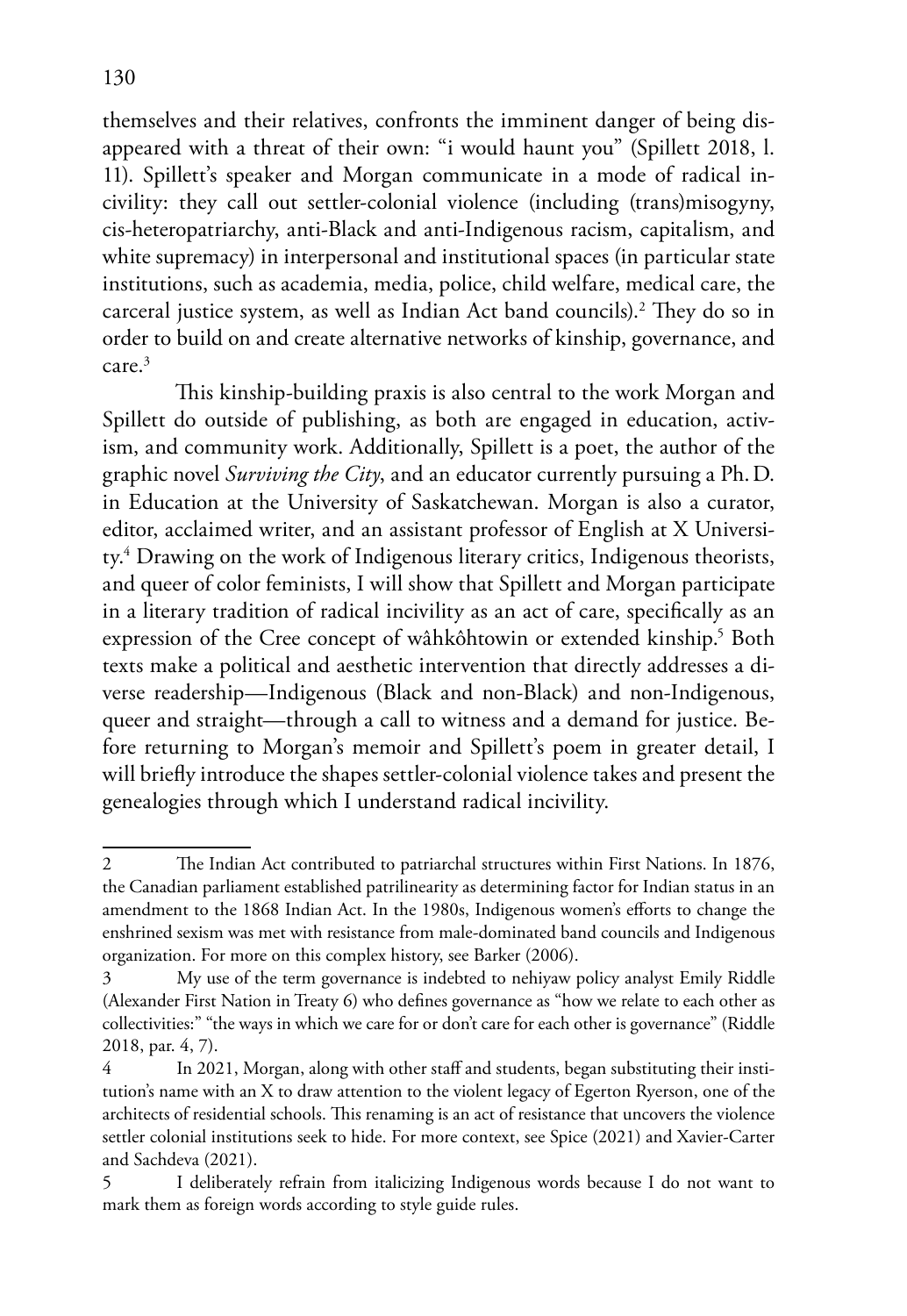## **9.1 Settler-Colonial Violence and Radical Incivility**

Indigenous women, gender-queer, and sexually diverse people have spoken out against settler-colonial, gender-based violence for centuries. As Muscogee law professor Sarah Deer argues, "rape is a fundamental result of colonialism" (Deer 2015, x). Settler colonialism is inherently violent as it operates within a logic of elimination, specifically, "the elimination of the native *as native*" (Kauanui 2016, par. 3), which targets Indigenous legal, cultural, linguistic, scientific, religious, and socio-political ways of knowing and being along with non-Western expressions of gender and sexuality.<sup>6</sup> The latter have become known as Two-Spirit, a term that was dreamt into being by Cree-Sauteaux elder Myra Laramee in 1990 (Pyle 2020, 3'50''–6'46'') and which was quickly adopted as a relational umbrella term. In the words of Two-Spirit Métis and Bawiting Nishnaabe writer Kai Minosh Pyle, the term refers "to Indigenous people who fall outside the accepted boundaries of modern white or 'Western' gender and sexuality, both past and present" (Pyle 2018, 576). Broadly speaking, the term "Two-Spirit" refers to Indigenous LGBTQ2S+ people, their place within Indigenous communities, and how they continue or reinvent tribally-specific roles.7 The centuries-long crisis of missing and murdered Indigenous women, girls, and Two-Spirit people is inextricably tied to settler-colonial manifestations of violence: the dispossession of Indigenous land, the deliberate weakening of Indigenous political and legal structures, the efforts to sever Indigenous kinship ties, and the imposition of Euro-Western gender binaries and cis-heteropatriarchy (Deer 2015; Miranda 2010; Simpson 2017; TallBear 2018).

Indigenous literatures, or what Sto:lo scholar Jo-Ann Archibald calls "Indigenous storywork" (Archibald 2008), disrupt the settler-colonial process of erasure and replacement.8 In contrast to the settler-colonial logic of

<sup>6</sup> Given the multi-faceted violence of settler-colonialism, it is perhaps not surprising that "an Indigenous feminist approach is not limited to constructions of gender but more specifically addresses the colonial ideologies that inform constructions of gender, race, class, nationality, geopolitical space, physical ability, etc." (Sneider 2016, 99). It should be noted that Indigenous feminisms only exist in the plural, taking into account the plurality of Indigenous nations. In the context of North America, there are over 560 federally recognized tribes (in addition to unrecognized nations) in what is currently known as the United States, over 600 First Nations in addition to Inuit and Métis in what is currently known as Canada, and 68 pueblos indígenas in Mexico that make up over one fifth of the Mexican population, with many Indigenous nations crossing the violently imposed and violently maintained boundaries of settler-colonial nation states.

<sup>7</sup> For more on the specifically Cree context, see the work of Two-Spirit Opaskwayak Cree scholar Alex Wilson (2018).

<sup>8</sup> As settler scholar Patrick Wolfe succinctly put it, "settler colonizers come to stay: invasion is a structure not an event" (Wolfe 2006, 388). More importantly, settler colonialism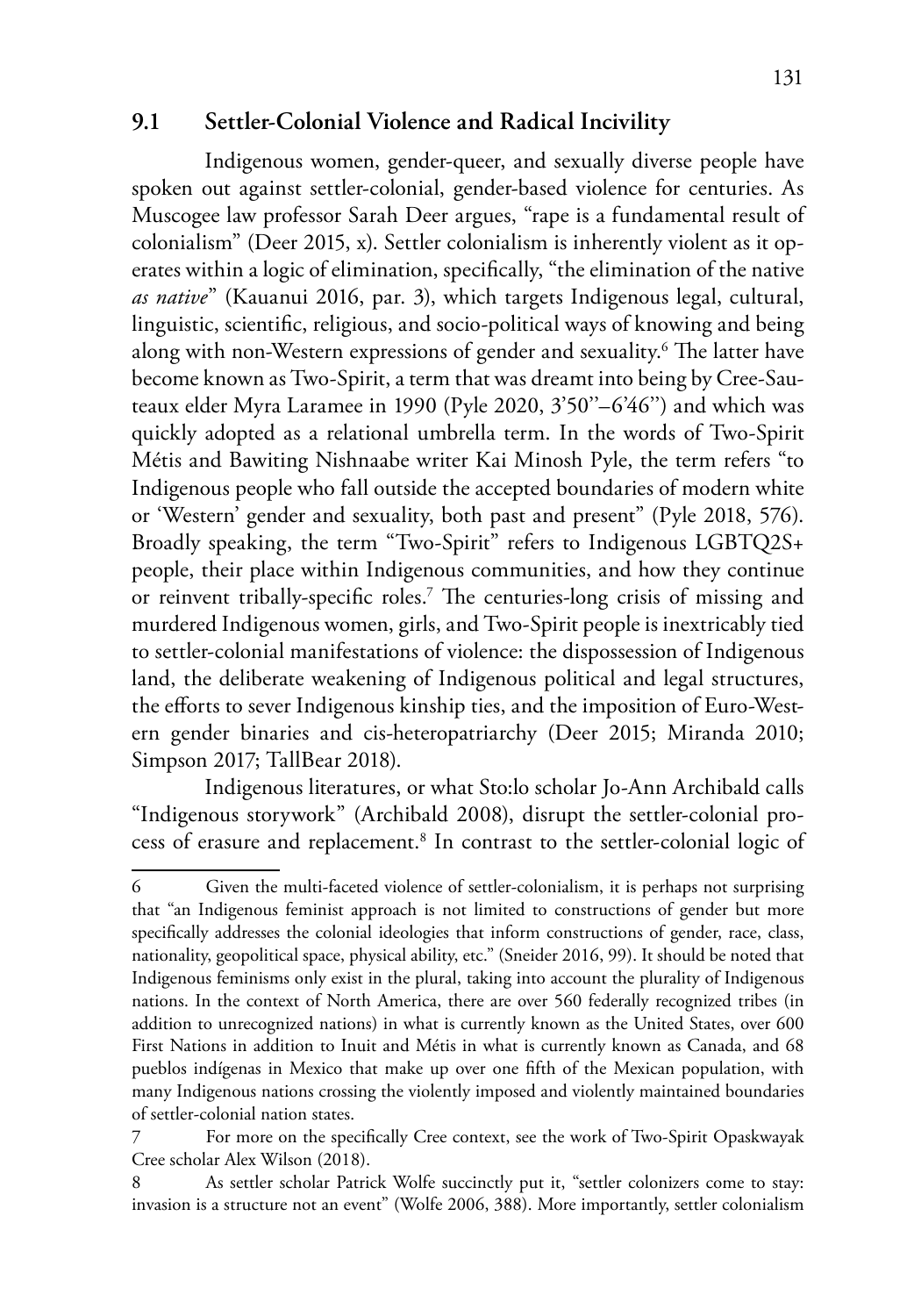elimination, Indigenous storytelling offers what Koyangk'auwi Maidu poet Janice Gould identifies as "historical consciousness" in Native women's poetry: "The evidence of American Indian poetry suggests that 'to witness' means, among other things, to store an event in tribal memory, a memory that is at once personal and collective" (Gould 1995, 798, 800). Although this paper examines a poem and a memoir and tries not to conflate genre differences, I am interested in them both as literary works that offer "a perspective born out of stakes," to use Tuscarora writer Alicia Elliott's words (Elliott 2019b). Elliott suggests that Indigenous writers, specifically women, youth, Two-Spirit, and racialized Indigenous writers, write from the knowledge and experience that their bodies, lands, and communities are actively targeted by settler-colonial structures that aim to erase and replace them.

My interest in radical incivility as an aesthetic, political, and intellectual practice that enables structural critique of settler-colonial violence is indebted to Indigenous literary studies, which analyze the intersections of the literary, legal, political, and historical. In his essay 'The Callout: Writing American Indian Politics', Cherokee scholar Sean Teuton engages with the intellectual and political legacy of Indigenous literatures and the writings by American Indian prisoners at the Auburn Correctional Facility to develop "a theory of Native praxis" through the twin concepts of "the call of history and the call to action" (Teuton 2008, 106, 121). Teuton grounds his interpretation of Indigenous literatures in the lessons he learned from Indigenous prisoners during his weekly visits over five years. He develops the notion of the "callout" as a "demand for justice" (Teuton 2008, 107) and a "call to action" (Teuton 2008, 106), which are grounded in and mindful of lived experiences.9 Teuton's definition of the call-out complements my understanding of radical incivility as it draws attention to the affective and intellectual labor that Morgan's and Spillett's texts undertake.

operates according to a logic of erasure and replacement in which Indigeneity is continually under erasure because it can never be fully erased, a paradoxical mechanism that Kanaka Maoli scholar Kēhaulani Kauanui calls "enduring Indigeneity" (Kauanui 2016, par. 1).

It is prudent to note that Morgan recently penned a piece in which they condemn the violent nature of "call-outs" directed at one individual and so-called "cancel culture" because "it's women, queer, and trans folks, and predominantly trans women, who are subjected to constant lateral violence and cruelty online and within creative industries" (Morgan 2020, par. 11). Similarly, their memoir states: "I don't want to enact carceral cultures, make myself a cop, judge, and executioner" (Morgan 2018b, 110). I understand calling out to be less about putting someone in their place (punching down) and more about refusing the place one has been assigned (punching up). Evidently, this is complex, context-specific, and requires a critical assessment of power dynamics. Due to the evolving nature of the term call-out and its shifting connotations, I rely more strongly on the term radical incivility.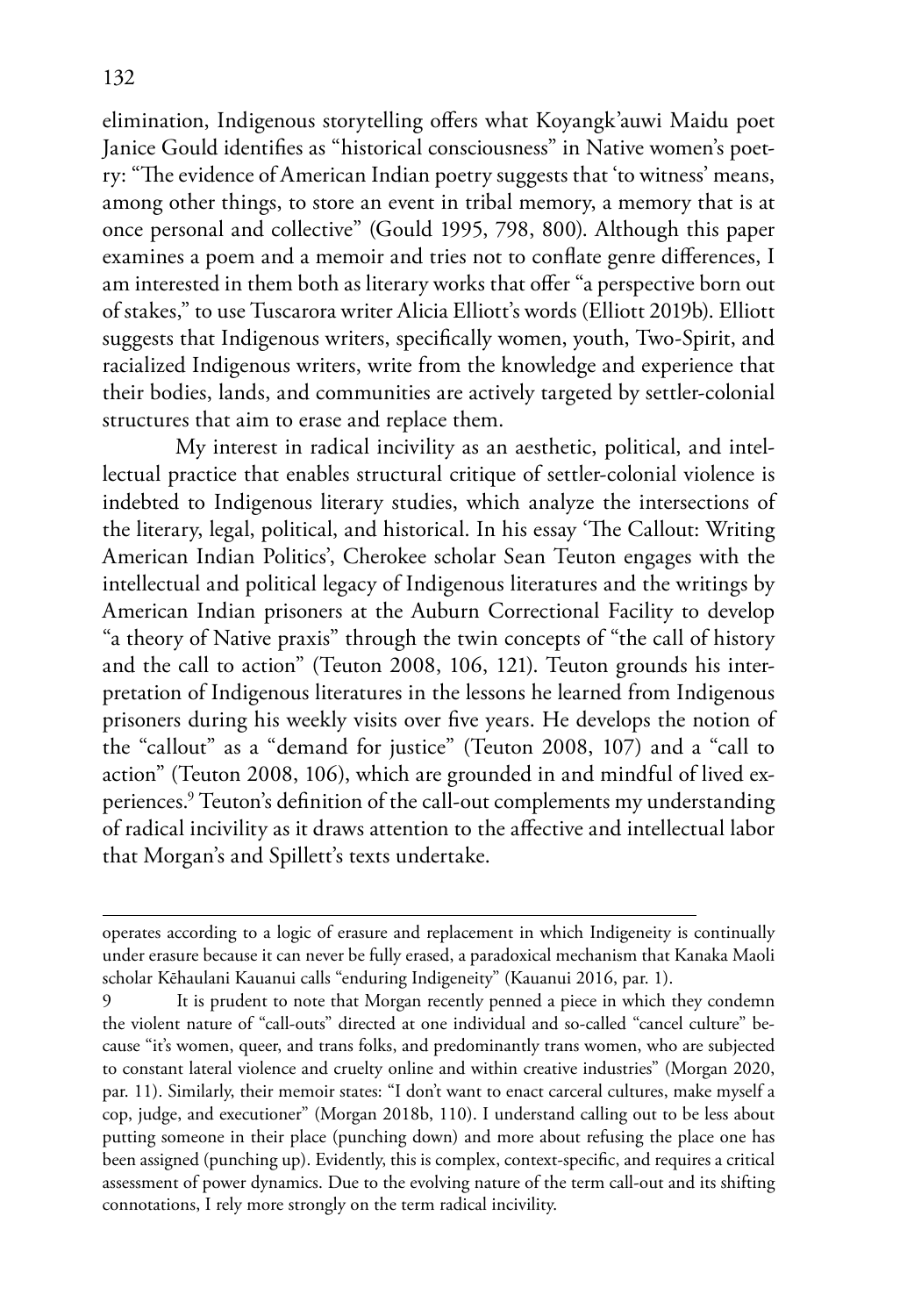Queer of color feminisms provide another important theoretical foundation to examine intellectual and literary traditions of radical incivility. Most importantly, I rely on Tavia Nyong'o and Kyla Wazana Tompkins's generative definition of radical incivility. Rather than violence, with which incivility is often conflated in civility discourse, incivility enables a strategic, structural analysis benefitting a collectivity: "Far from giving in to individuation, radical incivility turns us from individual pain to structural analysis; it is a with-ness that turns us toward each other" (Nyong'o and Tompkins 2018, par. 2). Radical incivility is inherently political and invested in collective interests in counter-distinction to the depoliticizing mechanics of civility discourse. I consider civility as "kindness [that] can be extremely unkind if it's only towards your own kind" (Ahmed 2019), such as trans-exclusionary feminists whose concerns for safety are limited to cisgender women. By contrast, radical incivility challenges structural inequities beyond individual interests.10 Usefully, Nyong'o and Tompkins also complicate the binary between calling in and calling out by inviting readers to "hear the call-out as a request to be invited inside" (Nyong'o and Tompkins 2018, par. 7). I consider the groundbreaking 1981 women of color anthology *This Bridge Called My Back* and Audre Lorde's 1984 essay collection *Sister Outsider* to be part of such a tradition of radical incivility, of calling out as an invitation. In particular, my thinking is shaped by Lorde's insistence on difference as a creative force and the anthology's project of "collectivity making," which "understood coalitions of difference as at once relational and contestatory" (Melamed 2011, 29).<sup>11</sup> The contributors' frank assertions of irreducible differences to build collectivity provide literary articulations of radical incivility practiced

<sup>10</sup> In this sense, radical incivility is connected to Kai Cheng Thom's nuanced definition of justice: "justice is the naming of harm and the transformation of the people *as well as the conditions* that perpetuated harm" (Thom 2019, 89, emphasis in the original). Thom's work is vital to this discussion because she writes insightfully about the impossibility for transformation and healing through shaming and how call-outs often harm the most vulnerable. Morgan similarly draws attention to "the uneven repercussions of the call outs and being called out" (Morgan 2020, par. 8). It is generative to read Morgan's work alongside the work of Thom, who advocates against disposability inherent in capitalist celebrity culture and for a compassion-based model of "look[ing] at each other through the lens of love and justice at the same time" (Thom 2019, 53).

<sup>11</sup> It is perhaps worth noting that the work of Gloria Anzaldúa (Chicana), who co-edited the anthology together with Cherríe Moraga (Chicana), has been criticized for its uncritical engagement with José Vasconcelos. Wendy Trevino summarizes the Mexican thinker's anti-Black and anti-Indigenous racism as follows (Trevino 2018, 63, 86, 87): "He imagines a mixed race, a new shade/ of white, that will trump them all. He sounds like/ A Nazi who believes 'the Indians / A good bridge' between the Black race & white" (Trevino 2018, 87, ll. 11–14). What interests me in *This Bridge* is precisely the opposite of this impulse of homogenization, namely the open acknowledgement of and critical confrontation with irreducible dif-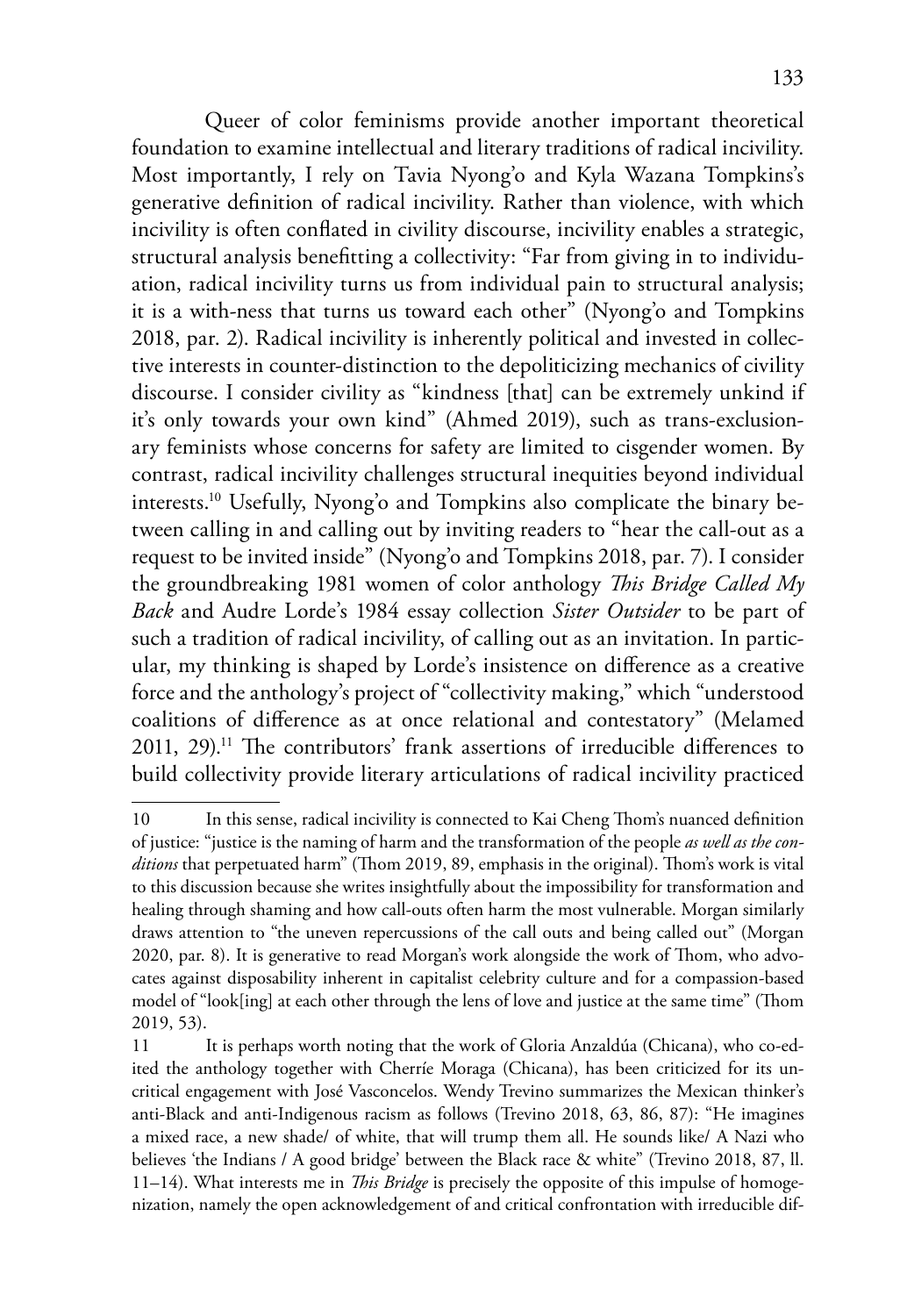in 1970s social movements, in particular women of color feminism, which built on Black and Indigenous traditions.

My use of radical incivility is also indebted to the work of Michi Saagiig Nishinaabeg thinker Leanne Betasamosake Simpson (Alderville First Nation). In her work on radical resurgence, Simpson insists on Indigenous, place-based alternatives to settler colonial, white supremacist, cis-heteropatriarchal, and capitalist modes of being:

> *Radical requires us to critically and thoroughly look at the roots of the settler colonial present—capitalism, white supremacy, heteropatriarchy, and anti-Blackness. Radical requires us to name dispossession as the meta-dominating force in our relationship to the Canadian state, and settler colonialism as the system that maintains this expansive definition [...]. Radical resurgence means an extensive, rigorous, and profound reorganization of things […] a rebellion and a revolution from within. It has always been about bringing forth a new reality.* (Simpson 2017, 48–49)

Radical incivility is inherently resurgent because it entails not just speaking out against violence and injustice but refusing the confines of hegemonic systems of oppression by insisting on other forms of kinship, governance, and care. In the context of Indigenous literatures, this means that "the writing is *not* a reaction to colonialism, it is an active and a new way to tell the stories we have always told," as Mohawk lesbian writer Beth Brant asserts (Brant 1994, 40). I define radical incivility as an act of care, as speaking up and speaking out against violence and the hegemonic system(s) that they maintain and are maintained by in order to nurture other ways of being. More specifically, Morgan's and Spillett's work can be read through the Cree concept of wâhkôhtowin, meaning relations in the extended sense of the term, which runs counter to settler-colonial attempts to destroy Indigenous relations to human and other than-human kin, the language, the land, and the waters.

#### **9.2 Radical Incivility as wâhkôhtowin in Jas M. Morgan's** *nîtisânak*

In their memoir *nîtisânak*, meaning siblings or relatives, Morgan examines their relationships with "adopted kin" (Morgan 2018b, 4), "blood kin" (Morgan 2018b, 12), and "chosen kin" (Morgan 2018b, 10) within the larger context of settler-colonial cis-heteropatriarchy. Written after the death

ference. The contributor whose collective work has most impacted my thinking in this regard is lesbian Menominee poet Chrystos.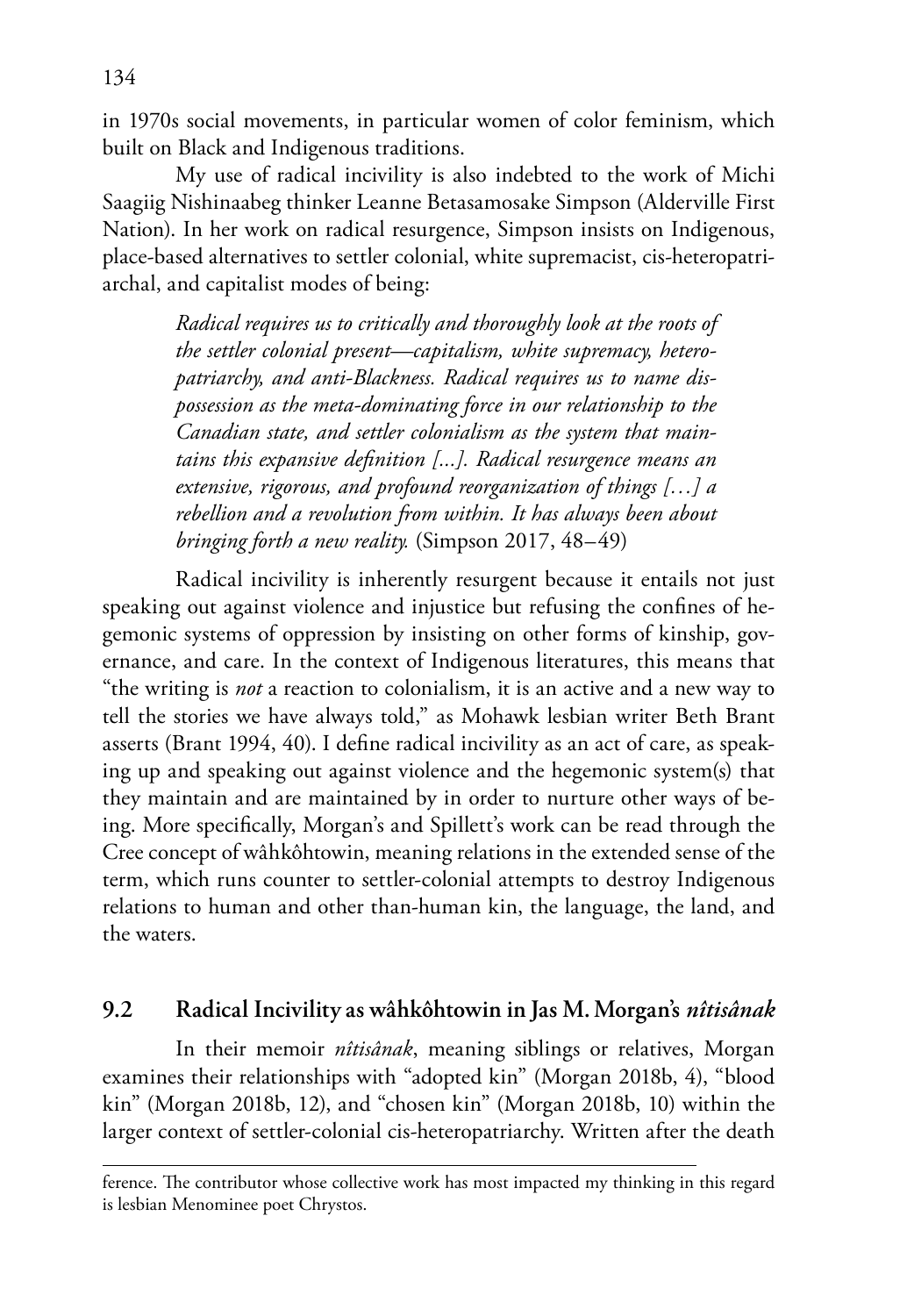of their adoptive mother, Morgan's memoir grapples with the messy entanglements of kinship in the prairies.12 The memoir is dedicated to their mother as well as to okâwiya, their Cree mother, from whom they were removed in what has become known as the Millennial Scoop (Tremonti 2018).<sup>13</sup> Morgan critiques the structural conditions of interpersonal violence out of love for wîtisâna, their siblings and relatives; for their mothers and grandmothers; for their "plains NDN kin" (Morgan 2018b, 1); for the "*bb girls with that halfbreed, city NDN hustle*" (Morgan 2018b, 141), and for their "descendants, for all [their] 2s kin to come" (Morgan 2018b, 157).<sup>14</sup> In the following, I will argue that the memoir's structure, its genealogies, the specificity with which Morgan addresses various readers, and Morgan's use of nêhiyawêwin or Plains Cree contribute to the combination of critique and care that constitutes radical incivility.

Composed of twenty-three chapters containing short, punchy essays interspersed with poetry, a letter, twelve *PRAYERS*, and eight VI-SIONS, *nîtisânak* embodies an aesthetic of Indigenous prairie punk that is articulated through a unique mix of colloquialisms, cyber-slang, and academic language. As Alicia Elliott argues, *"nîtisânak* is an incredibly punk text—from its many musical references, to its descriptions of the Queen City Punk scene, to its continual refusal of authority, to its very structure" (Elliott 2019a, par. 16). The memoir's non-linear, episodic structure counters the teleological narratives of the white man's Truth.15 In particular, the

13 The Millennial Scoop refers to the ongoing disproportionate rate at which Indigenous children are removed from their families and put into foster care, especially in the prairies (Palmater 2017, par. 2, 3). As advocates and youth who have been through the system argue, the Millennial Scoop is an extension of residential schools and the Sixties Scoop in its assimilationist and culturally genocidal purpose (Tremonti 2018). In fact, "there are three times more Indigenous children in care today than there were during the height of residential schools," an overrepresentation that is directly linked to the disproportionate numbers of "missing, murdered, and exploited Indigenous women and girls" (Palmater 2017, par. 1, 4).

14 Diasporic Diné writer Lou Cornum has stated that "[n]dn is a subtraction made substantive, marking how terms made to describe Indigenous peoples are always lacking—indeed how we are made to lack and always feel lacking. But in the word's notes of subversion and irreverence, as well as its widespread use in forming digital collectives and connections, ndn also signals the ways in which ndns build worlds even as ours are invaded and denigrated" (Cornum 2017). Cornum's analysis speaks to how Indigenous people constantly reinvent language, subvert dehumanizing categories, and Indigenize digital space.

15 Morgan's memoir is doubtlessly influenced by Indigenous art and by what they define as Indigenous Relational Aesthetics. In their contribution to the recent anthology of Indigenous feminisms, *In Good Relation,* Morgan remarks: "The Indigenous relational artist or cu-

<sup>12</sup> Part of Morgan's memoir was published in *ndncountry,* which also features Spillett's poem. Both of their works are grounded in a specific location, namely the prairies. For more on Indigenous kinship practices and settler-colonial violence in the prairies, see Logan McCallum and Perry (2018) and Starblanket and Hunt (2020).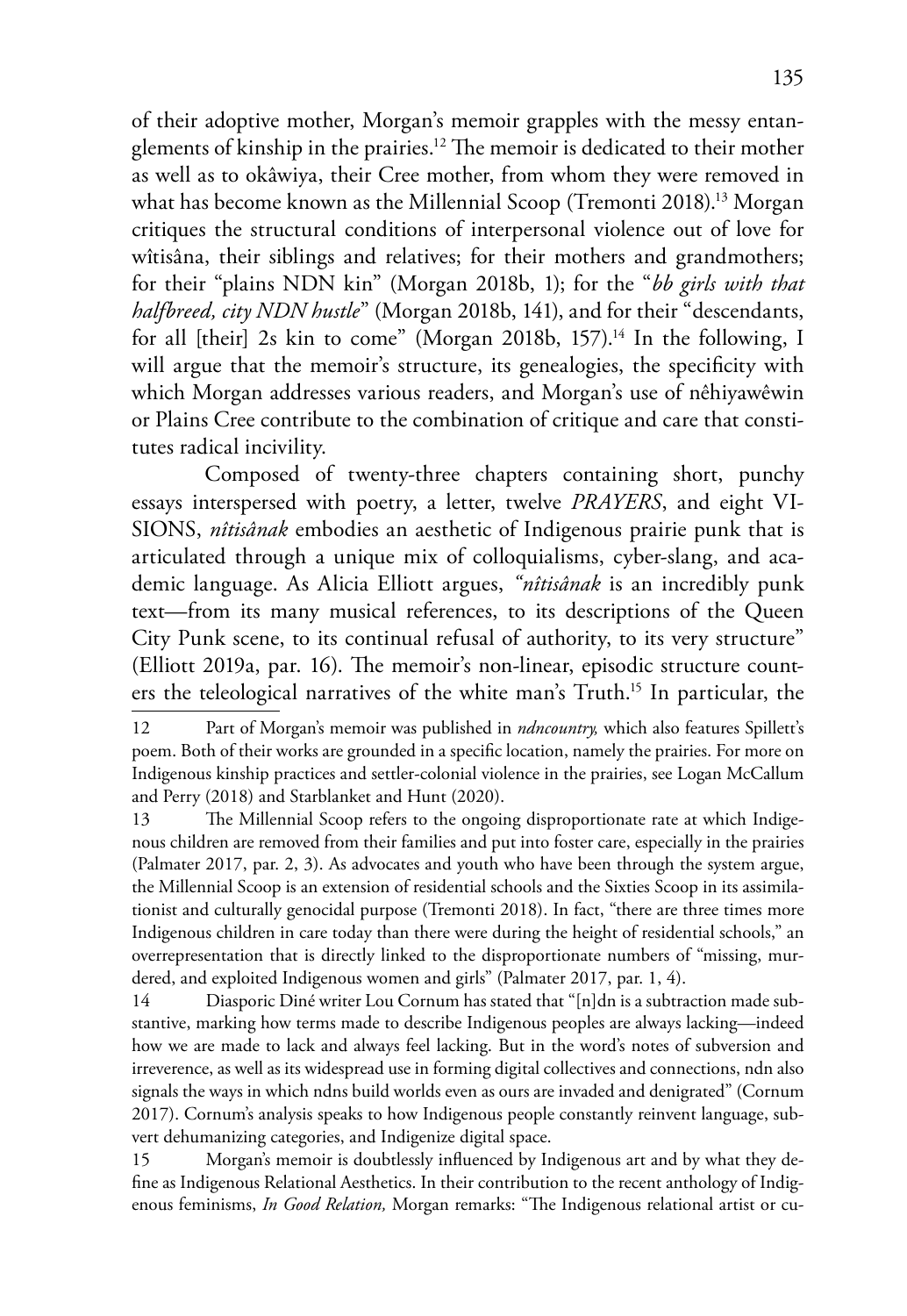multiple, non-chronological examples of settler-colonial violence challenge the settler-colonial narrative of progress and reconciliation, which obscures ongoing violence by promising settler colonialism's future demise. By contrast, Morgan examines the entangled nature of toxic masculinities, rape culture, (trans)misogyny, cis- and heteronormativity, genocide, racism, capitalism, segregation, incarceration, medicalization, forced sterilization, body shaming, and colonialism.

The memoir, in which the personal is political, thus provides a particularly apt form for institutional critique. As Morgan observes, "[a]s a ward of the state, my whole life has been constructed for me by institutions" (Morgan 2018b, 173). Morgan's writing is *radical* because it examines the *root* of settler-colonial violence and analyzes the interrelations between interpersonal and structural violence.<sup>16</sup> In this vein, Morgan analyzes the uneven relationship they have with their adoptive father within the larger context of colonialism and toxic masculinities in the prairies:

> *the necessity of my wrong-ness is about more than my dad's individual authority—it's about moral order on the prairies, too. There are racial scripts encoded in the ways we interact. My dad needed me to believe in The Truth, or else his own moral reasoning around race, his reasoning for my adoption, that I would be better off with a yt family, would be untrue.* (Morgan 2018b, 26–27)

In contrast to their father's unwavering belief in "his ultimate Truth" (Morgan 2018b, 25), Morgan self-critically reflects on which stories are theirs to tell, interrogates the accuracy of their memories, and asks readers to be similarly self-critical of their interpretations. This practice reflects Cree-Métis-Sauteaux storytelling traditions that acknowledge the personal, context-specific nature of truth. Morgan's memoir therefore follows in the footsteps of Indigenous autobiographies, which Cree-Métis literary critic Deanna Reder regards as "a continuation of varying Indigenous intellectual

rator questions the confines of settler materialities—such as space-time, language, and written law—opting instead to examine Indigenous nonlinear narrative form, which exists in multiple physical and spatial realms, from our dream visions to our waking lives" (Morgan 2020b, 202). 16 The memoir undertakes a structural critique of interpersonal violence that is also present in Morgan's previous publications (Morgan 2015; Morgan 2016; Morgan 2017; Morgan 2018a; Morgan 2018d; Morgan 2020a; Morgan 2020b). For instance, Morgan traces toxicity, competition, and bullying back to capitalist modes of extractive industries, including academia, as "scarcity-driven economies [that] breed cruelty" (Morgan 2018d, par. 12). For a more complete list of Morgan's writing, consult their blog https://aabitagiizhig.com/.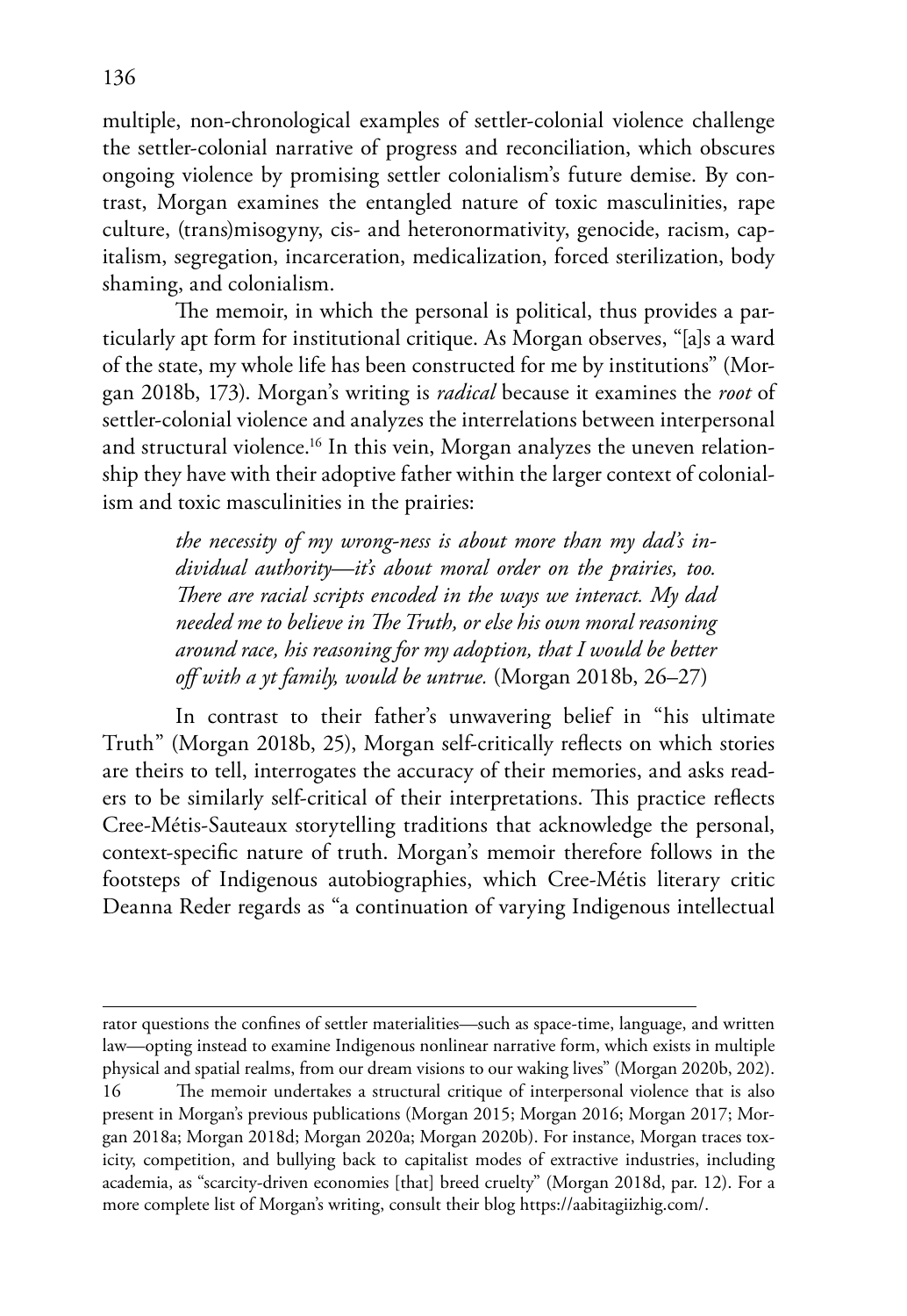traditions" (Reder 2016, 171), $^{17}$  that is to say nation-specific ways of storytelling and place-based ways of knowing.18

In addition to Cree-Métis-Sauteaux literary traditions, *nîtisânak* continues and co-creates intellectual traditions of queer Indigenous ethics that can be considered radically uncivil. At the end of the first chapter, Morgan writes: "No, my trauma is not a commodity, but my story doesn't always have to be uplifting, resurgent, or revolutionary to be my truth, either" (Morgan 2018b, 18). Morgan's refusal to be defined exclusively in terms of either victimhood or empowerment resonates with concerns about the discourse of the sacred in Indigenous nationalisms and in advocacy for missing and murdered Indigenous women, girls, and Two-Spirit people.19 Morgan thwarts any romanticizing gestures by claiming the label of "*bad girl,*" by signing off as "*Ungrateful, Traitorous, Troublesome Bitch*," and by telling Two-Spirit youth that their existence is enough (Morgan 2018b, 26, 42, 160). In chapter 18, 'PRAYER 9: For My NDN Bb Girls', Morgan invokes the sacred while pre-empting essentializing expectations:

> *This one's for you, all the NDN bb girls, women or otherwise. Your body, your hustle, is sacred even if it's grounded to the land through the connection of kicks to concrete. You're an inner city baby who might not always be okay, on the truth, and resurgent; who goes crazy, who goes off, and who needs to self-medicate sometimes; who might not be one of the "good NDNs." But you're still here, bish.*  (Morgan 2018b, 142; italicized in the original)

What I call radical incivility in Morgan's writing is therefore akin to the "refusal of the respectability politics that contain queer and trans bodies

<sup>17</sup> *nîtisânak* notably resonates with Métis author Maria Campbell's autobiography *Halfbreed* (1973), "in which Campbell draws on Cree ideas of *wâhkôhtowin,* of kinship, and the tradition of protest to theorize opposition and allegiance" (Reder 2016, 171).

<sup>18</sup> Morgan always locates their analysis of these interconnected forms of violence in specific places, from rural Saskatchewan to prairie cities, most prominently Regina and Edmonton, but also Saskatoon, Swift Current, Estevan, Moose Jaw; an oil camp outside of Fort McMurray; the Eastern seaboard in "Penobscot, Passamaquoddy, and Abenaki territories" (Morgan 2018b, 21), Trois-Rivières, and Tio'tia:ke/ Montréal. They also briefly reference visits to the Tennessee mountains as well as Brighton, London, the Scottish Highlands, and Cornwall. This grounding practice lends specificity to Morgan's critical analysis and is consistent with Indigenous epistemologies' attention to place and context.

<sup>19</sup> Cree-Saulteaux-Dunneza legal scholar Val Napoleon points out that calling Indigenous women sacred creates further stereotypes and unrealistic expectations, which can be used to justify violence against Indigenous women and Two-Spirit people: "I think our so-called failures to live up to those abstract stereotypes are just another excuse for the violence against us ... shouldn't we not be killed whether we're sacred or not?" (Napoleon 2018, 11'-11'06", 20'19''–20'23'').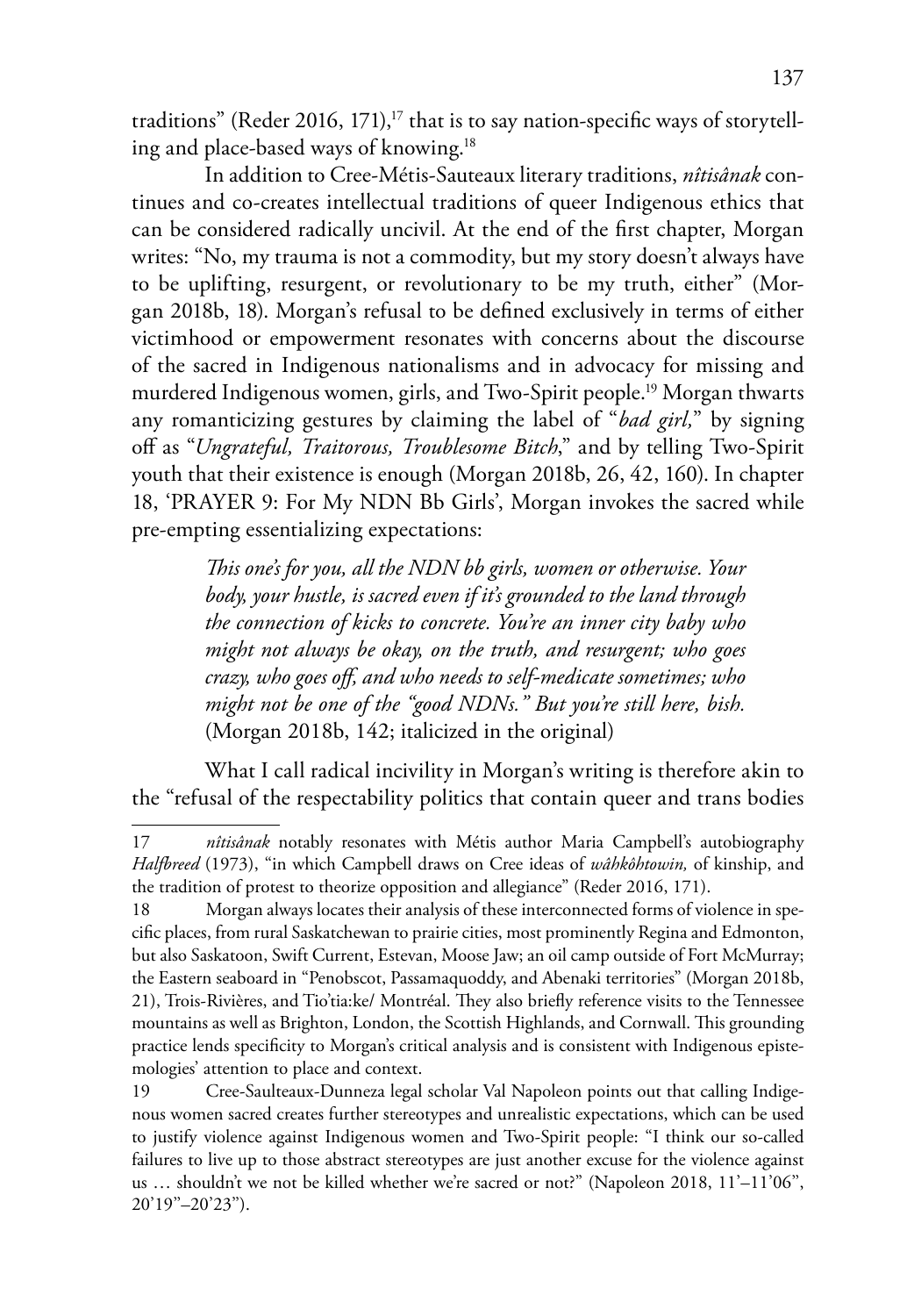in Indigenous spaces" that Morgan celebrates in the contemporary "wave of queer and trans Indigenous literature and art" (Belcourt and Morgan 2018, par. 13).

While I aim to examine how *nîtisânak* performs radical incivility through an analysis of the interconnected nature of interpersonal and institutional violence, I need to also acknowledge that it is quite problematic for me to read the memoir at least partially through the lens of violence. This is especially true because I am a white reader, whose interpretation of violence Morgan anticipates with apprehension:

> *After all these years, I still don't know how to talk about homophobia and transphobia on the rez. I'm not supposed to say the truth and give in to settler desire to consume my trauma and feed yt saviour ego, so at some dinner party settlers can use my book to talk about how they read a gay NDN's memoir and it said that it's* so violent *on the rez for gay NDNs—but, like, it's* so violent *on the rez for gay NDNs!* (Morgan 2018b, 50)

Morgan pre-emptively denounces misinterpretations that decontextualize their account of interpersonal experiences of violence from their rigorous analysis of structural violence, most notably the intergenerational effects of ongoing settler-colonial violence. There is a repeated refusal to become the object for settler consumption or to take on the role of Native informant in the pre-scripted narrative of the "vanishing Indian."20 Morgan admonishes non-Indigenous readers that "we [Indigenous people] are not your trauma porn" (Morgan 2018b, 90). In order to mitigate the danger of eliciting selective outrage that remains uncritical of power structures, Morgan also inserts abbreviated reminders of structural conditions: "See also: capitalism, colonialism" (Morgan 2018b, 50), "(see also: colonialism)" (Morgan 2018b, 70), and "institutional (see also: yt) privilege" (Morgan 2018b, 130). Morgan's awareness that their story can be misappropriated leads to a context-specific critique that is couched in a careful consideration of existing power structures, about which Morgan reminds specific readers through indirect and direct address.

Morgan's address to the reader demands a heterogenous audience to interrogate their complicity in various forms of violence, such as colonialism, racism, and intimate violence in queer spaces or homo- and transphobia

<sup>20</sup> This well-known phrase refers to the predominant conviction among settlers in the second half of the nineteenth century that Indigenous peoples "would not be around to see much of the twentieth" (Francis 1992/2011). This led to an ongoing discourse of inevitable decline and disappearance.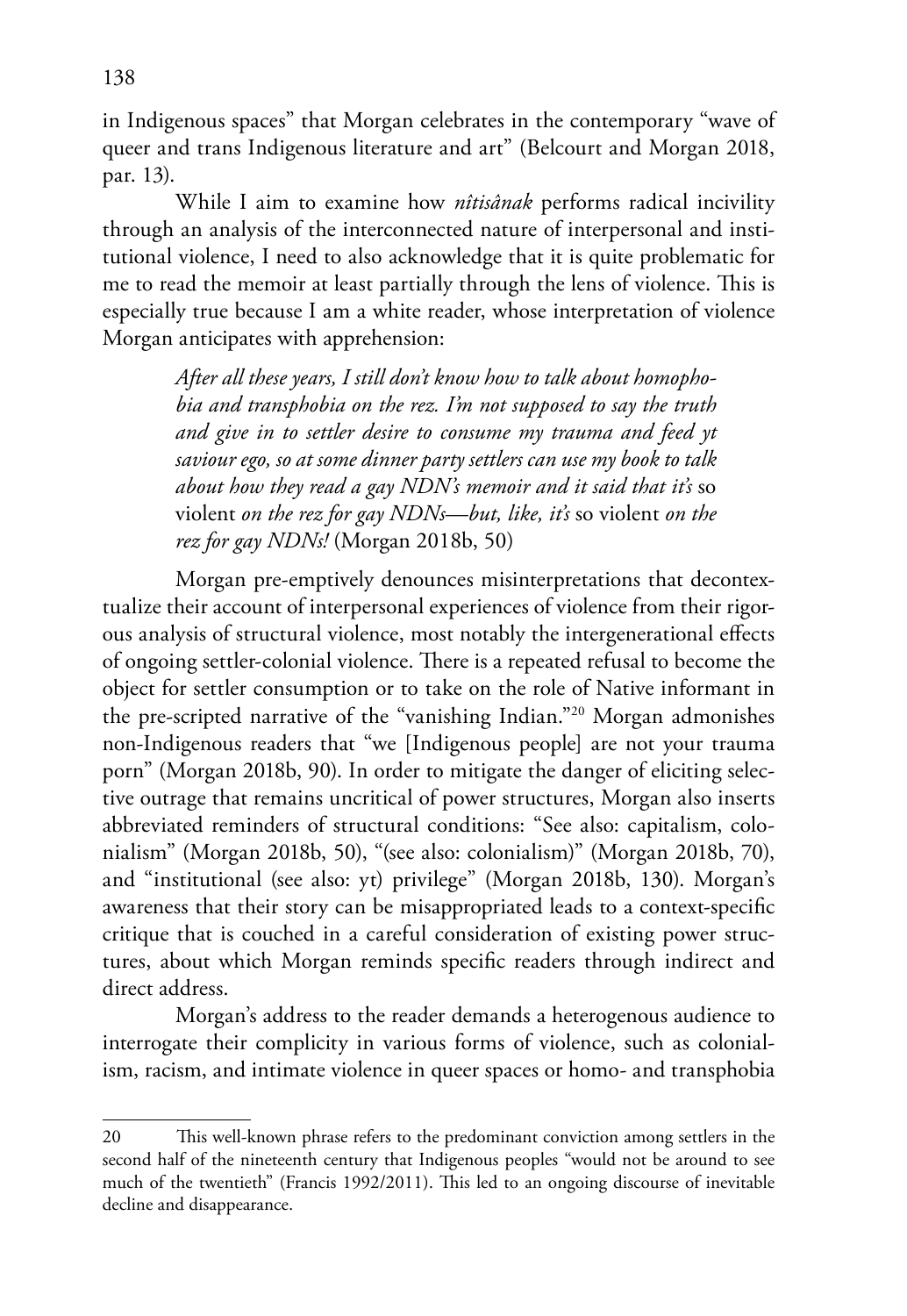in Native spaces.<sup>21</sup> At the same time, Morgan draws attention to kinship bonds with adopted kin, blood kin, and chosen kin in these spaces and maps constellations of care. While critiquing the whiteness of queerness, Morgan states: "Yt gays were some of my first queer kin. Don't get it twisted, my dearest queers, queer is my home, too" (Morgan 2018b, 73). Here, Morgan's direct address simultaneously acknowledges kinship and its limitations in order to claim space without diminishing difference.

Like the frequent address to specific readers, Morgan's use of nêhiyawêwin or Plains Cree combines care and critique and constitutes a form of self-location. The first family that Morgan claims is their "plains NDN kin" (Morgan 2018b, 1). This relational identity is confirmed by Morgan's first use of nêhiyawêwin in the following subheading: "The story of Mom and Dad, as told by niya (me), quilted together from stories told to me by adopted kin" (Morgan 2018b, 4). The first-person pronoun emphasizes Morgan's Cree-Métis-Sauteaux positionality and their irreducible difference within their adopted family. At the same time, "as told by niya (me)" draws attention to Morgan's authorial power to present their perspective as the storyteller even while the metaphor of quilting acknowledges previous storytellers.<sup>22</sup> nêhiyawêwin also enables Morgan to be more specific when using the first-person plural, as Plains Cree distinguishes between the we inclusive (including the addressee) and the we exclusive (excluding you). Morgan concludes the chapter 'wîhtikow', $23$  in which they "tell the truth of one of the most prolific sources of violence within our [Indigenous people's] lives: the cops, the pigs, the wîhtikowak" (Morgan 2018b, 92), with a short paragraph of untranslated Cree. The use of the first-person plural exclusive, "*ni*ka-mâci-waniskâ*nân*" (Morgan 2018b, 92; my emphasis), reinforces the opposition between the we and the excluded addressee, in this case the police. Beyond the incendiary content that issues a threat to the police, the very refusal to provide a translation is an act of resistance to the settler-colonial logic of elimination.

<sup>21</sup> In this way, Morgan broadens the critique that (non-citizen) Cherokee Two-Spirit and queer writer Qwo-Li Driskill undertook of academia in "Doubleweaving Two-Spirit Critiques: Alliances Between Native and Queer Studies" (Morgan 2010).

<sup>22</sup> The metaphor of quilting could also be applied to Morgan's citational practices; the memoir's endnotes feature a mix of academic and pop-cultural references without imposing an epistemic hierarchy. Note that Elissa Washuta (Cowlitz) and Theresa Warburton analyze the form and purpose of Native non-fiction through the analogy of weaving practices (Washuta and Warburton 2019).

<sup>23</sup> Designating a cannibal monster of insatiable hunger that appears in both atâyohkewina (legendary story cycle) and kayâs acimowina (historical incidents) (Carlson 2009, 359), Morgan's use of the term wîhtikow highlights the ongoing danger Indigenous people in the prairies face of being disappeared by police.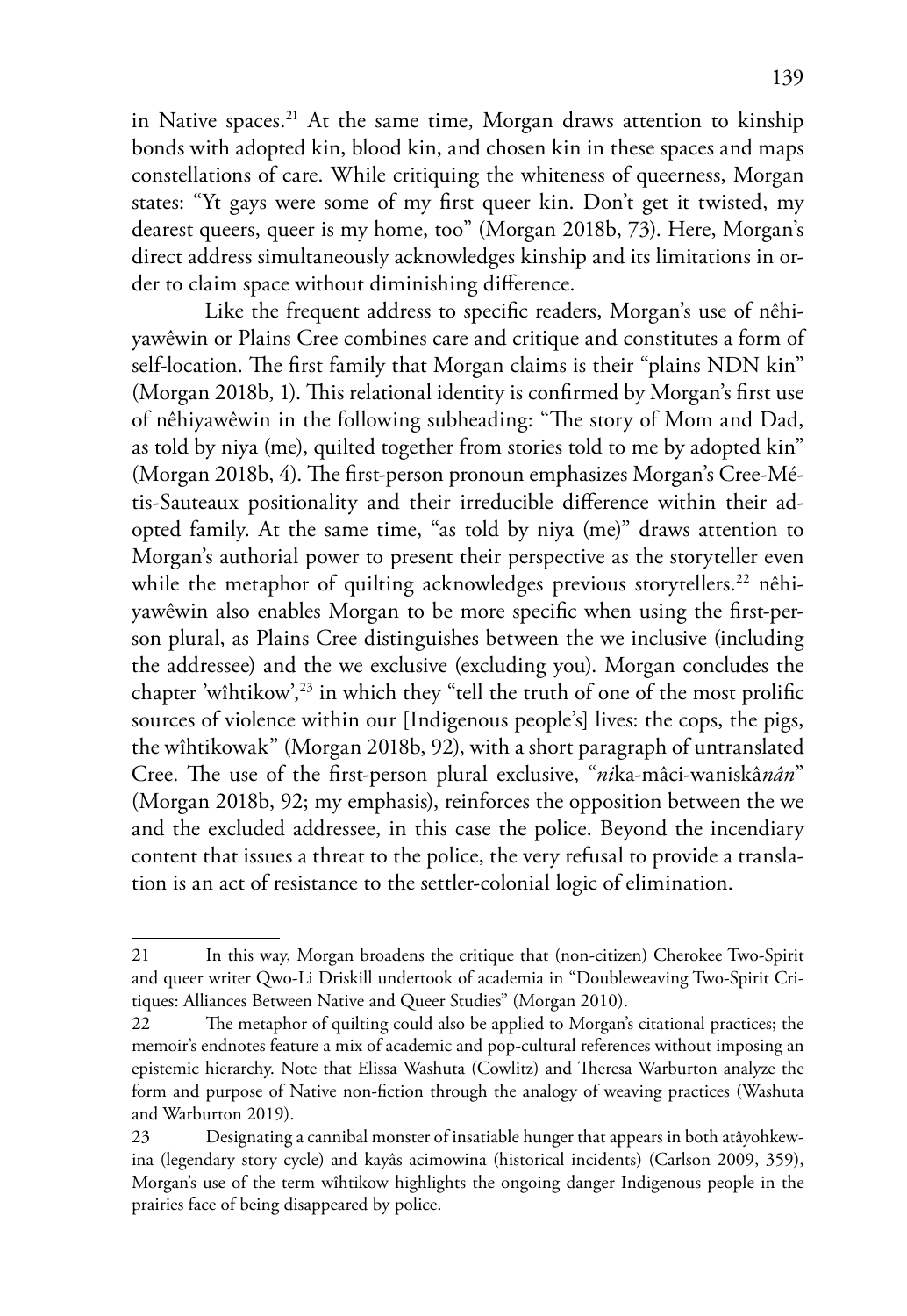Morgan's use of nêhiyâwewin, in addition to some Anishinaabemowin and Kanien'kéha, illustrates the twin project of radical incivility to speak truth to power and to create constellations of care. Most of the Plains Cree terms in the memoir are relational terms. The memoir's title, *nîtisânak*, is a gender-neutral expression for both "my siblings" and "'my relations,' generally" (Morgan 2018c, par. 1). Morgan uses Cree as an inherently queer and/or trans language (without gendered pronouns) to create an expansive sense of kinship that resonates with Métis elder and writer Maria Campbell's teaching about wâhkôhtowin: "Today [wâhkôhtowin] is translated to mean kinship, relationship, and family as in human family. But at one time, from our place it meant the whole of creation" (Campbell 2007, 5). In the section entitled 'Terra Nullius', Morgan uses Plains Cree kinship terms to refer not only to blood and chosen kin, but to their "relation, kihcikamiy, the ocean" and "nîkihcikihik (my big parent, here a gender-neutral way to refer to nature)" (Morgan 2018b, 21). In counter-distinction to Euro-Western conceptions of empty space that were used to justify settler colonialism, these nêhiyaw terms insist on the water and the land as kin. Morgan also claims the prairie wind as a queer ancestor and relative, a liberating force, and a guide (Morgan 2018b, 45–47, 62, 84, 120, 157). In the chapter 'For My Descendants', which is addressed specifically to Two-Spirit youth, Morgan uses "nibi," the Anishinaabe term for water, to theorize nibi as a model for gender fluidity and the expansive kinship role of Two-Spirit people (Morgan 2018b, 160).<sup>24</sup> In these ways, Morgan uses Indigenous languages to articulate forms of kinship, governance, and care that include the whole of creation.

Returning to Deanna Reder's theorization of autobiography as a continuation of intellectual traditions, Morgan writes and co-creates in a tradition of radical incivility and queer Indigenous ethics that are grounded in teachings from the language, the land, the waters, the prairie wind, Indigenous art, and "women's knowledge and kin-making practice" (Morgan 2018b, 170). Morgan's self-critical examination, the non-linear structure, the unabashedly straightforward tone, the frequent address to various audiences, and the use of Indigenous languages contribute to a radically uncivil mode that questions power dynamics in order to be in better relation.

<sup>24</sup> Morgan's blog name, aabitaagiizhig, also speaks to the queer and expansive relational worldviews of nêhiyawêwin and Anishinaabemowin. Morgan adopts the Anishinaabemowin term "aabitagiizhig (half-sky) or Two-Spirit" to "signify a gender fluidity that exists outside the bounds of the colonial gender binary; a self-determined, resurgent gender, based in my own ways of knowing and being" (Morgan 2016, par. 1, 2).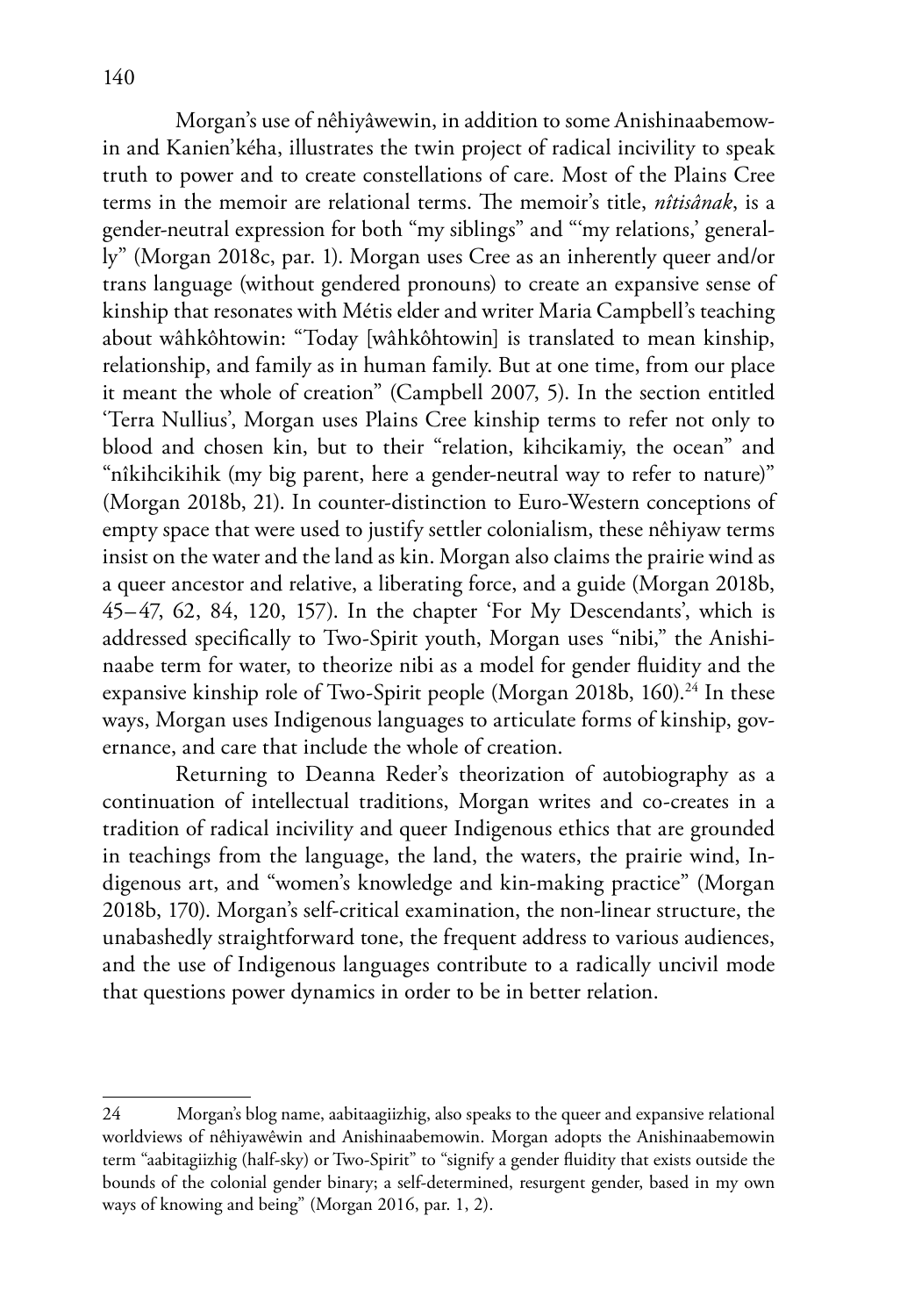**9.3 The Conditional Construction of "No Justice, No Peace" in Tasha Spillett's 'if it were me'**

Tasha Spillett's 'if it were me' is a short poem of seven stanzas and twenty-one lines, in which the speaker imagines becoming a casualty of violence and threatens to haunt anyone complicit in settler-colonial violence and injustice. "if it were me" functions not only as a *j'accuse* in which the speaker calls out a variety of addressees that are implicated in institutionalized spaces, but also as a warning. Its tone is both accusatory and cautionary and its purpose disruptive. The poem is a promissory note to "Relatives" (Spillett 2018, l. 3) and an overt threat to those complicit in and compliant with institutionalized violence. The dramatic monologue is structured around the repetition of the conditional clause "if it were ever me" in stanzas 1, 3, and 6 (Spillett 2018, ll. 1,7,18). The speaker envisages the possibility of being subjected to violence that will garner attention on social media without, however, resulting in holding the perpetrator(s) of violence accountable. In addition to the implications of violence behind the suppositional "if it were ever me/ with no justice" (Spillett 2018, ll. 8,19), the first self-definition of the speaker denounces the confining violence of becoming a symbolic victim: "if it were ever me// the culmination of my story/ a hashtag cage/ trapping my name" (Spillett 2018, ll. 1–4). While the speaker of the poem anticipates the likeliness of their possible violent death, their stance is simultaneously one of refusal.25 Specifically, the speaker refuses any mediatized afterlife in which the violence inflicted on them becomes their defining feature. They denounce the performative outrage which perpetrates further violence by circumscribing the speaker's story.

Unlike the erasure the speaker fears from public performance and within the settler-colonial state, the dramatic monologue provides a space in which the speaker is not reduced to the status of voiceless victim<sup>26</sup> and asserts their relational worldview. Refusing the "hashtag cage," the speaker

<sup>25</sup> For more on the function of refusal, see Audra Simpson's work in *Mohawk Interruptus*  (2014). It is worth noting that Morgan challenges the notion of refusal, meaning to refuse reliance on settler-state recognition, where Indigenous nationhood and self-governance does not extend to care for more vulnerable members (Morgan 2018b, 15).

<sup>26</sup> The term "victim" is somewhat contentious as it has been used to further undermine agency and bolster settler-colonial narratives of superiority by enabling saviour mechanisms (Palmater 2015, 131). Tanana Athabascan scholar Dian Million has pointed out how "[t]hose academic languages (*abuse, victim*) that created a space for the residential school survivors to speak are part of the intricate sexual and gendered construction of nation so basic to the violence done to Indigenous peoples, to life as relationship and being" (Million 2014, 40). While the term victim creates a space to name violence, that space is still inscribed within Euro-Western understandings of gender and sexuality.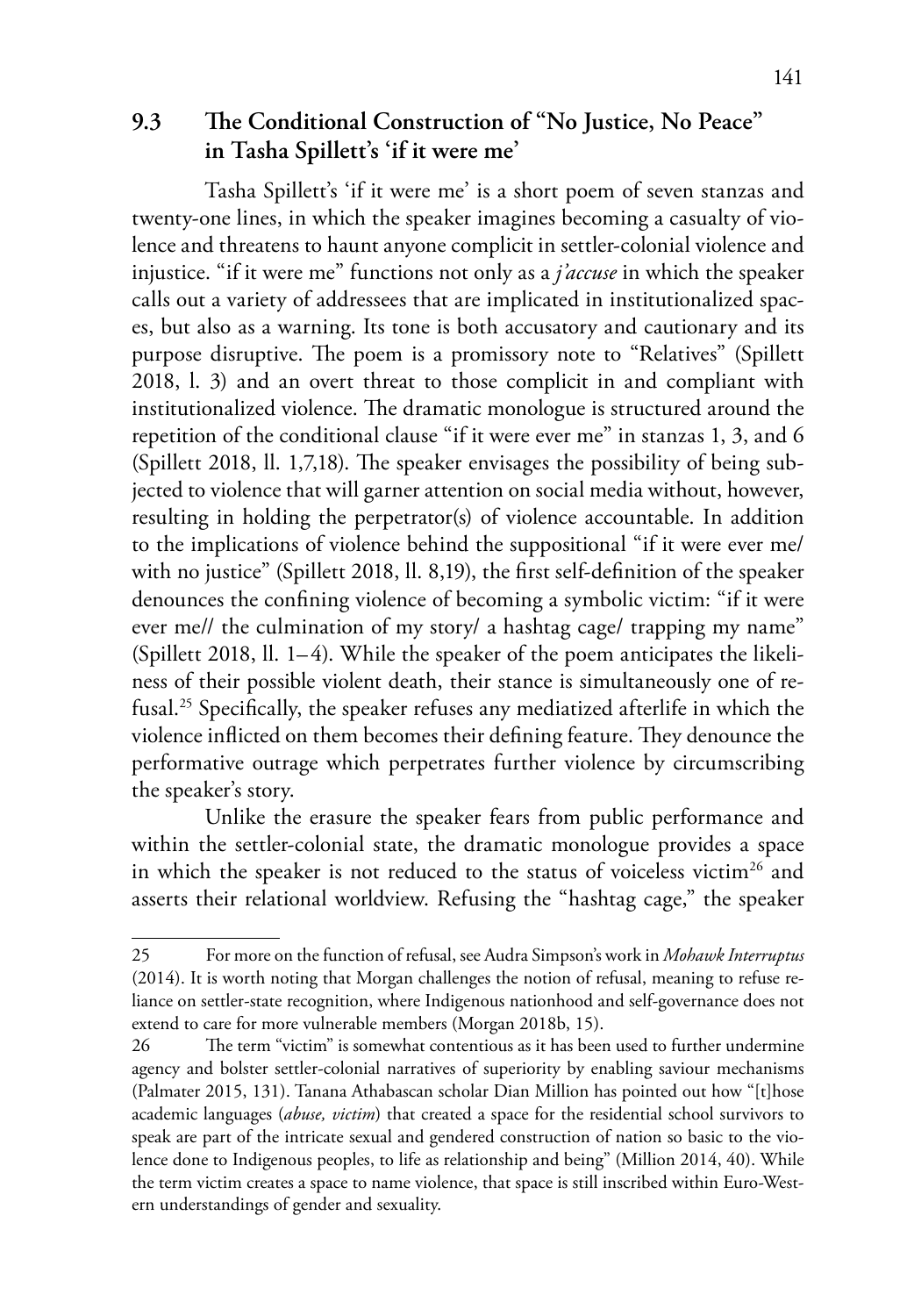foregrounds a relational self-definition: "i would demand more for my Relatives/ than your cyber love & keyboard prayers" (Spillett 2018, ll. 3, 5–6). The speaker's first and only explicit demand concerns the well-being of their kin. The importance of the demand stands out visually as the two lines in which it is formulated are the longest in the poem. Additionally, the term "Relatives" is the only word in the poem that is capitalized, which is especially striking given that even the customarily capitalized first person singular is written in small-case letters. Rather than the atomizing hashtag that reduces the speaker to the act of violence that ended their life, the speaker's enduring concern rests with their kin. The typographical emphasis on "Relatives" resonates with the Cree concept of "wâhkôhtowin," that is to say with the idea of kinship in an expanded sense. In "if it were me," Relatives arguably refers not only to the speaker's immediate and chosen family, but to people whom the speaker may not know but who are at risk of dying a similarly violent death within the settler-colonial order. The speaker's care for those left behind extends beyond recognizing the grief of loved ones to recognizing that violence targets not just individuals but entire communities.

The speaker's conditional mood, which anticipates the possibility of violence, expresses an awareness that individual acts of violence occur within a larger cis-heteropatriarchal, white supremacist, settler-colonial system in which Indigenous, Black, racialized, queer, gendered, and/or disabled lives are, to varying degrees, marked as expendable. There is an amplification in the poem as the speaker's demand for their Relatives transforms into outright threats towards those complicit in structural violence in the fourth and in the last stanza: "i would allow no rest/ you would not know peace" (Spillett 2018, ll. 9–10, 20–21). In between the repetition of this threat, the fifth and longest stanza specifies to whom the speaker's warning extends:

> *i would haunt you in your parliament buildings in your chief & council meetings in your lecture halls in your news rooms in your police stations in your court rooms* (Spillett 2018, ll. 11–17)

The anaphora "in your" specifies various institutional spaces in which the individual "you" is implicated. Although "you" seems to designate a heterogenous plurality, the fact that "you" can also refer to the second-person singular arguably facilitates a nuanced understanding of settler-colonialism as articulated by historians Mary Jane Logan McCallum (Munsee Delaware)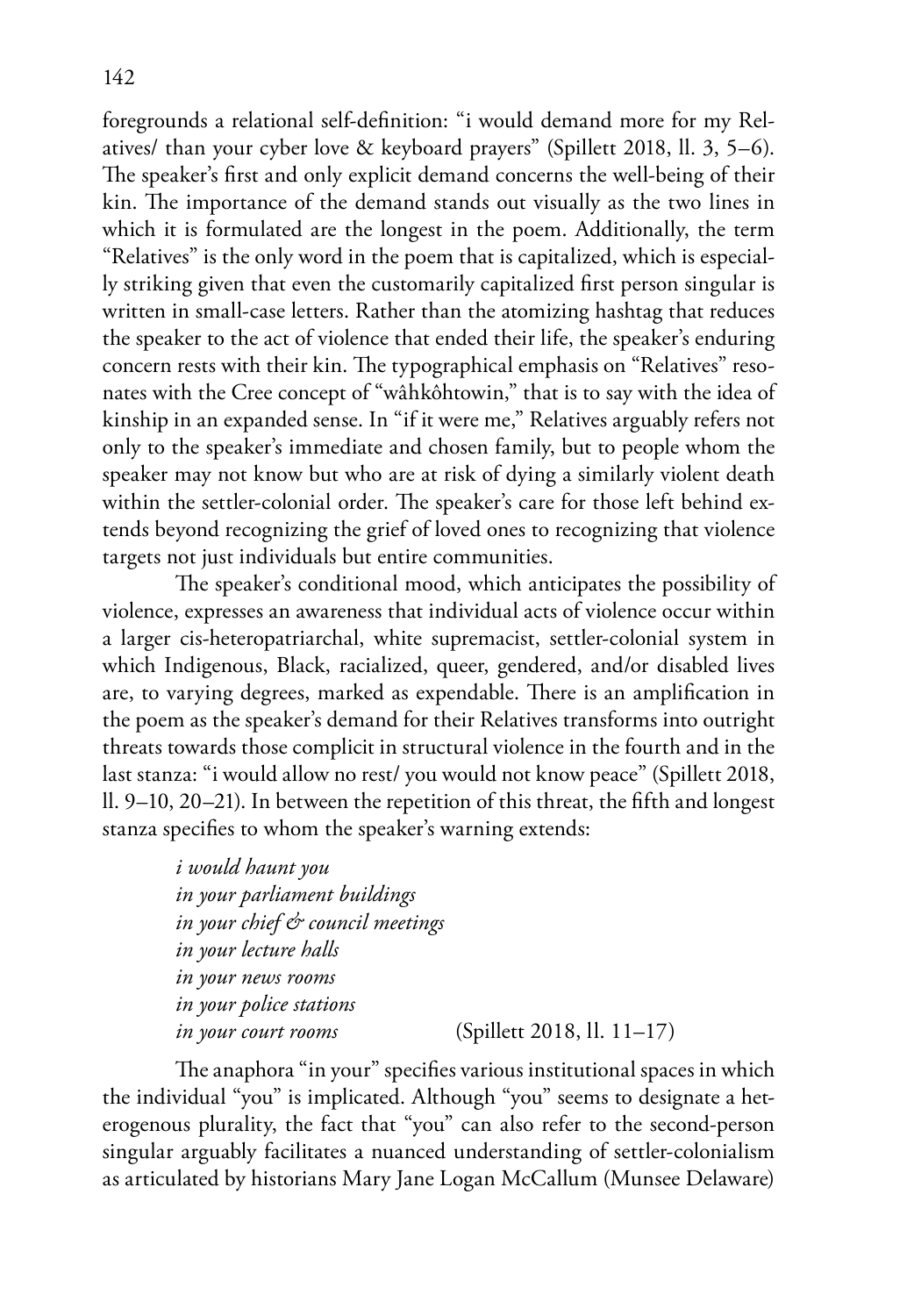and Adele Perry: "settler colonialism, and the structures of indifference that it produces and is maintained by, are always both [individual and structural]" (Logan McCallum and Perry 2018, 15). The speaker's direct mode of address constitutes a call-out that can be defined as a call *against* indifference by producing stakes for the implied reader, whom the speaker threatens with being haunted. The speaker's direct mode of address shifts the gaze away from the victim and onto those who occupy positions in settler-colonial national politics, Indigenous national politics, academia, media, police, and the justice system. The earlier reference to "your cyber love & keyboard prayers" highlights the absence of meaningful action towards justice in these institutional spaces.27 The anaphora's five-fold repetition of "in your" contributes to the poem's underlying opposition between the "i" and "my Relatives" and the "you" and "your" institutional spaces of power, highlighting the fact that these sites of power were not built to serve the speaker and their communities.

By calling out the various addressees that are implicated in institutional power structures, the speaker puts the responsibility back onto those benefitting from and/or co-involved in settler-colonial violence. By calling attention to the problem of the institutionalized nature of settler-colonial violence, the speaker disrupts the settler-colonial discourse that constructs Indigeneity in terms of deficiency, trauma, and a problem to be solved.<sup>28</sup> The conditional mood, the direct mode of address, and the speaker's explicit naming of power structures all contribute to radical incivility that refuses the status of victim and of problem and enables a structural analysis of violence.

Almost two-thirds of the poem focuses on what the speaker promises and threatens to do in response to a possible violent death. The speaker's acts of "demand[ing]," "allow[ing]," and "haunt[ing]" contrast with the you's performative and immaterial "cyber love & keyboard prayers" (Spillett 2018, ll. 5, 9, 11, 20). The poem dramatizes the ironic contrast in which a ghost's hauntings will be more tangible than the symbolic mourning of violent deaths without institutional change. Actions and verbs are the speaker's domain and, as a result, all of the spaces in which the speaker could not expect justice face the threat of being haunted by the speaker. The sense of enclosure and imprisonment that the speaker fears in the mediatized afterlife in the

<sup>27</sup> It is important to note that the indictment of online activism does not target people with disabilities who participate in online activism, but the hypocrisy of symbolic activism by institutionally affiliated actors who offer condolences without structural changes.

<sup>28</sup> As Maya Ode'amik Chacaby (Anishinaabe) succinctly phrased it, "what has been discovered and represented in the news, in research reports, and even at the rallies and gatherings is only what is permissible: that there are Indians and that they have problems" (Chacaby 2018, 127). For more on the discourse of damage and deficiency, see Tuck (2009) and Mailhot (2017).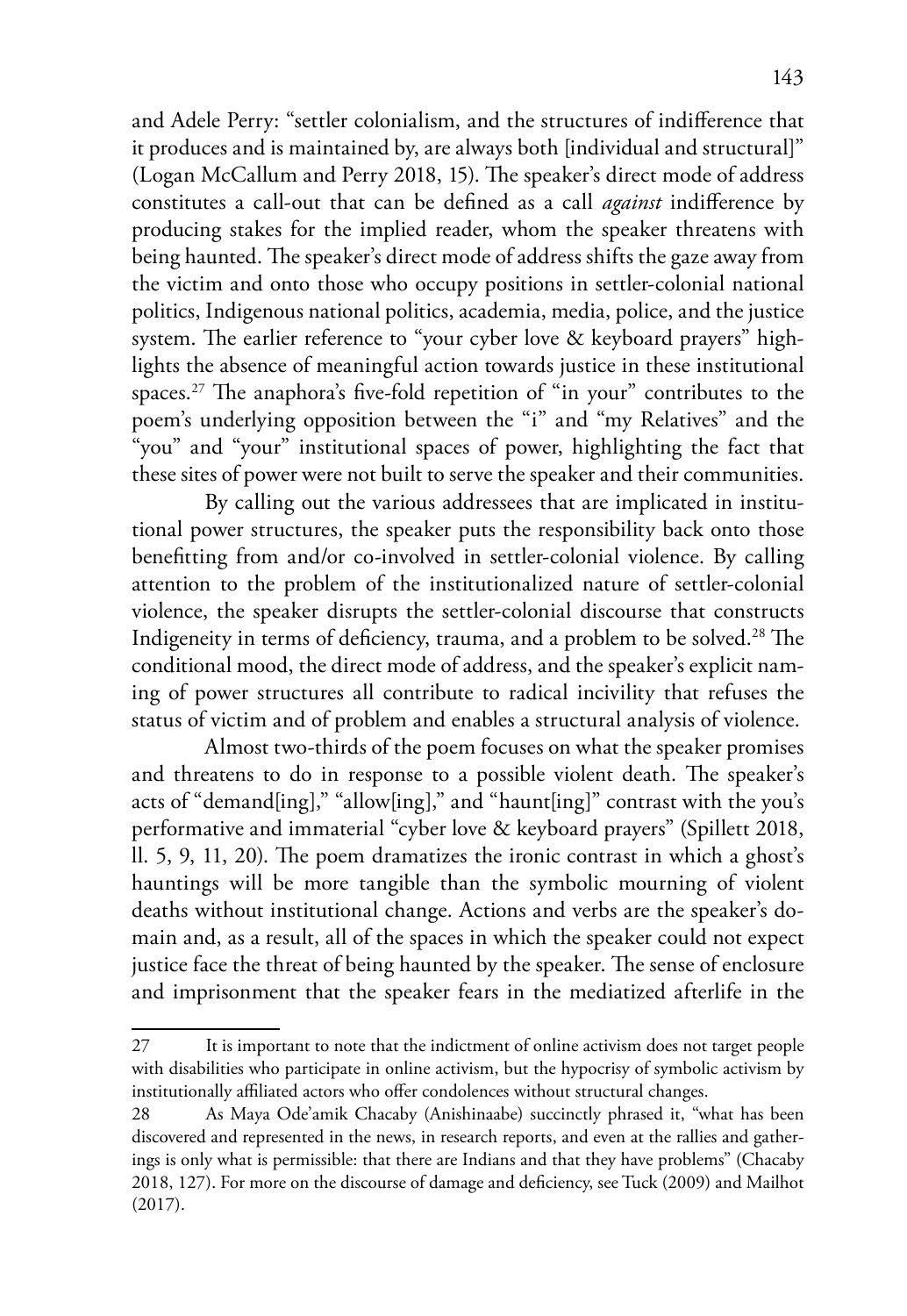second stanza shifts as the institutional spaces evoked in the fifth stanza are in turn enclosed between the following refrain stanzas: "if it were ever me/ with no justice// i would allow no rest/ you would not know peace" (Spillett 2018, ll. 7–10, 18–21). Unconventionally, the term "rest" does not refer to the deceased but to the direct addressees whom the speaker haunts (Spillett 2018, ll. 9, 20). The "you" is held accountable by the "i," who takes charge as a self-proclaimed disturber of peace and disrupter of the status quo in an act of care for their Relatives.29

The repetitive structure of 'if it were me' exposes the structural nature of settler colonialism. The repetition of "if it were me" and the repeated threats issued by the speaker mirrors the relentless nature of settler colonial erasure and violence, which the speaker counters with equally relentless refusal and radical incivility. The absence of punctuation contributes to the sense of ongoing violence that does not have an end date. However, neither does the speaker's threat to be a haunting presence in the absence of justice, as the poem ends on the speaker's unpunctuated threat: "i would allow no rest/ you would not know peace" (Spillett 2018, ll. 20–21).<sup>30</sup> The repetitive structure, the direct mode of address, and the straightforward diction contribute to the clarity of the speaker's message, which inserts itself into larger movements of resistance against white supremacist violence. In fact, two of the poem's four sentences are constituted of the refrain stanzas that evoke the slogan "No Justice, No Peace." The slogan has become a popular chant to protest lethal violence against Black and Indigenous people in both Canada and the United States. While there has been some debate in recent years as to whether the construction is conjunctive  $(x \text{ and } y)$  or conditional (if x, then y), "if it were me" leaves no ambiguity that the absence of peace is not a lamentation but

<sup>29</sup> The radically uncivil threat of a ghostly intervention as an act of care can also be seen the graphic novel *Surviving the City* written by Spillett and illustrated by Natasha Donovan (member of the Métis nation of British Columbia). It tells the story of two best friends growing up in Winnipeg amid omnipresent danger of going missing or becoming murdered and the threat of being removed from home by social workers. The novel is peopled by blue-sky-colored ghosts of stolen sisters who protect the girls on their daily travels around the city.

<sup>30</sup> As Eve Tuck (Unangaxˆ) and C. Ree contend, haunting is "the relentless remembering and reminding that will not be appeased by settler society's assurances of innocence and reconciliation… Haunting lies precisely in its refusal to stop" (Tuck and Ree 2013, 642). Tuck and Ree also provide a useful definition of settler colonialism that is attentive to the interconnected history of enslavement: "Settler colonial relations are comprised by a triad, including a) the Indigenous inhabitant, present only because of her erasure; b) the chattel slave, whose body is property and murderable; and c) the inventive settler, whose memory becomes history, and whose ideology becomes reason. Settler colonialism is the management of those who have been made killable, once and future ghosts—those that had been destroyed, but also those that are generated in every generation" (Tuck and Ree 2013, 642). In 'if it were me', the future ghost refuses to be managed and appeased.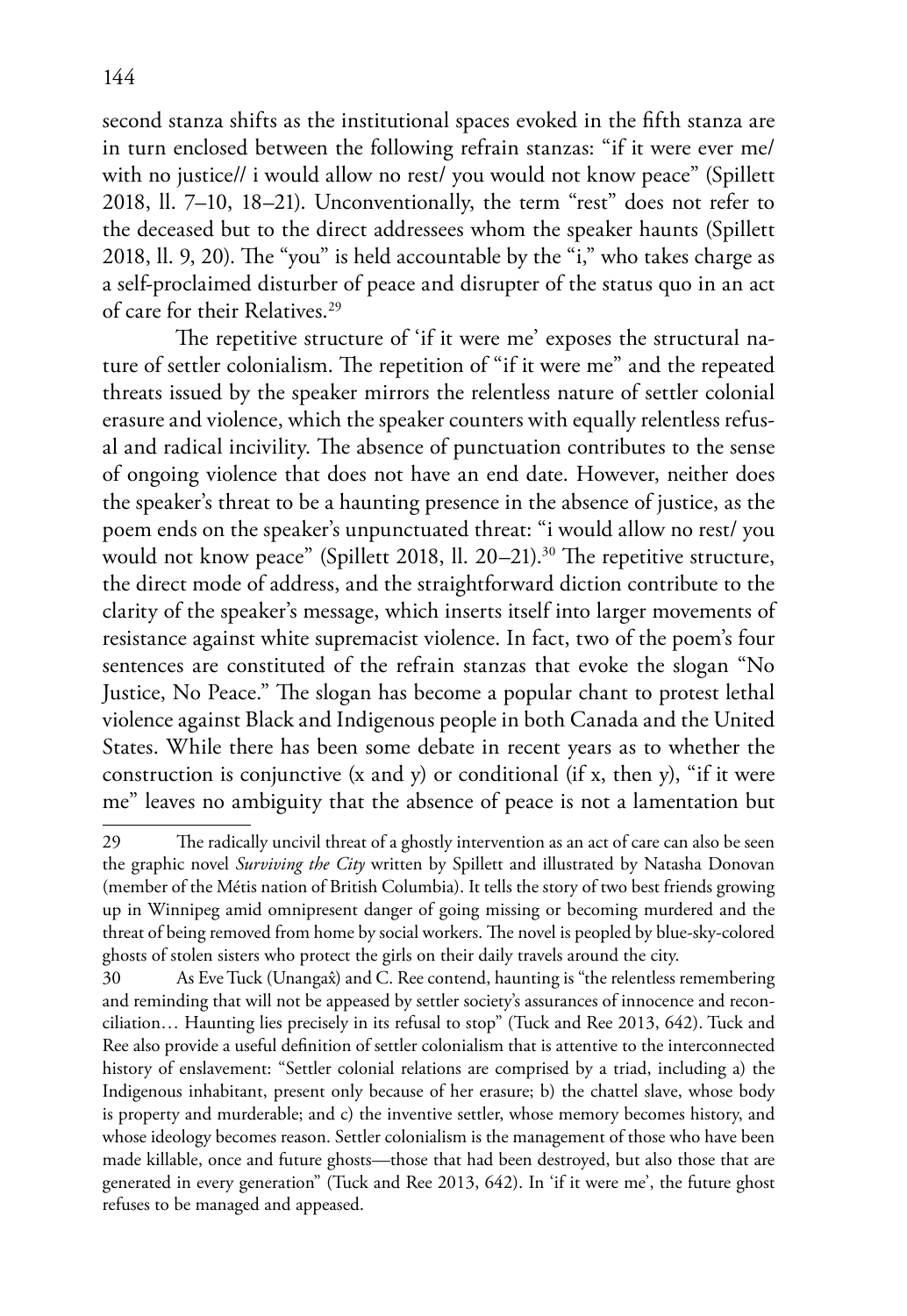a promise of sustained resistance. This also seems to be how the slogan was originally deployed in the 1980s and the 1990s (Zimmer 2013). According to American linguist Ben Zimmer, the origin of the slogan "No Justice, No Peace" dates back to the manifestations following the death of Trinidadian immigrant Michael Griffith, who was chased onto a highway by a mob of white youth in Howard Beach, New York, in 1986 (Zimmer 2013). While there is an increasing mindfulness not to co-opt slogans such as Black Lives Matter for the purpose of protesting anti-Indigenous racism, the fact that "if it were me" was penned by a Cree and Trinidadian poet speaks to the history of solidarity and resistance against white supremacy and state violence as well as the importance of foregrounding the voices of Black Indigenous people. In this way, the radically uncivil refrain gestures towards a longer history of Black-Indigenous kinship that has been under erasure in settler-colonial narratives<sup>31</sup>

## **9.4 Staying with Radical Incivility**

Both Jas M. Morgan's *nîtisânak* and Tasha Spillett's 'if it were me' participate in a tradition of radical incivility that provides structural, kinship-making critique of interrelated forms of interpersonal and institutional violence that endanger the lives of Indigenous people, especially women, girls, and Two-Spirit people, in the settler-colonial nation-state of Canada. Reading their works has led me to question my own role in academia, on social media, and in everyday interactions.<sup>32</sup> In both texts, I experienced moments when I felt called out. It is worth bearing in mind that radical incivility is frequently met with white fragility and tone-policing. Arguably one of the risks of writing in a tradition of radical incivility is the danger of being dismissed as "angry," a label which Menominee lesbian poet Chrystos rejects because it fails to recognize their work "as a weapon for my survival & that of my allies" (Chrystos 1995, 128). However, Black lesbian poet Audre Lorde draws a useful distinction between hatred and anger in which anger could be identified as a weapon for collective survival: "Hatred is the fury

<sup>31</sup> In the context of the prairies, Calgary author, playwright, and director Cheryl Foggo states that "there was almost no Black pioneer who didn't create connection and kinship with Indigenous people" at the beginning of the twentieth century (Foggo 2017).

<sup>32</sup> Some of the ongoing questions these works have provoked or reinforced are as follows: How can I avoid participating in performative outrage that turns people into symbols for a cause? How do I minimize my research's participation in the extractive logic of academia? Who is my research for? How can I make sure that I speak with rather than about or for Indigenous writers, activists, and academics? How do I challenge cis-homonormativity and whiteness in queer spaces? How do I position myself without centering myself?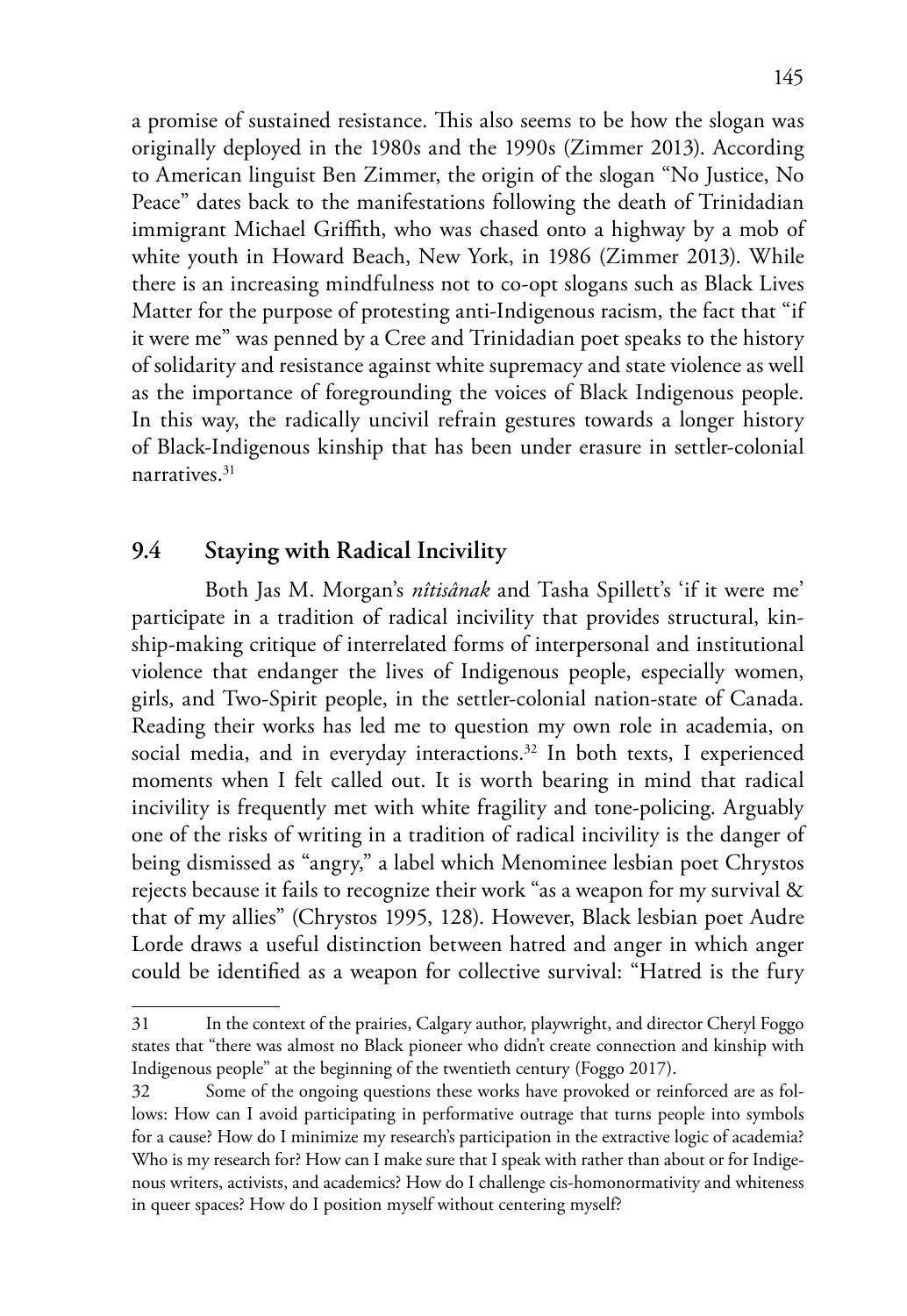of those who do not share our goals, and its object is death and destruction. Anger is a grief of distortions between peers, and its object is change" (Lorde 1984/2007, 129). As a reader, student, and teacher of literature, one of the most transformational lessons I have learned from Indigenous, Black, and queer of color writing is to stay with discomfort and acknowledge anger as both a challenge and an invitation. I am grateful for the call-outs that invite me to do better, including Morgan's memoir and Spillett's poem. While refusing elimination, appropriation, and the erasure of differences, Morgan's and Spillett's literary texts invite readers to witness the "with-ness" of radical incivility, which is both relational and transformational.

## **9.5 Bibliography**

Ahmed, Sara. 2017. *Living a Feminist Life*. Durham/London: Duke University Press.

- Ahmed, Sara. 2019. Living a Feminist Life: Conversation between Sara Ahmed and Rebecca Amsellem. Moderated by Pamela Ohene-Nyako. *Festival Les Créatives.* Association Les Créatives, University of Geneva, Switzerland, November 15.
- Anzaldúa, Gloria and Cherrie Moraga (eds.). 1981/2015. *This Bridge Called My Back: Writings by Radical Women of Color.* 4<sup>th</sup> ed. New York: SUNY Press.
- Archibald, Jo-Ann. 2008. *Indigenous Storywork: Educating the Heart, Mind, Body, and Spirit*. Vancouver, BC: University of British Columbia Press.
- Barker, Joanne. 2006. Gender, Sovereignty, and the Discourse of Rights in Native Women's Activism. *Meridians,* 7(1): 127–161.
- Brant, Beth. 1994. *Writing as Witness: Essay and Talk*. Toronto, ON: Women's Press.
- Belcourt, Bill-Ray and Jas M. Morgan. 2018. What Do We Mean by Queer Indigenous Ethics? *Canadian Art*. May 23. https://canadianart.ca/features/ [what-do-we-mean-by-queerindigenousethics/ \(accessed April 16, 2019\).](https://canadianart.ca/features/what-do-we-mean-by-queerindigenousethics/)
- Campbell, Maria. 2007. We Need to Return to the Principles of Wahkotowin. *Eagle Feather News*, 10(11). November. [https://www.eaglefeathernews.com/quadrant/](https://www.eaglefeathernews.com/quadrant/media//pastIssues/November_2007.pdf) [media//pastIssues/November\\_2007.pdf](https://www.eaglefeathernews.com/quadrant/media//pastIssues/November_2007.pdf) (accessed January 30, 2019).
- Carlson, Nathan D. 2009. Reviving Witiko (Windigo): An Ethnohistory of "Cannibal Monsters" in the Athabasca District of Northern Alberta, 1878–1910. *Ethnohistory,* 56(3): 355–94.
- Chrystos. 1995. *Fire Power*. Vancouver, BC: Press Gang Publishers.
- Chacaby, Maya Ode'amik. 2018. "(The Missing Chapter) On Being Missing: From Indian Problem to Indian Problematic." In Kim Anderson, Maria Campbell, and Christi Belcourt (Eds.), *Keetsahnak: Our Missing and Murdered Indigenous Sisters*. Edmonton, AB: University of Alberta Press, 125–143.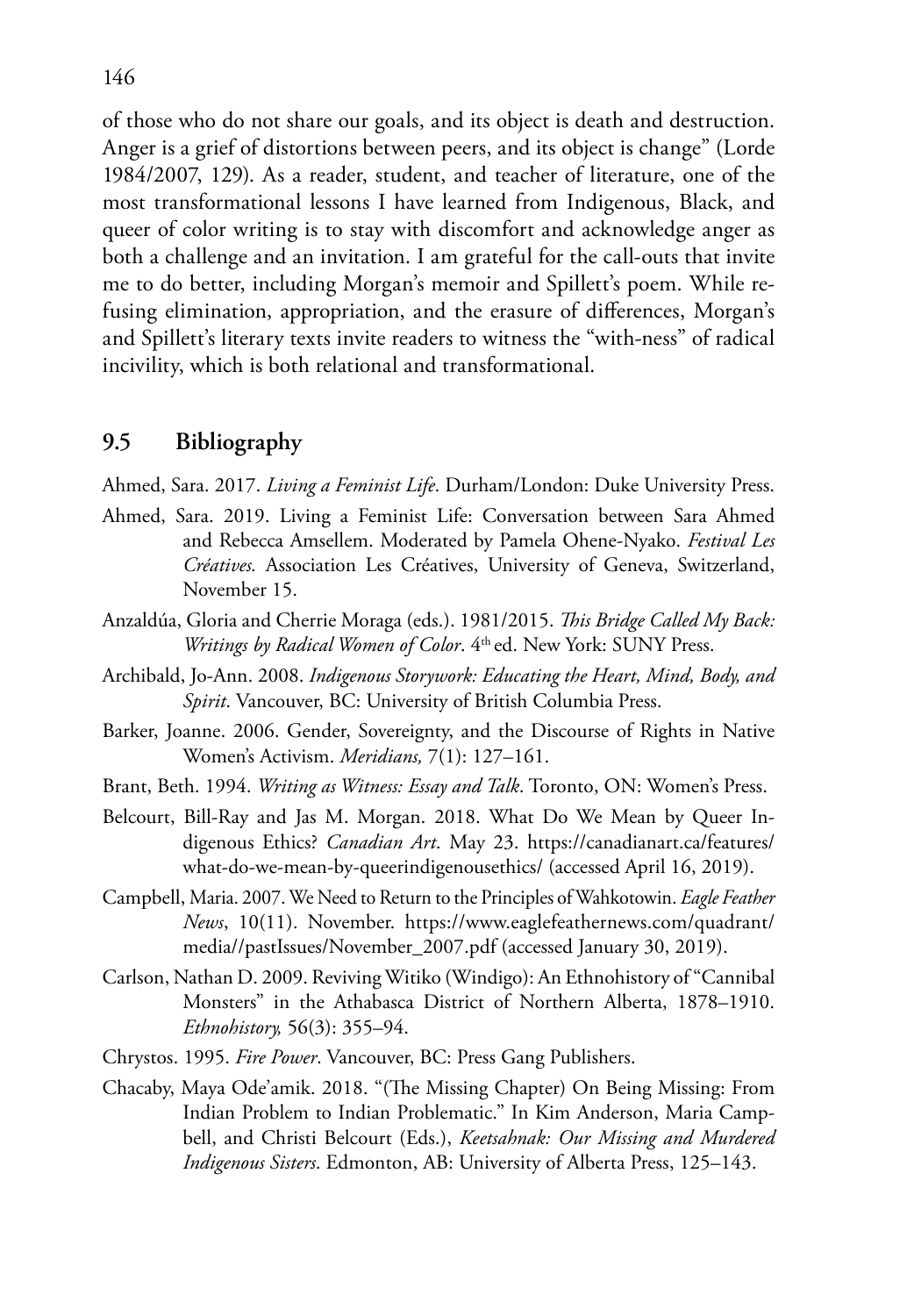- Cornum, L. Catherine. 2017. Domain Name: How the Shorthand Term "ndn" Signals New Ways of Conceptualizing Indigeneity. *Real Life Mag*. June 12. [https://reallifemag.com/domain-name](https://reallifemag.com/domain-name/) (accessed June 13, 2017).
- Deer, Sarah. 2015. *The Beginning and End of Rape. Confronting Sexual Violence in Native America*. Minneapolis: University of Minnesota Press.
- Driskill, Qwo-Li. 2010. Doubleweaving Two-Spirit Critiques: Alliances Between Native and Queer Studies. *GLQ: A Journal of Lesbian and Gay Studies,*  $16(1-2): 69-92.$
- Elliott, Alicia. 2019a. Anything but Trauma Porn. *Montreal Review of Books*. Spring, 2017. <https://mtlreviewofbooks.ca/reviews/nitisanak/>(accessed June 23, 2020).
- Elliott, Alicia. 2019b. For Women Authors, Violence Is Intensely Personal Which Makes Their Writing on It Essential. *CBC Arts.* November 28. [https://cbc.](https://cbc.ca/arts/for-women-authors-violence-is-intensely-personal-which-makes-their-writing-on-it-essential-1.5377057) [ca/arts/for-women-authors-violence-is-intensely-personal-which-makes](https://cbc.ca/arts/for-women-authors-violence-is-intensely-personal-which-makes-their-writing-on-it-essential-1.5377057)[their-writing-on-it-essential-1.5377057](https://cbc.ca/arts/for-women-authors-violence-is-intensely-personal-which-makes-their-writing-on-it-essential-1.5377057) (accessed December 4, 2019).
- Francis, Daniel. 1992/2011. *The Imaginary Indian. The Image of the Indian in Canadian Culture*. Vancouver, BC: Arsenal Pulp Press.
- Foggo, Cheryl. 2017. Our Narrative Clashes with the Canadian Bedtime Story. *Black Lives Out West Symposium*. The Insurgent Architects' House for Creative Writing, University of Calgary, Canada, November 25, 2017.
- Gould, Janice. 1995. American Indian Women's Poetry: Strategies of Rage and Hope. *Signs* 20(4) Postcolonial, Emergent, and Indigenous Feminisms: 797–817.
- Kauanui, J. Kēhaulani. 2016. "A Structure, Not an Event": Settler Colonialism and Enduring Indigeneity. *Forum: Emergent Critical Analytics for Alternative Humanities* 5(1). Spring. https://csalateral.org/issue/5-1/forum-althumanities-settler-colonialism-enduring-indigeneity-kauanui/#fnref-351-12 (accessed November 20, 2018).
- Logan McCallum, Mary Jane, and Adele Perry. 2018. *Structures of Indifference: An Indigenous Life and Death in a Canadian City*. Winnipeg: University of Manitoba Press.
- Lorde, Audre. 1984/2007. *Sister Outsider*. Berkeley, CA: Crossing Press.
- Mailhot, Terese Marie. 2017. Missing and Murdered Women: The Fight to Exist Amid a Modern Horror. *Indian Country Today*. April 9. [https://](https://indiancountrytoday.com/archive/missing-murdered-women-fight-exist-amid-modern-horror) [indiancountrytoday.com/archive/missing-murdered-women-fight-exist](https://indiancountrytoday.com/archive/missing-murdered-women-fight-exist-amid-modern-horror)[amid-modern-horror](https://indiancountrytoday.com/archive/missing-murdered-women-fight-exist-amid-modern-horror) (accessed November 30, 2021).
- Melamed, Jodi. 2011. *Represent and Destroy: Rationalizing Violence in the New Racial Capitalism*. Minneapolis/London: University of Minnesota Press.
- Million, Dian. 2014. "There Is a River in Me: Theory from Life." In Audra Simpson and Andrea Smith (Eds.), *Theorizing Native Studies*. Durham/London: Duke UP, 31–42.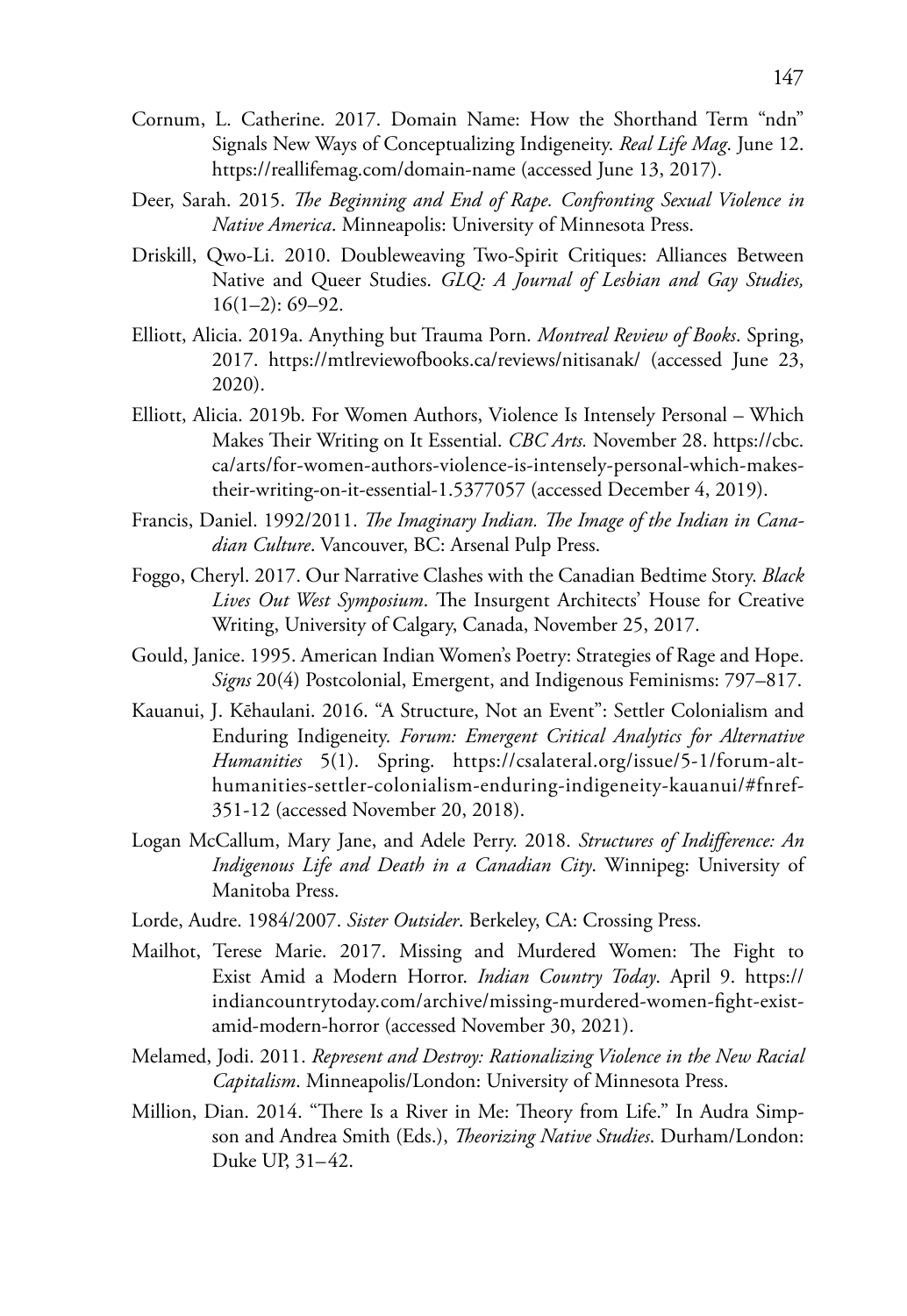- Miranda, Deborah. 2010. Extermination of the *Joyas*: Gendercide in Spanish California. *GLQ: A Journal of Lesbian and Gay Studies,* 16(1–2): 253–84.
- Napoleon, Val. 2018. The Role of the Sacred in Indigenous Law and Reconciliation. *Ideafest 2018*. YouTube, uploaded by UVic Indigenous Law Research Unit IRU, March 20. <https://www.youtube.com/watch?v=PEI0HsT2pag> (accessed November 5, 2018).
- Morgan, Jas M. 2015. Eco-Feminist Appropriations of Indigenous Feminisms and Environmental Violence. *Feminist Wire*. April 30. [https://thefeministwire.](https://thefeministwire.com/2015/04/eco-feminist-appropriations-of-indigenous-feminisms-and-environmental-violence) [com/2015/04/eco-feminist-appropriations-of-indigenous-feminisms](https://thefeministwire.com/2015/04/eco-feminist-appropriations-of-indigenous-feminisms-and-environmental-violence)[and-environmental-violence](https://thefeministwire.com/2015/04/eco-feminist-appropriations-of-indigenous-feminisms-and-environmental-violence) (accessed April 9, 2019).
- Morgan, Jas M. 2016. My Pronouns Are Kiy/Kin. *Red Rising 3*. May 13, [https://aabitagiizhig.com/2016/05/13/red-rising-my-pronouns-are](https://aabitagiizhig.com/2016/05/13/red-rising-my-pronouns-are-kiy-kin/)[kiy-kin](https://aabitagiizhig.com/2016/05/13/red-rising-my-pronouns-are-kiy-kin/) (accessed June 21, 2020).
- Morgan, Jas M. 2017. Making Space in Indigenous Art for Bull Dykes and Gender Weirdos. *Canadian Art*. April 20. [https://canadianart.ca/features/making](https://canadianart.ca/features/making-space-in-indigenous-art-for-bull-dykes-and-gender-weirdos/)[space-in-indigenous-art-for-bull-dykes-and-gender-weirdos](https://canadianart.ca/features/making-space-in-indigenous-art-for-bull-dykes-and-gender-weirdos/) (accessed April 20, 2017).
- Morgan, Jas M. 2018a. Born Under the Tobacco Flower, Raised Under the Lis. *The New Inquiry*. January 12. [https://thenewinquiry.com/born-under-the](https://thenewinquiry.com/born-under-the-tobacco-flower-and-raised-under-the-lis/)[tobacco-flower-and-raised-under-the-lis](https://thenewinquiry.com/born-under-the-tobacco-flower-and-raised-under-the-lis/) (accessed January 14, 2018).
- Morgan, Jas M. 2018b. *nîtisânak.* Montreal, QC: Metonymy Press.
- Morgan, Jas M. 2018c. #WOTSTalks: Interview with Jas Morgan. *The Word on the Street Blog*. August 9. [https://thewordonthestreet.ca/toronto/wotstalks](https://thewordonthestreet.ca/toronto/wotstalks-interview-with-lindsay-nixon/)[interview-with-lindsay-nixon](https://thewordonthestreet.ca/toronto/wotstalks-interview-with-lindsay-nixon/) (accessed June 23, 2020).
- Morgan, Jas M. 2018d. #MeToo and the Secrets Indigenous Women Keep. *The Walrus.* December 6. [https://thewalrus.ca/metoo-and-the-secrets](https://thewalrus.ca/metoo-and-the-secrets-indigenous-women-keep)[indigenous-women-keep](https://thewalrus.ca/metoo-and-the-secrets-indigenous-women-keep) (accessed December 6, 2018).
- Morgan, Jas M. 2020a. On the (Trans)Misogyny of NDN Cancel Culture. *aabitagiizhig*. July 20. [https://aabitagiizhig.com/2020/07/20/on-the-misogyny-and](https://aabitagiizhig.com/2020/07/20/on-the-misogyny-and-transphobia-of-ndn-cancel-culture/)[transphobia-of-ndn-cancel-culture](https://aabitagiizhig.com/2020/07/20/on-the-misogyny-and-transphobia-of-ndn-cancel-culture/) (accessed July 21, 2020).
- Morgan, Jas M. 2020b. "Toward an Indigenous Relational Aesthetics: Making Native Love, Still." In Sarah Nickel and Amanda Fehr (Eds.), *In Good Relation: History, Gender, and Kinship in Indigenous Feminisms*. Winnipeg, MB: University of Manitoba Press, 195–206.
- Nyong'o, Tavia, and Kyla Wazana Tompkins. 2018. Eleven Theses on Civility. *Social-Text*. July 11. 2018, [https://socialtextjournal.org/eleven-theses-on-civility](https://socialtextjournal.org/eleven-theses-on-civility )  (accessed September 19, 2019).
- OED Online. 2010. civility, n.. Oxford: Oxford University Press. November (last update December 2020). <https://www.oed.com/view/Entry/33581>(accessed May 7, 2021).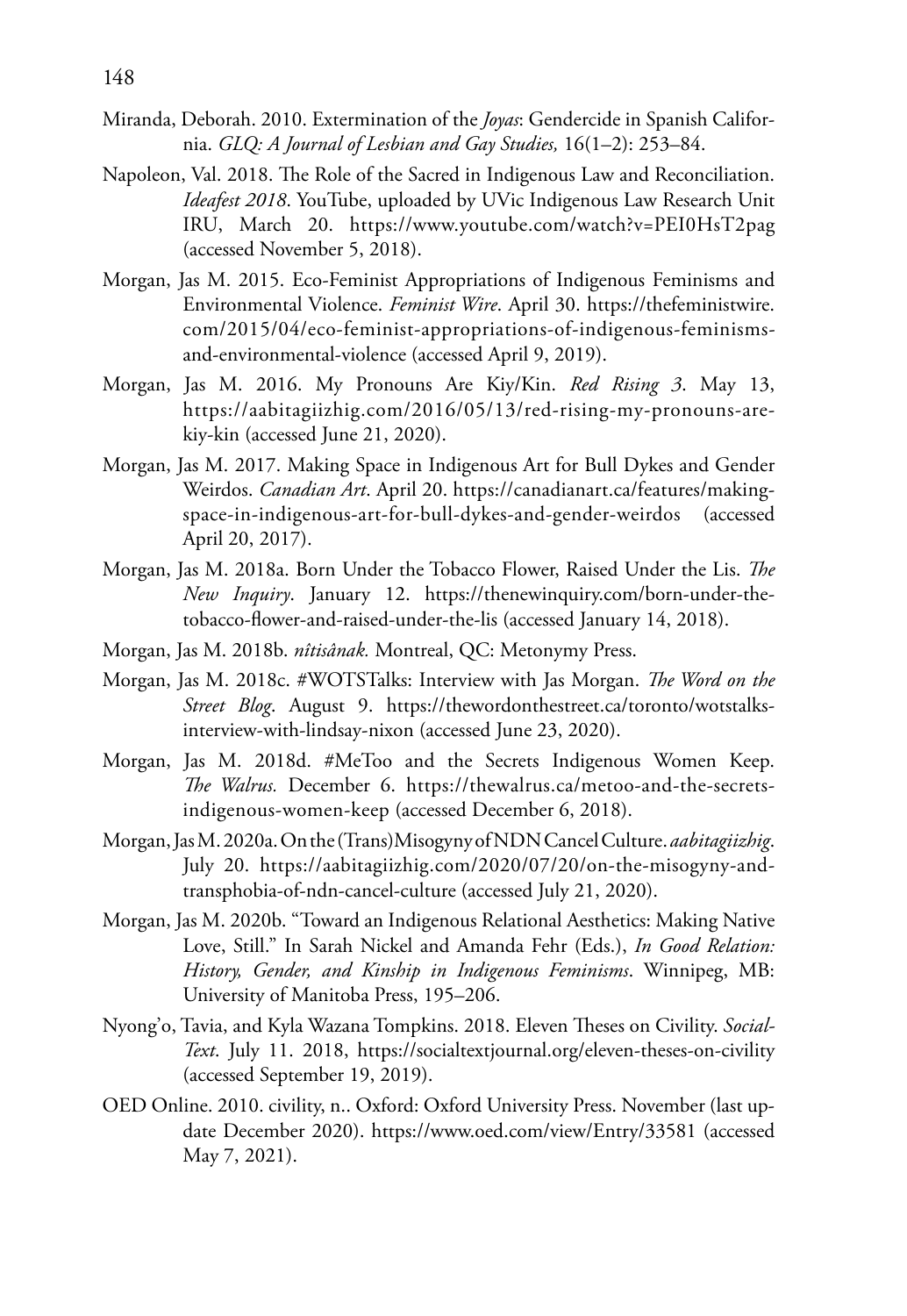- Palmater, Pamela. 2015. *Indigenous Nationhood. Empowering Grassroots Citizens*. Halifax/Winnipeg: Fernwood Publishing.
- Palmater, Pamela. 2017. From Foster Care to Missing or Murdered: Canada's Other Tragic Pipeline. *Maclean's.* April 12. [https://www.macleans.ca/news/](https://www.macleans.ca/news/canada/from-foster-care-to-missing-or-murdered-canadas-other-tragic-pipeline/) [canada/from-foster-care-to-missing-or-murdered-canadas-other-tragic](https://www.macleans.ca/news/canada/from-foster-care-to-missing-or-murdered-canadas-other-tragic-pipeline/)[pipeline](https://www.macleans.ca/news/canada/from-foster-care-to-missing-or-murdered-canadas-other-tragic-pipeline/) (accessed June 13, 2017).
- Pyle, Kai Minosh. 2018. Naming and Claiming: Recovering Ojibwe and Plains Cree Two-Spirit Languages. *TSQ: Transgender Studies Quarterly*, 5(4): 574–588.
- Pyle, Kai Minosh. 2020. How Do You Say Two-Spirit in Ojibwe? w/ Kai Minosh Pyle. Conversation with Lou Cornum. *The Red Nation Podcast*. June 4. <https://soundcloud.com/therednationpod/how-do-you-say-two-spirit-in> (accessed June 4, 2020).
- Reder, Deanna. 2016. "Indigenous Autobiography in Canada: Uncovering Intellectual Traditions." In Cynthia Sugars (Ed.), *Oxford Handbook of Canadian Literature*. Oxford: Oxford UP, 170–190.
- Riddle, Emily. 2018. (Indigenous) Governance Is Gay. *Guts Magazine*. December 10. [https://gutsmagazine.ca/indigenous-governance-is-gay](https://gutsmagazine.ca/indigenous-governance-is-gay/) (accessed April 24, 2019).
- Simpson, Audra. 2014. *Mohawk Interruptus: Political Life Across the Borders of Settler States*. Durham/London: Duke Univeristy Press.
- Simpson, Leanne Betasamosake. 2017. *As We Have Always Done: Indigenous Freedom through Radical Resistance.* Minneapolis: University of Minnesota Press.
- Sneider, Leah. 2016. "Indigenous Feminisms." In Deborah L. Madsen (Ed.), *The Routledge Companion to Native American Literature*. London/New York: Routledge, 95–107.
- Starblanket, Gina, and Dallas Hunt. 2020. *Storying Violence: Unravelling Colonial Narratives in the Stanley Trial*. Winnipeg, MB: ARP Books.
- Spice, Anne. 2021. As An Indigenous Professor, Egerton Ryerson's Name Haunts Me. *The Globe and Mail*. May 11. [https://www.theglobeandmail.com/opinion/](https://www.theglobeandmail.com/opinion/article-as-an-indigenous-professor-egerton-ryersons-name-haunts-me/) [article-as-an-indigenous-professor-egerton-ryersons-name-haunts-me](https://www.theglobeandmail.com/opinion/article-as-an-indigenous-professor-egerton-ryersons-name-haunts-me/)  (accessed November 18, 2021).
- Spillett, Tasha. 2018. "if it were me." In K. Vermette and W. Cariou (Eds.), *ndncountry*, Special issue of *Prairie Fire* and *Contemporary Verse* 2, 125.
- Spillett, Tasha, and Natasha Donovan. 2018. *Surviving the City*. Winnipeg, MB: Highwater Press, Vol.1.
- TallBear, Kim. 2018. "Making Love and Relations Beyond Settler Sex and Family." In Adele E. Clarke and Donna Haraway (Eds.), *Making Kin Not Population*. Chicago, IL: Prickly Paradigm Press, 145–164. [https://uwethicsofcare.gws.](https://uwethicsofcare.gws.wisc.edu/wp-content/uploads/2019/10/TallBear-Making-Love-and-Relations-Beyond-Settler-Sex-and-Family.pdf) [wisc.edu/wp-content/uploads/2019/10/TallBear-Making-Love-and-](https://uwethicsofcare.gws.wisc.edu/wp-content/uploads/2019/10/TallBear-Making-Love-and-Relations-Beyond-Settler-Sex-and-Family.pdf)[Relations-Beyond-Settler-Sex-and-Family.pdf](https://uwethicsofcare.gws.wisc.edu/wp-content/uploads/2019/10/TallBear-Making-Love-and-Relations-Beyond-Settler-Sex-and-Family.pdf) (accessed June 25, 2020).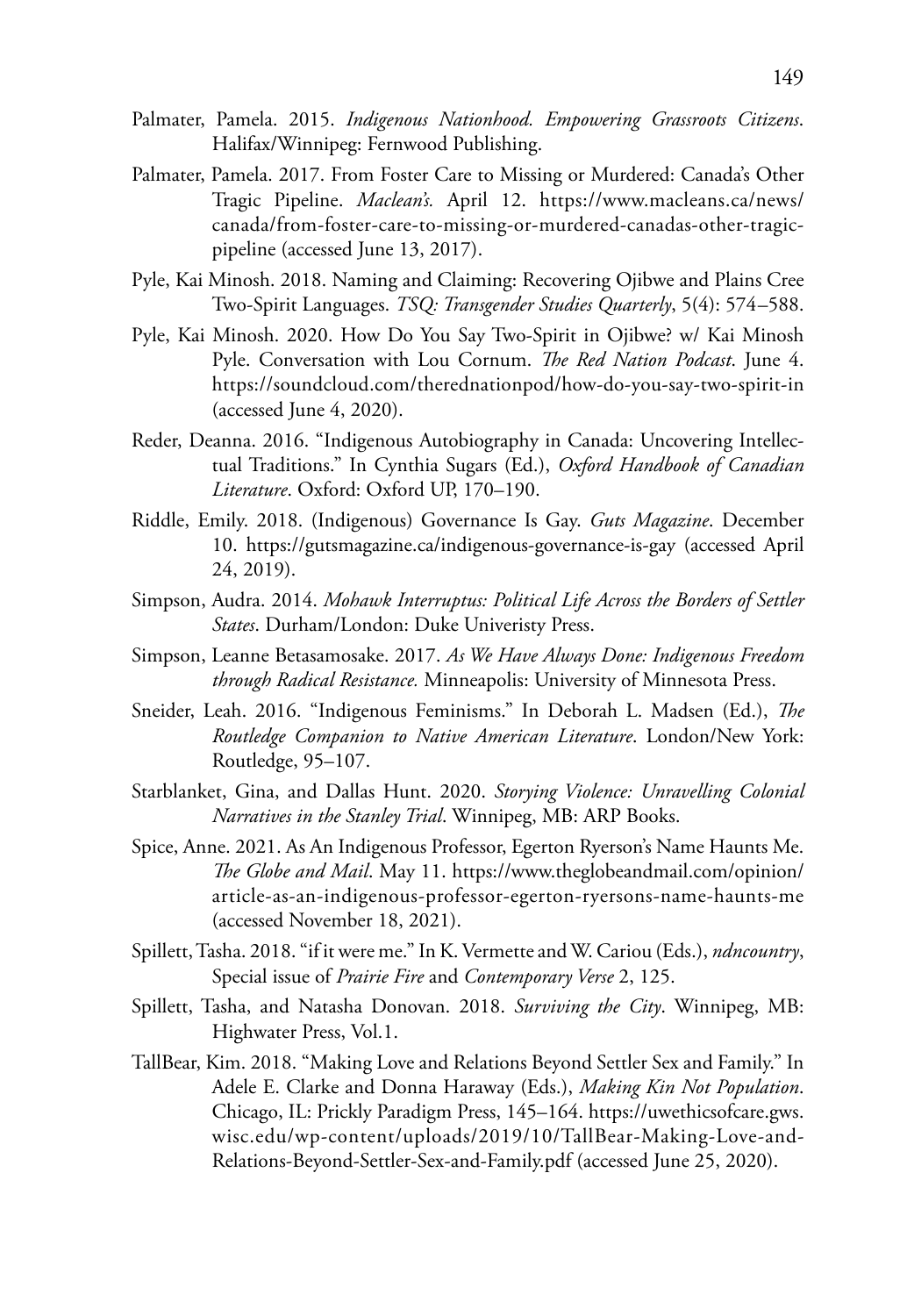- Thom, Kai Cheng. 2019. *I Hope We Choose Love: A Trans Girl's Notes from the End of the World*. Vancouver, BC: Arsenal Pulp Press.
- Teuton, Sean. 2008. "The Callout: Writing American Indian Politics." In Craig S. Womack, Daniel Heath Justice, and Christopher B. Teuton (Eds.), *Reasoning Together: The Native Critics Collective*. Norman, OK: University of Oklahoma Press, 105–125.
- Tremonti, Anna Maria. 2018. The Millenium Scoop: Indigenous Youth Say Care System Repeats Horrors of the Past. *CBC Radio*. January 25. https:// [www.cbc.ca/radio/thecurrent/a-special-edition-of-the-current-for](http://www.cbc.ca/radio/thecurrent/a-special-edition-of-the-current-for-january-25-2018-1.4503172/the-millennium-scoop-indigenous-youth-say-care-system-repeats-horrors-of-the-past-1.4503179)[january-25-2018-1.4503172/the-millennium-scoop-indigenous-youth](http://www.cbc.ca/radio/thecurrent/a-special-edition-of-the-current-for-january-25-2018-1.4503172/the-millennium-scoop-indigenous-youth-say-care-system-repeats-horrors-of-the-past-1.4503179)[say-care-system-repeats-horrors-of-the-past-1.4503179](http://www.cbc.ca/radio/thecurrent/a-special-edition-of-the-current-for-january-25-2018-1.4503172/the-millennium-scoop-indigenous-youth-say-care-system-repeats-horrors-of-the-past-1.4503179) (accessed January 25, 2018).
- Trevino, Wendy. 2018. *Cruel Fiction*. San Francisco: AK Press.
- Tuck, Eve. 2009. Suspending Damage: A Letter to Communities. *Harvard Educational Review,* 79(3): 409–27. [https://pages.ucsd.edu/~rfrank/class\\_web/](https://pages.ucsd.edu/~rfrank/class_web/ES-114A/Week%204/TuckHEdR79-3.pdf) [ES-114A/Week%204/TuckHEdR79-3.pdf](https://pages.ucsd.edu/~rfrank/class_web/ES-114A/Week%204/TuckHEdR79-3.pdf) (accessed September 15, 2018).
- Tuck, Eve and C. Ree. 2013. "A Glossary of Haunting." In Stacey Holman Jones, Tony E. Adams, and Carolyn Ellis (Eds.), *Handbook of Autoethnography*. Walnut Creek, CA: Left Coast Press, 639–658. [https://www.evetuck.com/s/Tuck-](https://www.evetuck.com/s/Tuck-Ree-A-Glossary-of-Haunting.pdf)[Ree-A-Glossary-of-Haunting.pdf](https://www.evetuck.com/s/Tuck-Ree-A-Glossary-of-Haunting.pdf) (accessed June 27, 2020).
- Washuta, Elissa and Theresa Warburton. 2019. *Shapes of Native Non-Fiction: Collected Essays by Contemporary Writers*. Seattle, WA: University of Washington Press.
- Wilson, Alex. 2018 "Skirting the Issues: Indigenous Myths, Misses, and Misogyny." In Kim Anderson, Maria Campbell, and Christi Belcourt (Eds.), *Keetsahnak: Our Missing and Murdered Indigenous Sisters*. Edmonton, AB: University of Alberta Press, 161–174.
- Wolfe, Patrick. 2006. Settler Colonialism and the Elimination of the Native. *Journal of Genocide Research,* 8(4): 387– 409. [https://doi.org/10.1080/](https://doi.org/10.1080/14623520601056240) [14623520601056240](https://doi.org/10.1080/14623520601056240) (accessed April 5, 2019).
- Xavier-Carter, Breanna and Rhythm Sachdeva. 2021. Ryerson Students and Professors Adopt 'X University' Name to Denounce Affiliation with Architect of Residential Schools. *Toronto Star*. June 1. [https://www.thestar.com/](https://www.thestar.com/news/gta/2021/06/01/ryerson-students-and-professors-adopt-x-university-name-to-denounce-affiliation-with-architect-of-residential-schools.html) [news/gta/2021/06/01/ryerson-students-and-professors-adopt-x-university](https://www.thestar.com/news/gta/2021/06/01/ryerson-students-and-professors-adopt-x-university-name-to-denounce-affiliation-with-architect-of-residential-schools.html)[name-to-denounce-affiliation-with-architect-of-residential-schools.html](https://www.thestar.com/news/gta/2021/06/01/ryerson-students-and-professors-adopt-x-university-name-to-denounce-affiliation-with-architect-of-residential-schools.html)  (accessed November 30, 2021).
- Zimmer, Ben. 2013. No Justice, No Peace. *Language Log*. July 15. [https://languagelog.](https://languagelog.ldc.upenn.edu/nll/?p=5249) [ldc.upenn.edu/nll/?p=5249](https://languagelog.ldc.upenn.edu/nll/?p=5249) (accessed June 2, 2020).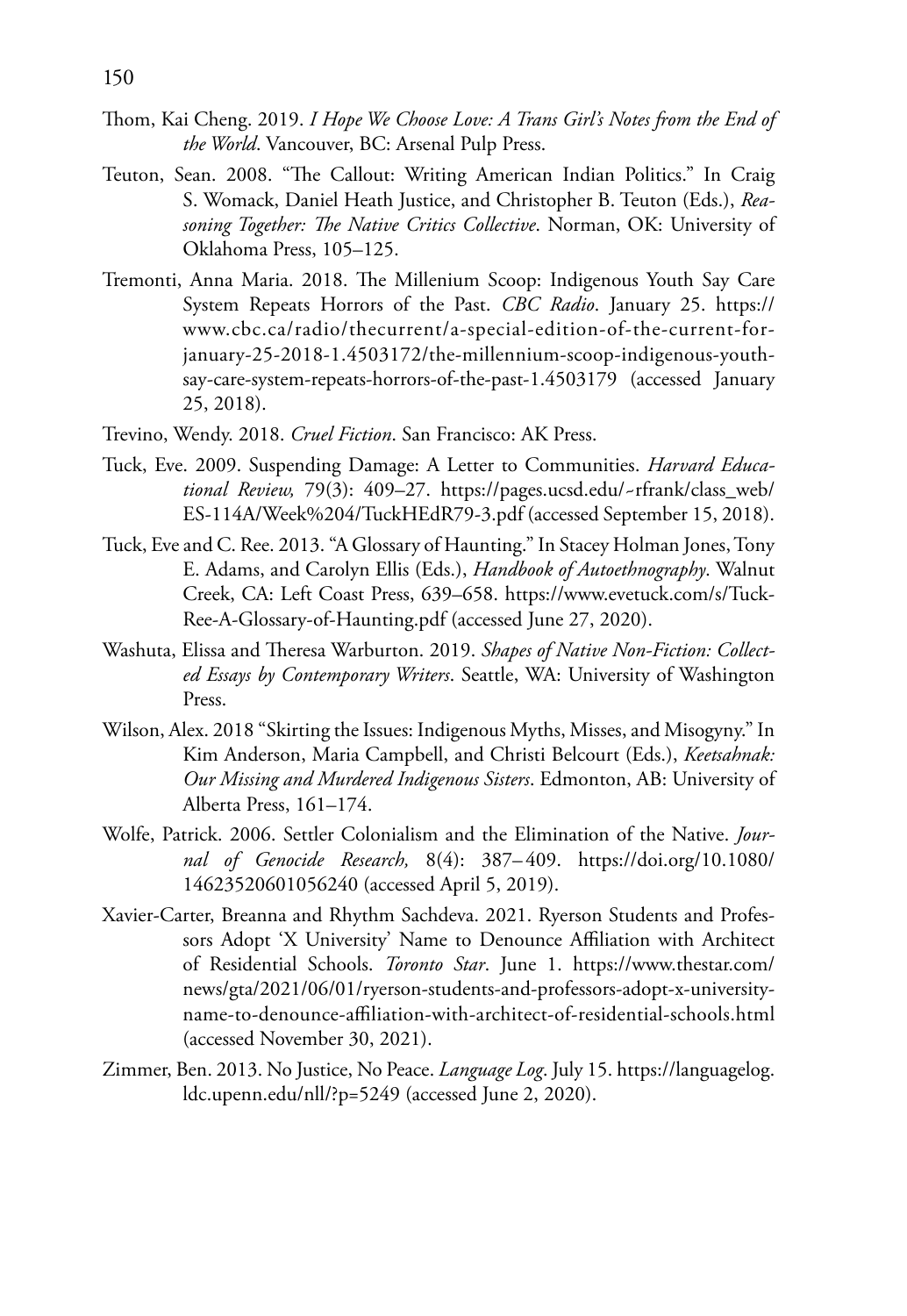## **About the Authors**

**Isabel Boni-Le Goff** is an Associate Professor of Sociology at the University of Paris 8 Vincennes Saint Denis. She studies the interplay of globalization and feminization in different professional fields as well as the reconfiguration of relations of power at the intersection of gender, class, and race. Her fieldwork is based on a mixed-methods approach with an interest in comparative and longitudinal studies.

**Carmen Carrasco Luján** holds a B.A. degree in Social Communication from the Universidad Mayor de San Marcos in Lima, and two M.A. degrees in Hispanic Studies and in Comparative Literature from the University of Geneva. Currently, she is a Ph.D. candidate in Hispanic Studies at the University of Geneva. Her thesis analyzes discursive heterogeneity in the post-1989 Hispanic-American narratives. Her research areas of interest are late nineteenth century Peruvian narrative, contemporary Latin American literature, and the treatment of waste and surpluses in Latin American literature.

**Janine Dahinden** is Professor of Transnational Studies, director of the MAPS (Maison d'analyse des processus sociaux) and project leader in the nccr-on the move, University of Neuchâtel, Switzerland. She is interested in understanding processes of mobility, transnationalization and boundary making, and their concomitant production of inequalities linked to ethnicity, race, class, religion, or gender. She is also the co-director of the Standing Committee of "Reflexivities in migration studies" of IMISCOE.

**Annelise Erismann** is a Ph.D. candidate at the Gender Center of the University of Lausanne, working on gendered and racialized class mobility of Brazilian international students in a thesis that is inspired by Dependency theory. She is interested in the interactions between the sociology of international higher education and sciences, emphasizing the role of Latin American academic diasporas in the global circulation of knowledge. She is a member of CLACSO's Working group Anti-imperialism: Transnational perspectives from the Global South.

**Dominique Grisard,** Ph.D., teaches Gender Studies at the University of Basel and directs the Swiss Center for Social Research. She works on the history of terrorism, prisons, gender violence as well as lgbt+ and child cultures, and the art of intervention. Grisard is currently finishing up a monograph on Pink which weaves a history of color, femininity, and Whiteness.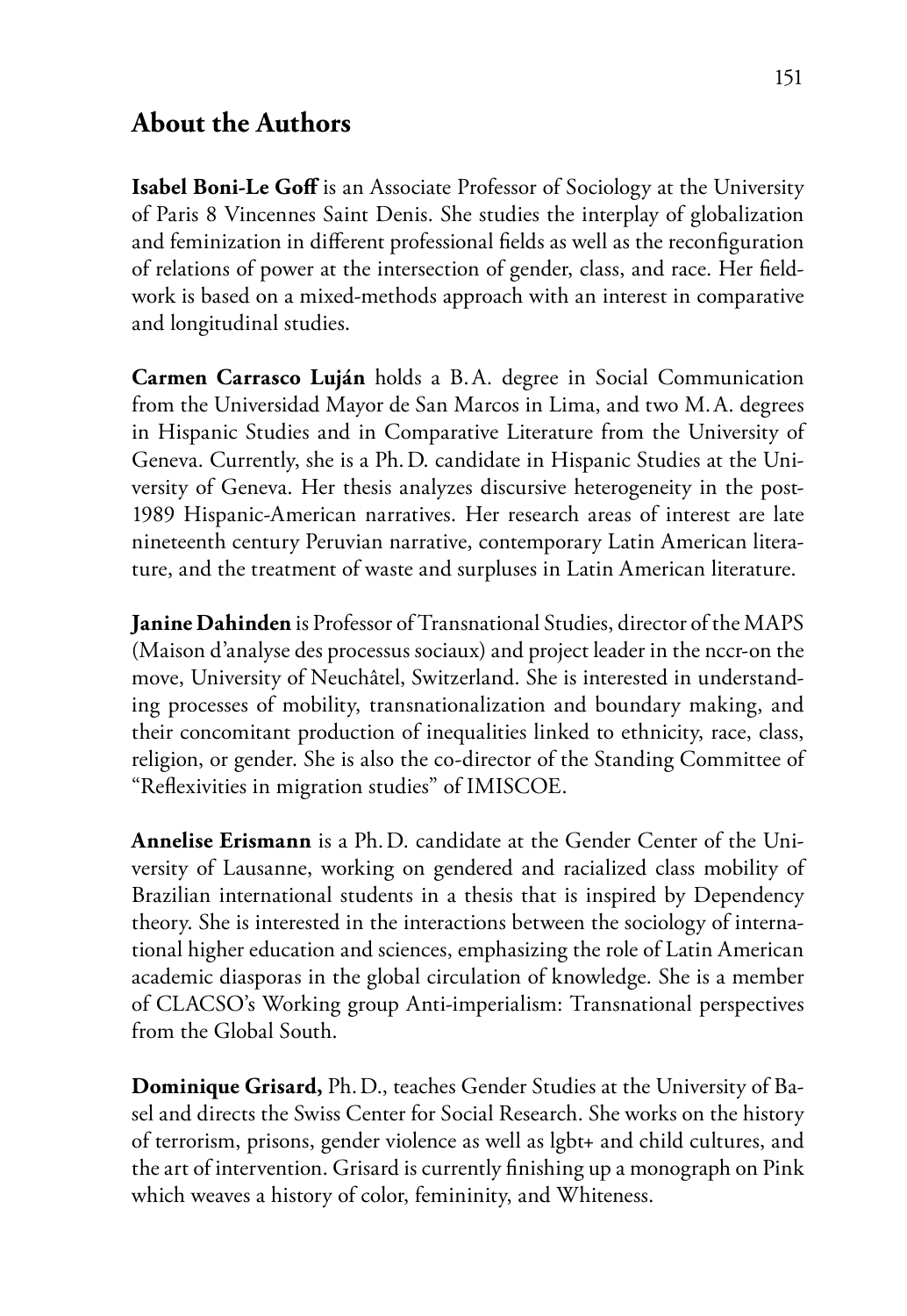**Virginia León Torrez** has a Master of Arts in Spanish Linguistics/ Literature and Latin American Studies from the University of Bern. She is currently a Ph.D. student at the University of Zürich, and an associated doctoral student at the University of Bern. Her research project, titled 'Narratives of Violence Against Women: Wasted Bodies and Deaths that (Don't) Matter in the Contemporary Literature in Peru and Argentina', aims to analyze representations of physical and symbolic violence exerted over women's bodies in a corpus of literary texts and on the basis of an analytical literary framework that integrates perspectives pertaining to Anthropology and Cultural Studies.

**Katrin Meyer** is an Honorary Professor for Philosophy at the University of Basel and senior lecturer at the Department of Gender Studies at the University of Zurich.

**Susanne Nef** is a lecturer at the Zurich University of Applied Sciences and received her Ph.D. in Educational Science from the University of Zurich. She was a fellow of the Gender Studies Doctoral Programme at the University of Basel. Her research explores the interpretation of intimate partner violence as a social process. In general, her research focuses on contexts and effects of social inequality.

**Holly Patch** is a research associate at the Professorship for Sociology of Gender Relations at TU Dortmund University. She is completing her Ph.D. in Sociology at the Bielefeld Graduate School in History and Sociology (BGHS) with an interdisciplinary project on trans\* vocality, which investigates the gendering of voice and sound and the embodied knowledge of singing. Most recently, she was a junior fellow at the Center for Interdisciplinary Research (ZiF) at Bielefeld University.

**Nicolas Wasser** is Postdoctoral Researcher at the Nucleus for Gender Studies Pagu at UNICAMP, Brazil, where he is currently investigating LGBT agencies in Brazilian cultural movements. His research interests lie broadly in the fields of new identity regimes and precarity, affective labor, gender, (anti) racism and social inequalities, from a transnational, sociological and cultural studies perspective. As a scientific coordinator of the BMBF-funded Centre for Advanced Studies Mecila he has also worked in the international cooperation between Latin America and Germany in the Humanities.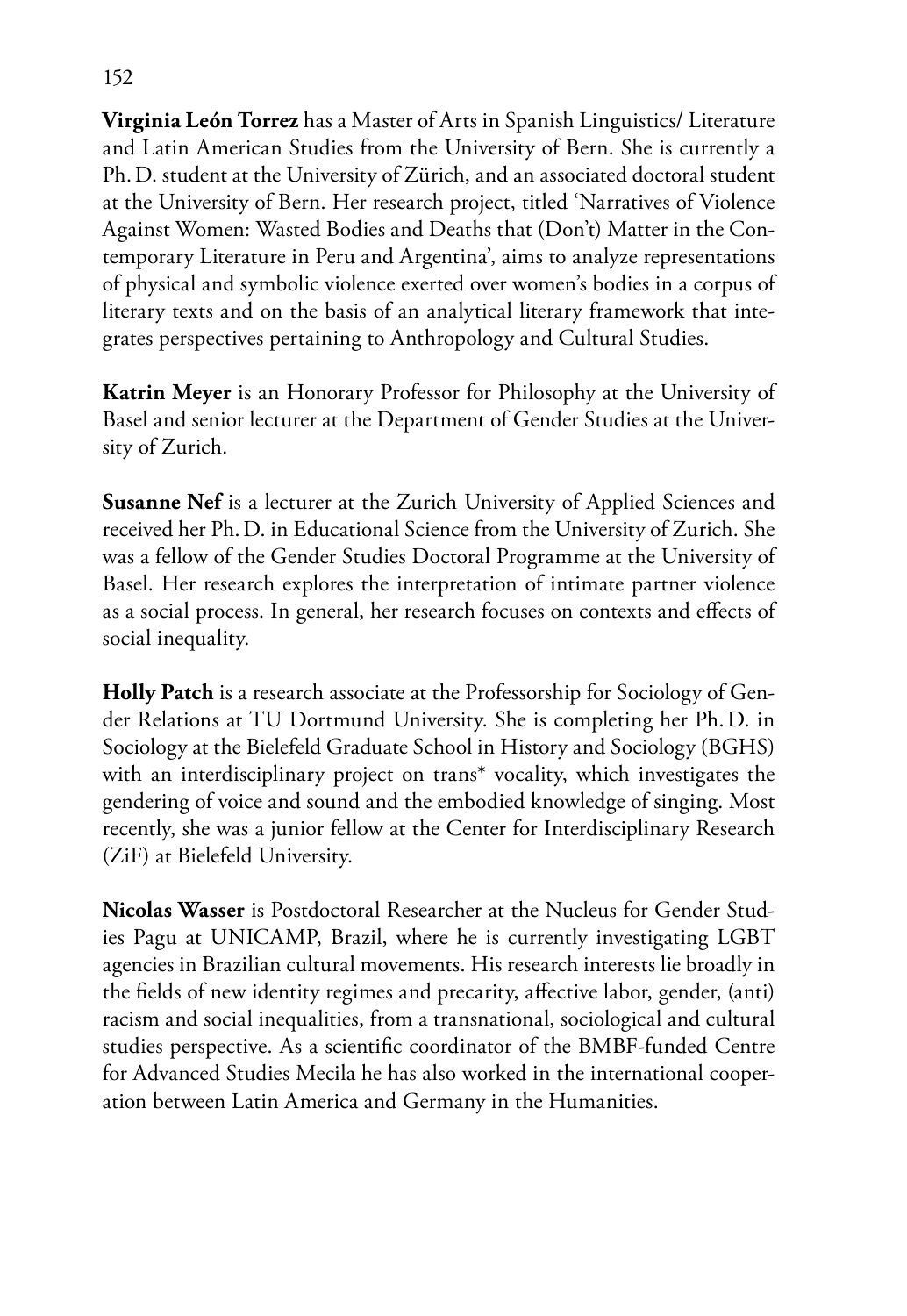Patrizia Zanella holds a Ph. D. in English form the University of Fribourg. Her research examines how contemporary Indigenous literatures challenge the spatio-temporal, legal, racial, gendered, and linguistic boundaries of settler-colonial border regimes. She is interested in place-based ways of knowing, kinship, and Indigenous language revitalization, and has taught Two-Spirit and queer Turtle Island literatures.